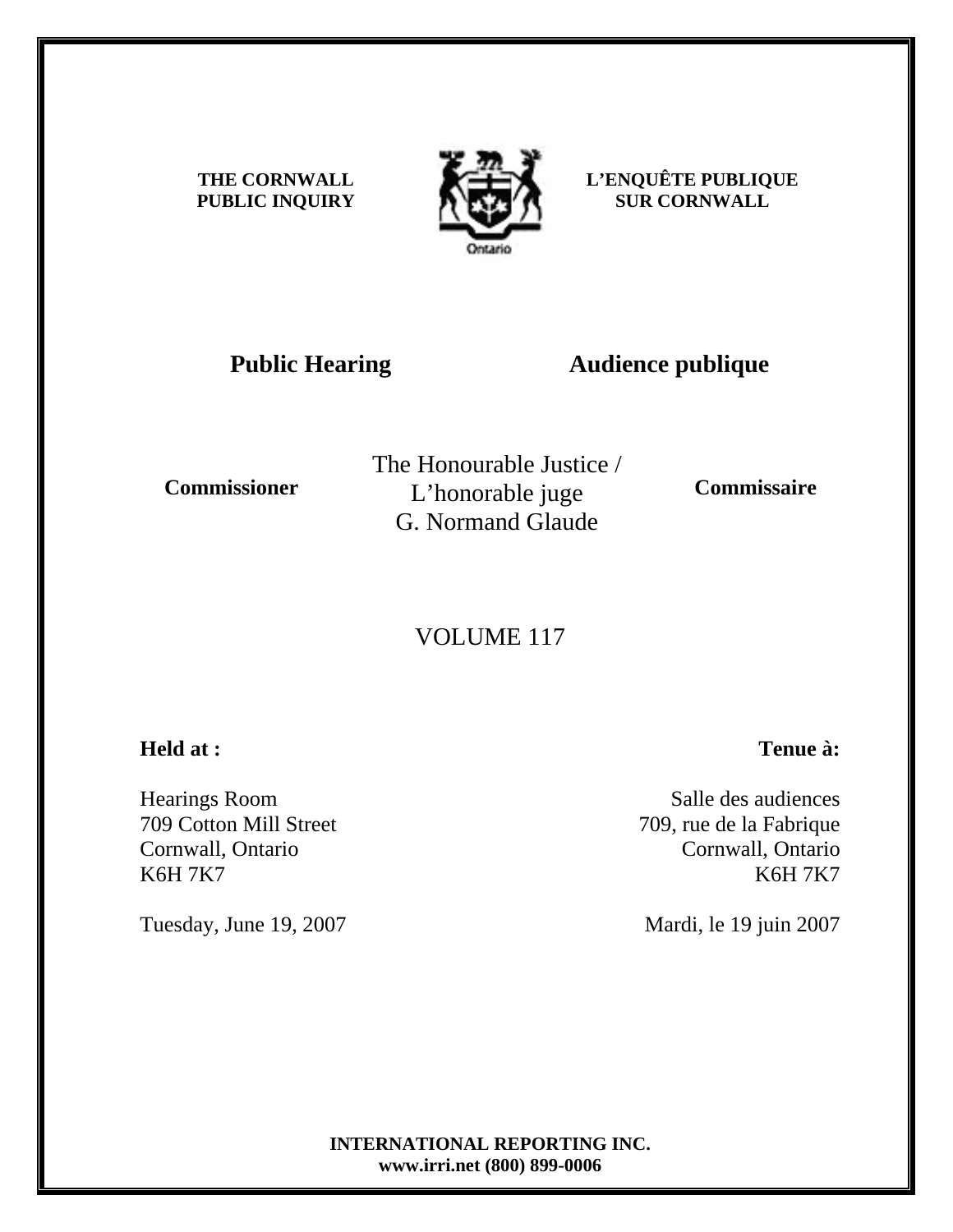#### **Appearances/Comparutions**

| Mr. Peter Engelmann                     | Lead Commission Counsel                                                                       |
|-----------------------------------------|-----------------------------------------------------------------------------------------------|
| Ms. Janie Larocque                      | Commission Counsel                                                                            |
| Ms. Julie Gauthier                      | Registrar                                                                                     |
| Mr. Mark Crane<br>Mr. Peter Manderville | Cornwall Police Service Board                                                                 |
| Ms. Suzanne Costom<br>Ms. Diane Lahaie  | Ontario Provincial Police                                                                     |
| Mr. David Rose                          | Ontario Ministry of Community<br>and Correctional Services and<br>Adult Community Corrections |
| Mr. Darrell Kloeze                      | Attorney General for Ontario                                                                  |
| Mr. Peter Chisholm                      | The Children's Aid Society of<br>the United Counties                                          |
| Mr. Steven Canto<br>Ms. Helen Daley     | Citizens for Community Renewal                                                                |
| Mr. Dallas Lee                          | Victims Group                                                                                 |
| Mr. David Sherriff-Scott                | Diocese of Alexandria-Cornwall<br>and Bishop Eugene Larocque                                  |
| Mr. William Carroll                     | Ontario Provincial Police<br>Association                                                      |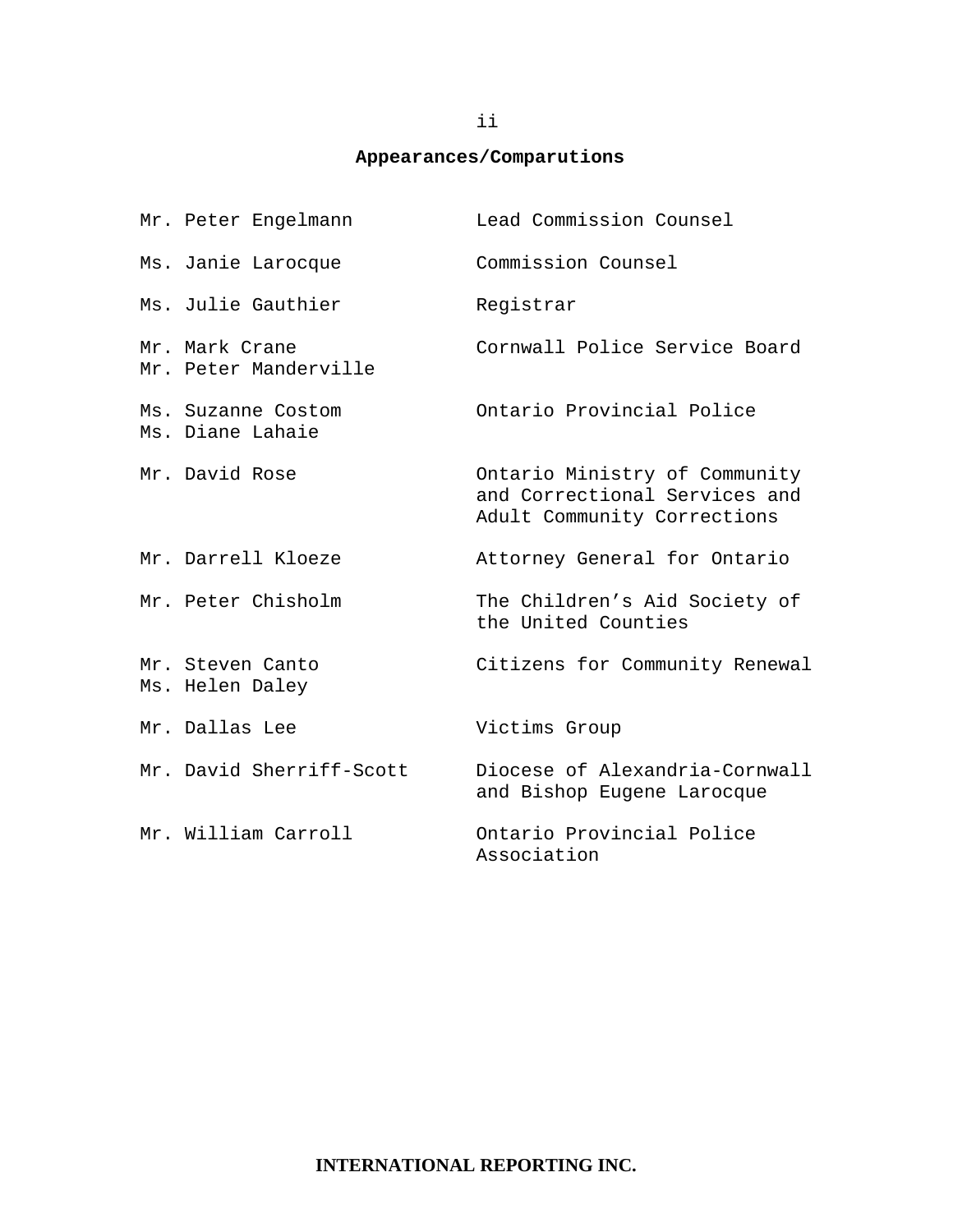#### iii

#### **Table of Contents / Table des matières**

| List of Exhibits :                                                                       | Page<br>v |
|------------------------------------------------------------------------------------------|-----------|
| Opening Remarks by/Remarques d'ouverture                                                 | 1         |
| C-14, Resumed/Sous le même serment                                                       | 1         |
| Examination in-Chief by/Interrogatoire en-chef par<br>Mr. Peter Engelmann (cont'd/suite) | 1         |
| Cross-Examination by/Contre-interrogatoire par<br>Ms. Helen Daley                        | 40        |
| Cross-Examination by/Contre-interrogatoire par<br>Mr. Peter Chisholm                     | 59        |
| Cross-Examination by/Contre-interrogatoire par<br>Mr. William Carroll                    | 124       |
| Cross-Examination by/Contre-interrogatoire par<br>Mr. Dallas Lee                         | 185       |
| Submissions by/Représentations par Mr. David Rose                                        | 192       |
| Submissions by/Représentations par Mr. Peter Manderville                                 | 197       |
| Submissions by/Représentations par Mr. Darrell Kloeze                                    | 203       |
| Submissions by/Représentations par<br>Mr. David Sherriff-Scott                           | 207       |
| Submissions by/Représentations par Mr. William Carroll                                   | 212       |
| Submissions by/Représentations par Ms. Suzanne Costom                                    | 212       |
| Submissions by/Représentations par Mr. Dallas Lee                                        | 213       |
| Submissions by/Représentations par Ms. Helen Daley                                       | 221       |
| Submissions by/Représentations par Mr. Peter Engelmann                                   | 223       |
| Submissions by/Représentations par Mr. Darrell Kloeze                                    | 230       |
| Submissions by/Représentations par Mr. Peter Engelmann                                   | 234       |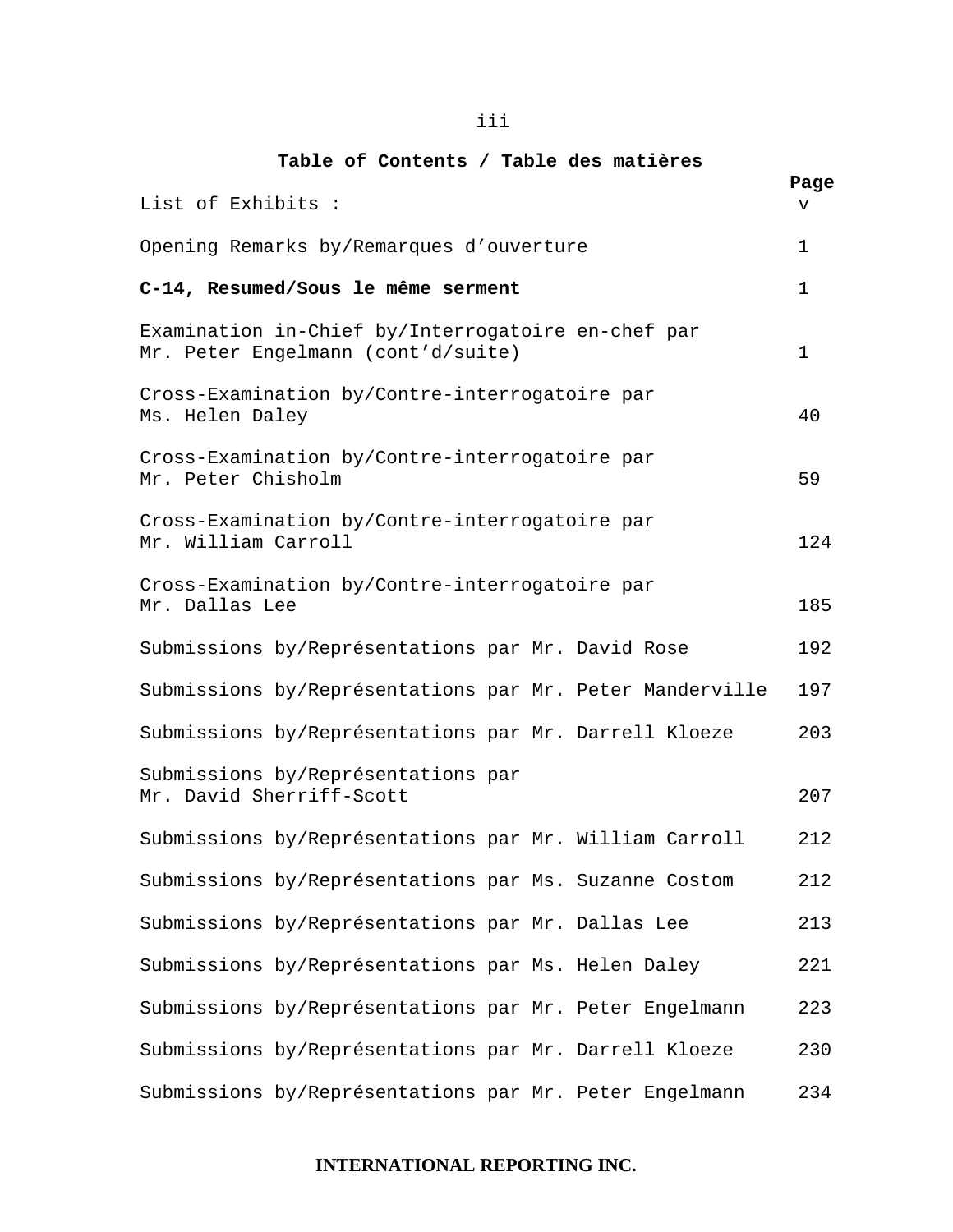#### iv

#### **Table of Contents / Table des matières**

|                                                                           | Page |
|---------------------------------------------------------------------------|------|
| Submissions by/Représentations par Mr. Peter Manderville                  | 235  |
| Submissions by/Représentations par<br>Mr. David Sherriff-Scott            | 236  |
| Submissions by/Représentations par Mr. Dallas Lee                         | 239  |
| Ruling by The Commissioner/Décision par Le Commissaire                    | 240  |
| GERALD RENSHAW, Affirmed/Sous affirmation solennelle                      | 244  |
| Examination in-Chief by/Interrogatoire en-chef par<br>Mr. Peter Engelmann | 245  |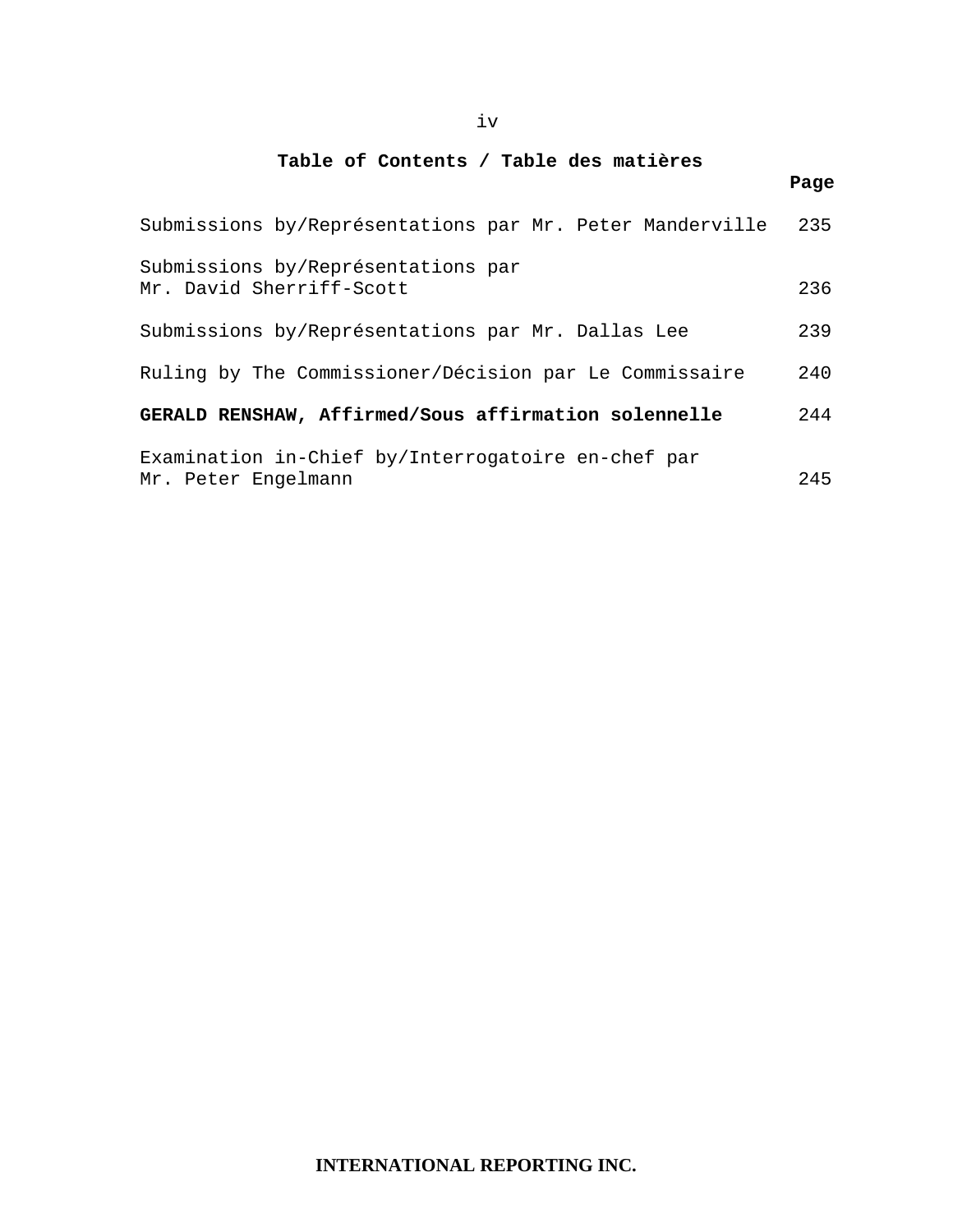#### **LIST OF EXHIBITS/LISTE D'EXHIBITS**

| NO.       | <b>DESCRIPTION</b>                                                                                         | PAGE NO |  |
|-----------|------------------------------------------------------------------------------------------------------------|---------|--|
| $P-530$   | (115400) Letter from J. M. Mazerolle to<br>CAS - Dated May 25th, 1994                                      | 5       |  |
| $P-531$   | (115399) Letter from CAS Executive Director<br>R. Abell to J. M. Mazerolle - Dated June 17th,<br>1994      | 6       |  |
| $P - 532$ | (115398) Letter from CAS Executive Director<br>R. Abell to J. M. Mazerolle - Dated August<br>12th, 1994    | 8       |  |
| $P - 533$ | (115396) Letter from CAS Executive Director<br>R. Abell to J. M. Mazerolle - Dated August<br>30th, 1994    | 9       |  |
| $P-534$   | (115394) Letter from J. M. Mazerolle to CAS<br>- Dated September 12th, 1994                                | 10      |  |
| $P-535$   | (115392) Letter from CAS Executive Director<br>R. Abell to J. M. MAzerolle - Dated September<br>20th, 1994 | 11      |  |
| $P-536$   | (115391) Letter from J. M. Maxerolle to CAS<br>- Dated January 18th, 1995                                  | 12      |  |
| $P-537$   | (115389) Letter from CAS Executive Director<br>to J. M. Mazerolle - Dated March 30th, 1995                 | 13      |  |
| $P-538$   | (114549) Intial Recording on child care case<br>- Dated from 1972 to 1980                                  | 17      |  |
| $P - 539$ | (116169) Cornwall General Hospital<br>Psychological Evaluation - Dated July<br>13th, 1978                  | 104     |  |
| $P - 540$ | (733430) Email sent from Patrick Hall to<br>Bruce MacKinnon - Dated Ocotber 18th, 2000                     | 126     |  |
| $P-541$   | (123686) Det. Const. John Ralko's notes re<br>C-14 - Dated from December 6th, 2000 and<br>May 30th, 2001   | 129     |  |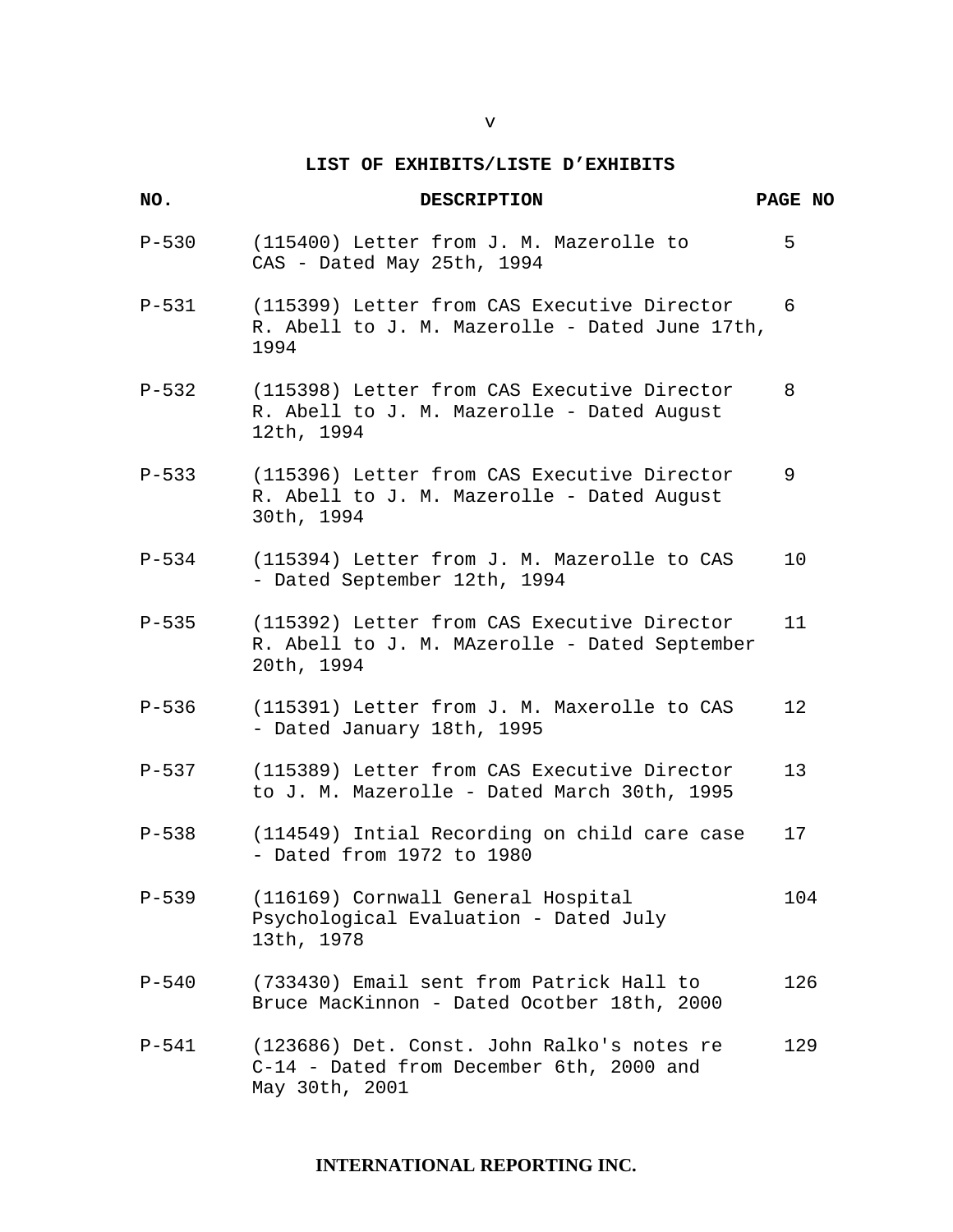#### **LIST OF EXHIBITS/LISTE D'EXHIBITS**

#### **NO. DESCRIPTION PAGE NO**

- P-542 (721841) Gerald Renshaw Personal Loan 283 Insurance Application - Dated February 27th, 1989
- P-543 (715442) OPP Interview Report of Gerald 296 Renshaw - Dated February 9th, 1994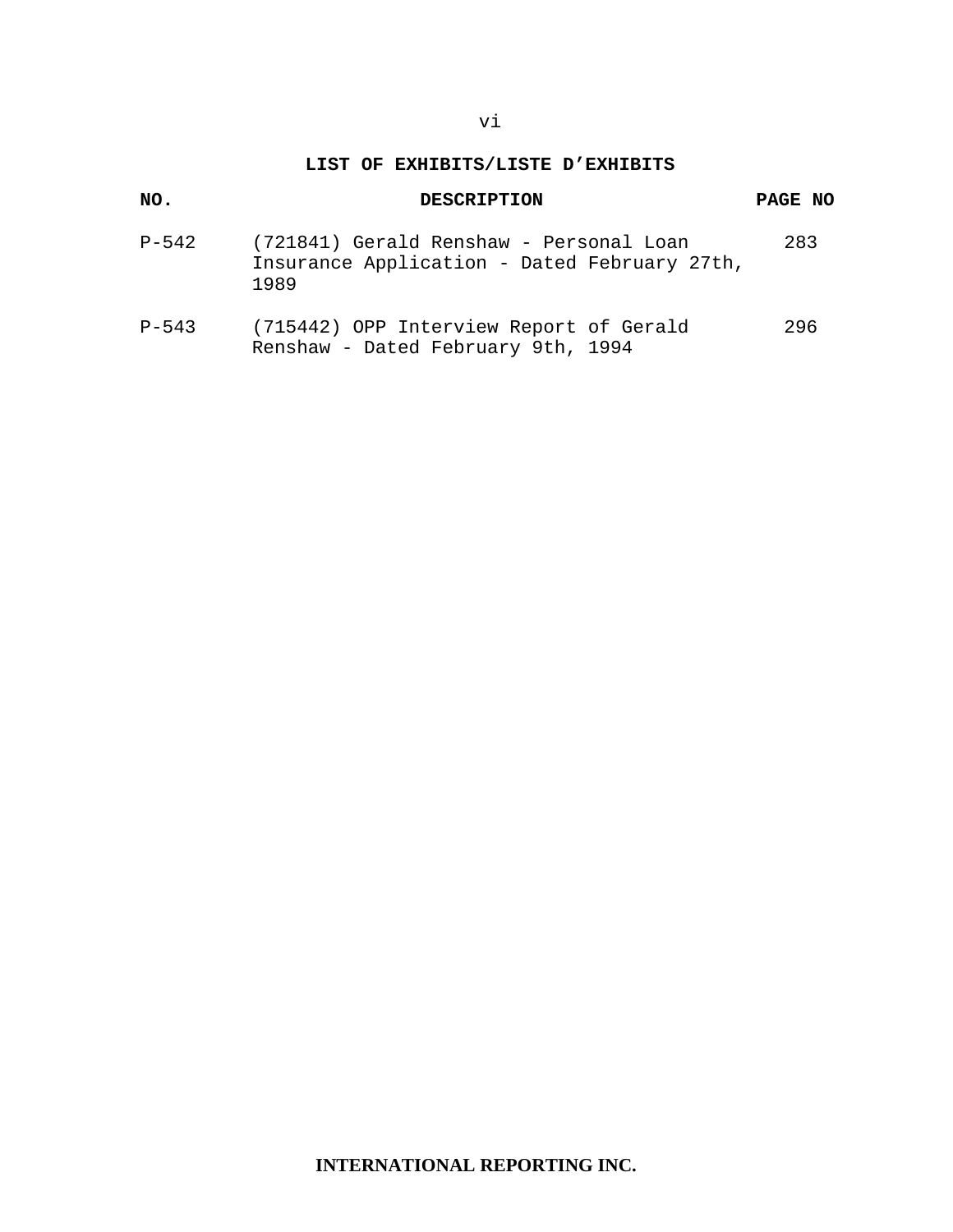**PUBLIC HEARING AUDIENCE PUBLIQUE** 

--- Upon commencing at 9:31 a.m./L'audience débute a 09h31 **THE REGISTRAR:** This hearing of the Cornwall Public Inquiry is now in session. The Honourable Mr. Justice Norman Glaude, Commissioner, presiding. Please be seated. Veuillez vous asseoir. **THE COMMISSIONER:** Thank you. Good morning all. 8 Mr. Engelmann, Mr. C-14, how are you doing today? **C-14:** A little nervous. **THE COMMISSIONER:** M'hm. We'll get you 12 through this you'll see. **C-14:** Thank you. **THE COMMISSIONER:** Thank you. 15 Mr. Engelmann. **MR. ENGELMANN:** Good morning, Mr. Commissioner. **THE COMMISSIONER:** Good morning, sir. 19 MR. ENGELMANN: Good morning, sir. **C-14:** Good morning. **C-14: Resumed/Sous le même serment --- EXAMINATION IN-CHIEF/INTERROGATOIRE EN-CHEF PAR MR. ENGELMANN (Continued/Suite): MR. ENGELMANN:** I have some questions to go through from sort of the mid-90s on, sir.

#### **INTERNATIONAL REPORTING INC.**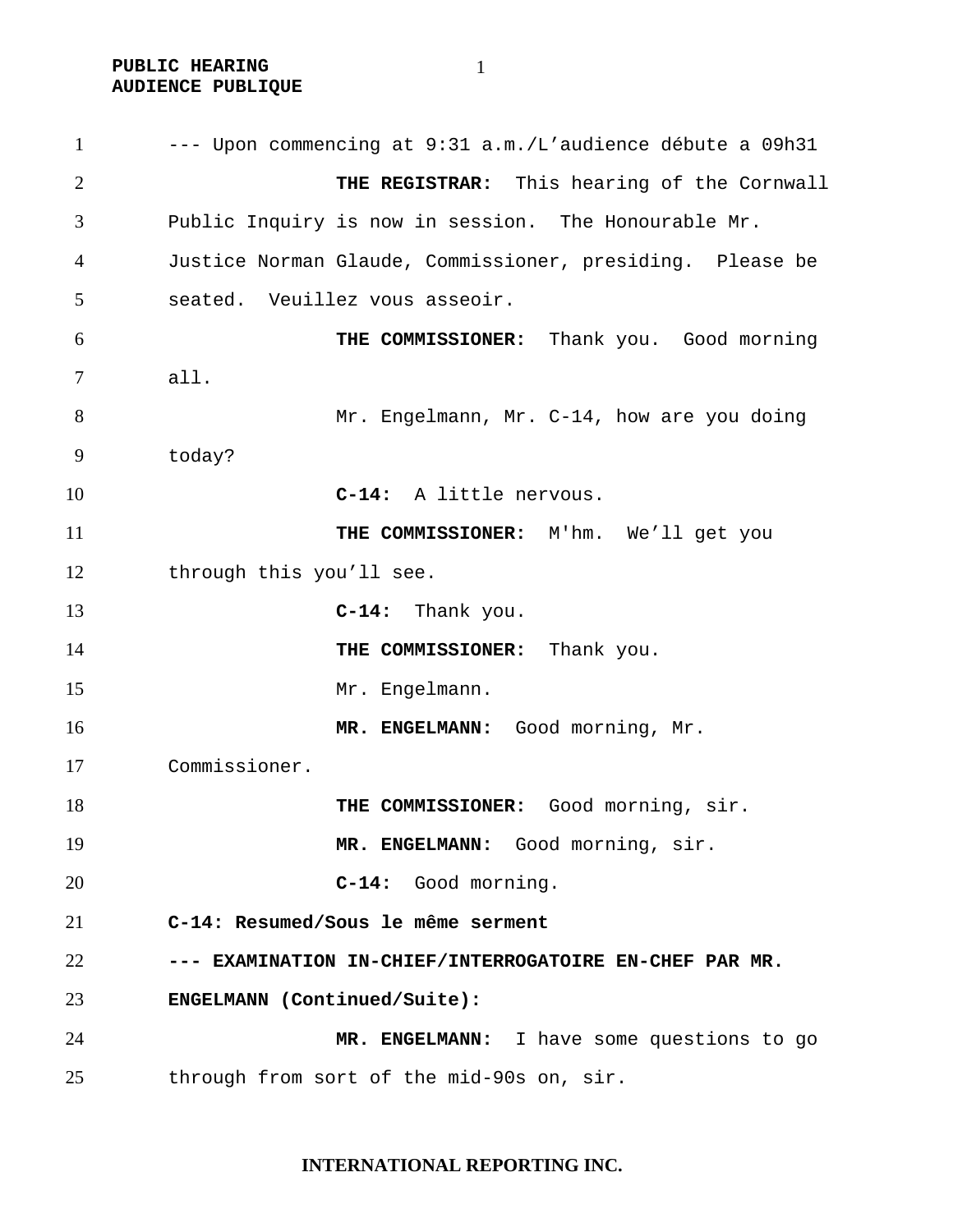**C-14:** Yes. **MR. ENGELMANN:** And I estimate that my questions will be done within the next 40 to 45 minutes and then you're going to have some questions from some other lawyers. **C-14:** Thank you, I appreciate that. **MR. ENGELMANN:** But before I start, I want to just go back to something that occurred yesterday. **C-14:** Yes. **MR. ENGELMANN:** I had asked you about how you knew that Mr. Rollands had sexually assaulted you on the first occasion. **C-14:** Well, as I had been explaining yesterday, I had been admitted to hospital; I was having difficulty sleeping and I was administered a very powerful sedative and in the course of sleeping, I had flashbacks and in those flashbacks I actually saw Mr. Rollands standing over me. I was in the bed in his den, off the kitchen, in Montreal -- his home in Montreal rather, and I was naked. I was obviously drugged and he had a long white shoelace and he was dangling it about my face, tickling me, trying to coax a smile from me. He was then taking pictures of me as he did. I was naked, as I said, and he'd do the same to the rest of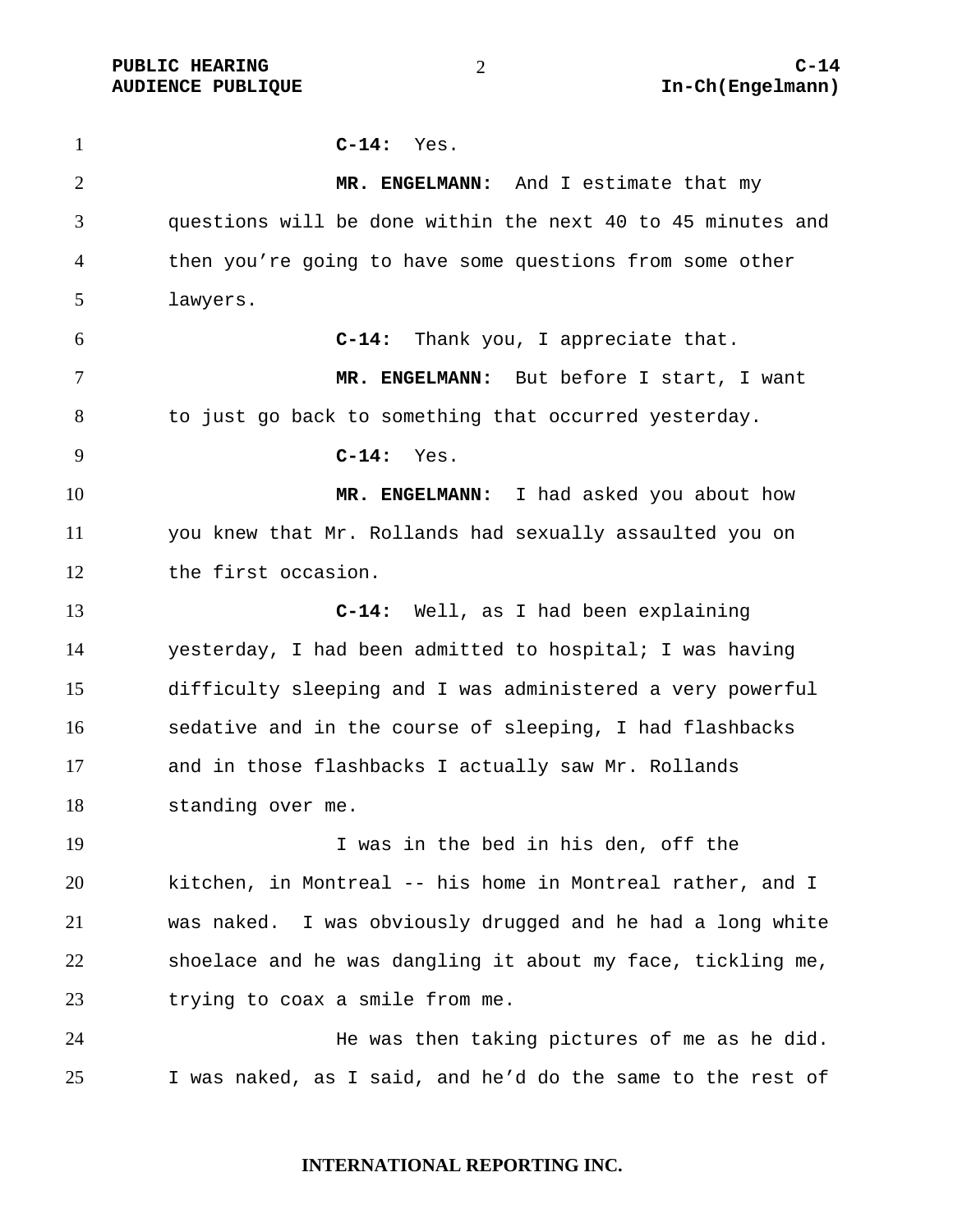my body, to get me to move into compromising positions and then he'd take more pictures of me once I was in the position he wanted me. **MR. ENGELMANN:** And this was a flashback you had about the sexual assault, many years after the fact? **C-14:** Absolutely. 7 MR. ENGELMANN: And did you advise -- when you spoke to individuals about this, after the fact, did you advise them about this flashback in the --- **C-14:** Oh, absolutely. Every time I spoke of Mr. Rollands I referred to this flashback. **MR. ENGELMANN:** So when you would have met with the OPP -- had you had the flashback already by 1991? **C-14:** Yes, I believe so. **MR. ENGELMANN:** When you met with Constable Huffy? **C-14:** I don't believe when I met with Constable Huffy, but shortly thereafter. **MR. ENGELMANN:** All right, so it wouldn't have been till later? **C-14:** Yes. **MR. ENGELMANN:** All right. Thank you and I apologize for cutting you off. **C-14:** That's quite all right.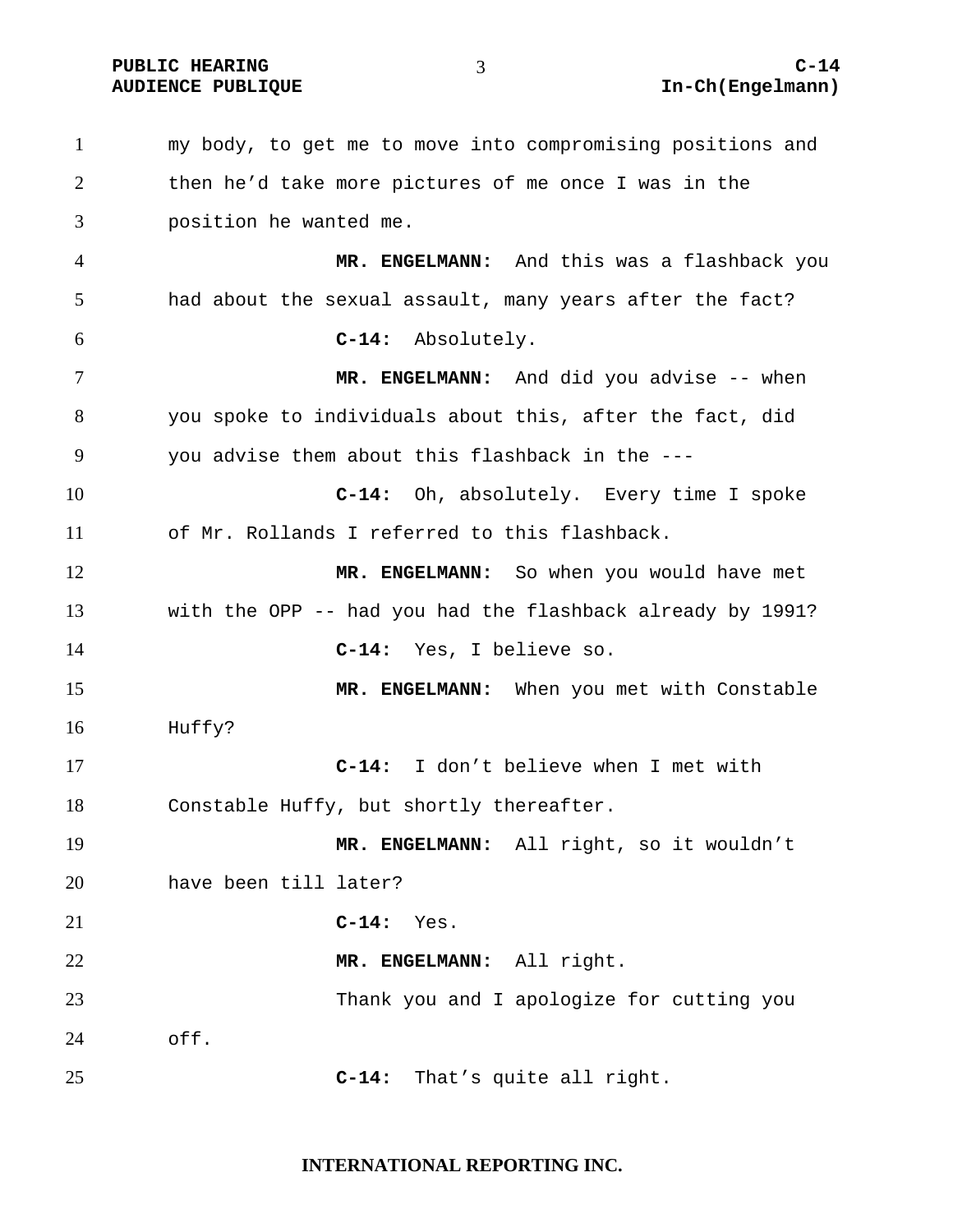**MR. ENGELMANN:** Now, sir, I understand that in approximately 1994 you again -- we had gone through 1991 where you had attempted to gain some access to materials from CAS? **C-14:** Yes. **MR. ENGELMANN:** You received a short summary that you were dissatisfied with? **C-14:** Yes, that's correct. **MR. ENGELMANN:** You indicated to them that you were going to retain counsel? **C-14:** That's correct. **MR. ENGELMANN:** And did you in fact retain counsel in or about 1994 to gain access to your files with the CAS? **C-14:** Yes, I did. **MR. ENGELMANN:** I'm going to show you just a series of letters. I don't have a whole lot of questions but I think it sets out some of what you were trying to do. **C-14:** Yes. **MR. ENGELMANN:** If the witness could be shown -- it's Document No. 115400. Mr. Commissioner, this is a letter dated May  $25<sup>th</sup>$ , 1994 to Mr. Rick Abell at the Children's Aid Society, Cornwall, written by a lawyer named Michel Mazerolle. **C-14:** Michel Mazerolle.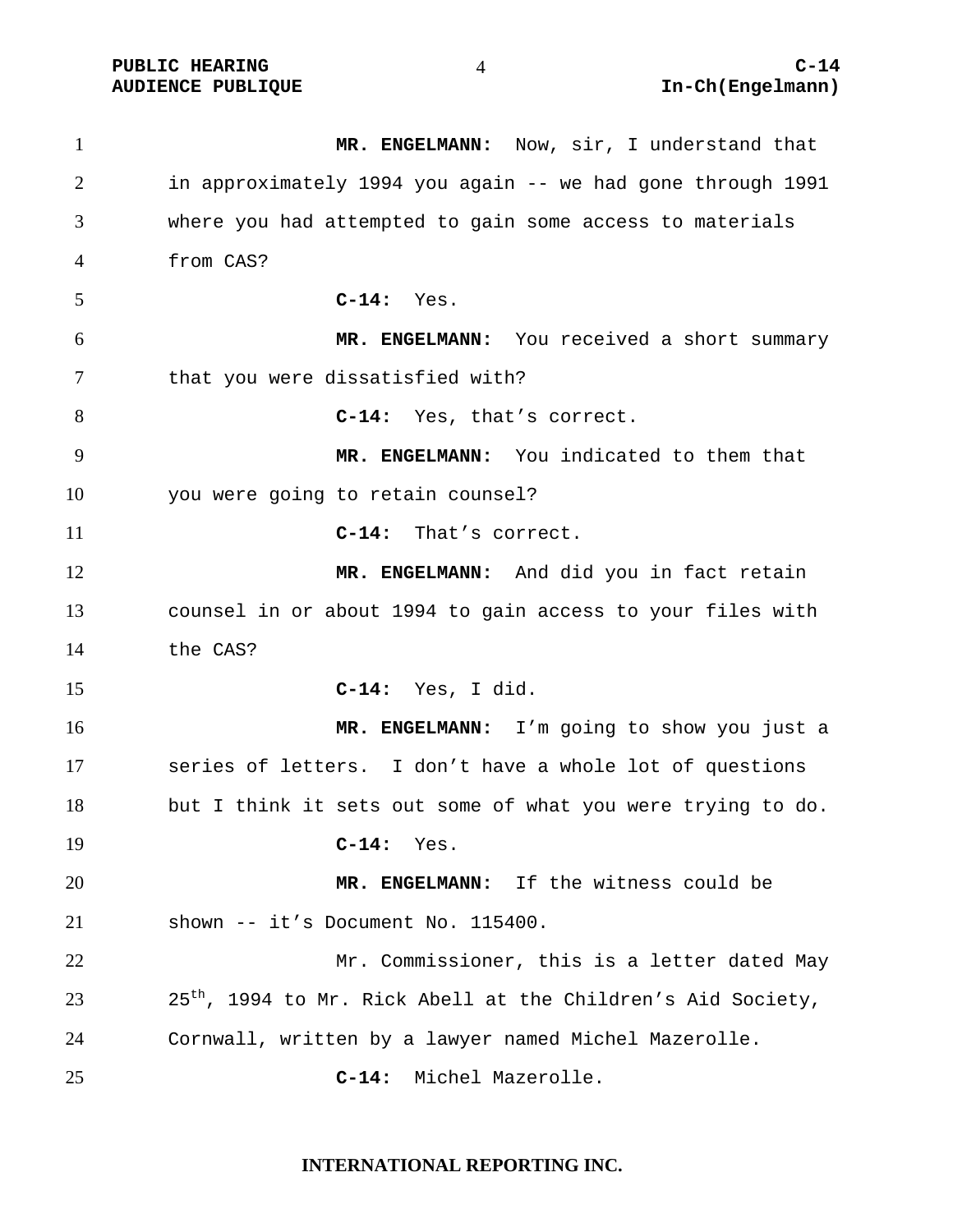1 MR. ENGELMANN: Thank you. Mazerolle, pardon me, and Mr. Mazerolle was presumably your lawyer at this time? **C-14:** That's correct. **MR. ENGELMANN:** Might that be the next exhibit, sir. **THE COMMISSIONER:** Yes, I'm sorry, 530, Exhibit 530. **--- EXHIBIT NO./PIÈCE No.530:**  (11540) Letter from J.M. Mazerolle to CAS -  $\frac{11}{10}$  dated May  $25^{th}$ , 1994 **THE COMMISSIONER:** Now there's a photocopy of a post-it on there, are you going to cover that or -- I take it that would have been a post-it that someone from the Children's Aid Society would have got? **MR. ENGELMANN:** That's correct. My presumption is, and Mr. Chisholm can correct me, that that's a note from Mr. Abell to their in-house lawyer, Elizabeth, and that's also Mr. Chisholm's understanding. So, sir, this would've been a first effort to ask for materials through counsel now? **C-14:** Through counsel, yes, that's correct. **MR. ENGELMANN:** Then I'd like you to look at exhibit -- sorry, Document No. 115399, which is a letter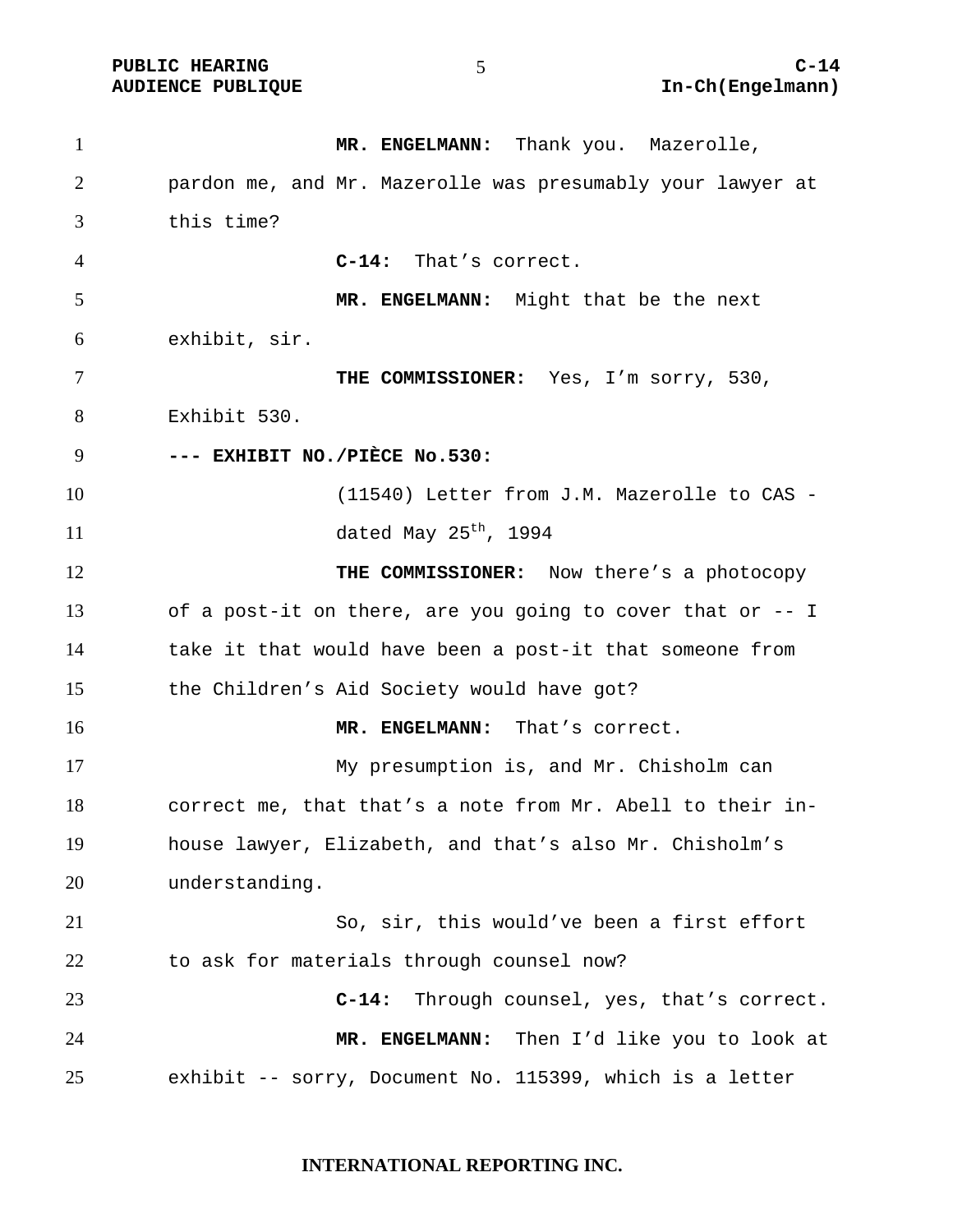**PUBLIC HEARING C-14** 

dated June  $17<sup>th</sup>$ , 1994 from Mr. Abell to Mr. Mazerolle. If that could be the next exhibit. **THE COMMISSIONER:** Five hundred and thirty-one (531). **--- EXHIBIT NO./PIÈCE No. 531:**  (115399) Letter from CAS Executive Director R. Abell to J. M. Mazerolle - dated June 17th, 1994 **C-14:** I've never seen this letter before. **MR. ENGELMANN:** Okay. **C-14:** It's possible that my lawyer received it but I don't recall reading it. **MR. ENGELMANN:** All right. Well, let me ask you this, sir, were you aware that there was some correspondence being exchanged between your counsel and CAS? **C-14:** Oh, much more than -- sorry, I'm sorry to cut you off. Much more than just correspondence. Mr. Mazerolle and I met with Mr. Richard Abell in his office, at the York Street office, in person. **MR. ENGELMANN:** All right. **C-14:** And we had requested these things. **MR. ENGELMANN:** I think -- I think we're going to get there.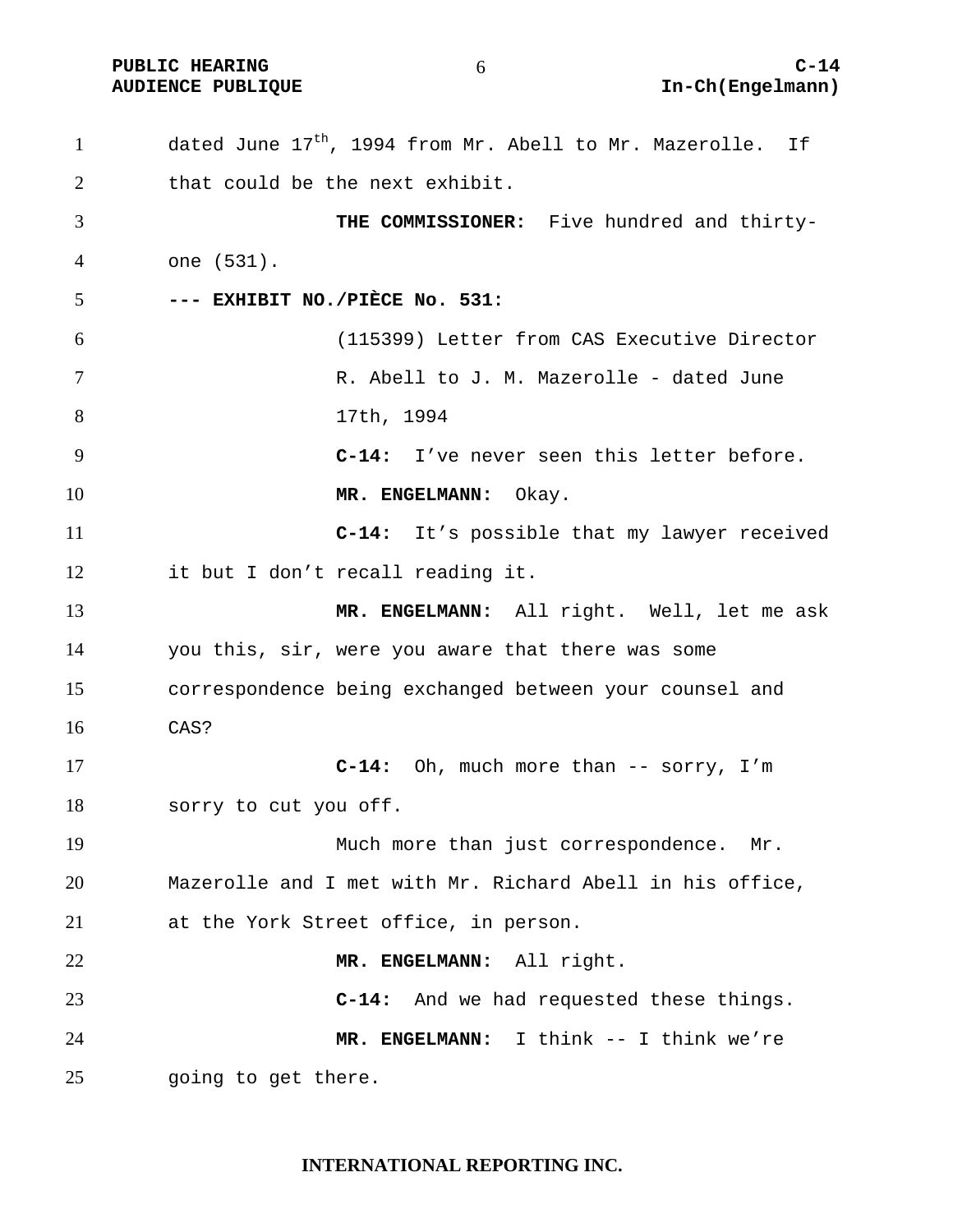**C-14:** Very well. **MR. ENGELMANN:** I just want to show you a series of letters I think that take place before you get there. **C-14:** Okay. **MR. ENGELMANN:** Well, let me ask you this. From the time your lawyer first requested access to the time you actually met with Mr. Abell and reviewed things, was there some passage of time? **C-14:** Oh, yes. **MR. ENGELMANN:** So let's just take a look at a series of letters and maybe this will become clearer. **C-14:** Okay. **MR. ENGELMANN:** But there -- apparently in this letter, Mr. Abell is saying that there are some constraints, given the Act, with respect to your access to records. **C-14:** Yes. **MR. ENGELMANN:** All right. Then there's a letter that I'd like the witness to be shown. It's Document No. 115398. **C-14:** May I raise an objection right now, if I may? **MR. ENGELMANN:** I don't know if you can raise an objection but I'll listen.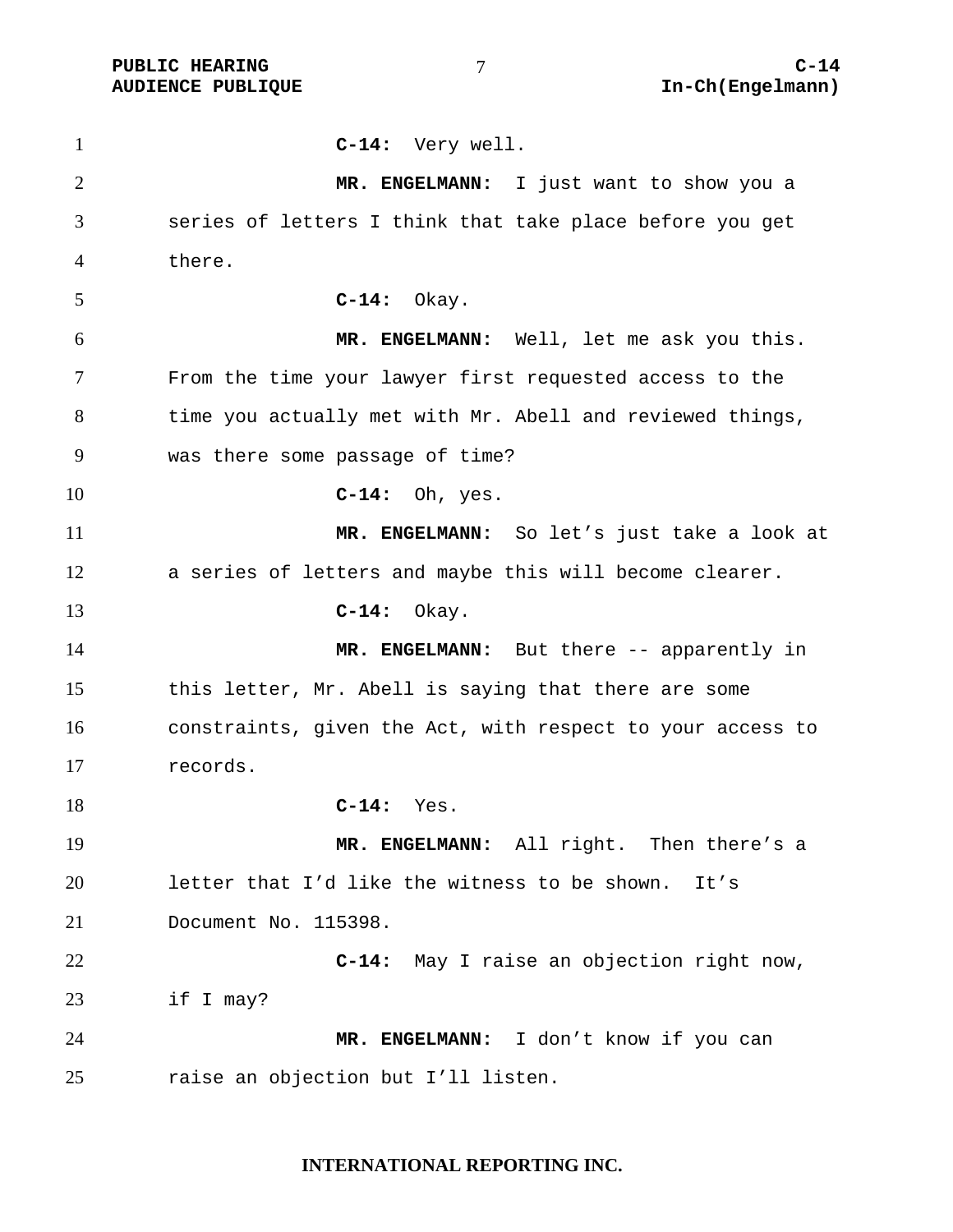**C-14:** Well, I object to what's in this letter, first of all. **MR. ENGELMANN:** You can express a concern, certainly, sir. **C-14:** Yes, it does, but it says that I was given an opportunity to review the contents of our service file. I was never given an opportunity to do that. **MR. ENGELMANN:** All right. So you take issue with that statement? **C-14:** Yes, I do. **MR. ENGELMANN:** Okay, well we've seen what you did get; you got a summary? **C-14:** Yes. 14 MR. ENGELMANN: And that you had some concerns about? **C-14:** Yes. **MR. ENGELMANN:** So let's take a look at another letter then? **C-14:** Okay. **MR. ENGELMANN:** One-one-five-three-nine-21 eight (115398), letter dated August  $12<sup>th</sup>$ , 1994, from Mr. Mazerolle to Mr. Abell, and it appears he's trying to schedule a meeting that summer. **THE COMMISSIONER:** Exhibit 532. **--- EXHIBIT NO./PIÈCE No. 532:**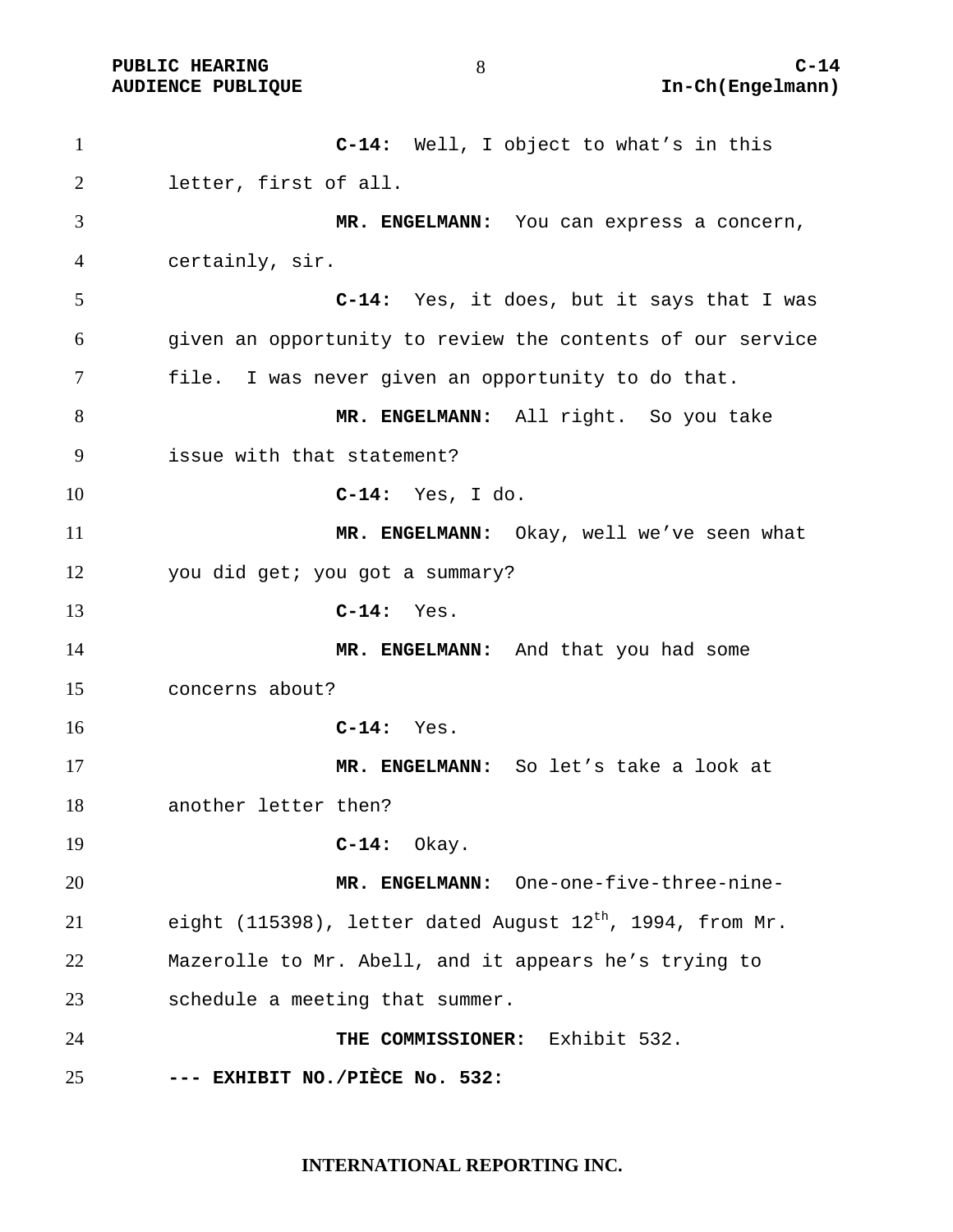**AUDIENCE PUBLIQUE** 

| $\mathbf{1}$   | (115398) Letter from CAS Executive Director                |
|----------------|------------------------------------------------------------|
| $\overline{2}$ | R. Abell to J. M. Mazerolle - dated August                 |
| 3              | 12th, 1994                                                 |
| 4              | MR. ENGELMANN: Thank you.                                  |
| 5              | C-14: Yes, that's correct, yes. I recall                   |
| 6              | this.                                                      |
| $\tau$         | MR. ENGELMANN: Sir, I'd like you to look at                |
| 8              | Document No. 115396, which is apparently a response from   |
| 9              | Mr. Abell to your counsel, Mr. Mazerolle, dated August 30, |
| 10             | 1994.                                                      |
| 11             | We just have the internal ---                              |
| 12             | $C-14:$ Okay.                                              |
| 13             | MR. ENGELMANN: --- record from the CAS                     |
| 14             | because these documents came to us from the CAS.           |
| 15             | THE COMMISSIONER: Exhibit 533.                             |
| 16             | --- EXHIBIT NO./PIÈCE No. 533:                             |
| 17             | (115396) Letter from CAS Executive Director                |
| 18             | R. Abell to J. M. Mazerolle - dated August                 |
| 19             | 30th, 1994                                                 |
| 20             | C-14: I think you have to appreciate that                  |
| 21             | Mr. Mazerolle was acting rather on my behalf.              |
| 22             | MR. ENGELMANN:<br>Yes.                                     |
| 23             | $C-14:$<br>And it's possible that he was in much           |
| 24             | more communication than I was aware of.                    |
| 25             | MR. ENGELMANN: Okay. Well, you could                       |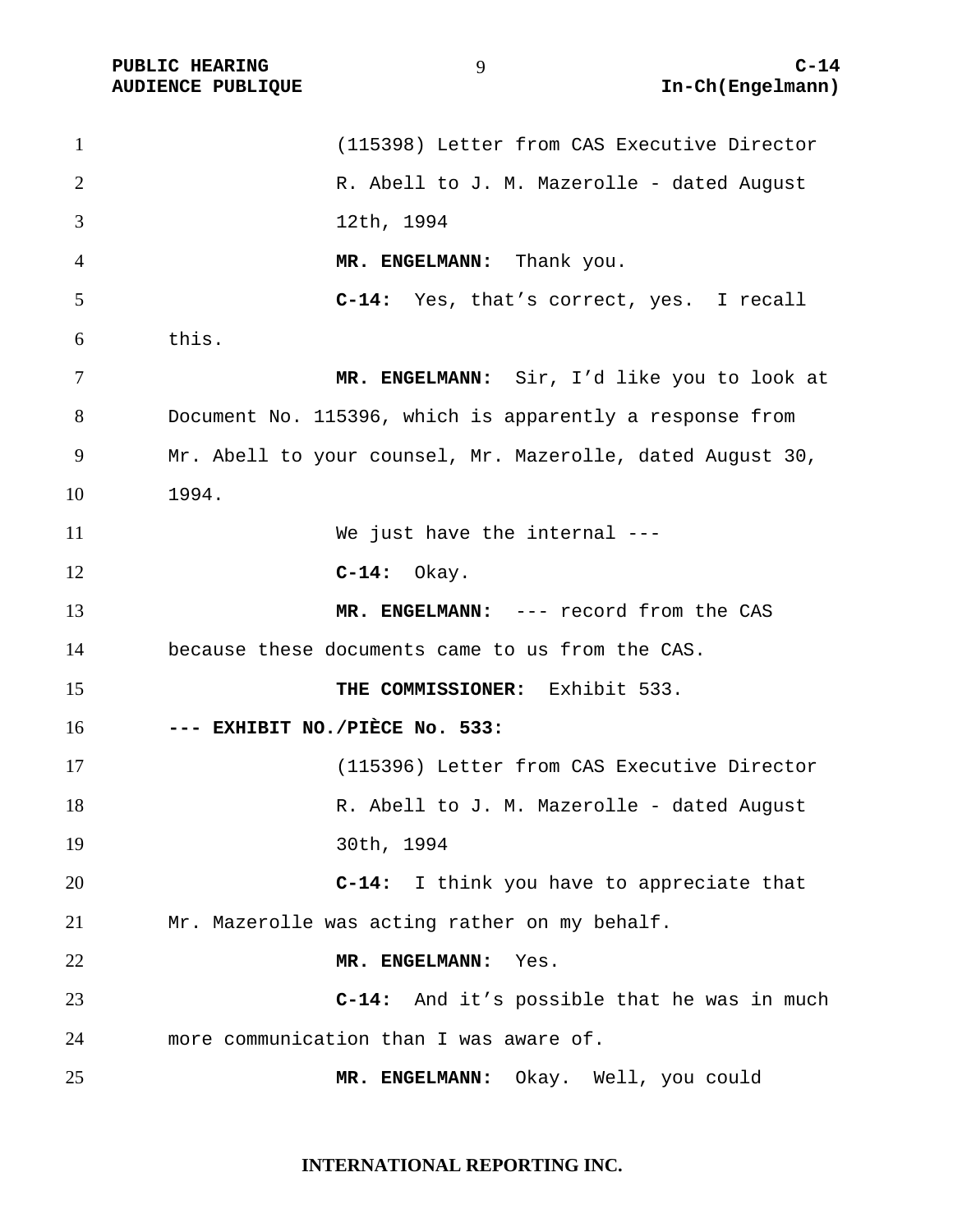**AUDIENCE PUBLIQUE** 

| $\mathbf{1}$ | assume that the original of this letter might have been on |
|--------------|------------------------------------------------------------|
| 2            | CAS letterhead for example?                                |
| 3            | $C-14:$<br>Yes.                                            |
| 4            | MR. ENGELMANN: The one you're looking at                   |
| 5            | now?                                                       |
| 6            | $C-14:$ Yes.                                               |
| 7            | MR. ENGELMANN: Do you want to just take a                  |
| 8            | look at that?                                              |
| 9            | (SHORT PAUSE/COURTE PAUSE)                                 |
| 10           | C-14: Yes, I recall this.                                  |
| 11           | MR. ENGELMANN: All right.                                  |
| 12           | So you recall your lawyer communicating                    |
| 13           | something to this effect with you?                         |
| 14           | $C-14:$ Yes.                                               |
| 15           | MR. ENGELMANN: And indicating you wouldn't                 |
| 16           | be reviewing your whole file that summer?                  |
| 17           | $C-14:$<br>Yes.                                            |
| 18           | MR. ENGELMANN: All right.                                  |
| 19           | Sir, then if you'd look at Document Number                 |
| 20           | 115394, this would appear to be a letter dated September   |
| 21           | 12 <sup>th</sup> , 1994, from Mr. Mazerolle to Mr. Abell.  |
| 22           | THE COMMISSIONER: Thank you.                               |
| 23           | Exhibit 534.                                               |
| 24           | --- EXHIBIT NO./PIÈCE NO. P-534:                           |
| 25           | (115394) Letter from J. M. Mazerolle to CAS                |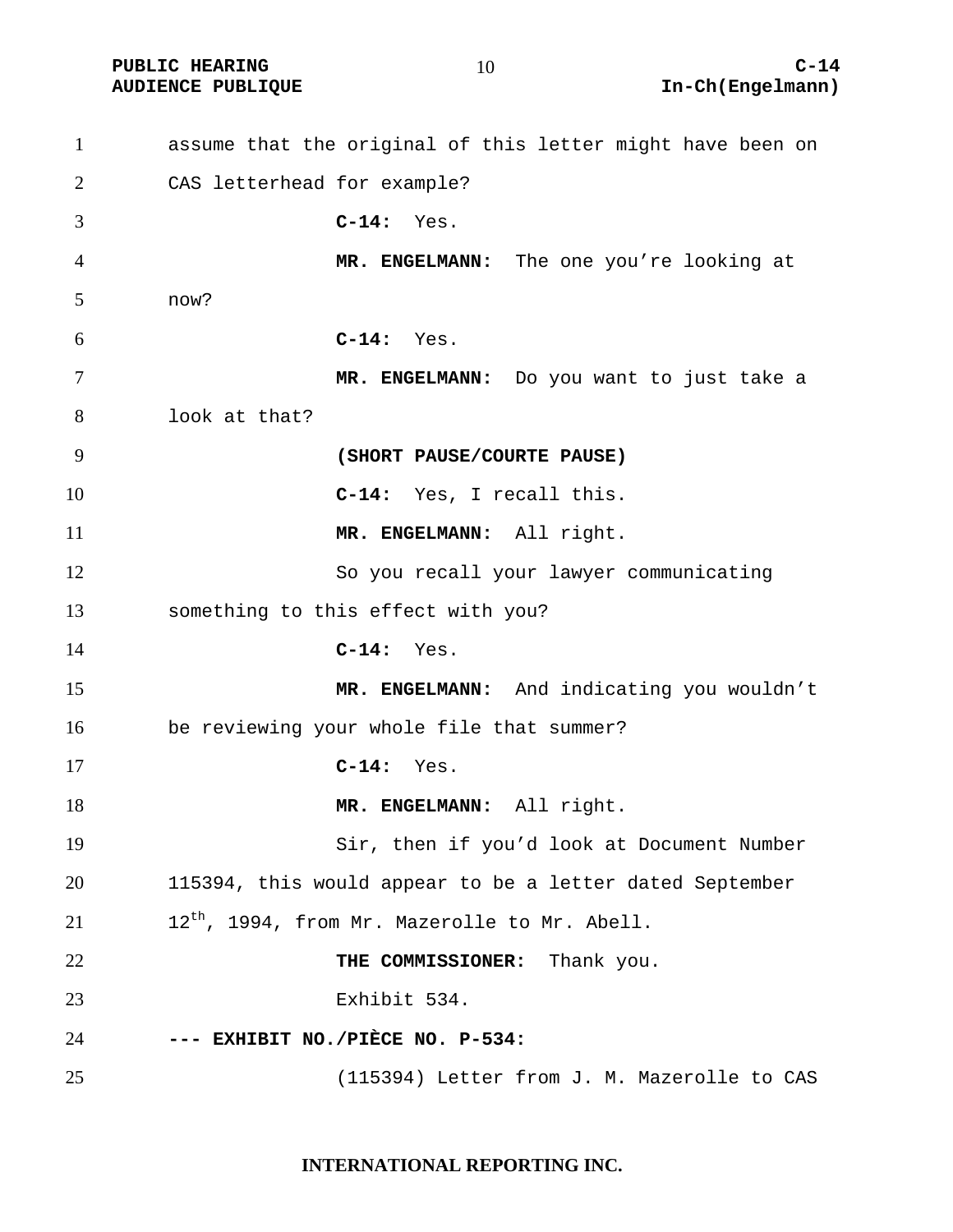| $\mathbf{1}$ | - Dated September 12th, 1994                              |
|--------------|-----------------------------------------------------------|
| 2            | (SHORT PAUSE/COURTE PAUSE)                                |
| 3            | C-14: Yes, I recall this.                                 |
| 4            | MR. ENGELMANN: All right.                                 |
| 5            | So it appears your lawyer is again taking                 |
| 6            | the position that simply having a summary of the files is |
| 7            | just not acceptable to you?                               |
| 8            | C-14: That's correct.                                     |
| 9            | MR. ENGELMANN: All right.                                 |
| 10           | Then there appears to have been a letter --               |
| 11           | sorry, Document Number 115392 appears to be a letter from |
| 12           | Richard Abell to Mr. Mazerolle dated September 20, 1994.  |
| 13           | If that could be the next exhibit?                        |
| 14           | THE COMMISSIONER: Thank you.                              |
| 15           | Exhibit 535.                                              |
| 16           | --- EXHIBIT NO./PIÈCE NO. P-535:                          |
| 17           | (115392) Letter from CAS Executive Director,              |
| 18           | R. Abell, to J. M. Mazerolle - Dated                      |
| 19           | September 20th, 1994                                      |
| 20           | C-14: Yes, I remember this quite well.                    |
| 21           | Okay. So the Children's Aid<br>MR. ENGELMANN:             |
| 22           | Society is saying they're not subject to the Freedom of   |
| 23           | Information and Protection of Privacy Act?                |
| 24           | $C-14:$<br>That's correct.                                |
| 25           | MR. ENGELMANN: You wanted to meet, but you                |

#### **INTERNATIONAL REPORTING INC.**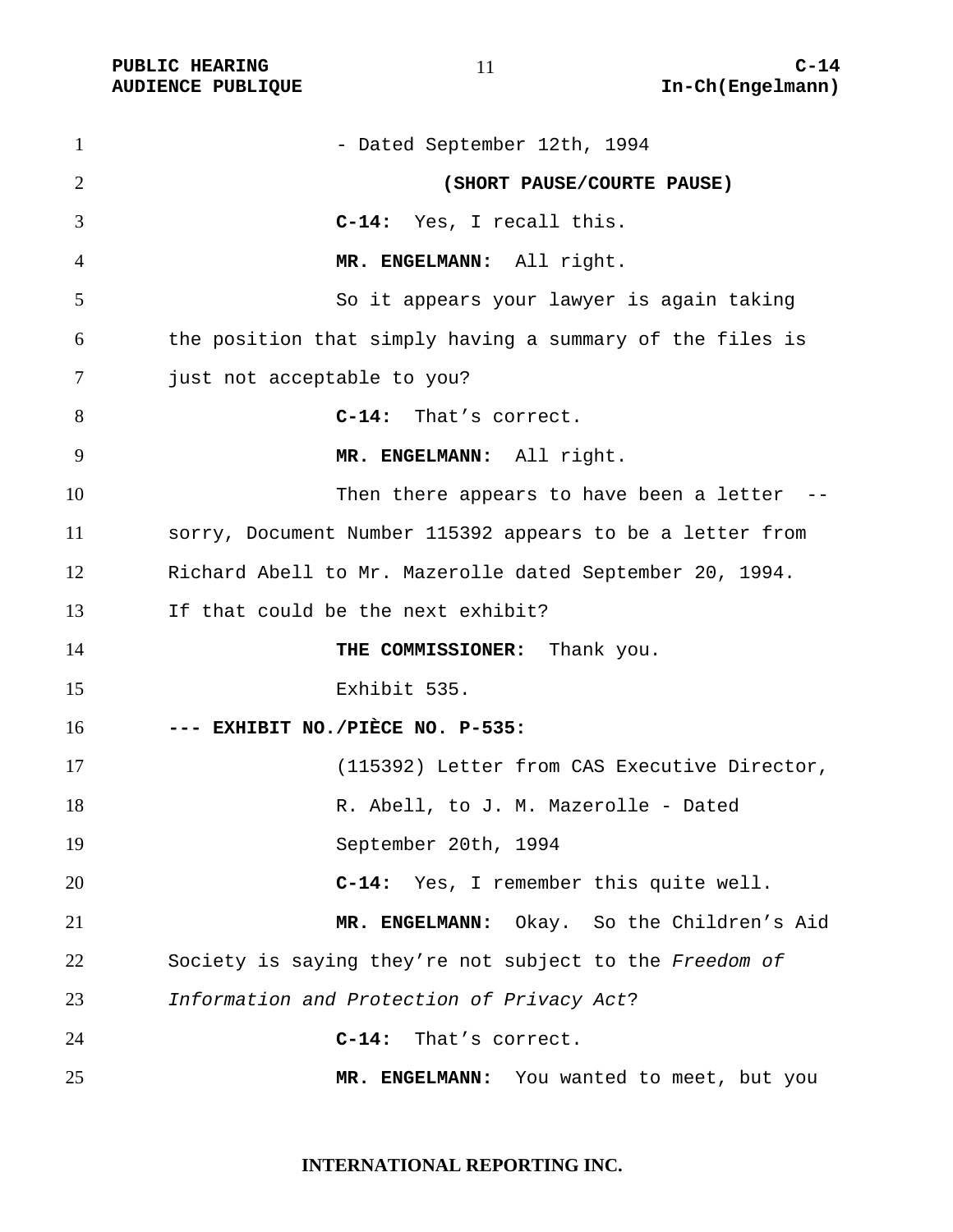**AUDIENCE PUBLIQUE** 

| $\mathbf{1}$ | wanted to meet to review your whole file, as I understand?              |
|--------------|-------------------------------------------------------------------------|
| 2            | C-14: That's correct.                                                   |
| 3            | MR. ENGELMANN: All right.                                               |
| 4            | I'd like you to then look at 115391, which                              |
| 5            | is a letter dated January 18 <sup>th</sup> , 1995 from Mr. Mazerolle to |
| 6            | Mr. Abell. If that could be the next exhibit?                           |
| 7            | THE COMMISSIONER: Thank you.                                            |
| 8            | Exhibit 536.                                                            |
| 9            | --- EXHIBIT NO./PIÈCE NO. P-536:                                        |
| 10           | (115391) Letter from J. M. Mazerolle to CAS                             |
| 11           | - Dated January 18th, 1995                                              |
| 12           | C-14: Yes, I recall this.                                               |
| 13           | MR. ENGELMANN: All right.                                               |
| 14           | So you were given some information that the                             |
| 15           | CAS was changing its position?                                          |
| 16           | $C-14:$ Yes.                                                            |
| 17           | MR. ENGELMANN: All right.                                               |
| 18           | But you're expressing a concern about making                            |
| 19           | sure that you're making the drive that they come through?               |
| 20           | $C-14:$<br>Yes.                                                         |
| 21           | MR. ENGELMANN: You recall your lawyer                                   |
| 22           | talking about that?                                                     |
| 23           | $C-14:$ Yes, I do.                                                      |
| 24           | MR. ENGELMANN: Or words to that effect?                                 |
| 25           | THE COMMISSIONER: So, is it your                                        |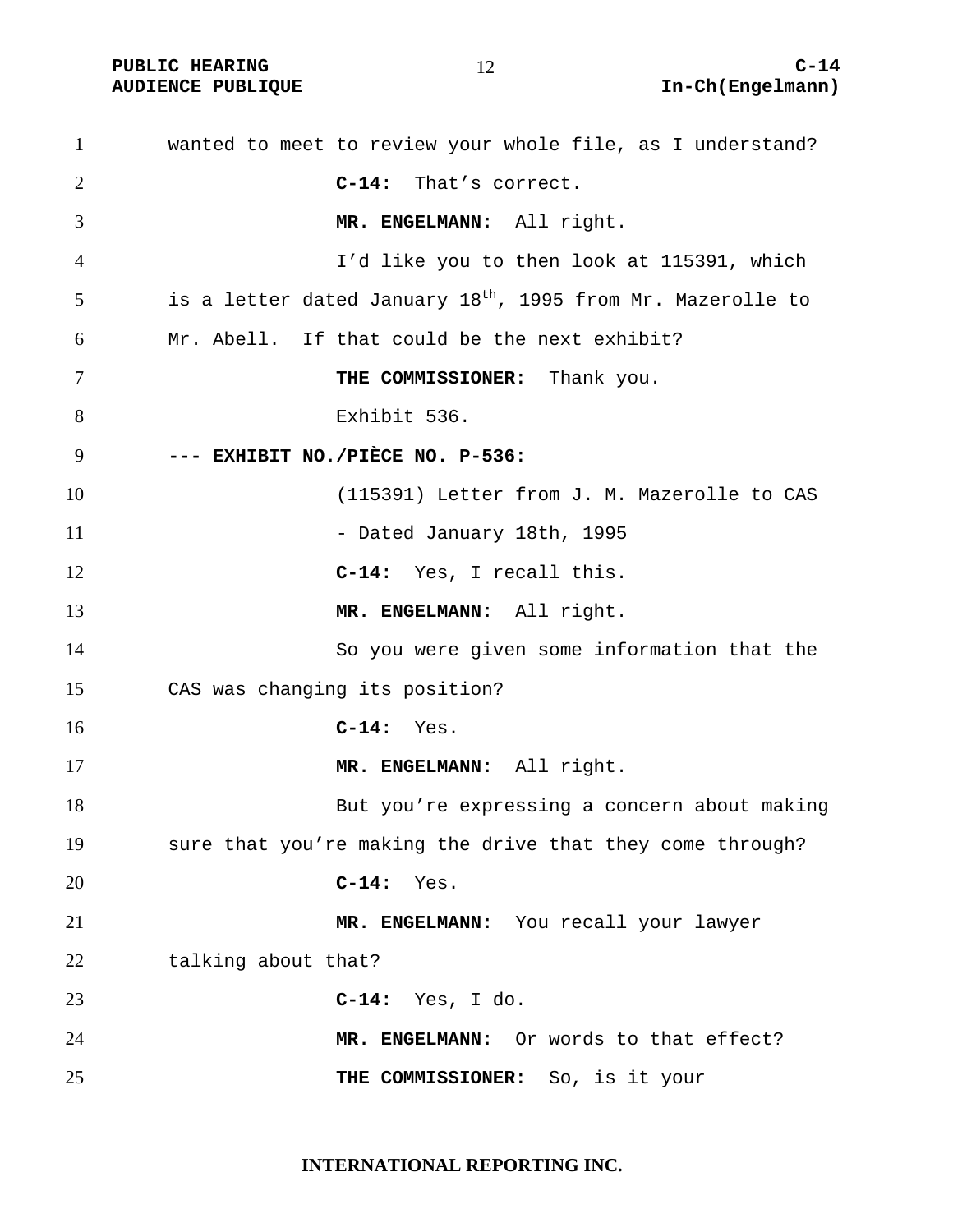**PUBLIC HEARING C-14** 

understanding that you had been here before in Cornwall with your lawyer at a meeting and it had fallen through or something? It says here: "Although we are pleased with the change in position, we would hope that, contrary to our last meeting, we are not forced to drive to Cornwall and then be unable to review the file as promised." **C-14:** We had come to Cornwall to speak to Mr. Richard Abell. **THE COMMISSIONER:** M'hm. **C-14:** I didn't get to see the file, but we spoke to Mr. Richard Abell. **THE COMMISSIONER:** Okay. Thank you. **MR. ENGELMANN:** And then, sir, if we could take a look at Document Number 115389. It's a letter from Mr. Abell to Mr. Mazerolle. **THE COMMISSIONER:** Thank you. Exhibit 537. **--- EXHIBIT NO./PIÈCE NO. P-537:** (115389) Letter from CAS Executive Director to J. M. Mazerolle - Dated March 30th, 1995 **C-14:** Yes, I recall this.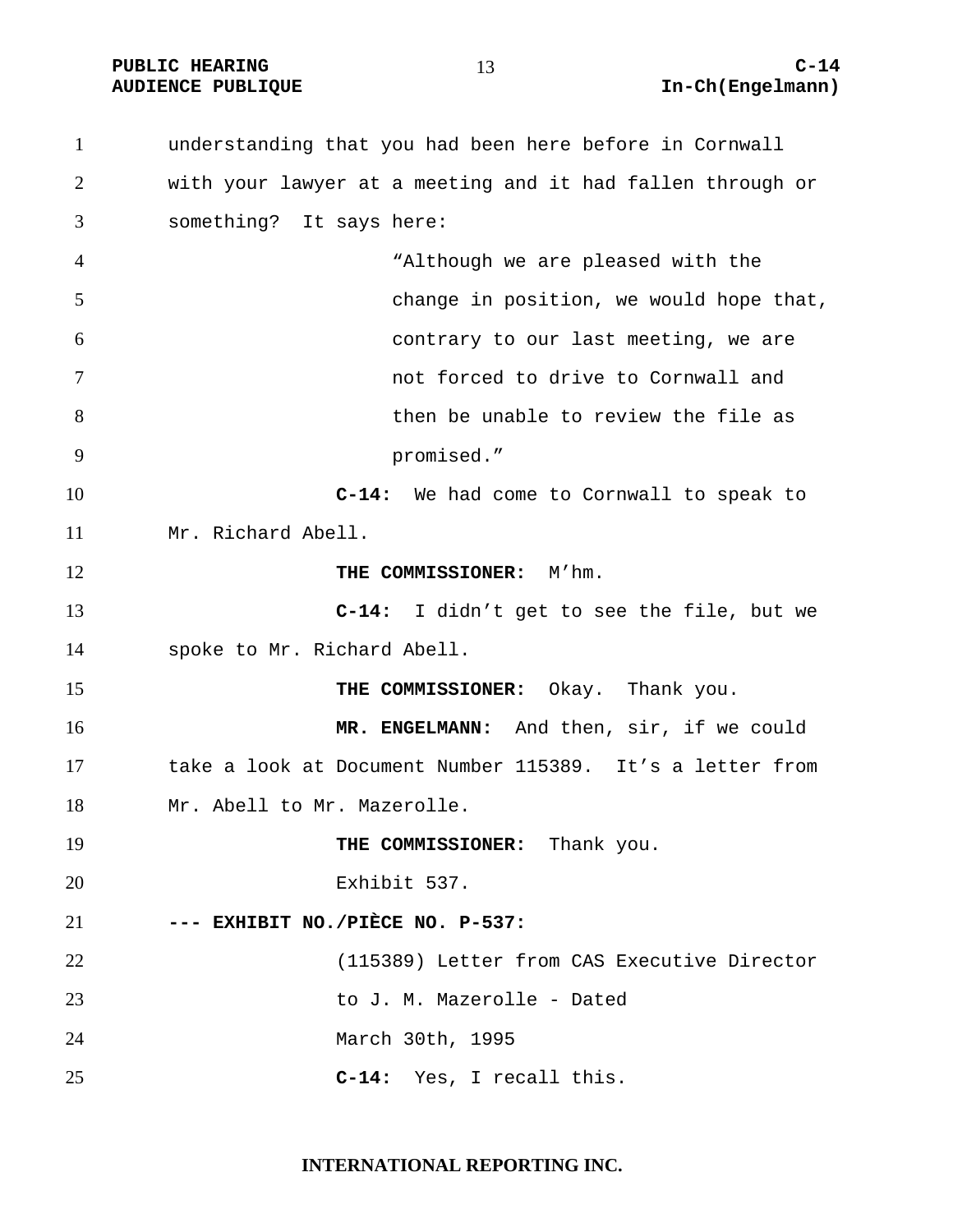**AUDIENCE PUBLIQUE** 

| $\mathbf{1}$   | MR. ENGELMANN: All right.                                  |
|----------------|------------------------------------------------------------|
| $\overline{2}$ | Sir, did the meeting actually take place?                  |
| 3              | C-14: I'm sorry?                                           |
| 4              | MR. ENGELMANN: Did the meeting actually                    |
| 5              | take place?                                                |
| 6              | C-14: Yes, it did.                                         |
| 7              | MR. ENGELMANN: All right.                                  |
| 8              | And were you given full access to your file?               |
| 9              | C-14: Absolutely not.                                      |
| 10             | MR. ENGELMANN: How so?                                     |
| 11             | C-14: Well, it was a very summarized                       |
| 12             | version of it.                                             |
| 13             | MR. ENGELMANN: Okay. And do you recall                     |
| 14             | what you looked at?                                        |
| 15             | $C-14:$ Yes, I do.                                         |
| 16             | MR. ENGELMANN: Can you give us some                        |
| 17             | examples of what you would have seen?                      |
| 18             | C-14: There was a lot of information about                 |
| 19             | my birth family. The file seemed to be padded with         |
| 20             | information regarding me and how I came into care, but not |
| 21             | a lot specifically as to what had happened while I was in  |
| 22             | care.                                                      |
| 23             | I might add, as well, that I do recall the                 |
| 24             | original copy, or what seemed to be the original copy, of  |
| 25             | Mr. Bryan Keough's report -- investigation into the Barber |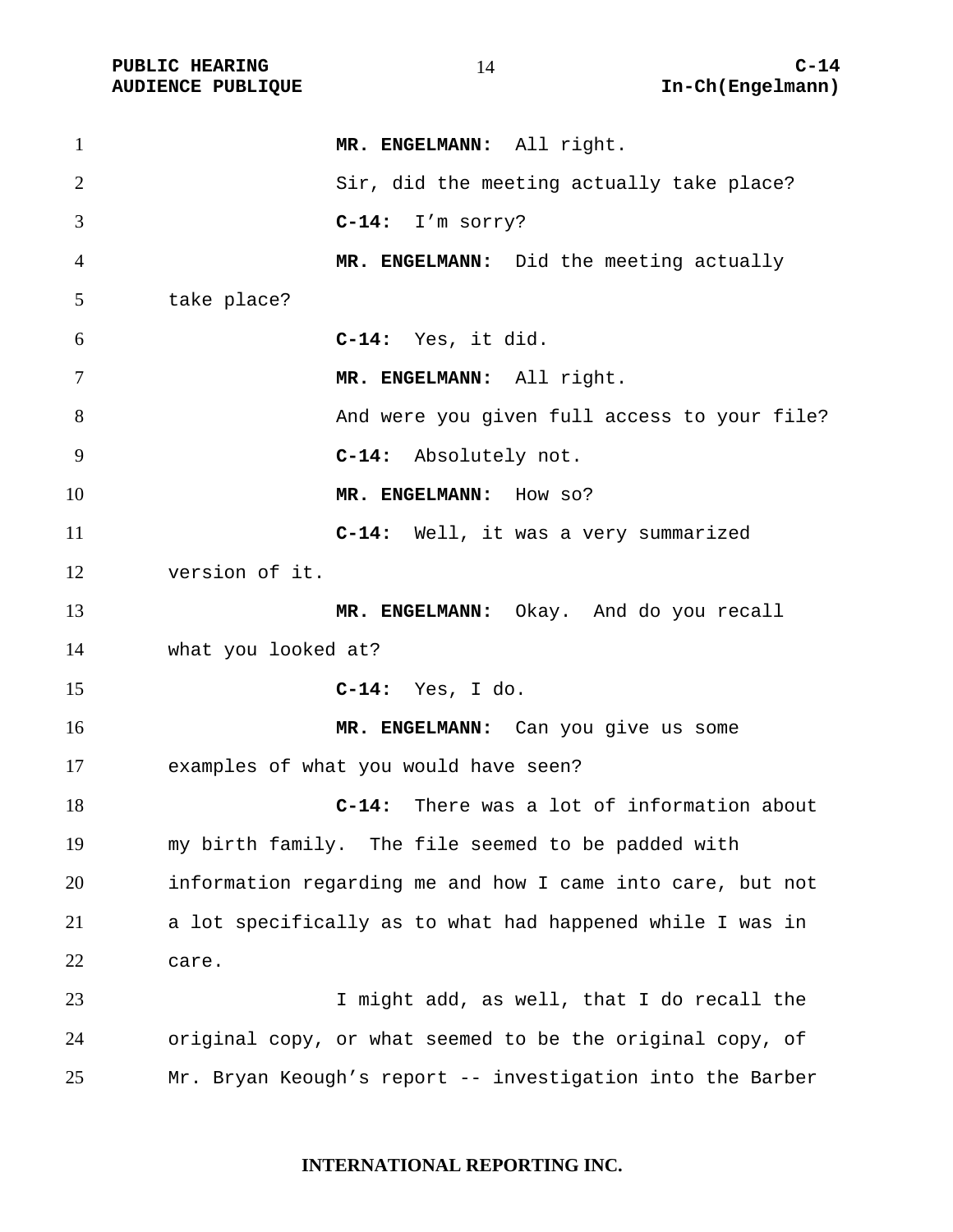residence following my departure from it. **MR. ENGELMANN:** There was an investigation report there? **C-14:** Yes. **MR. ENGELMANN:** All right. And were you able to review some case history notes? **C-14:** What do you mean by case history? **MR. ENGELMANN:** Just notes from various social workers in typed form --- **C-14:** Yes. 12 MR. ENGELMANN: --- of your case history? **C-14:** Yes. 14 MR. ENGELMANN: And was your lawyer present when you were doing that? **C-14:** Yes, he was. **MR. ENGELMANN:** All right. Were you allowed to make any photocopies of your file at that time? **C-14:** That was expressly forbidden. **MR. ENGELMANN:** Okay. And did you have any concerns with the content of some of what you reviewed? **C-14:** Oh, absolutely. The first concern that I raised was that Bryan Keough be allowed to investigate the abuse at the Barber residence when he had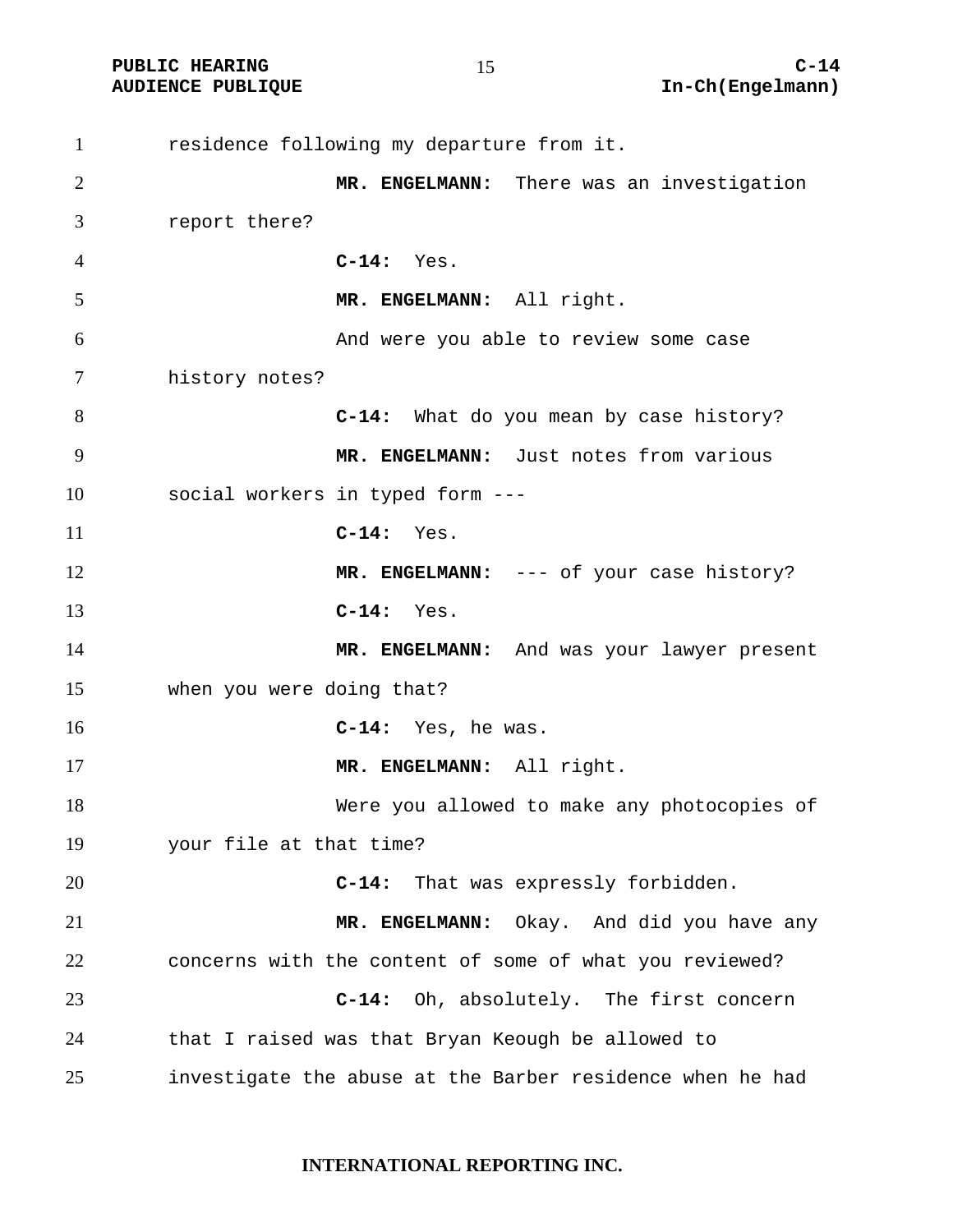**PUBLIC HEARING C-14** 

in fact been involved in it, and it appeared that he was 2 the sole investigator into this. **MR. ENGELMANN:** Okay. That wouldn't, sir, be a concern about the content of the file; that would be a concern about action they had taken. **C-14:** Okay. **MR. ENGELMANN:** Is that fair? **C-14:** Well, the documents themselves, there appeared to be a document in the file that was completely anachronistic. **MR. ENGELMANN:** In what sense? **C-14:** Well, I was dealing with a file, and for what there was there, you could tell that they were 30- year old documents. This document looked like it came fresh off the printer. It used a computer-generated type font on it. **MR. ENGELMANN:** What was it about? **C-14:** Completely out of place. **MR. ENGELMANN:** Why do you remember this particular document? What was it about? **C-14:** Well, it was a document stating -- apparently it had been reported to the Children's Aid Society that I had been engaging in sexually inappropriate behaviour and it stated that, in particular, I had been doing this with Mr. Frank Rolland.

#### **INTERNATIONAL REPORTING INC.**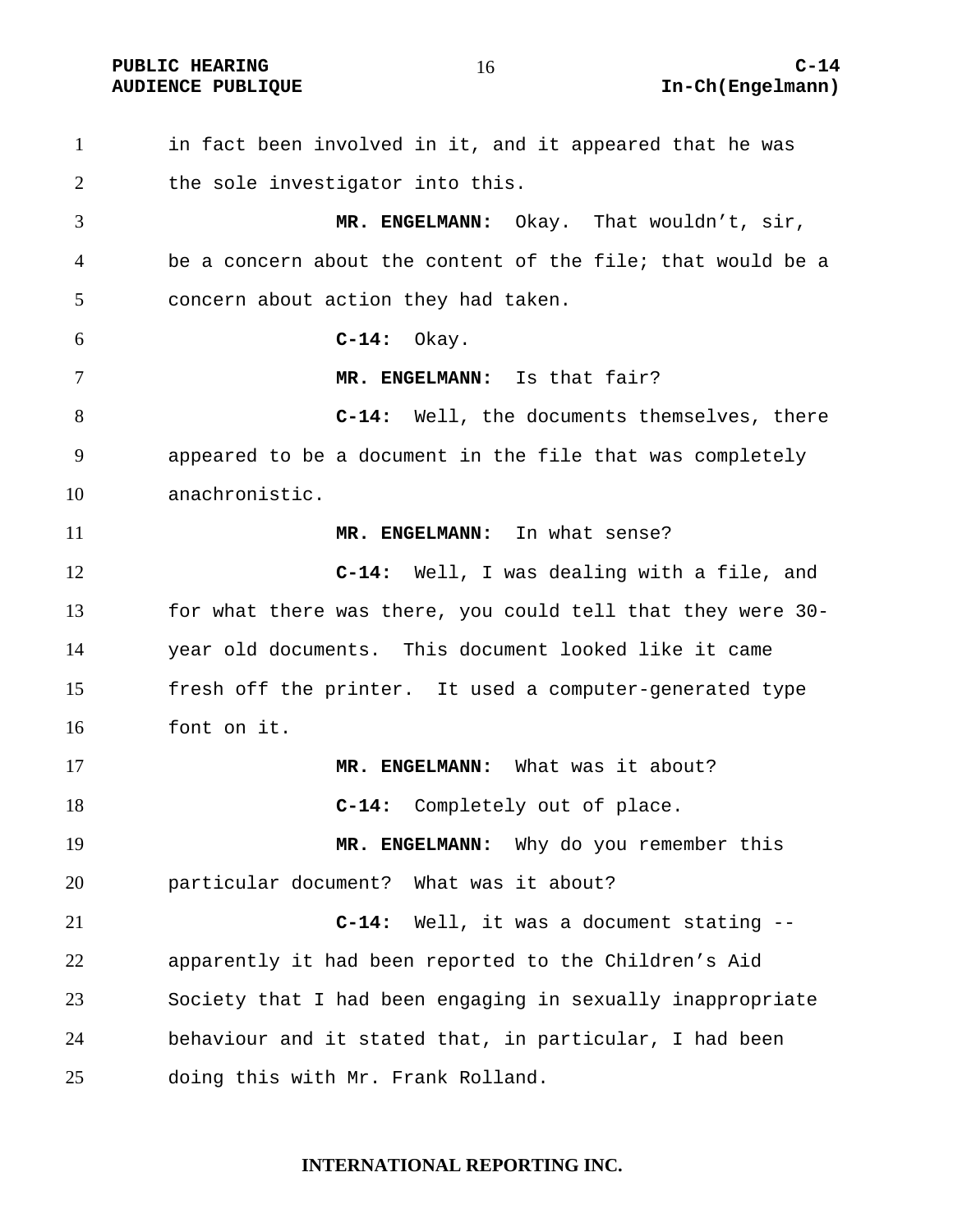1 MR. ENGELMANN: And had you -- had anything like that ever been brought to your attention before? **C-14:** Absolutely not. It was the first time I had ever, ever heard of this and I was completely incensed over it, especially considering what Mr. Frank Rolland had done to me. **MR. ENGELMANN:** Sir, if you could have a look at Document Number 114549? It's a document entitled "Initial Recording on Child Care Case" and it starts with 10 the reference "July  $24<sup>th</sup>$ , '72" and works right through until the wardship is terminated in June of 1980. **THE COMMISSIONER:** All right. So this is Exhibit 538. **--- EXHIBIT NO./PIÈCE NO. P-538:** (114549) Initial Recording on Child Care Case - Dated from 1972 to 1980 **MR. ENGELMANN:** Sir, do you recall seeing a document of this nature? I'm going to direct you to a particular page in a moment. **C-14:** Okay. Yes, I do. **MR. ENGELMANN:** All right. **C-14:** This, in fact, looks like the document that I was presented with at the time. **MR. ENGELMANN:** All right. And I would like you to turn to page 16.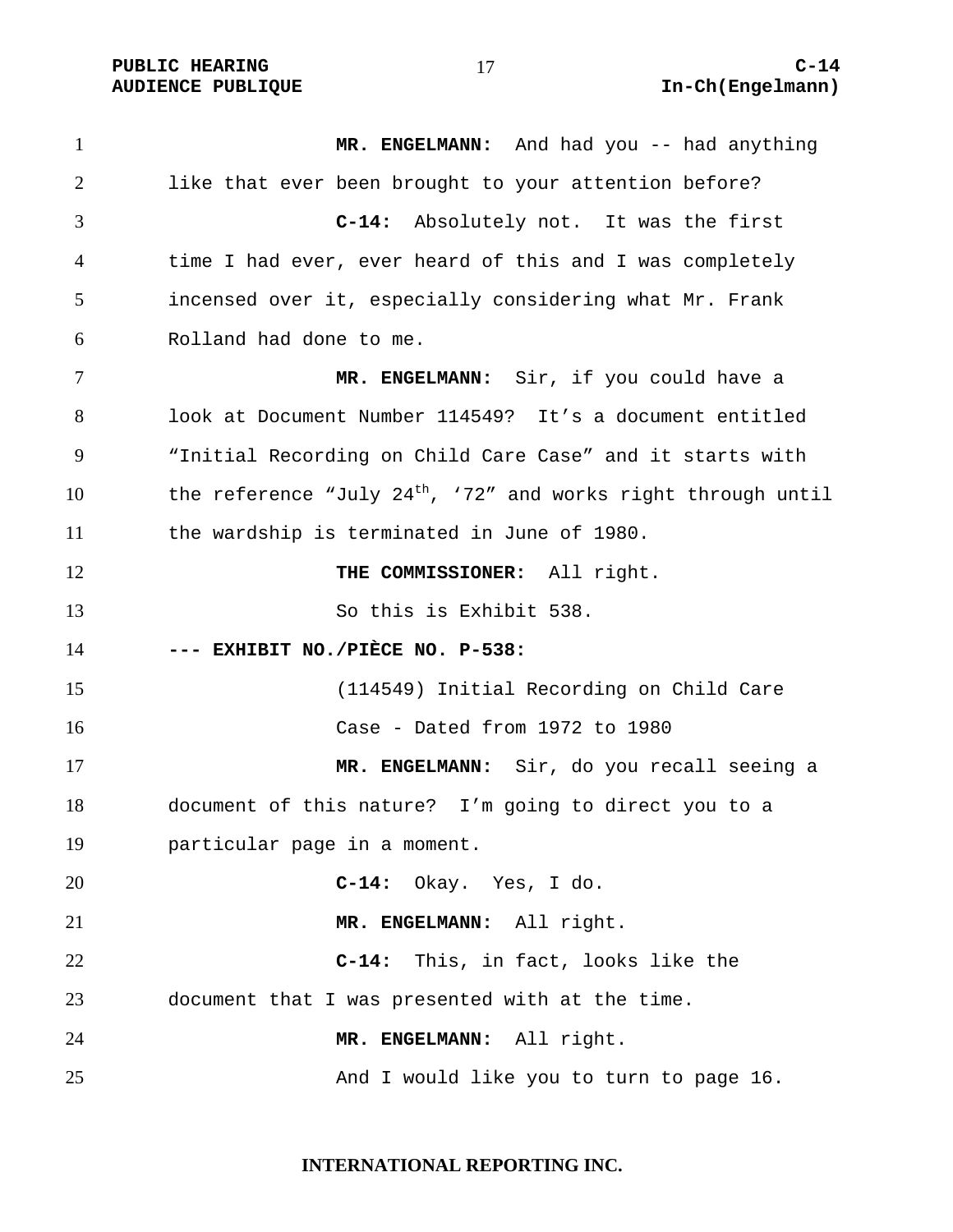**AUDIENCE PUBLIQUE** 

| $\mathbf{1}$   |                              | It's Bates page 1072610.                             |
|----------------|------------------------------|------------------------------------------------------|
| 2              |                              | $C-14:$ Page 16?                                     |
| 3              |                              | MR. ENGELMANN: Yes.                                  |
| $\overline{4}$ |                              | C-14: What was that reference number again?          |
| 5              |                              | MR. ENGELMANN: The important document                |
| 6              | number for you is 16.        |                                                      |
| 7              |                              | $C-14:$ Okay.                                        |
| 8              |                              | MR. ENGELMANN: You see it in the middle of           |
| 9              | the page?                    |                                                      |
| 10             |                              | $C-14:$ Oh, I see, yes.                              |
| 11             |                              | MR. ENGELMANN: We have some computer                 |
| 12             | references for the clerk.    |                                                      |
| 13             |                              | $C-14:$ Okay.                                        |
| 14             |                              | MR. ENGELMANN: There is a caption that says          |
| 15             |                              | "Present situation". Do you see that? Do you see the |
| 16             | caption "Present situation"? |                                                      |
| 17             |                              | $C-14:$ Yes, I do.                                   |
| 18             |                              | MR. ENGELMANN: The third paragraph                   |
| 19             |                              | underneath that, if you could have a look at that    |
| 20             | paragraph?                   |                                                      |
| 21             |                              | $C-14:$<br>Yes.                                      |
| 22             |                              | MR. ENGELMANN: Is this the type or nature            |
| 23             |                              | of the allegation that you saw in your file?         |
| 24             |                              | $C-14:$<br>Well, it was the nature of the            |
| 25             |                              | allegation but I didn't see this at all.             |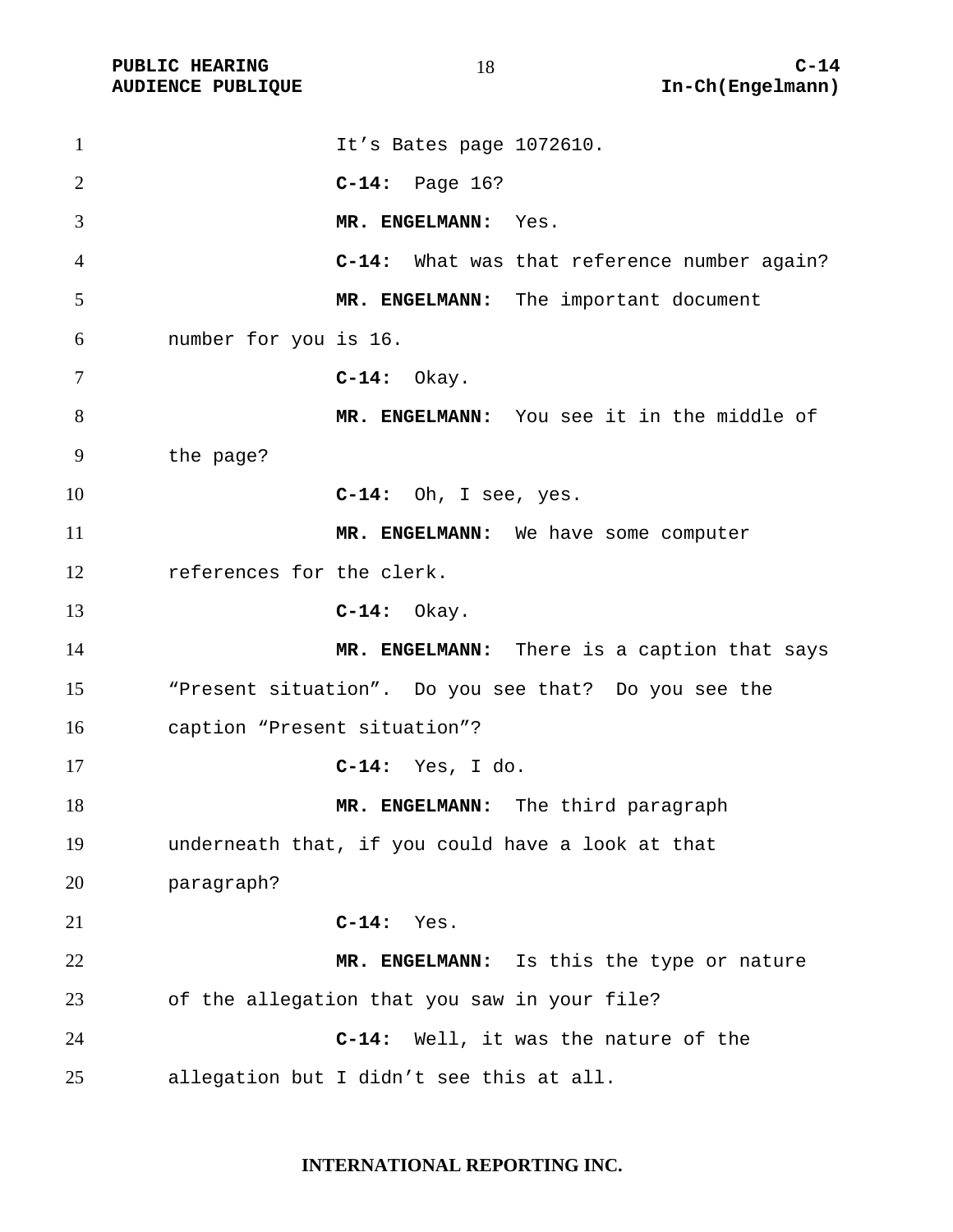1 MR. ENGELMANN: What do you mean, you didn't see this? **C-14:** Well, it's possible that it could have been transmogrified. There were some parts of this file --- **THE COMMISSIONER:** I'm sorry? Trans --- **C-14:** Transmogrified. **THE COMMISSIONER:** What do you mean by that? **C-14:** That some parts of the file had been struck out; blackened. **MR. ENGELMANN:** Do you actually recall when you reviewed your files like 12 years ago now, but do you recall whether there were any redactions, any black outs or white outs on the file when you looked at it? **C-14:** Yes, there were some. **MR. ENGELMANN:** All right. And you mentioned a piece of paper that seemed to be out of place? **C-14:** Yes, it would appear that in the stead of this, there had been a separate -- completely separate document that contained much of this information but had been separate from the documents you provided me. **MR. ENGELMANN:** All right. Like a separate sheet of paper that talked about what's talked about in this paragraph? **C-14:** That's correct.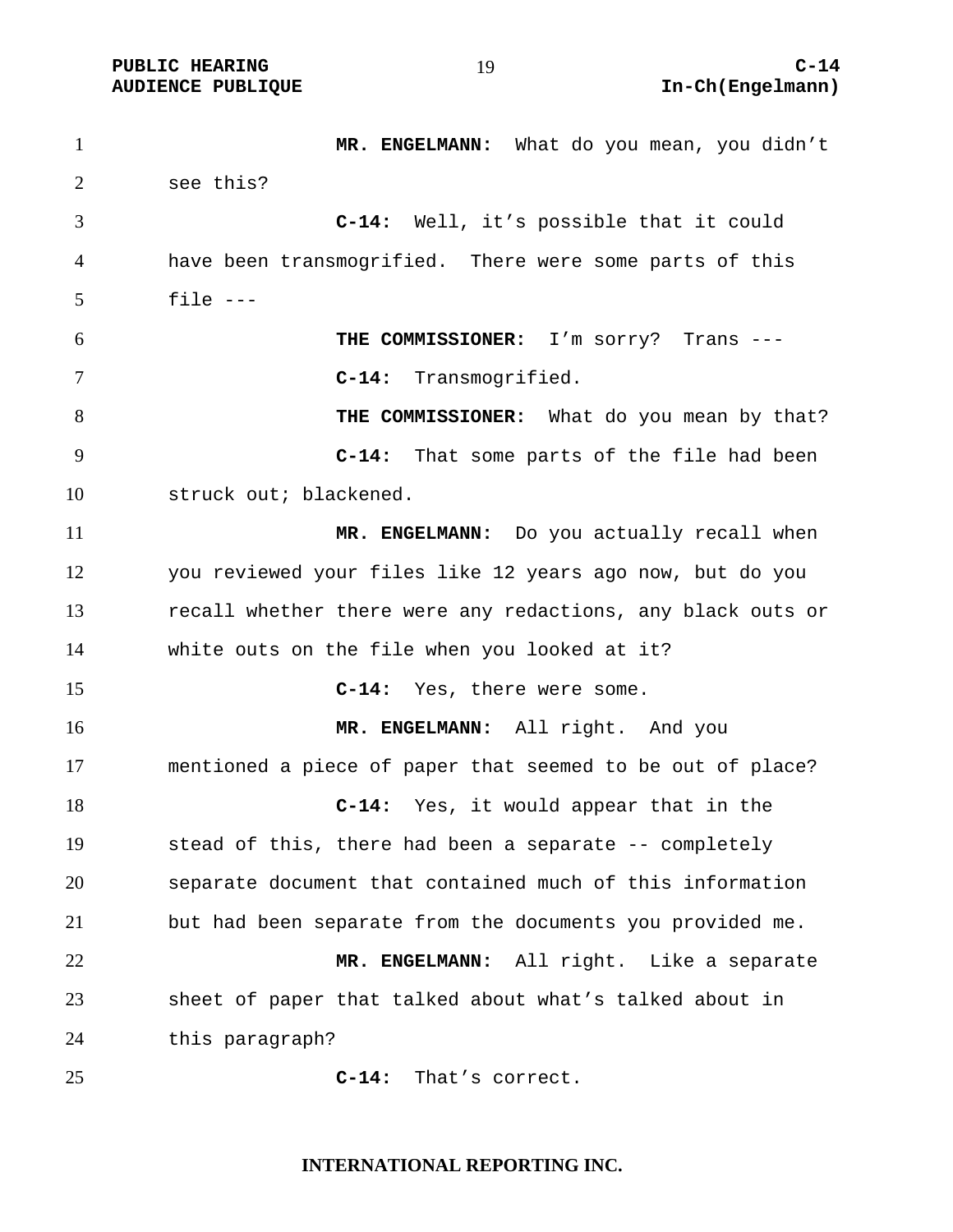**MR. ENGELMANN:** Do you know if this paragraph was also there though in this form? **C-14:** No, it was not. **MR. ENGELMANN:** Might it have been there and, you know, you're looking at a lot of documents, you might not have seen it? **C-14:** I think I would have known if I came across that. **MR. ENGELMANN:** And do you know how this found its way into your file? **C-14:** I have absolutely no idea. This was the very first time that anyone ever presented me with this. At the time that I knew Mr. Rollands, no one ever approached me; no one asked me questions about this; no one interviewed it; no one brought it to my attention in any way whatsoever. And that's one of the reasons that I was so incensed. I was under the impression that this is something that the Children's Aid Society had fabricated in an effort to dissuade me from pursuing civil litigation against them. **MR. ENGELMANN:** Were you in fact pursuing some civil litigation with them in the mid-'90s? **C-14:** At the point, we were just concerned about acquiring the file.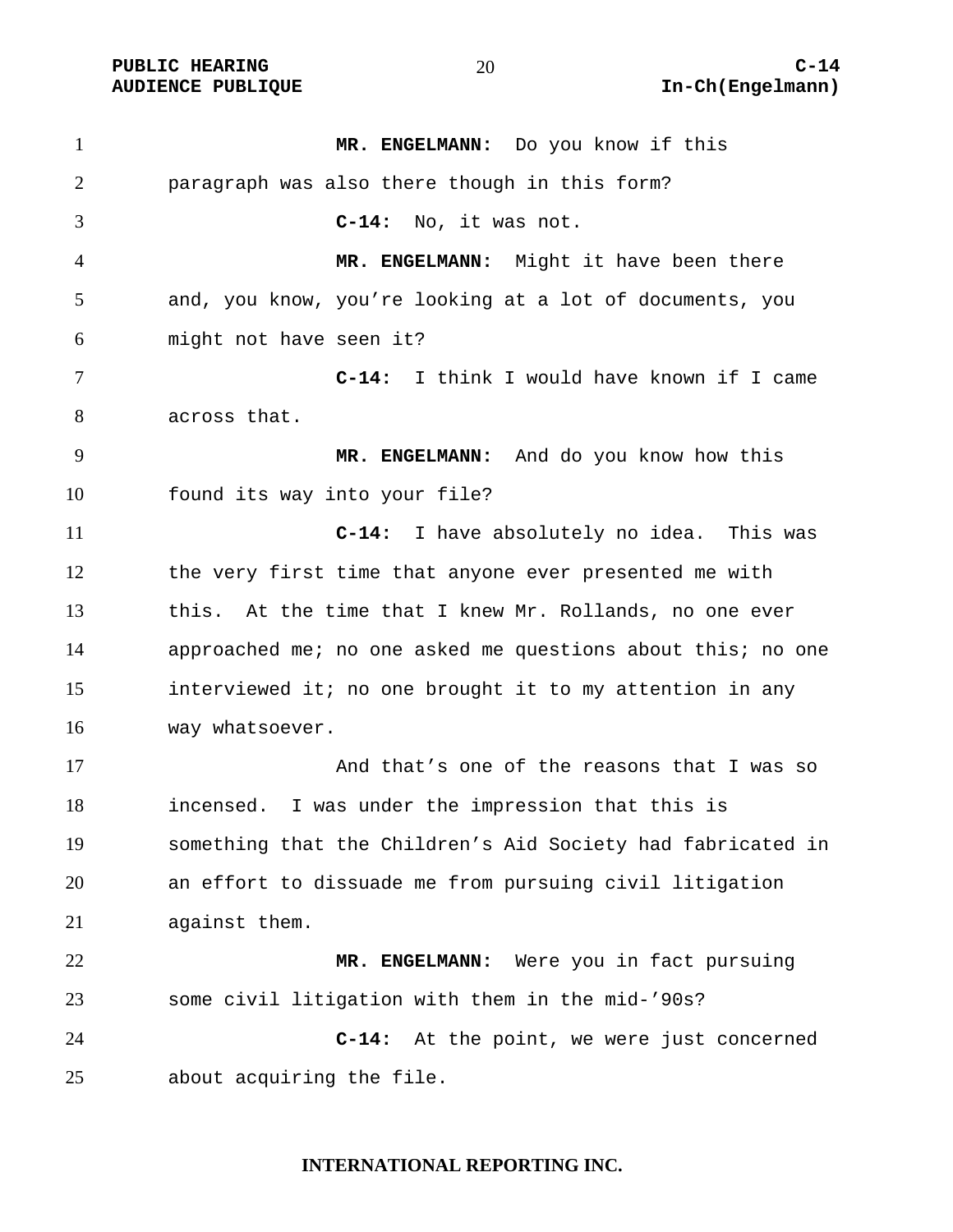**MR. ENGELMANN:** All right. So you hadn't started any action at that time? **C-14:** I don't believe so, no. **MR. ENGELMANN:** Did you suggest to them, either then or later, that this was inaccurate and it should be modified or omitted? **C-14:** I brought this to my lawyer's attention. They knew that I was visibly upset and they knew that it was over this statement that had been made. **MR. ENGELMANN:** Now, sir, in fact, in the late 1990s, I believe the date might have been in 1999, you did in fact file a civil claim against the Children's Aid Society? **C-14:** That's correct. **MR. ENGELMANN:** Did you also file a claim against the Barbers and Mr. Sypes? **C-14:** Yes, I did, I believe so. **MR. ENGELMANN:** And did that matter ever go to trial? **C-14:** No, it did not. I'm under the understanding that it was dismissed on a technicality. **MR. ENGELMANN:** Was it dismissed for delay? **C-14:** I believe that the lawyer had neglected to file a settlement conference brief. **MR. ENGELMANN:** Okay. I understand that in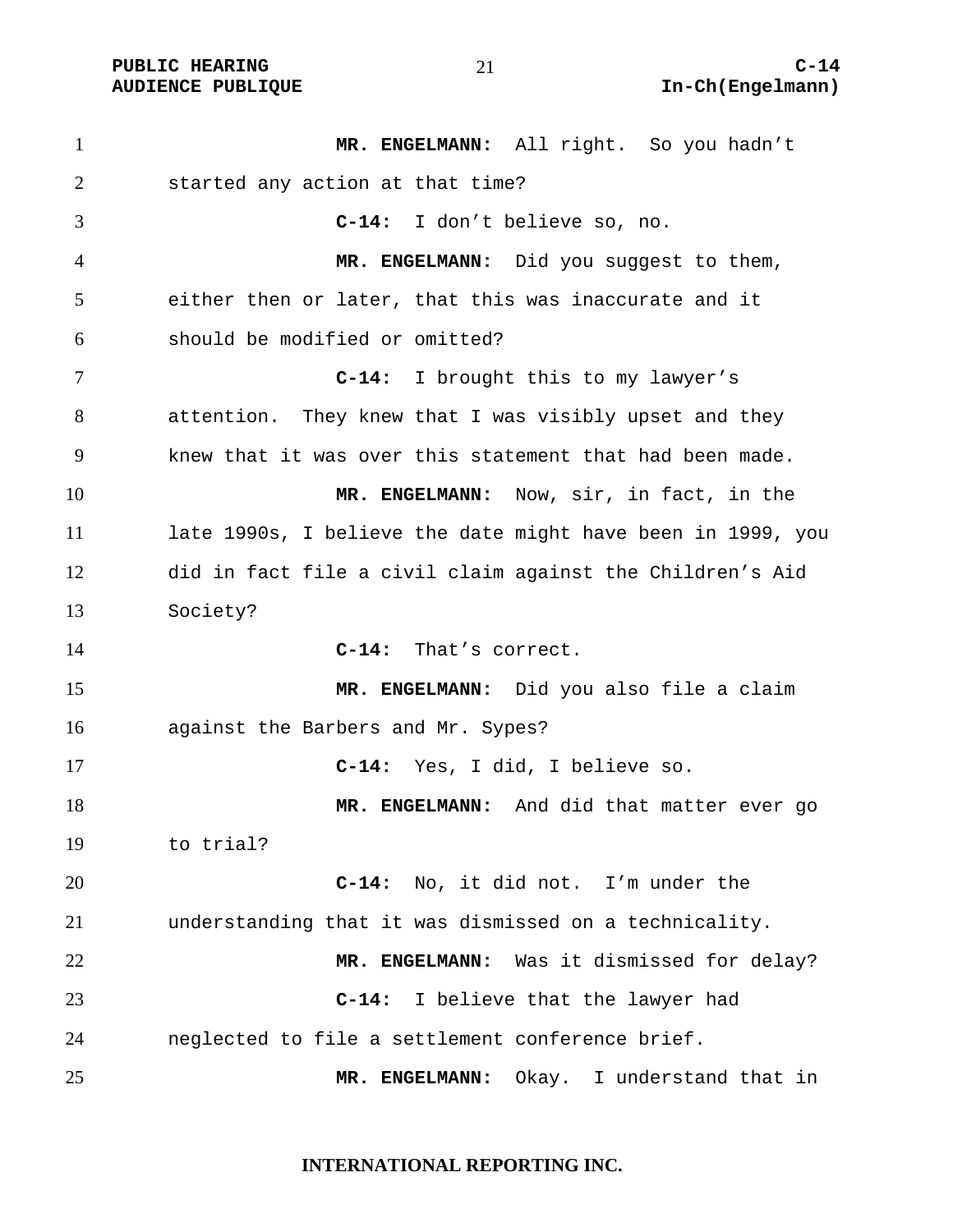or about the year 2000, you found out about an investigation that was being done by the OPP here in the Cornwall area known as Project Truth. **C-14:** That's correct. I believe --- 5 MR. ENGELMANN: Can you tell us -- sorry. **C-14:** I believe I was watching a television program and something about Gary Guzzo brought my attention to it. **MR. ENGELMANN:** Would that have been a debate from the provincial Parliament or do you recall? **C-14:** Yes, I believe that was so. **MR. ENGELMANN:** All right. Mr. Guzzo was speaking to this issue? **C-14:** Yes, it was being addressed in Parliament at the time. **MR. ENGELMANN:** All right. And so what did you do after you heard this on your television? **C-14:** I made arrangements and contacted Gary Guzzo's office. **MR. ENGELMANN:** And did you speak with someone there? **C-14:** Yes, I didn't contact Mr. Guzzo himself, but I spoke with one his assistants or one of his aides who, in turn, put me in touch with Project Truth. **MR. ENGELMANN:** All right. And do you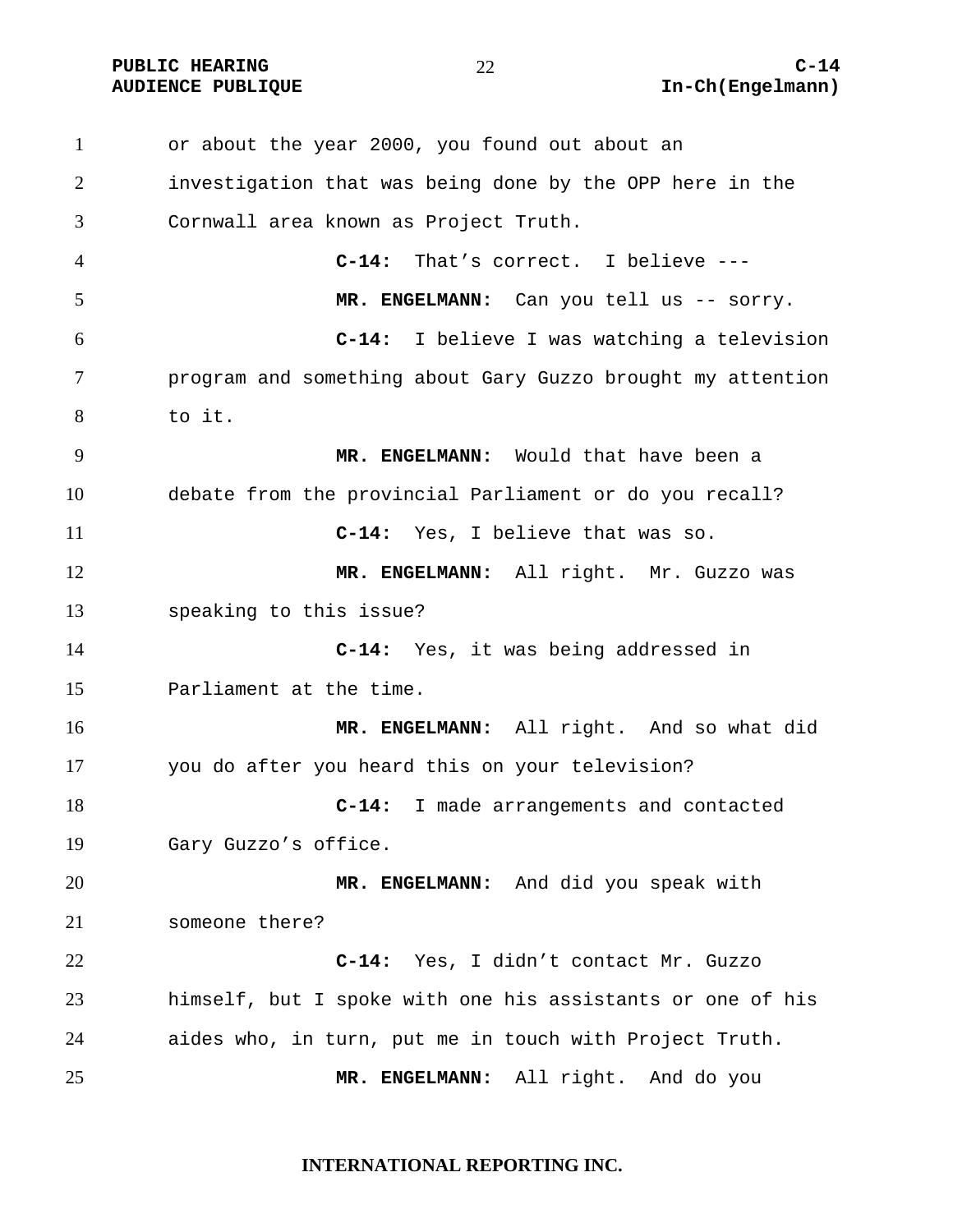1 recall who at Project Truth you were put in touch with? **C-14:** I think a Mr. Pat Hall. **MR. ENGELMANN:** All right. And Mr. Hall was an inspector with the OPP? **C-14:** That's how he identified himself, yes. **MR. ENGELMANN:** And did you meet with him in person or did you speak with him on the telephone? **C-14:** I spoke with him on the telephone. **MR. ENGELMANN:** If I suggested to you you did so sometime in October of the year 2000, does that seem about right? **C-14:** That seems correct, yes. **MR. ENGELMANN:** All right. And in that telephone call with Inspector Hall, would you have reported 16 the allegations that you've spoken about here? **C-14:** Oh, most assuredly. **MR. ENGELMANN:** All right. And when I say the allegations, both the allegations of physical and sexual abuse? **C-14:** Oh yes, definitely. **MR. ENGELMANN:** And you would have identified all of the alleged perpetrators? **C-14:** Oh, definitely. **MR. ENGELMANN:** Would you also have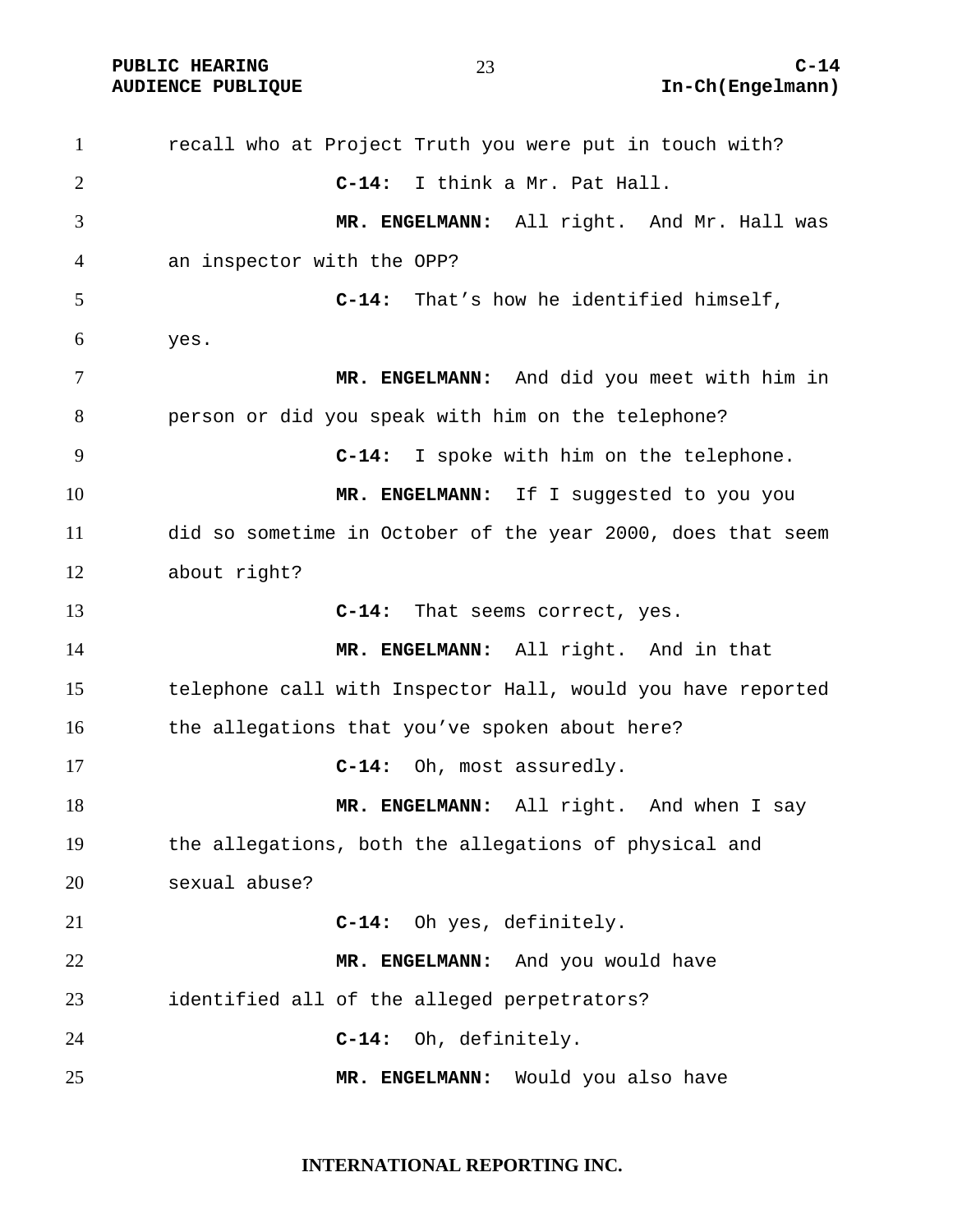indicated to Inspector Hall your earlier contact with the OPP in Morrisburg? **C-14:** Yes, I in fact did. **MR. ENGELMANN:** All right. And do you recall how the call ended? **C-14:** I recall that he was going to have someone look into it. **MR. ENGELMANN:** So he was going to have someone get back to you? **C-14:** That's correct. **MR. ENGELMANN:** All right. And, in fact, did someone get back to you? **C-14:** Yes, they did. **MR. ENGELMANN:** All right. Do you recall who that was? **C-14:** I believe that was a Constable Rico or Roco. I'm sorry, I don't know the pronunciation of his name. **MR. ENGELMANN:** R-A-L-K-O. **C-14:** That sounds correct, yes. **MR. ENGELMANN:** Did you meet with Constable Ralko? **C-14:** Yes, I met with Constable Ralko as well as one of his associates, I guess, in my home. **MR. ENGELMANN:** All right. So there were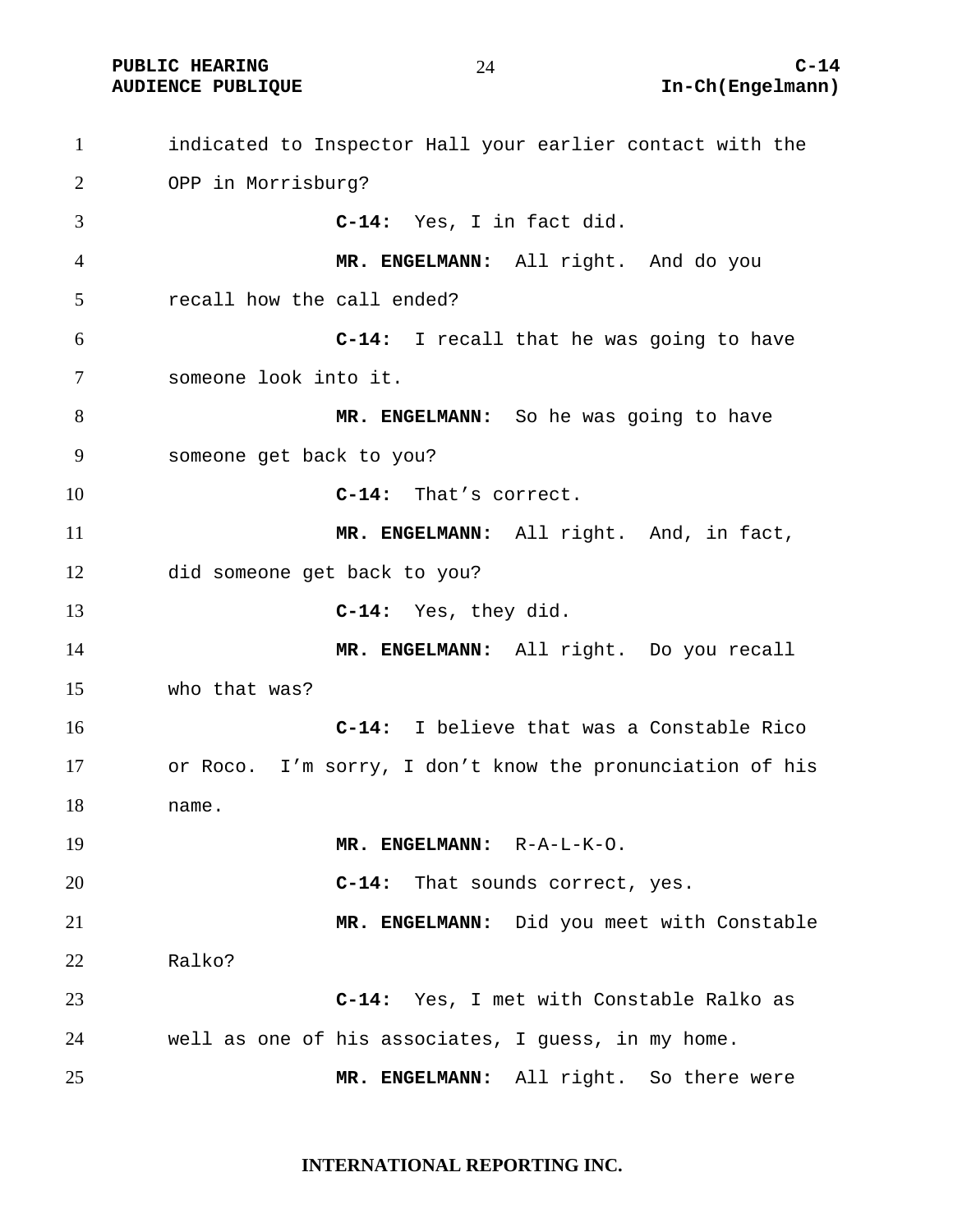two police officers who came to visit? **C-14:** That's correct. **MR. ENGELMANN:** And they came to see you in Ottawa? **C-14:** That's correct. **MR. ENGELMANN:** And was the other officer a male or a female, do you remember? **C-14:** It was a male. **MR. ENGELMANN:** My understanding, sir, is 10 they came to see you on or about December  $6<sup>th</sup>$  of the year 2000. **C-14:** That sounds correct. **MR. ENGELMANN:** And can you give us a sense, sir, as to how long your meeting was with these two officers? **C-14:** It went on for hours, and I was very explicit and extremely detailed as to the abuse that had 18 gone on and the whole process that had brought me to this point, or to that point, rather. **MR. ENGELMANN:** So it was a long and 21 thorough interview? **C-14:** Yes, to say the least. **MR. ENGELMANN:** Did either Constable Ralko or his colleague take notes to your knowledge? **C-14:** Yes, they did. I believe they did,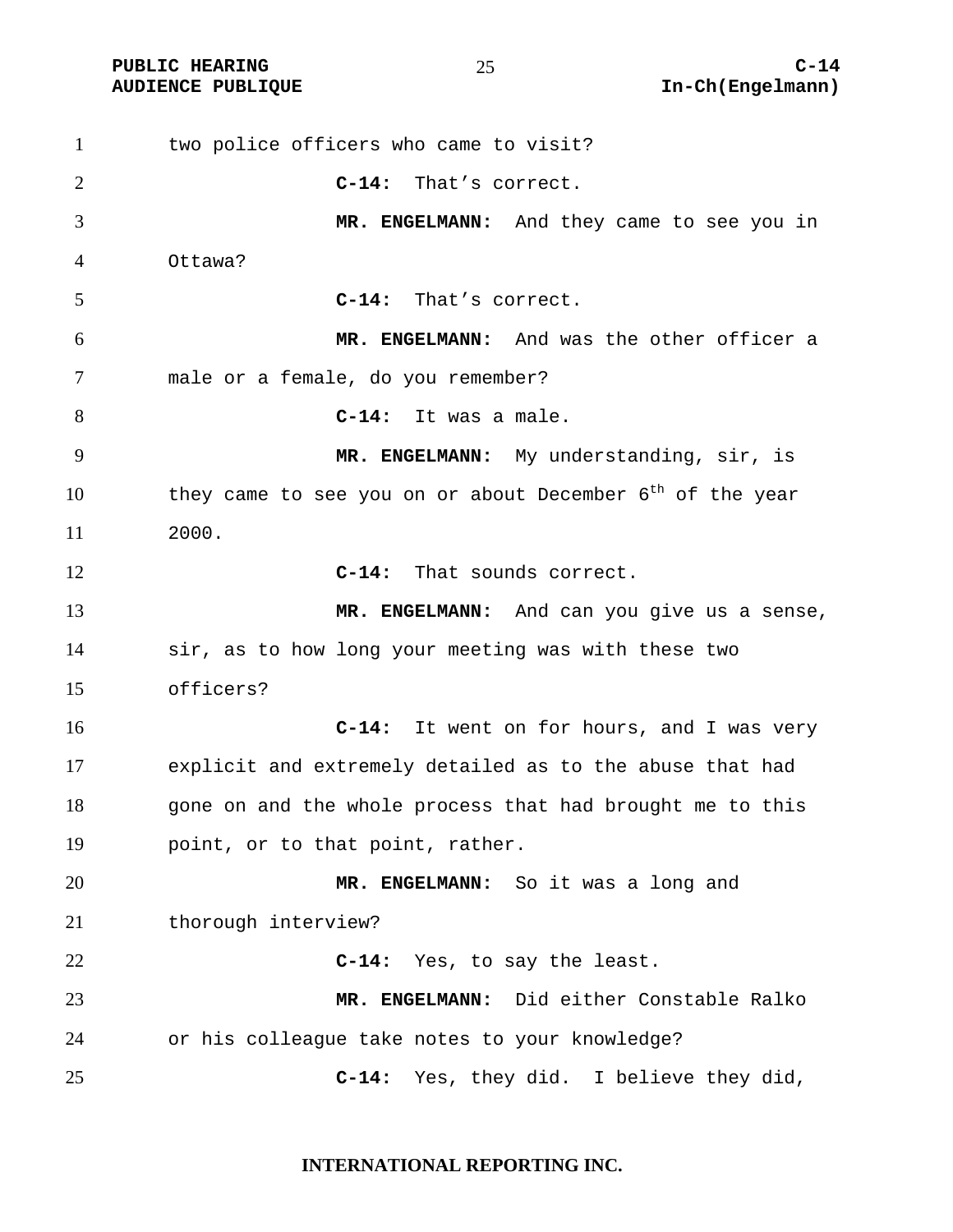PUBLIC HEARING  $\begin{array}{ccc} 26 & 26 \end{array}$  C-14

yes. **MR. ENGELMANN:** And do you recall, sir, if you were asked to initial or sign a statement at that time? **C-14:** I believe I was, yes. **MR. ENGELMANN:** Do you know if you were given a copy of that at the time? **C-14:** No, I wasn't given a copy. **MR. ENGELMANN:** So you recall that this first meeting took several hours. Is that fair? **C-14:** Oh, yes, several hours. **MR. ENGELMANN:** Do you remember the time of day it might have started? **C-14:** Well, it went right into the afternoon. It just seemed to continue on and on. **MR. ENGELMANN:** So you told your full story? **C-14:** Oh yes, I did. 17 MR. ENGELMANN: And when I say your full story, I mean allegations of both physical and sexual abuse? **C-14:** Yes. I also raised issues about this document that I had seen in the Children's Aid Society file as well. **MR. ENGELMANN:** Okay. You raised concerns about what they had alleged that you had done with Mr. Rollands.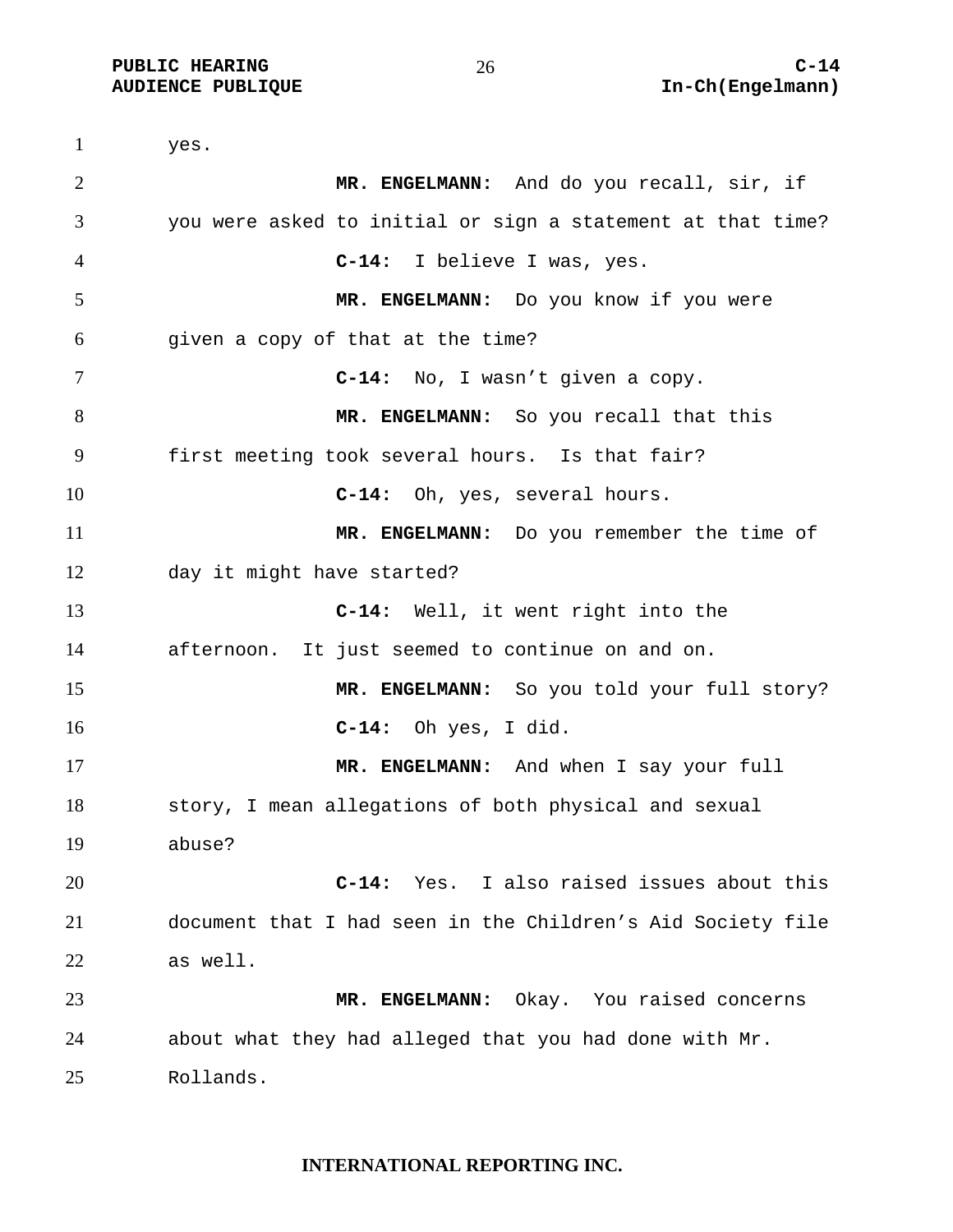**C-14:** That's absolutely correct. **MR. ENGELMANN:** All right. And do you recall how things ended? What was going to happen next? What were you told? **C-14:** Well, we had spoken about Mr. Rollands and Mr. Ralko told me that Mr. Rollands was dead so that he wouldn't be pursuing an investigation into it. 8 Be was not interested in pursuing investigation into the Children's Aid Society or looking into that at all, and he was not interested and was not within the mandate of the Project Truth to press charges against Mr. Barber for the physical abuse. The only thing that he was willing to look into was my allegation against Mr. Arthur Sypes. **MR. ENGELMANN:** So let me just run through 16 that again. No, to Mr. Rollands because he is dead? **C-14:** That's correct. **MR. ENGELMANN:** No, to Mr. Barber and the physical because it's not within the mandate of Project Truth? **C-14:** That's correct. 22 MR. ENGELMANN: That's how you remember it? **C-14:** Yes, that's exactly how I remember it. **MR. ENGELMANN:** Was the mandate of Project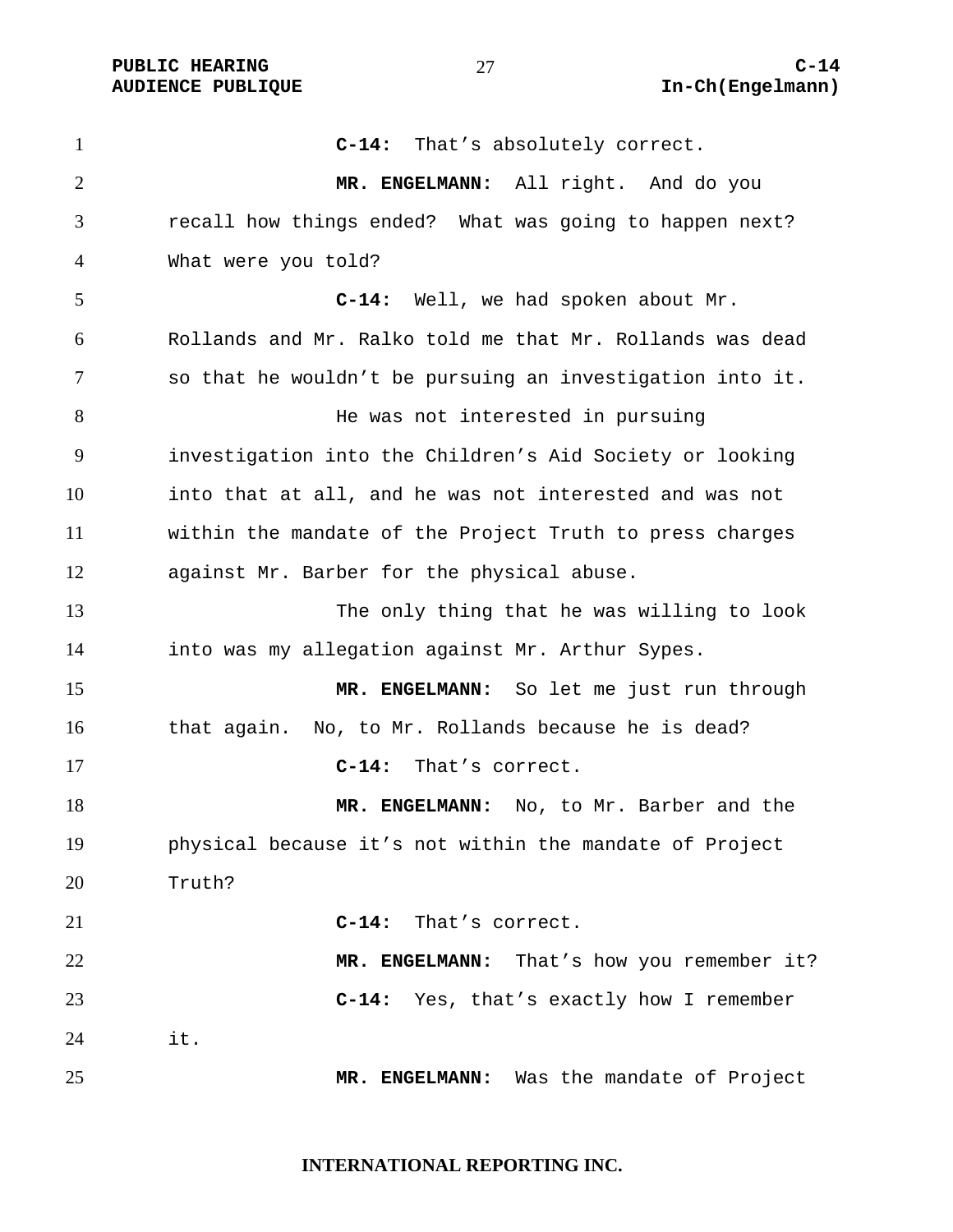**PUBLIC HEARING C-14** 

Truth explained to you? **C-14:** No, it was not. **MR. ENGELMANN:** And, I'm sorry, no to the Children's Aid Society? **C-14:** He was not interested in pursuing any investigation into the Children's Aid Society at all. At the time I had raised issues about Mr. Keough and other things, and especially this document. **MR. ENGELMANN:** Okay. So you had raised issues about the document. You raised some issues about Mr. Keough. **C-14:** That's correct. **MR. ENGELMANN:** And did they explain to you why that wouldn't be investigated? **C-14:** That wasn't within the mandate of Project Truth either. **MR. ENGELMANN:** And what was going to happen with Mr. Sypes? **C-14:** Well, we had talked about that and I had known from correspondence with my attorney that Mr. Arthur Sypes had chosen to represent himself, and I suggested to Constable Ralko that he ask Mr. Sypes to accompany him into his office and proposed that they give him a polygraph examination. **MR. ENGELMANN:** And when you say "represent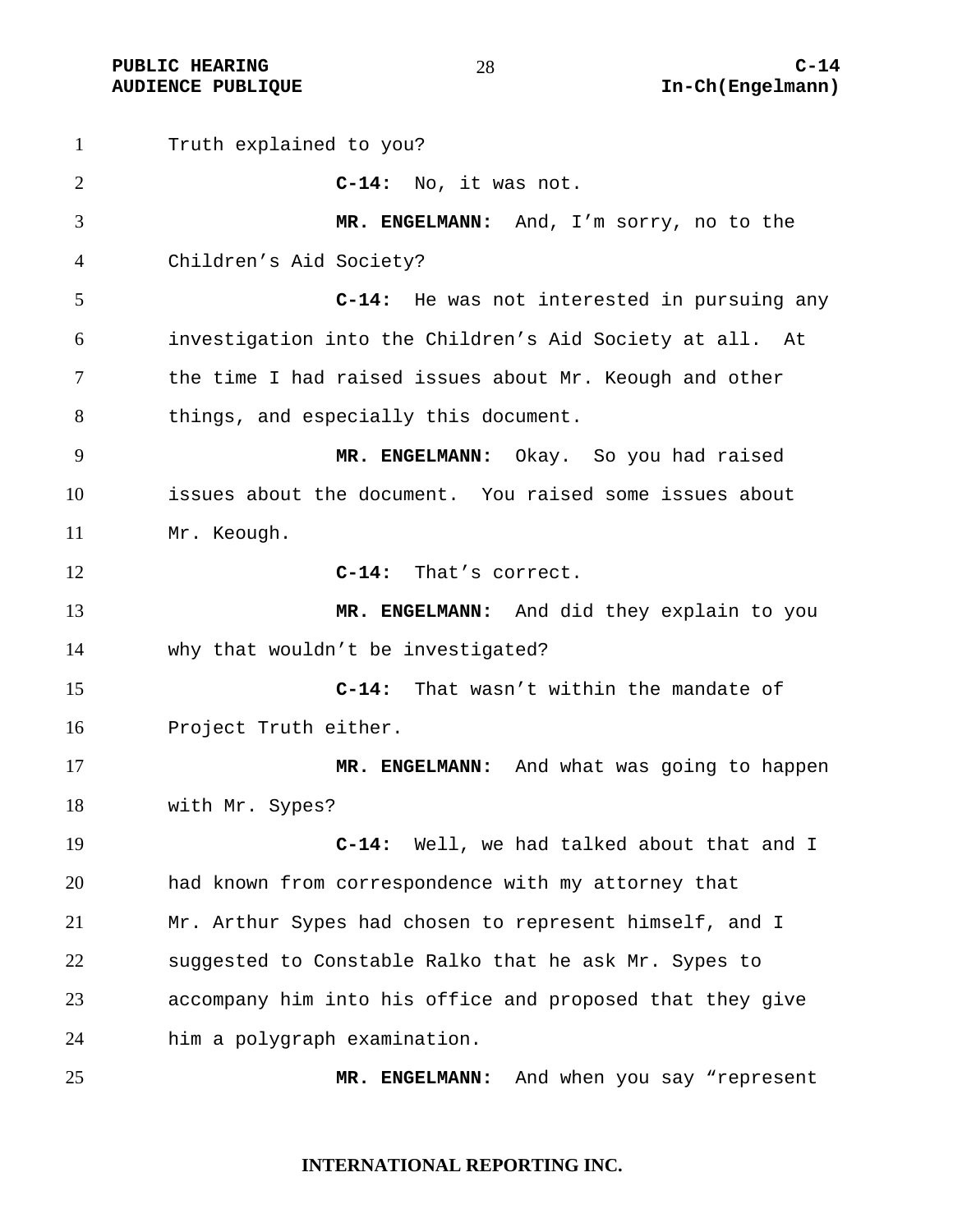himself" do you mean in the civil action you had going at that time? **C-14:** That's correct. **MR. ENGELMANN:** All right. So you suggested that they have him in for a polygraph? **C-14:** In fact, I told Constable Ralko if he thought that there was any inconsistency in what I was telling him that that's exactly what he should do. **MR. ENGELMANN:** Did you suggest that would be appropriate for yourself? **C-14:** Yes. Yes, I do believe so. **MR. ENGELMANN:** Did you ever suggest that he should take a polygraph of Mr. Barber? **C-14:** No, he wasn't interested in pursuing any abuse charges against Mr. Barber, the physical abuse, and he was told outright that Mr. Barber didn't engage in the sexual abuse. I don't know why he would have even brought that up with Mr. Barber. **MR. ENGELMANN:** Well, why not? **C-14:** Well, I came to an understanding later that he had asked Mr. Barber to take a polygraph test. I couldn't understand why. **MR. ENGELMANN:** You're aware that today because of a review of some of these documents?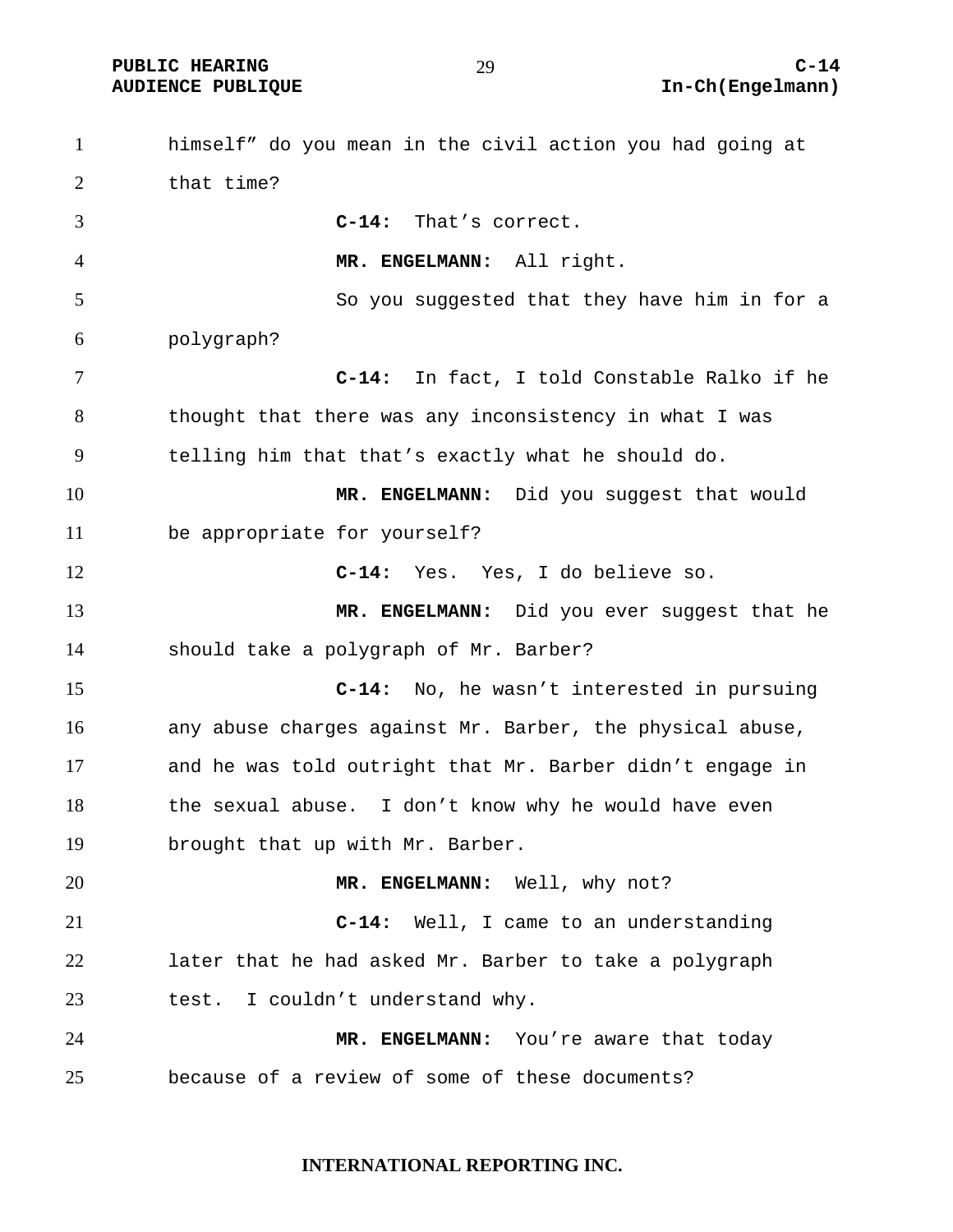**AUDIENCE PUBLIQUE** 

| $\mathbf{1}$   | $C-14:$<br>That's correct.                                  |
|----------------|-------------------------------------------------------------|
| $\overline{2}$ | MR. ENGELMANN: So what ended up happening                   |
| 3              | then? Did Constable Ralko follow-up with you about his      |
| 4              | investigation of Mr. Sypes?                                 |
| 5              | C-14: Yes, he did.                                          |
| 6              | MR. ENGELMANN: All right.                                   |
| 7              | And did he get in touch with you sometime in                |
| 8              | 2001 to let you know where that was going?                  |
| 9              | C-14: Yes, I believe he did.                                |
| 10             | MR. ENGELMANN: All right.                                   |
| 11             | And do you recall if he got in touch with                   |
| 12             | you on more than one occasion?                              |
| 13             | $C-14:$<br>I believe he first got in touch with             |
| 14             | me to tell me that he had interviewed some of the witnesses |
| 15             | or that some of the witnesses couldn't be located, and then |
| 16             | he got in touch with me one more time after that.           |
| 17             | MR. ENGELMANN: Okay. And the second time                    |
| 18             | when he got in touch with you $-$ and, by the way, were     |
| 19             | these in person or by phone?                                |
| 20             | C-14: No, these were by telephone.                          |
| 21             | MR. ENGELMANN: All right.                                   |
| 22             | And the second time what were you told?                     |
| 23             | I was told that they weren't going to<br>$C-14:$            |
| 24             | pursue any charges against Mr. Arthur Sypes and he          |
| 25             | reaffirmed the fact that none of the other was within the   |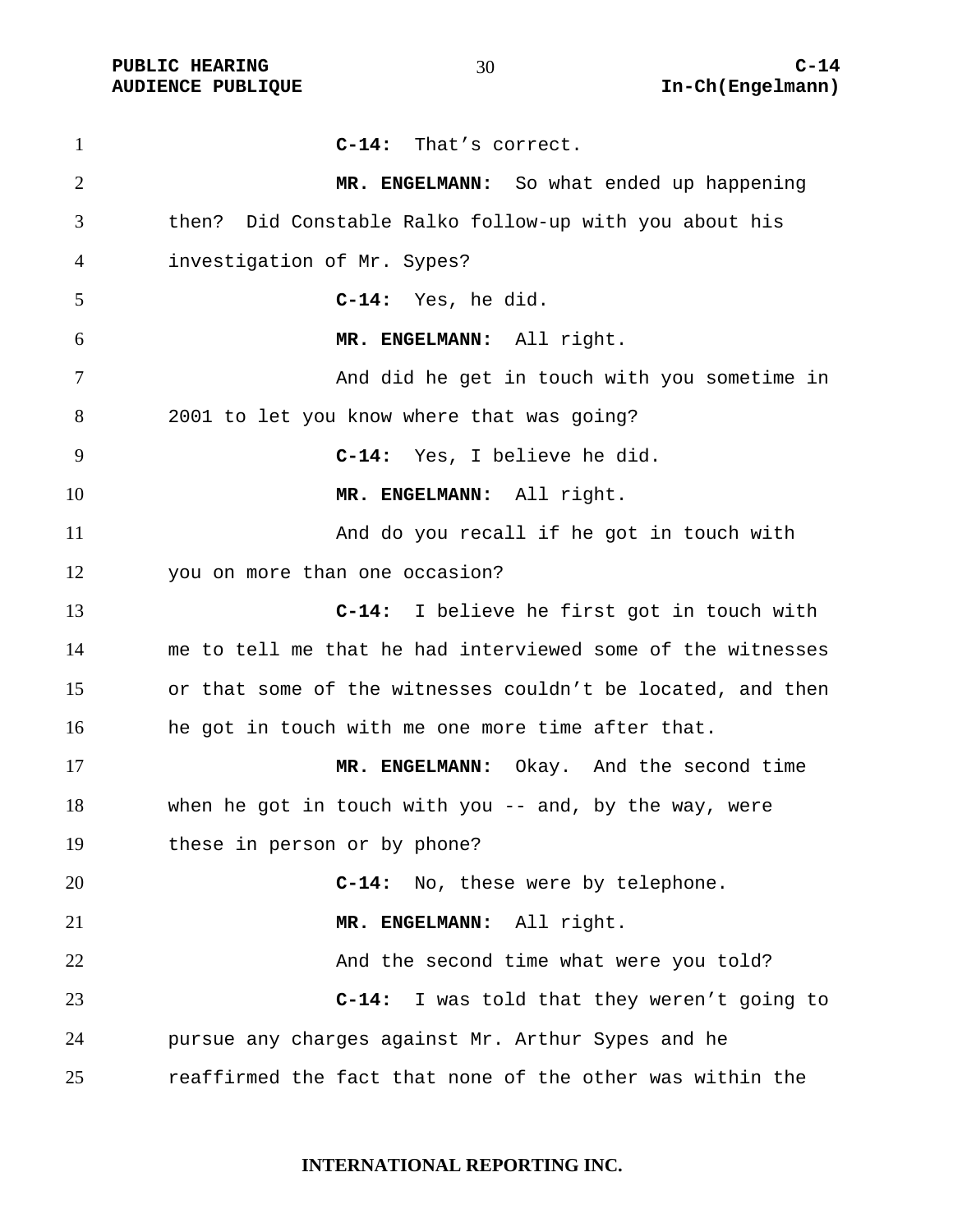mandate of Project Truth. He told me also that he had spoken with Mr. Bryan Keough considering my concerns about the investigation into the Barber home. He told me that he had thoroughly reviewed my file and when talking to Mr. Bryan Keough, Mr. Keough couldn't remember who I was. 7 At that point I lost interest in the conversation because it became blatantly apparent that Mr. Keough should have known full well who I was, considering what had happened in the Barber home. **MR. ENGELMANN:** Well, did you explain that to Constable Ralko -- that given your extensive dealings with Mr. Keough he should have known, or do you remember? **C-14:** I most assuredly did. **MR. ENGELMANN:** Did he explain to you why 16 they wouldn't pursue the charges? **C-14:** Again, it was said that it wasn't within the mandate of Project Truth to pursue any charges outside of Mr. Sypes and that there wasn't enough information to press charges against Mr. Sypes. **MR. ENGELMANN:** Did he suggest to you that 22 they didn't have evidence to corroborate your story against Mr. Sypes? **C-14:** That's correct. **MR. ENGELMANN:** And that as a result they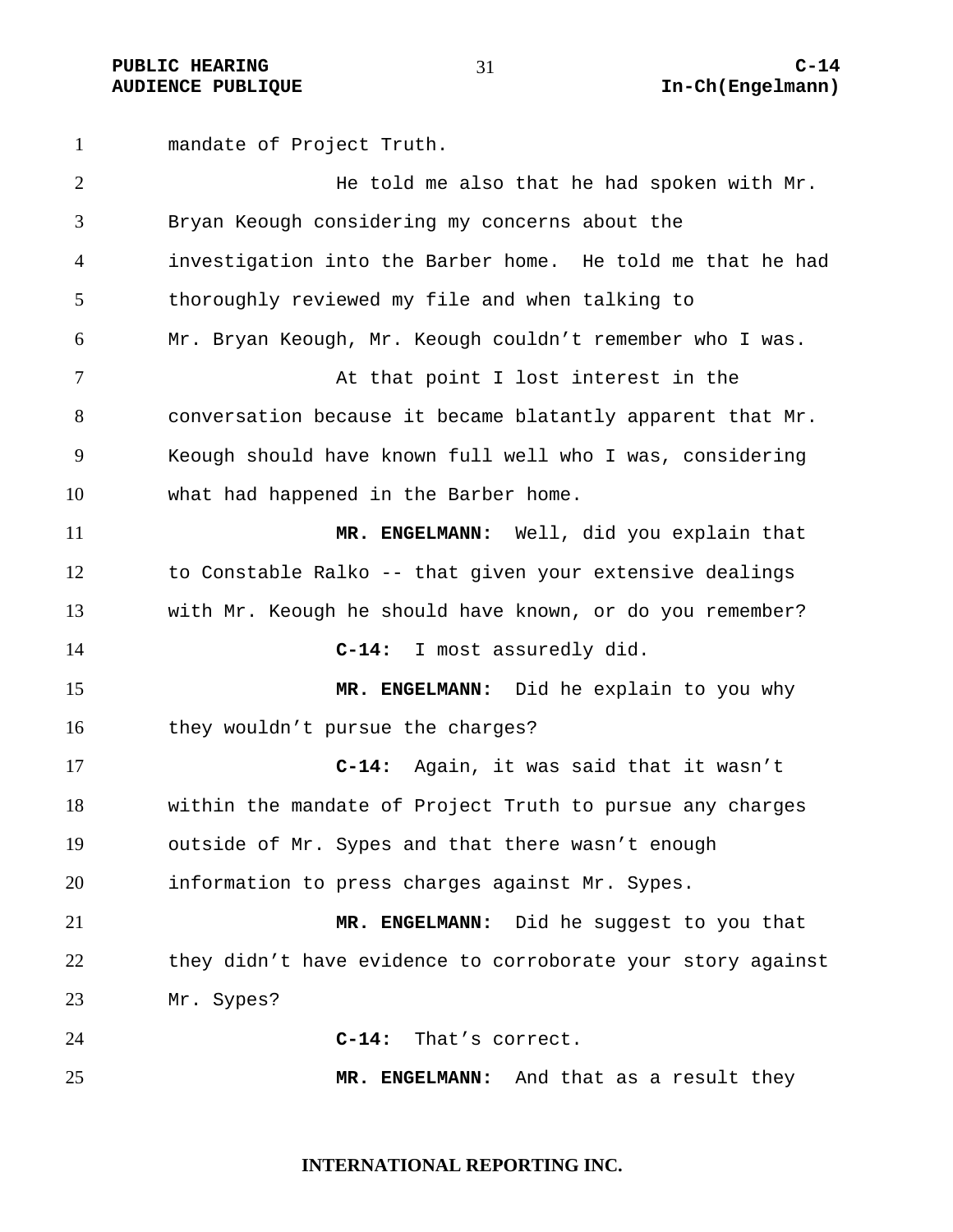**PUBLIC HEARING C-14** 32 C-14

didn't have reasonable or probable grounds? **C-14:** That's correct. **MR. ENGELMANN:** Sir, you've come here to give evidence at this inquiry. You know what we're dealing with, institutional response to allegations of child sexual abuse. Do you -- I just want to end with a couple of questions, and I understand you've done some work on this. **C-14:** Yes. **MR. ENGELMANN:** About the effect of the abuse. **C-14:** Yes. 12 MR. ENGELMANN: That you allege you suffered as a child? **C-14:** Yes. 15 MR. ENGELMANN: Concerns, if any, about institutions and how they've responded? **C-14:** Yes. 18 MR. ENGELMANN: And any recommendations that you may have for us? **C-14:** I've prepared a statement I'd like to 21 read if I may. **THE COMMISSIONER:** Certainly. **MR. ENGELMANN:** That's fine. **C-14:** If it please the Inquiry, may I begin?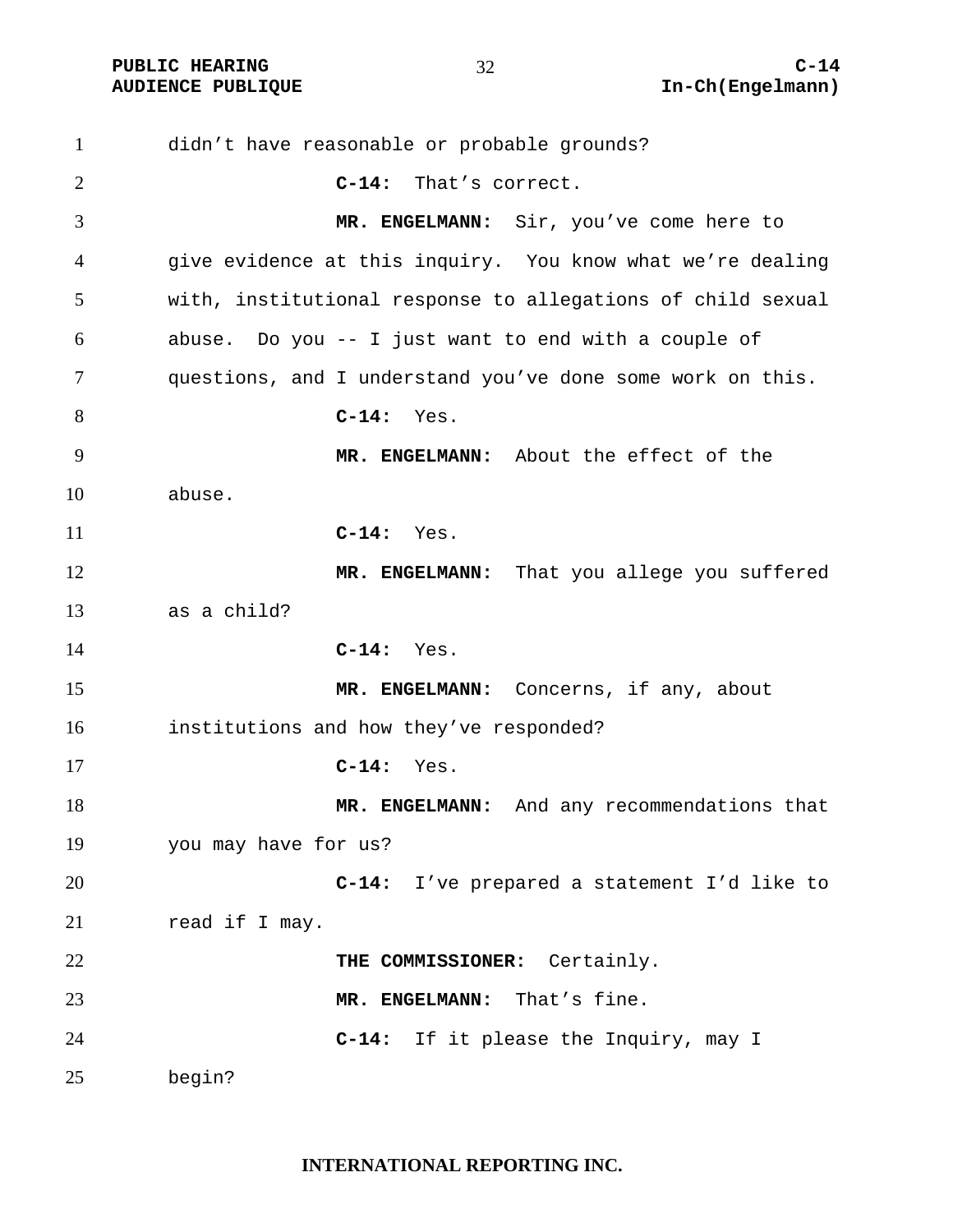| $\mathbf{1}$   | THE COMMISSIONER:<br>Sure.              |
|----------------|-----------------------------------------|
| $\overline{2}$ | C-14: Thank you.                        |
| 3              | "There can be no doubt that the effect  |
| $\overline{4}$ | of the abuse has had a profound impact  |
| 5              | on me. It has caused extreme            |
| 6              | psychological trauma and I continue to  |
| $\tau$         | suffer many of the symptoms of post-    |
| 8              | traumatic stress syndrome.              |
| 9              | My time in Cornwall played such a       |
| 10             | pivotal role that it has eclipsed all   |
| 11             | else. The events that took place there  |
| 12             | constantly invade my thoughts, both     |
| 13             | while I am asleep and while I'm awake.  |
| 14             | Frequently they become the topic of     |
| 15             | many heated conversations. In short,    |
| 16             | they have usurped my life.              |
| 17             | Although I receive therapy to deal with |
| 18             | this, the anxiety and depression that   |
| 19             | accompanies the trauma persists. Often  |
| 20             | I have trouble finding the energy to    |
| 21             | perform even the most menial of tasks.  |
| 22             | In my darkest moments I have self-      |
| 23             | mutilated and on several occasions have |
| 24             | attempted suicide. I have problems      |
| 25             | concentrating and find it difficult to  |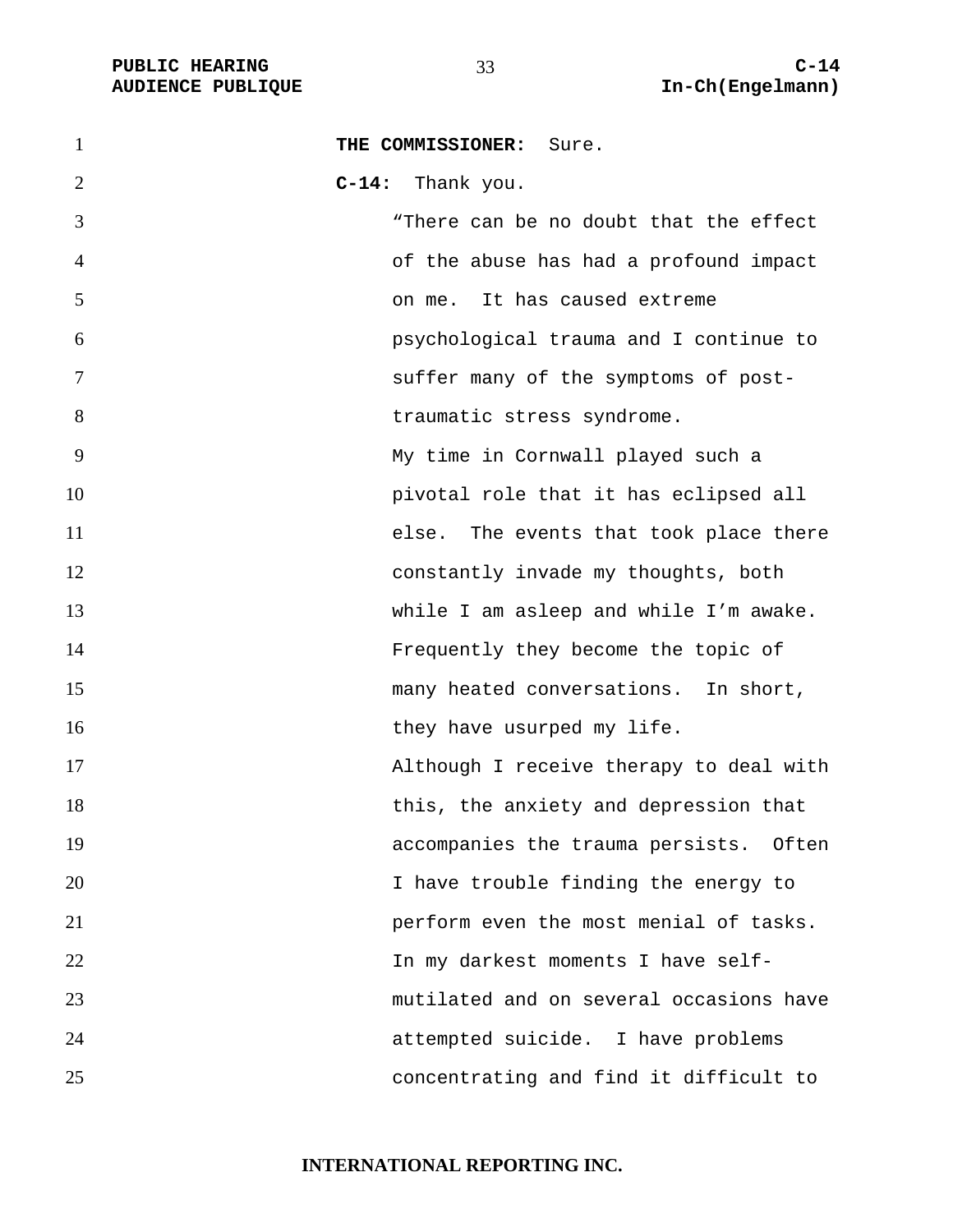| $\mathbf{1}$   | sustain a prolonged interest in         |
|----------------|-----------------------------------------|
| 2              | anything I do. I suffer from sleep      |
| 3              | disturbances and insomnia, and the      |
| $\overline{4}$ | debilitating migraine headaches that    |
| 5              | started during my stay in the Barber    |
| 6              | residence still remain. Regardless of   |
| 7              | whom I meet I am always guarded and     |
| 8              | view them with great suspicion and      |
| 9              | mistrust.                               |
| 10             | Given these problems it is little       |
| 11             | wonder why I've not been able to        |
| 12             | maintain gainful employment. Despite    |
| 13             | the fact that I've always done well in  |
| 14             | school, I've had to abandon my          |
| 15             | educational pursuits and now subsist on |
| 16             | a small disability pension. Any hope    |
| 17             | of a promising career and self-         |
| 18             | sufficiency have long since passed.     |
| 19             | While I would very much have wanted     |
| 20             | otherwise, my inability to form long-   |
| 21             | term trust relationships has prevented  |
| 22             | me from ever marrying, and as a result  |
| 23             | I have no children. My dreams of        |
| 24             | normalcy, owning a home and raising a   |
| 25             | family have all vanished.               |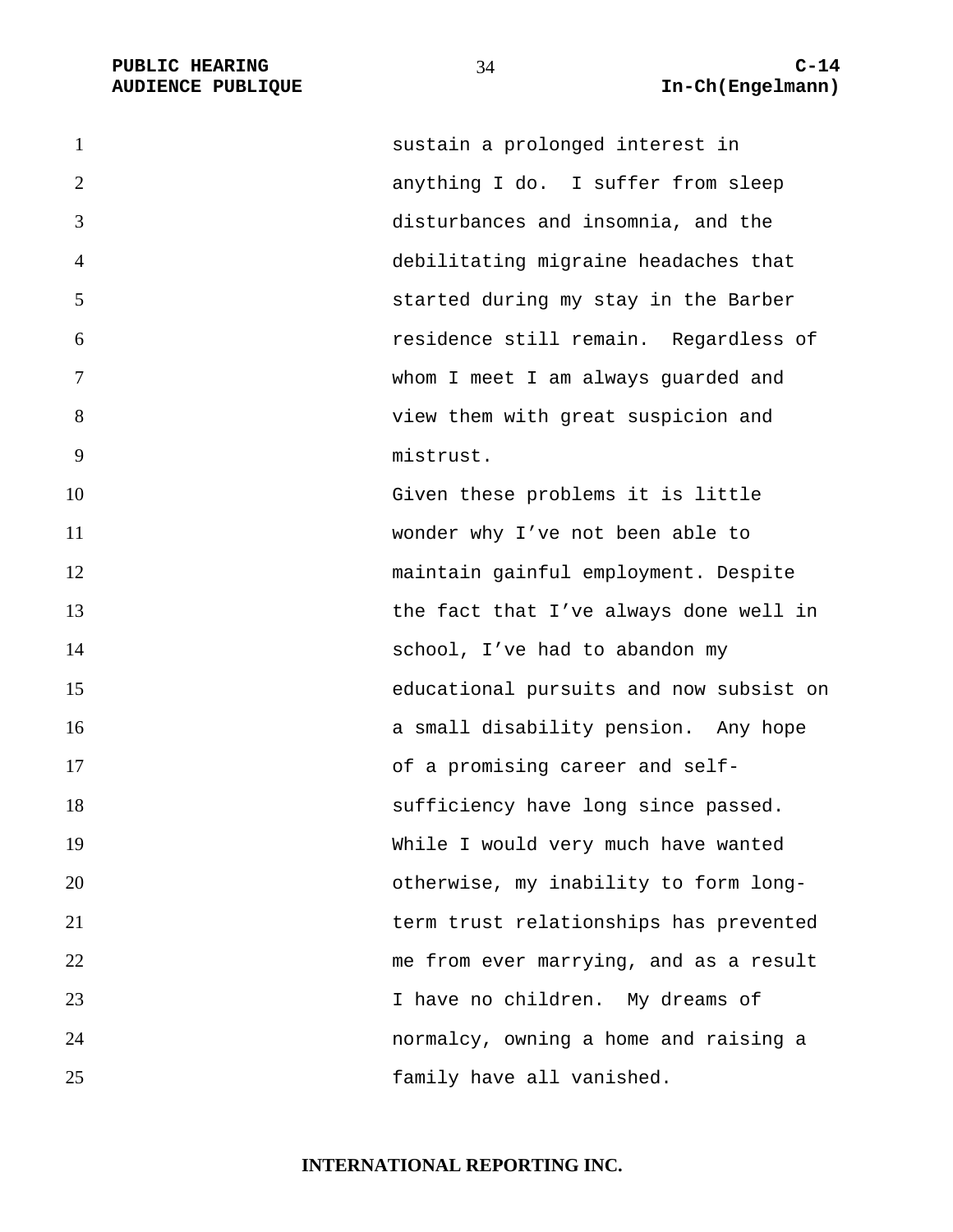| $\mathbf{1}$   | Although I tried to reconnect with my   |
|----------------|-----------------------------------------|
| $\overline{2}$ | birth family following my stay in       |
| 3              | foster care the stress that the abuse   |
| $\overline{4}$ | has created in my life has proven too   |
| 5              | much for them to bear. Consequently,    |
| 6              | we are now estranged. Now, alone, I am  |
| 7              | disconnected from society. Lost and     |
| 8              | unsure I question my place in this      |
| 9              | world. Everything that I have ever      |
| 10             | hoped to accomplish, all of my dreams,  |
| 11             | all of my aspirations have been         |
| 12             | destroyed.                              |
| 13             | It is an understatement to say that the |
| 14             | abuse has been devastating. For over    |
| 15             | 35 years I have wondered through life   |
| 16             | as though I am already dead. I have     |
| 17             | lost my faith in humanity, my faith in  |
| 18             | society, and even more tragically, my   |
| 19             | faith in myself. For me there has been  |
| 20             | no justice.                             |
| 21             | The initial trauma of the abuse was     |
| 22             | only compounded by the way police       |
| 23             | officers and CAS officials responded to |
| 24             | my allegations. Their dismissive        |
| 25             | attitude only added to the injury of    |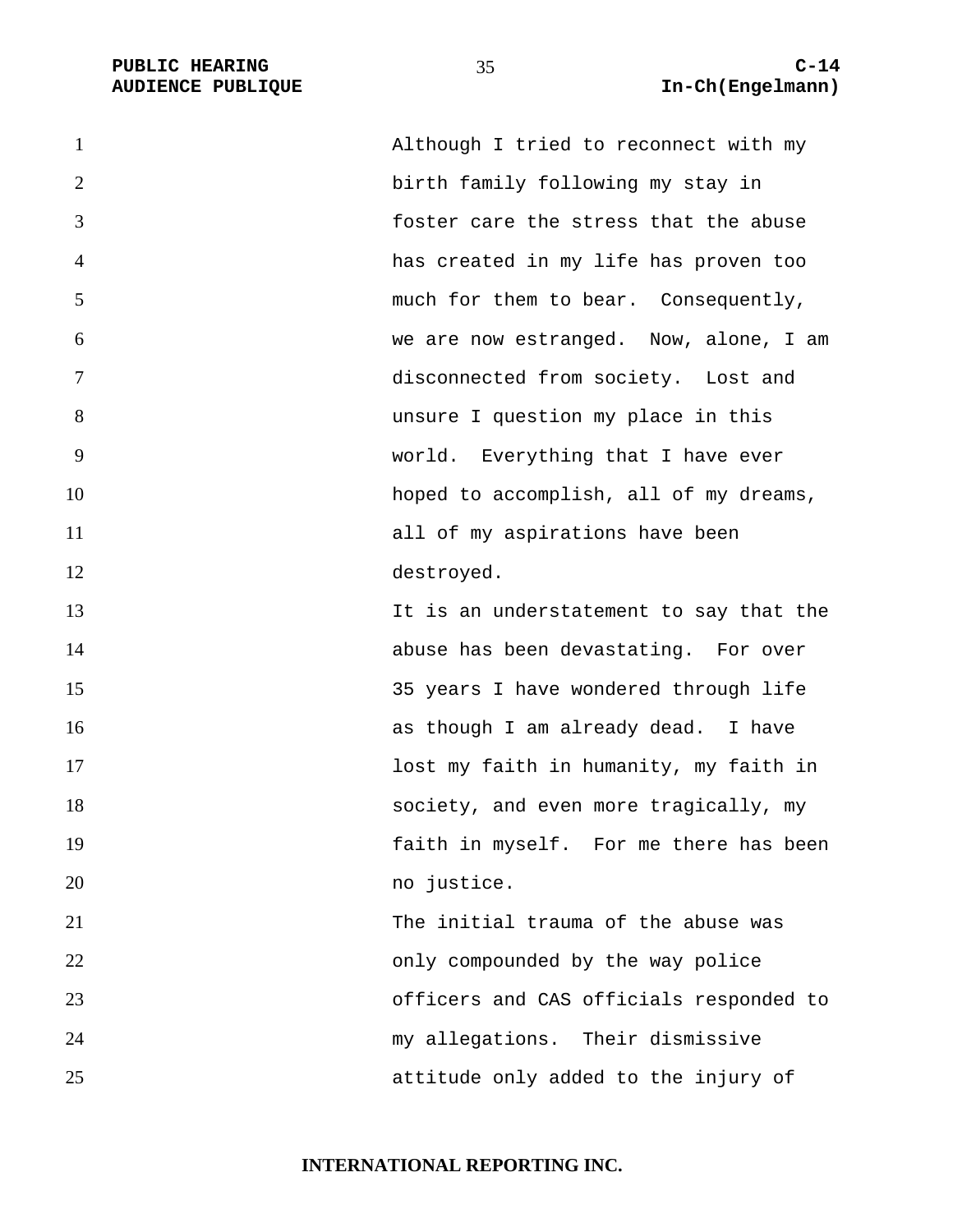| $\mathbf{1}$   | what had already been a harrowing       |
|----------------|-----------------------------------------|
| 2              | experience. It was as though, rather,   |
| 3              | CAS officials were more concerned with  |
| $\overline{4}$ | protecting themselves from possible     |
| 5              | legal action then dealing with the pain |
| 6              | that I suffer. Given the manner in      |
| 7              | which I have been treated I cannot help |
| 8              | but feel that both police and CAS       |
| 9              | viewed my complaints as inconsequential |
| 10             | and unimportant.                        |
| 11             | Upon notification, both CAS workers and |
| 12             | law enforcement officials should have   |
| 13             | thoroughly investigated my claims.      |
| 14             | Although the situation warranted the    |
| 15             | attention they made little effort to do |
| 16             | Consequently, charges have never<br>SO. |
| 17             | been laid, and the abusers still remain |
| 18             | at large. Perhaps if police officials   |
| 19             | had been better trained and understood  |
| 20             | the devastating effect that abuse has   |
| 21             | on a victim they might have been more   |
| 22             | inclined to take action. As it was,     |
| 23             | more effort was expended on burying the |
| 24             | incident then dealing with it.          |
| 25             | The abuse itself might have been        |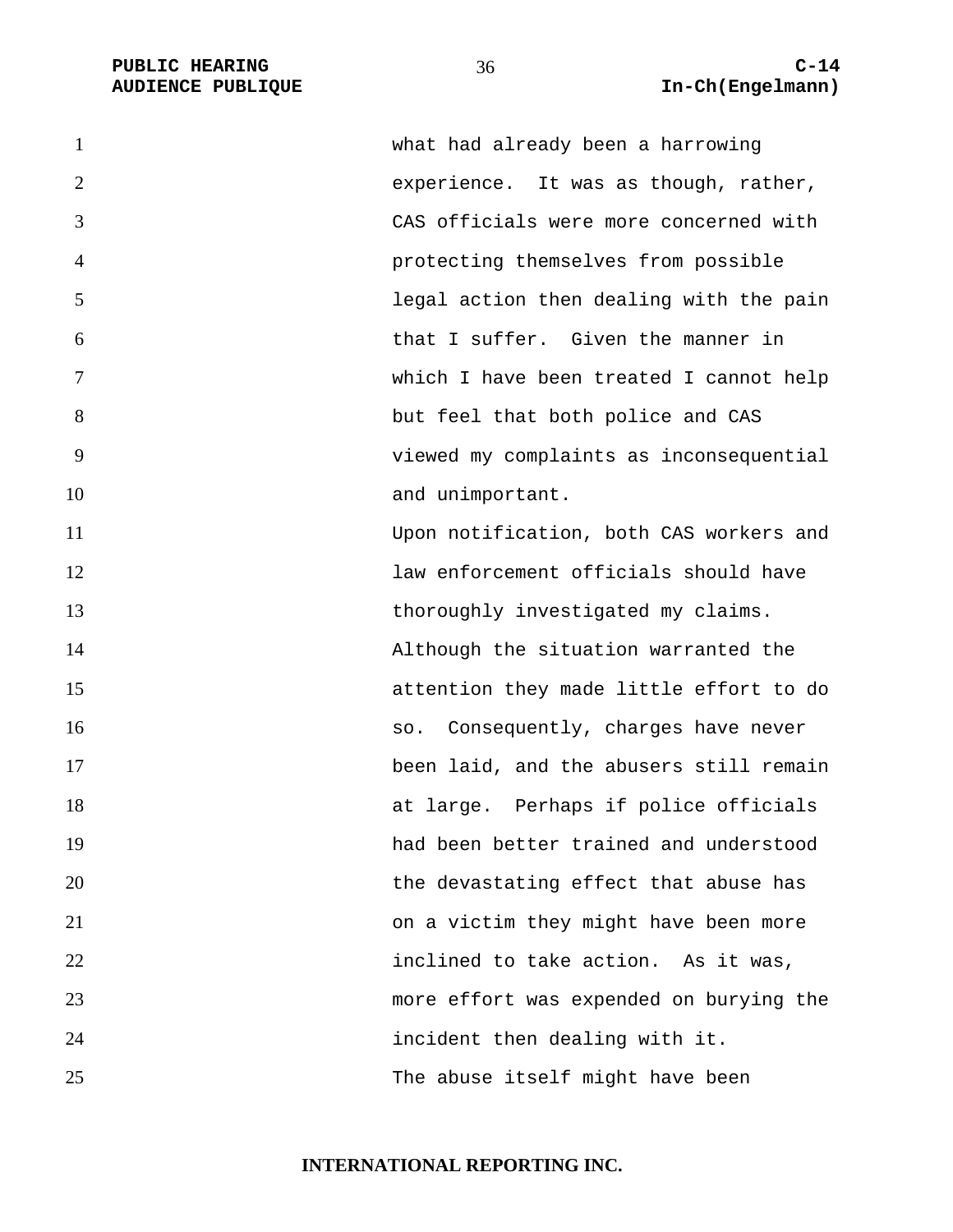PUBLIC HEARING C-14<br>
AUDIENCE PUBLIQUE **C-14**<br>
AUDIENCE PUBLIQUE **COMPUS** 

| 1              | completely averted had CAS officials    |
|----------------|-----------------------------------------|
| $\overline{2}$ | only better done their job in the first |
| 3              | place. A better screening process for   |
| $\overline{4}$ | both social workers and guardians might |
| 5              | have helped prevent many, if not all of |
| 6              | the incidents. Social workers should    |
| 7              | never have been allowed to investigate  |
| 8              | abuse claims that they had a personal   |
| 9              | involvement in, let alone be allowed to |
| 10             | write the definitive report on them.    |
| 11             | Even if they did not intend to do so,   |
| 12             | the personal bias will inevitably       |
| 13             | always affect the investigation's       |
| 14             | outcome. In the future, these           |
| 15             | conflicts of interest should be made    |
| 16             | bear better scrutiny.                   |
| 17             | In abuse cases within the foster care   |
| 18             | system a social worker not affiliated   |
| 19             | with the agency should be appointed to  |
| 20             | conduct an impartial assessment of the  |
| 21             | It should have been<br>incident.        |
| 22             | mandatory that I be interviewed by      |
| 23             | police, psychologists and physicians    |
| 24             | following my initial complaints to      |
| 25             | social workers.<br>Not only would this  |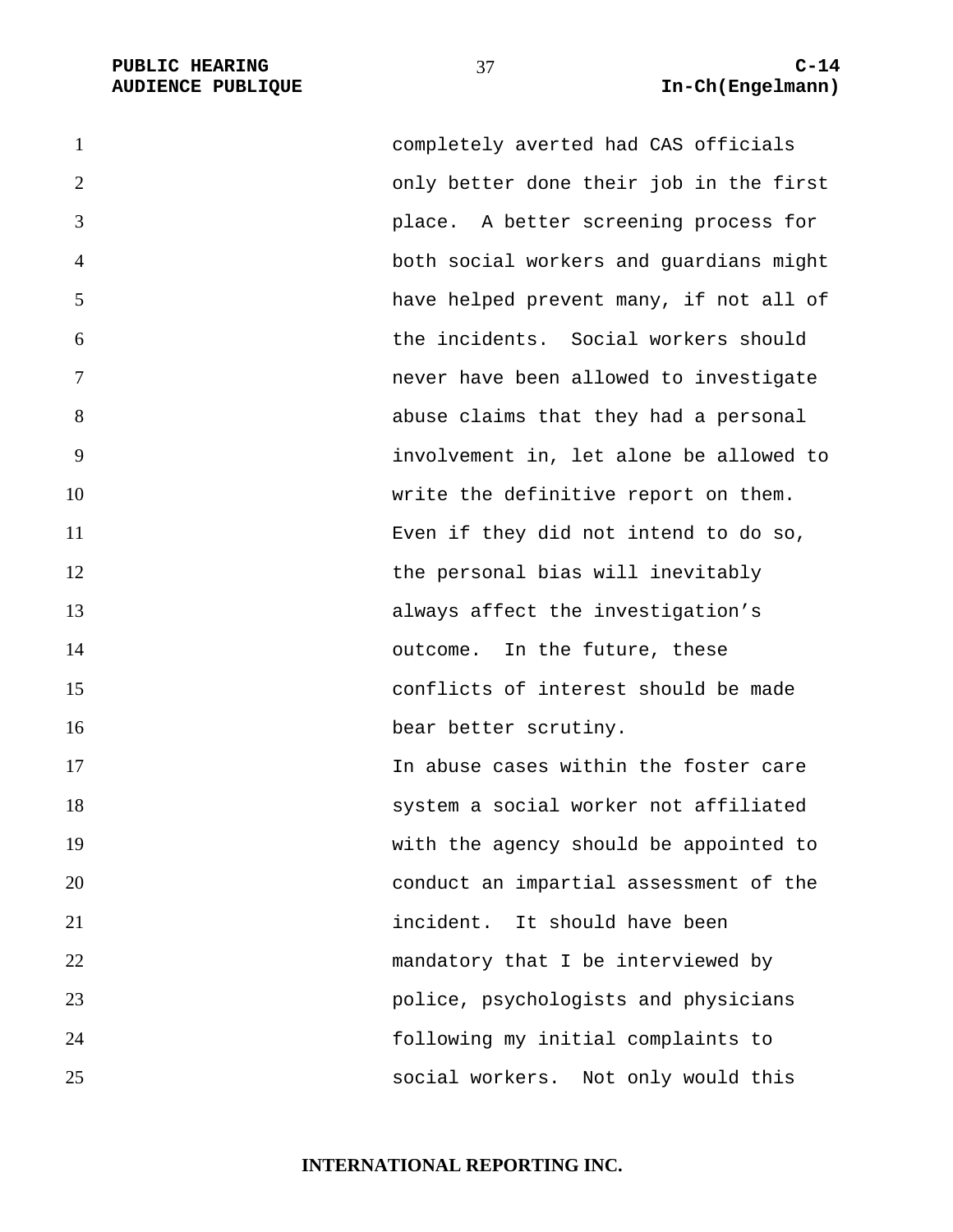| 1              | have properly documented the                               |
|----------------|------------------------------------------------------------|
| $\overline{2}$ | experience, it would have also                             |
| 3              | encouraged the disclosure of the sexual                    |
| $\overline{4}$ | abuse and ensured that I received the                      |
| 5              | necessary help to deal with it. Even                       |
| 6              | if a child refuses, the CAS should                         |
| $\tau$         | insist on this.                                            |
| 8              | In the wake of abuse it is difficult,                      |
| 9              | if not impossible, for anyone to                           |
| 10             | accurately predict the long-term                           |
| 11             | effects that such trauma will have by                      |
| 12             | their very nature, children are                            |
| 13             | incapable of making these assessments                      |
| 14             | and definitely not in a position to                        |
| 15             | make such important decisions regarding                    |
| 16             | their care."                                               |
| 17             | There is no doubt in my mind that had I                    |
| 18             | received proper attention, my life would have turned out   |
| 19             | much differently.                                          |
| 20             | In reviewing my CAS case file, it has become               |
| 21             | blatantly apparent that social workers place little        |
| 22             | significance on my opinion. Many times, information was    |
| 23             | recorded without consulting me and other people's opinions |
| 24             | were accepted as fact without verification. Often, I was   |
| 25             | blamed for things that had never even happened.            |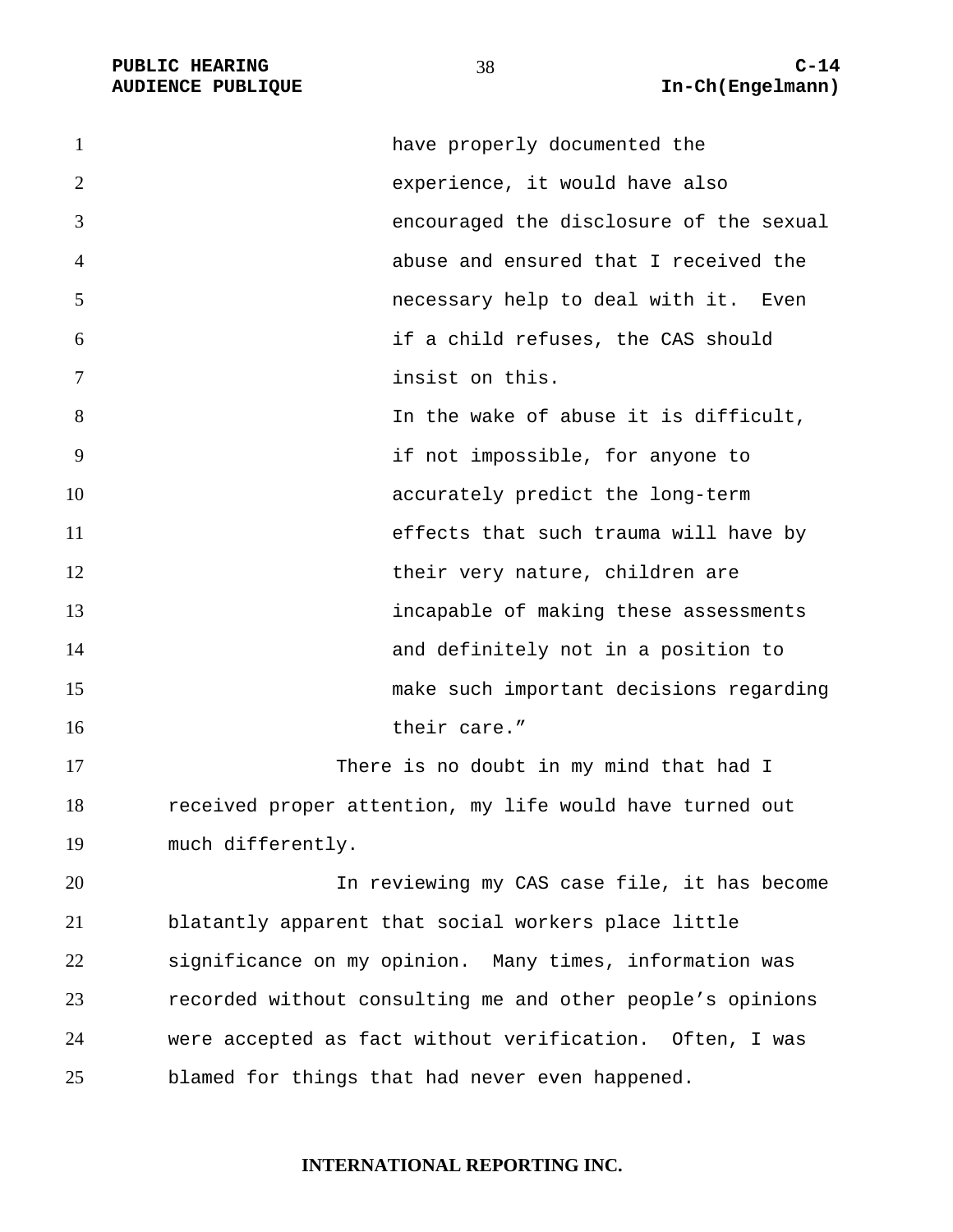This process, coupled with poor file-keeping procedures, resulted in false reports that may explain some of law enforcement's reluctance to pursue my claim.

Had I ever been approached about these incidents or had my file been made available to me through the *Freedom of Information Act*, I would have been given the opportunity to comment on these mistakes.

Consequently, police agencies, as well as social workers, would have had a better understanding of what had actually happened and not had to rely on the version of events recorded in CAS documents.

As an abuse survivor, I cannot over-emphasize the need to have our complaints validated. We need to know that the sacrifices that we have made have not 16 gone unrecognized. It is an essential process in healing, and without it, we will never truly achieve closure.

What happened in Cornwall was very wrong. It was not our fault, nor should we be expected to continue to suffer in silence.

While there might be much deliberation as to how things went so terribly awry, I think it important that we not lose track of this fact in our attempt to explain the failure.

That being said, the provincial government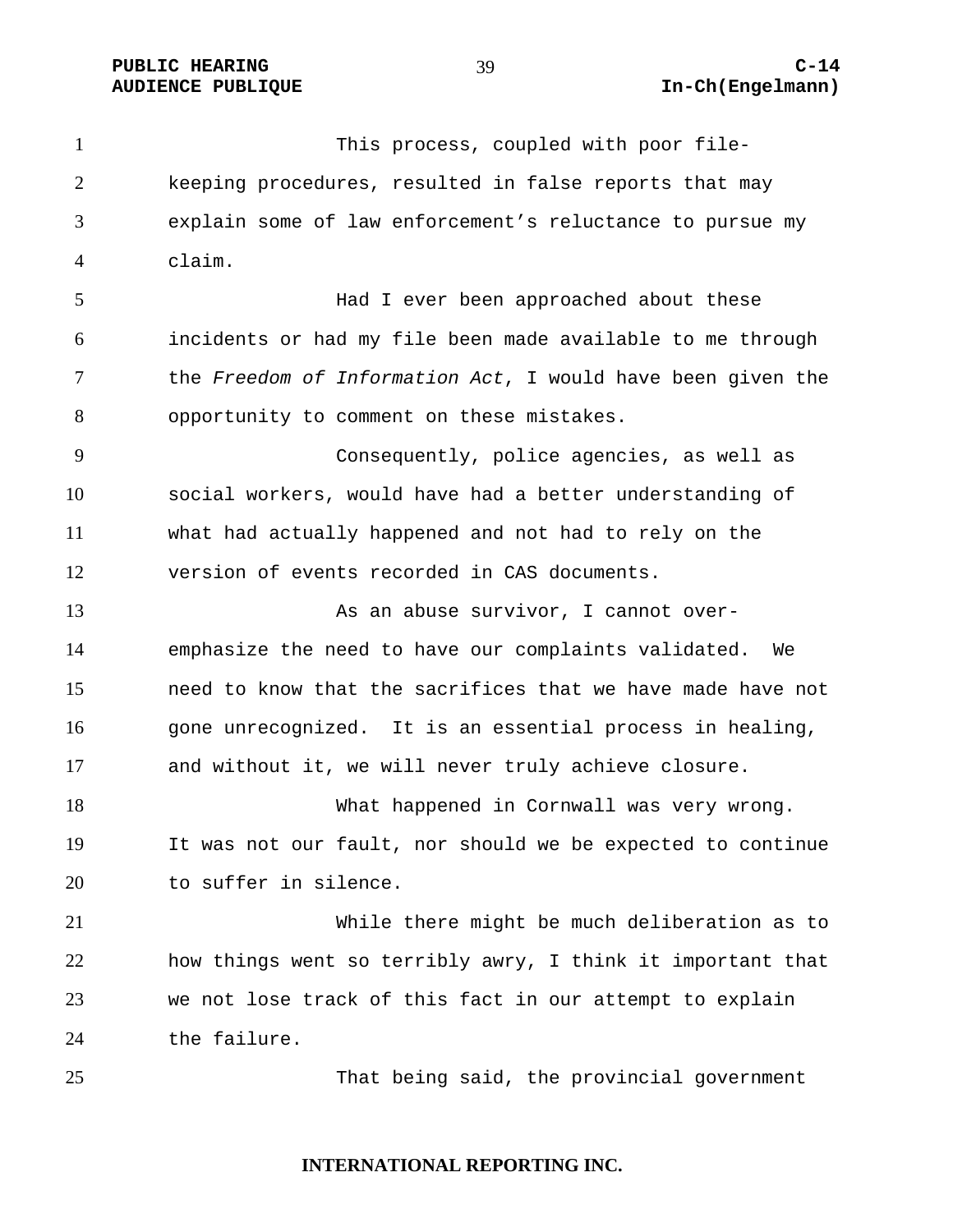should accept some responsibility for what has happened. Provisions should be made to ensure that victims receive sufficient funding for their continued medical care and we, the victims of this tragedy, should be provided some form of compensation for the lives that we have lost. **MR. ENGELMANN:** Thank you very much, sir. Thank you for appearing and giving your evidence. **I** ask that you please answer the questions that several of my colleagues here, as lawyers, will have for you. They will identify themselves and tell you who they are acting for before they ask you questions. **C-14:** You're welcome. 13 THE COMMISSIONER: Thank you. 14 Ms. Daley. **--- CROSS-EXAMINATION BY/CONTRE-INTERROGATOIRE PAR MS. DALEY: MS. DALEY:** Sir, my name is Helen Daley and I'm a lawyer for the Citizens for Community Renewal. That's a Cornwall group. It's an organization of local people who have standing at this Inquiry and whose prime mandate is to promote the institutional reforms necessary to ensure that children are protected, and that's the nature of their mandate. So that's the perspective that I'm going to bring to this. I have a few questions for you. Before I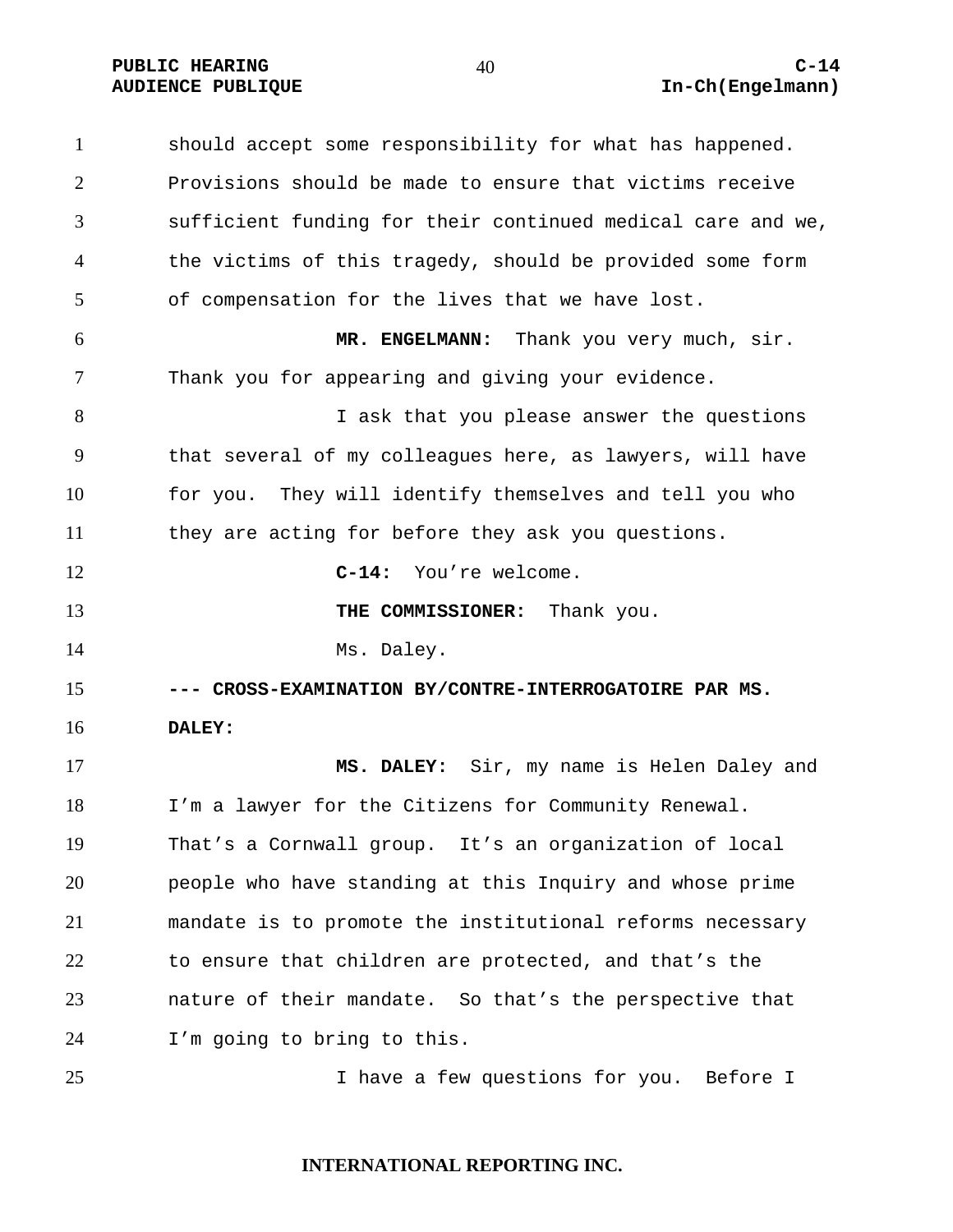PUBLIC HEARING C-14 AUDIENCE PUBLIQUE **CONSTRUCE CREAM** CREAM CREAM CREAM CREAM CREAM CREAM CREAM CREAM CREAM CREAM CREAM CREAM CREAM CREAM CREAM CREAM CREAM CREAM CREAM CREAM CREAM CREAM CREAM CREAM CREAM CREAM CREAM CREAM CREAM CREAM CREAM

embark, my clients would like to thank you very much for your participation -- we know it's difficult -- and to thank you as well for the very thoughtful statement that you have just read to us. If it's all right, I have a few questions for you about the Barber home and about other children that were CAS wards that would have been at that home perhaps at the same time as you were? **C-14:** Yes. **MS. DALEY:** Now, I gather from your testimony that when you were in the Barber home, you witnessed another foster child named Ronnie being physically abused by Ken Barber? **C-14:** Yes, I did. **MS. DALEY:** You recall that? **C-14:** Yes, I did. **MS. DALEY:** Looking through the file, I saw the name Ronnie Billings. Is that Ronnie's last name? **C-14:** That's correct. **MS. DALEY:** All right. And as far as you knew, Ronnie was also a CAS ward? **C-14:** Yes, he was. **MS. DALEY:** Was his CAS worker the same as yours when you were in the Barber home together? **C-14:** I believe he was, yes.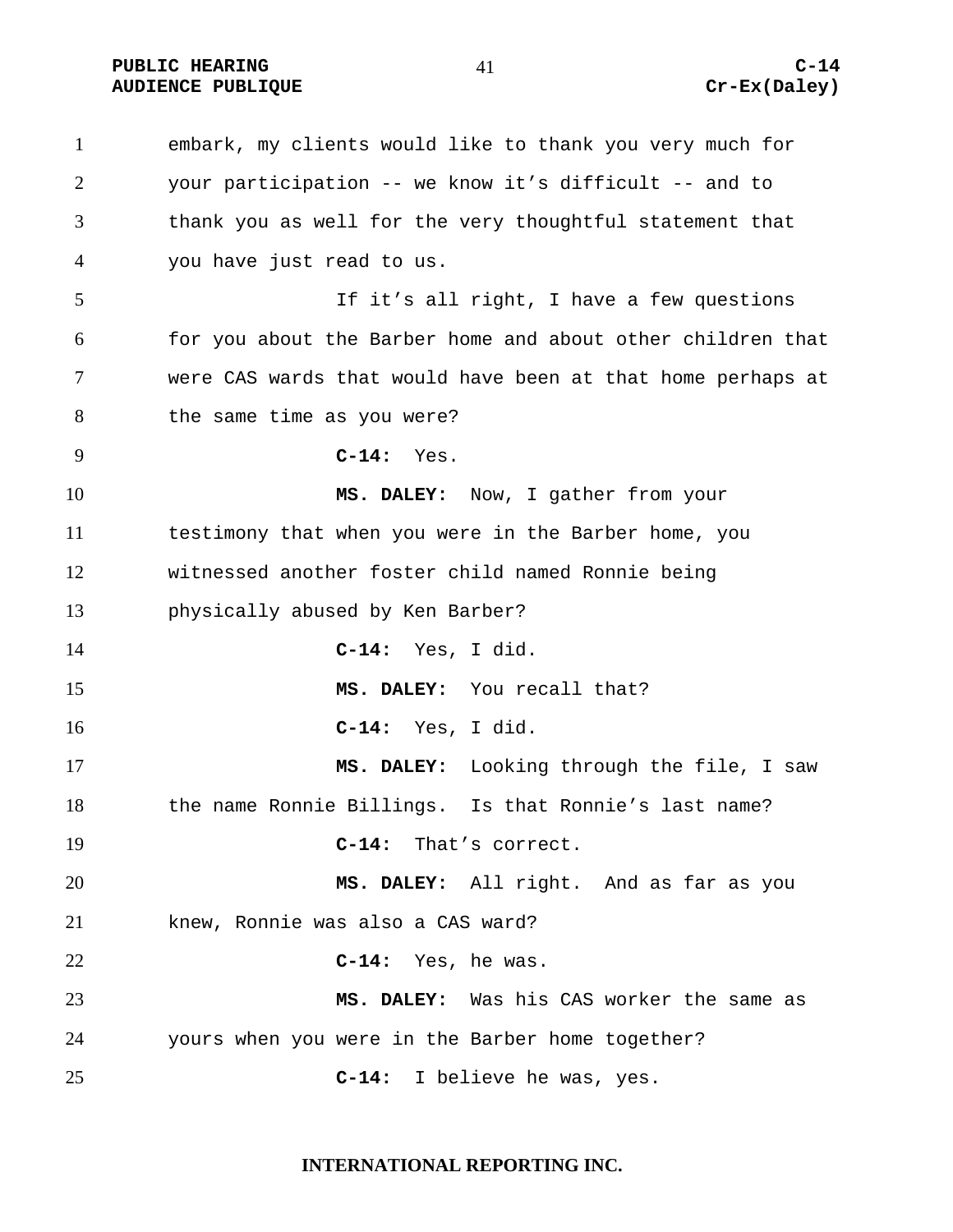PUBLIC HEARING C-14

**MS. DALEY:** And I take it you saw Ronnie being abused. Did Ronnie ever see you being physically abused by Mr. Barber? **C-14:** I can't answer that. I would imagine he did. **MS. DALEY:** All right. When Mr. Barber was abusing you, did he do it in a secret manner or did he do it openly, in front of the other --- **C-14:** He did it openly. **MS. DALEY:** All right. Would Ronnie or other children have seen physical marks and bruises on you resulting from what Mr. Barber did? **C-14:** Oh yes, they would have. I think that you have to understand that the abuse was progressive and it got worse, much worse, later on. So it's possible that Ronnie would have seen something. I know that he was beaten as well and I know he knows about much of what I've spoken about, but there is no doubt in my mind that other children would have seen what happened later on. **MS. DALEY:** There's two other names from your file that seem to have witnessed your abuse, and I 22 just wonder if you can help us with these names at all? Do you remember another child in the Barber home named Louise Lewis? **C-14:** Yes, I do.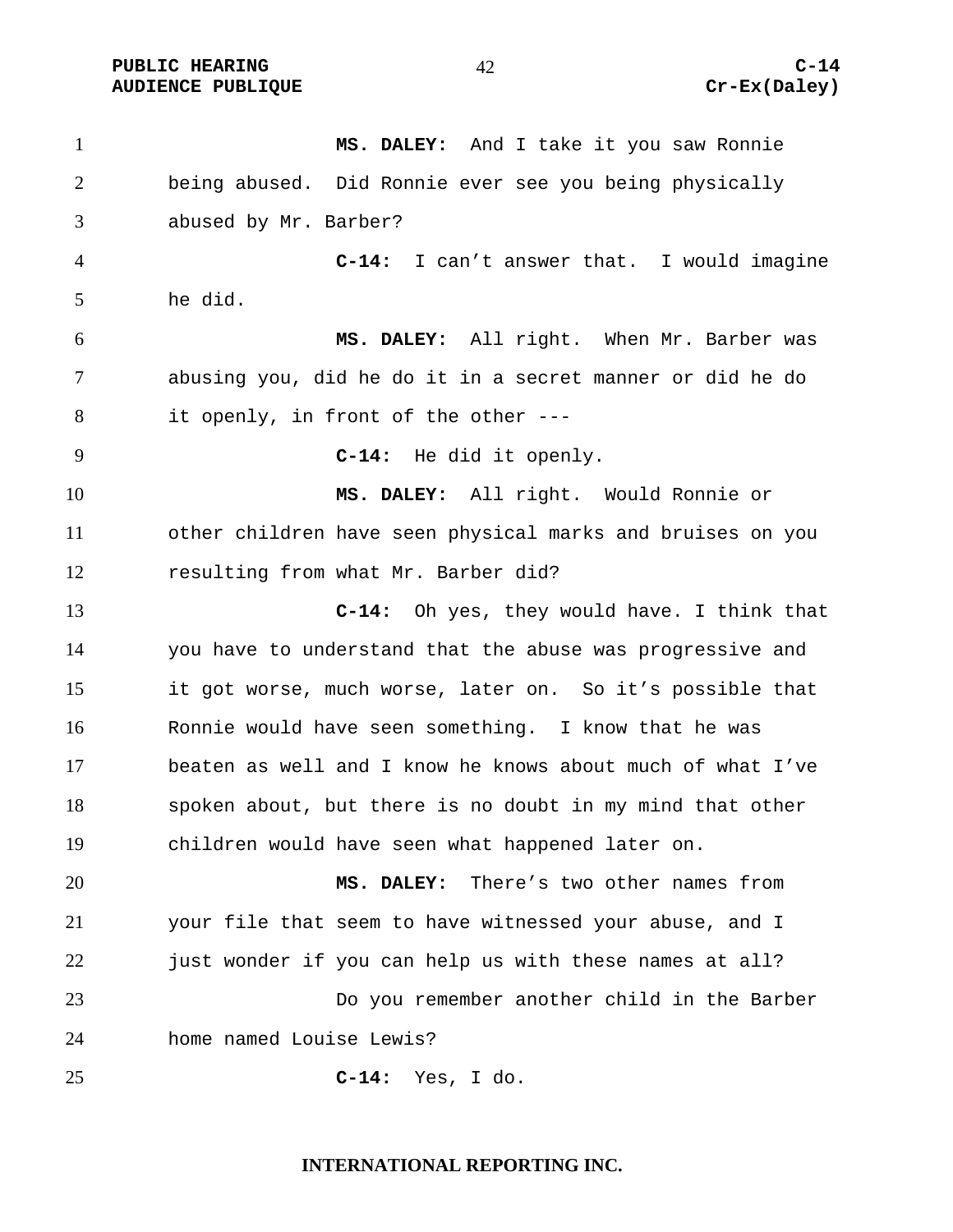PUBLIC HEARING  $^{43}$   $^{0}$   $^{0}$   $^{0}$   $^{0}$   $^{0}$   $^{0}$   $^{0}$   $^{0}$   $^{0}$   $^{0}$   $^{0}$   $^{0}$   $^{0}$   $^{0}$   $^{0}$   $^{0}$   $^{0}$   $^{0}$   $^{0}$   $^{0}$   $^{0}$   $^{0}$   $^{0}$   $^{0}$   $^{0}$   $^{0}$   $^{0}$   $^{0}$   $^{0}$   $^{0}$   $^{0}$   $^{0}$   $^{0}$   $^{$ AUDIENCE PUBLIQUE **CONSUMING CREAM** CREAM CREAM CREAM CREAM CREAM CREAM CREAM CREAM CREAM CREAM CREAM CREAM CREAM CREAM CREAM CREAM CREAM CREAM CREAM CREAM CREAM CREAM CREAM CREAM CREAM CREAM CREAM CREAM CREAM CREAM CREAM

**MS. DALEY:** Did you ever see Louise Lewis being physically abused by the Barbers? **C-14:** No, she wasn't, not to my knowledge. **MS. DALEY:** Do you believe she was in a position to observe what Mr. Barber did to you? **C-14:** Oh yes. Mr. Barber was very open about what he did to me. **MS. DALEY:** What about a child named William Waters. Do you recall him being in the Barber home? **C-14:** Yes, I do, for a very short period of time. **MS. DALEY:** Do you have any recollection as to whether William Waters was in a position to observe what Mr. Barber did to you? **C-14:** Perhaps some of it, but Wilson Waters also went to stay with another family --- **MS. DALEY:** Yes. **C-14:** --- while he was staying at the Barber residence. He was working for a farmer, I believe, and was receiving payment for that. The Barbers were being paid for him staying in the home, but he wasn't physically there. **MS. DALEY:** Apart from those names I've mentioned, were there other children in the home that you believe saw what occurred between yourself and Mr. Barber?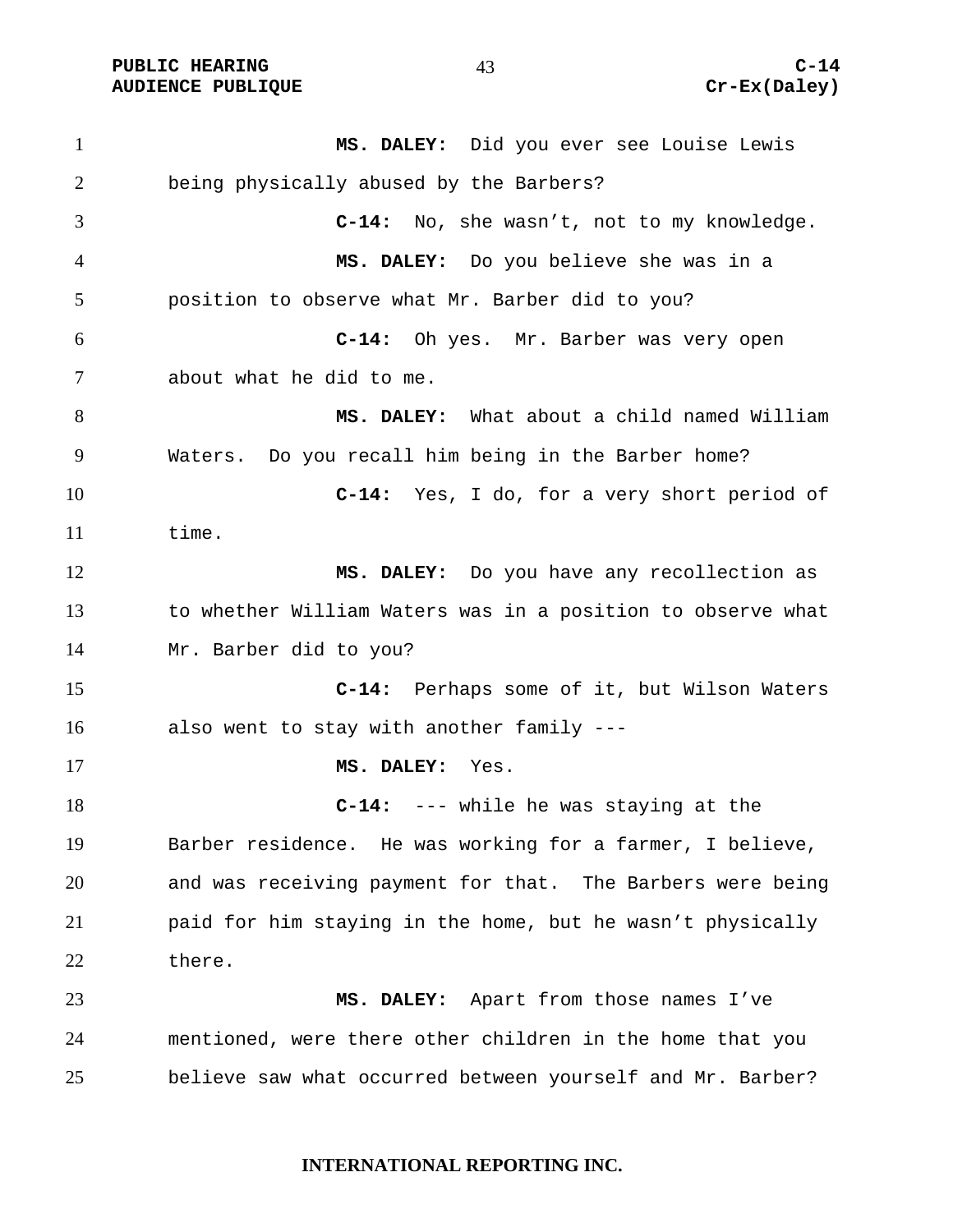**C-14:** Well, most definitely Arthur Sypes would have seen this. **MS. DALEY:** Yes. I just want to leap over a number of years now and talk to you just briefly about the year 1991, when you came to talk to the OPP about these occurrences. Did you make the OPP officer aware that other children were in a position to have seen what happened to you? **C-14:** Oh, absolutely, I did so. In fact, I had seen part of the file. I explained that I had seen excerpts in the file from Mr. Bryan Keough regarding the abuse that had gone on there, and the abuse had been confirmed by Louise Lewis --- **MS. DALEY:** Yes. **C-14:** --- which is why I was very upset afterwards that no charges were laid against Mr. Barber since there was actually corroborating evidence. **MS. DALEY:** To the best of your knowledge, sir -- I'm just trying to recall the name -- it was Constable Huffy that you talked about -- you talked to in 1991. To the best of your recollection, did you make him aware of these other individuals who had seen what occurred?

#### **INTERNATIONAL REPORTING INC.**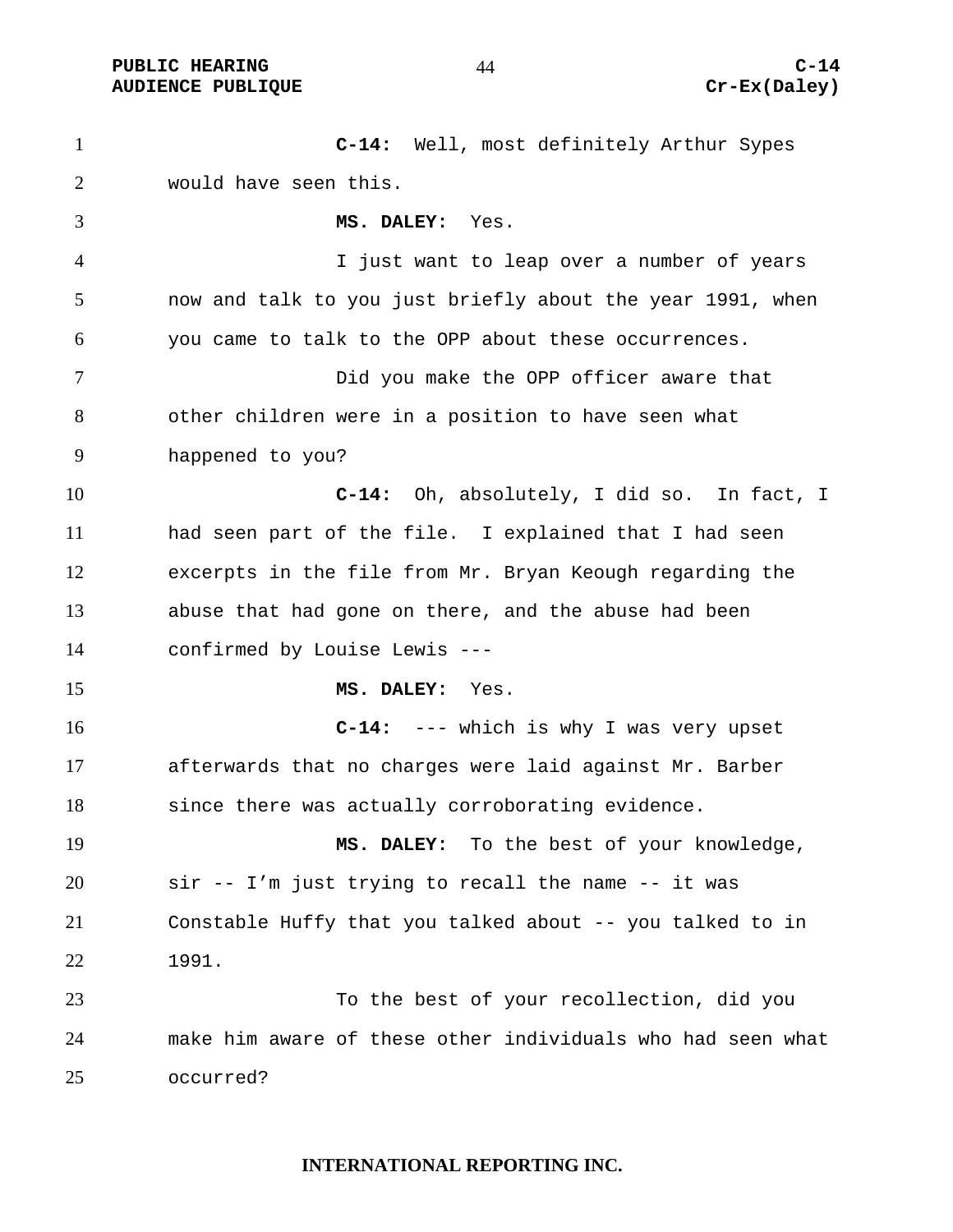PUBLIC HEARING C-14<br>
AUDIENCE PUBLIQUE **COMPUS** (Cr-Ex(Daley) **AUDIENCE PUBLIQUE** 

| $\mathbf{1}$   | $C-14:$<br>Yes, I did.                                        |
|----------------|---------------------------------------------------------------|
| $\overline{2}$ | MS. DALEY: And I wonder if you can help me                    |
| 3              | with a timeframe here. Between the time you were              |
| 4              | interviewed by Mr. Huffy -- or Constable Huffy -- and the     |
| 5              | time you learned that there would be no action taken, how     |
| 6              | much time passed?                                             |
| $\tau$         | C-14: I'm sorry, I didn't hear your                           |
| 8              | question.                                                     |
| 9              | MS. DALEY: I'm trying to get a sense of                       |
| 10             | your dealings with Mr. Huffy, Constable Huffy in 1991.<br>You |
| 11             | had an interview with him and you gave him information, and   |
| 12             | then you learned from him that there were going to be no      |
| 13             | charges laid or steps taken.                                  |
| 14             | That's correct.<br>$C-14:$                                    |
| 15             | MS. DALEY: How much time between those two                    |
| 16             | events?                                                       |
| 17             | Constable Huffy and Project Truth, is<br>$C-14:$              |
| 18             | that what you're asking?                                      |
| 19             | MS. DALEY:<br>No.                                             |
| 20             | C-14: I'm sorry, I'm having difficulty                        |
| 21             | hearing you.                                                  |
| 22             | MS. DALEY: Sorry.                                             |
| 23             | THE COMMISSIONER: There's a speaker if you                    |
| 24             | want.                                                         |
| 25             | $C-14:$<br>Oh, sorry.                                         |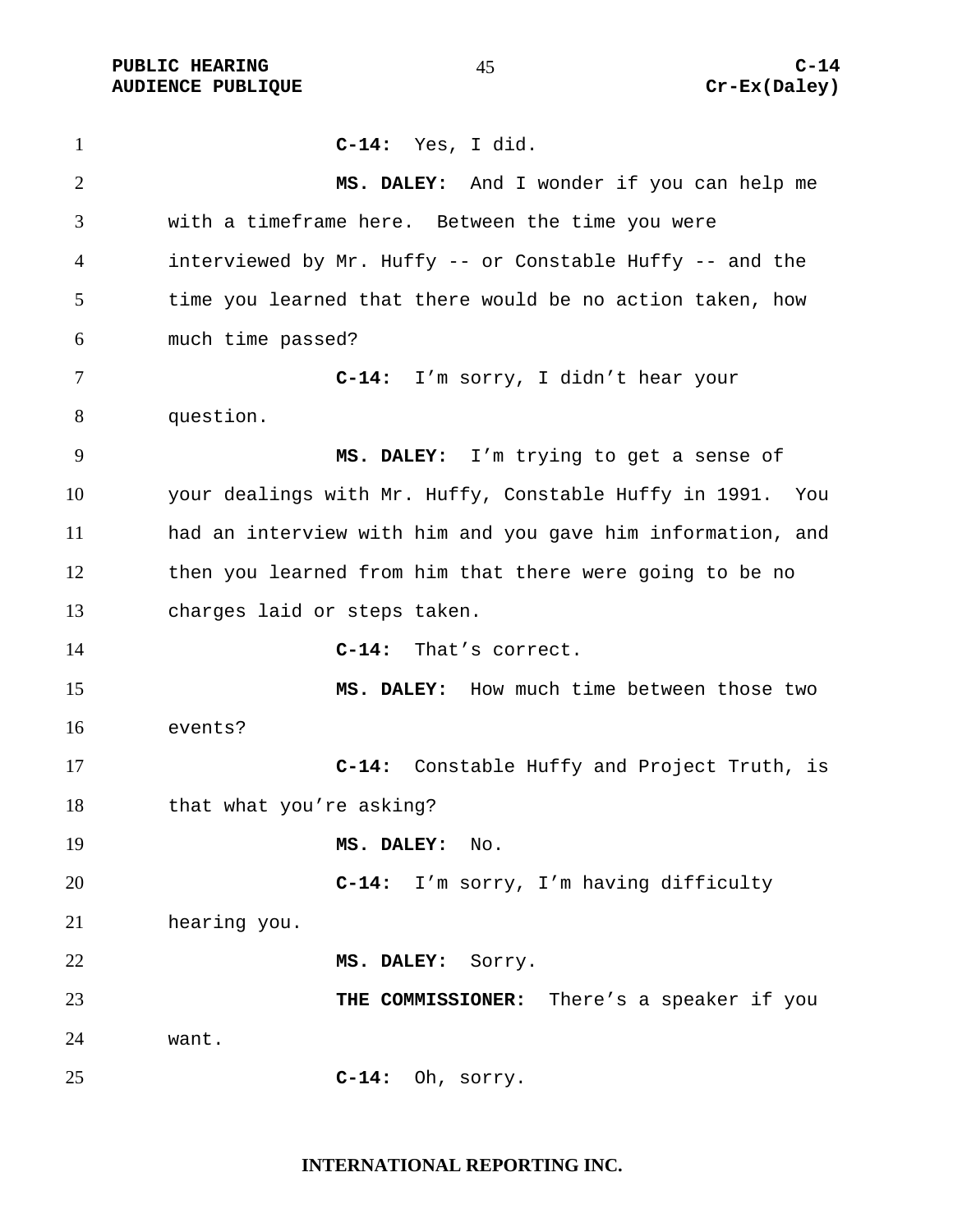PUBLIC HEARING C-14

1 THE COMMISSIONER: No, that's the on and off button. **MS. DALEY:** I feel like I'm very loud in my ---**C-14:** That's better. **MS. DALEY:** Can you hear better? **C-14:** Yes. **MS. DALEY:** I'm just trying to get a sense of how long Constable Huffy might have spent on his investigation? **C-14:** Oh, his investigation? **MS. DALEY:** Yes. So between the time you first met and the time he told you there would be no action taken, do you recall how much time passed? **C-14:** I believe it was a few days. **MS. DALEY:** It was that short? **C-14:** Yes. **MS. DALEY:** Sir, is it your information that another CAS ward in the Barber home was also physically abused by Arthur Sypes? **C-14:** Sexually molested. **MS. DALEY:** Yes. Is it your belief that that happened? **C-14:** Oh yes, it is. **MS. DALEY:** Is that something that you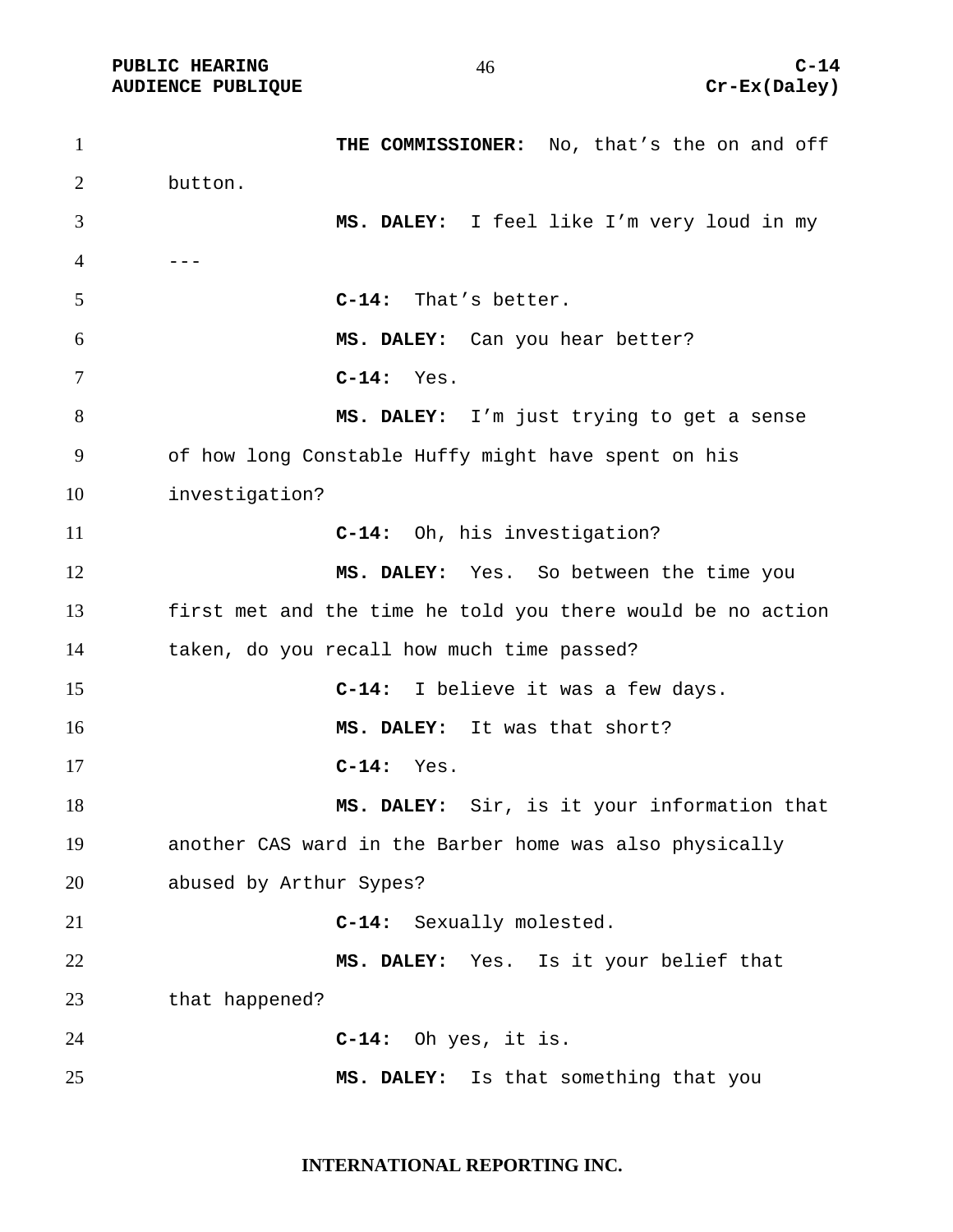PUBLIC HEARING C-14<br>
AUDIENCE PUBLIQUE **COMPUS** (Cr-Ex(Daley) **AUDIENCE PUBLIQUE** 

| $\mathbf{1}$   | discussed when you first began to talk about the sexual     |
|----------------|-------------------------------------------------------------|
| $\overline{2}$ | incidents with Arthur Sypes?                                |
| 3              | C-14: Oh yes, absolutely.                                   |
| 4              | MS. DALEY: Did you make Bryan Keough aware                  |
| 5              | of that when you spoke to him in 1981 or 1982?              |
| 6              | $C-14:$<br>Oh yes, I did.                                   |
| 7              | MS. DALEY: Did you identify the other ward                  |
| 8              | who $---$                                                   |
| 9              | $C-14:$ Oh yes, I did.                                      |
| 10             | MS. DALEY: Was that Ronnie Billings?                        |
| 11             | Yes, it was.<br>$C-14:$                                     |
| 12             | MS. DALEY: Sir, when you were in the Barber                 |
| 13             | home were there -- was there ever an occasion where Mr.     |
| 14             | Keough was able to see the signs of abuse on your person?   |
| 15             | C-14: I don't know about the signs of                       |
| 16             | abuse, but he was well aware of the volatile nature of that |
| 17             | home. He was informed of this on a regular basis.           |
| 18             | In fact, Bryan Keough -- Mr. Bryan Keough                   |
| 19             | encouraged the foster parents to engage in physical abuse.  |
| 20             | MS. DALEY: And it's primarily -- that's                     |
| 21             | what you mean when you say to us that you felt that Bryan   |
| 22             | Keough was involved in the problem at the Barber residence? |
| 23             | That's absolutely correct.<br>$C-14:$                       |
| 24             | MS. DALEY: All right.                                       |
| 25             | I just have a few questions now for you                     |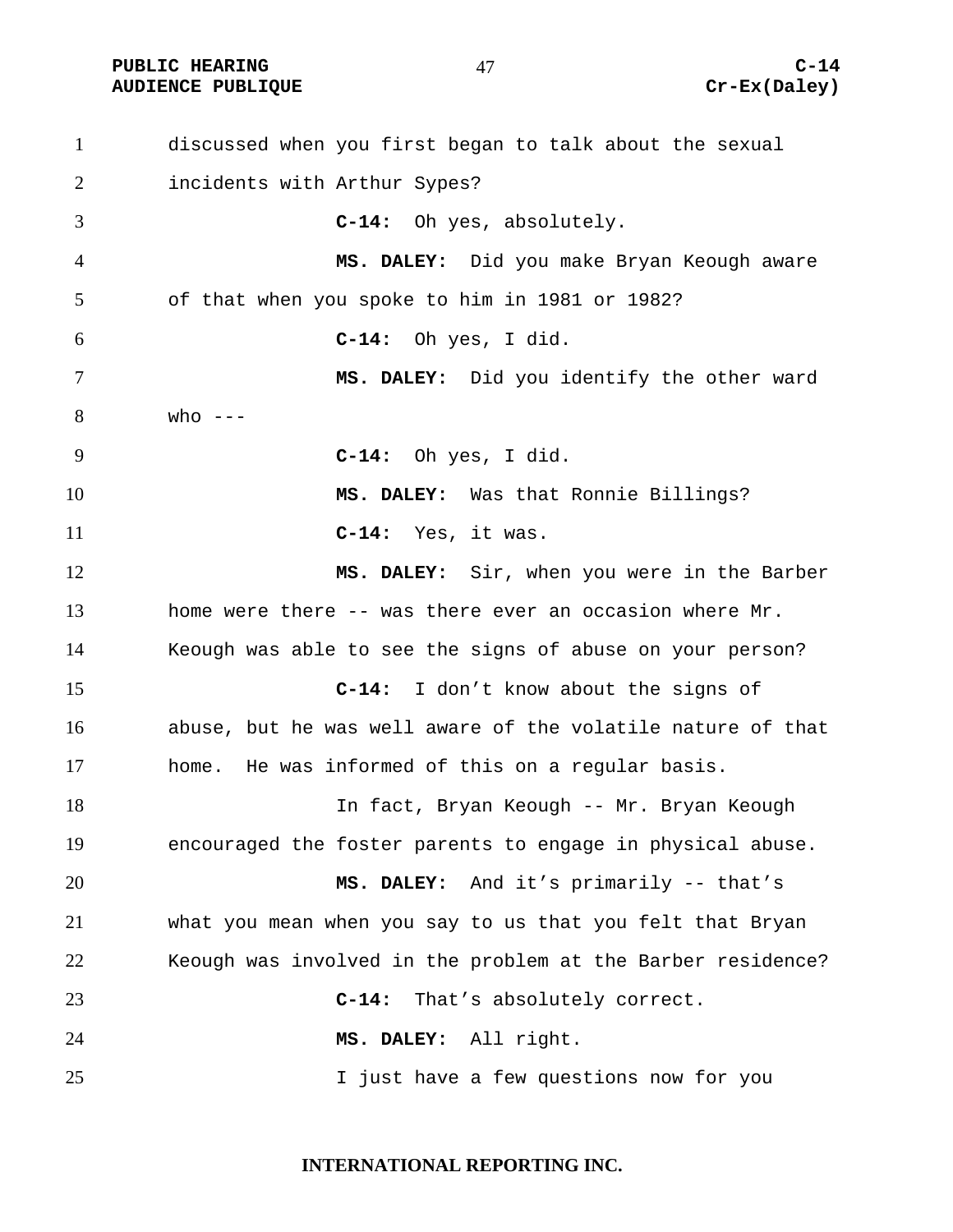PUBLIC HEARING C-14<br>
AUDIENCE PUBLIQUE **COMPUS** (Cr-Ex(Daley) **AUDIENCE PUBLIQUE** 

| 1              | about the November 1977 timeframe when you're out of the   |
|----------------|------------------------------------------------------------|
| $\overline{2}$ | Barber home; and with Mrs. Herbert you're talking to Bryan |
| 3              | Keough and others about what had occurred there?           |
| $\overline{4}$ | $C-14:$<br>Yes.                                            |
| 5              | MS. DALEY: Was it ever acknowledged to you,                |
| 6              | at that time, by anyone, that indeed you had been          |
| 7              | inappropriately dealt with at the Barber's; that is to say |
| 8              | they've been too physically rough with you?                |
| 9              | Mr. Keough made that admission, yes.<br>$C-14:$            |
| 10             | MS. DALEY: You mentioned other individuals                 |
| 11             | at the CAS, that's Mr. Townly?                             |
| 12             | Townsdale I believe it was.<br>$C-14:$                     |
| 13             | MS. DALEY: Townsdale, thank you. And Mrs.                  |
| 14             | Gratton.                                                   |
| 15             | $C-14:$<br>Yes.                                            |
| 16             | MS. DALEY: Did either of them ever                         |
| 17             | acknowledge they were aware that the Barbers had been too  |
| 18             | physically rough with you?                                 |
| 19             | C-14: I don't recall.                                      |
| 20             | MS. DALEY: I was interested in what you                    |
| 21             | said about the role that Mrs. Herbert played ---           |
| 22             | $C-14:$<br>Hubert.                                         |
| 23             | MS. DALEY: --- and I think you said she was                |
| 24             | your advocate?                                             |
| 25             | Yes, she was.<br>$C-14:$                                   |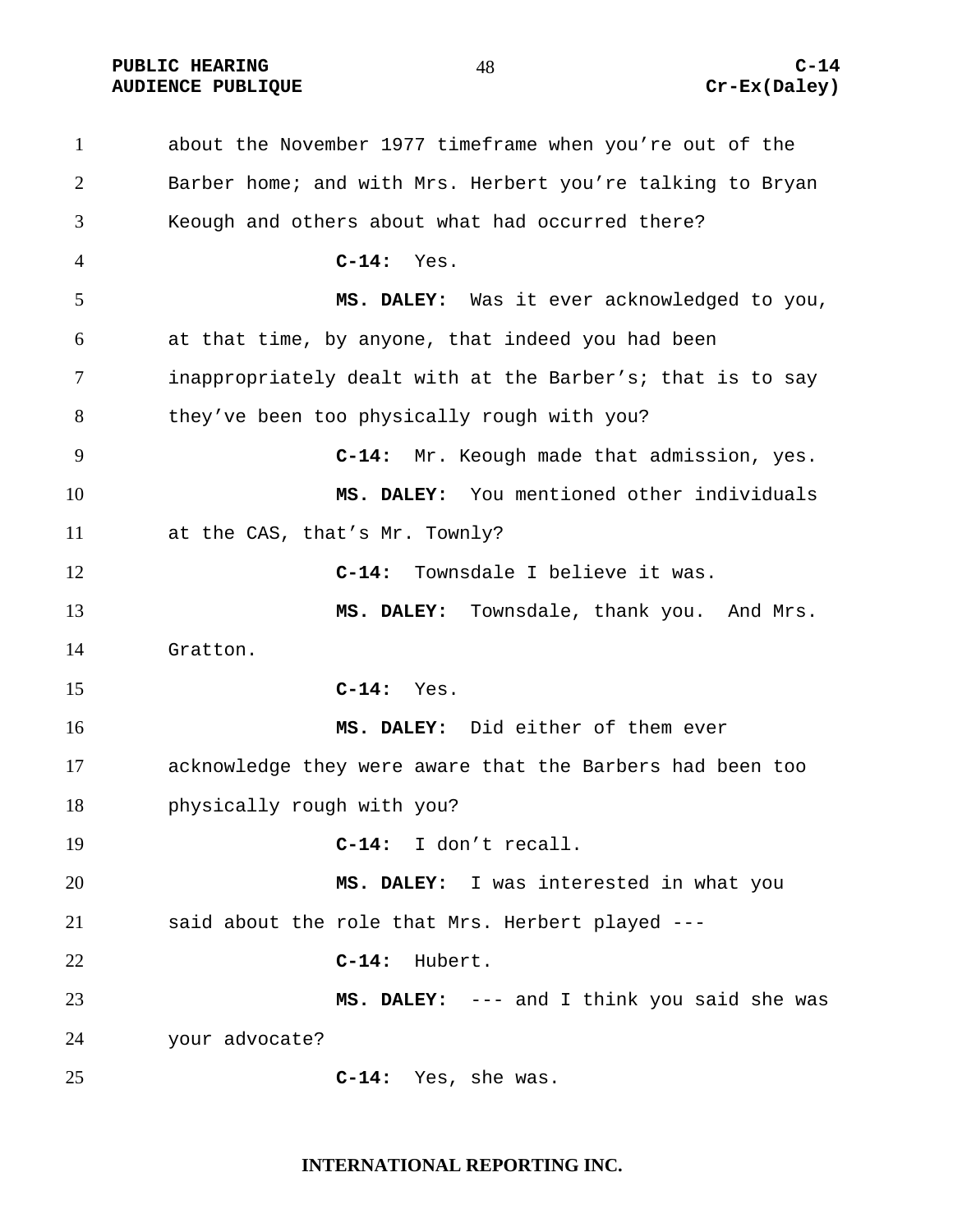PUBLIC HEARING  $^{49}$   $^{49}$   $^{40}$   $^{41}$   $^{42}$   $^{43}$   $^{44}$   $^{45}$   $^{46}$   $^{47}$   $^{48}$   $^{49}$   $^{49}$   $^{49}$   $^{49}$   $^{49}$   $^{49}$   $^{49}$   $^{49}$   $^{49}$   $^{49}$   $^{49}$   $^{49}$   $^{49}$   $^{49}$   $^{49}$   $^{49}$   $^{49}$   $^{49}$   $^{49$ AUDIENCE PUBLIQUE **CONSTRUCE CREAM** CREAM CREAM CREAM CREAM CREAM CREAM CREAM CREAM CREAM CREAM CREAM CREAM CREAM CREAM CREAM CREAM CREAM CREAM CREAM CREAM CREAM CREAM CREAM CREAM CREAM CREAM CREAM CREAM CREAM CREAM CREAM

**MS. DALEY:** And I presume that's because she believed what you said? **C-14:** Initially she didn't. I think that she viewed much of what I said with guarded scepticism, but eventually she had questioned me so many times about these things and seen the marks on my back; I had knuckle marks up and down my spine from a recent beating that Mr. Barber had given me, and there was no way, whatsoever, that I could have induced those myself. **MS. DALEY:** So Mrs. Hubert came to believe the truth of what you were saying? **C-14:** Oh, absolutely. **MS. DALEY:** I'm wondering this; as you sit here today as an adult, would it have been at all helpful to you when you were a child back in care with the Barbers to have someone that you could go to, independent of the Barbers, independent of the CAS, to discuss what was happening to you? **C-14:** Oh, absolutely. I had a lot of trouble even afterwards talking to anyone affiliated with 21 the Children's Aid Society. If I would have had an ombudsman that I could contact or some group that I knew was separate from them and who were looking in -- or looking after my well-being or my interests, I would have contacted them, yes.

#### **INTERNATIONAL REPORTING INC.**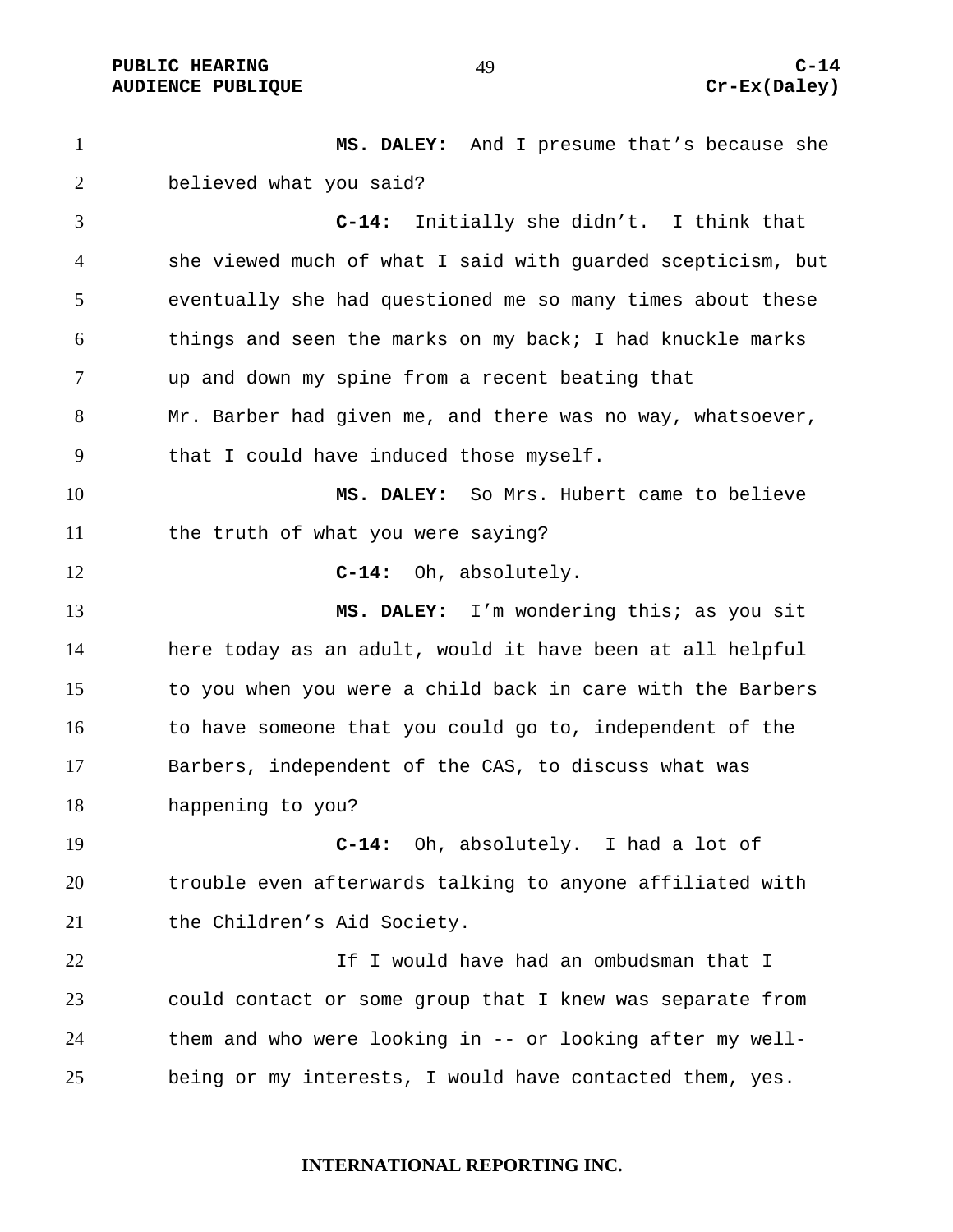PUBLIC HEARING 60 to the set of the set of the set of the set of the set of the set of the set of the set of the set of the set of the set of the set of the set of the set of the set of the set of the set of the set of the AUDIENCE PUBLIQUE **CONSUMING CREAM** CREAM CREAM CREAM CREAM CREAM CREAM CREAM CREAM CREAM CREAM CREAM CREAM CREAM CREAM CREAM CREAM CREAM CREAM CREAM CREAM CREAM CREAM CREAM CREAM CREAM CREAM CREAM CREAM CREAM CREAM CREAM

**MS. DALEY:** You made a point of telling us yesterday how difficult it was to disclose the sexual abuse, even to Mrs. Hubert. As an adult now, can you think of anything that would make it easier for a child in your position to disclose that to an adult? **C-14:** Well again, I think it was the attitude at the time that children were not to be believed. And if someone would have taken the interest to actually listen to what I had to say; I felt as though I had to literally cram the truth down Mr. Keough's throat, and even still he was regurgitating it; he just didn't want to accept it. So if someone would have been more in-tuned with my needs -- yes, that would have been much better. **MS. DALEY:** You think it might have been possible for you to talk about the sexual abuse at an earlier time if those conditions existed? **C-14:** Oh, absolutely. If someone would have listened to what I was saying about the physical abuse, it was only a matter of time before the sexual abuse would have been disclosed. **MS. DALEY:** I was a little confused about when, if ever, you learned an outcome from the Barber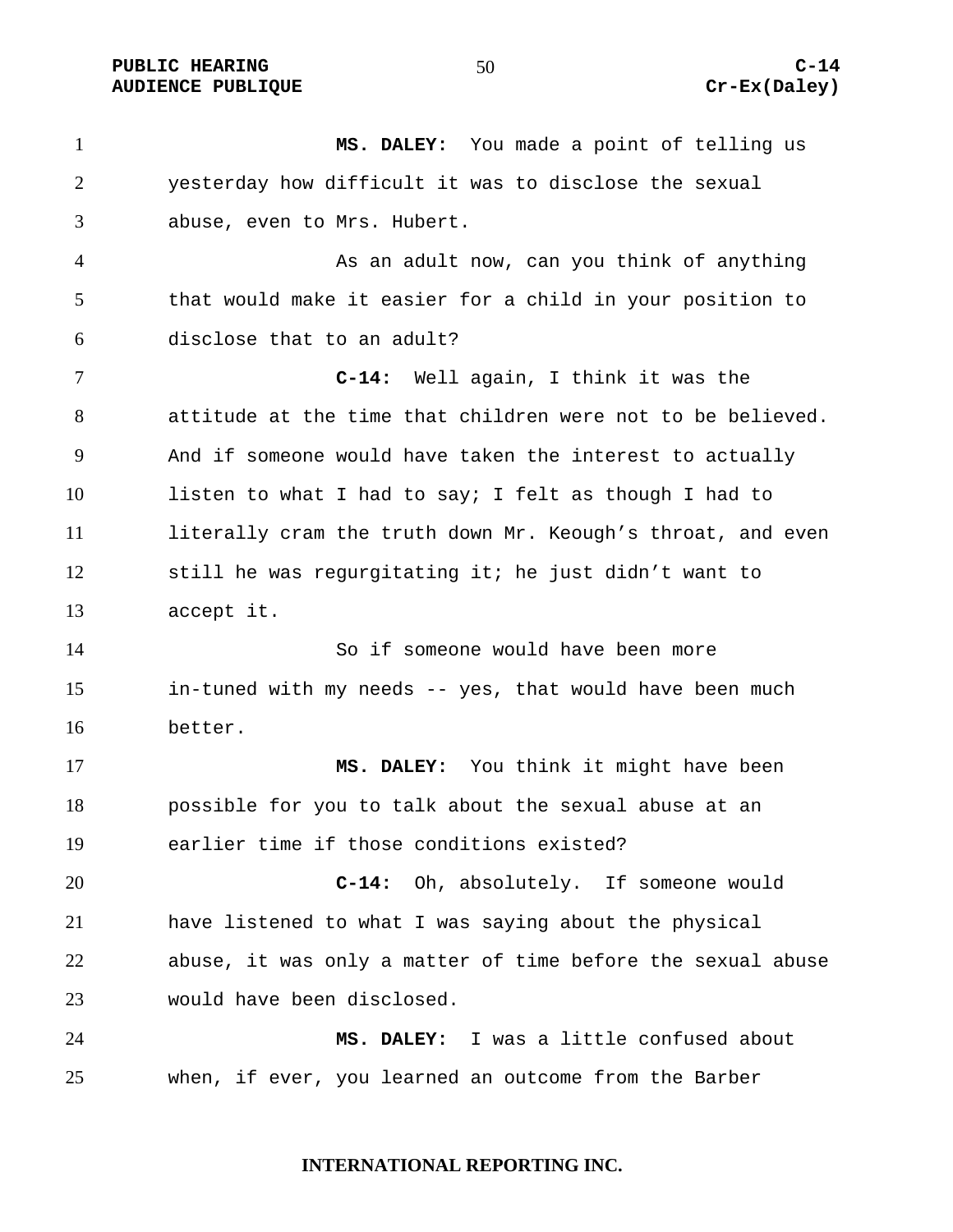PUBLIC HEARING C-14<br>
AUDIENCE PUBLIQUE **COMPUS** Cr-Ex(Daley) **AUDIENCE PUBLIQUE** 

investigation.

| $\overline{2}$ | You mentioned Mr. Keough acknowledged that                  |
|----------------|-------------------------------------------------------------|
| 3              | you had been -- there had been inappropriate physical       |
| 4              | discipline, but did you ever learn about an outcome of the  |
| 5              | Barber investigation or what happened to that residence?    |
| 6              | I recall receiving one telephone call<br>$C-14:$            |
| 7              | from Mr. Townsdale. I didn't know much about the            |
| 8              | investigation itself, but I was told that the home had been |
| 9              | blacklisted. From that I assumed that maybe charges might   |
| 10             | be laid or -- I wasn't sure, but I was told that the home   |
| 11             | was no longer in service.                                   |
| 12             | MS. DALEY: Did Mr. Townsdale tell you that                  |
| 13             | way back in 1977, or at a later time? Do you remember?      |
| 14             | $C-14:$<br>I believe that this would have been              |
| 15             | supposedly after they had finished conducting their         |
| 16             | investigation, or Mr. Keough finished conducting the        |
| 17             | investigation.                                              |
| 18             | MS. DALEY: Now I'm assuming from your                       |
| 19             | testimony that as a child, when you went to school, there   |
| 20             | could have -- there would have been bruises or other marks  |
| 21             | visible on your body?                                       |
| 22             | $C-14:$<br>Yes. A lot of them were on my back               |
| 23             | though. Because what would happen was -- especially if I    |
| 24             | was being beaten in the house I would run -- try and make   |
| 25             | it to my bedroom and climb up on the bed and curl up in a   |

**INTERNATIONAL REPORTING INC.**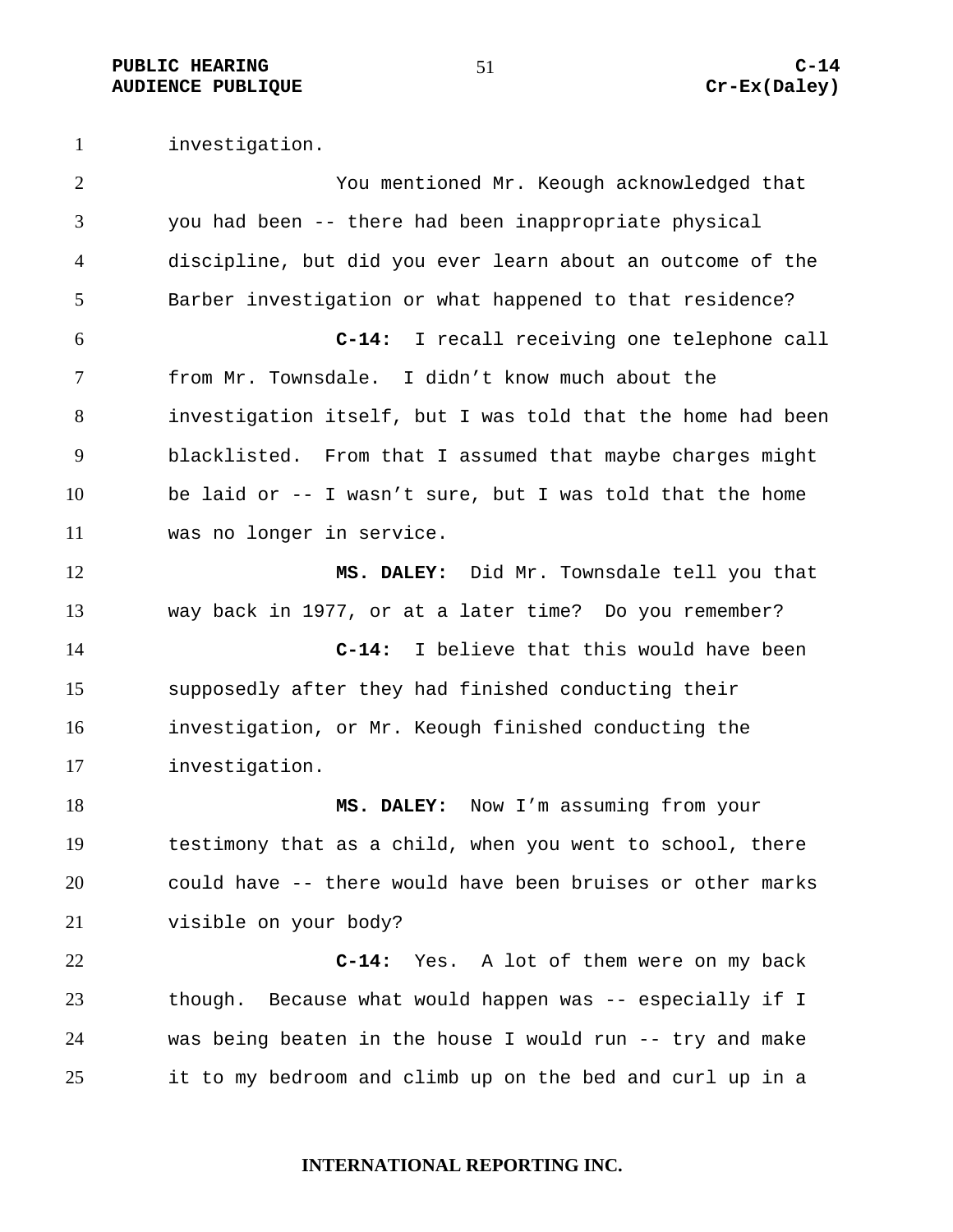PUBLIC HEARING 67 and  $52$  c-14 AUDIENCE PUBLIQUE **CONSUMING CREAM** CREAM CREAM CREAM CREAM CREAM CREAM CREAM CREAM CREAM CREAM CREAM CREAM CREAM CREAM CREAM CREAM CREAM CREAM CREAM CREAM CREAM CREAM CREAM CREAM CREAM CREAM CREAM CREAM CREAM CREAM CREAM

ball, and Mr. Barber would beat me but my back would take the brunt of it. So it's possible that people didn't really see the bruises. There were people who did. **MS. DALEY:** I just wondered if any teachers, when you were in school, asked you questions about bruising or marks that you had. **C-14:** Oh, absolutely not. They were well aware of the fact that something was drastically wrong with me. There was no one at that time and even thereafter that I came in contact with that couldn't honestly admit that they knew something was wrong. 13 13 I was treated very much like a social pariah; I was ignored; I was shunned at some points. **MS. DALEY:** I want to move to a different topic. This is just -- a few brief questions. You talked about being on probation for a period of time. Do you recall who your probation officer was? **C-14:** I believe his name was Nelson Barque, if I'm not mistaken. **MS. DALEY:** And can you recall anything about your dealings with Nelson Barque, how frequently would you see him, what role did he play with you? **C-14:** I had very, very limited dealings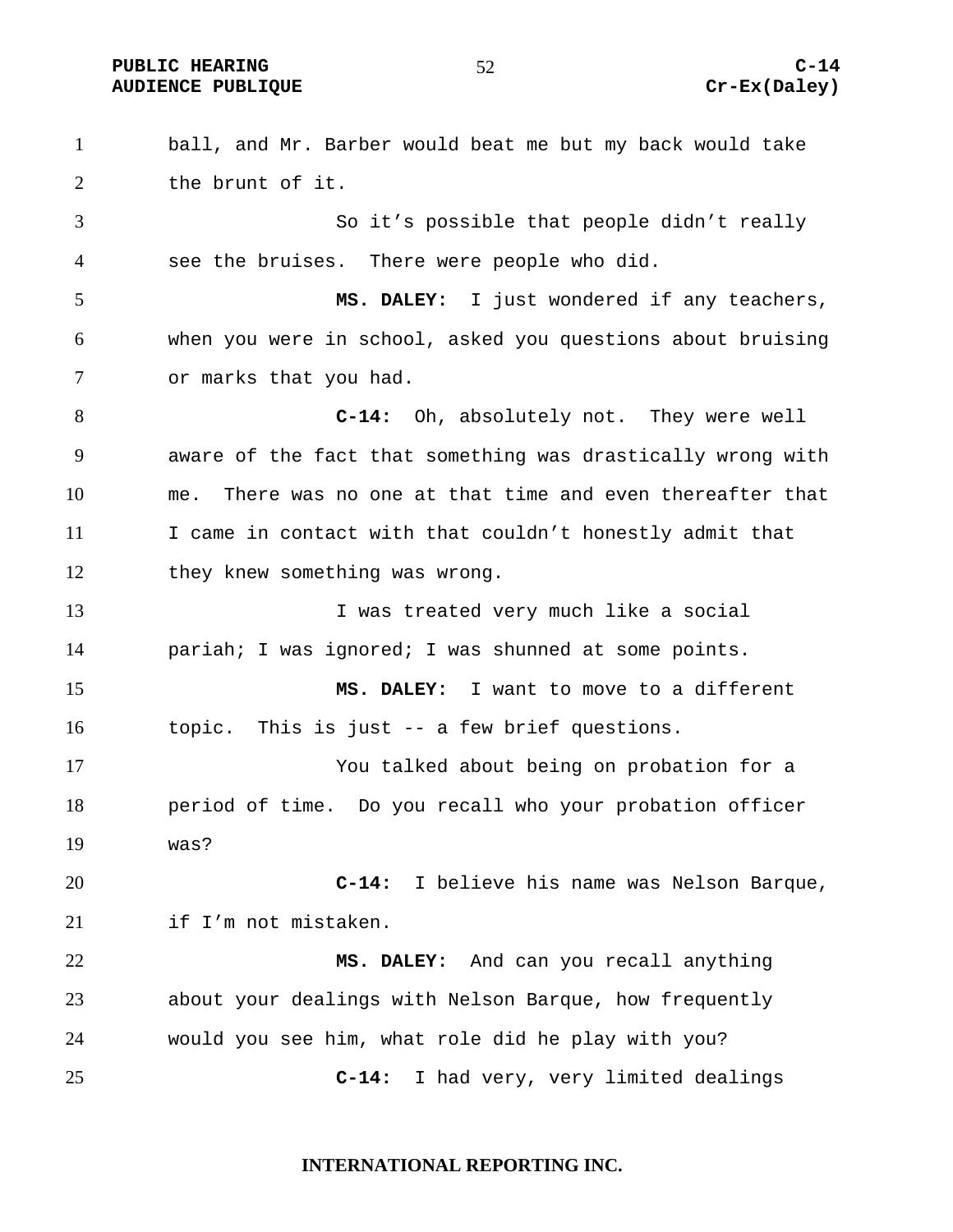PUBLIC HEARING 63 63 C-14

with him because my wardship was soon to be terminated and I subsequently, thereafter, moved to Ottawa. **MS. DALEY:** So I assume Mr. Barque ceased being your probation officer when you moved to Ottawa? **C-14:** That's correct. **MS. DALEY:** Did you meet with him -- when he was your officer? Did you meet with him in his offices here in Cornwall? **C-14:** Yes, I did. **MS. DALEY:** Over what period of time do you 11 think that happened, sir? **C-14:** I'm sorry? I'm sorry, you were saying? **MS. DALEY:** I'm just wondering if you dealt with him over a matter of months or was it as much as a year; do you have any sense of the timeframe? **C-14:** Oh, no, it wasn't very long at all. If at all, it was months. **MS. DALEY:** Did you ever encounter a probation officer named Ken Seguin? **C-14:** No, I did not. **MS. DALEY:** Just a few more questions about Mr. Keough and then I have another topic to talk about. But you mentioned a conversation that you had with Mr. Keough back in 1981 or 1982.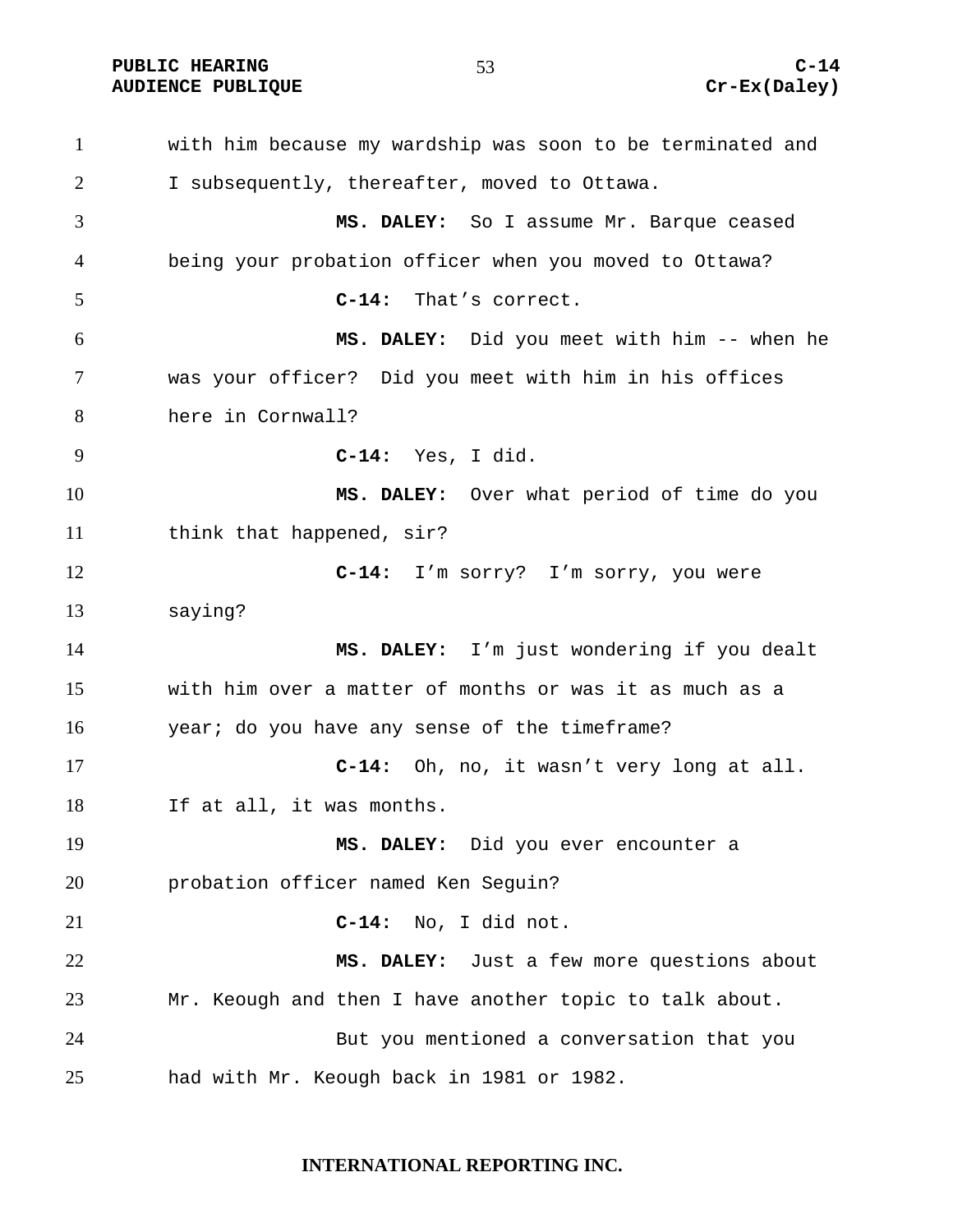PUBLIC HEARING C-14 AUDIENCE PUBLIQUE **CONSUMING CREAM** CREAM CREAM CREAM CREAM CREAM CREAM CREAM CREAM CREAM CREAM CREAM CREAM CREAM CREAM CREAM CREAM CREAM CREAM CREAM CREAM CREAM CREAM CREAM CREAM CREAM CREAM CREAM CREAM CREAM CREAM CREAM

**C-14:** That's correct. **MS. DALEY:** And in that conversation, in addition to talking about the physical abuse at Barbers, you also spoke about the encounter with Mr. Sypes and Mr. Rolland, do you recall that? **C-14:** That's correct. **MS. DALEY:** Did Mr. Keough suggest you contact the police? **C-14:** No, Mr. Keough was unresponsive. I think the extent of the telephone conversation lasted maybe about 20 minutes, and it was mostly me informing him of all of this. I was extremely upset at the time. **MS. DALEY:** You don't recall that he gave you any suggestions or --- **C-14:** No, he did not. **MS. DALEY:** --- offered any guidance about what to do? **C-14:** No, he did not; he was unresponsive. **MS. DALEY:** Okay. Just a few final questions about your later dealings with it and bringing the matter up in 1991 and the year 2000. Now you mentioned to my friend that you were involved in a civil suit against the Children's Aid Society; before that suit was terminated did you receive documentation from them that was relevant to your claim?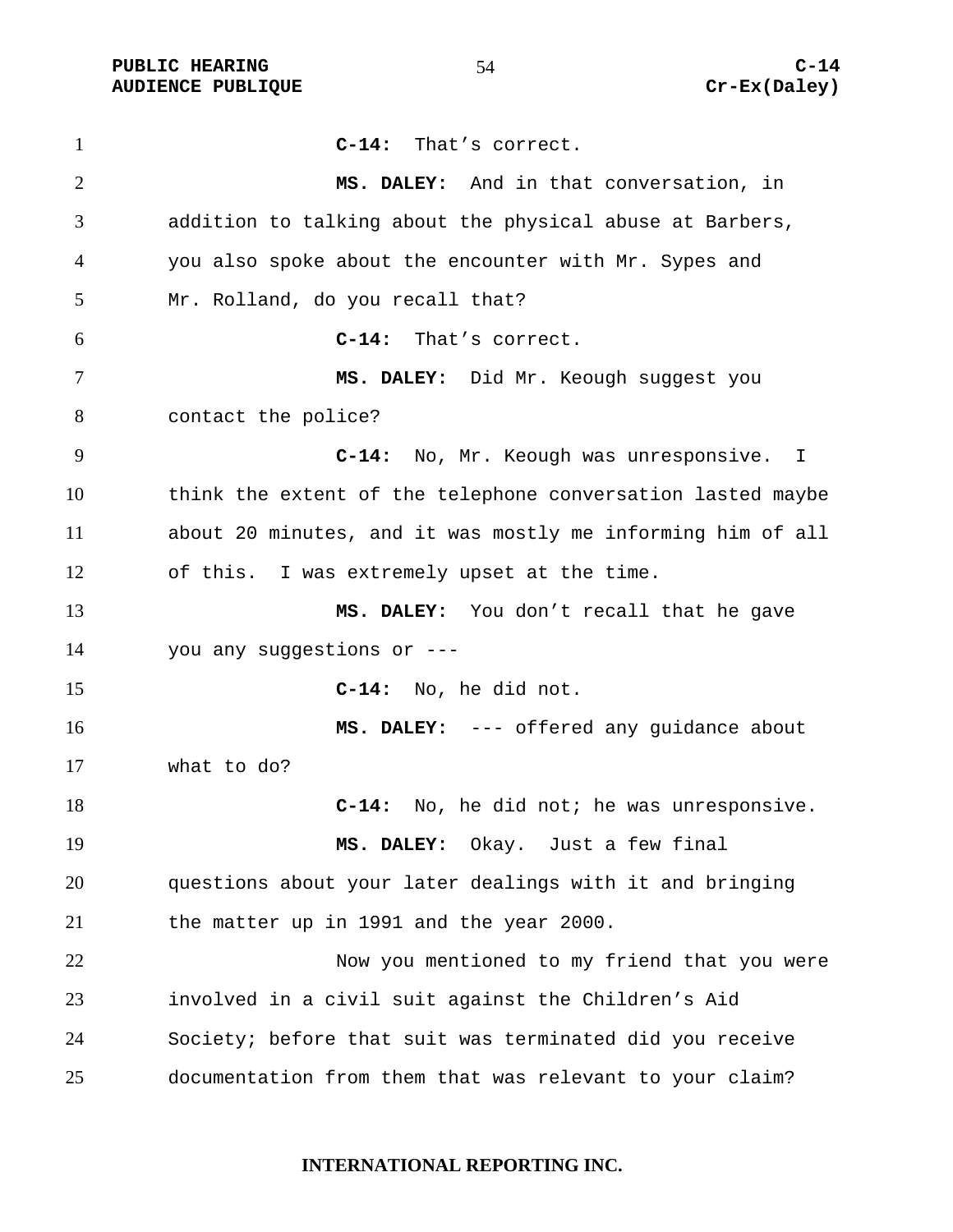**C-14:** Yes, I believe I did. **MS. DALEY:** Did you receive the file that we now see, the file that my friend showed you? **C-14:** Well, I can't say if what I received is the same thing. I haven't had the opportunity to compare the documents. **MS. DALEY:** Is it your belief that CAS documents were altered? **C-14:** I didn't know what to believe at the time. When I saw that page I became so upset because what Mr. Rolland -- or apparently what Mr. Rolland was commenting on just absolutely did not happen. **MS. DALEY:** All right. **C-14:** And, again, it was very anachronistic. It had been deliberately put in there. I mean, you look through files that are 35 years old and you see something like that it sticks out like a sore thumb. To me, that was a subtle threat on the part of the Children's Aid Society to try and dissuade me from pursuing civil litigation or pursuing the matter. I don't believe I was engaged in litigation at the time but I was very adamant that I wanted access to these files. **MS. DALEY:** All right. In the course of your dealings with the Children's Aid Society, whether before or during the lawsuit, were you ever told that the

#### **INTERNATIONAL REPORTING INC.**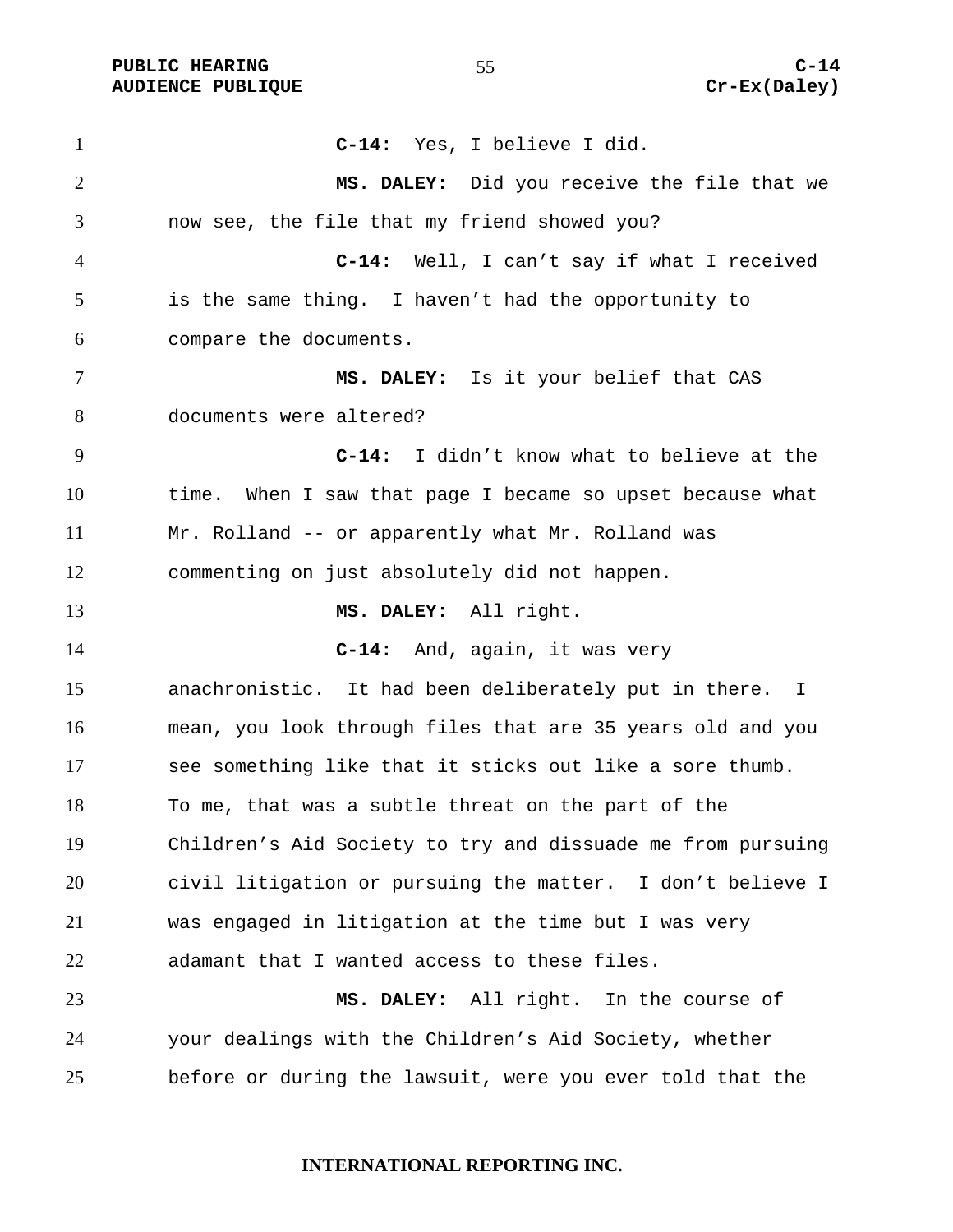**PUBLIC HEARING C-14** 

CAS had implemented a policy against the physical discipline of children in care? **C-14:** No, I don't recall that. **MS. DALEY:** I want to take you now to the year 2000 when you hear about Project Truth and you come forward and speak to some officers about that. Did Officer Hall, who was the first person you spoke to -- did he tell you that the information you were giving him was not inside the mandate of Project Truth? **C-14:** I don't recall that, no. **MS. DALEY:** Okay. **C-14:** I was told that he would look into the matter. **MS. DALEY:** Were you aware that Officer Ralko was not associated with Project Truth? **C-14:** No, absolutely not; to the contrary. I thought he was. He presented himself as though he was and never gave me any indication contrary to that. **MS. DALEY:** You said that Officer Ralko told you, amongst other things, that you had raised issues about Bryan Keough and that that was not within the mandate of Project Truth. **C-14:** That's correct. **MS. DALEY:** The issues you raised about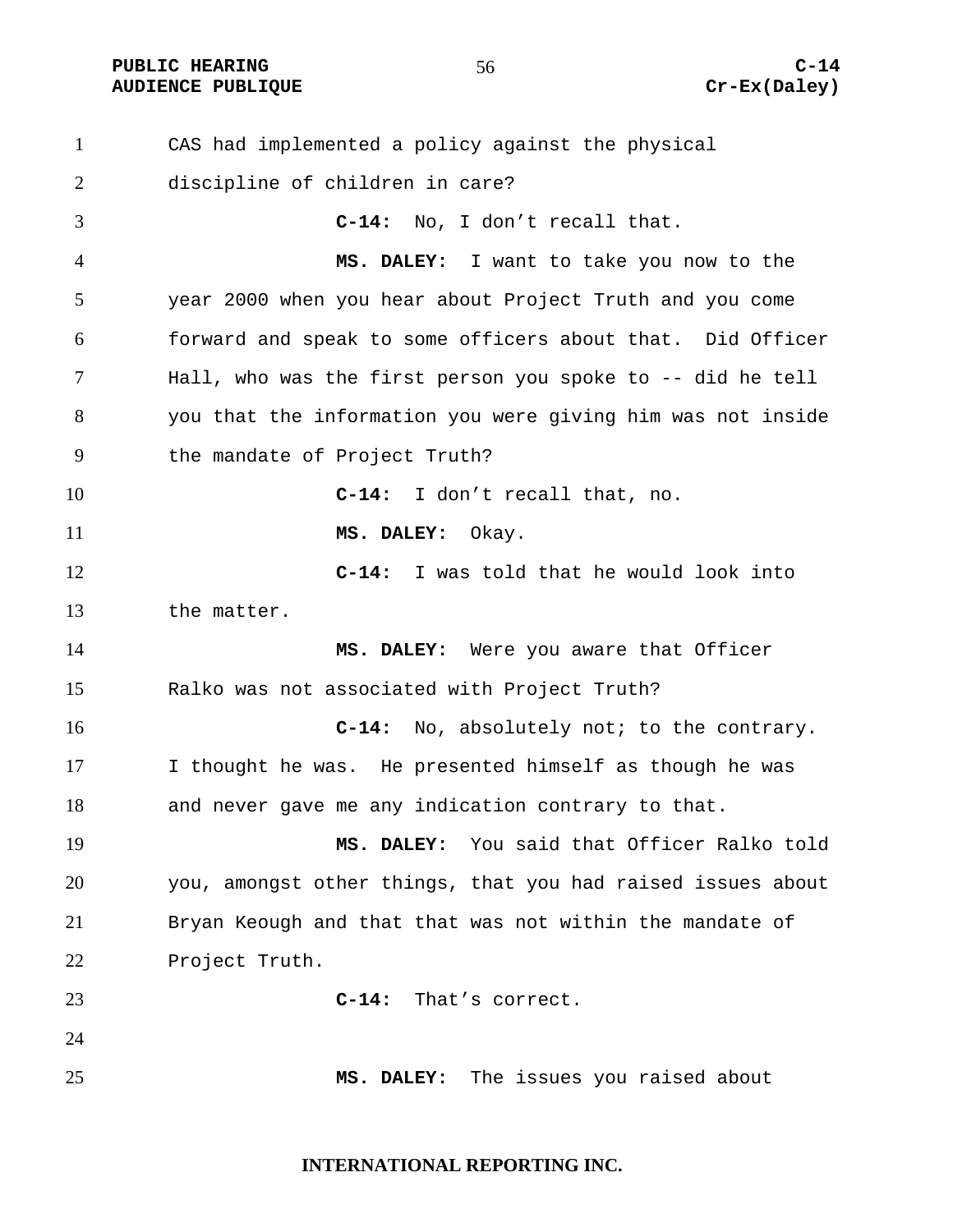# PUBLIC HEARING C-14<br>
AUDIENCE PUBLIQUE **COMPUS** Cr-Ex(Daley)

| $\mathbf{1}$   | Bryan Keough were the ones you told us about here today.    |
|----------------|-------------------------------------------------------------|
| $\overline{2}$ | Were there any other issues?                                |
| 3              | $C-14:$<br>Well, Bryan Keough had advocated the             |
| 4              | physical violence actually.                                 |
| 5              | MS. DALEY: Yes.                                             |
| 6              | $C-14:$<br>And I think that I spoke about times             |
| $\tau$         | when Bryan Keough encouraged the foster mother to give me a |
| 8              | good slap or to knock my teeth down my throat, expletive.   |
| 9              | MS. DALEY:<br>Yes.                                          |
| 10             | He also threatened me on occasions --<br>$C-14:$            |
| 11             | threatened me with placements in group homes, and told me   |
| 12             | that if I thought I had it bad there it would be worse      |
| 13             | elsewhere.                                                  |
| 14             | There were times when the home would be in                  |
| 15             | complete disruption and Mr. Barber was not around, so Mrs.  |
| 16             | Barber would pick up the telephone -- I don't know if I've  |
| 17             | covered this already. But she would call                    |
| 18             | Mr. Keough, and Mr. Keough would lecture me and chide me on |
| 19             | the other end.                                              |
| 20             | So I was concerned about the way that I was                 |
| 21             | being treated, yes. I thought it very unfair and very       |
| 22             | unprofessional on the part of Mr. Keough.                   |
| 23             | MS. DALEY: And you brought those facts to                   |
| 24             | the attention of Officer Ralko and were told that's not     |
| 25             | part of Project Truth?                                      |

# **INTERNATIONAL REPORTING INC.**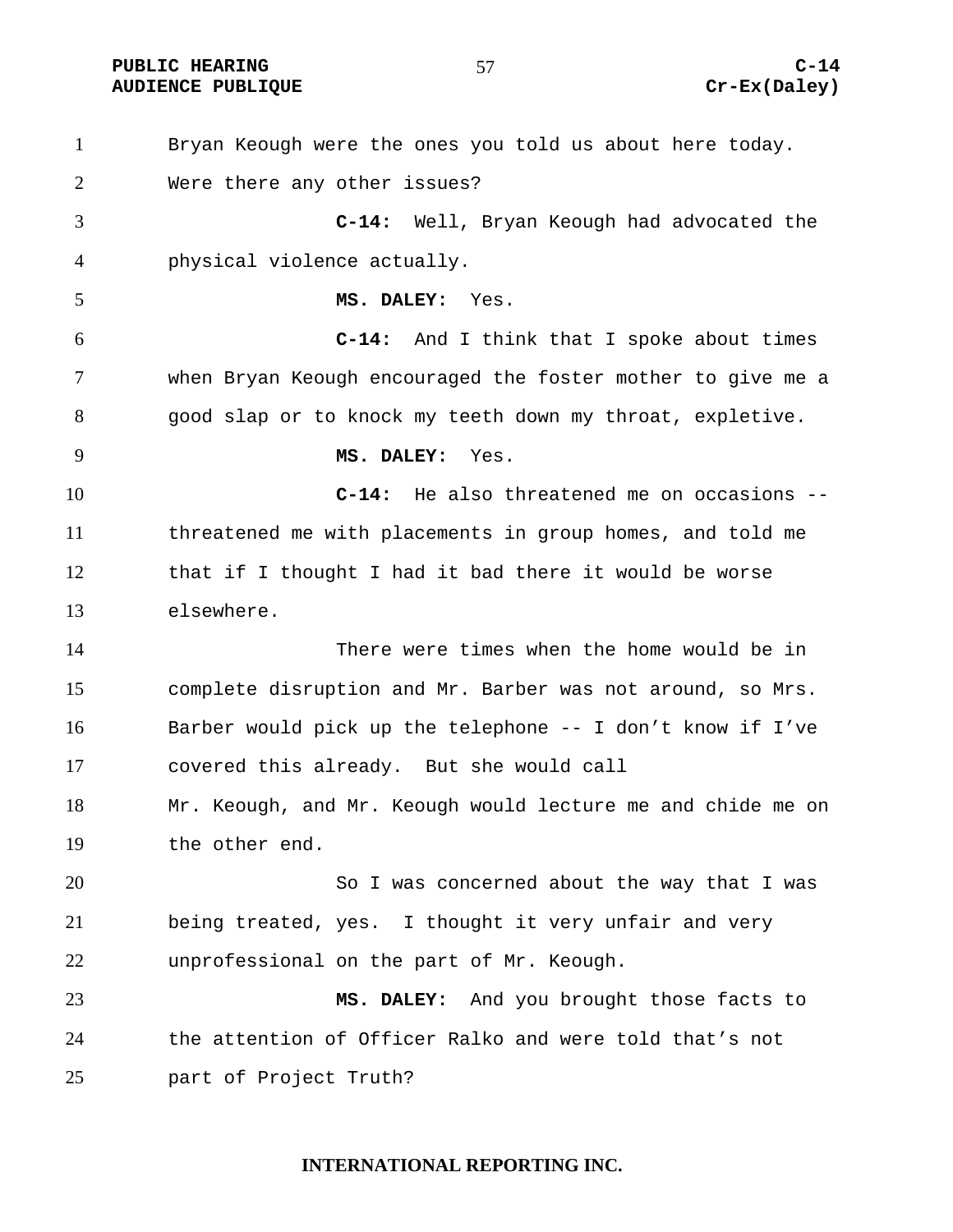| $\mathbf{1}$   |                   | C-14: Yes, those and more.                              |
|----------------|-------------------|---------------------------------------------------------|
| $\overline{2}$ |                   | MS. DALEY: All right.                                   |
| 3              |                   | Those are my questions for you. Thank you               |
| 4              | kindly.           |                                                         |
| 5              |                   | C-14: Thank you.                                        |
| 6              |                   | THE COMMISSIONER: Thank you.                            |
| 7              |                   | Mr. Lee, you'll be coming up further down.              |
| 8              |                   | Mr. Chisholm, the same I take it.                       |
| 9              |                   | Mr. Rose.                                               |
| 10             |                   | MR. ROSE: Good morning, sir.                            |
| 11             |                   | My name is David Rose. I act for the                    |
| 12             |                   | Ministry of Community Safety and Correctional Services. |
| 13             |                   | I have no questions for you. Thank you for              |
| 14             | coming today.     |                                                         |
| 15             |                   | C-14: Thank you.                                        |
| 16             |                   | THE COMMISSIONER: Thank you.                            |
| 17             |                   | For the Ministry of the Attorney General,               |
| 18             | Mr. Kloeze.       |                                                         |
| 19             |                   | MR. KLOEZE: Good morning,                               |
| 20             | Mr. Commissioner. |                                                         |
| 21             |                   | I have no questions.                                    |
| 22             |                   | THE COMMISSIONER: Thank you.                            |
| 23             |                   | Mr. Crane.                                              |
| 24             |                   | MR. CRANE: Good morning, sir.                           |
| 25             |                   | My name is Mark Crane. I am counsel for the             |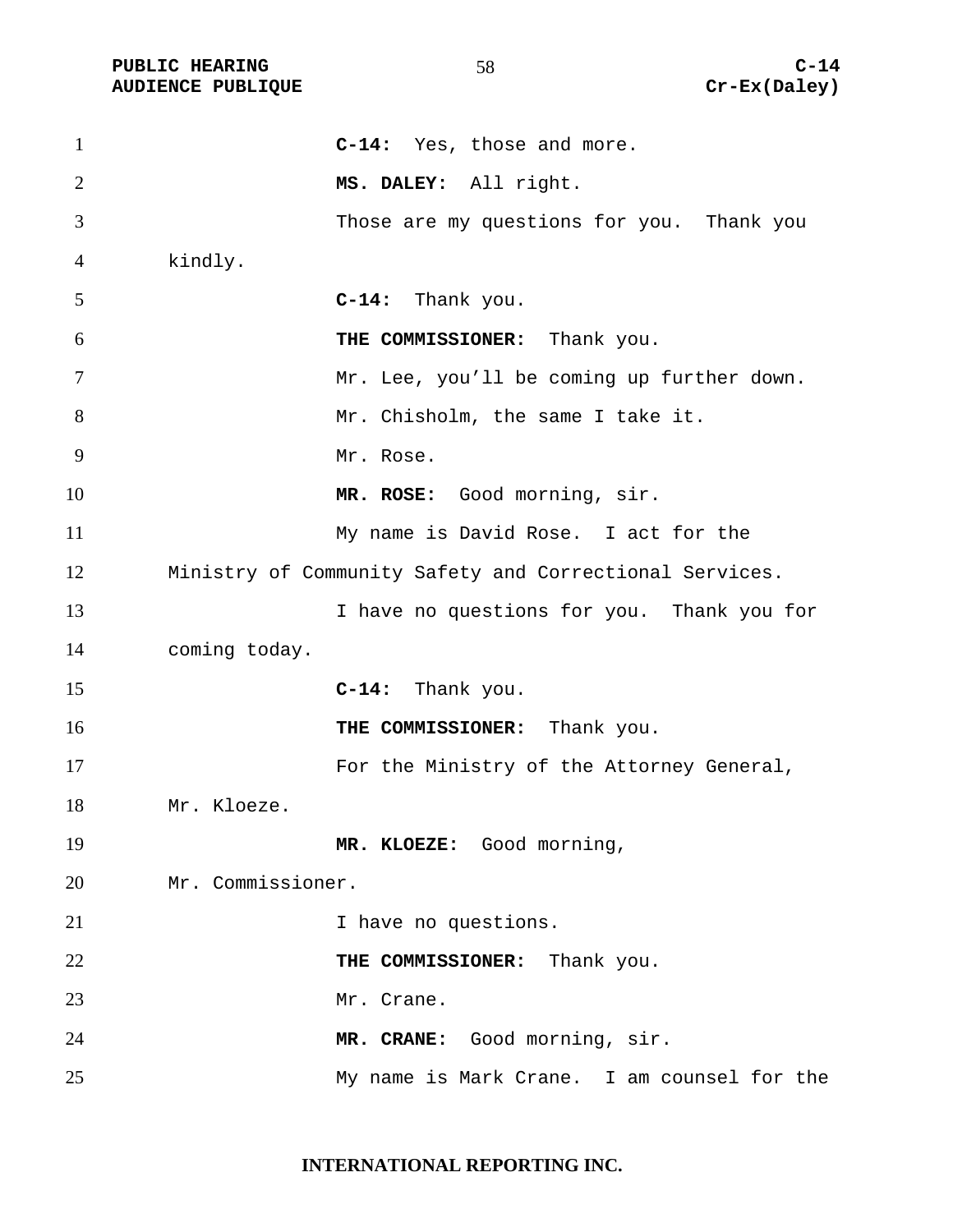**PUBLIC HEARING C-14** 

Cornwall Police Service and I have no questions for you this morning, sir. **THE COMMISSIONER:** All right. Ms. Lahaie. **MR. CHISHOLM:** Mr. Commissioner, I'll go before the OPP contingent just to keep it chronologically sound. **THE COMMISSIONER:** Fine. Thank you. **--- CROSS-EXAMINATION BY/CONTRE-INTERROGATOIRE PAR MR. PETER CHISHOLM**  12 MR. CHISHOLM: Good morning, sir. My name is Peter Chisholm. I am counsel for the Children's Aid Society of the United Counties of Stormont Dundas & Glengarry. **C-14:** Good morning. **MR. CHISHOLM:** I would like to, first of all, thank you for coming to testify today and yesterday, and also to thank you for the recommendations that you've given us. My client would want you to know that some of those recommendations have already been implemented and it's clear from my listening of your recommendations that you certainly put a lot of thought and consideration into it, so thanks very much for that. **C-14:** Thank you.

#### **INTERNATIONAL REPORTING INC.**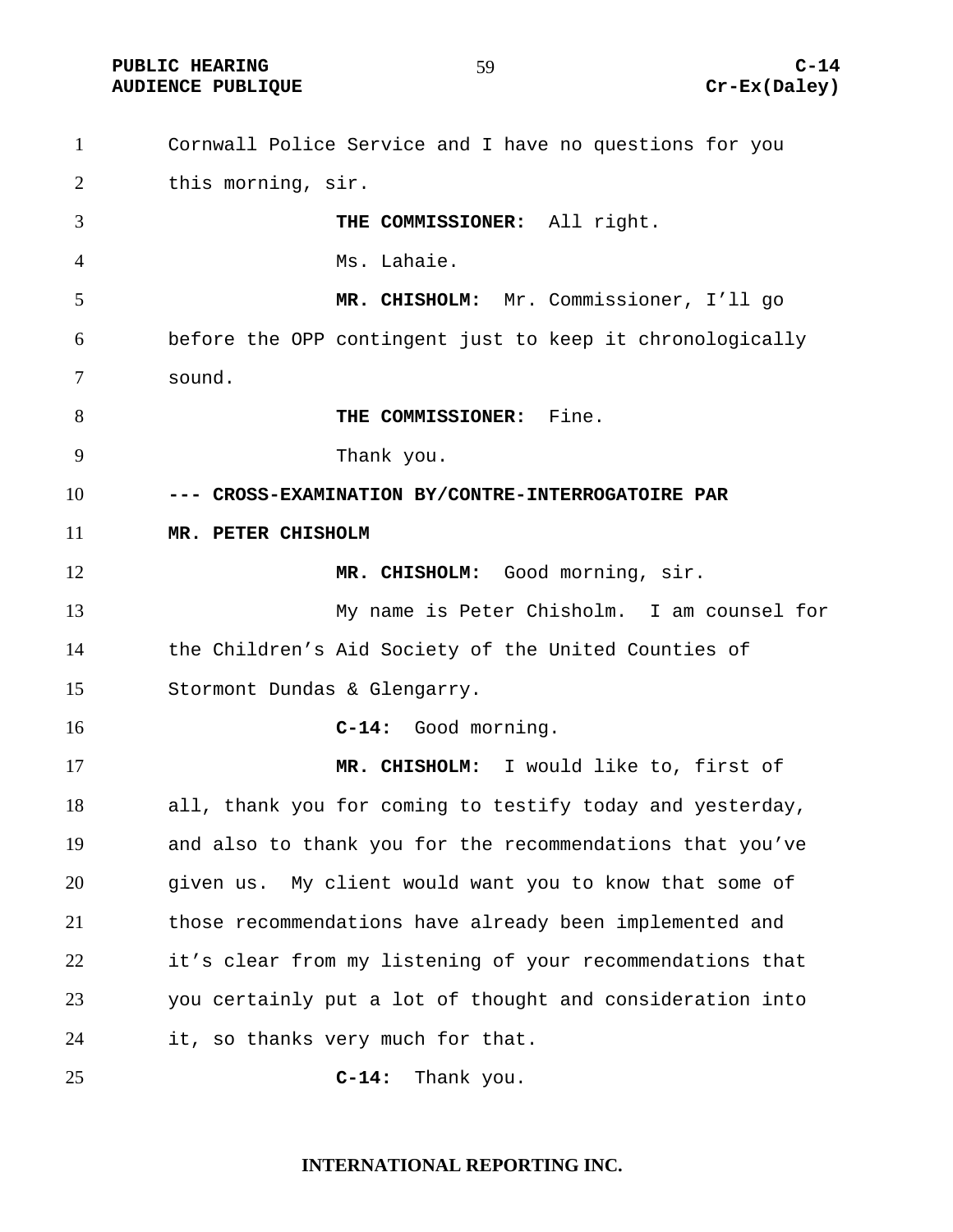PUBLIC HEARING 60 60 C-14

**MR. CHISHOLM:** If I could just take you back to the time before you came into the care of the Children's Aid Society of the United Counties of Stormont Dundas & Glengarry. Prior to that I understand that you were in the care of the Ottawa CAS. Is that right? **C-14:** That's correct. **MR. CHISHOLM:** And do you recall how old you would have been when you first came into the care of the Ottawa CAS? **C-14:** Not when I first came into care, no, but I believe the last placement there was when I was -- oh, nine years of age. **MR. CHISHOLM:** Okay. And could you have been as young as five years old when you went into the care of the Ottawa CAS? **C-14:** Yes, I could have been placed prior to that. I don't recall it. **MR. CHISHOLM:** Okay. Do you recall how many placements that you had with the Ottawa CAS? **C-14:** No, not exactly. **MR. CHISHOLM:** And are you aware of the reasons as to your placement into care with the Ottawa CAS? Why you and your siblings went into care. **C-14:** My father was physically ill and it was all my mother could do to care for my father; and she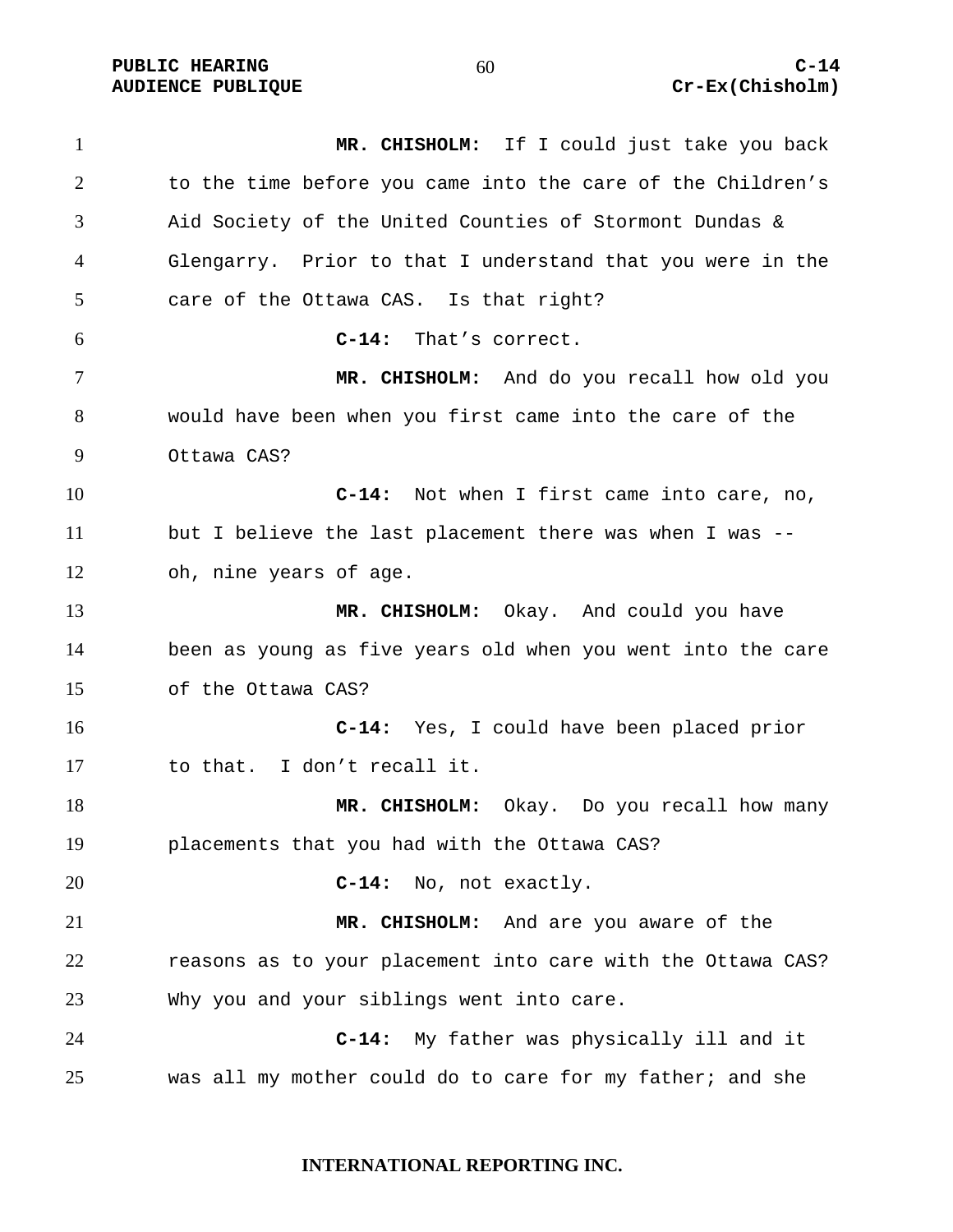PUBLIC HEARING 61 61 C-14

# **AUDIENCE PUBLIQUE CREAMENT CREAMENT CREAMENT CREAMENT CREAMENT CREAMENT CREAMENT CREAMENT CREAMENT CREAMENT CREAMENT CREAMENT CREAMENT CREAMENT CREAMENT CREAMENT CREAMENT CREAMENT CREAMENT CREAMENT CREAMENT CREAMENT CREAM**

was showing signs of emotional strain because of it, and I was being neglected as a result of that. So I and my siblings were brought into foster care, sometimes on a temporary basis. **MR. CHISHOLM:** So it would have been generally because of your father's physical condition and to some extent your mother's mental health concerns? **C-14:** That's correct. **MR. CHISHOLM:** Is it fair to say? And is it fair to say that that would have been the reason behind you coming into the care of the Children's Aid Society of the United Counties of Stormont Dundas & Glengarry? **C-14:** Oh, absolutely. My father had taken a series of strokes and was paralyzed. He was bedridden. **MR. CHISHOLM:** And he had been hospitalized? **C-14:** Yes, that's correct. **MR. CHISHOLM:** And you told us of the time you went into the care and your first foster home was the Barber foster home. Is that right? **C-14:** Under the --- **MR. CHISHOLM:** Sorry, under the care of the CAS of SD&G? **C-14:** Yes, that's correct. **MR. CHISHOLM:** And that would have been just about one month prior to you attaining the age of 10 years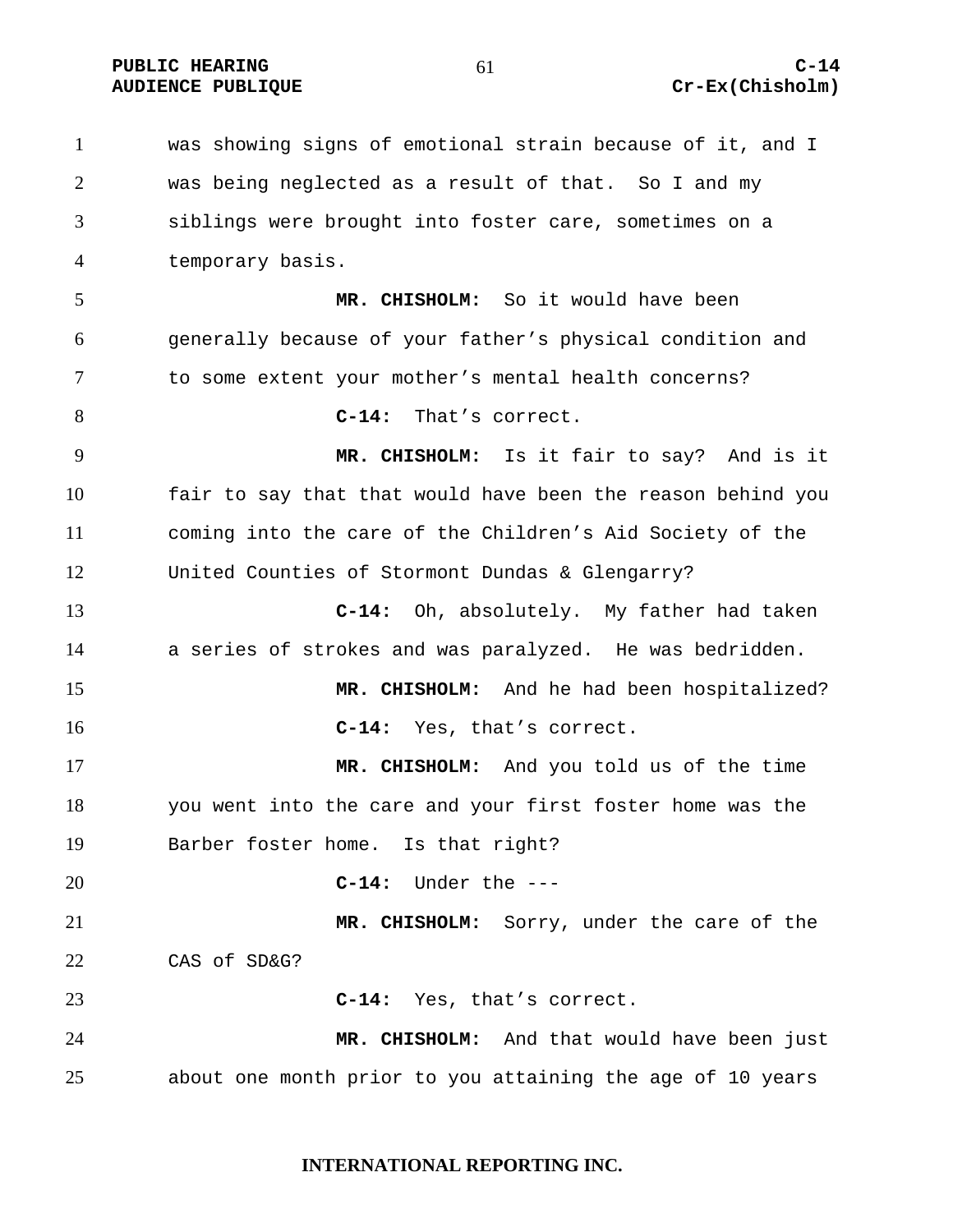PUBLIC HEARING 62 62 C-14

old. Is that right? **C-14:** I believe that's correct. **MR. CHISHOLM:** And you told us yesterday, and you told Mr. Wardle this morning about you witnessing the abuse of Ronny in the Barber foster home? **C-14:** That's correct. **MR. CHISHOLM:** Was that a regular occurrence in terms of the abuse being suffered by Ronny? **C-14:** Yes. Initially when I went into the home I was actually viewed as a very pleasant child. **MR. CHISHOLM:** Sorry, you made reference to the phrase "icing on the cake" yesterday. **C-14:** That's correct. Ronny was a very troubled child when I'd gotten there; and yes, he underwent abuse. **MR. CHISHOLM:** You witnessed that on a number of occasions. Is that fair to say? **C-14:** Yes, I did. **MR. CHISHOLM:** And you told us yesterday that the physical abuse that you suffered in the Barber home started about one month after your arrival there. Is that right? **C-14:** That's correct. **MR. CHISHOLM:** So you would have been just turning 10 or thereabouts?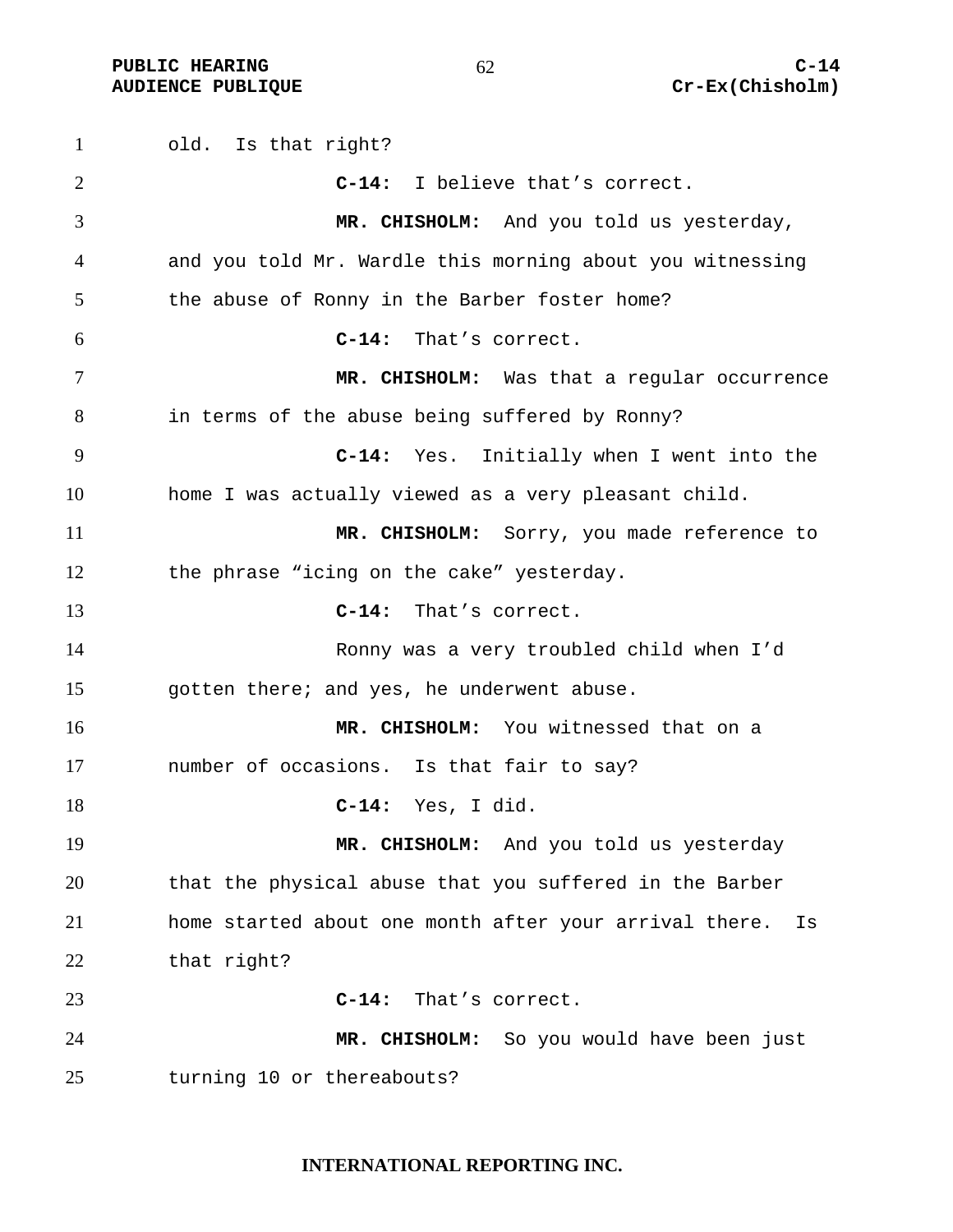| $\mathbf{1}$ | $C-14:$<br>That's correct.                                  |
|--------------|-------------------------------------------------------------|
| 2            | MR. CHISHOLM: Okay. And you told us                         |
| 3            | yesterday about an incident involving a garden hoe.         |
| 4            | $C-14:$<br>Yes.                                             |
| 5            | MR. CHISHOLM: Could you ---                                 |
| 6            | $C-14:$<br>Would you like me to elaborate on                |
| 7            | that?                                                       |
| 8            | MR. CHISHOLM: Please, if you could. Was                     |
| 9            | someone chasing you?                                        |
| 10           | C-14: Yes. I had been left in the care of                   |
| 11           | Mr. Arthur Sypes. As I explained earlier, Mr. Arthur Sypes  |
| 12           | was living in the Barber home and had been released into    |
| 13           | the care of Mr. and Mrs. Barber from a long-term care       |
| 14           | facility in Smiths Falls. It was on one of these occasions  |
| 15           | that -- I don't know what it was that was said but he flew  |
| 16           | into a rage over the most inconsequential of things. He     |
| 17           | chased me down the road with the garden hoe trying to imbed |
| 18           | it in my skull.                                             |
| 19           | MR. CHISHOLM: So that was Mr. Sypes and not                 |
| 20           | Mr. Barber or Mrs. Barber?                                  |
| 21           | $C-14:$<br>That's correct.                                  |
| 22           | MR. CHISHOLM: Okay.                                         |
| 23           | C-14: But I'd like to point out that all                    |
| 24           | three of them were engaged in abuse.                        |
| 25           | MR. CHISHOLM: And you told us yesterday and                 |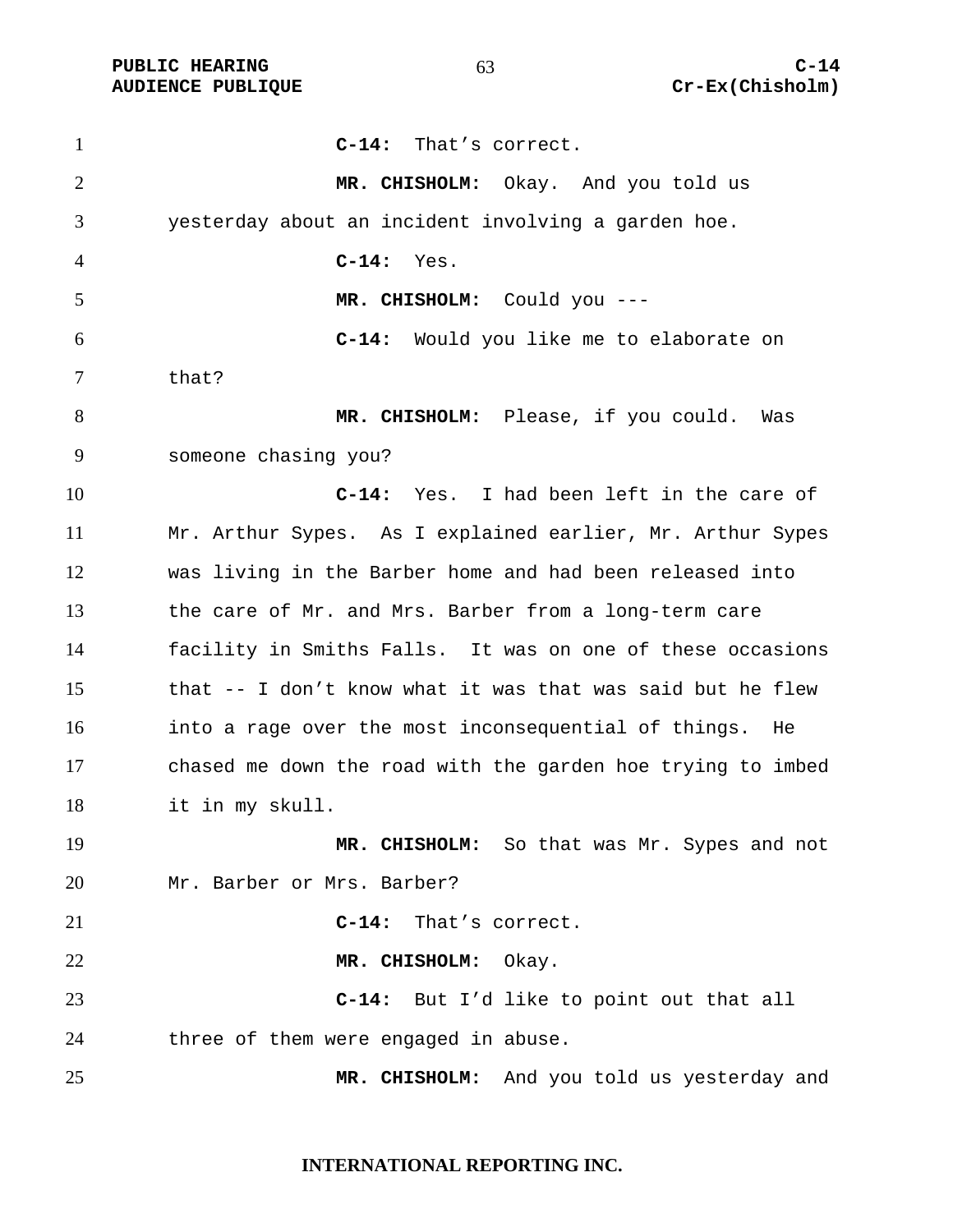PUBLIC HEARING 64 C-14

today about marks on your body. Ms. Wardle -- I'm sorry,  $2 \text{ Ms.} \text{ --}$ **THE COMMISSIONER:** Ms. Daley. **MR. CHISHOLM:** Ms. Daley, I'm sorry. If I called Ms. Daley Ms. Wardle earlier, I apologize. Ms. Daley asked you about your observations. **C-14:** I'm sorry, I didn't hear that. **MR. CHISHOLM:** Ms. Daley asked you earlier about whether or not you thought it would have been possible for teachers to view the marks of bruises on your body when you were going to school? **C-14:** Yes. **MR. CHISHOLM:** And you indicated that many of your markings or bruises were on your back. is that right? **C-14:** Yes, that's correct. On my legs as well. 18 MR. CHISHOLM: Your legs. Would you have taken gym class at school? **C-14:** Yes, but I was a very shy child and I always changed by myself, so I can't imagine people seeing 22 that. **MR. CHISHOLM:** Would you wear shorts in gym class? **C-14:** Yes, I imagine I would have.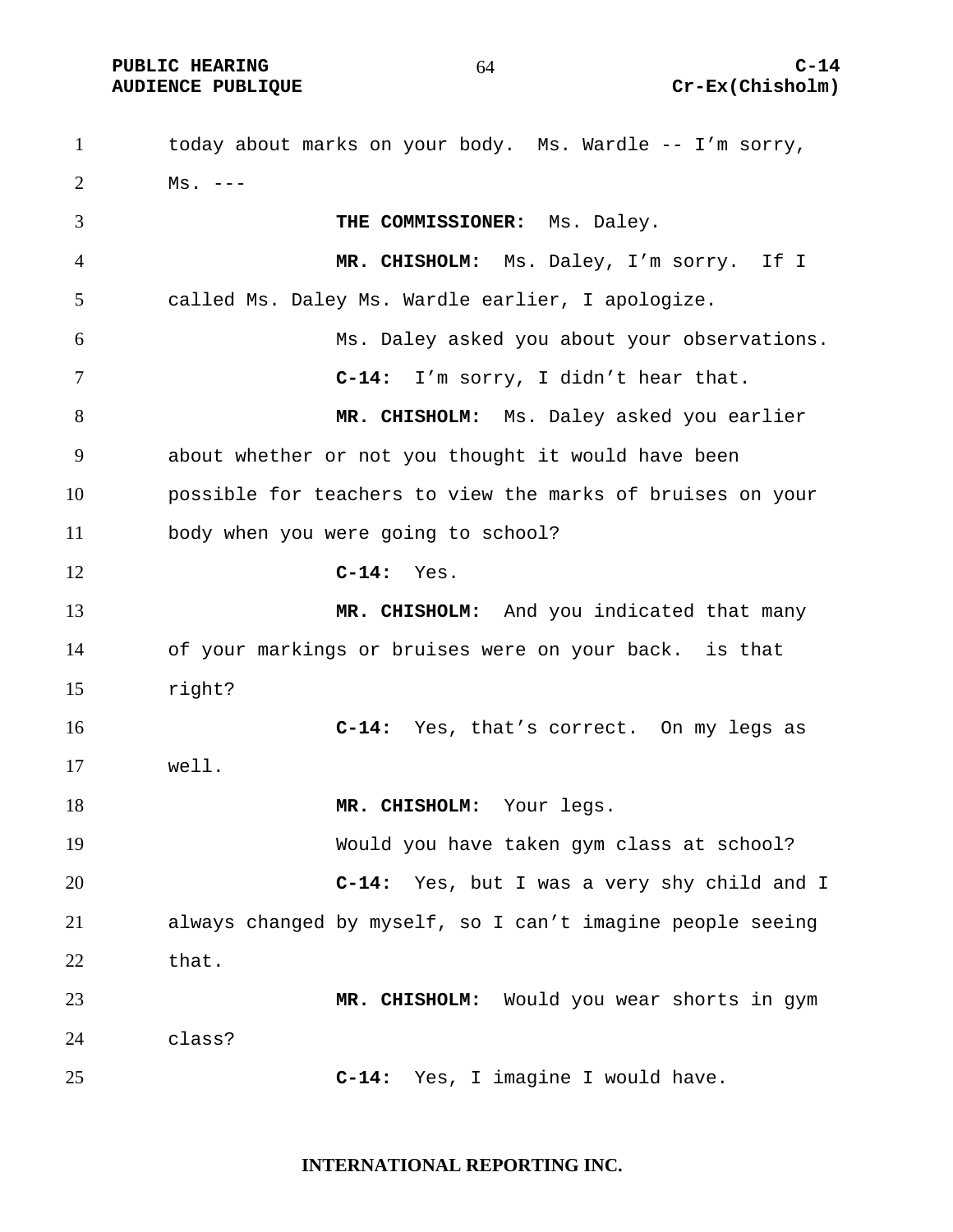**PUBLIC HEARING C-14** 

**MR. CHISHOLM:** Do you believe that the teachers in the schools that you would have attended while at the Barber home would have had the opportunity to --- **C-14:** They may have. They may have actually seen it and not said anything as well. **MR. CHISHOLM:** But you don't recall ever being questioned --- **C-14:** I --- **THE COMMISSIONER:** Okay. Hang on a second. Just a second. **C-14:** Sorry. **THE COMMISSIONER:** You have to let him finish giving you the question because everything is being recorded and then it's going to get mashed up. **C-14:** Okay. **THE COMMISSIONER:** All right? Thank you. **C-14:** All right. 18 MR. CHISHOLM: So you don't recall ever being questioned by a teacher as to how it was that you acquired any marks on your body? **C-14:** No. No, I wasn't. **MR. CHISHOLM:** And you told us yesterday in 19 -- you told us you were attending Dixon's Corners Public School at one point when you were attending -- living at the Barber residence. Is that right?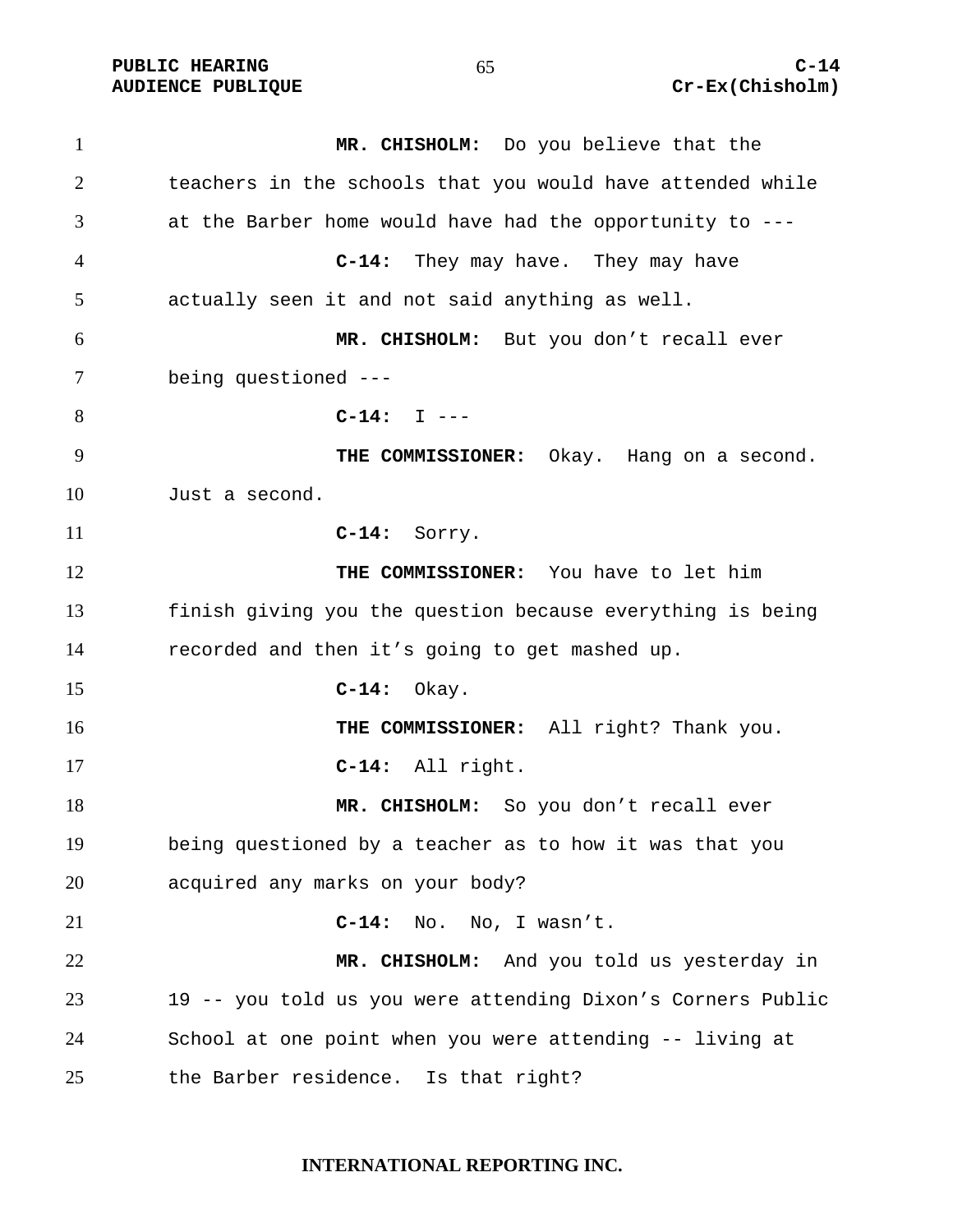| $\mathbf{1}$   | That's correct.<br>$C-14:$                                  |
|----------------|-------------------------------------------------------------|
| $\overline{2}$ | MR. CHISHOLM: What other schools would you                  |
| 3              | have attended while at the Barber residence, do you recall? |
| 4              | C-14: I went to the South Mountain Public                   |
| 5              | School ---                                                  |
| 6              | MR. CHISHOLM: Yes.                                          |
| 7              | C-14: --- for Grade 7 and Grade 8, and then                 |
| 8              | I went to Seaway District High School.                      |
| 9              | MR. CHISHOLM: That's in Iroquois, Ontario?                  |
| 10             | C-14: Yes, I believe so.                                    |
| 11             | MR. CHISHOLM: You told us about Rod Rabey                   |
| 12             | being one of your social workers yesterday. Is that right?  |
| 13             | $C-14:$ Yes, he was.                                        |
| 14             | MR. CHISHOLM: If I could take you, please,                  |
| 15             | to Exhibit 528?                                             |
| 16             | THE COMMISSIONER: That would have been --                   |
| 17             | yes, there you go, in the three-ring binder.                |
| 18             | $C-14:$<br>Thank you.                                       |
| 19             | THE COMMISSIONER: Can you put it up on the                  |
| 20             | screen, Madam Clerk?                                        |
| 21             | MR. CHISHOLM: Exhibit 528 are case notes                    |
| 22             | with respect to your file, and I'm interested in the third- |
| 23             | last paragraph on the page.                                 |
| 24             | $C-14:$<br>Yes.                                             |
| 25             | "The one worker did feel he<br>MR. CHISHOLM:                |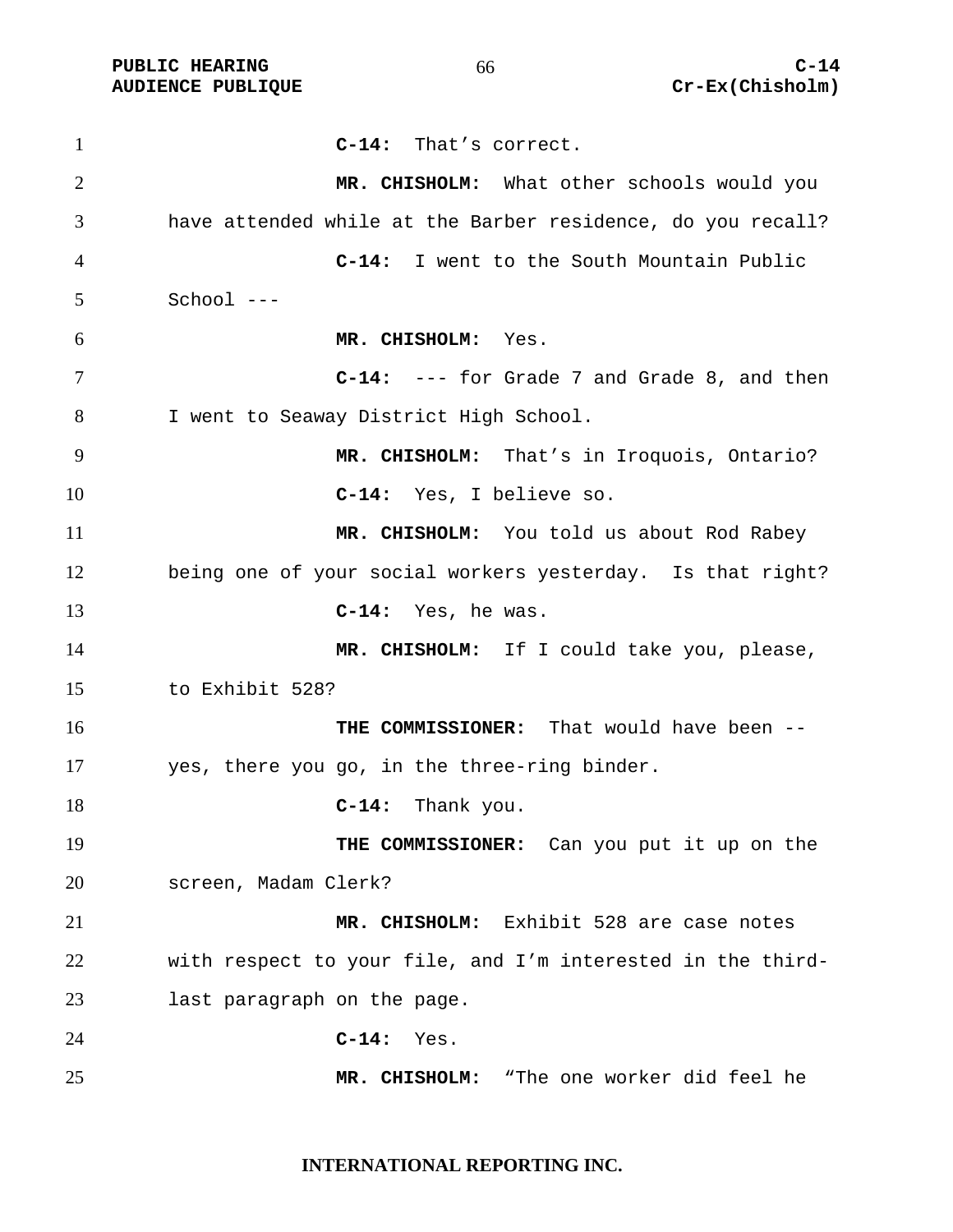was able to trust was Rod Rabey, but he passed away." **C-14:** That's correct. **MR. CHISHOLM:** You told -- these are the notes signed by Lorenzo Murphy. You told that to Mr. Murphy. is that right? **C-14:** I believe so. Yes, I might have said 8 something to the effect, yes. **MR. CHISHOLM:** Okay. You felt comfortable with Mr. Rabey. Is that fair to say? **C-14:** Up until the point where he started taking the foster mother's side, yes. **MR. CHISHOLM:** But in 1991, you indicated to Mr. -- it's accurate that you told Mr. Murphy that you trusted Rod Rabey? **C-14:** Yes, at the time prior to that, yes. **MR. CHISHOLM:** Do you recall ever attending summer camp through the CAS? **C-14:** Yes, I do. **MR. CHISHOLM:** And do you recall what years you would have attended? **C-14:** I don't recall what years, no. **MR. CHISHOLM:** Do you recall where you would have been residing in terms of which foster home you would have been in when you were attending this summer camp?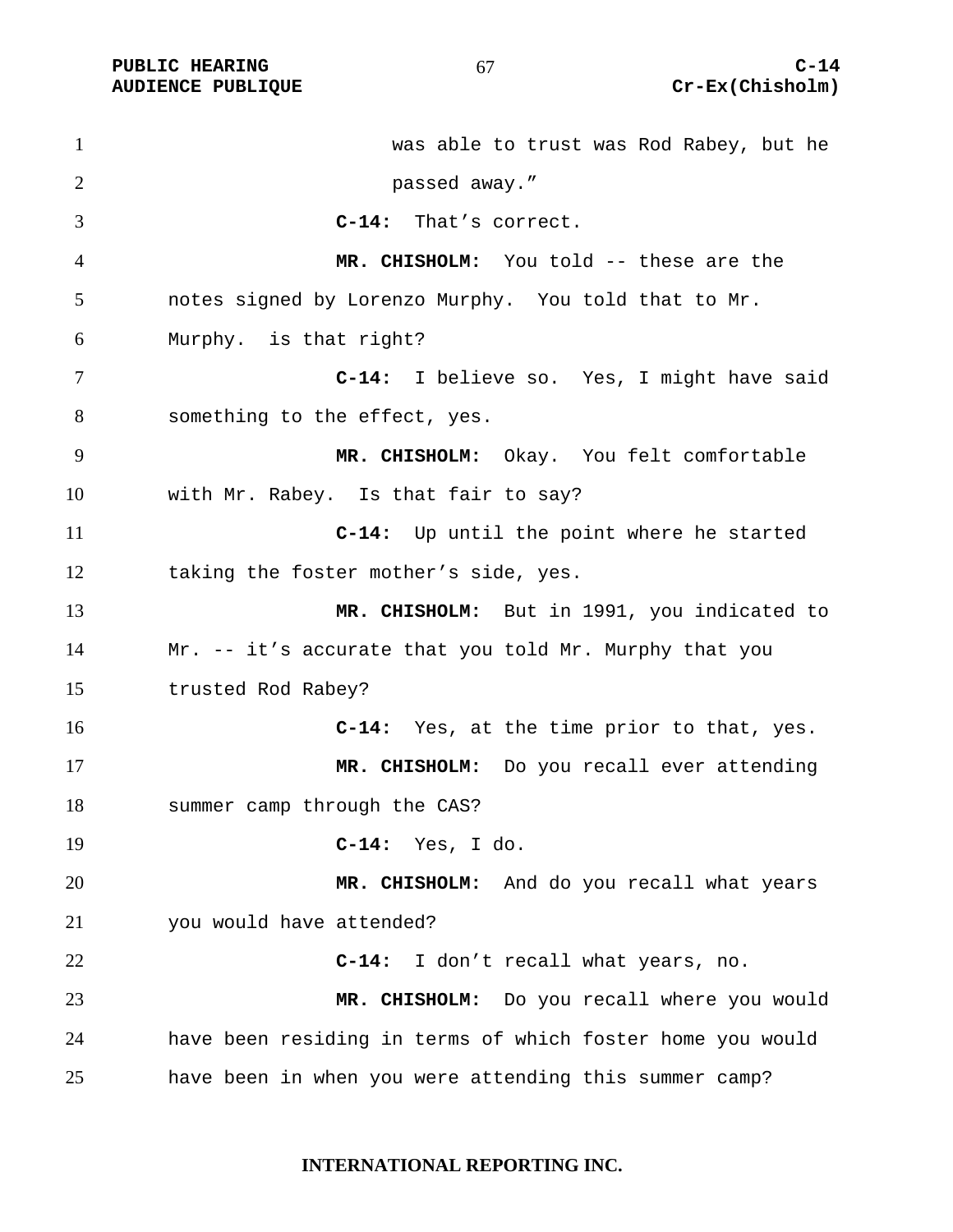**C-14:** That would have been the Barber residence. **MR. CHISHOLM:** And was Mr. Rabey in attendance at the summer camps when you were there? **C-14:** Yes, he was. **MR. CHISHOLM:** Those summer camps, where were they held. do you recall? **C-14:** I believe they were held on Morrison Island. **MR. CHISHOLM:** I'm sorry? **C-14:** Morrison Island. 12 MR. CHISHOLM: Morrison Island. And where is that situated, do you know? **C-14:** I'm not certain. I think it's in the Iroquois area, if I'm not mistaken. **MR. CHISHOLM:** Camp Kagama, have you heard -  $17 - -$ **C-14:** Yes. **MR. CHISHOLM:** Is that one and the same place as Morrison Island? **C-14:** Yes. **MR. CHISHOLM:** And it was suggested to you that you would have attended summer camps in 1972, '73 and 24 '74. Would that fit with your recollection? **C-14:** Oh, absolutely.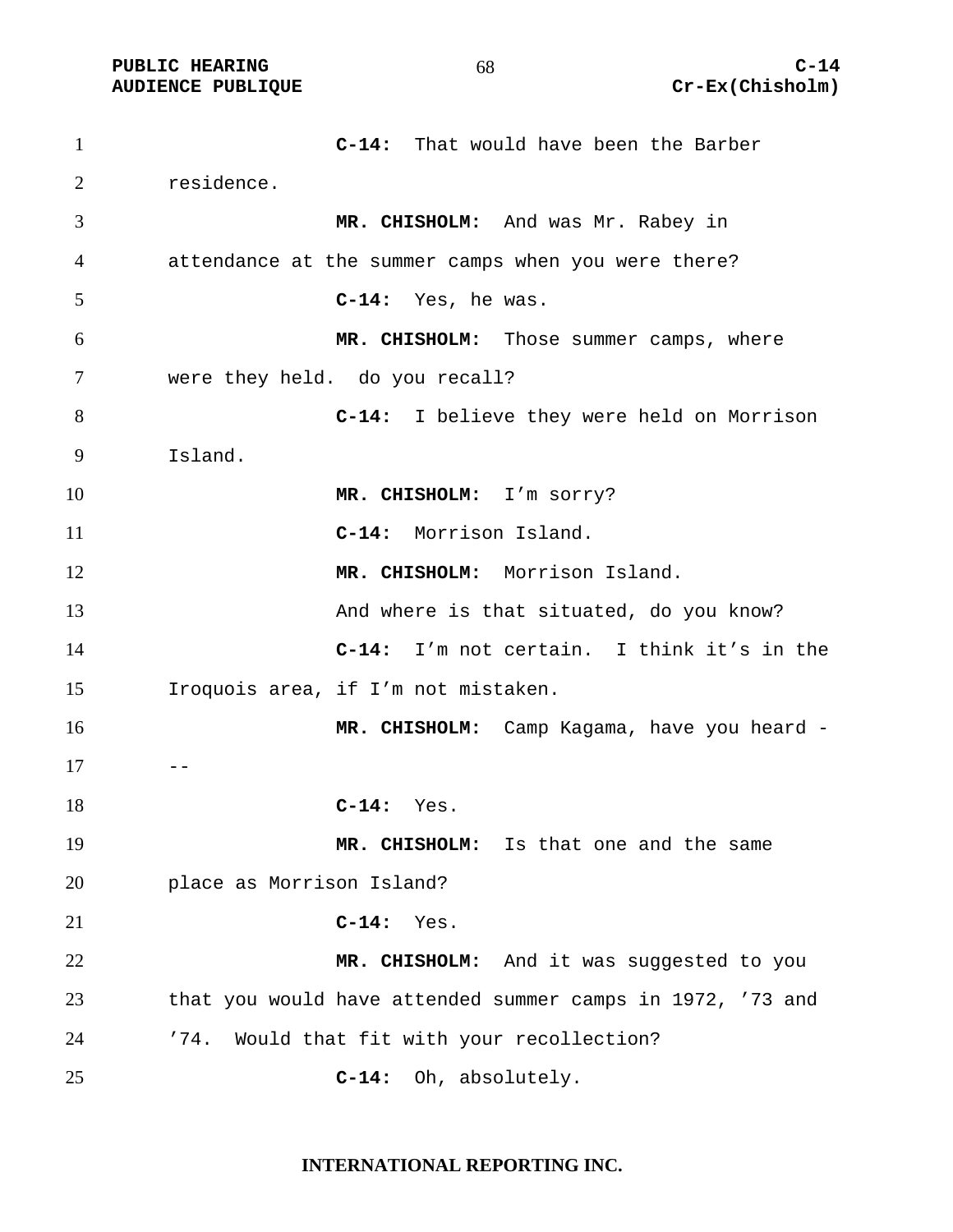**AUDIENCE PUBLIQUE** 

| $\mathbf{1}$ | MR. CHISHOLM: You told us yesterday of a                  |
|--------------|-----------------------------------------------------------|
| 2            | time when Mr. and Mrs. Barber left the residence and you  |
| 3            | discovered a drawer with letters from your mother in it.  |
| 4            | Do you recall that?                                       |
| 5            | $C-14:$ Yes, I do.                                        |
| 6            | MR. CHISHOLM: Okay. How old would you have                |
| 7            | been when you made that discovery, sir?                   |
| 8            | $C-14$ : Oh, I can't say.                                 |
| 9            | MR. CHISHOLM: No.                                         |
| 10           | $C-14: I don't recall.$                                   |
| 11           | MR. CHISHOLM: And in terms of the number of               |
| 12           | letters that you would have found, do you have any        |
| 13           | recollection as to how many?                              |
| 14           | $C-14$ : Quite a few. There were $-$ it was a             |
| 15           | pile of letters, a heap of letters.                       |
| 16           | MR. CHISHOLM: Five (5), 10, 20, more?                     |
| 17           | C-14: More than 20.                                       |
| 18           | MR. CHISHOLM: More than 20?                               |
| 19           | $C-14:$ Yes.                                              |
| 20           | MR. CHISHOLM: You told us yesterday that                  |
| 21           | you reviewed those letters and noted that some of them    |
| 22           | contained references to enclosures of money orders.<br>Is |
| 23           | that right?                                               |
| 24           | $C-14:$<br>That's correct.                                |
| 25           | MR. CHISHOLM: Did you ever tell your mother               |

**INTERNATIONAL REPORTING INC.**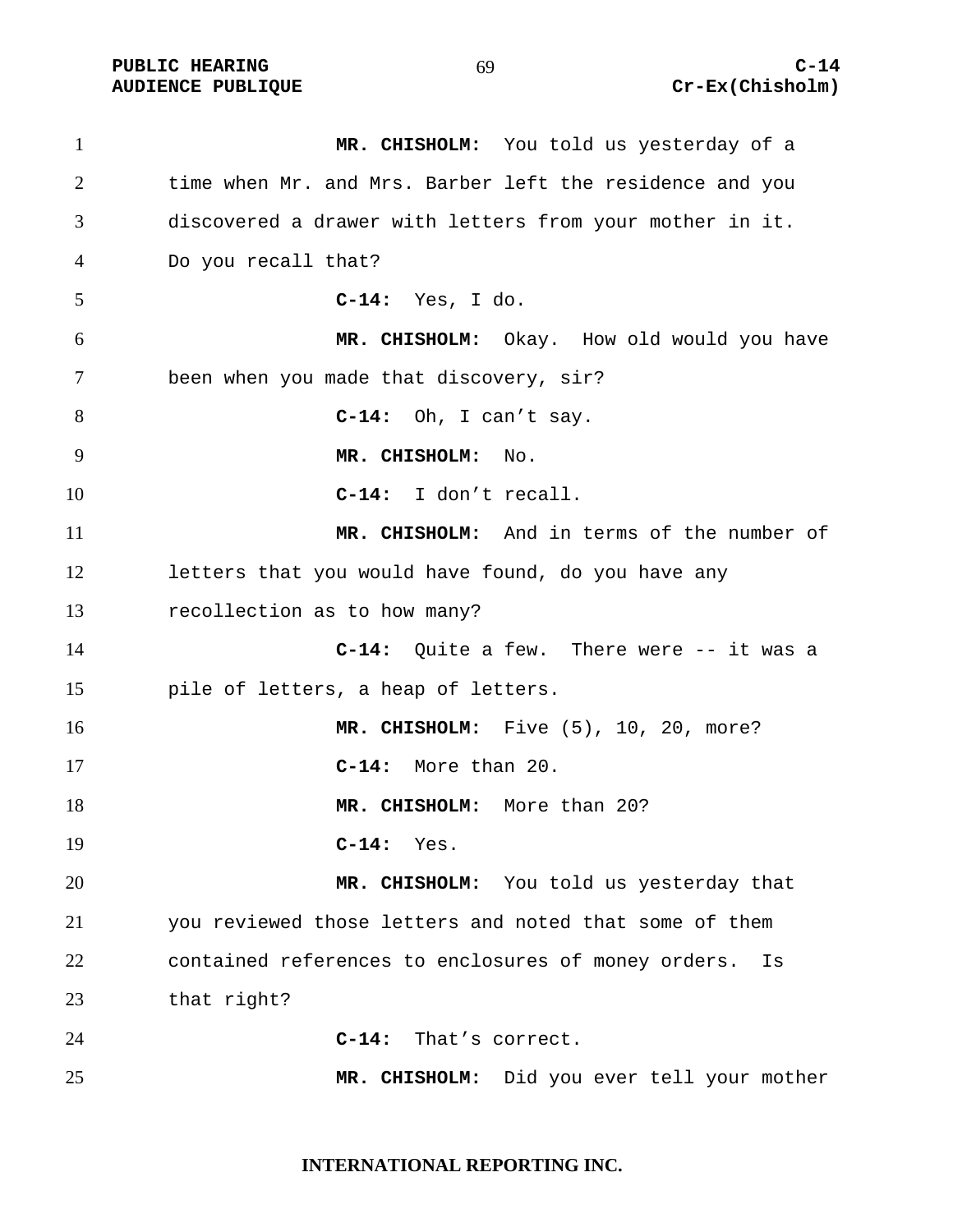# AUDIENCE PUBLIQUE **COMPUSS CREAM COMPUSS CREAM CREAM CREAM CREAM CREAM**

about the discovery that you made about discovering her letters and the fact that the money orders were missing? **C-14:** Absolutely not. **MR. CHISHOLM:** You didn't? **C-14:** I was terrified that if I would have done something, they would have received a letter from my mother. Again, I had spoken to Mr. Rod Rabey about the strap issue and nothing was done about it, and they found out about it, and I received punishment for that. So I was fearful. **MR. CHISHOLM:** Did you ever tell -- you didn't tell your mother. Did you ever tell any of your social workers about the fact that you discovered these letters and the missing money orders? **C-14:** Absolutely not. **MR. CHISHOLM:** No. Did Mr. Rabey or Mr. Keough ever have discussions with you with respect to answering your mother's letters that she would have sent to you or sending her thank you notes? **C-14:** No, I don't recall that at all. **THE COMMISSIONER:** Hold on. Again --- **C-14:** I'm sorry. **THE COMMISSIONER:** Hold on a little bit. **C-14:** I apologize.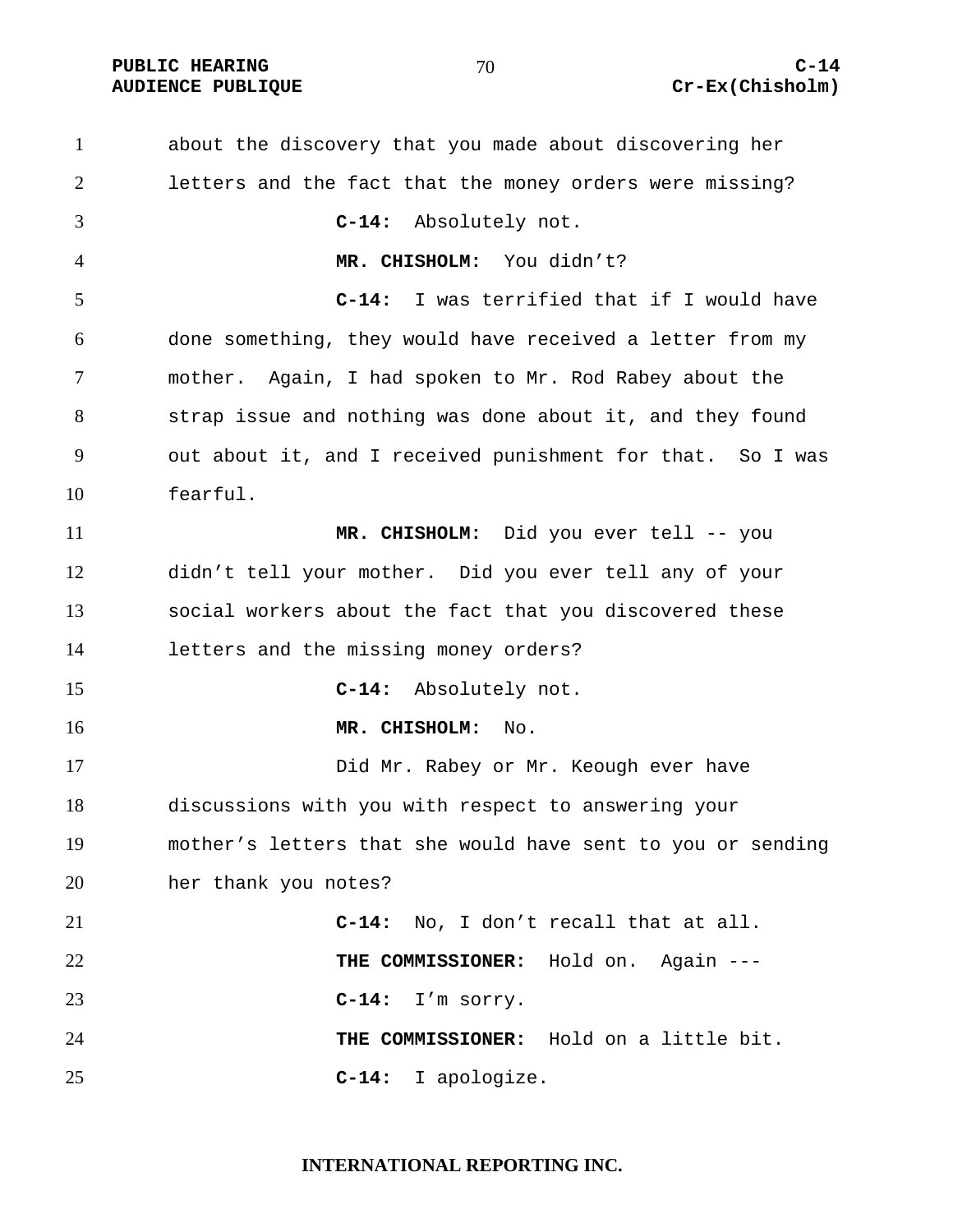**THE COMMISSIONER:** No, that's fine. That's fine. **MR. CHISHOLM:** You don't recall either the social workers asking or speaking to you about sending responding letters to your mother or about sending thank you notes to your mother? **C-14:** No, I was never approached about that. **MR. CHISHOLM:** You don't recall being approached about that? **C-14:** No, I don't. **MR. CHISHOLM:** Is it possible that you were? **C-14:** I don't think so, no. I think I would have remembered it. **MR. CHISHOLM:** If I could take you, please, 16 to Exhibit 538? Just bear with me a second, please. **C-14:** I don't believe I have that. **THE COMMISSIONER:** Yes, you do. Those are the exhibits that were given today. **C-14:** Okay. **MR. CHISHOLM:** That was this morning's -- one of this morning's exhibits and it's entitled "Initial Recording of Child Care Case". **THE COMMISSIONER:** It's a thicker document. It's got about 20 pages in it.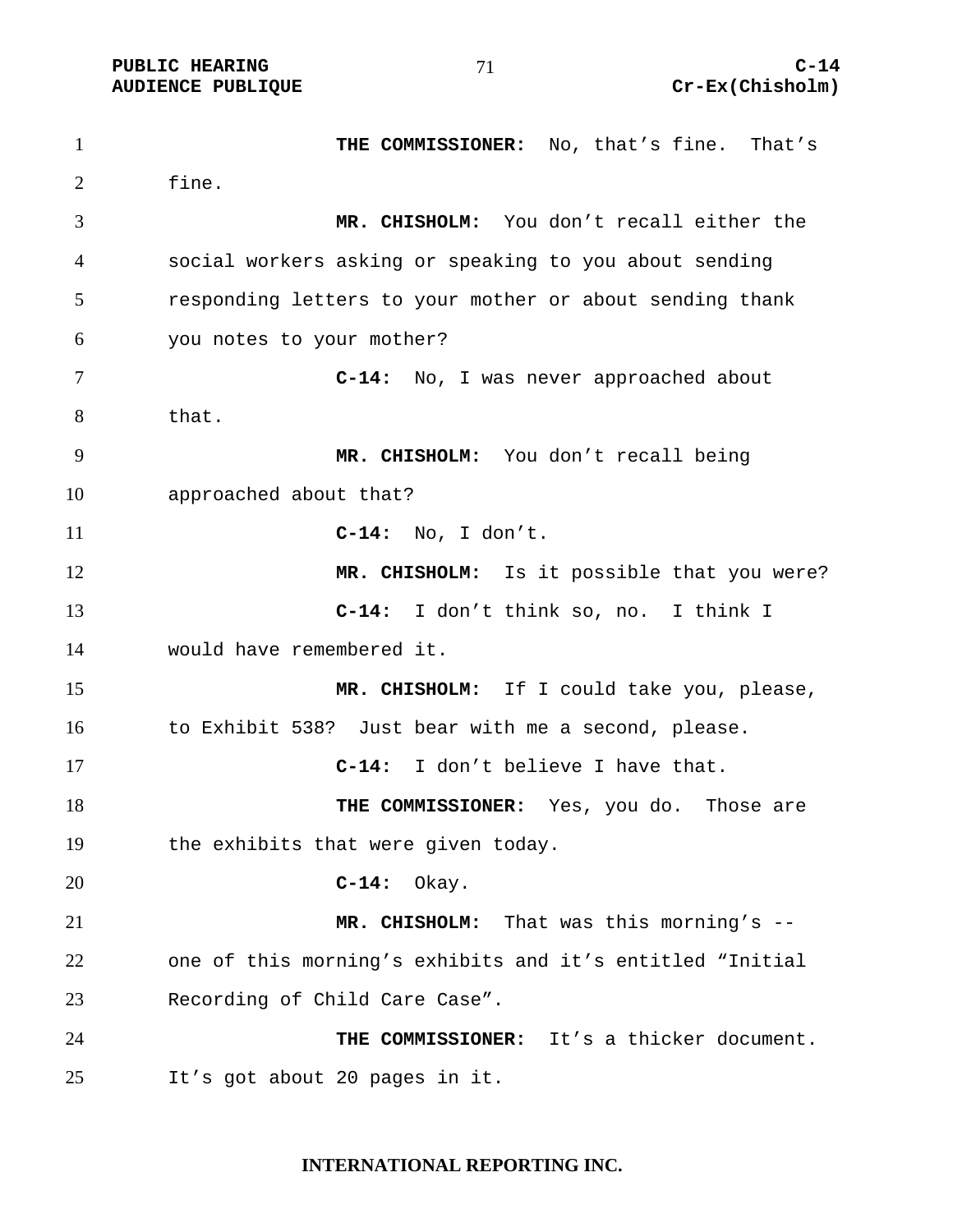**MR. CHISHOLM:** And the third --- **THE COMMISSIONER:** Hold it, hold it. He's not there yet. **MR. CHISHOLM:** I'm sorry. **THE COMMISSIONER:** Madam Clerk --- **C-14:** I'm having difficulty locating this. Oh, I'm sorry. Thank you. **MR. CHISHOLM:** And if I could take you to page 3 of the document, and that would be Bates page 1072604 front. I just want to take you to -- there are three areas in the recording that I want to take you to, sir. On this particular page, if I take you to the third -- the first paragraph under "Relationships, focus and movement". **C-14:** Yes. **MR. CHISHOLM:** Okay. And Madam Clerk is zooming in on that paragraph, the last sentence of the first paragraph and that heading states: "Letters from his mother go unanswered and unread according to Mrs. Barber." 22 And what I want to do, sir, is read two you other excerpts, then I'll ask --- **C-14:** May I comment on this first? **MR. CHISHOLM:** Certainly.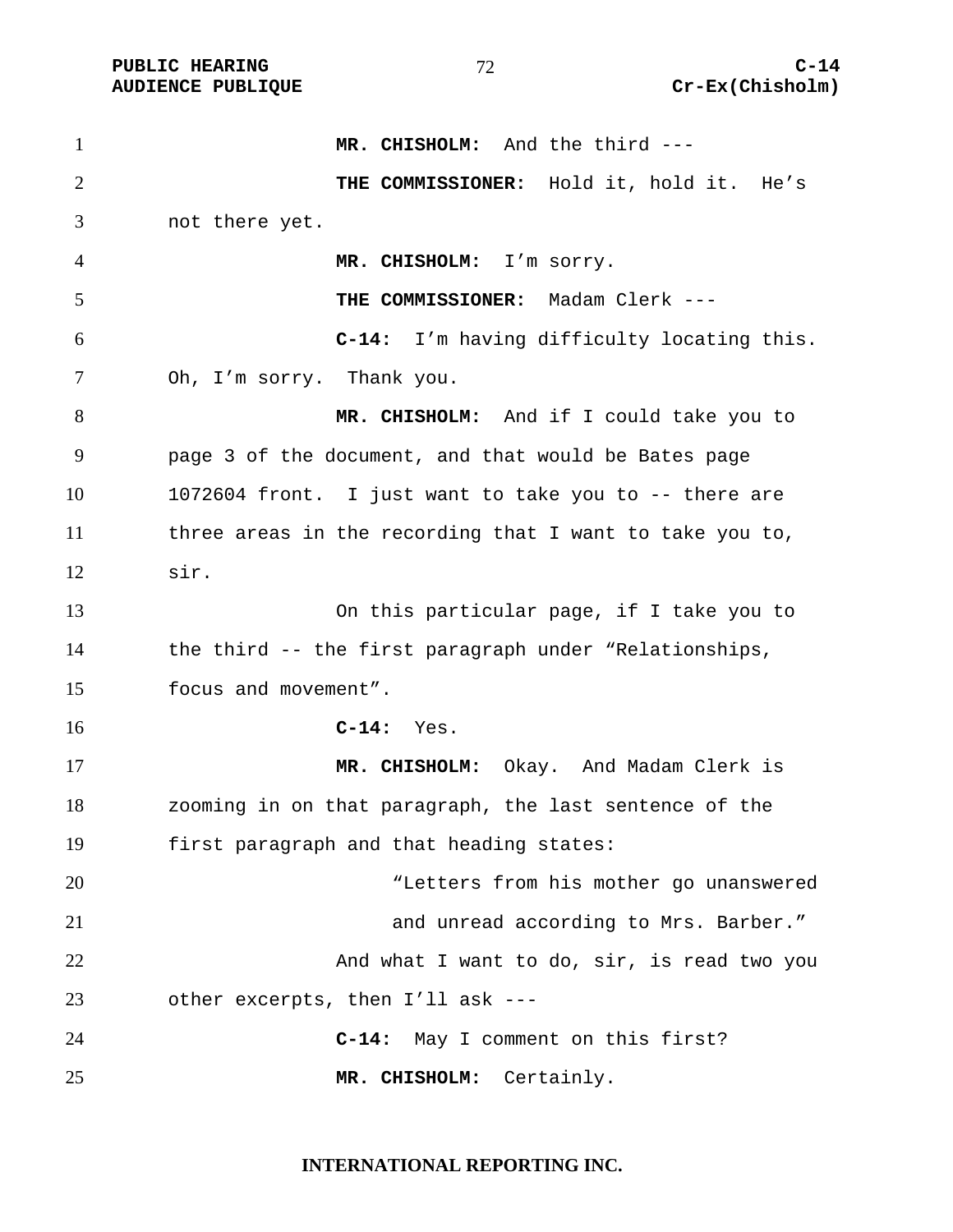**C-14:** Okay. I noticed that it states that my relationship with -- but he says I am ambivalent towards my natural parents. That's not true at all. This was always an area of contention with Mrs. Barber and one of the things that I never was going to do was give up my natural parents. We actually had fights about that and Mrs. Barber would call my parents all kinds of -- derogatory comments were used on them; all kinds of names. That's not true at all. **MR. CHISHOLM:** If I could take you on to the next page, sir; about four paragraphs from the bottom under the sub-heading "Own family". I'll just read that paragraph to you:  $14 \, \text{C}-14.1 \, \text{m}$ You see that, do you see where I am, sir, under --- **C-14:** Yes, yes I do. **MR. CHISHOLM:** "C-14 will often state that he does not know whether his parents are alive or not. This is also part of his game. The mother writes regularly and is always sending something in the mail such as clothing items or money, and it's interesting to note that C-14, despite his concern, never writes or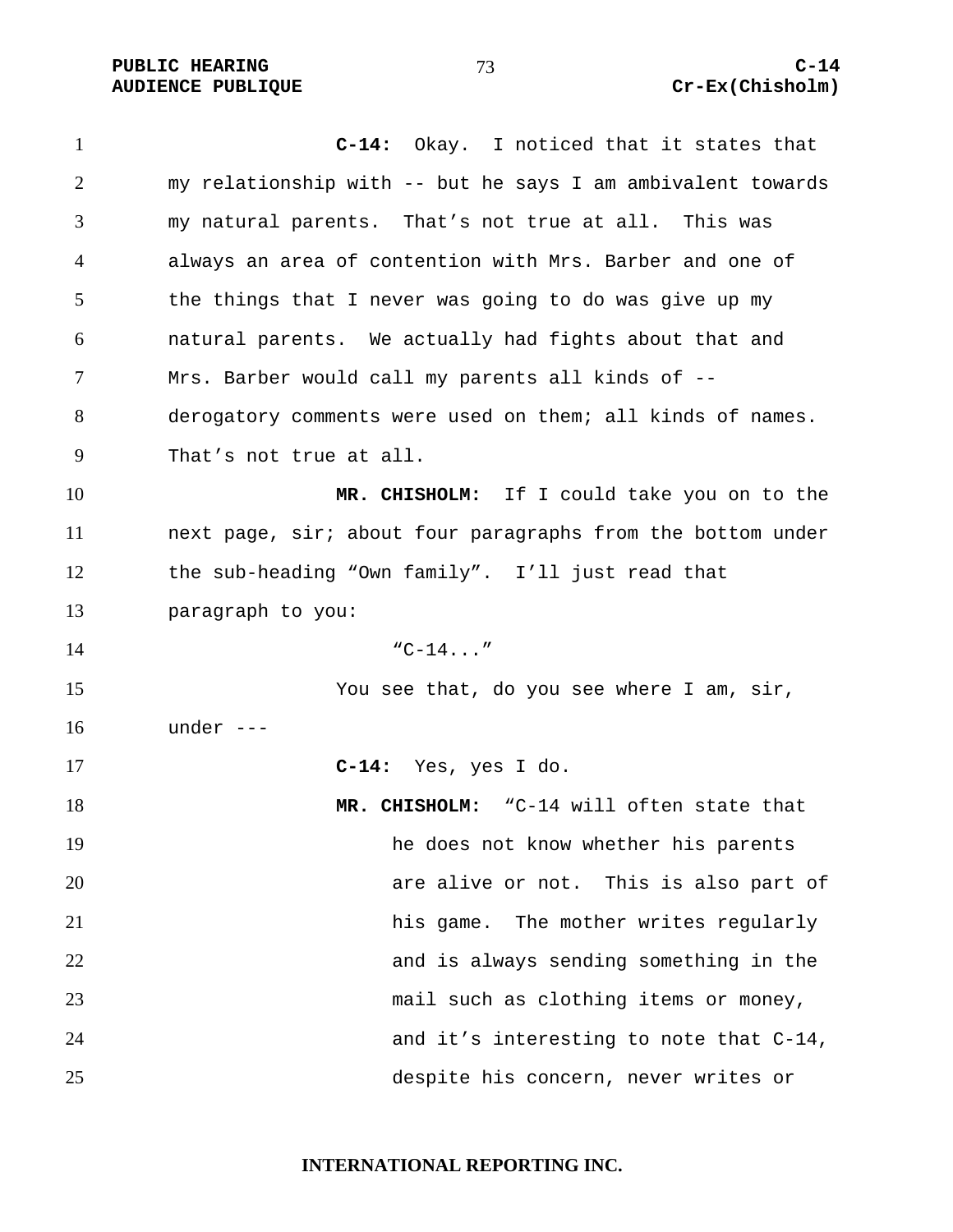**AUDIENCE PUBLIQUE** 

| $\mathbf{1}$   | even sends a thank you note."                             |
|----------------|-----------------------------------------------------------|
| $\overline{2}$ | Then, if I can just take you to $---$                     |
| 3              | C-14: May I respond to that?                              |
| 4              | MR. CHISHOLM: Certainly sir.                              |
| 5              | $C-14:$<br>Well, that's because I wasn't                  |
| 6              | receiving any of it. And no, it wasn't a game.            |
| 7              | MR. CHISHOLM: And I'm just going to read                  |
| 8              | one more passage to you if I may, sir.                    |
| 9              | If I could take you to page 7 of this report              |
| 10             | and it's Bates page 1072606 front, and it's the third     |
| 11             | paragraph from the top of the page, and I'll just read it |
| 12             | to you, sir.                                              |
| 13             | Do you see that, sir, the third paragraph?                |
| 14             | $C-14:$<br>Yes.                                           |
| 15             | MR. CHISHOLM: "C-14's natural mother                      |
| 16             | writes on a regular basis often sending                   |
| 17             | little things for the children such as                    |
| 18             | girls mitts or hats, et cetera. Mrs.                      |
| 19             | Barber, it should be noted, has to                        |
| 20             | remind C-14 to write or send a thank                      |
| 21             | you note even when C-14's mother sends                    |
| 22             | a return envelope addressed and                           |
| 23             | stamped."                                                 |
| 24             | Would you agree that the passages that I've               |
| 25             | just put to you ---                                       |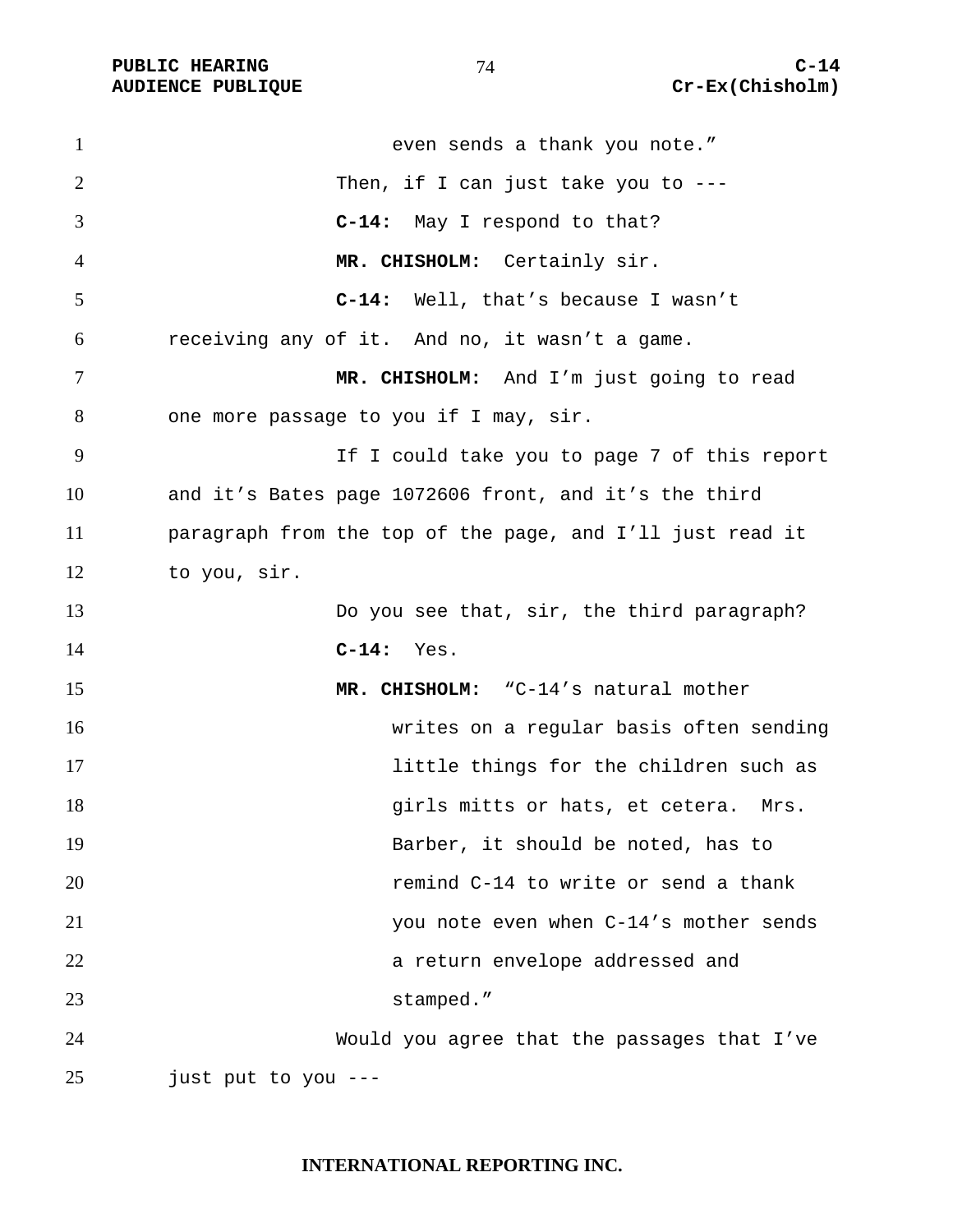**C-14:** That's completely untrue. **MR. CHISHOLM:** Just let me finish my question, sir. **C-14:** Sorry. **MR. CHISHOLM:** Would agree with me that the passages that I've put to you had suggested that the workers were aware that your mother was sending letters to you? **C-14:** They may have been aware of it, yes. **MR. CHISHOLM:** You're not -- I take it you would have had no knowledge as to how they would become aware of that fact? **C-14:** No. As far as I was concerned, sir, I didn't know what became of my mother. I wasn't receiving this mail. So I was under the impression that my mother might be dead for all I know. **MR. CHISHOLM:** You did have some contact with your mother though at some point did you not, sir? **C-14:** Yes, later on, yes. **MR. CHISHOLM:** You did tell us earlier about telephone conversations that you had with your mother with Mrs. Barber watching over you. Is that --- **C-14:** That's correct. **MR. CHISHOLM:** --- your evidence? **C-14:** But that was later on, yes.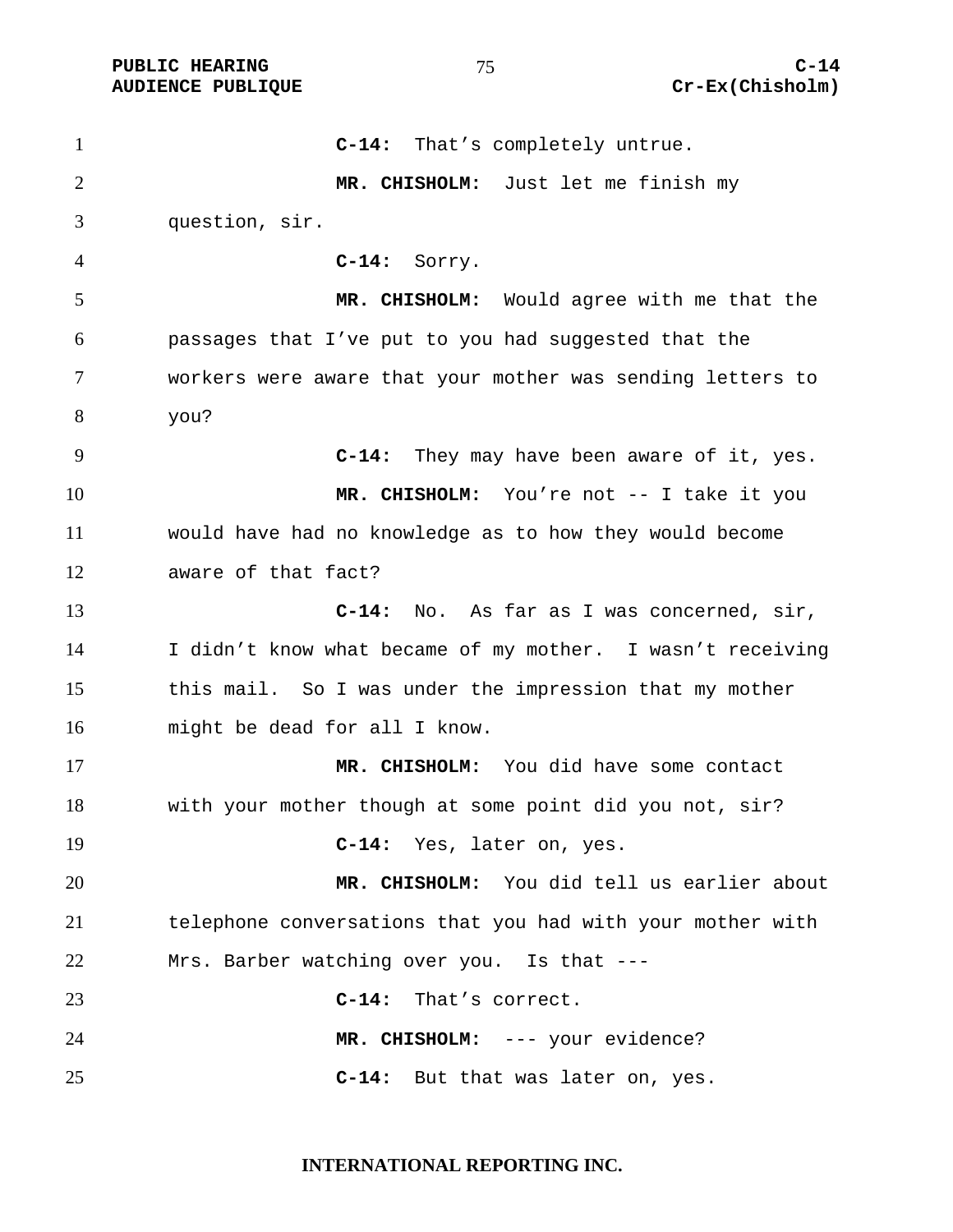PUBLIC HEARING and  $76$  c-14

**MR. CHISHOLM:** That was later on. **C-14:** That was not within the context of this timeframe. **MR. CHISHOLM:** Yesterday, if I understand your evidence correctly, you indicated that the one and only time that Mr. Rabey saw you outside of the presence of your foster mother was at the nursing station at Dixon's Corners Public School. Do you recall stating that? **C-14:** Yes, I do. **MR. CHISHOLM:** And yesterday you also said that Mr. Keough would never see you alone. Is that right? **C-14:** That's correct. **MR. CHISHOLM:** Is it not correct, sir, that Mr. Rabey would have met with you privately at the Barber home as well as other places? **C-14:** Yes, Mr. Rabey came to the Barber residence but he was more concerned with talking to Mrs. Barber. I was off playing in the distance. Very few times would I meet with him and if I did, it was for an extremely short period of time. **MR. CHISHOLM:** So when you say very few times, you're speaking of in the plural. Is that right? **C-14:** That's correct. **MR. CHISHOLM:** So, in terms of what you said yesterday about the one and only instance of meeting Mr.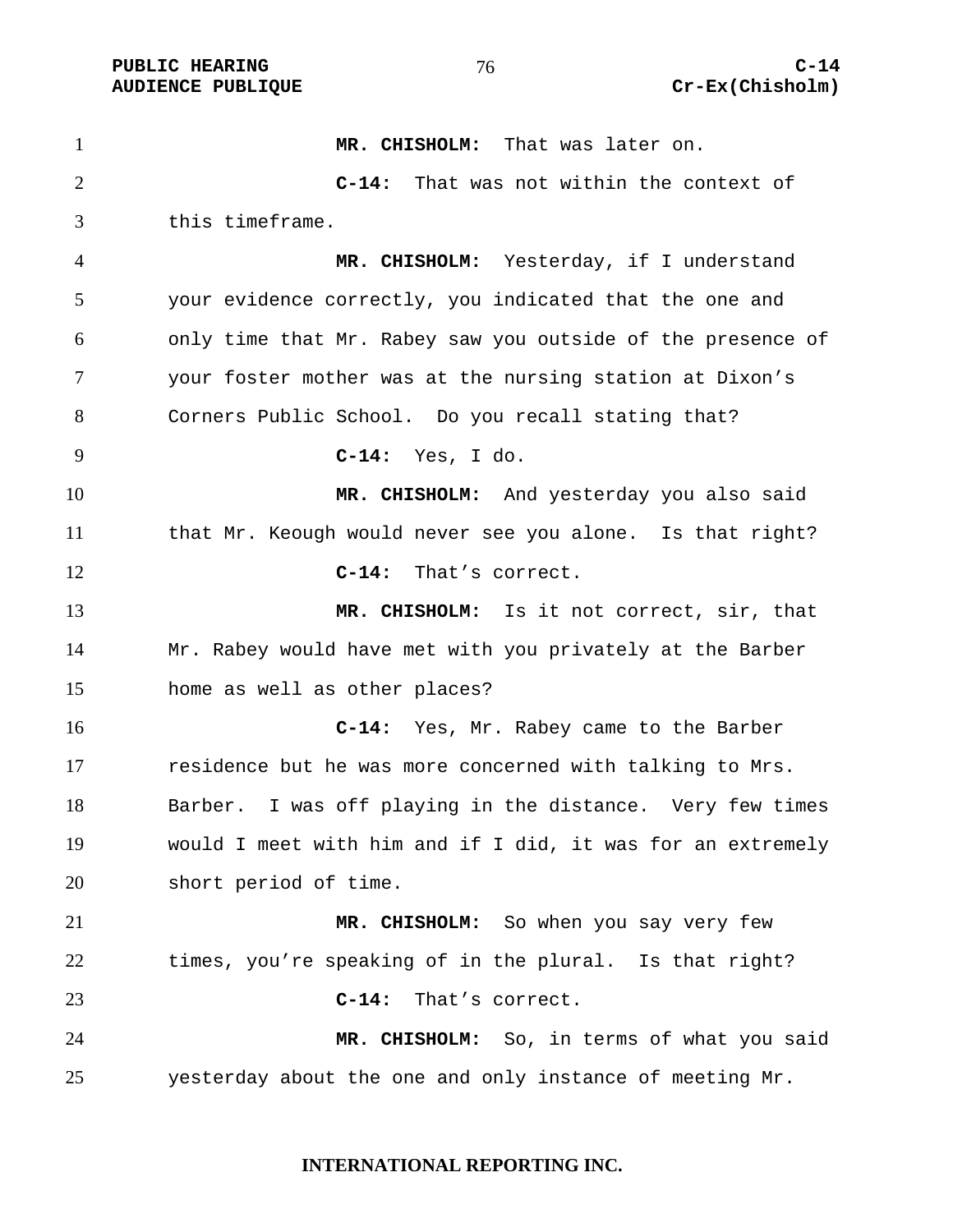PUBLIC HEARING  $\overline{C}$ -14  $\overline{C}$ 

Rabey in private, being at school, that's not accurate, is  $2 \quad i \rightarrow$ **C-14:** I'm afraid I don't follow your question, sir. **MR. CHISHOLM:** Well, yesterday you told us there was only one time that Mr. Rabey met with you in private? **C-14:** That's correct. **MR. CHISHOLM:** And that was at the school, in the nursing station? **C-14:** That's correct. **MR. CHISHOLM:** Now, today, you're saying, if 13 I understand your evidence, you're saying that ---**C-14:** I think you're misinterpreting it. I'm talking about Mr. Rabey visiting the home when Mrs. Barber was there --- **MR. CHISHOLM:** Yes. **C-14:** --- and when he would visit the home, he would converse with Mrs. Barber. I wouldn't be around. I would be in my room. I would be off playing. **MR. CHISHOLM:** So you never spoke with Mr. Rabey at the Barber home in private? **C-14:** Not in private, no. There was only one incident where I spoke with Mr. Rabey in private. Every other time, Mrs. Barber was present.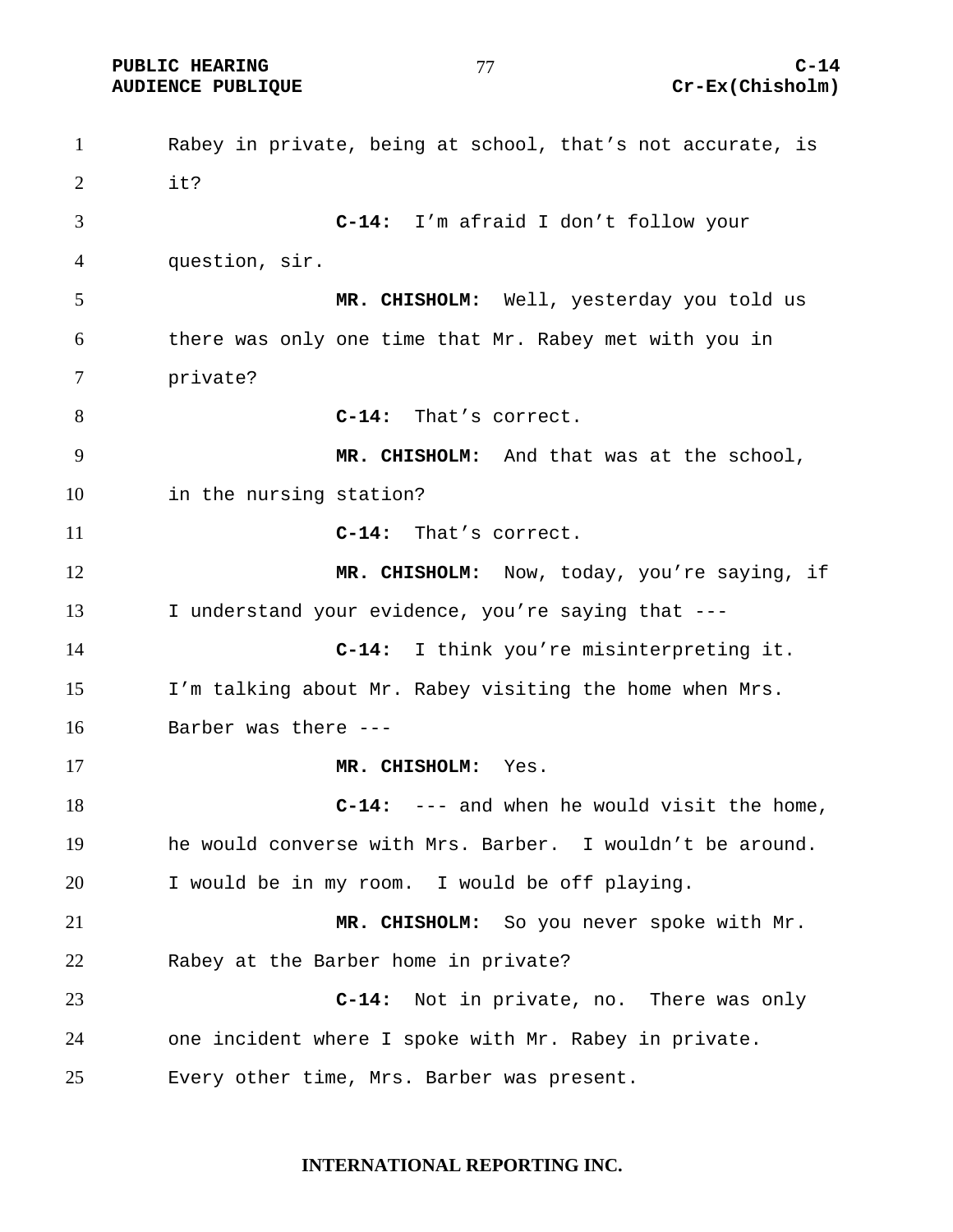**AUDIENCE PUBLIQUE** 

| $\mathbf{1}$ | MR. CHISHOLM: And I take it when you                        |
|--------------|-------------------------------------------------------------|
| 2            | attended the summer camps that you spoke of earlier, Mrs.   |
| 3            | Barber was not present at those summer camps. Is that       |
| 4            | right?                                                      |
| 5            | C-14: That's correct.                                       |
| 6            | MR. CHISHOLM: Mr. Rabey was though.<br>Is                   |
| 7            | that right?                                                 |
| 8            | C-14: That's correct.                                       |
| 9            | MR. CHISHOLM: And would you agree with me                   |
| 10           | that you would have had the opportunity to see Mr. Rabey in |
| 11           | private at the summer camps without Mrs. Barber being       |
| 12           | present?                                                    |
| 13           | C-14: I agree with that, but there was an                   |
| 14           | incident that precluded me talking to Mr. Rabey.            |
| 15           | THE COMMISSIONER: So what was the incident?                 |
| 16           | C-14: Oh, I'm sorry. I didn't know you                      |
| 17           | wanted me to elaborate on that.                             |
| 18           | THE COMMISSIONER: Not much, but just what                   |
| 19           | was the incident?                                           |
| 20           | There was another boy in the camp who<br>$C-14:$            |
| 21           | had gone through, I guess, a kind of beating initiation.    |
| 22           | The other boys had held him down on one of the top bunks in |
| 23           | the cabin and he had a terrible sunburn and they had        |
| 24           | slapped him until he was in tears.                          |
| 25           | I found him sitting in front of one of the                  |

# **INTERNATIONAL REPORTING INC.**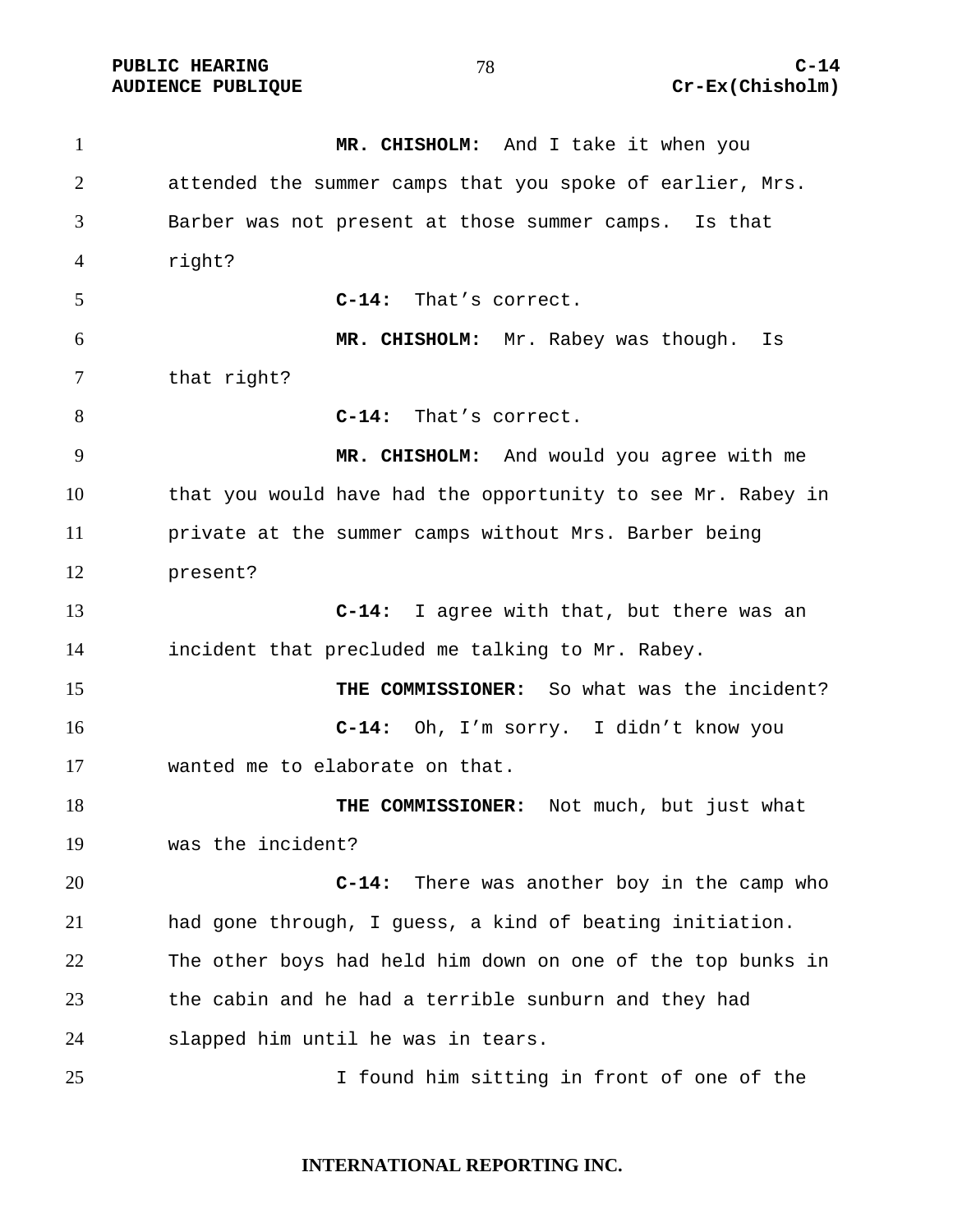# AUDIENCE PUBLIQUE **COMPUSS CREAM COMPUSS CREAM CREAM CREAM CREAM CREAM**

cabins crying and I was trying to console him about it. I had told him that I had been beaten by the foster father and that I had been strapped as well. I guess one of the counsellors had overheard this and brought it to Mr. Rabey's attention. Mr. Rabey dismissed it and told the counsellor that I exaggerated about things. I was teased about the whole incident afterwards. After that, I didn't talk to Mr. Rabey at all. **MR. CHISHOLM:** At that camping session or ever again? **C-14:** I'm afraid I don't follow, sir. **MR. CHISHOLM:** You said after that you had never spoken with Mr. Rabey again and I'm trying to determine if you're speaking of that attendance at the summer camp or from that point-in-time forward? **C-14:** I would speak with him in brief when he visited the foster mother's home. But I meant confide in him; perhaps I should have said that. **MR. CHISHOLM:** If I could take you to page 3 of the exhibit that's on the screen now? **C-14:** Excuse me, what page is that? **THE COMMISSIONER:** Page 3. **MR. CHISHOLM:** And the fourth paragraph on that page, starting with "Subsequent visits". Do you see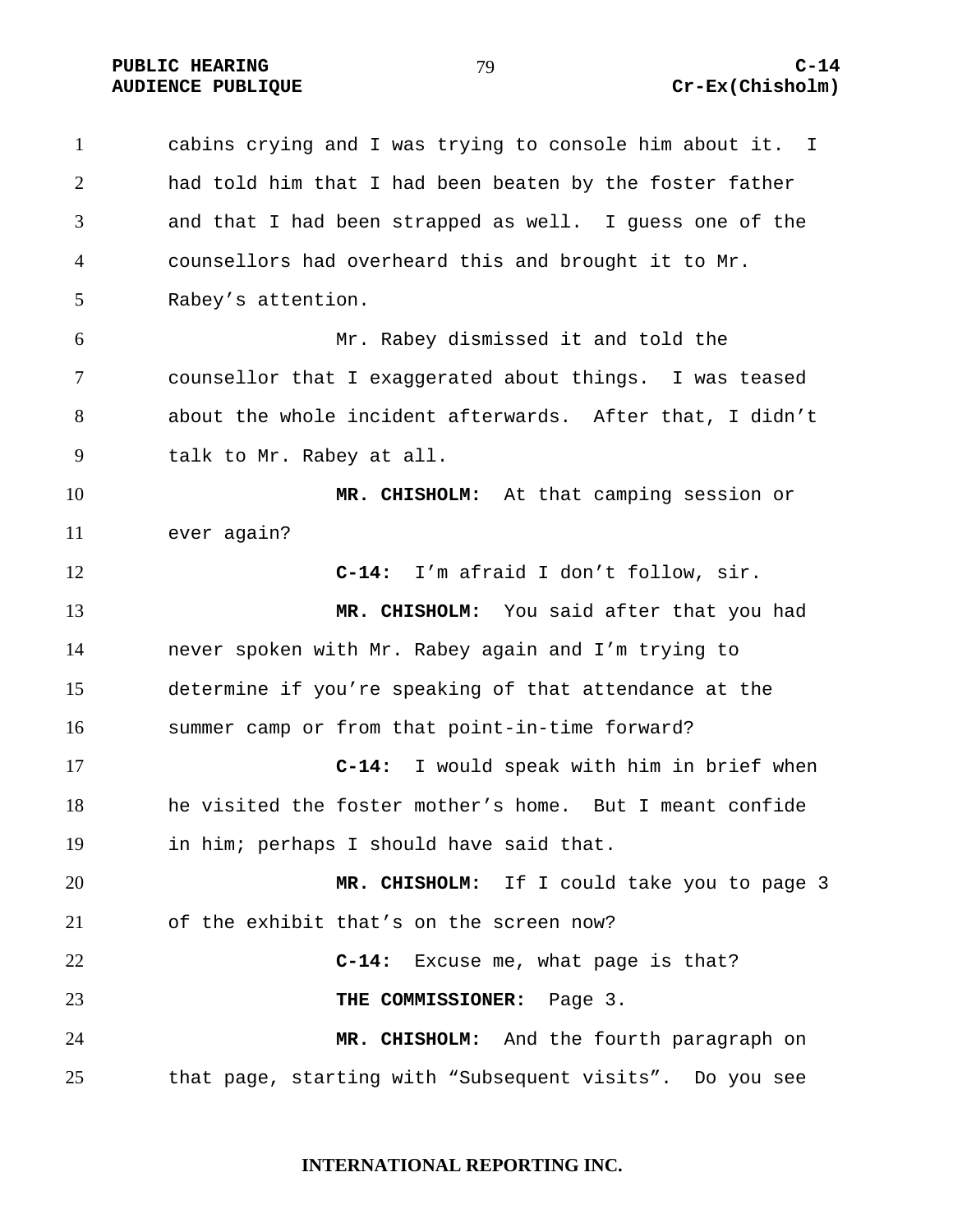that paragraph, sir? **C-14:** Yes. **MR. CHISHOLM:** And I'll just read it: "Subsequent visits with C-14 has been monthly and both at home and school." And this is a recording of Mr. Rabey, sir. Is that accurate in terms of visits being --- **C-14:** I don't believe so, no. **MR. CHISHOLM:** You don't believe that. **C-14:** He may have -**-** sorry, he may have been referring to the fact that he spoke with my teachers but there was only one incident where he ever visited me at school. He did, as I said, he did visit me at the foster home. **MR. CHISHOLM:** But you'd agree with me this paragraph states the visits he's referring to are not to teachers but to you. Is that right, sir? **C-14:** Yes, that's what it says but it's inaccurate. **MR. CHISHOLM:** And would you agree with me that if visits had taken place at the school, they would not have been in the presence of Mrs. Barber? **C-14:** That's correct. **MR. CHISHOLM:** If I could get you to go to

# **INTERNATIONAL REPORTING INC.**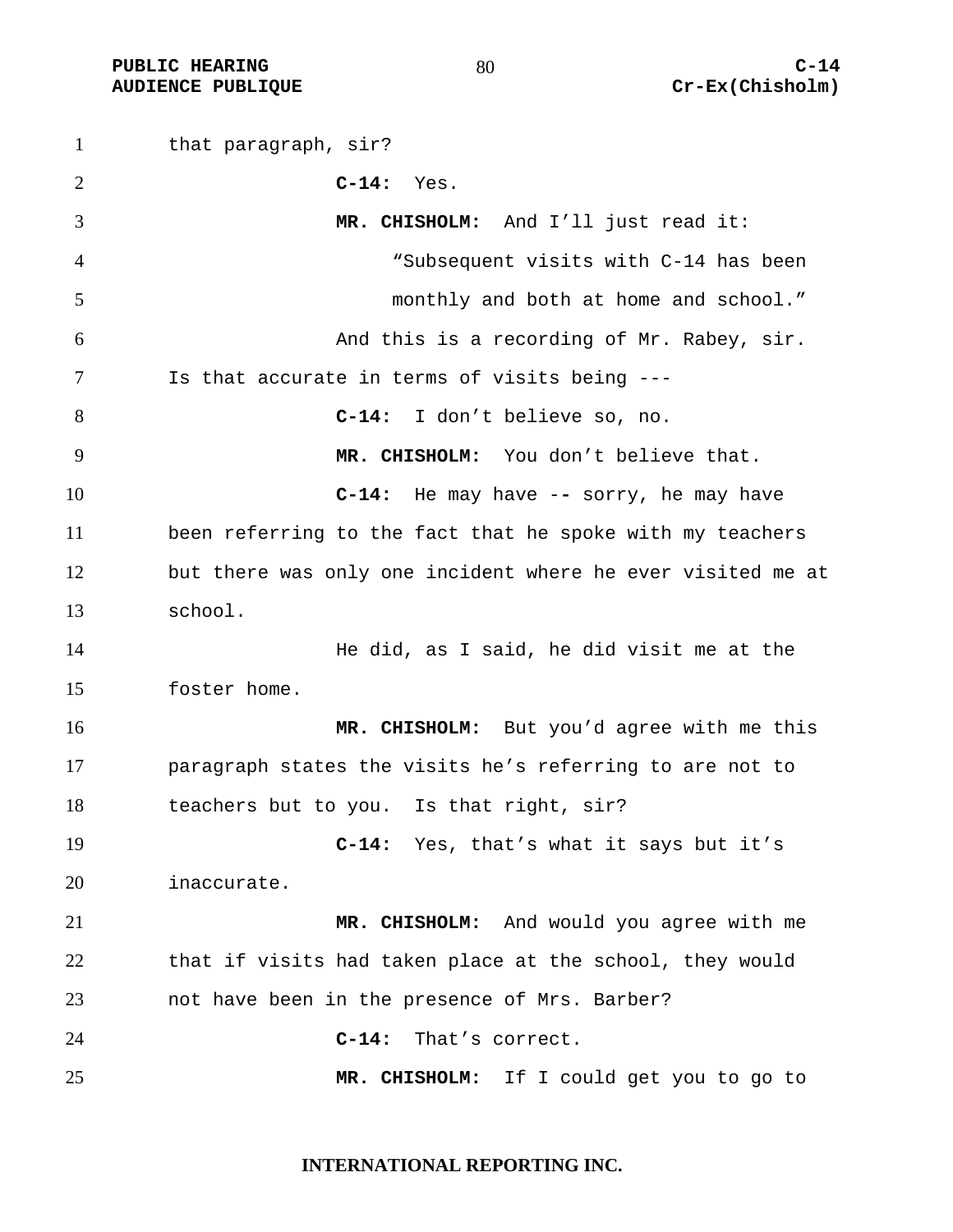PUBLIC HEARING  $\begin{array}{ccc} 81 & 0 & 0 \\ 0 & 0 & 0 \\ 0 & 0 & 0 \end{array}$  C-14

page 4, please, turn the page over, the first paragraph. Again, this is -- I'm reading from the recording of Rod Rabey, "Regular visits to the FH **..."**  which I take to be foster home, "the school and the child have been made, in addition C-14 attended summer camp in 1973 and '74." **C-14:** Yes. **MR. CHISHOLM:** This suggests -- I would suggest, sir, that this statement indicates that regular visits were taking place with you, you being the child? **C-14:** Once again I think you're misinterpreting this.I state emphatically, Mr. Rabey never saw me at school, outside of that one visit at Dixon's Corners Public School. 15 I believe that the way that this should be interpreted is that he spoke with my teachers. **THE COMMISSIONER:** Let me know when you want to take a break, sir. **MR. CHISHOLM:** Now is -- we can take a break now, sir. **THE COMMISSIONER:** So how much time do you think you're going to be? **MR. CHISHOLM:** I'm probably 30 to 40 percent through, sir. **THE COMMISSIONER:** All right, then we might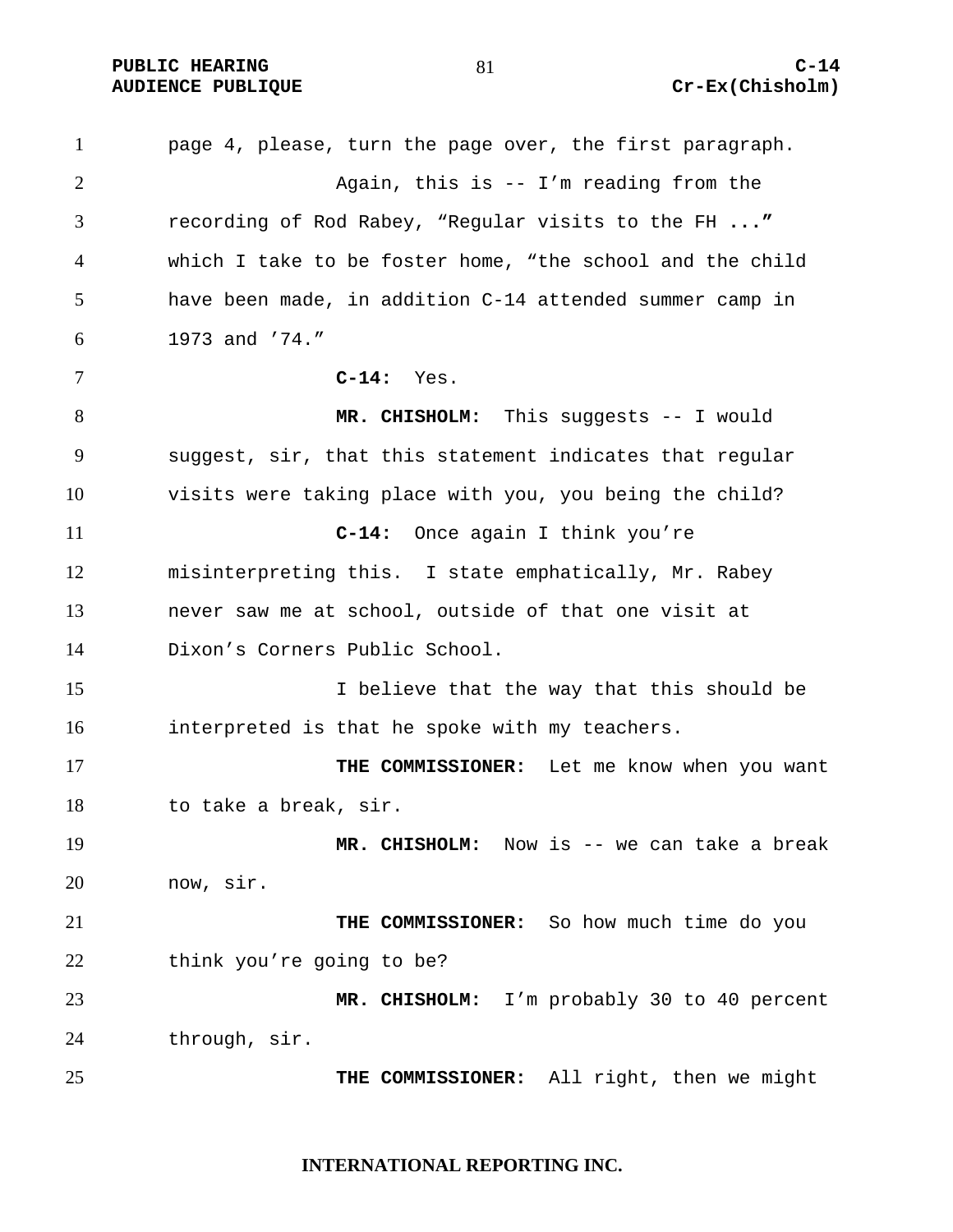PUBLIC HEARING  $\begin{array}{ccc} 82 & 82 \end{array}$  C-14

want to canvass the others, Mr. Engelmann, to let me know much time we'll be needing. Thank you. **THE REGISTRAR:** Order; all rise. À l'ordre; veuillez vous lever. The hearing will resume at 11:15. --- Upon recessing at 11:03 a.m./L'audience est suspendue à 11h03 --- Upon resuming at 11:19 a.m./L'audience est reprise à 11h19 **C-14: Resumed --- CROSS-EXAMINATION/CONTRE-INTERROGATOIRE PAR MR. PETER CHISHOLM (Continued/Suite) THE REGISTRAR:** The hearing is now resumed, please be seated. Veuillez vous asseoir. **MR. CHISHOLM:** Sir, just before the break we were -- I was going to take you to page 6 of Exhibit 538; and that's Bates page 1072605 back. If I could take you to the bottom of the page, the second last paragraph under the subheading "Frequency of Contact". I'll just read this paragraph. Do you see where we are, sir? The paragraph starts. "The foster parents …" **C-14:** Yes, I do. **MR. CHISHOLM:** "The foster parents and young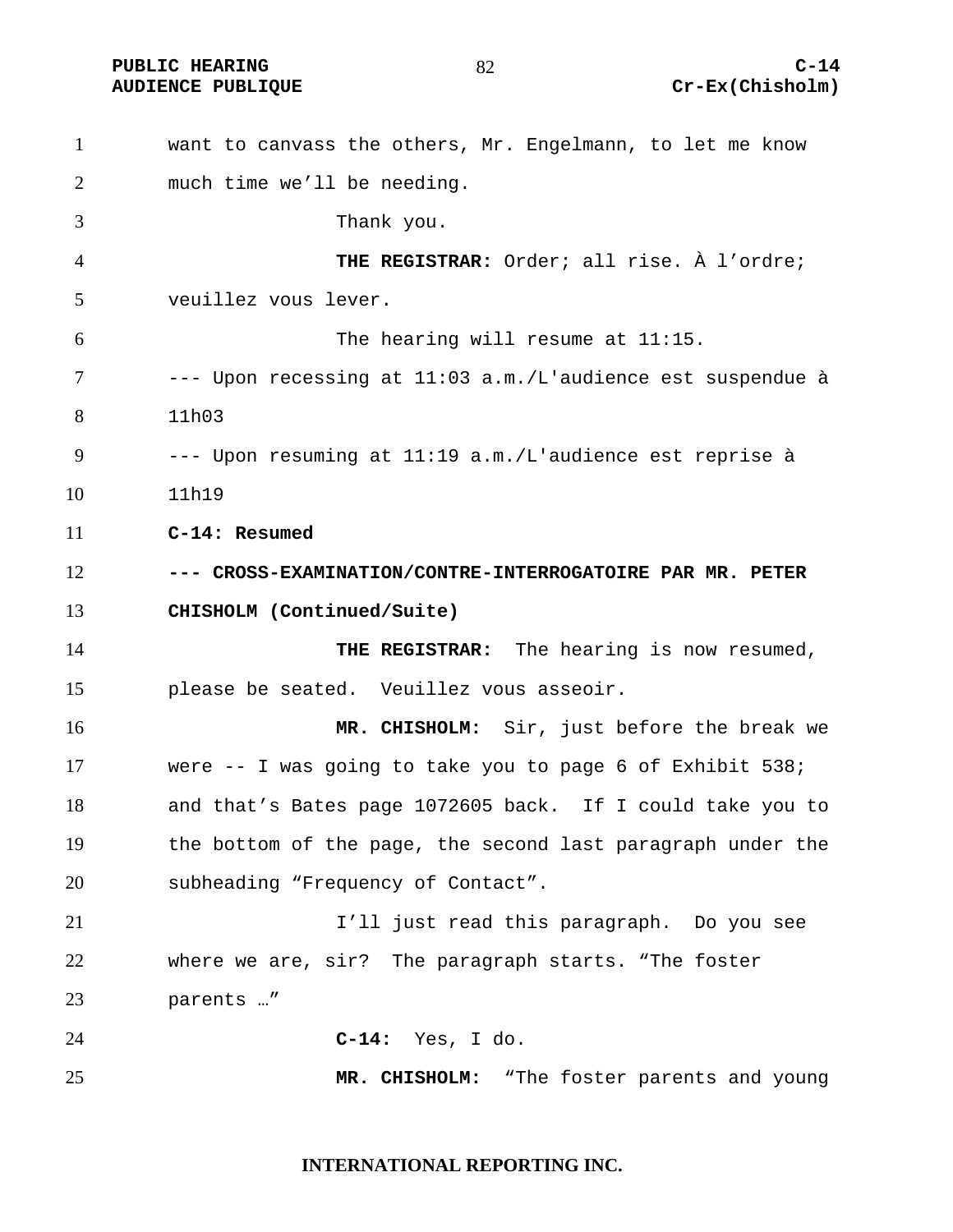1 ad have been visited approximately every month during the above period on a …" I believe the word should be "number of these occasion", "occasions", in the plural: "I saw both the foster mother and C-14 7 together and then separately." This appears to be the reporting, if you look right above that paragraph, it appears to be the recording of Bryan Keough. And would you agree with me, sir, that this paragraph I just read, he suggested Mr. Keough saw you separately from Mrs. Barber? **C-14:** Yes, it suggests that but it's not true. **MR. CHISHOLM:** That's inaccurate. Your position is that would be inaccurate? **C-14:** That's correct. **MR. CHISHOLM:** If I could take you on to page 10 of the document, sir; the last paragraph on that page 10. And I'll start the sentence four lines into that paragraph. You have that paragraph, sir? **C-14:** Yes. **MR. CHISHOLM:** This is in reference to a meeting of Tuesday, November 22, 1977 and the paragraph reads: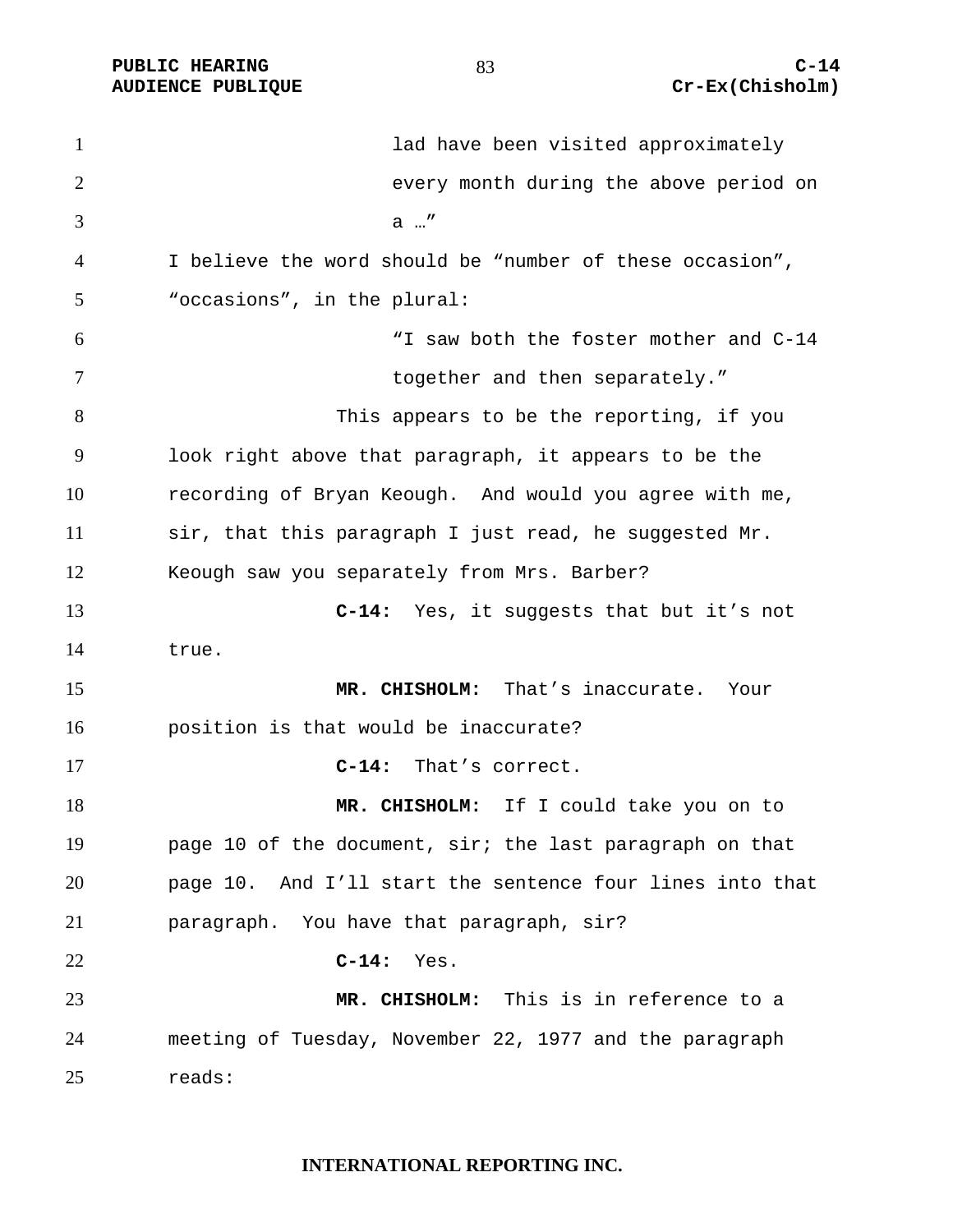**AUDIENCE PUBLIQUE** 

| $\mathbf{1}$ | "On the basis of what he had told me, I    |
|--------------|--------------------------------------------|
| 2            | apologized for not ---"                    |
| 3            | THE COMMISSIONER: Wait a minute. Wait a    |
| 4            | minute, where are you now?                 |
| 5            | MR. CHISHOLM: Sorry. The last paragraph,   |
| 6            | $sir$ ---                                  |
| 7            | THE COMMISSIONER: Oh yes.                  |
| 8            | MR. CHISHOLM: --- where the cursor is now. |
| 9            | THE COMMISSIONER: Four lines up from the   |
| 10           | bottom of that paragraph?                  |
| 11           | MR. CHISHOLM: Correct.                     |
| 12           | THE COMMISSIONER: So do you have that, Mr. |
| 13           | C-14? It's right where the cursor is?      |
| 14           | $C-14:$ Yes, I do.                         |
| 15           | THE COMMISSIONER: Okay, thank you.         |
| 16           | MR. CHISHOLM: So it reads:                 |
| 17           | "On the basis of what he had told me, I    |
| 18           | apologized for not having picked up on     |
| 19           | the dangers and for not having spoke       |
| 20           | with him alone more often.<br>I did        |
| 21           | remind C-14, however, that we had          |
| 22           | spoken several times alone and that if     |
| 23           | only he had said something to me or to     |
| 24           | any of his past workers or to any other    |
| 25           | worker who had other children in the       |

**INTERNATIONAL REPORTING INC.**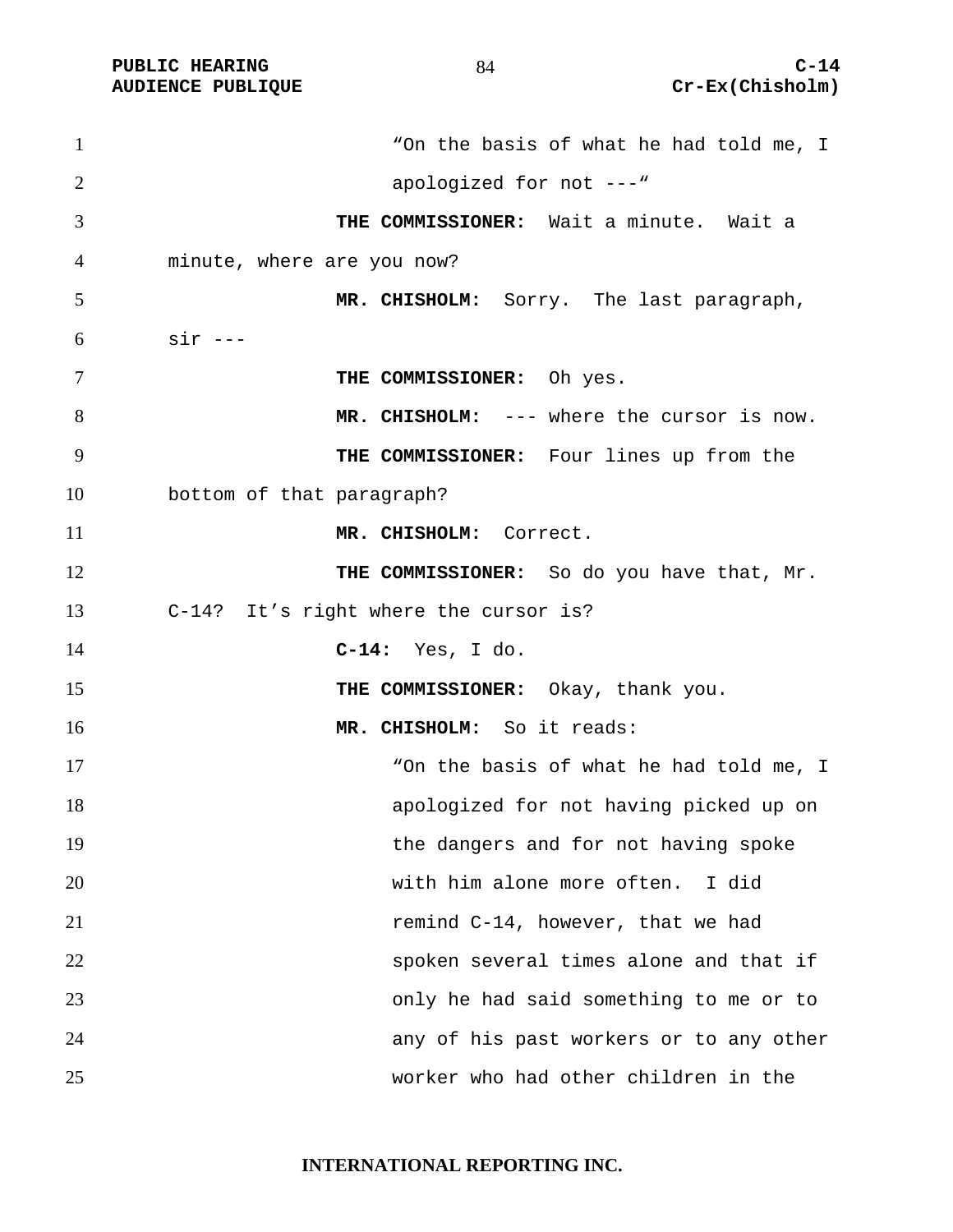1 home." Do you recall Mr. Keough reminding you, sir, 3 6 6 0 0 0 0 0 0 0 0 0 0 1 0 1977 that in the past you'd spoken alone with him on several occasions? **C-14:** No, I don't remember any of this. **MR. CHISHOLM:** And I take it you would disagree with this recording if it suggested Mr. Keough met with you alone on several occasions? **C-14:** I most certainly do. I think that that's something that I would remember very clearly. **MR. CHISHOLM:** Now, if I could take you back to what you told us yesterday about Mr. Rabey coming to your classroom at Dixon's Corners Public School? **C-14:** Yes. **MR. CHISHOLM:** Am I understanding your evidence that he came to the classroom and took you out of the class? **C-14:** I was taken out of the class by a teacher and I was escorted down the hall where Mr. Rabey was waiting for me. **MR. CHISHOLM:** In the nursing station? **C-14:** That's correct, yes. **MR. CHISHOLM:** And do you know how old you would have been when this event took place? **C-14:** I presume I was in grade 4 at the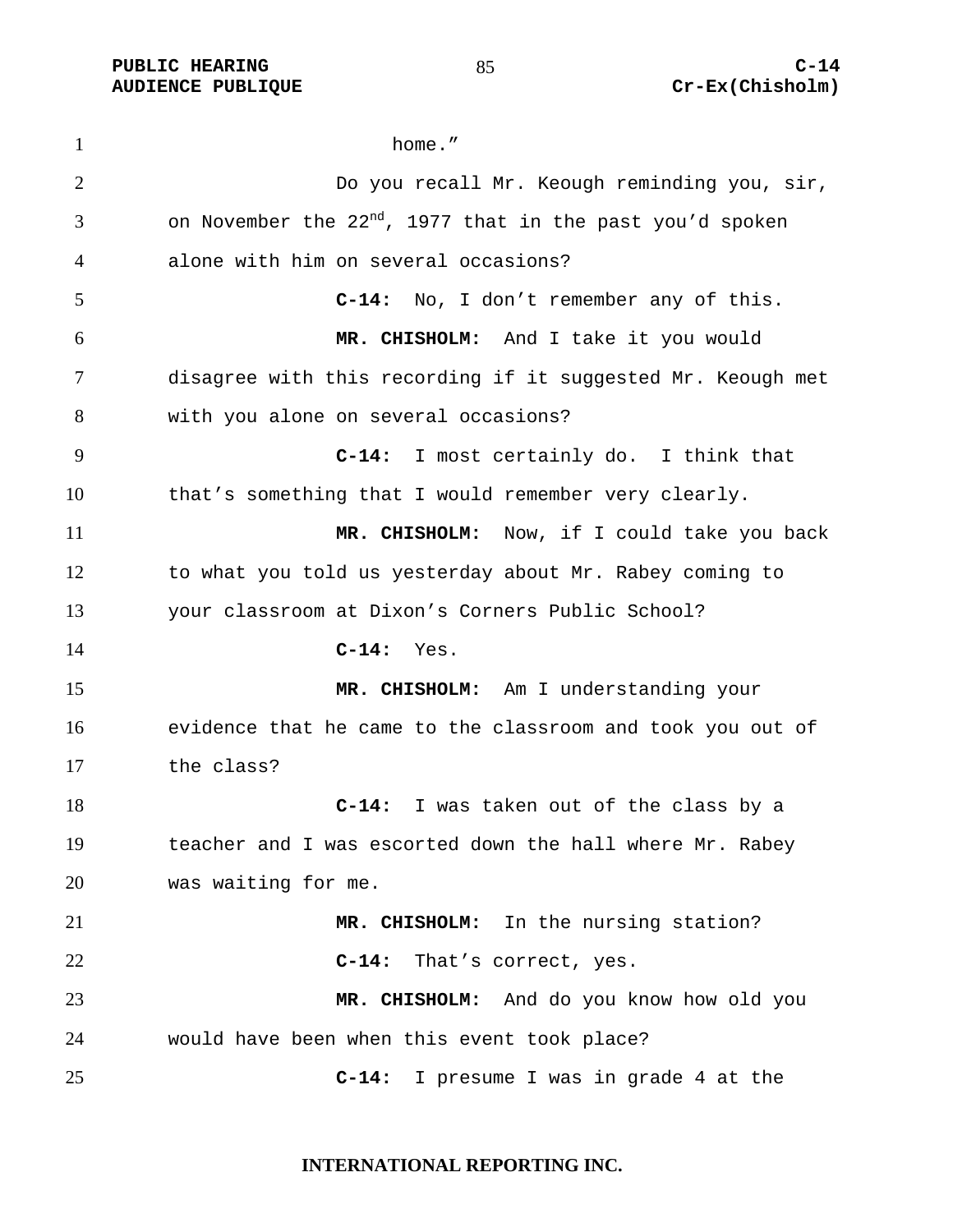time. So however old I would have been at that time. **MR. CHISHOLM:** But you believe you were in grade 4? **C-14:** That's correct. **MR. CHISHOLM:** And if I understood your evidence yesterday, Mr. Rabey asked if Mr. Barber had struck you with the strap? **C-14:** Yes, but first he had asked whether I had seen the strap and I told him yes. **MR. CHISHOLM:** If you'd seen the strap in the home? **C-14:** Yes. He asked me to describe it as well. **MR. CHISHOLM:** And yesterday you indicated you told Mr. Rabey that you had been strapped? **C-14:** He asked me if I was ever hit with it and I told him, yes, sometimes I was. **MR. CHISHOLM:** Did you tell Mr. Rabey anything else with respect to what happened to you in the Barber home, apart from being strapped? **C-14:** No, nothing else was asked. **MR. CHISHOLM:** And you didn't volunteer any information? **C-14:** No, I did not. **MR. CHISHOLM:** And yesterday you indicated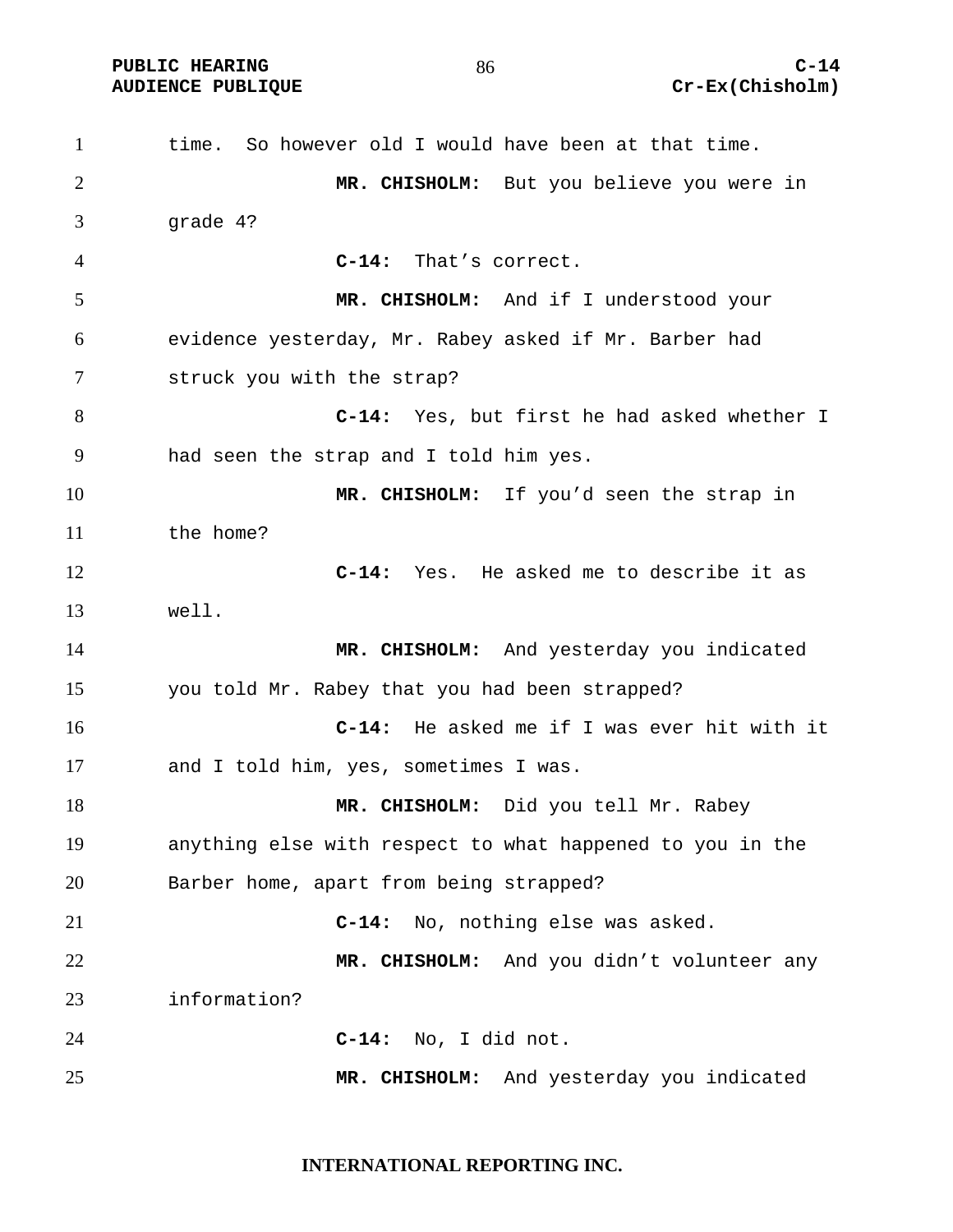PUBLIC HEARING  $^{87}$   $^{87}$   $^{87}$   $^{87}$   $^{87}$   $^{87}$   $^{87}$   $^{87}$   $^{87}$   $^{87}$   $^{87}$   $^{87}$   $^{87}$   $^{87}$   $^{87}$   $^{87}$   $^{87}$   $^{87}$   $^{87}$   $^{87}$   $^{87}$   $^{87}$   $^{87}$   $^{87}$   $^{87}$   $^{87}$   $^{87}$   $^{87}$   $^{87}$   $^{87$ 

that you told us of an incident, the result and your hospitalization, where you had to recover from a case of pneumonia? **C-14:** That's correct. **MR. CHISHOLM:** Do I understand your evidence from yesterday to be that Mr. Barber chased you out the back door and that you ended up ingesting cow urine? **C-14:** The back door of the barn, yes. **MR. CHISHOLM:** Okay. And do you know how old you would have been when you would have been hospitalized? **C-14:** I don't recall. **MR. CHISHOLM:** Am I right that you were only hospitalized once for pneumonia? **C-14:** That's correct. **MR. CHISHOLM:** If I could take you please to Exhibit 524; and the third page in, Madam Clerk. Bates page 1072602 front. Do you see, sir, the -- on the top quarter of that page, the medical examinations and treatment heading? **C-14:** I'm sorry, I'm still trying to locate it. **MR. CHISHOLM:** Okay. You have the third page of that document in front -- are you looking on the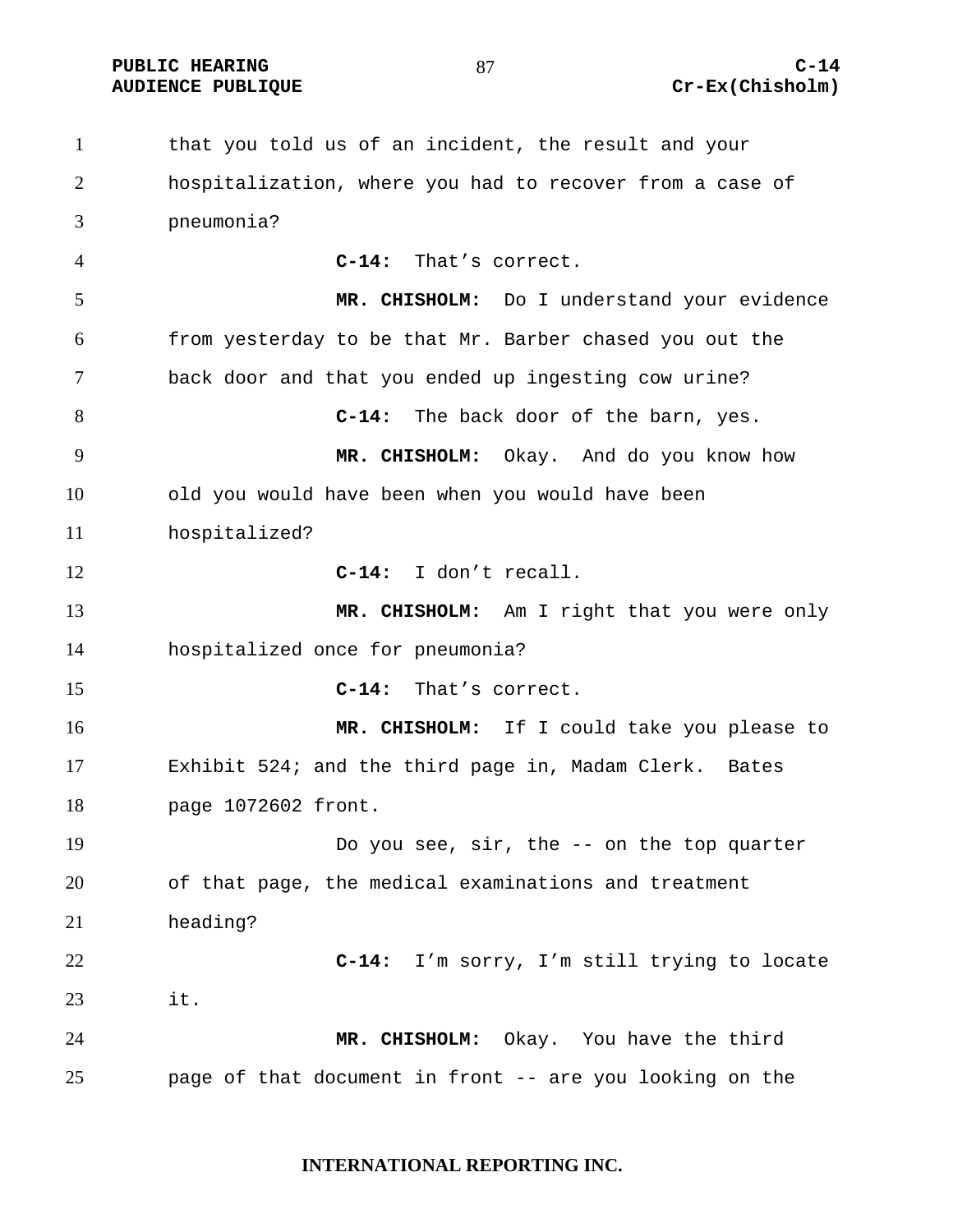screen, sir? **C-14:** Well it's very difficult, I wear bifocals. I'm sorry, I apologize. **MR. CHISHOLM:** Oh, it's not your fault, sir. It's on the screen, if you can see the -- if you look at the top portion of the screen you'll see "medical examinations and treatment"? **C-14:** Yes. **MR. CHISHOLM:** And then you'll see dates, physician. **C-14:** Yes, I see that. 12 MR. CHISHOLM: If I take you down three lines to "August 29 - September 7, '75, Winchester Memorial Hospital, Pneumonia". Does that stand in terms of the dates; would that be accurate in terms of the period? **C-14:** Yes, I believe that would be accurate, yes. **MR. CHISHOLM:** Okay. So you may have been 13 years old when that hospitalization took place. **C-14:** Yes. I was placed in the child's ward of the hospital, so yes, that's consistent. **MR. CHISHOLM:** Okay. And did the doctor or nurse ever tell you that your pneumonia was related to the ingestion of the cow urine? **C-14:** No, they could not have known that.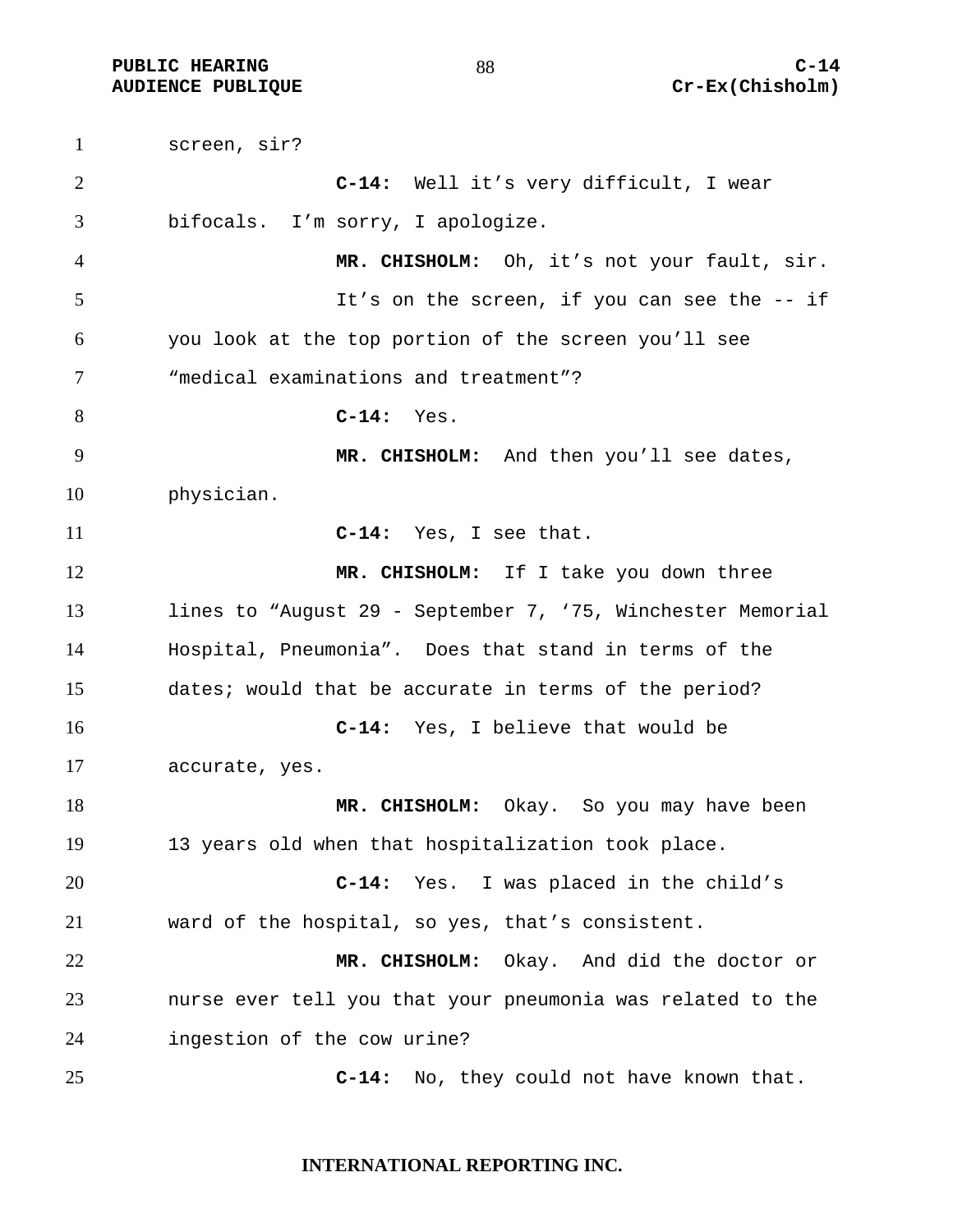I never spoke to anyone about the beating at all. **MR. CHISHOLM:** So it's your -- no medical professional has ever told you that there was a cause or link between your case of pneumonia and what happened to you at the Barber home with respect to the cow urine; is that fair to say? **C-14:** I've never brought it up. **MR. CHISHOLM:** Okay. But in your mind, you believe there is a link. **C-14:** Yes, I do. **MR. CHISHOLM:** Okay. In terms of any markings on your body at that time, would there have been any? **C-14:** I can't recall. **MR. CHISHOLM:** Okay. And certainly you don't recall any doctors or nurses asking you about any marks on your body? **C-14:** No, I think I would have remembered that if they would have saw them. **MR. CHISHOLM:** And you told us yesterday about before you attended the Winchester Memorial Hospital 22 that you went to a clinic; is that right? **C-14:** That's correct. **MR. CHISHOLM:** Do you recall where that clinic was?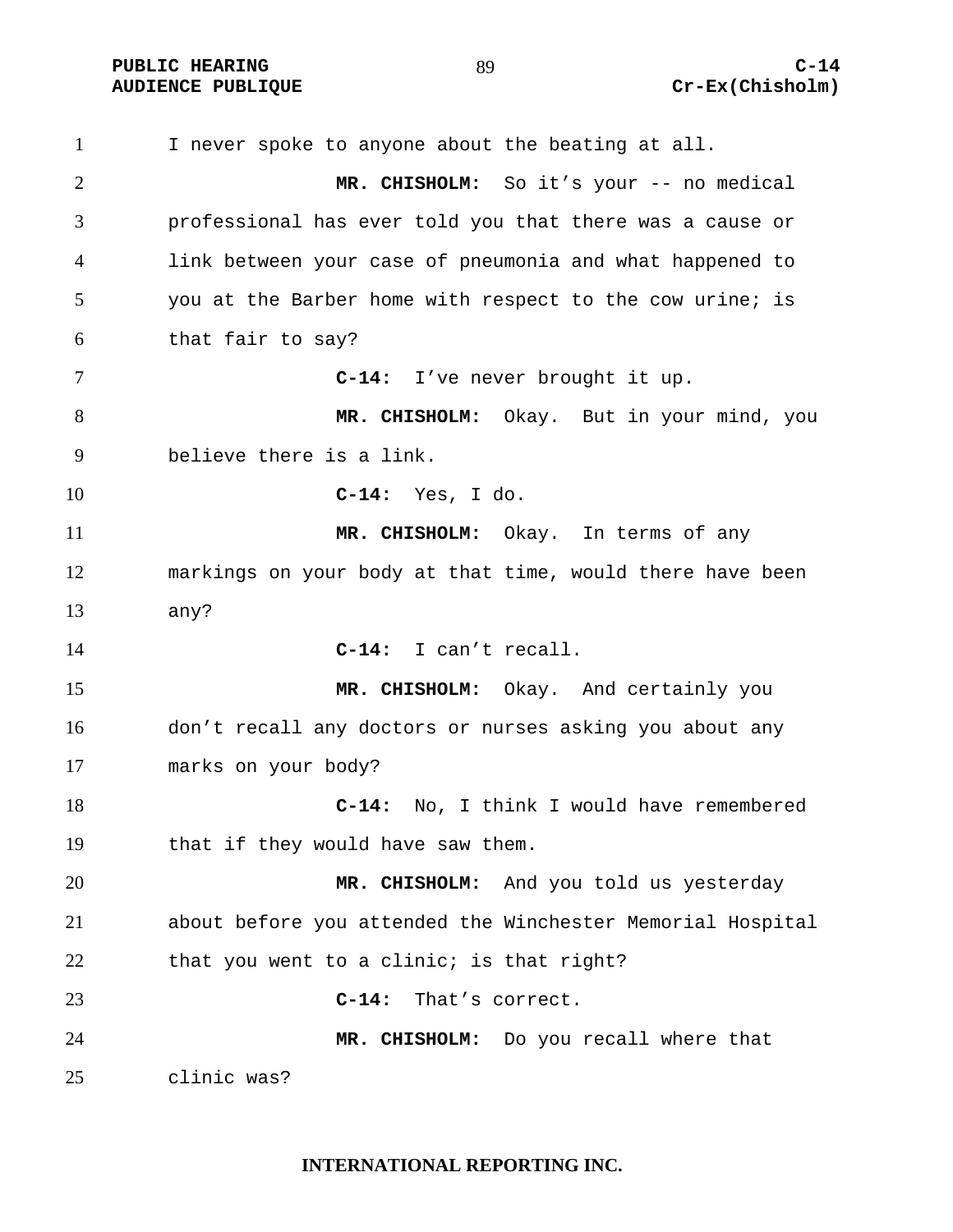PUBLIC HEARING extended to the c-14

**C-14:** I believe that it was in Iroquois. I'm not certain though. **MR. CHISHOLM:** Do you recall the name of that clinic? **C-14:** No. But I think it was located in proximity to the Seaway District High School. **MR. CHISHOLM:** Okay. Yesterday, you indicated that Mr. Keough did not visit at the Barber home as often as Mr. Rabey had; did I understand that to be your evidence? **C-14:** That's correct. 12 MR. CHISHOLM: Okay. How often was Mr. Keough visiting at the Barber home; do you recall? **C-14:** No; sometimes it was sporadic. **MR. CHISHOLM:** If I could take you back to Exhibit 538 please, and page 9 of the exhibit. This is the initial recording on child care case. And at page 9 under the heading "Factual Data" -- that's the paragraph I would be interested in. Do you see that first paragraph sir beside the heading "Factual Data"? **C-14:** Yes, I do. **MR. CHISHOLM:** Okay. And this appears to be the annual summary of -- sorry, it's a little higher up on the screen, Madam Clerk, could I get you to keep that "Factual Data" paragraph in and also zoom up to get the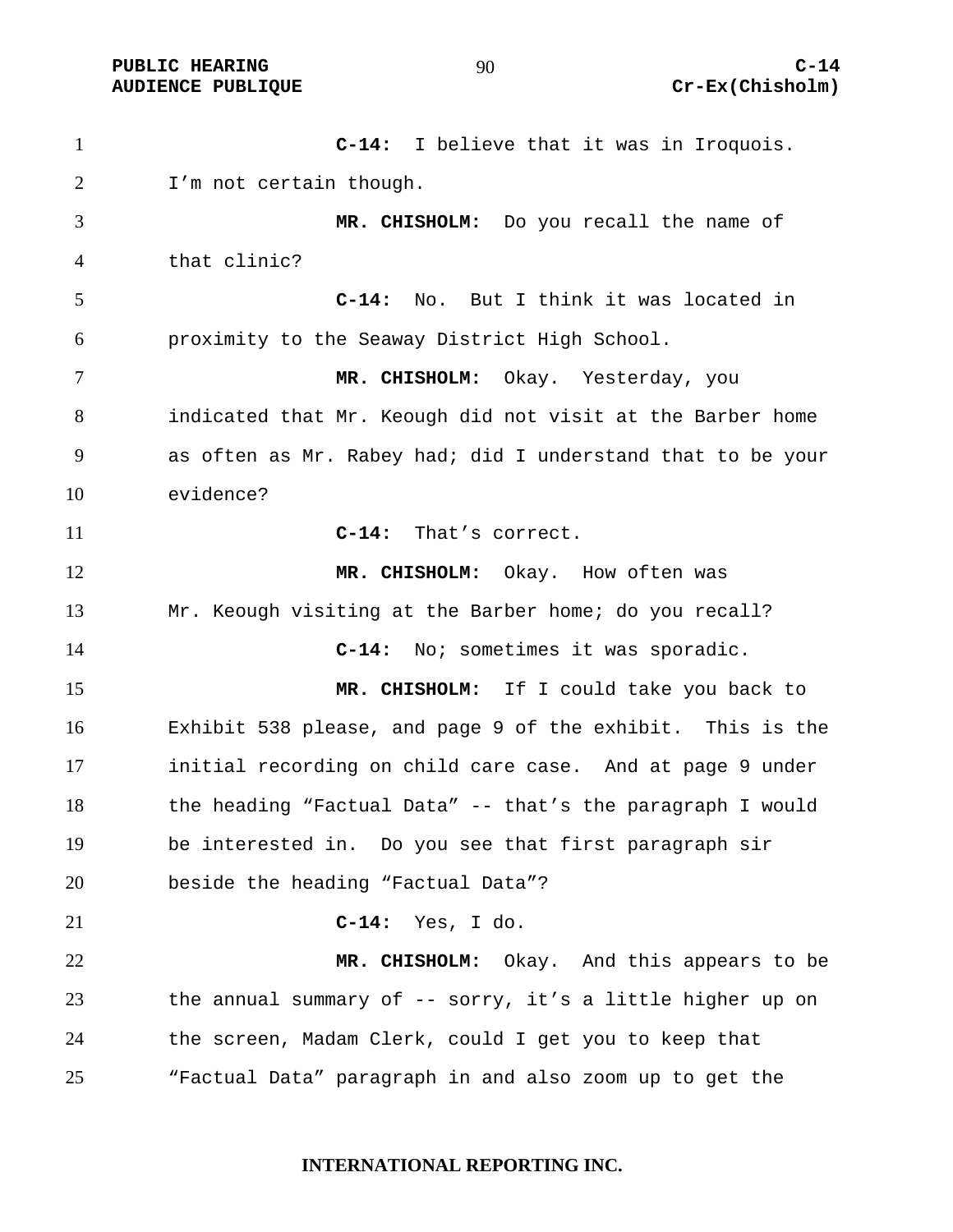heading on the top -- a little higher up. Okay, there you go. This appears to be the annual summary from March 1, 1976 through to December of 1977; do you see that sir? **C-14:** Yes, I see that. **MR. CHISHOLM:** And the worker appears to be Bryan Keough on the --- **C-14:** Yes, it does. **MR. CHISHOLM:** Okay. And this paragraph that I was taking you to under "Factual Data", I'll read that to you: "During the above noted interim period of time, I have visited this home on an average of once a month. There have been many problems in this home both with C-14 and the foster parents. There were times that I was visiting if 19 not weekly, every second week." 20 Would you agree with that? **C-14:** That is inaccurate. **MR. CHISHOLM:** That is inaccurate? **C-14:** There were times, and I think maybe I should add this, that Mr. Keough called me on the telephone when he should have visited and told me that he wasn't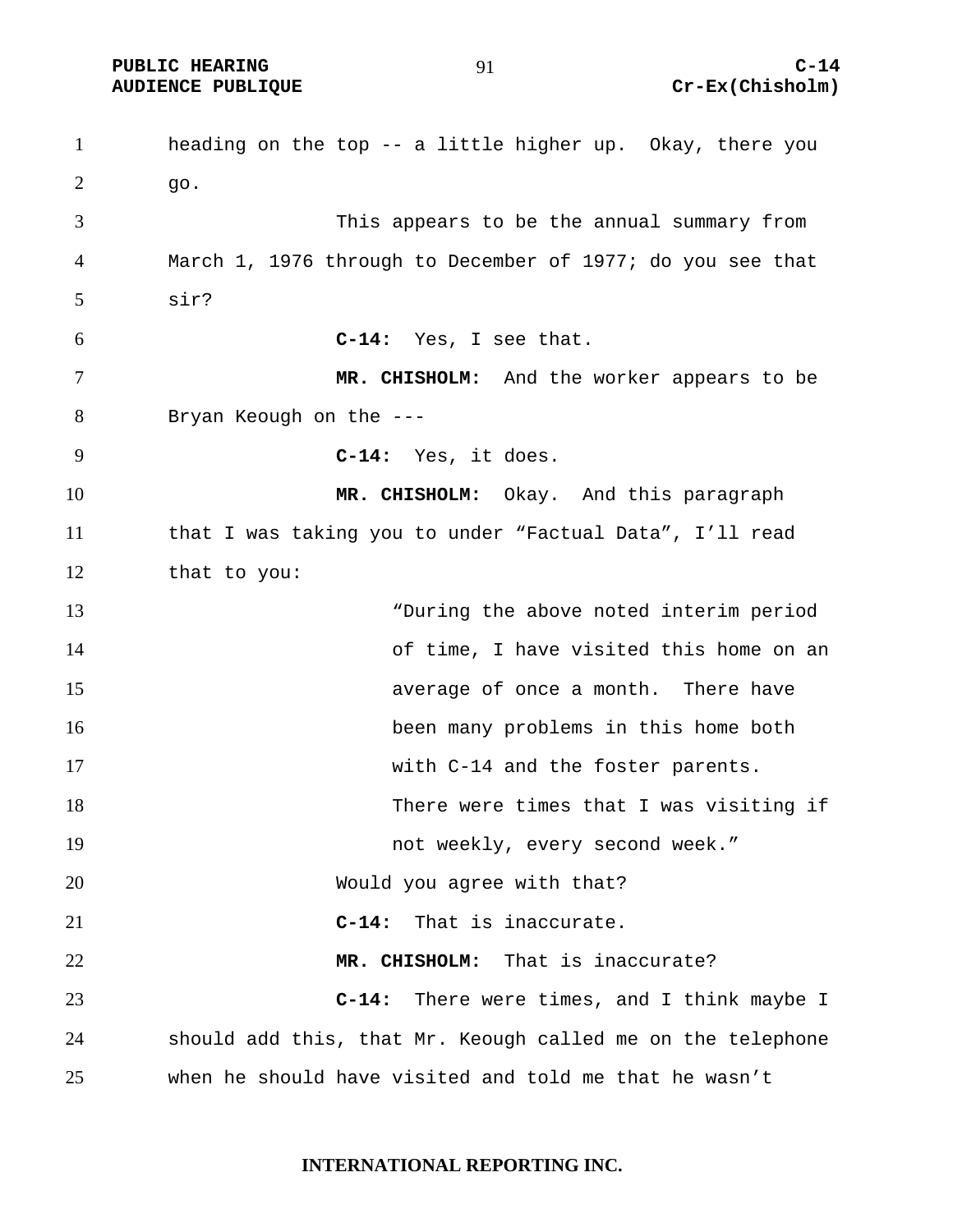going to be able to make it. So -- And I don't ever recall Mr. Keough visiting me on a weekly or a bi-monthly basis. **MR. CHISHOLM:** You'd agree this period of time is some 30 years ago that we're speaking --- Right? **C-14:** Yes. But still, I believe I would have remembered that. I suffer from chronic anxiety and every time I saw Mr. Keough's car in the lane way, I had panic attacks over it. **MR. CHISHOLM:** Yesterday, you told us about Mr. Keough telling Mrs. Barber to knock your teeth down in your throat until you learned to be quiet; do you recall? **C-14:** I believe it was "shut my mouth", yes. **MR. CHISHOLM:** How hold would you have been, 16 sir, when you allege Mr. Keough made that statement? **C-14:** Fourteen or 15. **MR. CHISHOLM:** And in terms of the accurateness of the statement, does that -- in your view, that's a verbatim statement of Mr. Keough. **C-14:** Very close, yes. **MR. CHISHOLM:** Once you left the Barber foster home you went on to the Hubert foster home; is that right? **C-14:** That's correct.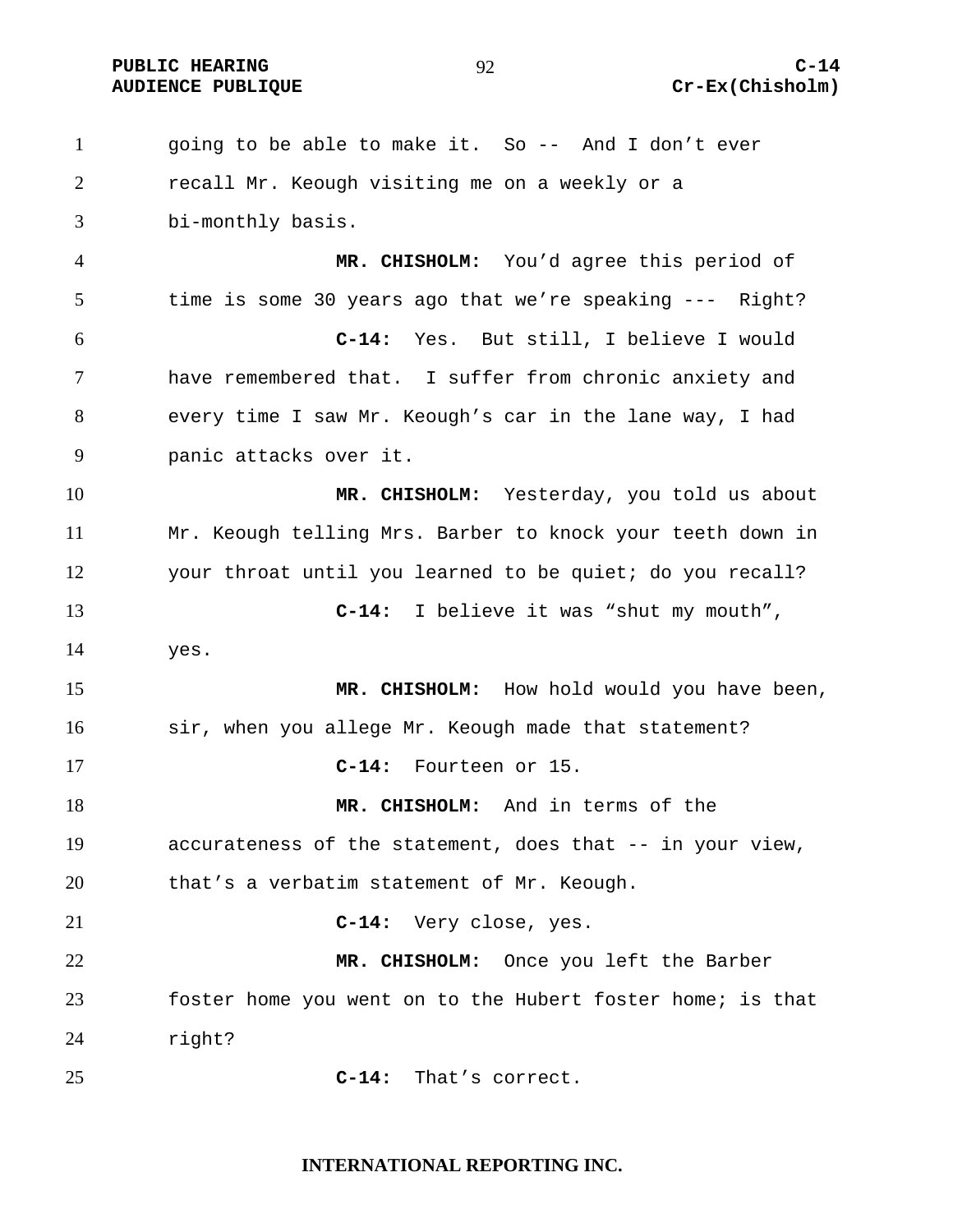PUBLIC HEARING  $^{93}$   $^{14}$ 

**MR. CHISHOLM:** And if I suggested to you 2 that you arrived there in August 29<sup>th</sup> of 1977; would that fit with your understanding? **C-14:** Yes. **MR. CHISHOLM:** And you told us that shortly after your arrival, you told Mrs. Hubert the physical abuse you suffered in the Barber home; is that right? **C-14:** That's correct. **MR. CHISHOLM:** Am I correct in understanding your evidence to be that Mrs. Hubert was sympathetic and listened to you whenever you told her your story? **C-14:** I think initially she was sceptical, because it didn't come out quite like that -- May I continue? **MR. CHISHOLM:** Certainly. **C-14:** What would happen is I would relate different instances that had happened and she would question me about it. **MR. CHISHOLM:** And she continued to question you over a period of time? **C-14:** That's correct. **MR. CHISHOLM:** And you're of the view that Mrs. Hubert came to believe you; is that right? **C-14:** I'm sorry, I didn't hear that. **MR. CHISHOLM:** You're of the view that Mrs.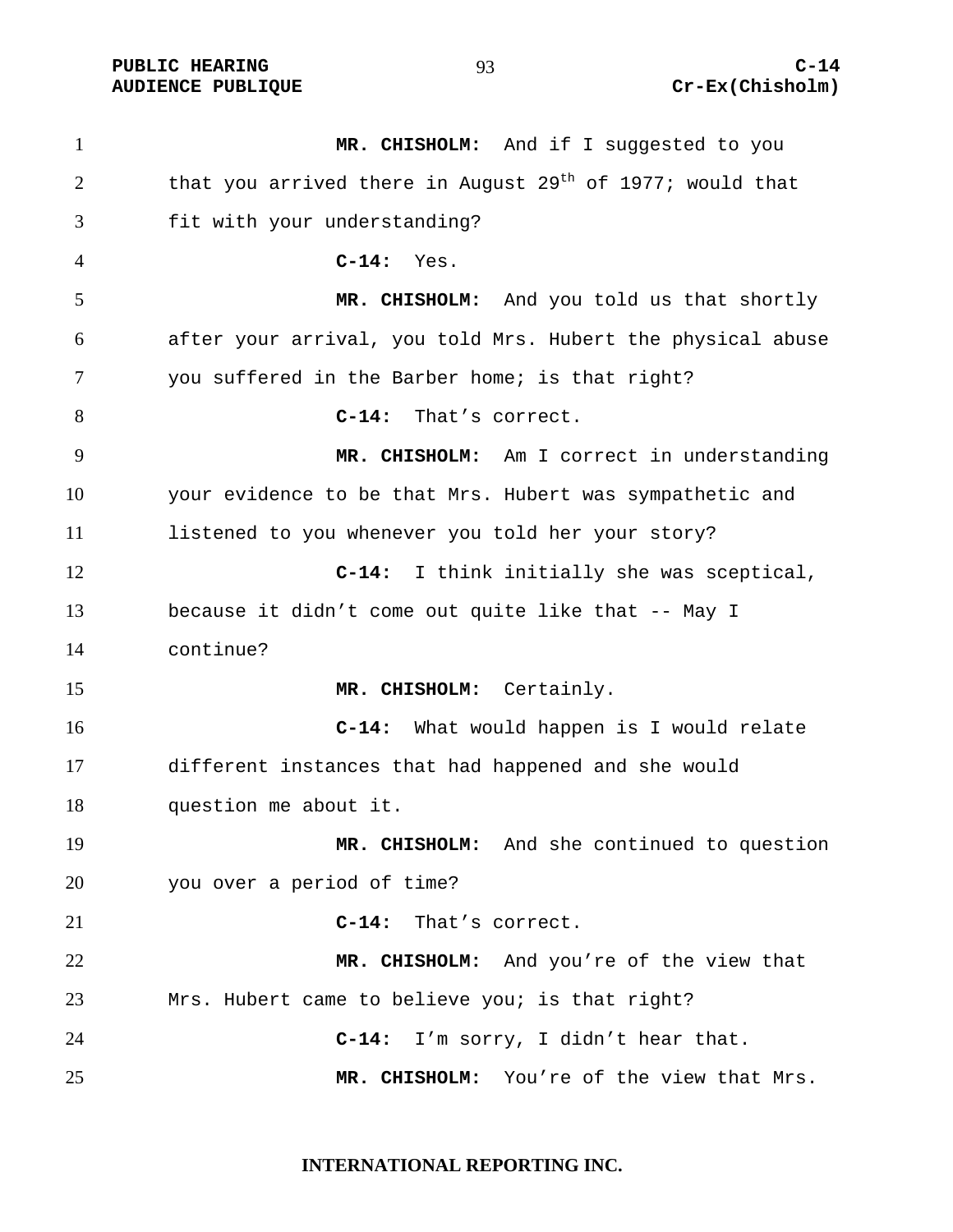PUBLIC HEARING Q C-14

Hubert came to believe you over time, in terms of what you'd told her as to your experience in the Barber foster home. **C-14:** Yes, that's correct. I had actually at one point lifted my shirt and showed her bruises on my back. **MR. CHISHOLM:** Mrs. Hubert spoke on your behalf to Mr. Keough and Mrs. Gratton; did I understand that to be your evidence yesterday? **C-14:** That's correct. **MR. CHISHOLM:** And when you moved in at the Hubert home, were there other foster children in that home? **C-14:** Yes, there were. **MR. CHISHOLM:** Female foster children? **C-14:** Yes, there were. **MR. CHISHOLM:** And you told us yesterday, you had no issues with respect to physical abuse or sexual abuse in the Hubert foster home; is that right? **C-14:** I'm sorry. I'm having a little difficulty hearing you. **MR. CHISHOLM:** I'm sorry. Yesterday you told us that you had no issues in the Hubert foster home with respect to any physical abuse or sexual abuse; is that right? **C-14:** Absolutely not, they were a very nice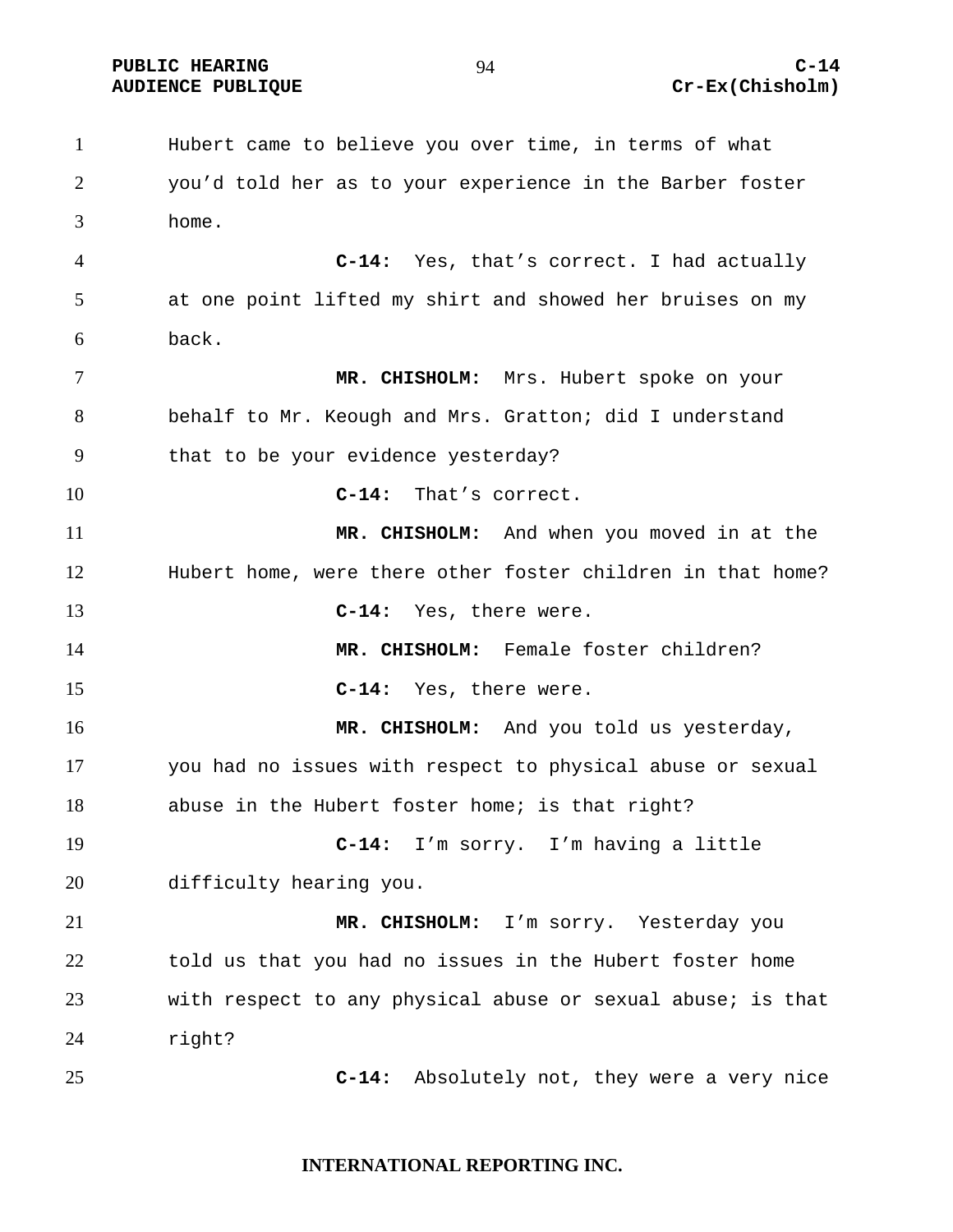family. **MR. CHISHOLM:** I take it you never witnessed any other foster children being subjected to any type of abuse in that home; is that fair to say? **C-14:** I never witnessed it, no. **MR. CHISHOLM:** How did you get along with the other foster children in the Hubert foster home? **C-14:** Not very well, unfortunately. There was a lot of friction between us. **MR. CHISHOLM:** Do you recall how many foster children there were in that home when you were there? **C-14:** Foster children -- there were two girls. **MR. CHISHOLM:** Two girls. Do you know who they were? **C-14:** I can't recall their names, I think one was named Rudy, Roberta, but I don't recall her -- I 18 think they were two sisters actually. **MR. CHISHOLM:** Roberta Judd, is that a possibility? **C-14:** That sounds possible, yes. **MR. CHISHOLM:** And your relationship with Ms. Judd, how would you describe that? **C-14:** I didn't really have much of a relationship with her. She didn't take very kindly to me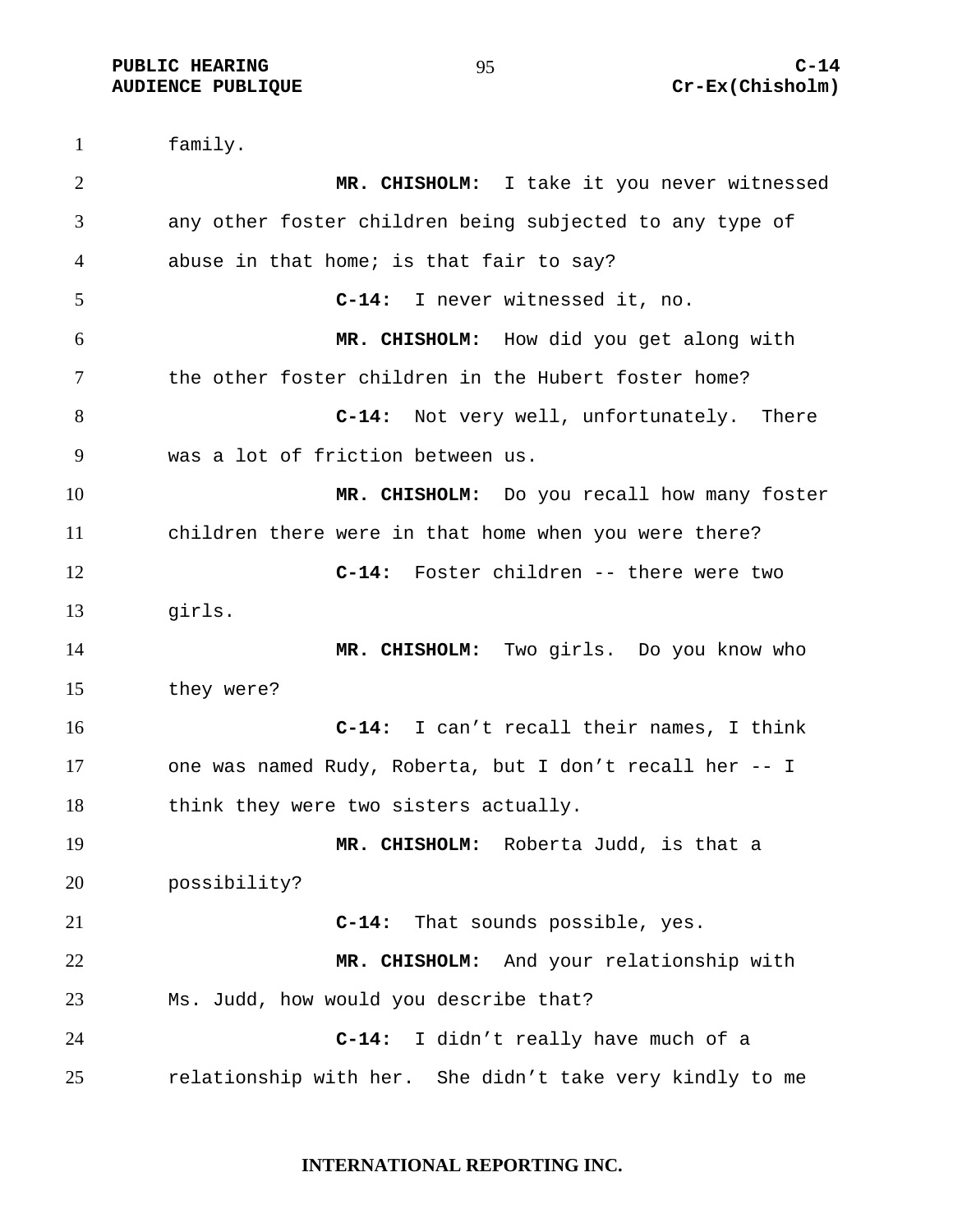being there. I was looked upon as being an intruder. **MR. CHISHOLM:** Yesterday, you indicated that some six weeks after you arrived at the Hubert's foster home, you overheard Mrs. Hubert speaking with Mr. Keough; is that right? **C-14:** That's correct. **MR. CHISHOLM:** Was that a telephone conversation? **C-14:** Yes, it was. **MR. CHISHOLM:** And I take it something was said by Mrs. Hubert to -- did she tell you she was speaking to Mr. Keough? How did you come to realize --- **C-14:** No, she was speaking to him in the kitchen and I overhead it. **MR. CHISHOLM:** Speaking? **C-14:** On the telephone, in the kit -- I'm sorry; I should have elaborated on that. **MR. CHISHOLM:** That's all right sir. So it's a telephone call; she was on the telephone in the kitchen speaking to Mr. Keough; you overheard what Mrs. Hubert was saying; is that right? **C-14:** That's correct. **MR. CHISHOLM:** Okay. If I understand the chronology of what you told us yesterday, following that telephone conversation between Mrs. Hubert and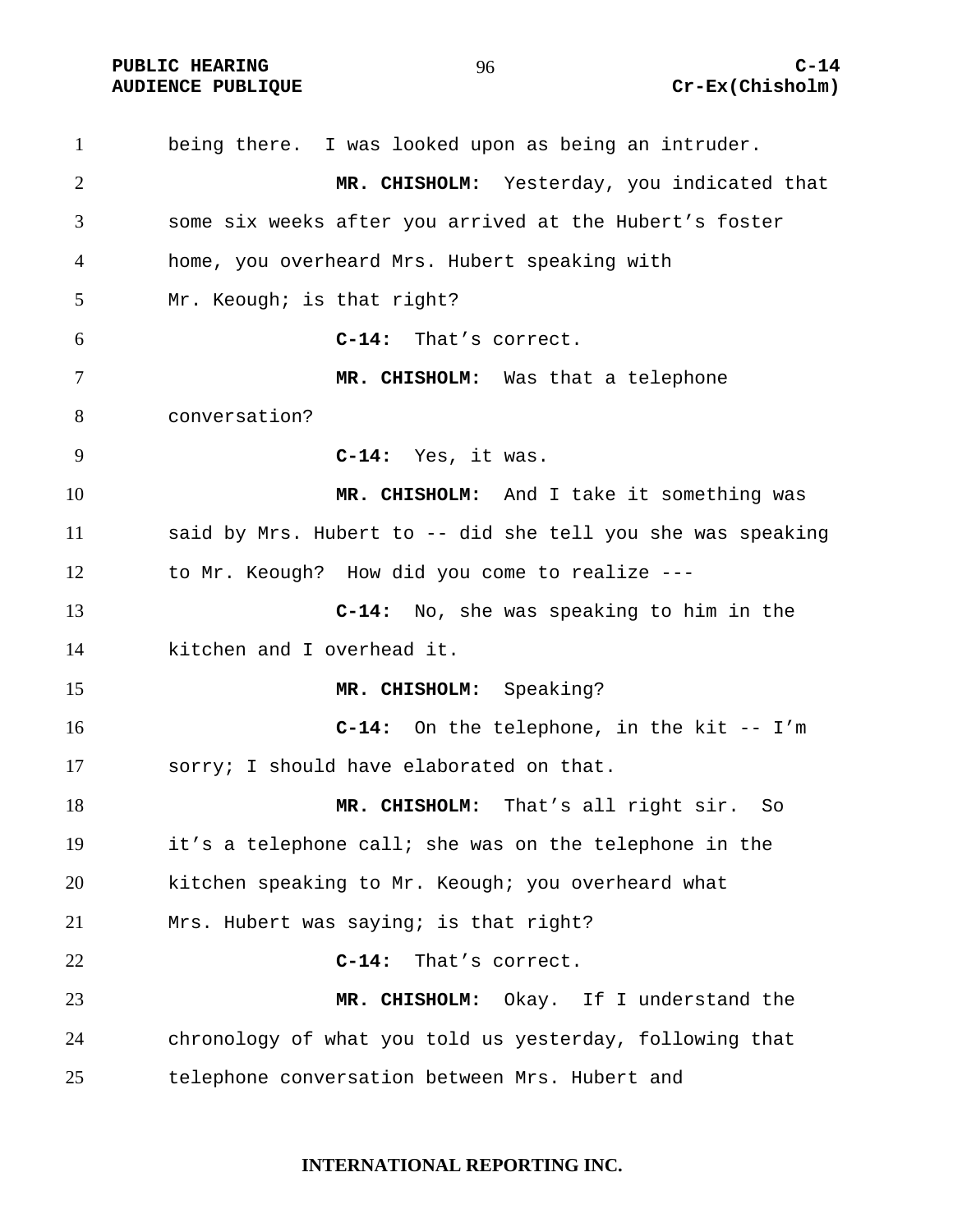PUBLIC HEARING  $Q7$  and  $Q-14$ 

# AUDIENCE PUBLIQUE **COMPUTE CREAM** CREAM CREAM CREAM CREAM CREAM CREAM CREAM CREAM CREAM CREAM CREAM CREAM CREAM CREAM CREAM CREAM CREAM CREAM CREAM CREAM CREAM CREAM CREAM CREAM CREAM CREAM CREAM CREAM CREAM CREAM CREAM CR

Mr. Keough, Mr. Keough attended at the Hubert foster home. Is that right? **C-14:** Yes, following that, yes. **MR. CHISHOLM:** And he met with you and Mrs. Hubert? **C-14:** That's correct. **MR. CHISHOLM:** And do you know -- in terms of a date, do you know when it was that Mr. Keough --- **C-14:** No, I don't recall off hand. **MR. CHISHOLM:** And during that meeting -- you indicated yesterday that you described all of the physical abuse that you suffered at the Barber home. Is that right? **C-14:** Yes. I also brought it to Mr. Keough's attention that he had told Mrs. Barber to knock my teeth down my throat. **MR. CHISHOLM:** So you told -- you put that allegation to him at that meeting? **C-14:** That's correct. I was very upset. **MR. CHISHOLM:** And do I understand your evidence from yesterday to be that Mr. Keough indicated 22 that he would look into the matter? **C-14:** Yes. **MR. CHISHOLM:** And that matter being the abuse that you allege took place at the Barber foster home?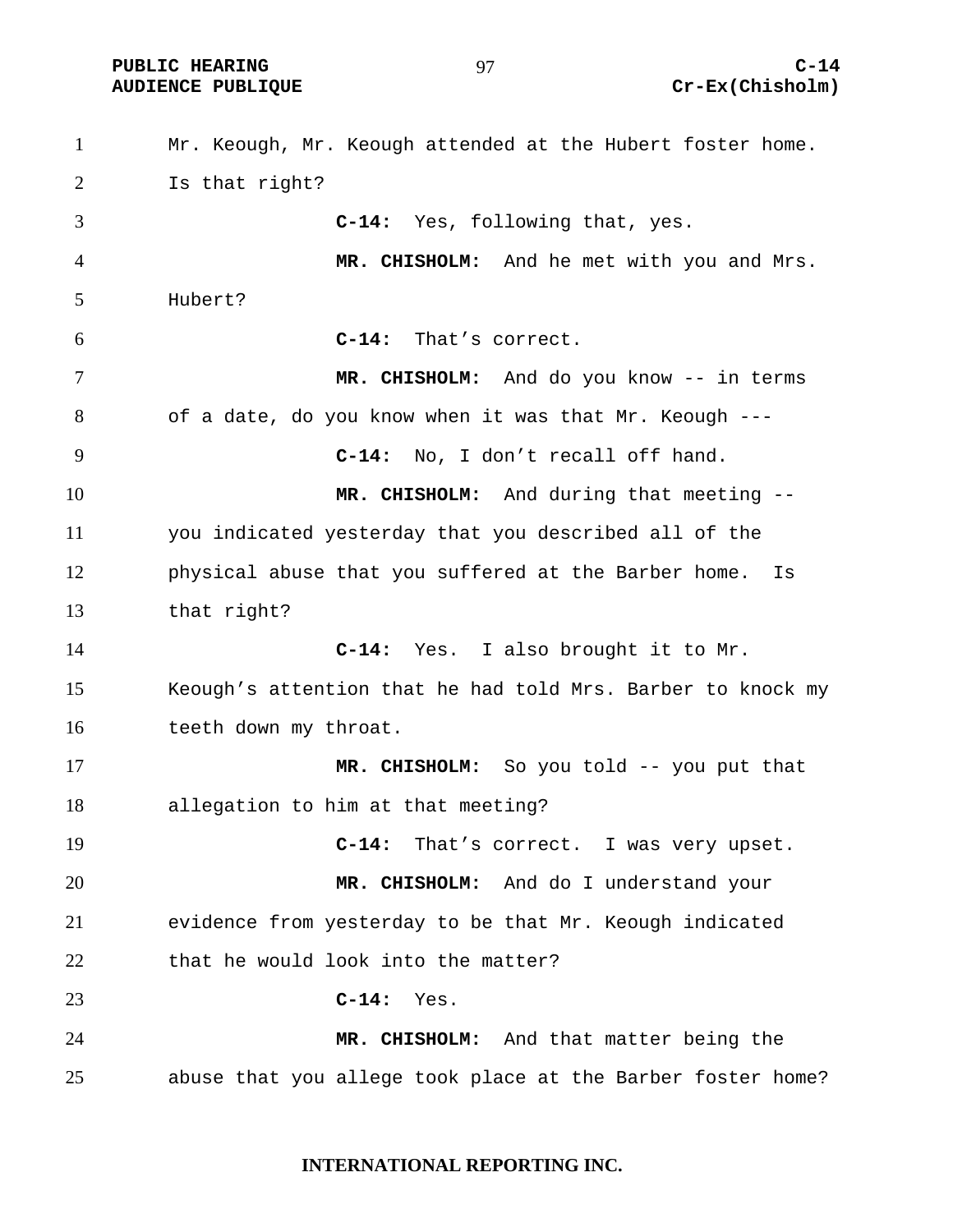**C-14:** That's correct. **MR. CHISHOLM:** And then following that meeting that you describe with Mr. Keough, do I have the chronology right, that you overheard Mrs. Hubert speaking or placing a telephone call to Mrs. Gratton? **C-14:** I believe that's correct, yes. **MR. CHISHOLM:** In terms of the timing between the meeting with Mr. Keough and the placement of that telephone call to Mrs. Gratton, can you help us in terms of the period of time that elapsed? **C-14:** I'm not certain. **MR. CHISHOLM:** It could be days, hours, or do you have any idea? **C-14:** No, I can't recall. **MR. CHISHOLM:** Okay. And if I understand your evidence from yesterday, you indicated that you overheard Mrs. Hubert tell Mrs. Gratton about the physical abuse that you suffered at the Barber home. Is that right? **C-14:** I don't believe she got into detail about it, but she was concerned over what I would have been telling her. And the telephone was handed to me and I explained it to Mrs. Gratton. **MR. CHISHOLM:** In detail? **C-14:** In great detail, yes. **MR. CHISHOLM:** And you told Mrs. Gratton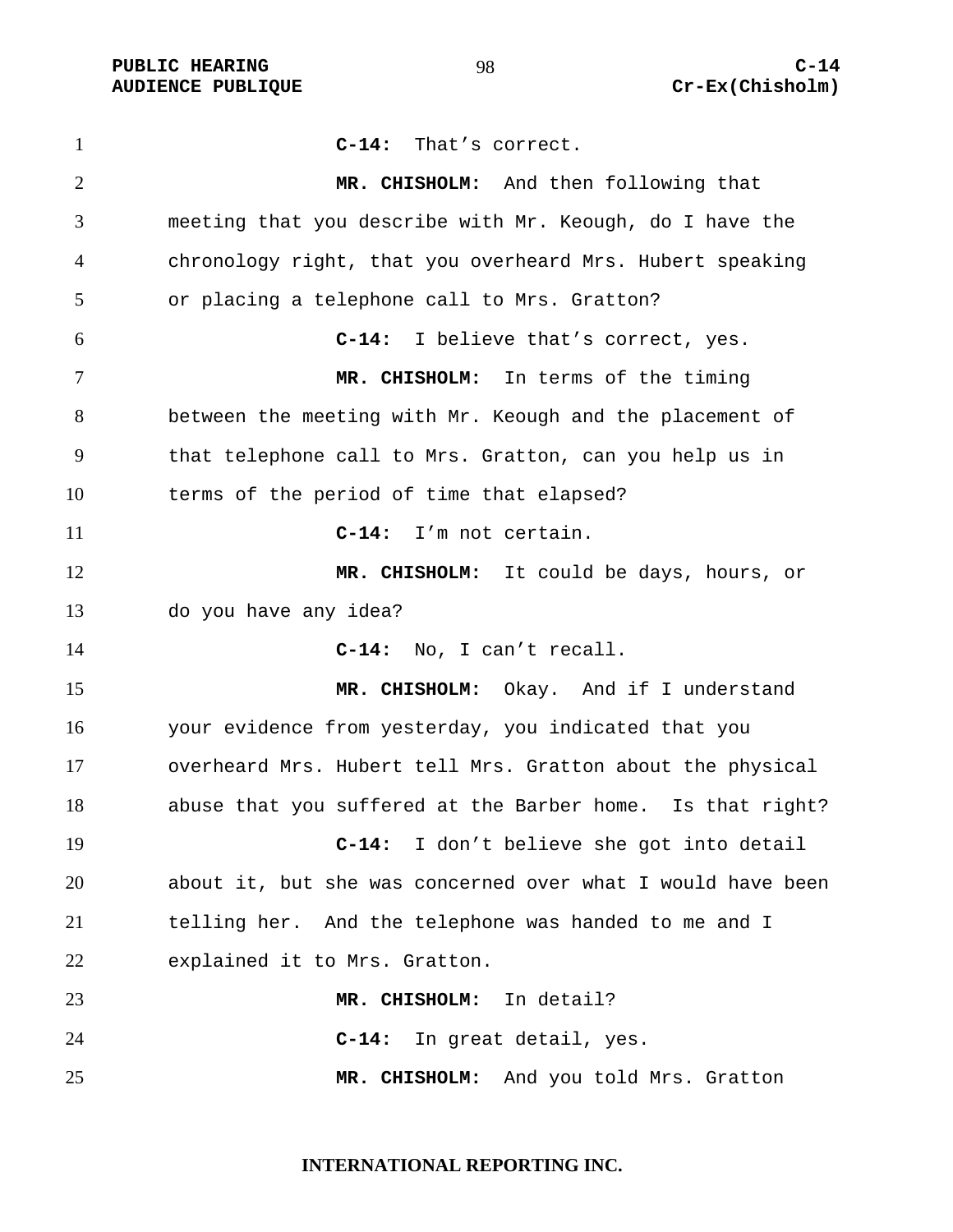about what you've told us concerning when Mr. Keough said to Mrs. Barber with respect to knocking your teeth down your throat? **C-14:** I don't believe I mentioned that to her, no. **MR. CHISHOLM:** You don't believe you said that? **C-14:** No. **MR. CHISHOLM:** You told us yesterday that you received a telephone call from Angelo Towndale. Is that right? **C-14:** That's correct. **MR. CHISHOLM:** In terms of the chronology of events, can you help us in terms of when that would have taken place? **C-14:** I believe that followed a few days afterwards. **MR. CHISHOLM:** After the telephone call with Mrs. Gratton or the meeting with Mr. Keough? **C-14:** After both of them. **MR. CHISHOLM:** Okay. So you believe that the telephone call with Mrs. Gratton would have taken place within a few days of the meeting? **C-14:** Yes, it's possible. **MR. CHISHOLM:** And in terms of your thought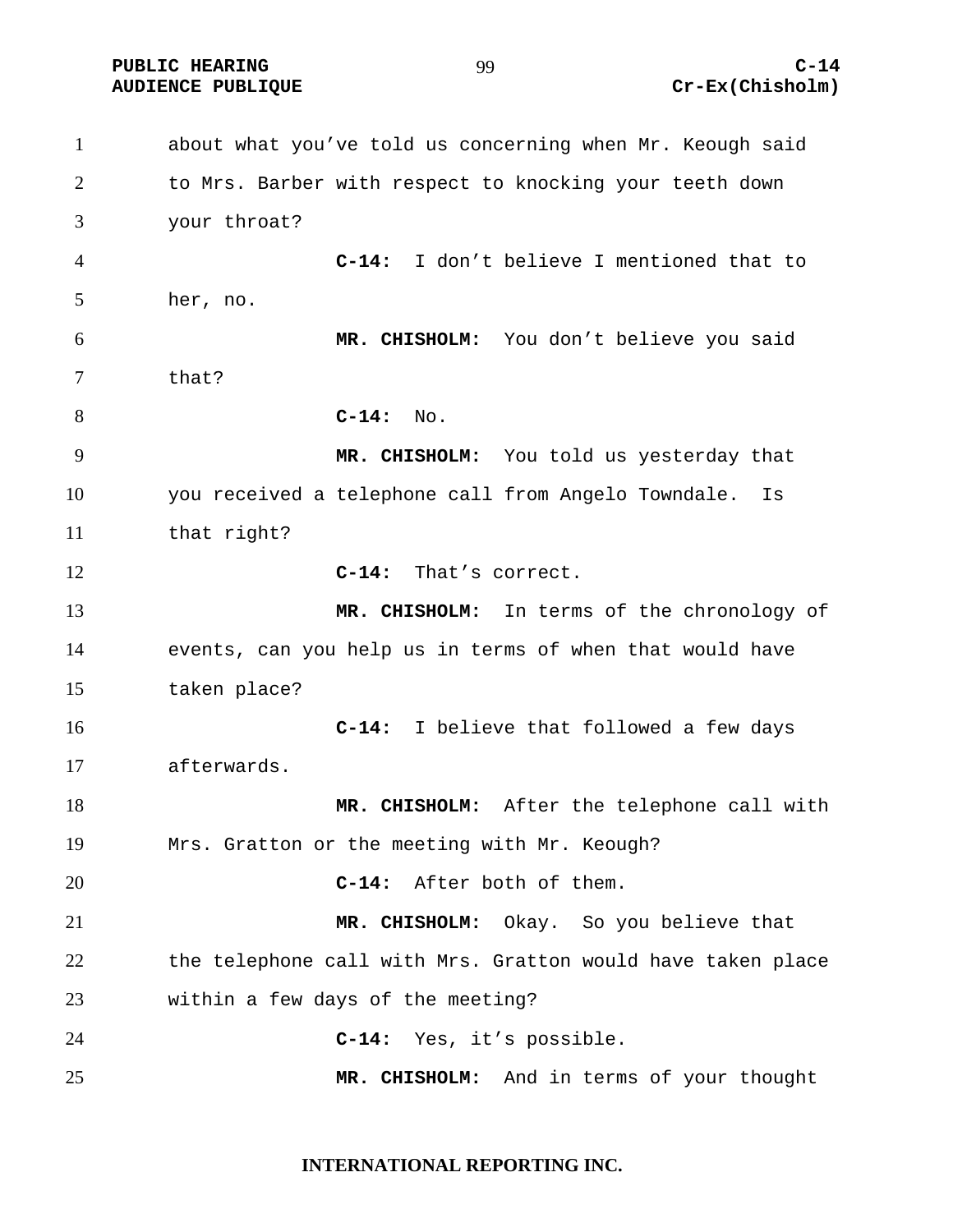process with respect to why Mr. Towndale was calling you, you took it to be that Mrs. Gratton had told Mr. Towndale about what you had told her? **C-14:** Yes, that's correct. **MR. CHISHOLM:** And you told us that Mr. Towndale, during that telephone conversation, told you that the matter would be investigated thoroughly. Is that right? **C-14:** That's correct. I was very adamant about that. **MR. CHISHOLM:** And this telephone call, I take it, was placed to the Hubert home, is that right, by Mr. Towndale? **C-14:** That's correct. **MR. CHISHOLM:** Did you tell Mr. Towndale about what you've told us about Mr. Keough suggesting that Mrs. Barber knock your teeth down your throat? **C-14:** Yes, I was very upset about everything. **MR. CHISHOLM:** And what was Mr. Towndale's response whenever you told him that? **C-14:** He was going to look into the matter. **MR. CHISHOLM:** Did he say anything else to you? **C-14:** Not really. He was going to just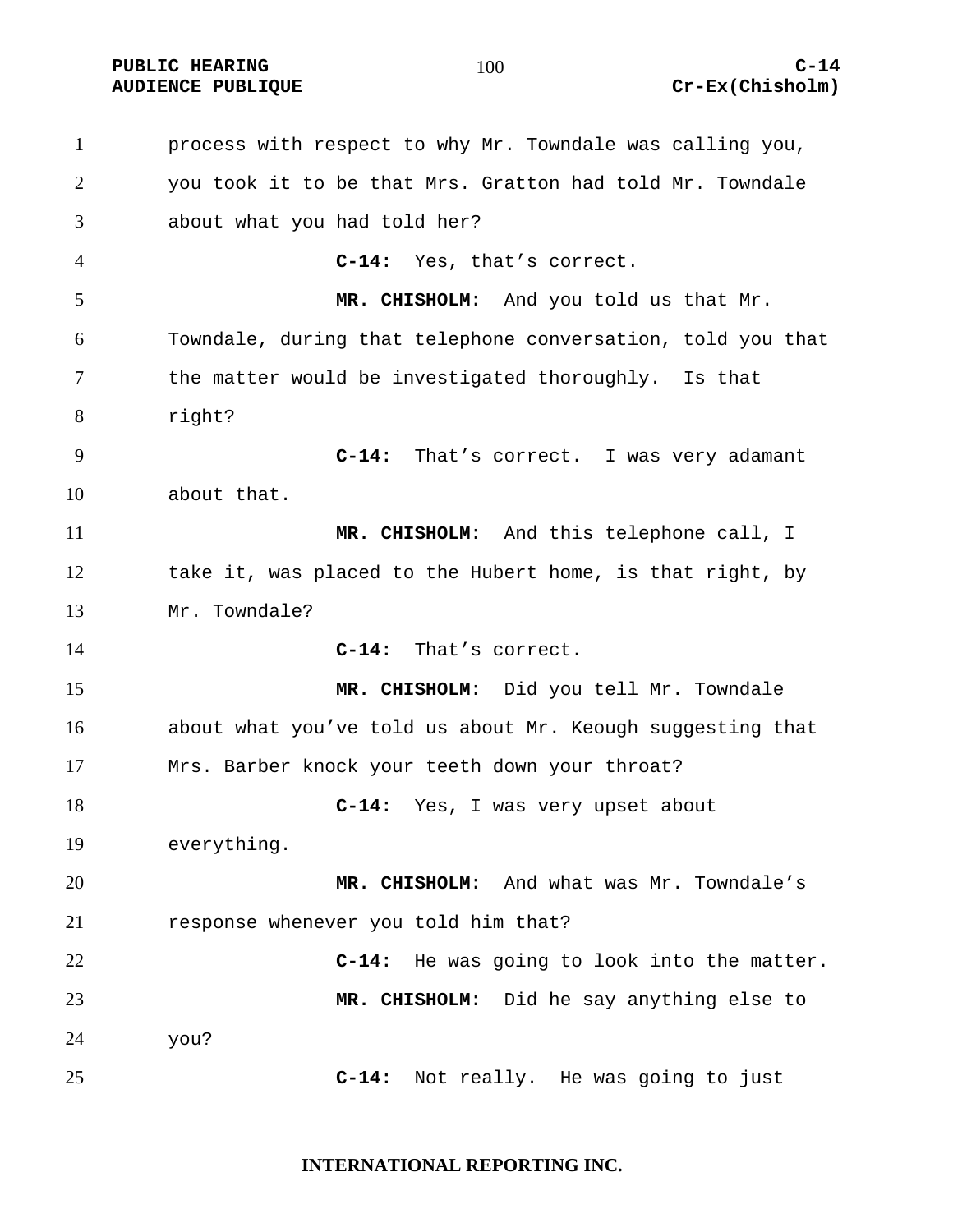look into the matter. **MR. CHISHOLM:** And how long would you estimate the conversation with Mr. Towndale lasting? **C-14:** I'm not certain. Maybe 20 minutes. **MR. CHISHOLM:** Twenty minutes. And did he say anything else to you during that twenty minutes, other 7 than he was going to look into the matter? **C-14:** I don't rightly recall. **MR. CHISHOLM:** And the telephone conversation with Mrs. Gratton that was initiated by Mrs. Hubert, do you recall how long that telephone conversation would have lasted? **C-14:** No. **MR. CHISHOLM:** Yesterday, you told us that you had a follow-up meeting with Mr. Keough following -- follow-up meeting to the first meeting that you had with Mr. Keough. Do you recall saying that? **C-14:** Yes, I do. **MR. CHISHOLM:** And you indicated that lasted about one hour. Is that right? **C-14:** If not longer, yes. **MR. CHISHOLM:** In terms of the date of that meeting or the timing, can you give us any help with respect to when that meeting would have taken place? **C-14:** Only that it followed these other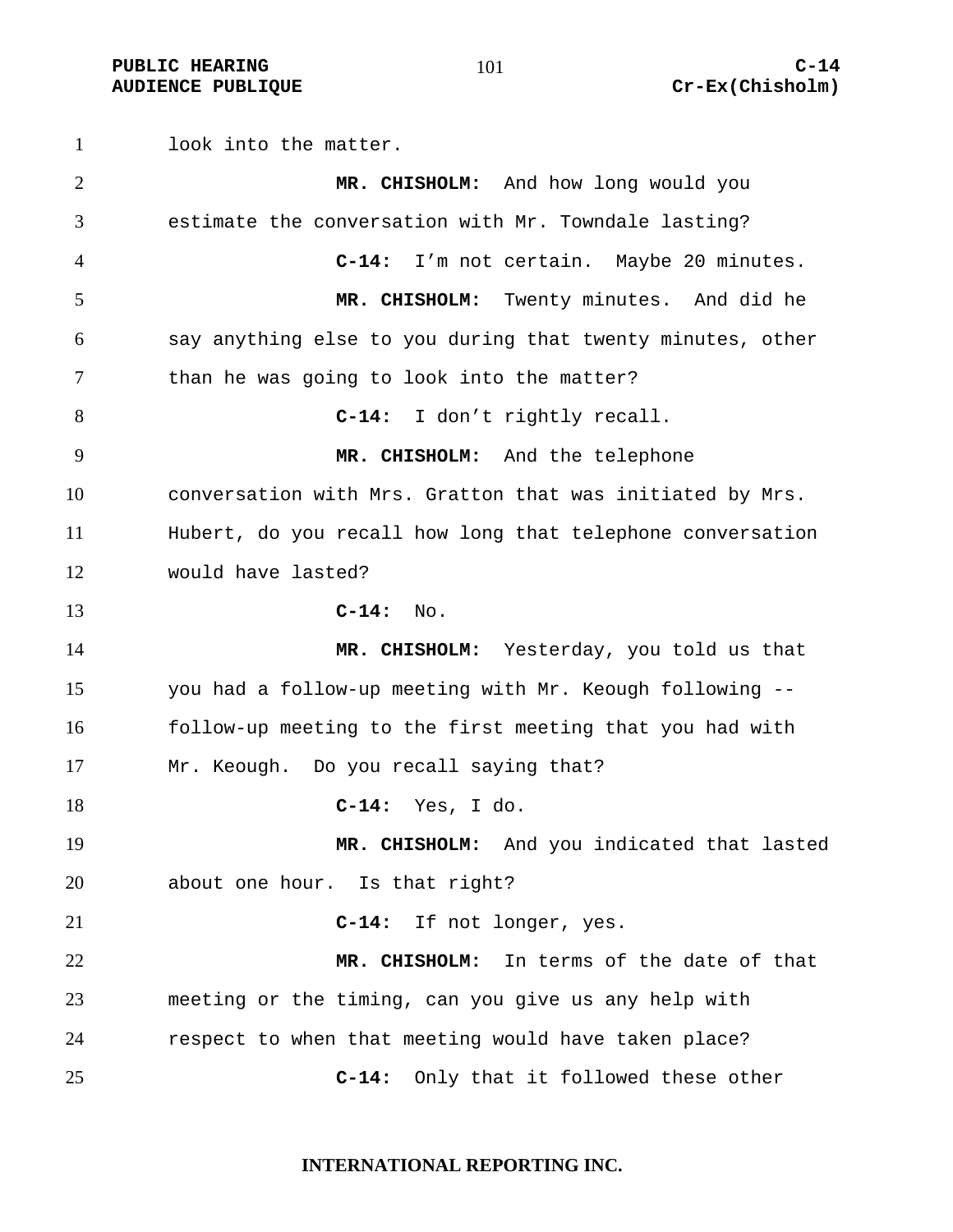events. **MR. CHISHOLM:** Can you help us in terms of how long after the other events? **C-14:** I'm sorry, no. **MR. CHISHOLM:** And you told us yesterday that Mr. Keough had been quite upset at that follow-up meeting because you had gone over his head and made a call to Mrs. Gratton and had spoken with Mr. Towndale. Is that right? **C-14:** That's correct. **MR. CHISHOLM:** And what did Mr. Keough say to you in terms of --- **C-14:** Mr. Keough was apologetic. He had said that he had failed me as a social worker. **MR. CHISHOLM:** But that's not being -- that doesn't sound like it's being -- expressing any fact that he's upset. How did you come to conclude that Mr. Keough was upset that you had gone over his head? **C-14:** He was visually agitated. **MR. CHISHOLM:** So he said nothing to you in terms of being upset? **C-14:** I don't recall. **MR. CHISHOLM:** And in terms of being visually agitated, can you tell us what his appearance was like at the time?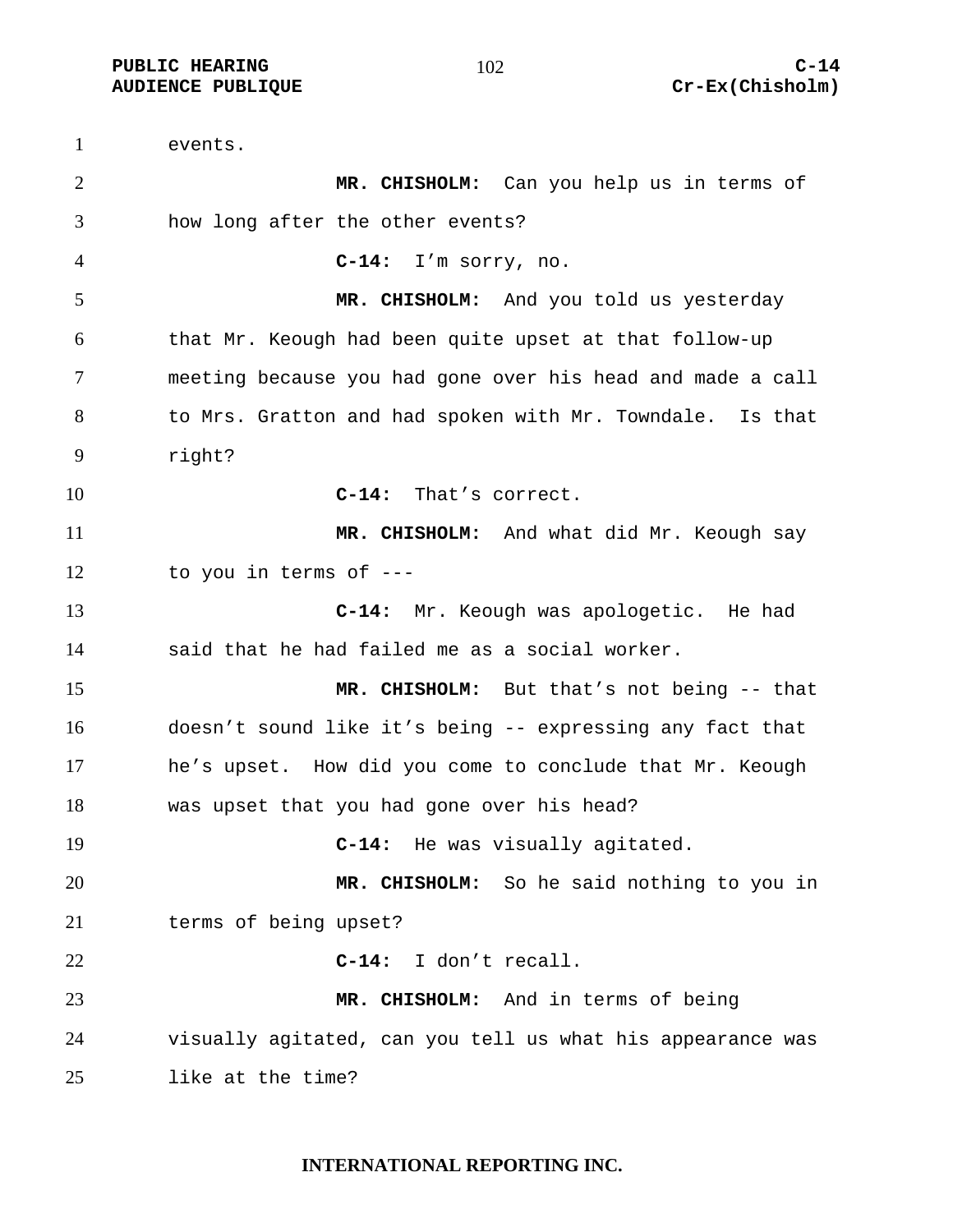**PUBLIC HEARING C-14** 

**C-14:** Nothing other than to say he was visually agitated. **MR. CHISHOLM:** And you took it to be that the agitation was a result of you going over his head and speaking to Mrs. Gratton and Mr. Towndale. Is that right? **C-14:** Yes, that's correct. **MR. CHISHOLM:** Could it have been -- could his reaction have been as a result of any other reasons, such as the fact that your disclosing these things to him and he's quite concerned about it? **C-14:** I don't believe so. There was a marked difference the second time he had spoken to me in the home, as compared to the first time. **MR. CHISHOLM:** You told us yesterday, sir, that you went from the Hubert home to the Lapensee Group Home. Is that right? **C-14:** That's correct. **MR. CHISHOLM:** And you said that things were not working out at the Hubert home. Is that right? **C-14:** I'm sorry? **MR. CHISHOLM:** You said the reason for the move was because things were not working out at the Hubert home? **C-14:** That's correct. I wasn't getting along well with the other children in the home.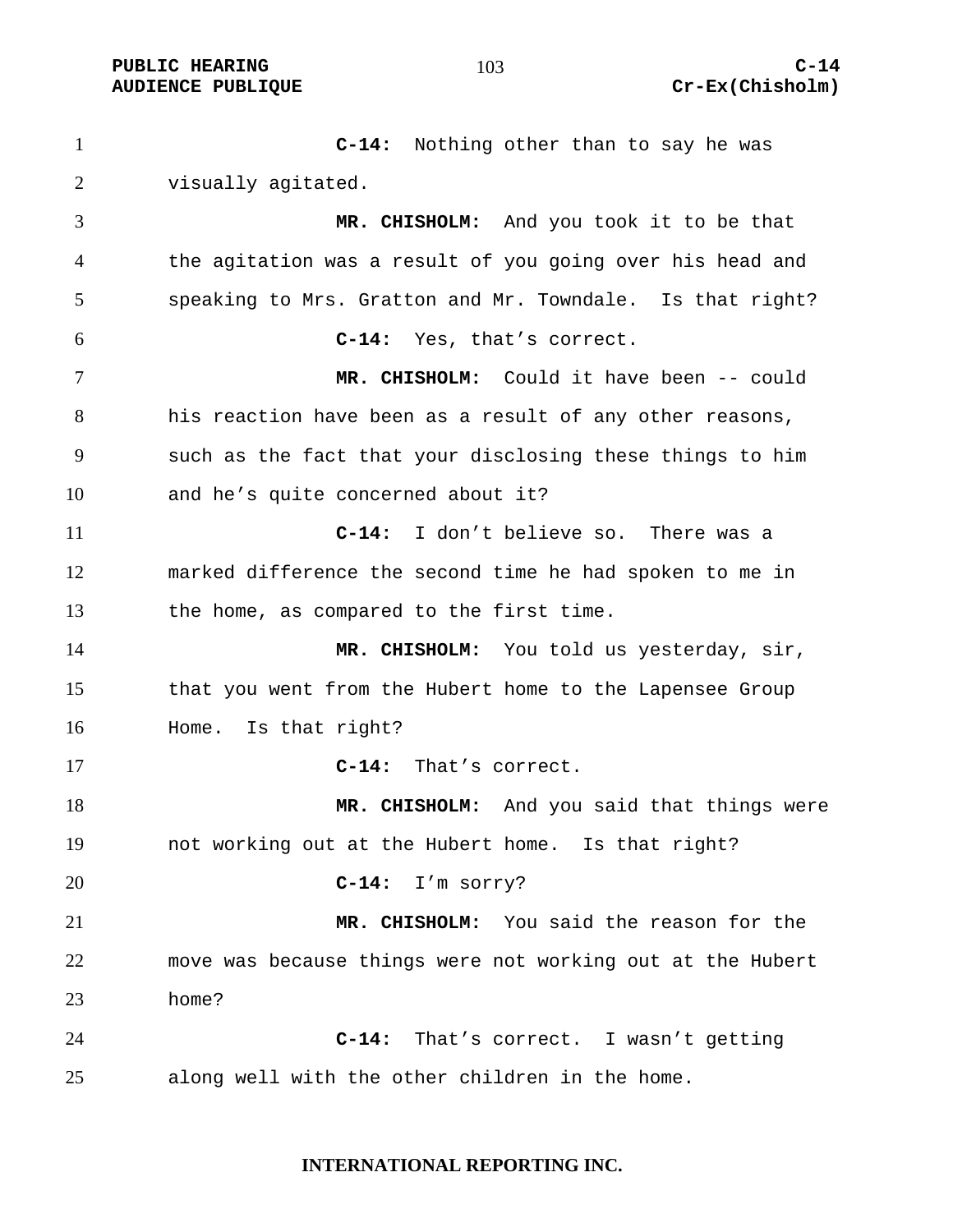**MR. CHISHOLM:** And you spoke of attention with the girls in the home. Is that right? **C-14:** That's correct. **MR. CHISHOLM:** If I could take you to a new document, please? It's document number 116169. It would be a cross-document, Madam --- **THE COMMISSIONER:** It's not in there yet, sir. **C-14:** Oh, I'm sorry. 10 THE COMMISSIONER: No, no, that's fine. Exhibit 539 is a psychology department report. **MR. CHISHOLM:** Completed by Dianne Latreille, Psychometrisd, dated July 13, 1978. **---EXHIBIT NO./PIÉCE NO P-539:**  (116169) Cornwall General Hospital Psychological Evaluation - Dated July 13th, 1978 **MR. CHISHOLM:** Sir, have you seen this document before? **C-14:** Yes, I have. **MR. CHISHOLM:** Do you recall -- you spoke yesterday of Ian MacLean, one of your workers. Do you recall Mr. MacLean arranging for you to meet with Ms. Latreille at the Cornwall General Hospital, Psychology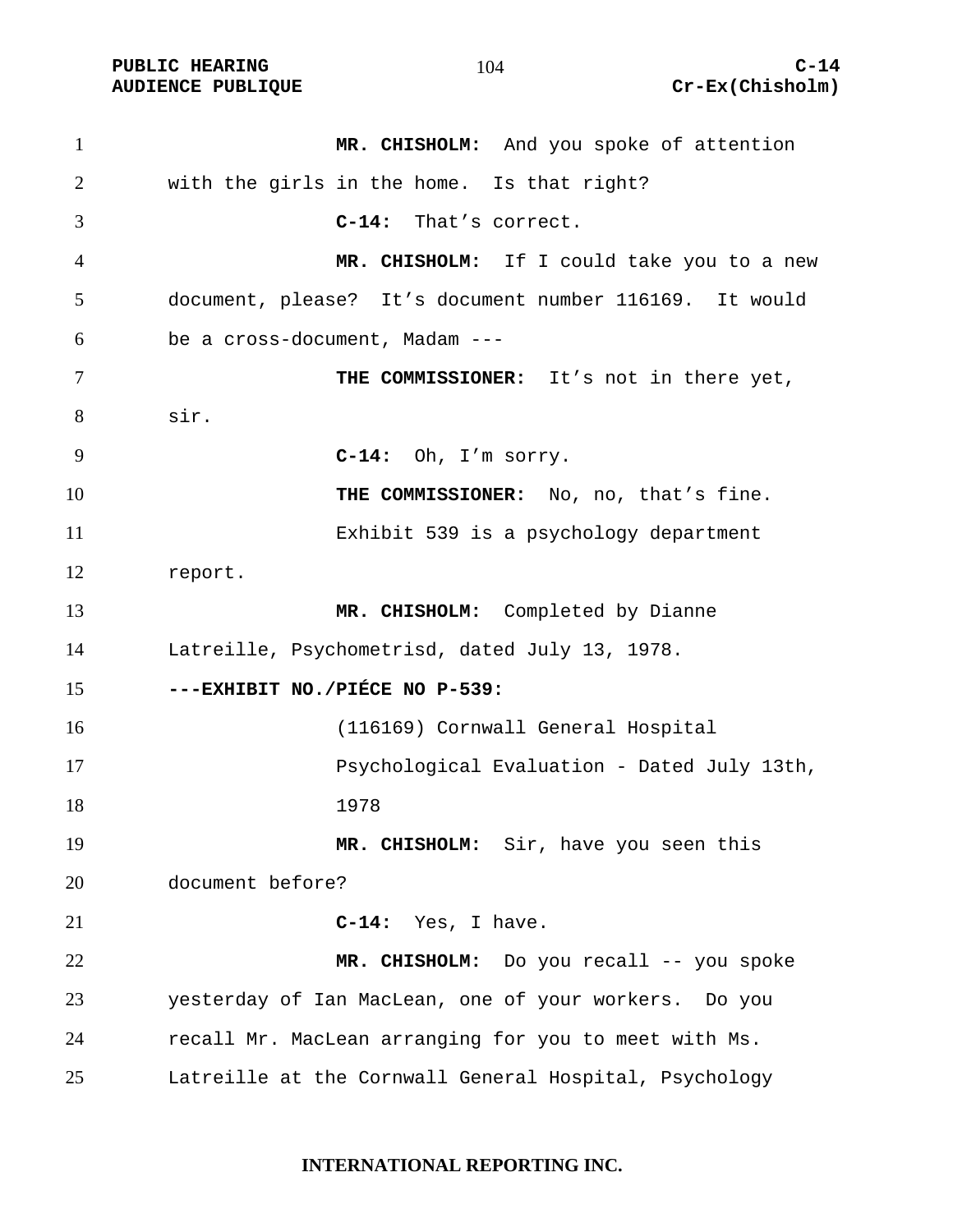Department? **C-14:** Yes. **MR. CHISHOLM:** And if I could take you to the second page of the document; the last sentence. It reads: "C-14 was told to feel free to contact me at any time should he want to discuss anything." Do you recall being told by Ms. Latreille that you could contact her if you wanted to discuss anything? **C-14:** Yes. **MR. CHISHOLM:** And did you have any further dealings with Ms. Latreille after the completion of this report? **C-14:** I saw Ms. Latreille twice and they were very brief. I don't know if this report was the first 18 time that I saw her or the second time. **MR. CHISHOLM:** In terms of -- do you know if you saw Ms. Latreille after this report had been prepared? It's dated July 13, 1978. Is it possible that you met Ms. Latreille twice before the preparation of this report? **C-14:** It's possible that this report could include two of those visits, yes, but I'm not certain. **MR. CHISHOLM:** And did you follow-up on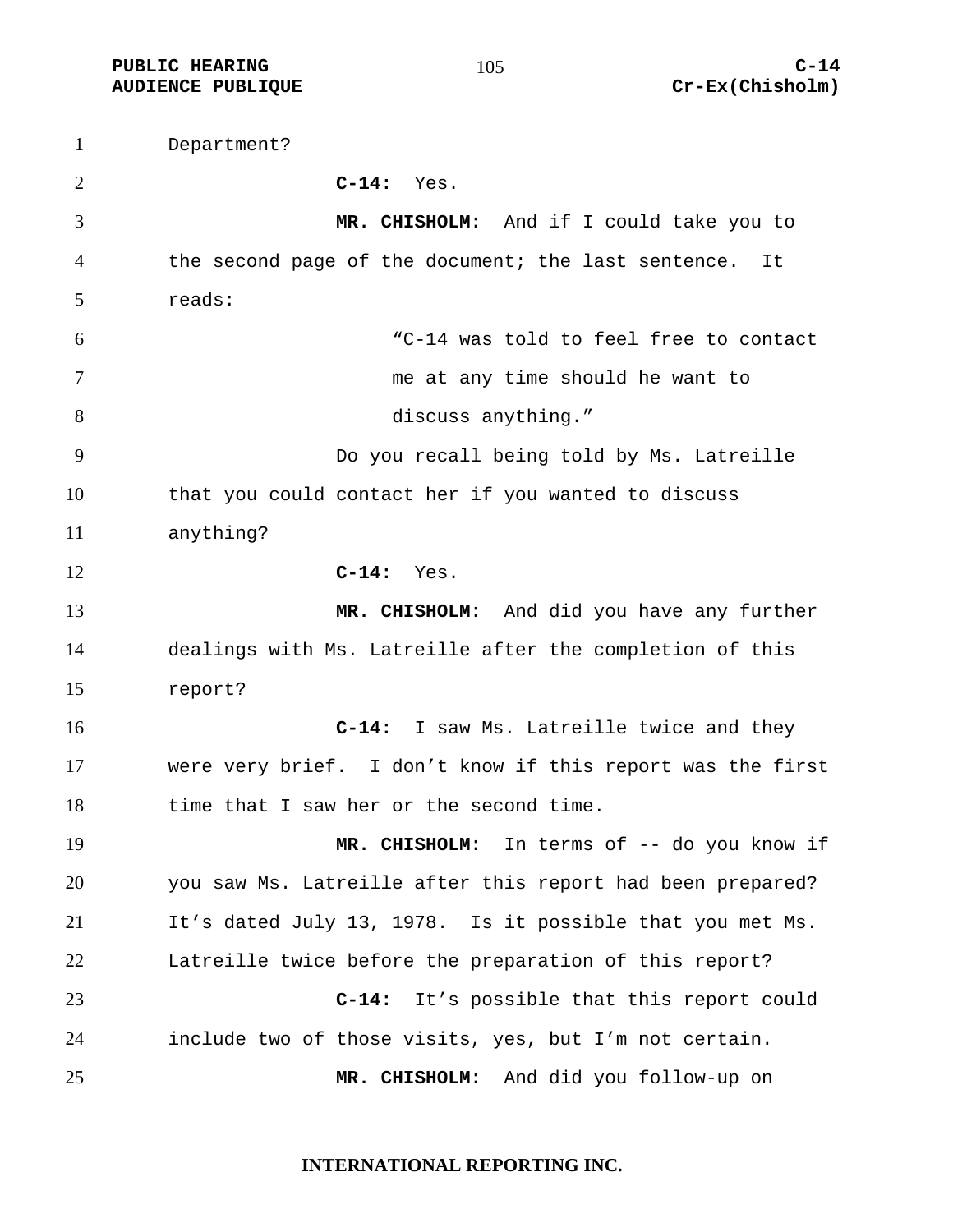#### 

Ms. Latreille's invitation to contact her if you want to discuss anything? **C-14:** No, I didn't. **MR. CHISHOLM:** And then from the Lapensée home you went to the Cieslewitz home? **C-14:** Cieslewitz. **MR. CHISHOLM:** Excuse my pronunciation. 8 and that would have been in June of 1978, does that sound about right? **C-14:** That sounds correct. **MR. CHISHOLM:** And then from there you went 12 to the MacIntosh home; is that right, sir? **C-14:** That's correct. 14 MR. CHISHOLM: Things were not working out at the MacIntosh home; you told us that yesterday; is that right? **C-14:** That's correct. **MR. CHISHOLM:** And you went from there to the Chretien Boarding Home? **C-14:** That's correct. **MR. CHISHOLM:** And what was it that was not working out at the MacIntosh home? **C-14:** I suffered from chronic anxiety and I was very, very impulsive and anxious, and with these girls that were living there -- the natural family of the foster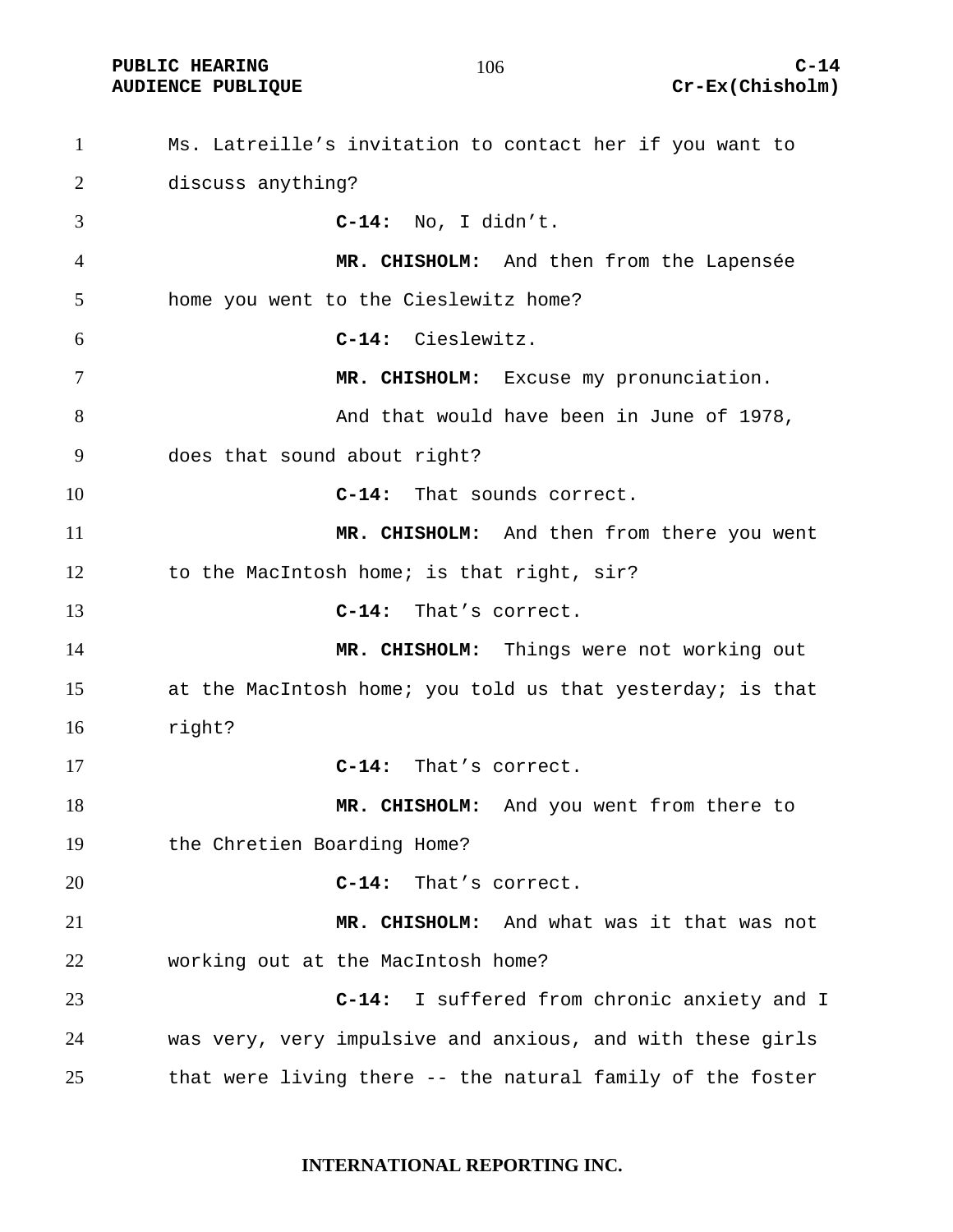parents, I'd attended the same school with them, and once again I was viewed as somewhat of an embarrassment. I was viewed as a social pariah and, in particular, the youngest girl really didn't want me living there so there was a lot of tension between us. **MR. CHISHOLM:** Then from the Chretien home you went to the St. Lawrence's College Residence; is that right? **C-14:** That's correct. **MR. CHISHOLM:** Is that residence on the corner of McConnell Avenue and Fourth Street in Cornwall; 12 the southeast intersection? **C-14:** I don't -- I couldn't answer that; I'm sorry, I don't know. **MR. CHISHOLM:** It is a high rise building? **C-14:** Yes, it was. **MR. CHISHOLM:** And you spoke of the Barlow home yesterday. You went to the Barlow home in August of 1979; is that right? **C-14:** That's correct. **MR. CHISHOLM:** And you told us yesterday that the foster mother kicked you out of the house and you were living in your car? **C-14:** That's correct. **MR. CHISHOLM:** Do you recall the date, in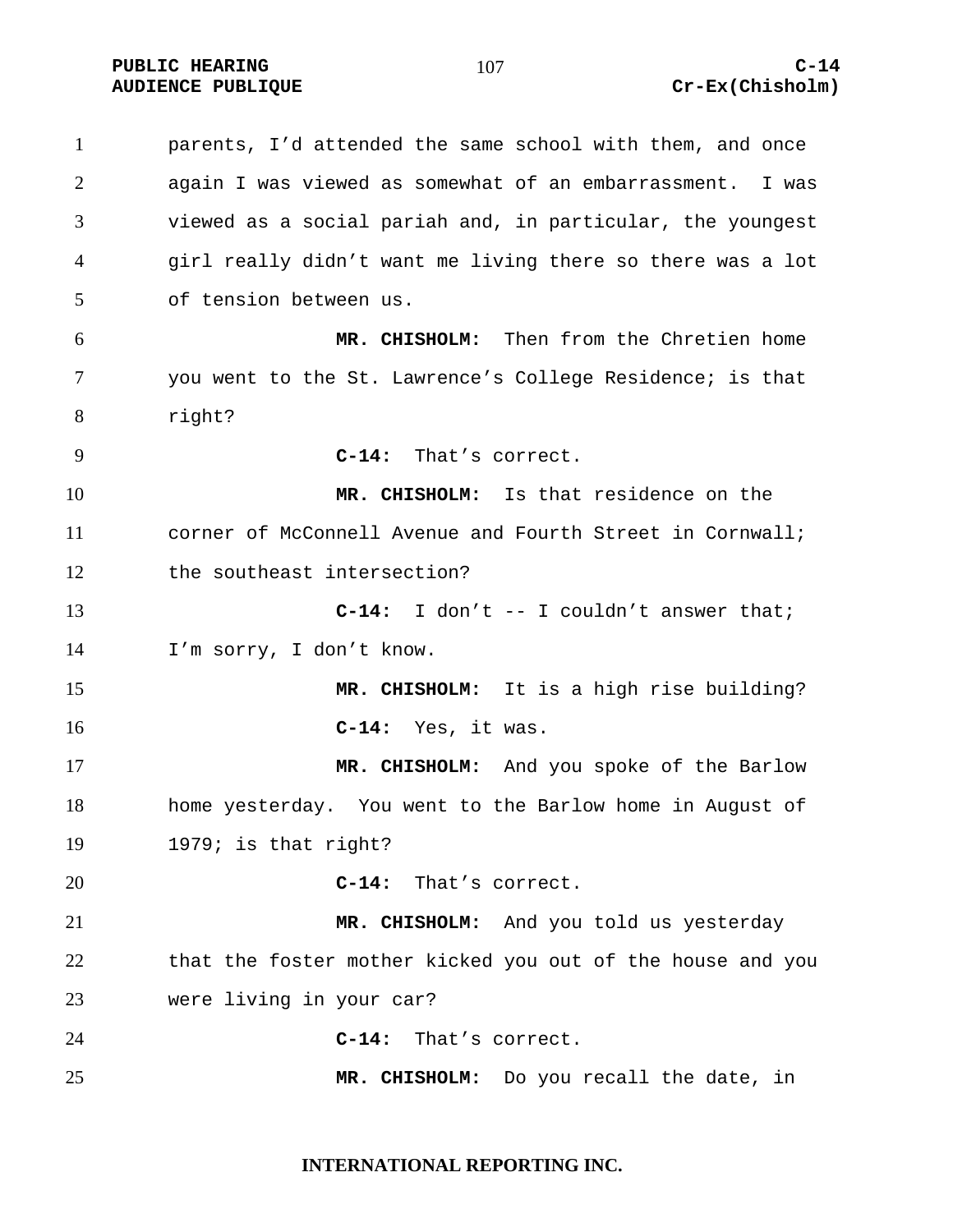| $\mathbf{1}$   | terms of when it was that you were kicked out of the house? |
|----------------|-------------------------------------------------------------|
| 2              | $C-14:$<br>No.                                              |
| 3              | MR. CHISHOLM: The season?                                   |
| $\overline{4}$ | $C-14$ : It was $-$ I remember that it was very             |
| 5              | cold outside.                                               |
| 6              | MR. CHISHOLM: And you spoke of Bill -- Mr.                  |
| 7              | McNally, yesterday; is that right; Bill McNally?            |
| 8              | That's correct.<br>$C-14:$                                  |
| 9              | MR. CHISHOLM: He was your worker at the                     |
| 10             | time; is that right?                                        |
| 11             | $C-14:$<br>That's correct.                                  |
| 12             | MR. CHISHOLM: And you told us yesterday he                  |
| 13             | cut all ties with you; is that right?                       |
| 14             | $C-14:$<br>That's correct.                                  |
| 15             | MR. CHISHOLM: If I could take you back                      |
| 16             | please to Exhibit 538; page 17 of that document, and that's |
| 17             | Bates page 1072611, front. And I'm interested in taking     |
| 18             | you down about three-quarters of the way -- down that page  |
| 19             | to the November 18, '79 heading -- that paragraph.          |
| 20             | Do you see that paragraph, sir,                             |
| 21             | November 18, 1979?                                          |
| 22             | $C-14:$ Yes, I do.                                          |
| 23             | MR. CHISHOLM: I'll read it.                                 |
| 24             | "C-14 left this boarding home after a                       |
| 25             | dispute with Carol Barlow. He left                          |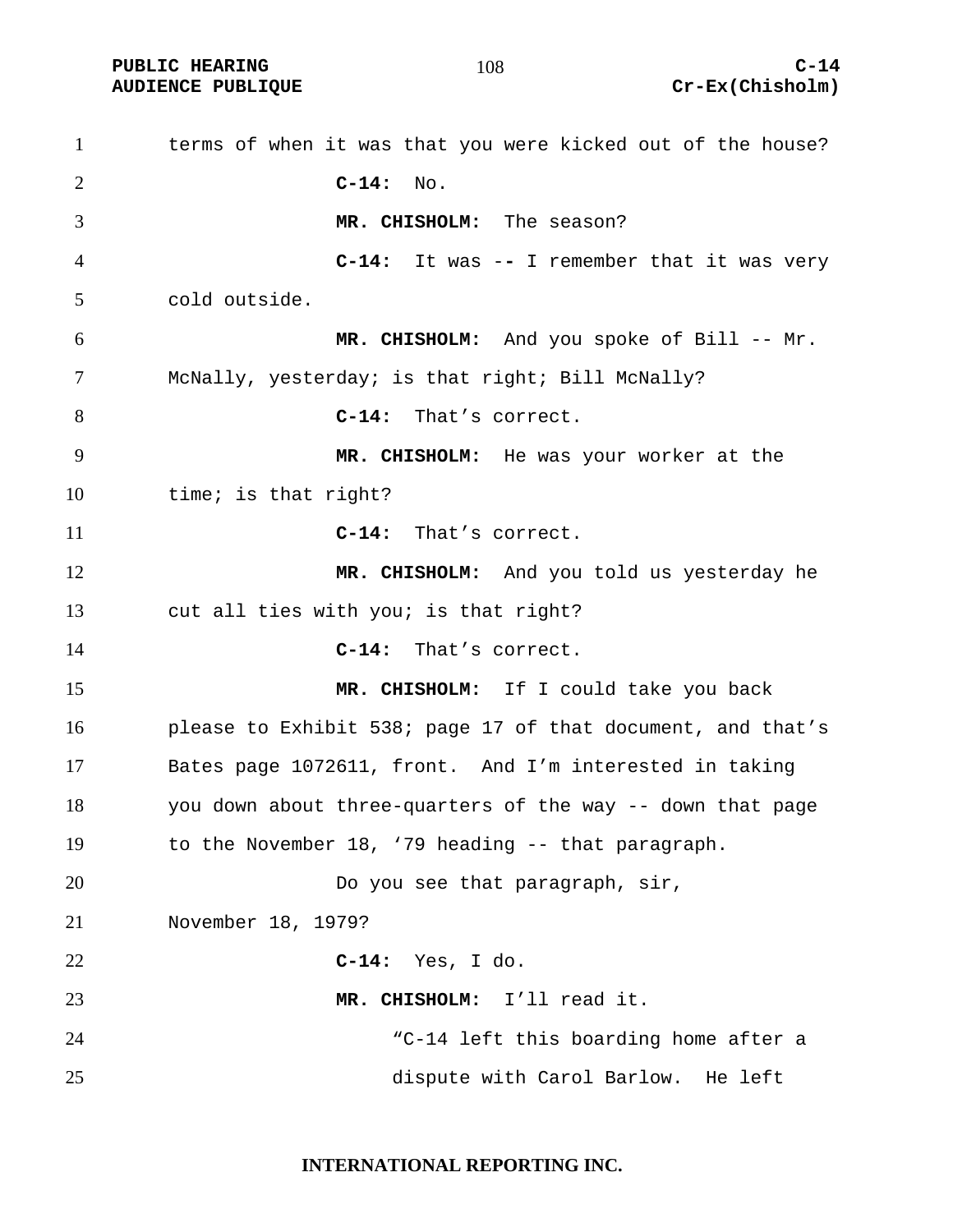| $\mathbf{1}$ | without informing worker and his                           |
|--------------|------------------------------------------------------------|
| 2            | whereabouts were unknown until November                    |
| 3            | 26, '79. At that time he contacted a                       |
| 4            | worker and informed me that he was                         |
| 5            | quitting school and that he no longer                      |
| 6            | wanted our assistance."                                    |
| 7            | Do you agree, sir that ---                                 |
| 8            | That's inaccurate.<br>$C-14:$                              |
| 9            | MR. CHISHOLM: That's inaccurate, as well?                  |
| 10           | $C-14:$ Yes, it is.                                        |
| 11           | MR. CHISHOLM: Do you recall contacting Mr.                 |
| 12           | McNally, at all, in the month of November of 1979?         |
| 13           | Well it's my understanding that Bill<br>$C-14:$            |
| 14           | McNally was trying to get in touch with me and had         |
| 15           | contacted the foster mother looking for me. And the foster |
| 16           | mother told him that she had no idea where I was.          |
| 17           | In fact, the car that we speak of was parked               |
| 18           | in her front parking lot and she would almost have to trip |
| 19           | over it everyday after she left her home.                  |
| 20           | Mr. Bill McNally finally tracked me down at                |
| 21           | a restaurant where I had been working. In the mornings I   |
| 22           | would wake up from the cold and walk about a quarter of a  |
| 23           | mile down the road to the restaurant.                      |
| 24           | There I would work for a while, so I would                 |
| 25           | get a bite to eat, maybe a pack of cigarettes.             |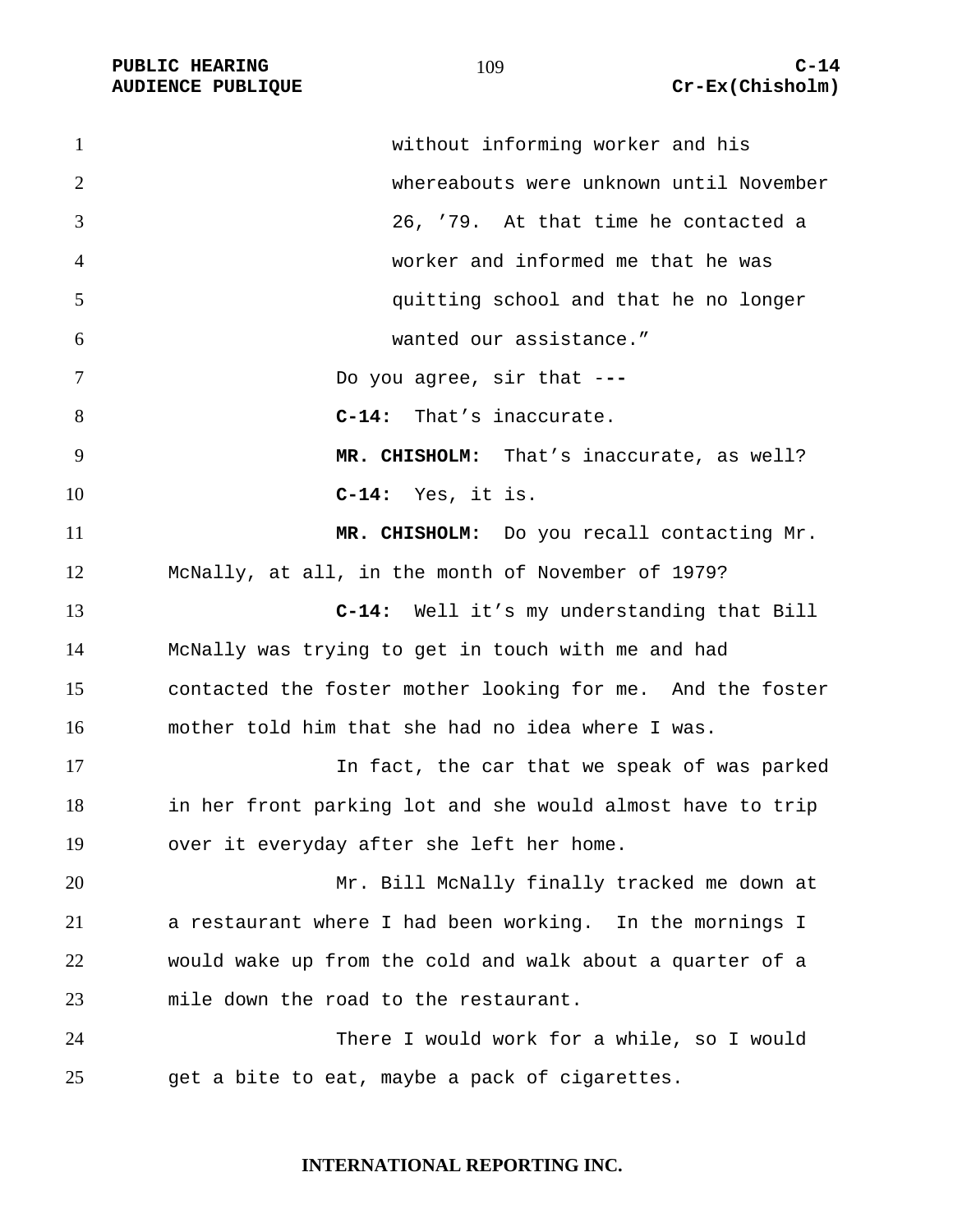| $\mathbf{1}$ | MR. CHISHOLM: And that restaurant was                     |
|--------------|-----------------------------------------------------------|
| 2            | located where, sir?                                       |
| 3            | C-14: I believe that's Amers Corners, if                  |
| 4            | I'm not mistaken.                                         |
| 5            | MR. CHISHOLM: The north end of Cornwall?                  |
| 6            | I believe so, yes.<br>$C-14:$                             |
| 7            | MR. CHISHOLM: Do you recall speaking to Mr.               |
| 8            | McNally at all in November of '79?                        |
| 9            | C-14: Yes, I had a conversation with him.                 |
| 10           | Again, he had phoned the restaurant and tracked me down   |
| 11           | there, and I was talking to him on the telephone.         |
| 12           | MR. CHISHOLM: But you would disagree with                 |
| 13           | the fact that you told him that you no longer wanted the  |
| 14           | assistance of the CAS?                                    |
| 15           | C-14: No, it was the other way around, I                  |
| 16           | believe. He told me he was cutting ties with me because I |
| 17           | wasn't attending school.                                  |
| 18           | I told him under the circumstances there was              |
| 19           | very little I could do to attend school.                  |
| 20           | MR. CHISHOLM: And you told us yesterday                   |
| 21           | about being charged with the offence of break and entry.  |
| 22           | That's correct.<br>$C-14:$                                |
| 23           | MR. CHISHOLM: And if you look at the bottom               |
| 24           | of the page; we're on page 17, the last -- paragraph on   |
| 25           | that page. I'll read it to you.                           |

# **INTERNATIONAL REPORTING INC.**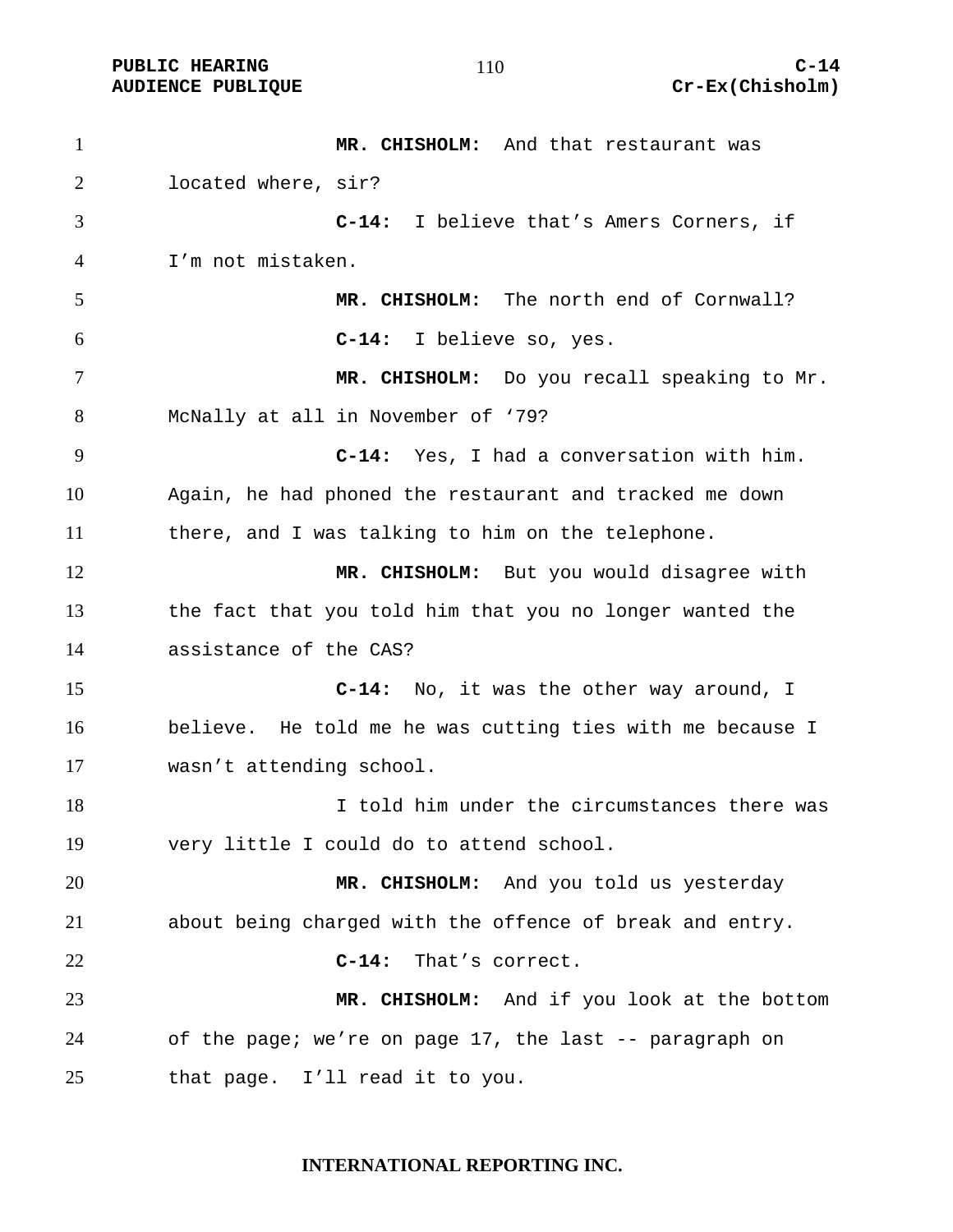1 The end of December of '79, C-14 was charged with break and entry at a store in St. Andrews." Does that date sound about right, sir, in terms of  $---$ **C-14:** I'm not sure, but it could be, yes. **MR. CHISHOLM:** Okay. If I could get you to turn the page, sir. On to page 18, the first paragraph. **C-14:** Yes. **MR. CHISHOLM:** And that reads: "On March 25, '80, C-14 was placed on probation for two years. As part of C-13 14's probation he has been ordered to attend school regularly and he must seek psychiatric assistance. Ken's probation officer is Mr. Nelson 17 Barque." Does that date, sir, seem accurate in terms of when you would have been placed on probation? **C-14:** Yes. **MR. CHISHOLM:** And yesterday you told us it was the CAS that was ordered to ensure that you receive psychiatric counselling, do you recall saying that? **C-14:** Yes, that's correct. **MR. CHISHOLM:** And are you certain that it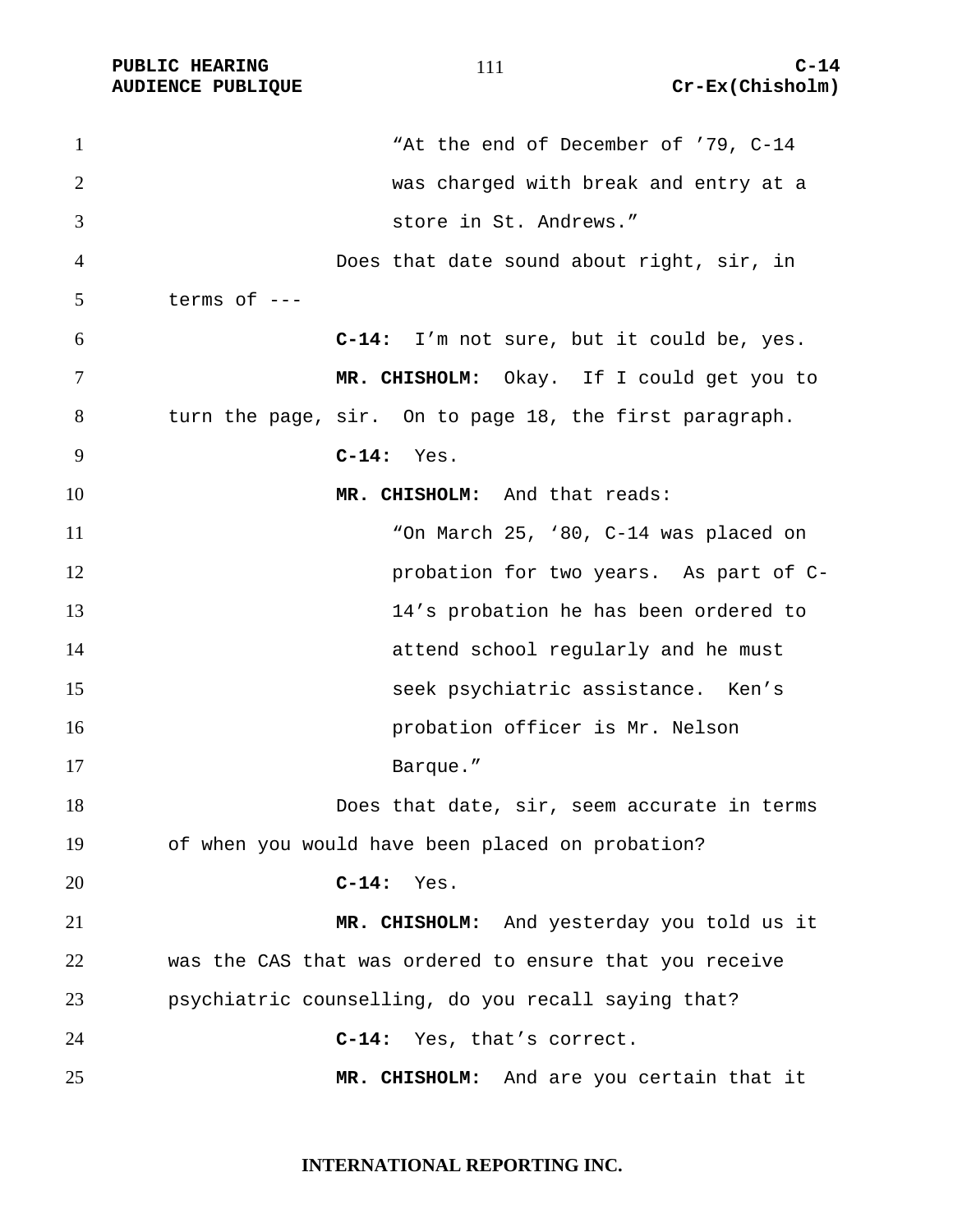#### PUBLIC HEARING C-14 AUDIENCE PUBLIQUE **COMPUTE CREAM** CREAM CREAM CREAM CREAM CREAM CREAM CREAM CREAM CREAM CREAM CREAM CREAM CREAM CREAM CREAM CREAM CREAM CREAM CREAM CREAM CREAM CREAM CREAM CREAM CREAM CREAM CREAM CREAM CREAM CREAM CREAM CR

was the CAS that was charged with that obligation under the probation order and not -- a condition that you had to comply with? **C-14:** Relatively certain. I mean I was accompanied by, I believe, Bill McNally in the courtroom when this was issued. **MR. CHISHOLM:** You told us about a call that you placed to Bryan Keough in 1981 or 1982; you're not certain of the date I take it; is that right? **C-14:** That's correct. **MR. CHISHOLM:** And you told us you had a 20 minute conversation with Mr. Keough and during that conversation you told Mr. Keough that you were sexually abused by Arthur Sypes and Frank Rolland; is that right? **C-14:** That's correct. **MR. CHISHOLM:** And you told us that Mr. Keough was -- unresponsive because you were more or less in a rant at the time; is that right? **C-14:** I was very upset; yes. **MR. CHISHOLM:** So do I understand that you didn't give Mr. Keough a chance to speak because you were always speaking; is that what you mean? **C-14:** Well, at the end I gave him an opportunity to respond, but he didn't. The phone was dead, so I hung up.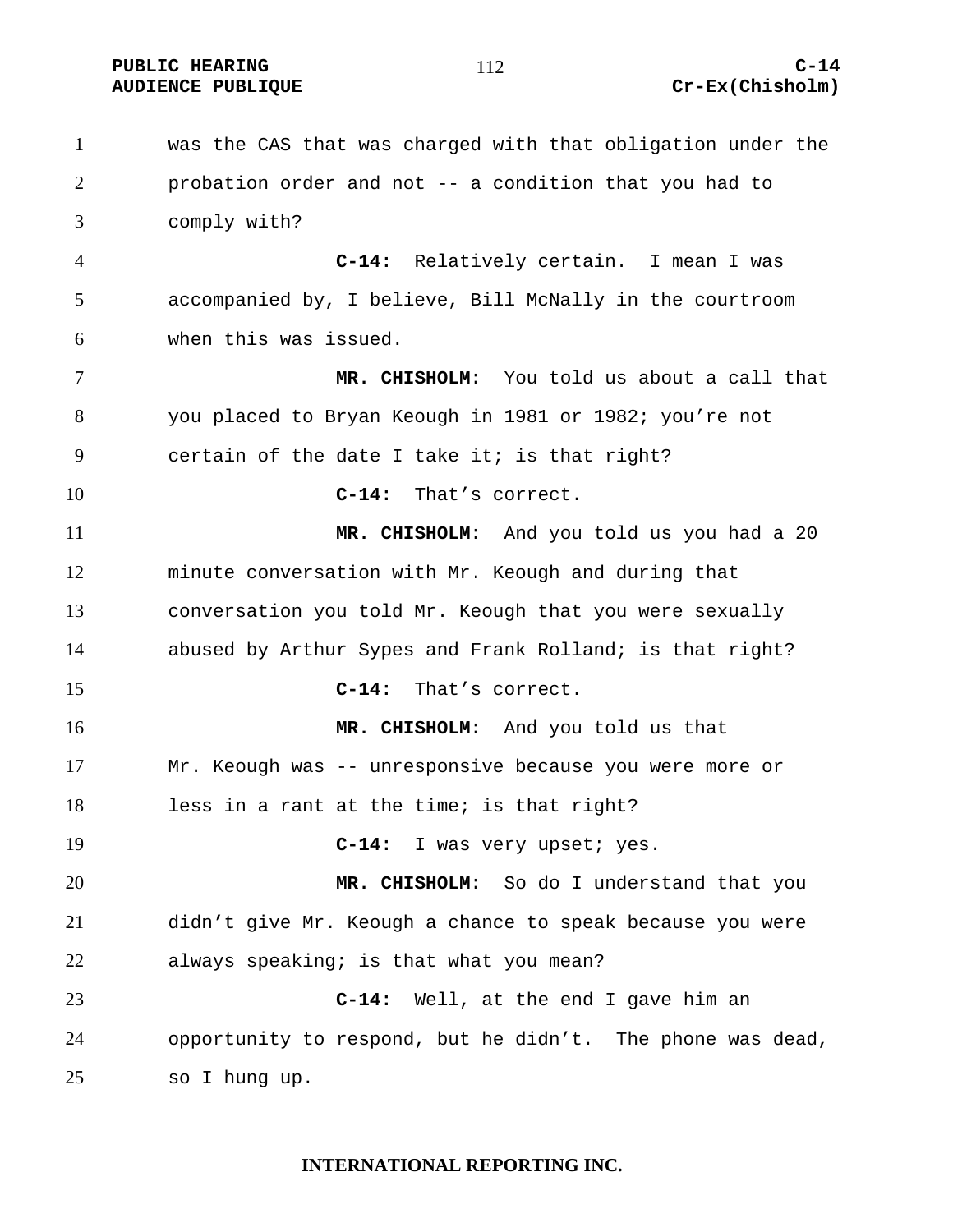**PUBLIC HEARING C-14 C-14** 

**MR. CHISHOLM:** You placed this call from Ottawa; is that right, sir? You were living in Ottawa at the time? **C-14:** I believe so, yes. **MR. CHISHOLM:** If I take you just to page 20 of the exhibit that you have before us -- You'll see the first line, on the right hand side: "June 18, '80, Crown wardship terminated. Ken's present whereabouts 10 is unknown." Is that accurate in terms of when the Crown wardship would have terminated; June of 1980? **C-14:** Yes. **MR. CHISHOLM:** And prior to that time you were living at the King George Hotel in Cornwall; is that right? **C-14:** That's correct. **MR. CHISHOLM:** And that was on the corner of Second and Pitt Street; is that right? **C-14:** That's correct. **MR. CHISHOLM:** And at some point you left 22 the King George Hotel and went to live in Ottawa; is that right? **C-14:** After they terminated wardship; yes. **MR. CHISHOLM:** I take it you didn't leave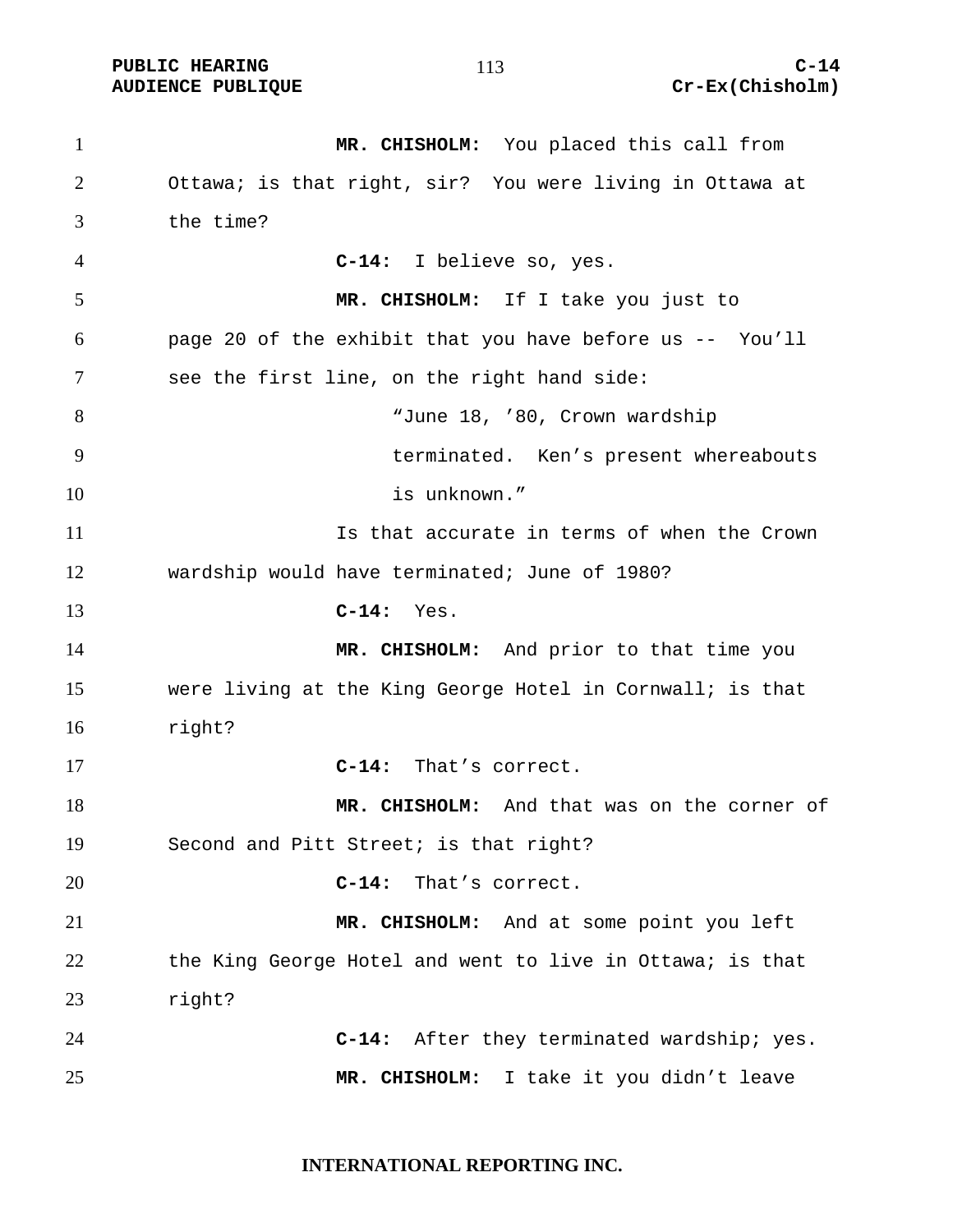PUBLIC HEARING C-14

any forwarding address or any contact information with the CAS when you moved to Ottawa; is that right? **C-14:** No, Bill McNally was pushing me to go on welfare and actually get off or terminate the wardship on my own. **MR. CHISHOLM:** If I could take you, please, to Exhibit 528? Sir, this is the case note prepared by Mr. Murphy. And if I can take you to the first page, first paragraph, you'll see this appears to make reference to a July 23, 1991 telephone call from Fran McIninch, a supervisor at the Ottawa CAS, indicating that she had been speaking to C-14? **C-14:** I'm sorry, I'm just trying to locate myself. **MR. CHISHOLM:** Okay. The very first paragraph. **C-14:** Okay. Yes. **MR. CHISHOLM:** I'll let you read the paragraph, sir. **(SHORT PAUSE/COURTE PAUSE) C-14:** Yes. **MR. CHISHOLM:** Do you recall speaking with Fran McIninch? **C-14:** No, I don't recall, but I know that I have contacted so many people at the Cornwall CAS that ---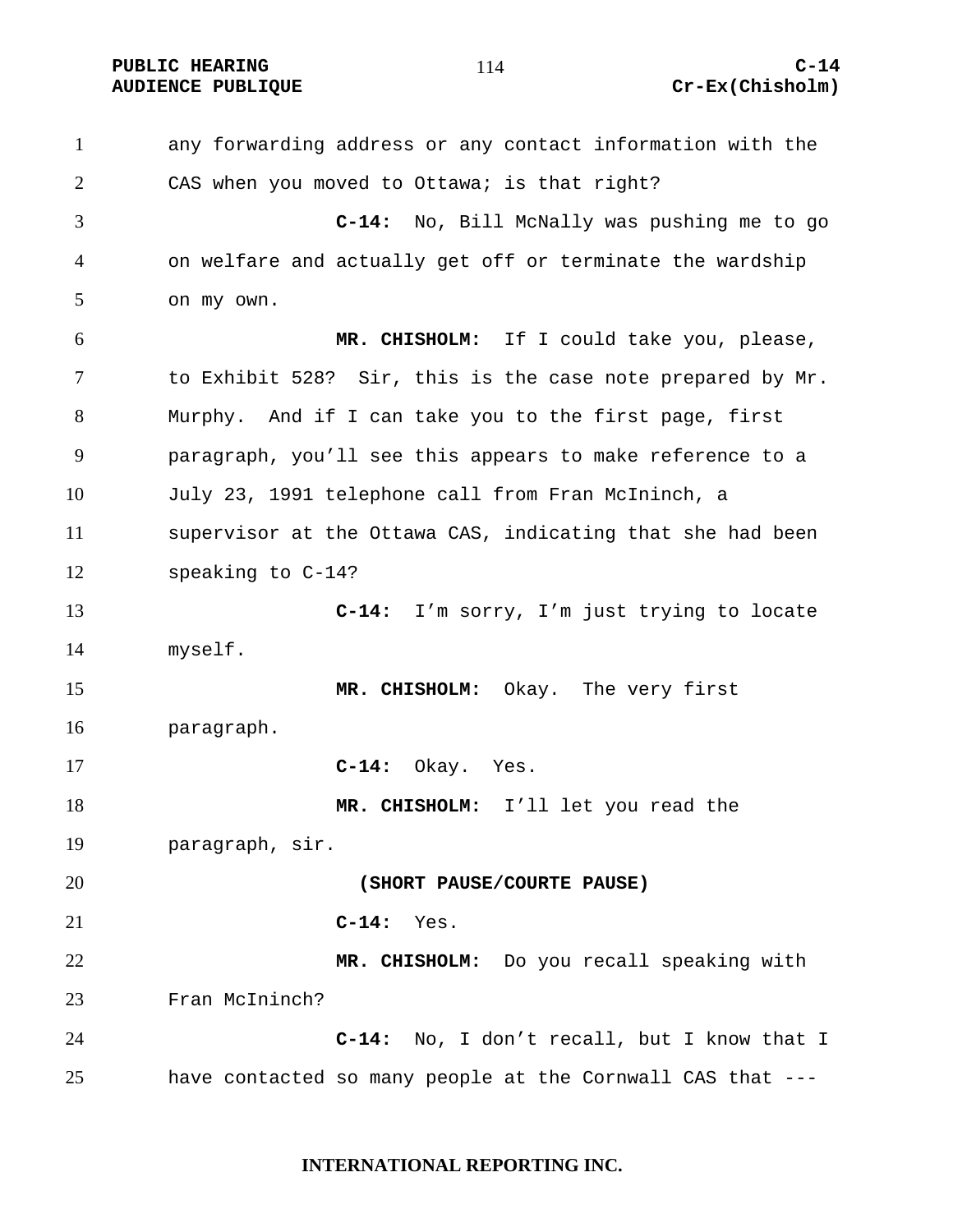| $\mathbf{1}$   | MR. CHISHOLM: This appears to be someone at                        |
|----------------|--------------------------------------------------------------------|
| $\overline{2}$ | the Ottawa CAS. You understand that?                               |
| 3              | C-14: I've contacted people at the Ottawa                          |
| 4              | CAS as well.                                                       |
| 5              | MR. CHISHOLM: Is it fair to say it's                               |
| 6              | possible you spoke to that person?                                 |
| 7              | C-14: It's possible, yes.                                          |
| 8              | THE COMMISSIONER: Okay. Hold on now. This                          |
| 9              | is a recording of a phone call the case worker would have          |
| 10             | had with Ms. McIninch?                                             |
| 11             | MR. CHISHOLM: Right.                                               |
| 12             | THE COMMISSIONER: And in there she says she                        |
| 13             | had been speaking to C-14. Okay.                                   |
| 14             | MR. CHISHOLM: Right.                                               |
| 15             | THE COMMISSIONER: Okay.                                            |
| 16             | MR. CHISHOLM: That's a possibility, sir<br>Is                      |
| 17             | that right?                                                        |
| 18             | C-14: What case worker are -- I'm sorry,                           |
| 19             | I'm lost.                                                          |
| 20             | MR. CHISHOLM: Mr. Murphy, in his case note,                        |
| 21             | has indicated that on July the 23 <sup>rd</sup> he had a telephone |
| 22             | conversation with Fran McIninch.                                   |
| 23             | $C-14:$<br>Okay.                                                   |
| 24             | MR. CHISHOLM: And Fran McIninch told Mr.                           |
| 25             | Murphy that she had been speaking with you?                        |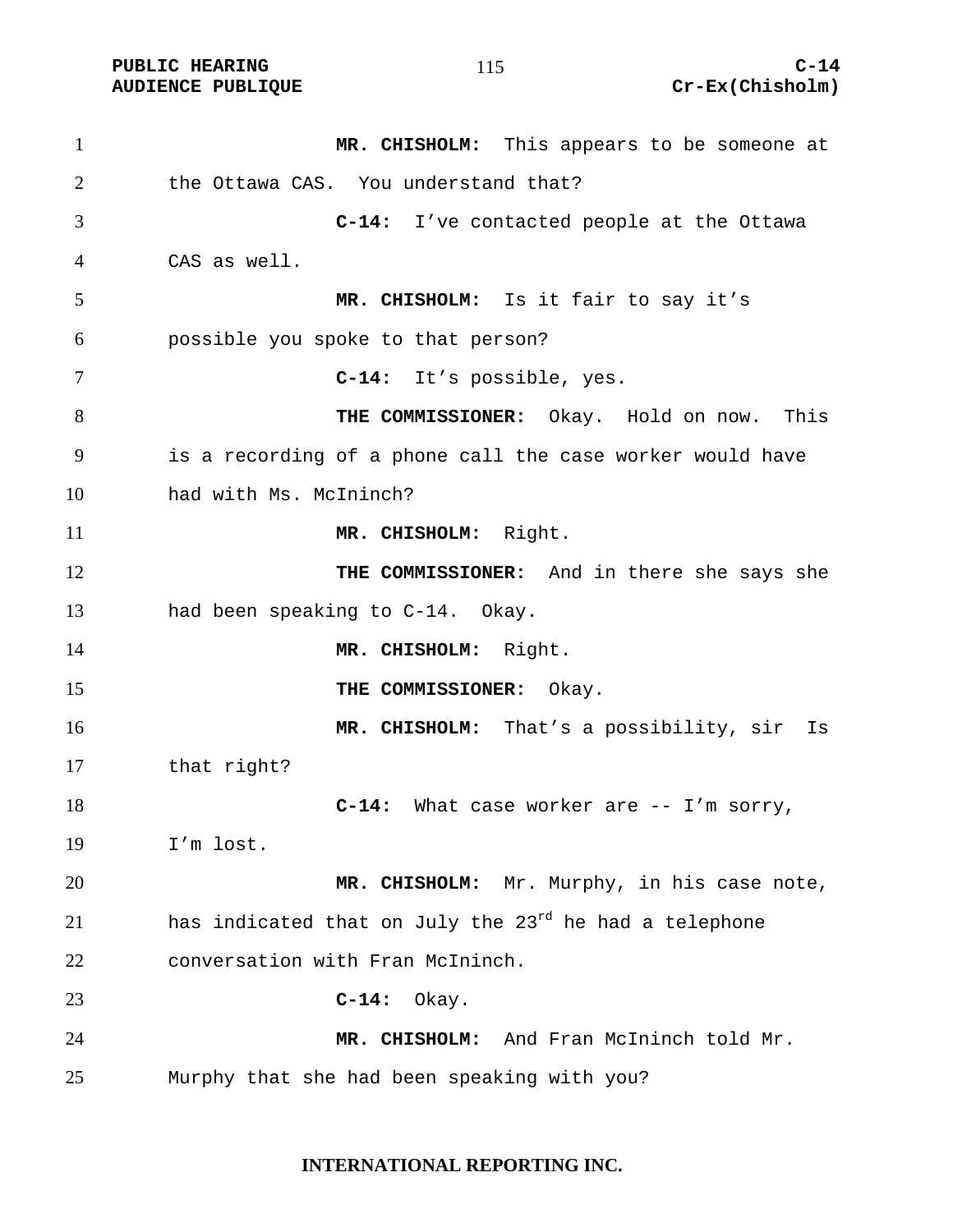**C-14:** That's possible, yes. **MR. CHISHOLM:** That's a possibility? **C-14:** Yes. **MR. CHISHOLM:** And she also told, according to this case note, told Mr. Murphy that she had recommended two different psychiatrists to you, a Dr. Harry Fyfe and a Dr. Gary Powell. **C-14:** I don't know why she would have done that, and I don't rightly recall her doing so. I was already under a physician's care at the time. **MR. CHISHOLM:** But is it possible, sir, that she did refer -- she did recommend those names to you? **C-14:** I don't recall that, no. 14 MR. CHISHOLM: But it's possible? **C-14:** It's possible. **MR. CHISHOLM:** Okay. And then you'll see in the next paragraph "July 23, 1991, telephone call C-14". Does that date fit in terms of your recollection of speaking with Mr. Murphy? **C-14:** I'm sorry, I'm just reviewing it. **MR. CHISHOLM:** Certainly. **C-14:** Yes, it's something I might have said. **MR. CHISHOLM:** Okay. But in terms of the date of the conversation?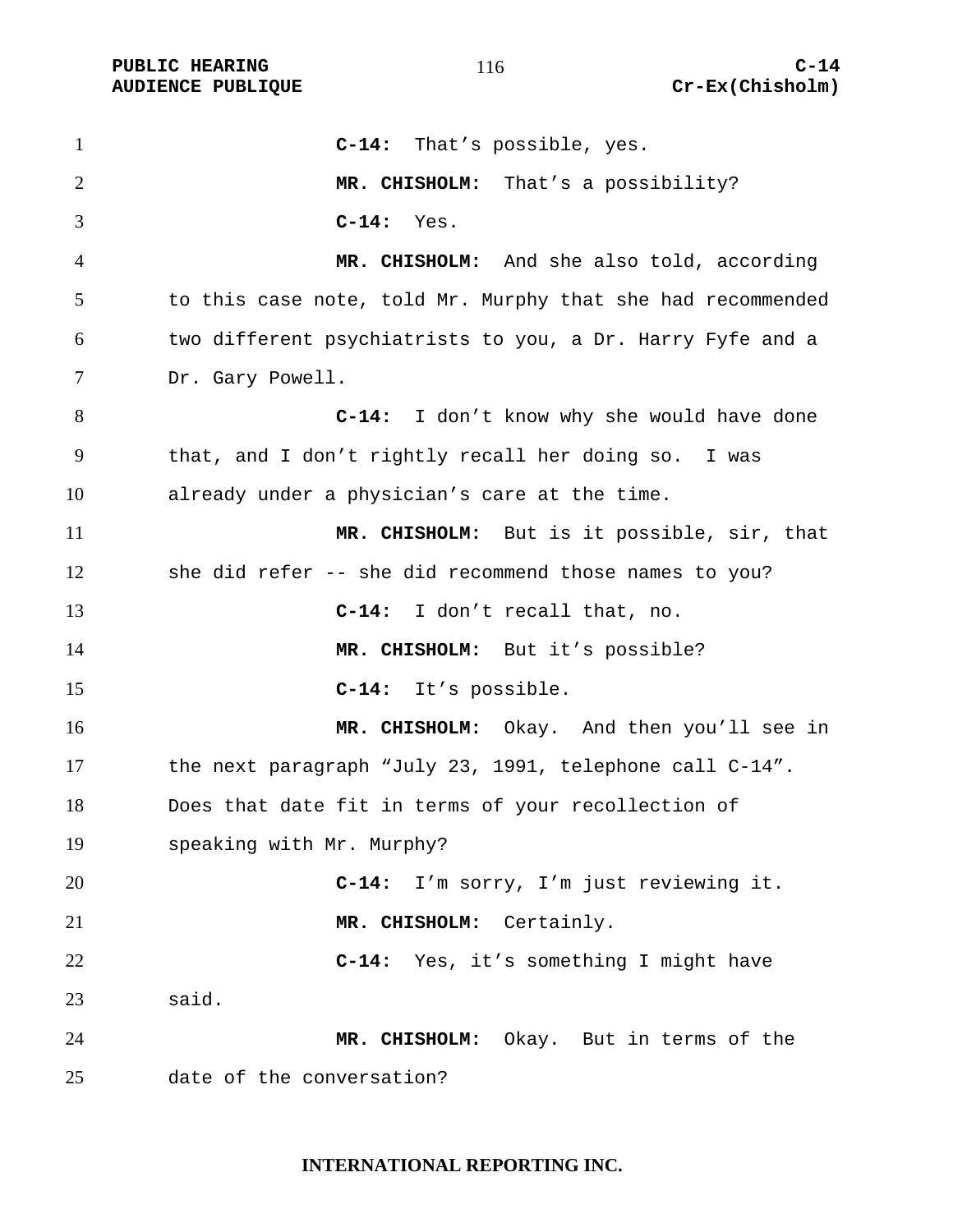PUBLIC HEARING C-14

**C-14:** I don't rightly recall, no. **MR. CHISHOLM:** If I could take you down to the third paragraph, I'll just get you to read that paragraph to yourself, sir. **C-14:** Yes. **MR. CHISHOLM:** In this case, the notes suggest that you never reported sexual abuse by Mr. Sypes. Would you have said that to Mr. Murphy? **C-14:** I don't believe so, no. I believe that's inaccurate. **MR. CHISHOLM:** With respect to the second sentence in that paragraph: 13 The is only now beginning to talk about 14 it; finds it very hard." Would you have said that to Mr. Murphy? **C-14:** No, because there were other people 17 that I had spoken to about it prior to talking to him and I had spoken to Colleen Anderson at Adoption Disclosures. I had also recalled calling Mr. Bryan Keough about it too. **MR. CHISHOLM:** So you would not have said 21 that to Mr. Murphy? **C-14:** No, I don't believe so. **MR. CHISHOLM:** And would you have told Mr. Murphy that there were at least six incidents with respect to incidents involving Mr. Sypes?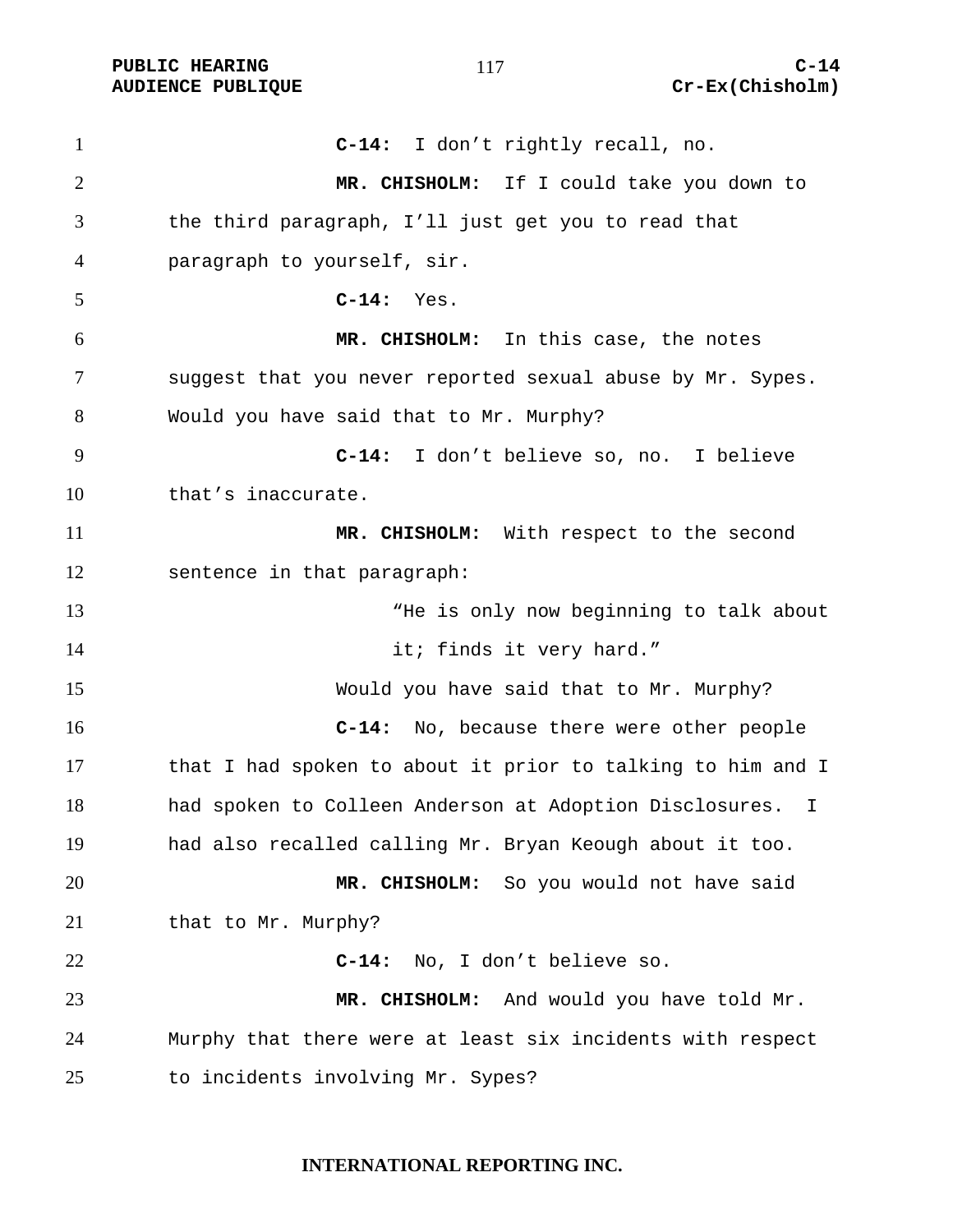**C-14:** Yes. **MR. CHISHOLM:** And would you have told Mr. Murphy that you and Mr. Sypes shared the same bedroom? **C-14:** Yes. **MR. CHISHOLM:** Would you have told Mr. Murphy that you felt charges could not be laid as Mr. Sypes was developmentally handicapped? **C-14:** No, no. I believe that what did happen was I told Mr. Murphy that Arthur was mentally handicapped and that I wasn't certain, because of his condition, as to whether or not charges could be laid, but 12 I in no way indicated whatsoever that he shouldn't have the individual charged. **MR. CHISHOLM:** If I could take you down two more paragraphs, starting: 16 The feels that Bryan Keough knew some of what was going on." Did you tell Mr. Murphy that you felt Mr. Keough knew some of what was going on? **C-14:** I told him definitely Mr. Keough knew what was going on. **MR. CHISHOLM:** And reading the second sentence: "Once came and saw C-14 when he had 'blood running from my mouth' from a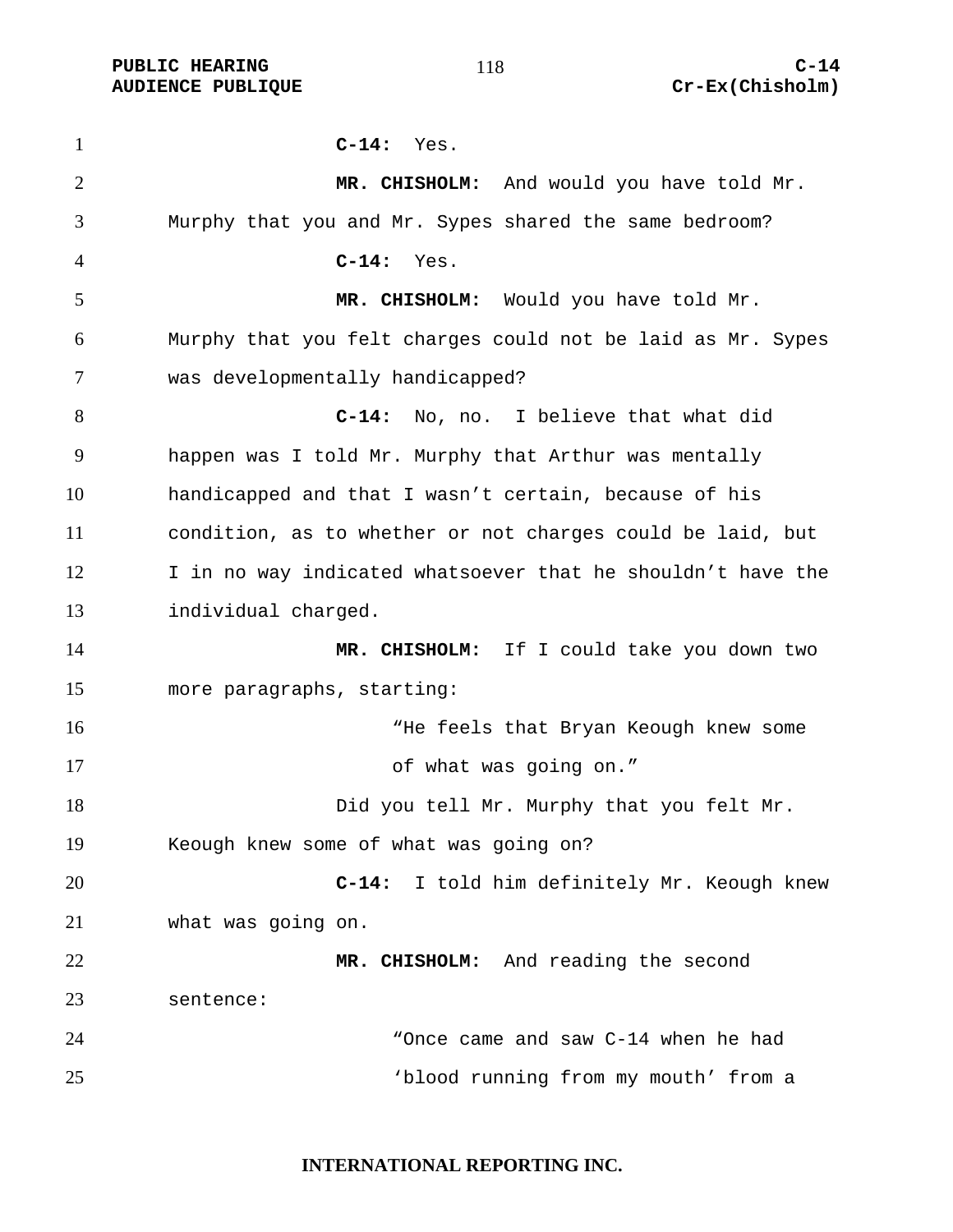#### 

1 beating." Did you say that to Mr. Murphy? **C-14:** Yes, I believe I did. As I explained previously, Mrs. Barber used to back me into the corner, step on my feet and punch me straight in the mouth. She would usually wear a variety of rings on her right hand, and when she would connect with me, she would cut my face at times. So yeah, this is something that sounds very familiar. **MR. CHISHOLM:** In respect to the last sentence in that paragraph: "C-14 feels that his behaviour and his 13 growing problems..." **C-14:** I'm sorry, I'm a little lost here. **MR. CHISHOLM:** I'm sorry. The paragraph that reads: 17 The feels that Bryan Keough knew some 18 of what was going on..." And I can bring you back down to the second-last line, right-hand side of that second-last line: "C-14 feels that his behaviour and his growing problems should have been a dead giveaway." Did you say that to Mr. Murphy? **C-14:** Absolutely.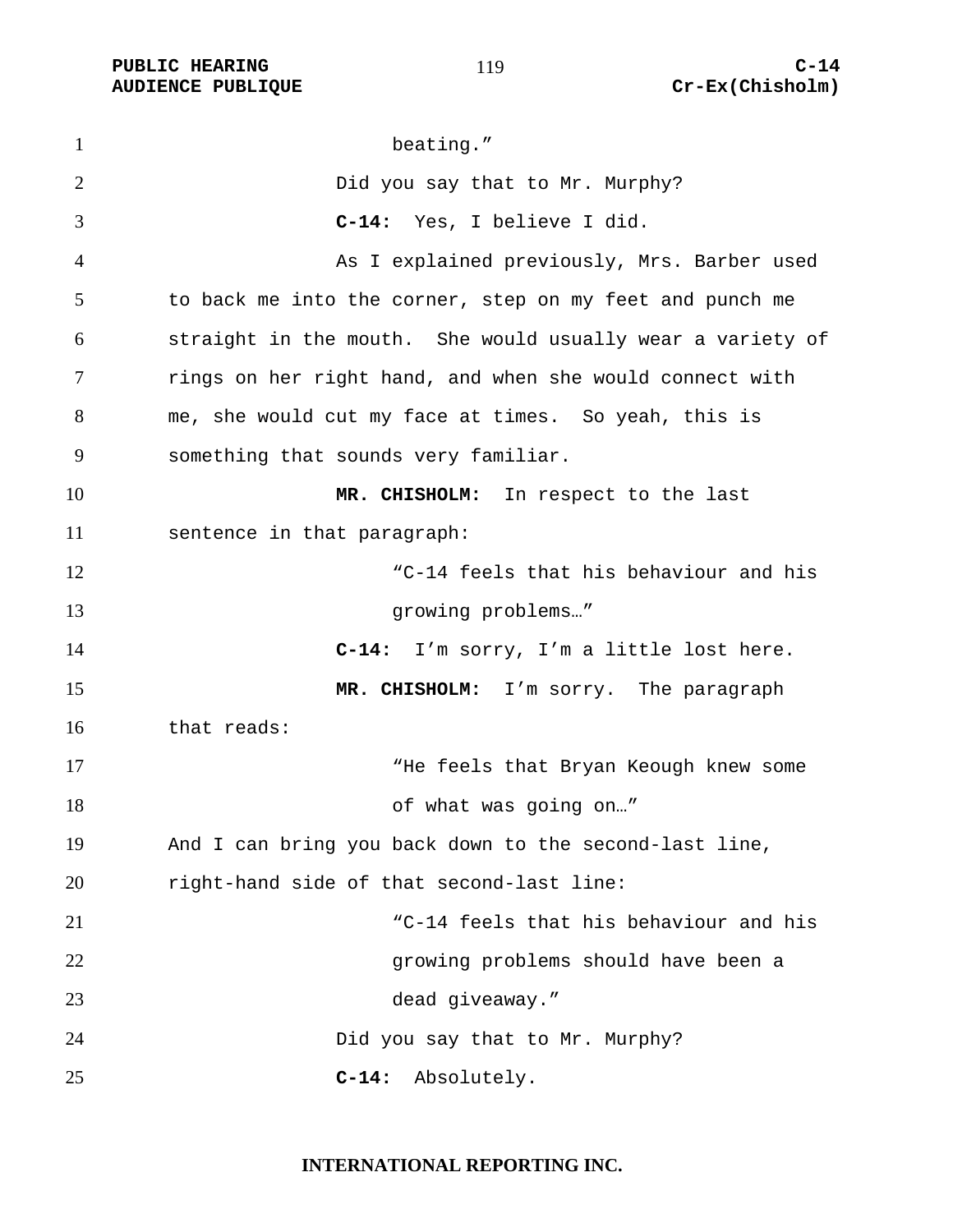| $\mathbf{1}$ |                        | MR. CHISHOLM: If I could take you on to the                 |
|--------------|------------------------|-------------------------------------------------------------|
| 2            |                        | next page, the last sentence:                               |
| 3            |                        | "I have agreed to meet further with                         |
| 4            |                        | him and to explore counselling                              |
| 5            |                        | options."                                                   |
| 6            |                        | Do you recall having a discussion with Mr.                  |
| 7            | Murphy about ---       |                                                             |
| 8            |                        | $C-14:$ No.                                                 |
| 9            |                        | MR. CHISHOLM: --- meeting further?                          |
| 10           |                        | No, no. And if what you say about<br>$C-14:$                |
| 11           |                        | that timeframe is true, I would have already been receiving |
| 12           | counselling elsewhere. |                                                             |
| 13           |                        | I'm sorry, could we break for maybe 10                      |
| 14           | minutes?               |                                                             |
| 15           |                        | THE COMMISSIONER: We certainly can. Thank                   |
| 16           | you.                   |                                                             |
| 17           |                        | Let's break for 10 minutes.                                 |
| 18           |                        | THE REGISTRAR: Order; all rise. À l'ordre;                  |
| 19           | veuillez vous lever.   |                                                             |
| 20           |                        | --- Upon recessing at 12:06 p.m./L'audience est suspendue à |
| 21           | 12h06                  |                                                             |
| 22           |                        | --- Upon resuming at 12:15 p.m./L'audience est reprise à    |
| 23           | 12h15                  |                                                             |
| 24           |                        | THE REGISTRAR: Order; all rise. À l'ordre;                  |
| 25           | veuillez vous lever.   |                                                             |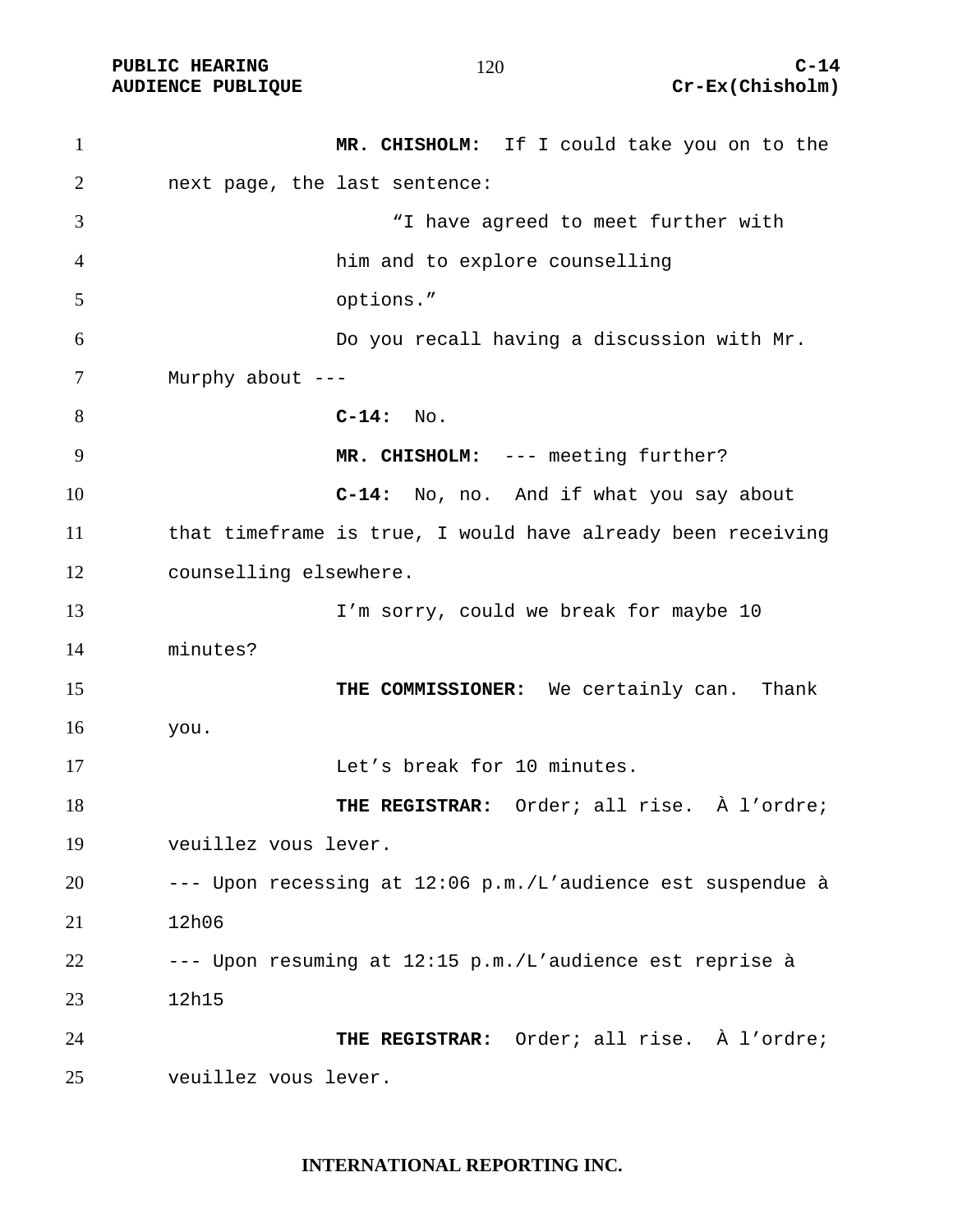| $\mathbf{1}$   | The hearing is now resumed. Please be                      |
|----------------|------------------------------------------------------------|
| $\overline{2}$ | seated. Veuillez vous asseoir.                             |
| 3              | THE COMMISSIONER: Thank you.                               |
| $\overline{4}$ | Yes, sir.                                                  |
| 5              | C-14 Resumed/Sous le même serment:                         |
| 6              | --- CROSS-EXAMINATION BY/CONTRE-INTERROGATOIRE PAR MR.     |
| 7              | CHISHOLM, (continued/suite):                               |
| 8              | MR. CHISHOLM: Mr. C-14, I only have a few                  |
| 9              | questions left, and then we'll be finished.                |
| 10             | If I could bring you back, please, to                      |
| 11             | Exhibit 539. That's the Cornwall General Hospital          |
| 12             | Psychology Department Report of July the 13, 1978.         |
| 13             | $C-14:$ Yes.                                               |
| 14             | MR. CHISHOLM: Under the second page,                       |
| 15             | please.                                                    |
| 16             | $C-14:$ Yes.                                               |
| 17             | MR. CHISHOLM: And the first sentence in                    |
| 18             | that paragraph states:                                     |
| 19             | "He discussed his own family and said                      |
| 20             | that he did not feel close to his                          |
| 21             | mother any longer."                                        |
| 22             | During the visit that you had with Ms.                     |
| 23             | Latreille, would you have indicated that to Ms. Latreille? |
| 24             | $C-14:$<br>No, I would not have.                           |
| 25             | MR. CHISHOLM:<br>That's incorrect what's                   |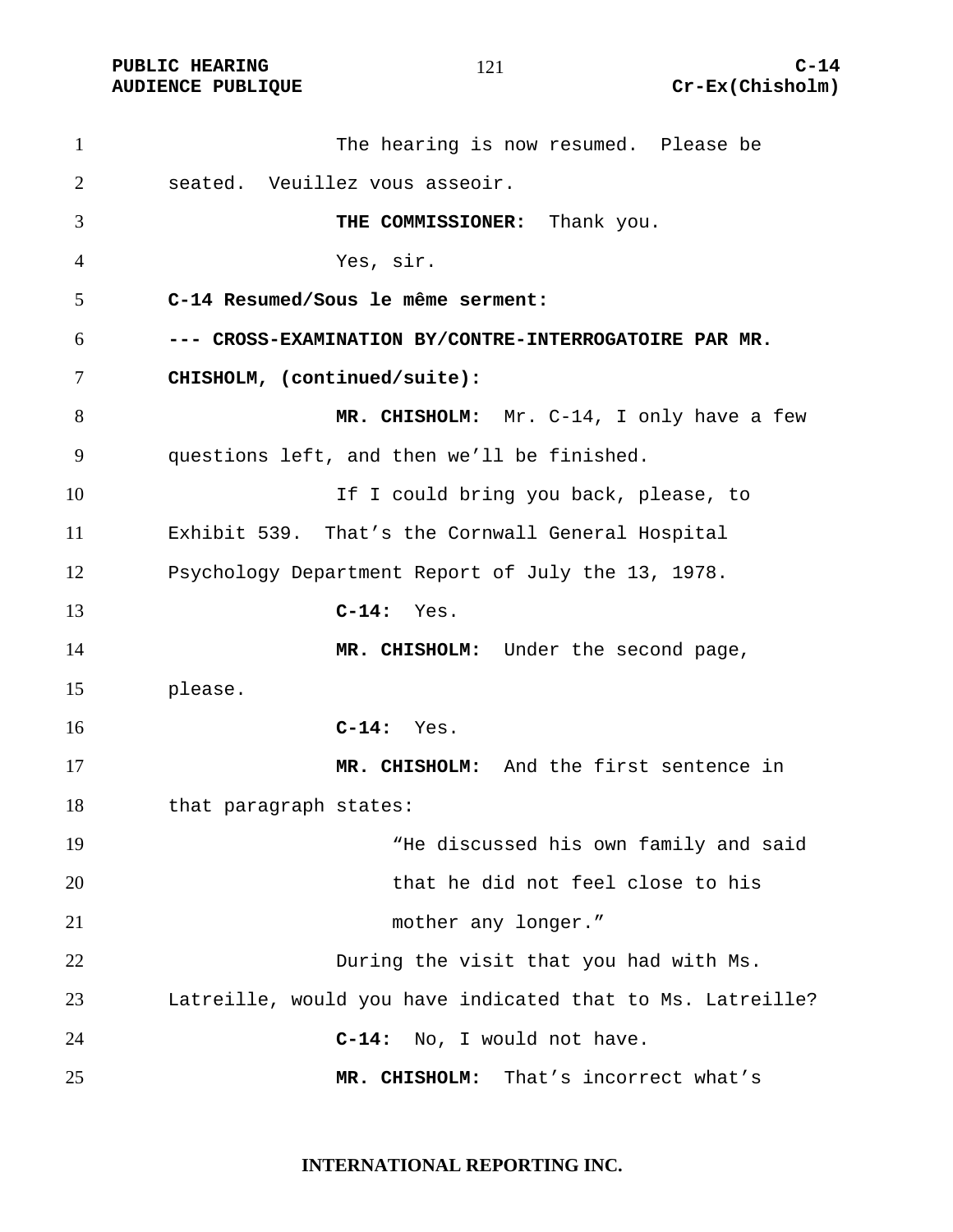contained in that document? **C-14:** That's correct. **MR. CHISHOLM:** Okay. And with respect to -- do you recall discussing the letters that you discovered, the missing letters from your mother, at all with Ms. Latreille? **C-14:** No. Ms. Latreille, when I first met her, had told me that she had been actually referred to by the Cornwall Children's Aid Society. **MR. CHISHOLM:** Yes. **C-14:** And I was very guarded with her throughout both of our visits and, in fact, that's why she had said, "Well, if there's something more, you can come back and talk to me". **MR. CHISHOLM:** And just one last area that I want to cover with you, sir. 17 17 If I could bring you, please, to Exhibit 538? Again, this is the Initial Recording on Child Care Case, and at page 16 of that document. **THE COMMISSIONER:** One-six (16). **MR. CHISHOLM:** One-six (16), and it's Bates page 1072610 back. **C-14:** I'm sorry, you confuse me with all of these numbers. **MR. CHISHOLM:** Sorry. The page number you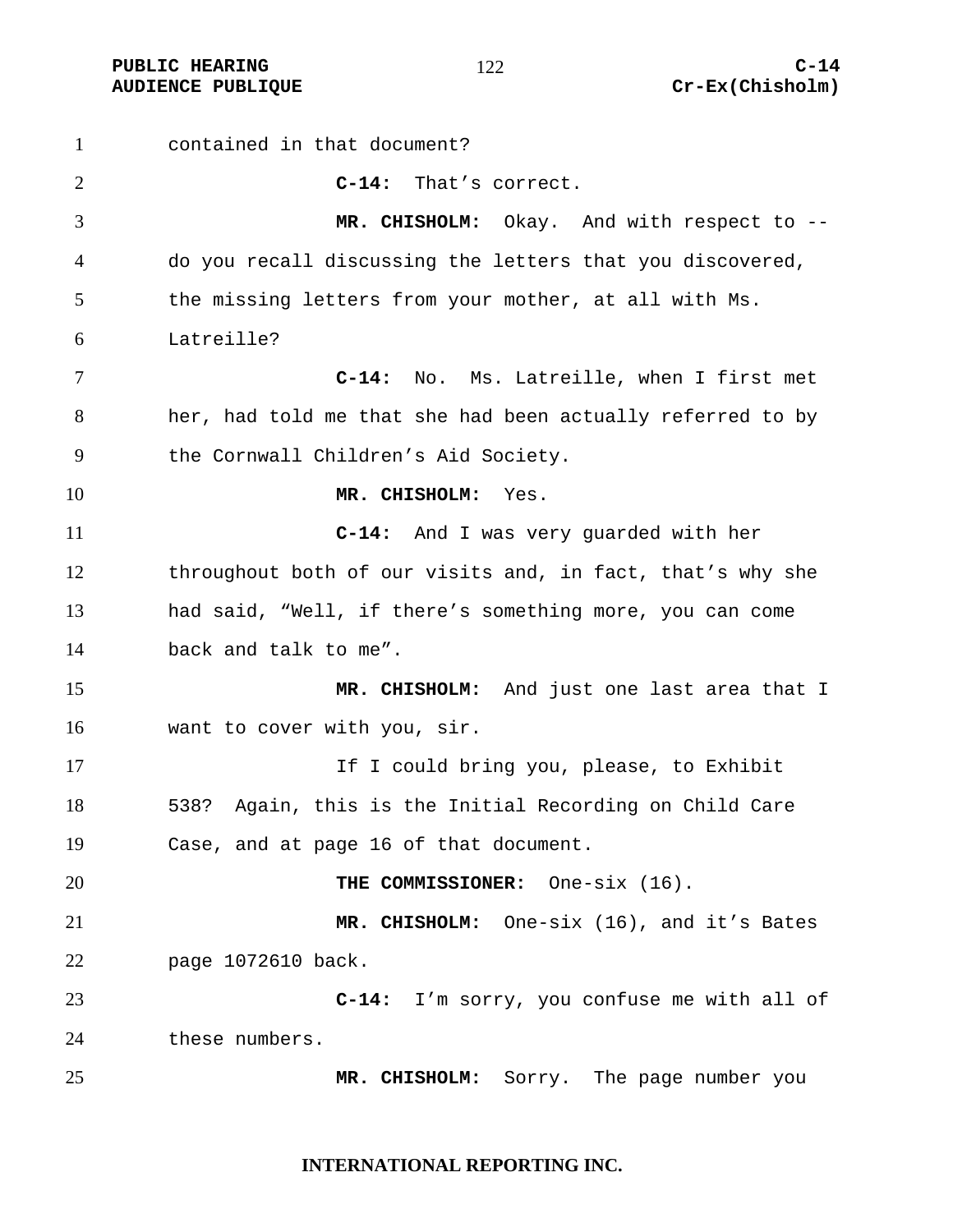need to know, sir, is page 16. **C-14:** Yes. **MR. CHISHOLM:** And I'm interested in the third paragraph. Perhaps I'll just get you to read that to yourself -- the third paragraph from the bottom, excuse me. **THE COMMISSIONER:** The one with the beekeeper, Mr. Rolland. **(SHORT PAUSE/COURTE PAUSE) C-14:** Yes. **MR. CHISHOLM:** Now, earlier this morning you were speaking about finding a document at the CAS office that was in a different type font than the surrounding text, as I understand your evidence? **C-14:** That's correct. It was on a separate sheet of paper. **MR. CHISHOLM:** A separate sheet of paper. And the subject matter of that different 18 text that you discovered, was it dealing with Mr. Rolland? **C-14:** That's correct. **MR. CHISHOLM:** And the subject matter contained in that paragraph that you see that I asked you to read, it's the same subject matter that you saw in this different text document? **C-14:** That's correct. I don't believe the wording was the same, but more or less, yes.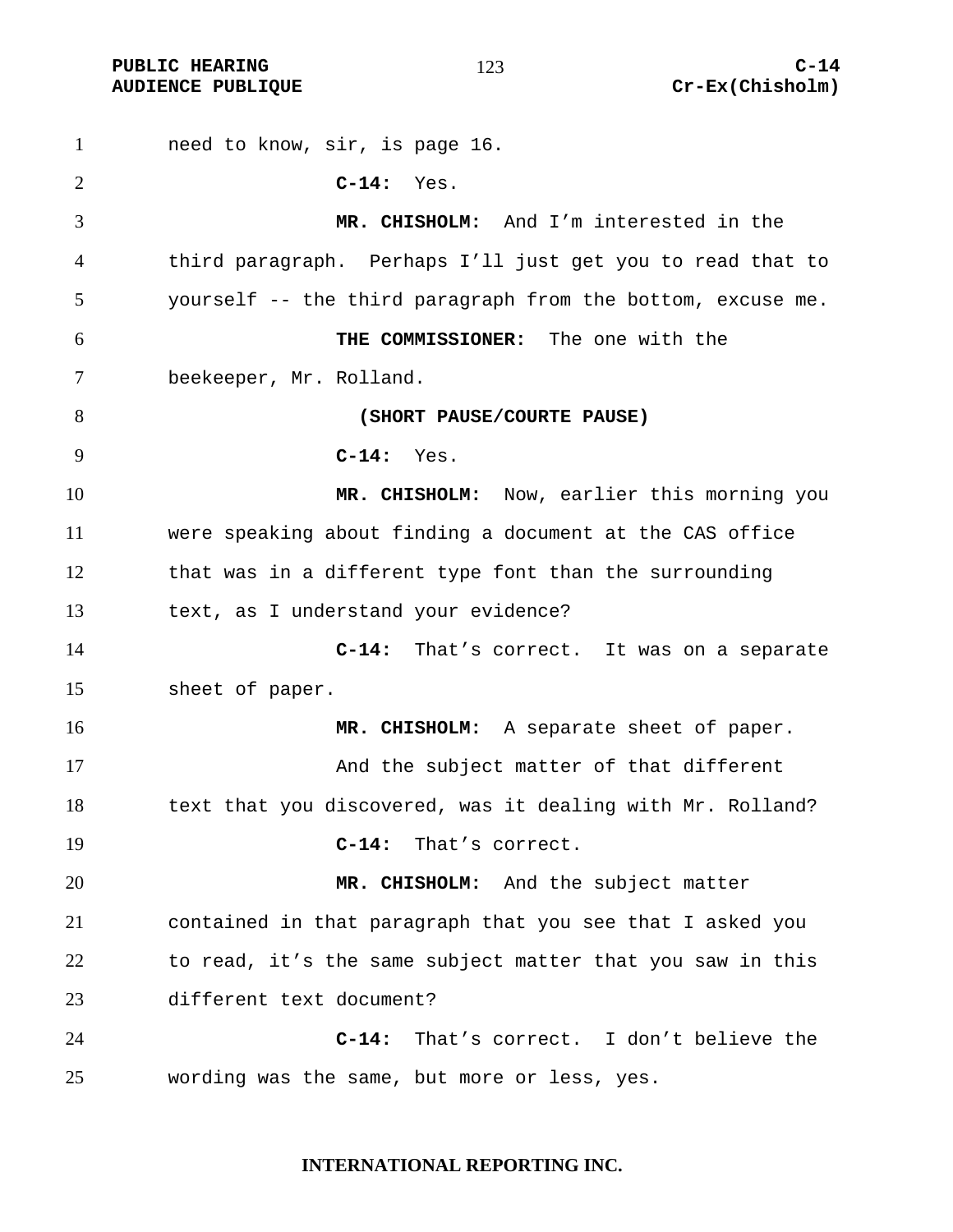PUBLIC HEARING and  $124$  c-14

**MR. CHISHOLM:** Just so I'm clear, you're not suggesting that the document that you have up on the screen -- you're suggesting that the document on the screen now, that's not the document you're discussing as having the separate text? **C-14:** I'm sorry; I'm confused. **MR. CHISHOLM:** Well, I don't blame you. That wasn't a very good question. **(LAUGHTER/RIRES) THE COMMISSIONER:** There's an admission. **MR. CHISHOLM:** The document that you saw at the Children's Aid Society Office, it's not this document? **C-14:** That's correct. **MR. CHISHOLM:** Sir, those are my questions. I'd like to thank you very much for coming here again today and I'd like to wish you all the best of luck in your future. **C-14:** Thank you. 19 MR. CHISHOLM: Thank you very much. **THE COMMISSIONER:** Thank you. Mr. Carroll. **--- CROSS-EXAMINATION BY/CONTRE-INTERROGATOIRE PAR MR. WILLIAM CARROLL: MR. CARROLL:** Good afternoon. My name is Bill Carroll and I'm a lawyer for the Ontario Provincial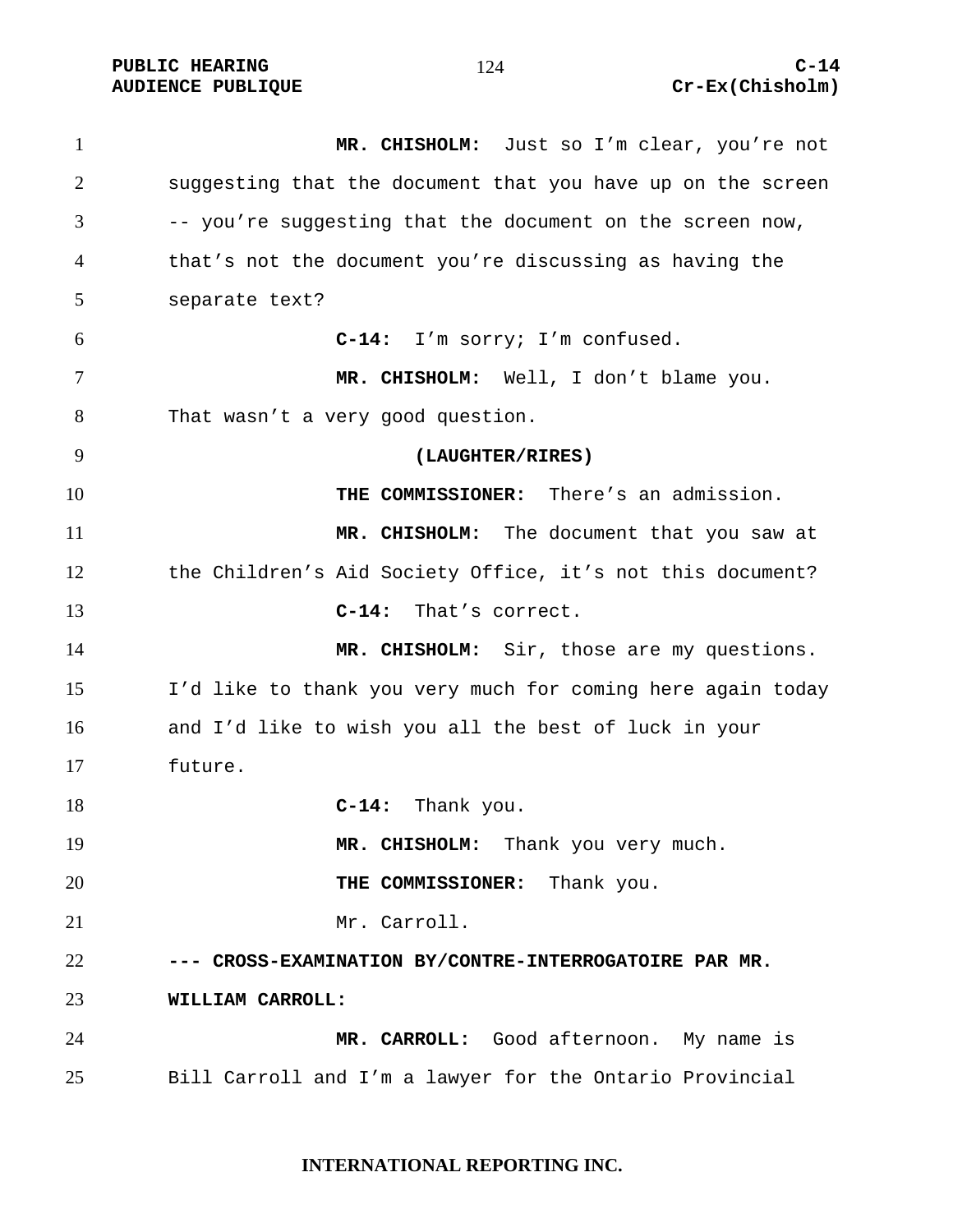# **AUDIENCE PUBLIQUE Cr-Ex(Carroll)**

Police Association. That's the non-commissioned officers 2 that were involved in this investigation. **C-14:** Yes. **MR. CARROLL:** I have some questions to ask you, sir. My understanding from your evidence to date is that because you were unsatisfied with the first investigation conducted by a member of the OPP, you contacted Mr. Guzzo's office and ultimately heard from an officer from Project Truth. Have I got that right? **C-14:** That's correct. 12 MR. CARROLL: All right. And that officer, you recall being someone who identified himself as Inspector Pat Hall? **C-14:** Yes, I believe so. **MR. CARROLL:** All right. And in the course of that conversation that you had with him, you gave him information to the effect that you've been physically and sexually abused at a group home or at a foster home? **C-14:** I covered all of the abuse. **MR. CARROLL:** Yes, I was going to go through what I understand. **C-14:** I'm sorry, yes. **MR. CARROLL:** No, that's okay. That's okay. Actually, perhaps the witness could be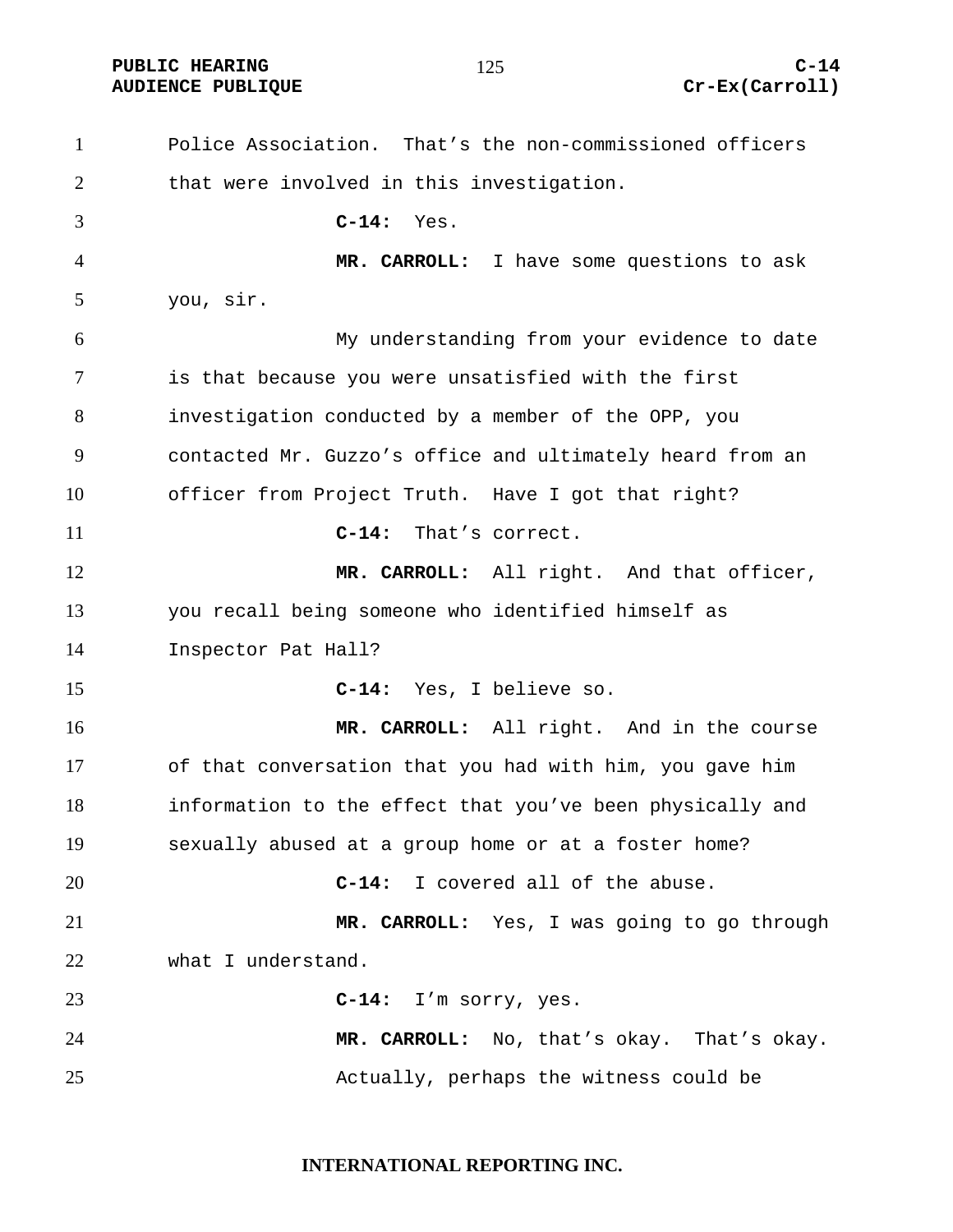| $\mathbf{1}$   | referred, sir, to Document 733430.                              |
|----------------|-----------------------------------------------------------------|
| 2              | This, $\sin$ , is a ---                                         |
| 3              | THE COMMISSIONER: Hold on a second.                             |
| $\overline{4}$ | MR. CARROLL: You're going to be provided                        |
| 5              | with it.                                                        |
| 6              | THE COMMISSIONER: Okay. So what is this                         |
| 7              | document, Mr. Carroll?                                          |
| 8              | MR. CARROLL: This is a document, sir, it's                      |
| 9              | a copy of an email that was sent from Hall to SD&G region       |
| 10             | after the conversation with the witness.                        |
| 11             | THE COMMISSIONER: All right. So this is                         |
| 12             | Exhibit 540. It's an email dated Wednesday, October $18^{th}$ , |
| 13             | 2000 at 2:20 p.m.                                               |
| 14             | MR. CARROLL: Thank you.                                         |
| 15             | --- EXHIBIT NO/PIÈCE NO. P-540:                                 |
| 16             | (733430) Email sent from Patrick Hall to                        |
| 17             | Bruce MacKinnon - dated October 18th, 2000                      |
| 18             | MR. CARROLL: Now, I just wanted, sir, to                        |
| 19             | see if this memo essentially captures the information that      |
| 20             | you gave to Inspector Hall, okay?                               |
| 21             | C-14: Very well.                                                |
| 22             | MR. CARROLL: And it's indicated that there                      |
| 23             | was a conversation ---                                          |
| 24             | $C-14:$ May I ---                                               |
| 25             | MR. CARROLL:<br>Sorry?                                          |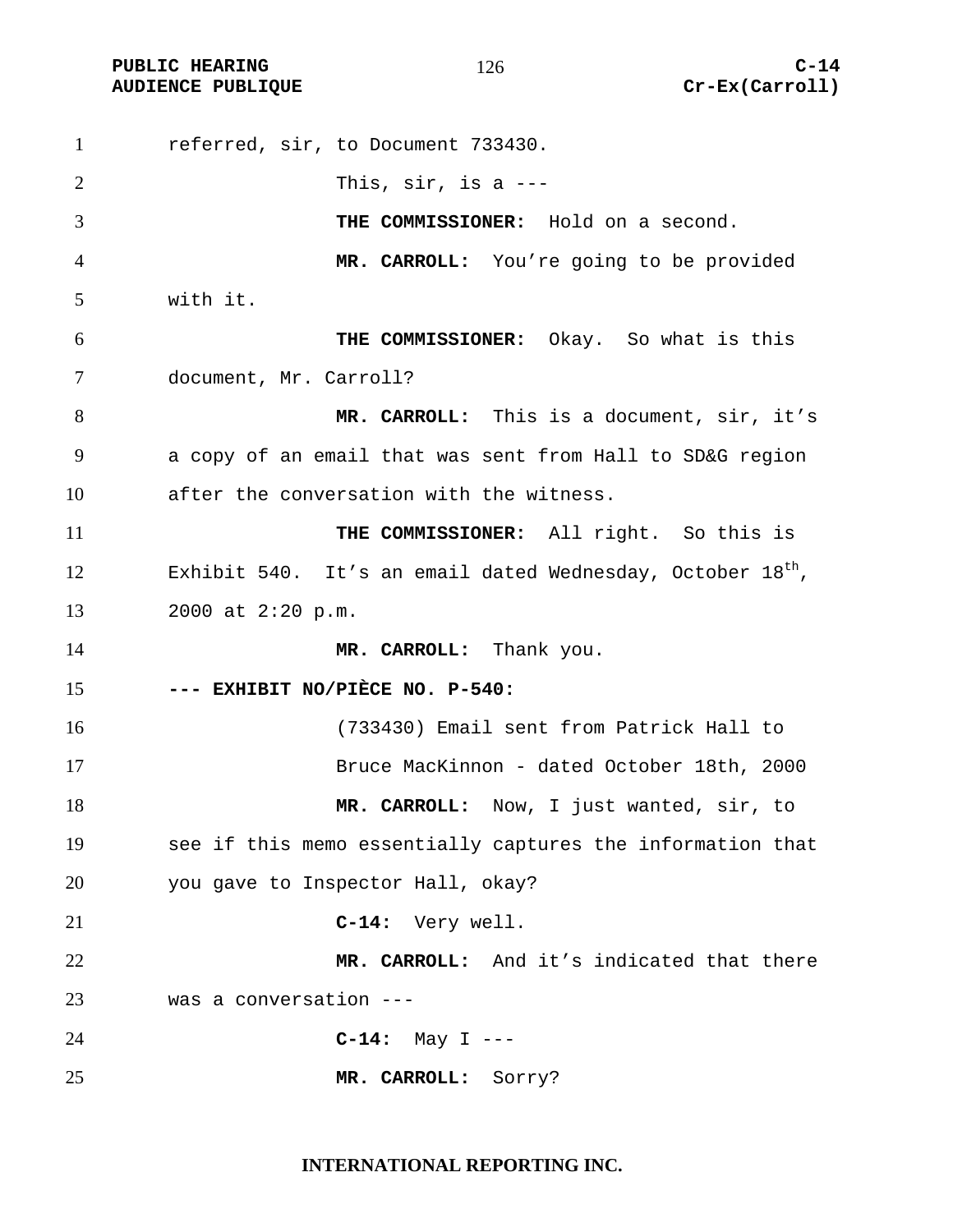**C-14:** Excuse me. May I review the document first? **MR. CARROLL:** Certainly. **(SHORT PAUSE/COURTE PAUSE) C-14:** Yes. **MR. CARROLL:** Okay. And does that reasonably reflect, sir, the information that you provided to the inspector, as best you can recall now? **C-14:** I provided a lot more information to him over the telephone, a lot more detail. **MR. CARROLL:** But detail concerning these allegations? **C-14:** Concerning many more allegations as well. **MR. CARROLL:** I'm sorry? **C-14:** Concerning many more allegations as well. 18 MR. CARROLL: No, I'm sorry, maybe I should have said topics. The abuse at the Barber home was one topic? **C-14:** I covered my time in foster care. **MR. CARROLL:** How long was the conversation then, sir? **C-14:** I can't recall. **MR. CARROLL:** You certainly asked that the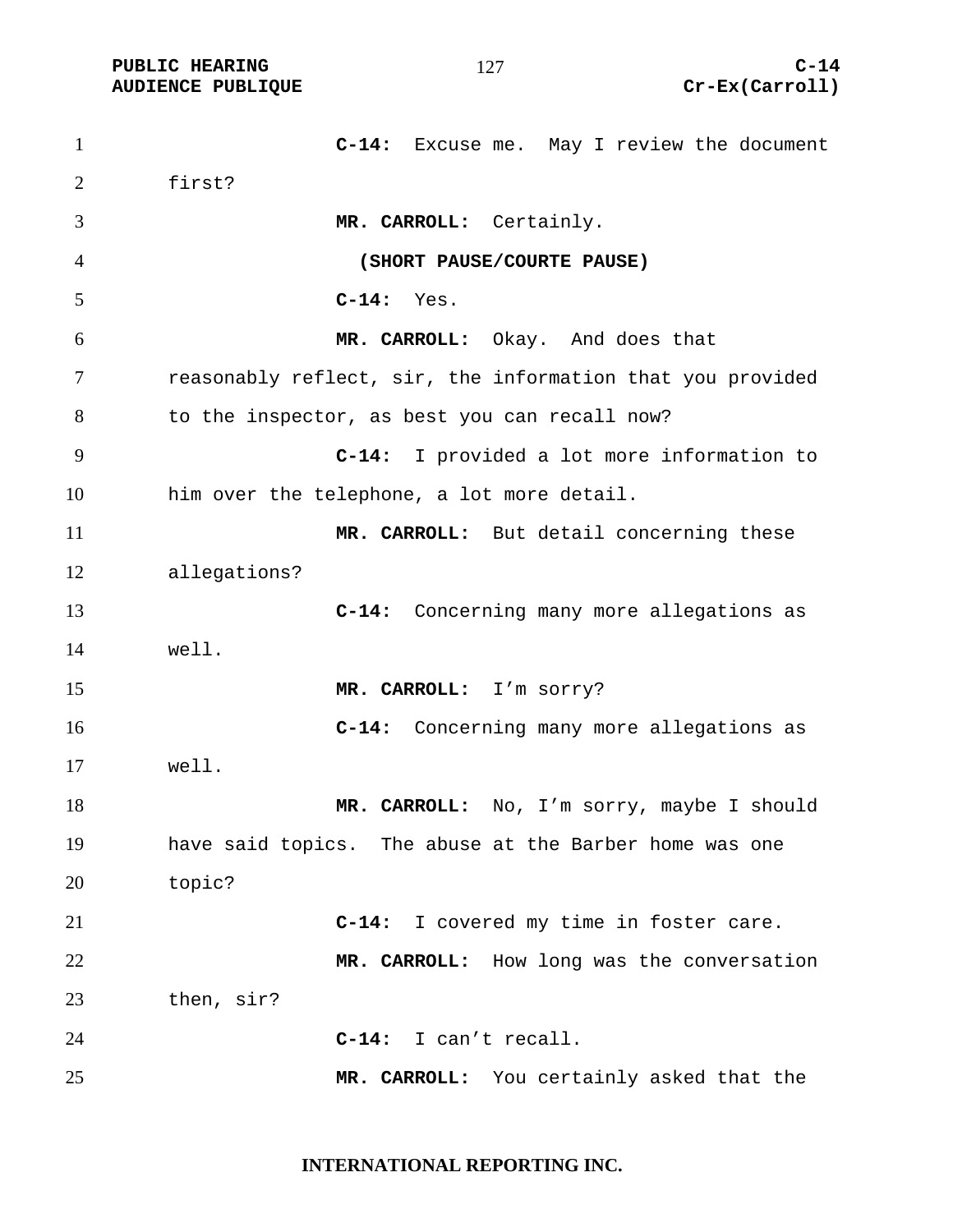matters that are contained in this memo be investigated? **C-14:** Absolutely. **MR. CARROLL:** All right. And you see that - - I think that conversation concluded with Inspector Hall advising you that someone would be in touch with you? **C-14:** Yes. **MR. CARROLL:** And in fact, that came to pass; correct? **C-14:** That's correct. **MR. CARROLL:** All right. And that would have been when you were first exposed to Constable Ralko. He was the one who contacted you; right? Constable Ralko? **C-14:** I believe I received a telephone call, yes. **MR. CARROLL:** And then as a result of that telephone call --- **C-14:** There was a meeting --- **MR. CARROLL:** --- there was a meeting arranged? **C-14:** --- set-up with Constable Ralko and another officer. **MR. CARROLL:** Right. And I'll be making reference to Constable Ralko's notes and you're going to get a copy of the document, sir. It's 123686, and it's a set of notes from Constable Ralko as they relate to this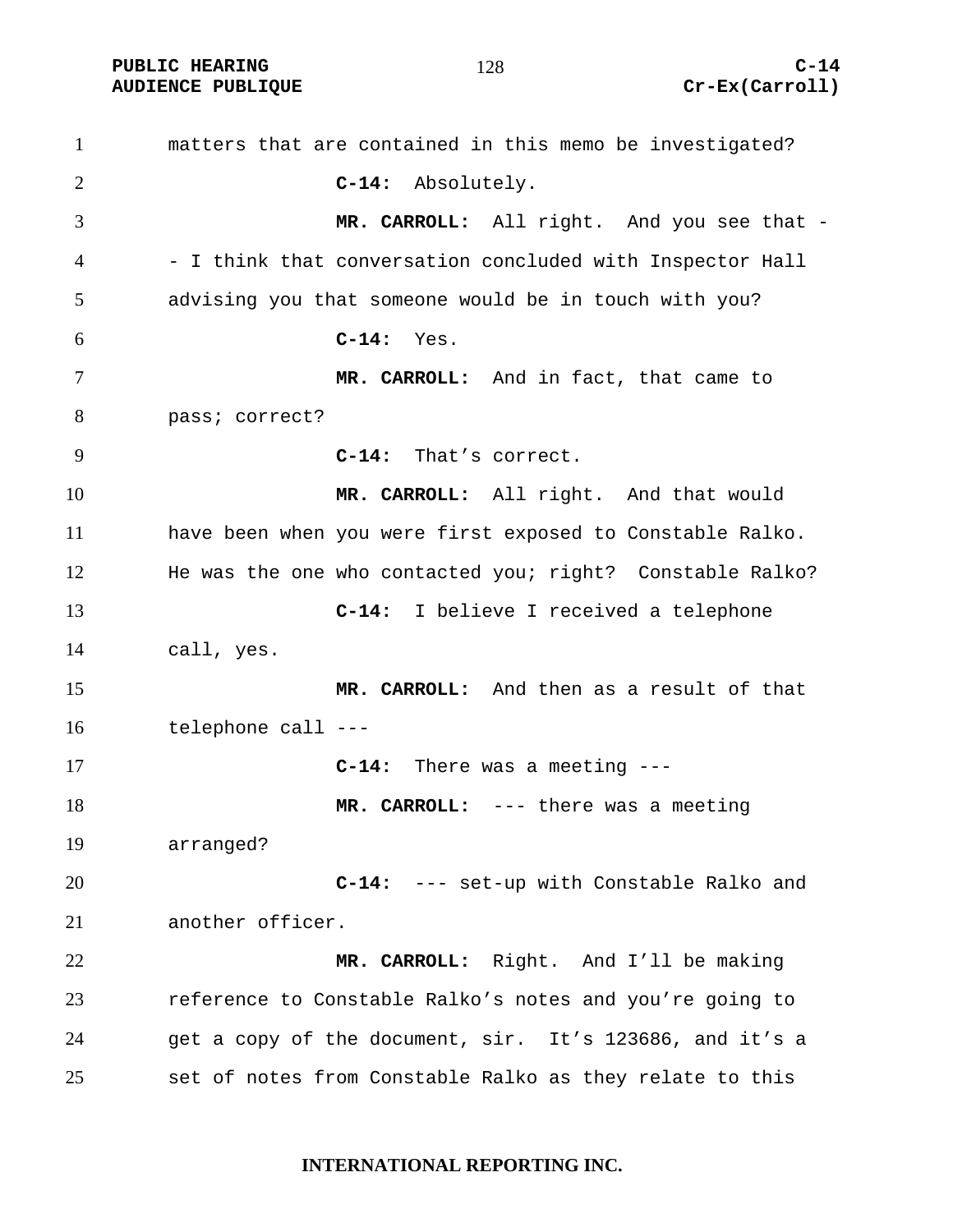**PUBLIC HEARING C-14 AUDIENCE PUBLIQUE Cr-Ex(Carroll)** 

investigation, sir. **THE COMMISSIONER:** Thank you. Exhibit 541 are notes -- handwritten notes of John Ralko, Detective 4 Constable, and well, there is a date of Monday, the  $4<sup>th</sup>$  of December 2000 on the first page. Okay. **---EXHIBIT NO./PIÈCE NO. P-541:**  (123686) Det. Const. John Ralko's notes re:  $8 \t\t C-14$  - Dated from December 6<sup>th</sup>, 2000 and May  $30^{\text{th}}$ , 2001. **MR. CARROLL:** Thank you. Sir, just before getting into the Ralko notes, did you advise Inspector Hall as his memo indicates about the lawsuit with CAS; that you had filed a lawsuit against the CAS? **C-14:** That may be possible, I don't recall. **MR. CARROLL:** Because the lawsuit had been 16 dismissed by October; had it not? By October  $18^{th}$ ? **C-14:** What time frame are we talking about sir, what year? **MR. CARROLL:** Well, 2000 was when you spoke 20 to Inspector Hall. October  $17<sup>th</sup>$ , 2000; right? **C-14:** Well, no. You see I didn't learn that it had been dismissed, I believe, until much later. **MR. CARROLL:** I see. So regardless of the date that's on the document showing that the lawsuit was dismissed, you didn't find out until much after that?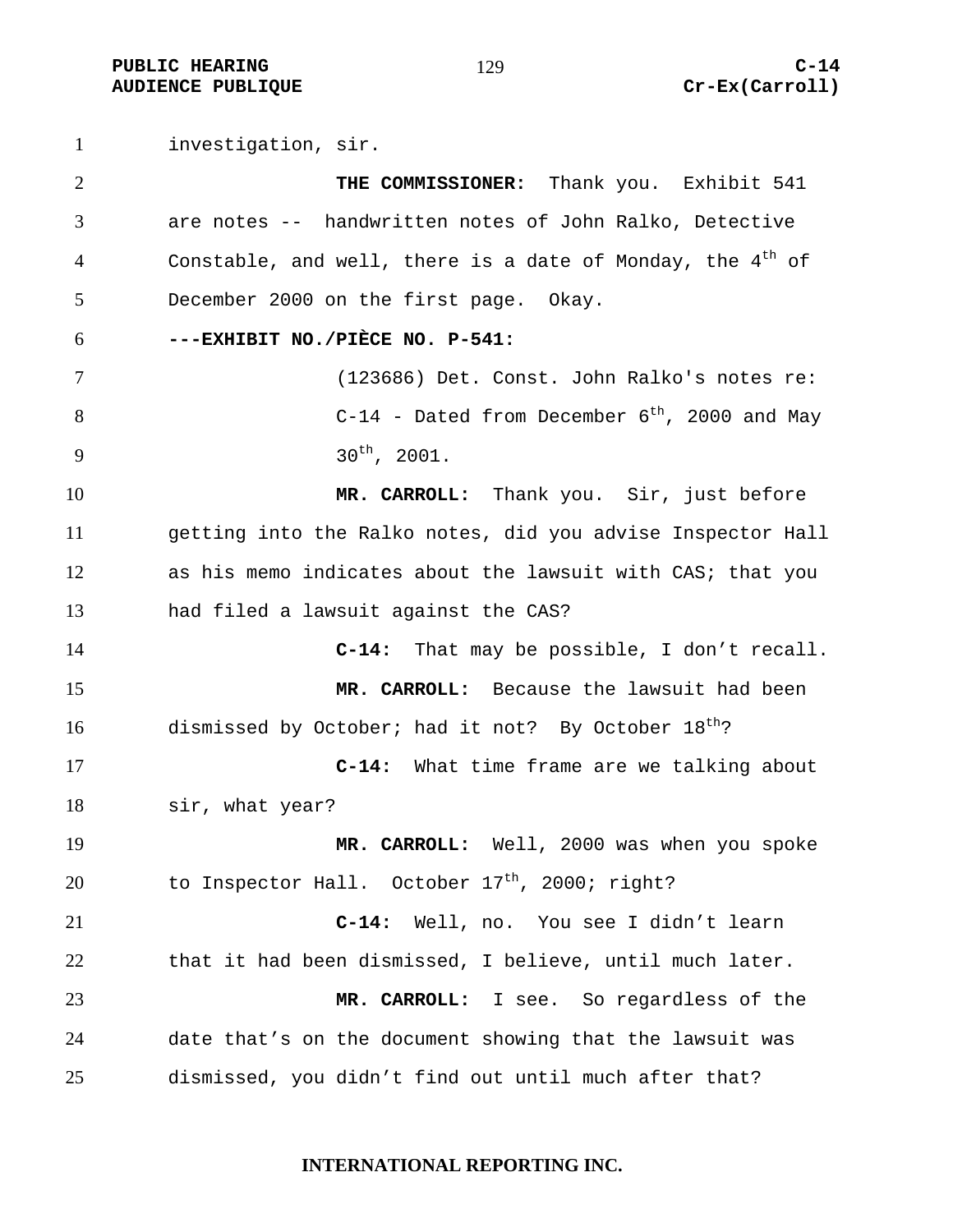**C-14:** I don't believe so, no. **MR. CARROLL:** And I assume you found out from your lawyer? **C-14:** Well, there were circumstances involved, and I am not certain of the dates there. So -- **MR. CARROLL:** I'm not sure what you mean by circumstances, sir. **C-14:** Well, my lawyer had left practice very quickly, and when he left practice he did not inform me that the lawsuit had been actually dismissed, because he failed to file a Settlement Conference Brief. It took some 12 time to get in touch with the lawyer, again, to acquire the documents that he had on file. **MR. CARROLL:** Okay. So at the time that you spoke to Inspector Hall or even Ralko for that matter, you may not have been aware that the lawsuit had been dismissed. **C-14:** I may not have been. I am not certain. **MR. CARROLL:** Okay. Fair enough. On December the  $6<sup>th</sup>$ , you've told us you had your interview with Constable Ralko. **C-14:** And there was another individual present; yes. But I don't recall their name. **MR. CARROLL:** He would have been the primary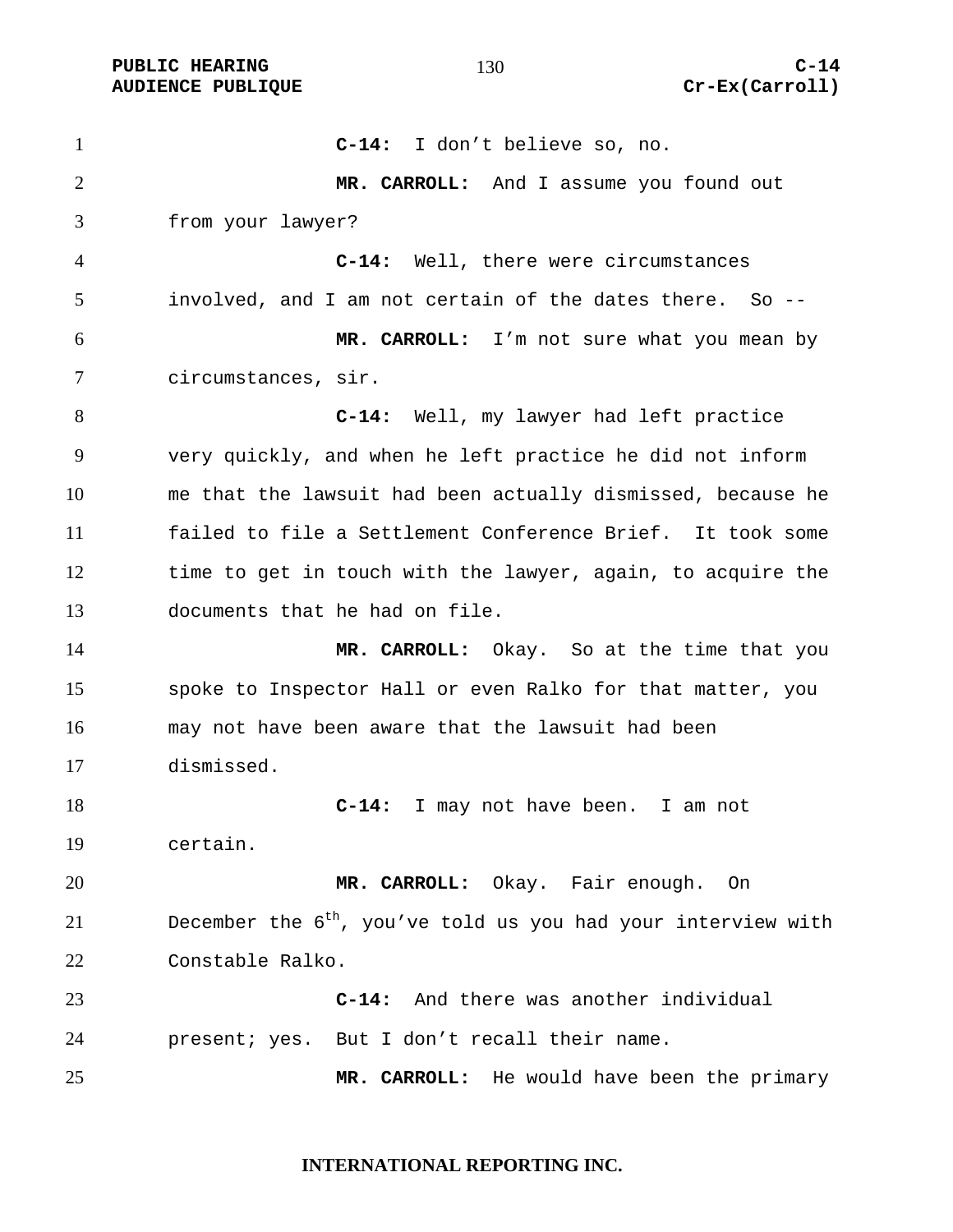officer involved in questioning you though; correct? **C-14:** That's correct. **MR. CARROLL:** All right. And, I think you fairly described the interview as a very thorough and wide ranging one. **C-14:** Yes, it was. **MR. CARROLL:** And if you look to the exhibit that you've just been handed, sir. I'm going to go by page numbers in his notebook, okay? So you can see, for example, the first page of the document that you were handed, it says page 55? See at top right? **C-14:** Yes, I do. **MR. CARROLL:** Okay. Then if you can flip over to page 58 of the notes, you'll see that's where the interview with you is first mentioned. **C-14:** Yes. **MR. CARROLL:** All right. And it would seem that that interview started at 13:03 or 08 hours according to the officer; would that accord with your recollection that that's approximately when it started? **C-14:** Yes, that's possible, yeah. **MR. CARROLL:** And it would seem that the interview went -- now the times are cut off, but if you look at page 59 -- you see -- have you got that sir? You can see the last time there -- it looks like 18:23.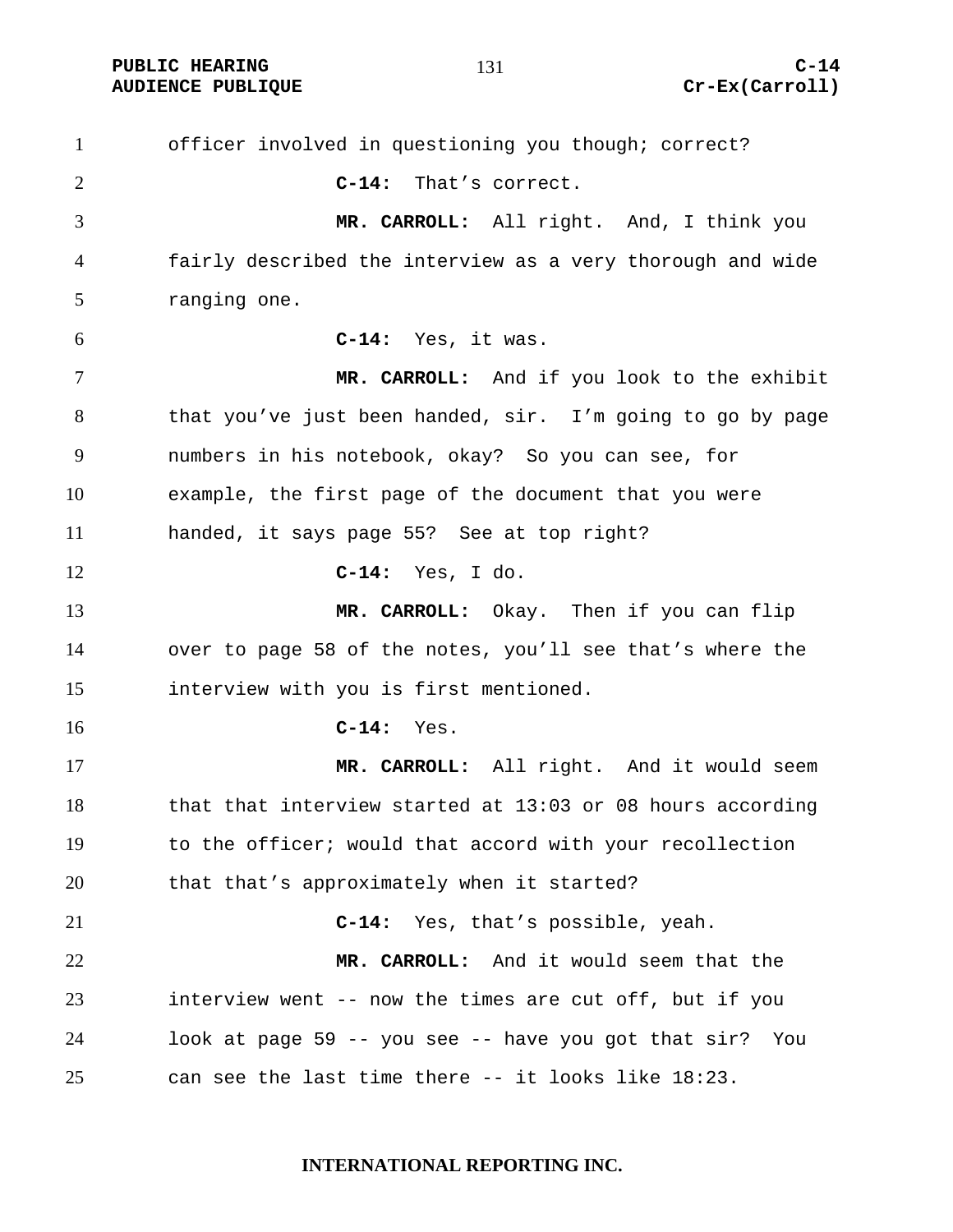**C-14:** I'm sorry. **MR. CARROLL:** On the left-hand side of the page, sir. **C-14:** That's cut off. **MR. CARROLL:** Yes, but if you flip over one page further, you'll see the next entry is 18:40. **C-14:** Oh, I see. **MR. CARROLL:** "Return to detachment". **C-14:** Yes. That's correct. **MR. CARROLL:** Okay. And you did say that it was quite a lengthy interview. That timeframe, if I'm right about the 18:00 hours, would make it some -- in excess of five hours. **C-14:** Oh, yes. **MR. CARROLL:** And there was, according to the officer's note, a break in there. But it was a pretty continuous stream of information you were providing. **C-14:** There was a lot of detail; yes. **MR. CARROLL:** All right. And in addition to receiving that detail from you, one of the things he said that he needed was a consent from you to obtain the CAS files; correct? **C-14:** Yes, I believe that's correct. **MR. CARROLL:** Right. You can see that at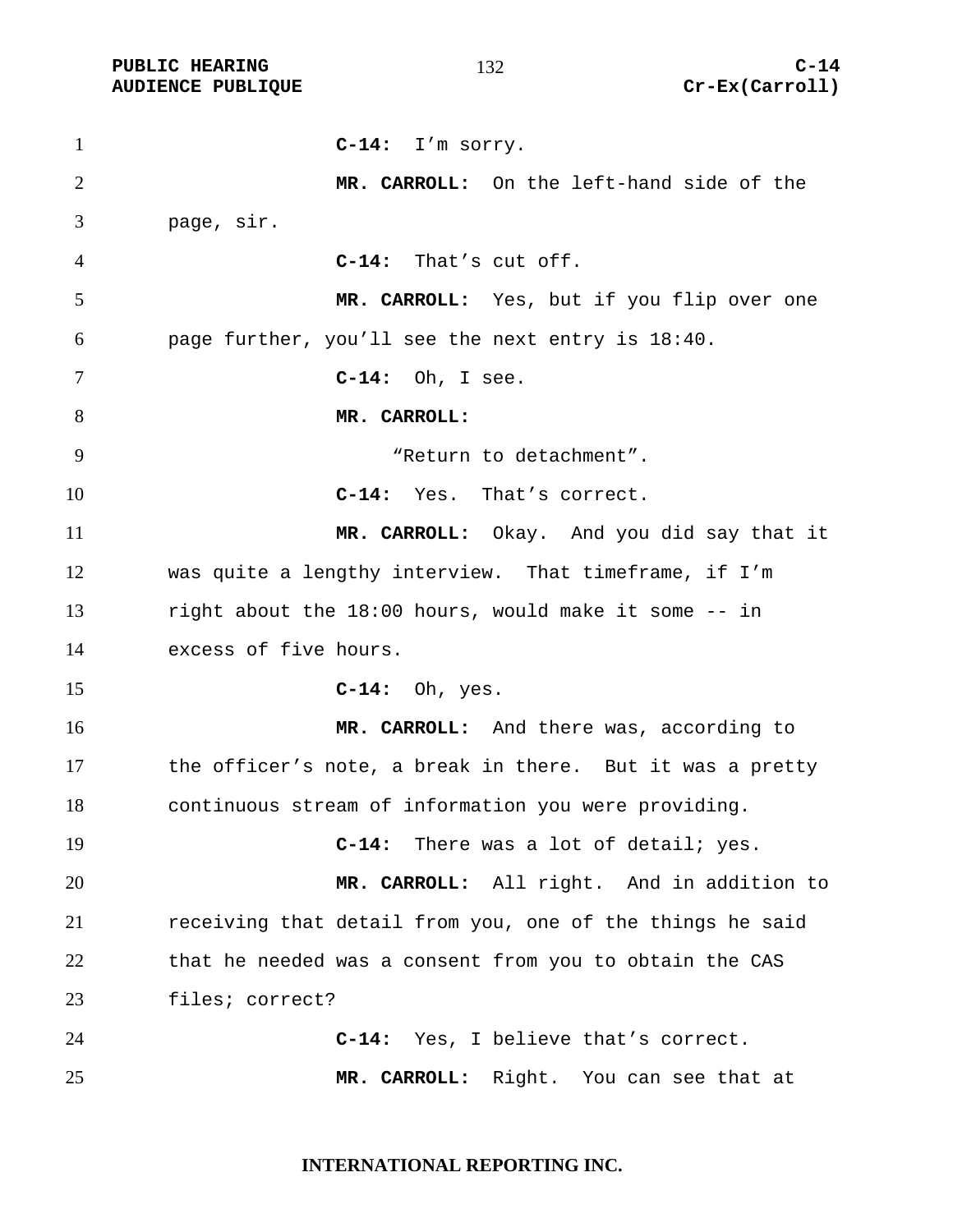page 59, just towards the bottom of the page where it says "Consent to Serve CAS files, signed by C-14". Do you see that -- opposite 18:23. **C-14:** Okay. Yes. **MR. CARROLL:** So that was an indication to you, sir, that I suppose -- first of all, you had provided him information not only about your CAS involvement, but about a file that you knew existed. **C-14:** Yes. **MR. CARROLL:** And this was an effort by the officer to look at the file and first, of course, he had to have your permission to do so; correct? **C-14:** That's correct. **MR. CARROLL:** Okay. According to the notes, sir -- again, staying with page 59 for a moment -- at the bottom of the page, it says: 17 The Matter this very lengthy interview, I explained to C-14 the steps I would be taking, and it would probably be January before I got back to him." I'm not asking you to remember the timeframe specifically, but he did indicate that he would take some steps and then get back to you; correct? **C-14:** That's correct. **MR. CARROLL:** And we know that he did do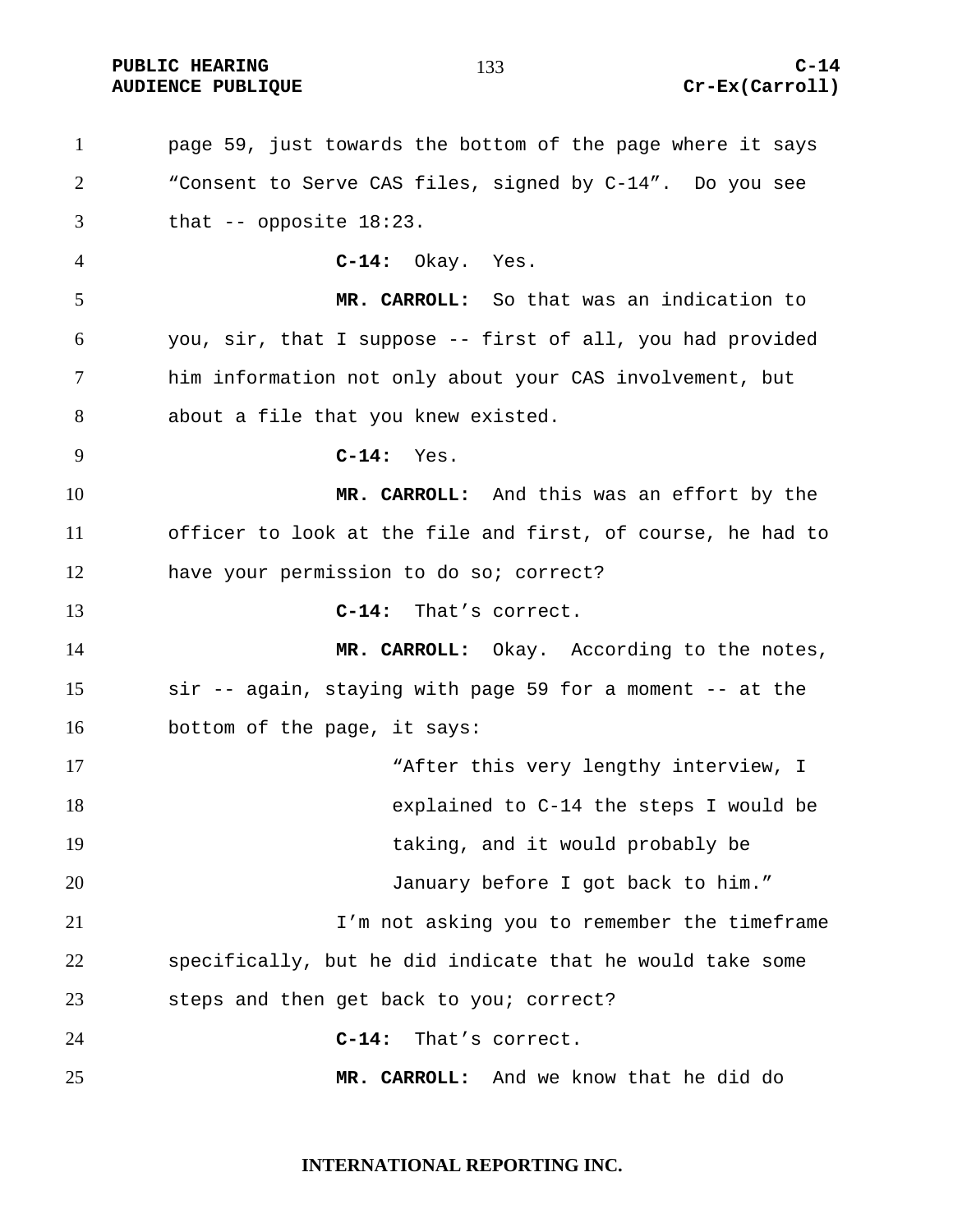| $\mathbf{1}$   | that from time to time, get back to you.                   |
|----------------|------------------------------------------------------------|
| $\overline{2}$ | C-14: Yes, he did.                                         |
| 3              | MR. CARROLL: As a starting point, I suppose                |
| 4              | -- You are aware that the officer was going to contact the |
| 5              | Children's Aid Society?                                    |
| 6              | C-14: Yes, I believe I requested it,                       |
| 7              | actually.                                                  |
| 8              | MR. CARROLL: I'm sorry?                                    |
| 9              | $C-14:$<br>I believe I requested that he do                |
| 10             | that.                                                      |
| 11             | MR. CARROLL: To further the investigation                  |
| 12             | and get a documentary background of what you were talking  |
| 13             | about?                                                     |
| 14             | C-14: Yes, I was very concerned about this                 |
| 15             | document that had been placed in a previous file that we   |
| 16             | spoke of that was anachronistic.                           |
| 17             | MR. CARROLL: Just so I understand that                     |
| 18             | term, I take it what you mean is that a document was       |
| 19             | generated long after the timeframe it refers to, and then  |
| 20             | inserted and made to appear as being the ---               |
| 21             | Absolutely.<br>$C-14:$                                     |
| 22             | MR. CARROLL: --- an original document; am I                |
| 23             | right?                                                     |
| 24             | C-14: Absolutely.                                          |
| 25             | MR. CARROLL: That's what you mean by that                  |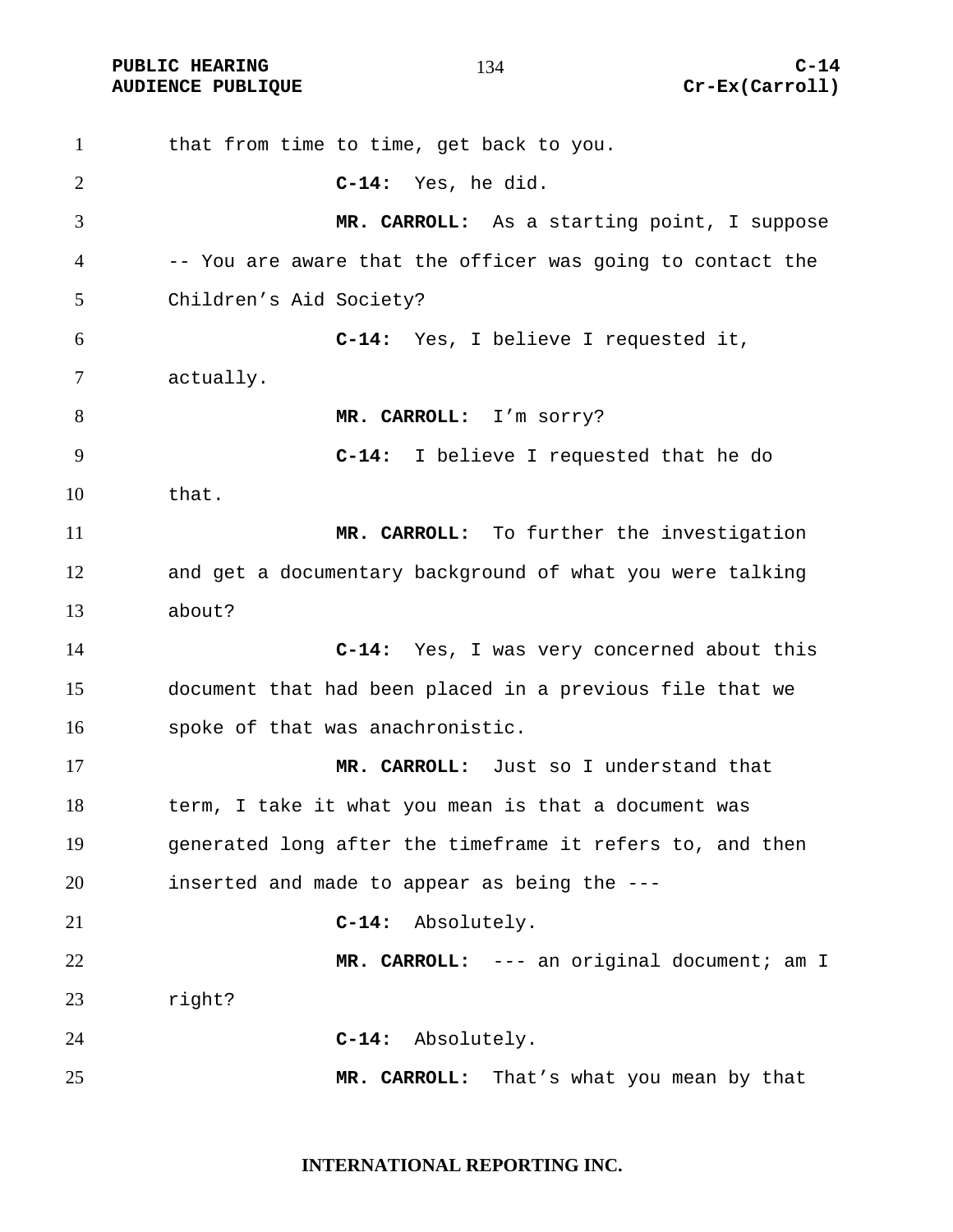term? **C-14:** That's exactly what I mean. **MR. CARROLL:** All right. If you turn to page 60 then, in furtherance of that investigation, just for the date sir, you can see it says Thursday, 6 becember the  $7<sup>th</sup>$ , '00, so that would have been the day after you were interviewed? **C-14:** Just a moment. **MR. CARROLL:** Sorry. **C-14:** You're talking about page 60; there are two entries. **MR. CARROLL:** Yeah. I know there are. It says "Return to detachment" and then it says "Off duty" and 14 then the next entry is Thursday, December  $7<sup>th</sup>$ , 2000. **C-14:** Yes. **MR. CARROLL:** Okay. Then you flip over the page -- Just so you understand sir, maybe I'll explain something about these notes. Where something is done and referred to in the notes that has nothing to do with your investigation, it's been taken out. Okay that's why we sometimes have to flip back and forth to get dates; okay? **C-14:** Okay, I see. I understand. **MR. CARROLL:** Okay. And so we go to then --  $\mu$  knowing that we are on December the  $7<sup>th</sup>$ , we go to the next page and you can see there that there is a contact with the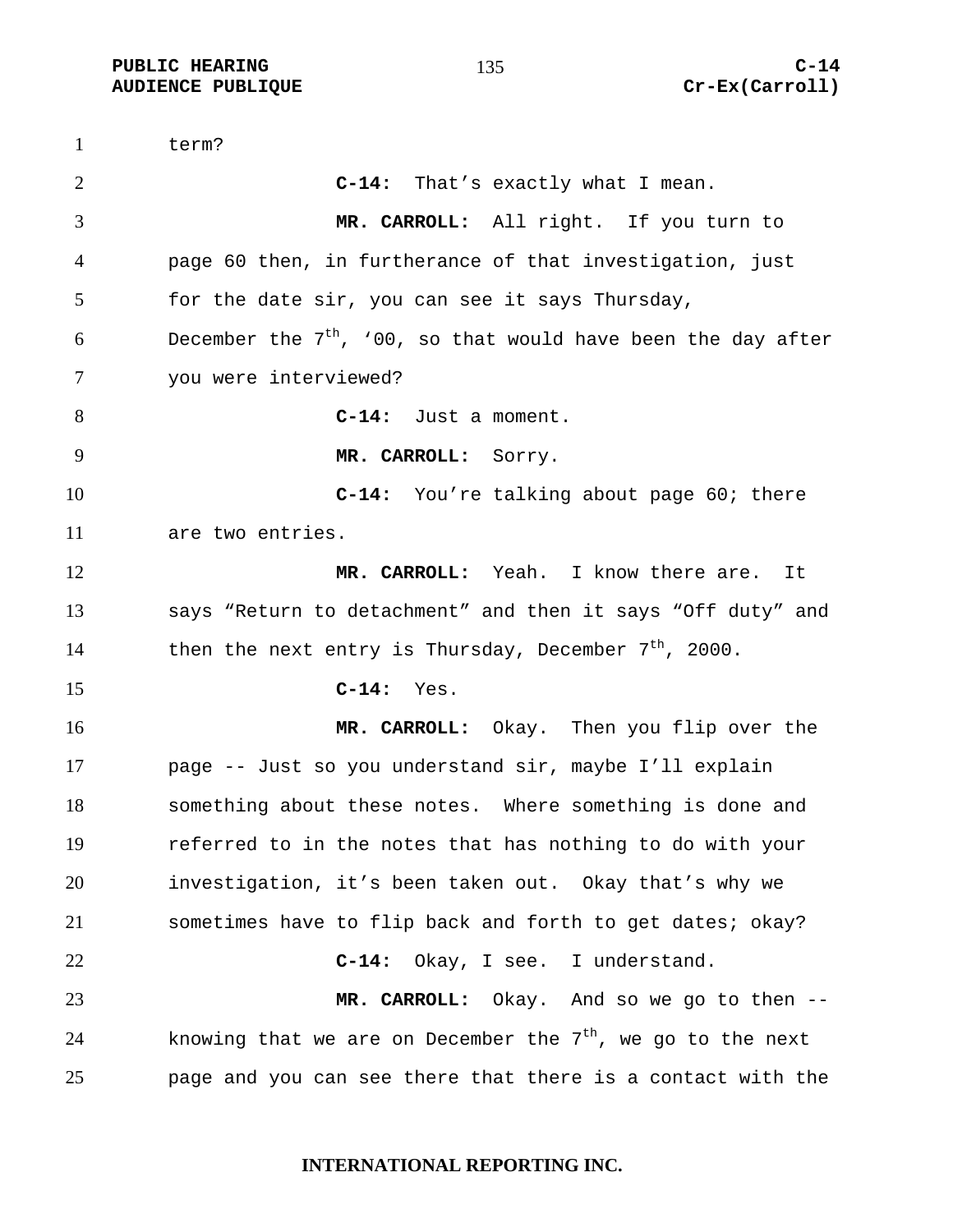Children's Aid Society about reviewing the file, and a message left. You can see that as an entry at 15:35 in the officer's notebook. **C-14:** Yes. **MR. CARROLL:** Okay. **C-14:** I don't know who the message refers to, however. 8 MR. CARROLL: No, and there is -- that's reasonable, because there is nobody named there; right? **C-14:** Exactly. **MR. CARROLL:** But if you look to the next 12 entry, on January the  $9^{th}$ , so a couple of days after that --We've got a contact, and there is a person named there from the CAS. **C-14:** I'm sorry, I'm just trying to locate this. **MR. CARROLL:** Sorry; page 108, sir. If you flip to page 108 in the notes. **C-14:** Yes. **MR. CARROLL:** Okay. And you can see there 21 it says "Tuesday the  $9^{th}$  of January"; now we're into 2001. **C-14:** Yes. **MR. CARROLL:** And there is a contact with a Patricia G-A-R-R-A-H-A-N; Garrahan. **C-14:** Yes, I see that.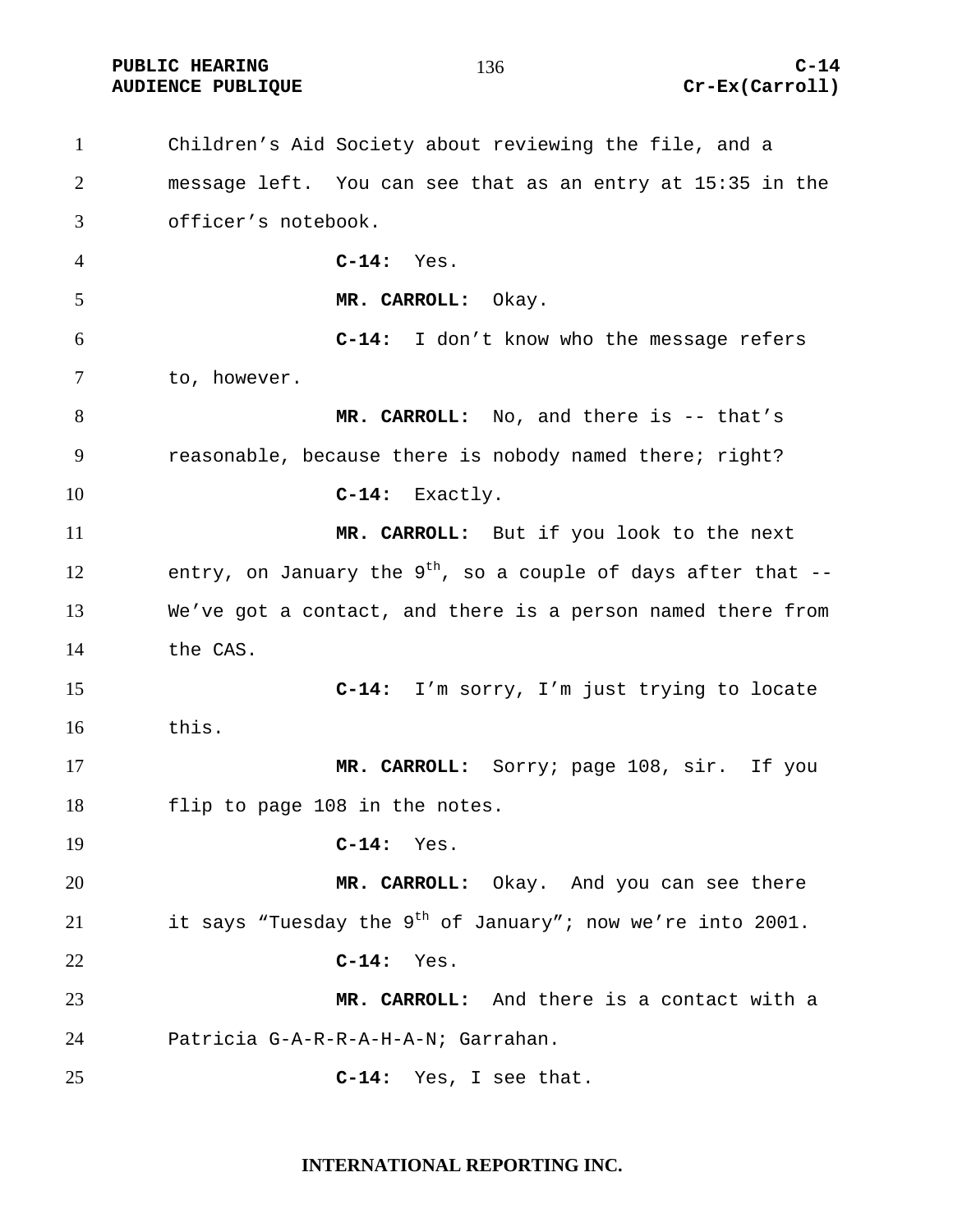**MR. CARROLL:** All right. And there is a discussion there in that conversation, as recorded by the officer, about the first officer you dealt with; right? Officer Huffy? He is the OPP officer you first dealt with  $5 - - ?$ **C-14:** I'm sorry. I'm kind of having a little difficulty reading the handwriting here. **MR. CARROLL:** I don't disagree with that. **C-14:** I think he should have been a doctor. **MR. CARROLL:** So does his mother. **(LAUGHTER/RIRES)**  12 You can just see the reference there to PC; that's Police Constable Huffy, Provincial Constable Huffy; you see that? **C-14:** Yes. **MR. CARROLL:** Okay. And he indicates -- that is, the writer Ralko indicates that he's going to re-contact her if he needs to access the file. Do you see that? **C-14:** Yes. **MR. CARROLL:** All right. Thereafter, if you follow the next page, and we don't need to go into a lot of detail about that, other than to say it's obvious that from this page -- and this would be page 120, sir -- there's an interview between Ralko and Huffy?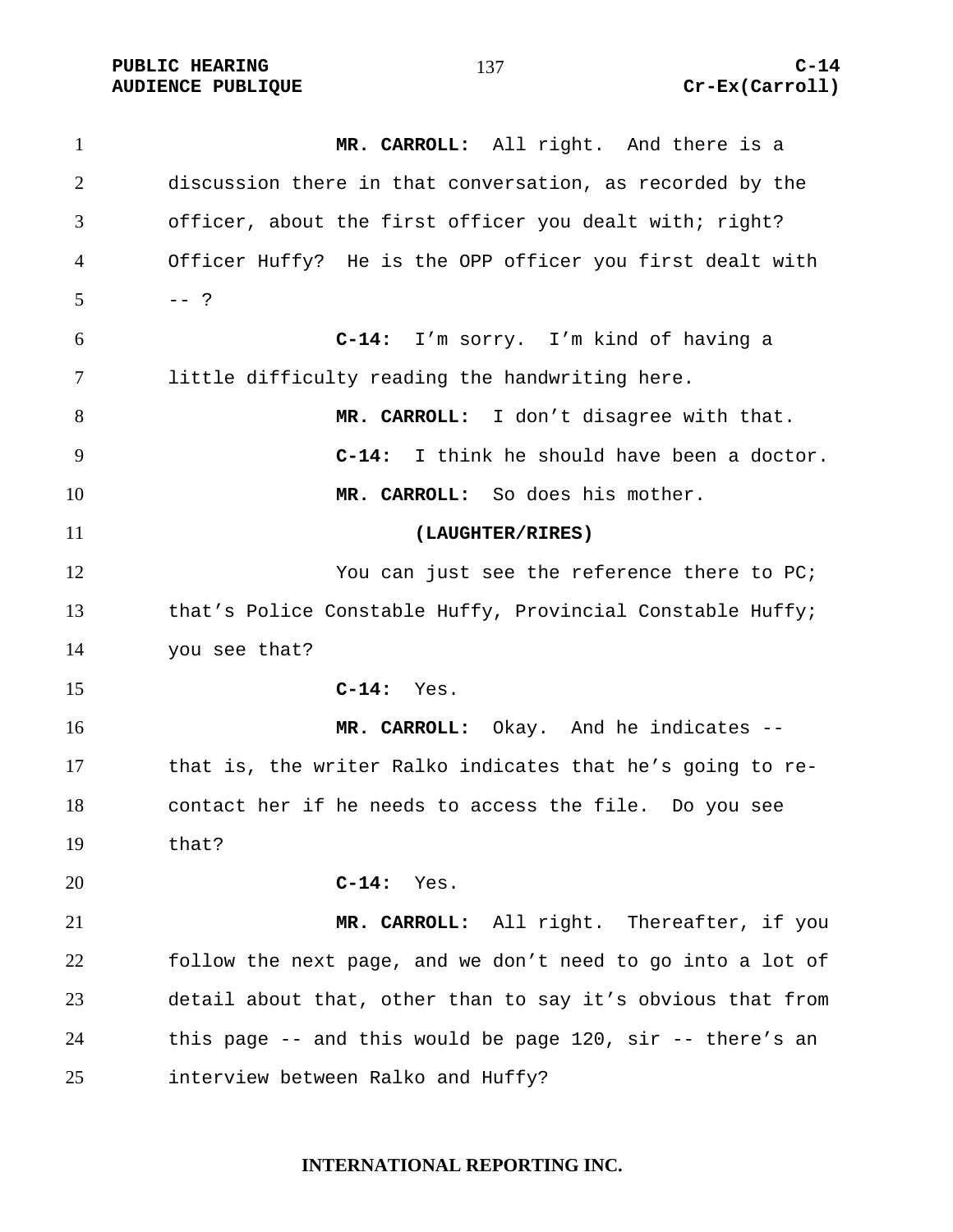**C-14:** I'll have to take your word for it, sir, because I was never privy to any of this information. **MR. CARROLL:** No, I understand that and that's why I'm trying to inform you because I didn't know if you've seen these documents through Commission counsel or not. **C-14:** Well, I was presented with it but I did not have the opportunity -**-** I believe I was presented with it but I don't -- I didn't have the opportunity to look at it at great length. **MR. CARROLL:** All right. Well, suffice it to say, sir, the document -- you're not -- no dispute that the Officer Ralko actually spoke with Huffy as part of his investigation? **C-14:** No, in fact I told him about Constable Huffy. **MR. CARROLL:** You did? **C-14:** Yes, I did. **MR. CARROLL:** All right and you were able to recall his name? **C-14:** I don't recall -- I didn't recall his name I don't believe, but I told him that I had contacted the Morrisburg department of the OPP and together with another individual I'd actually driven down there to meet with this individual in person.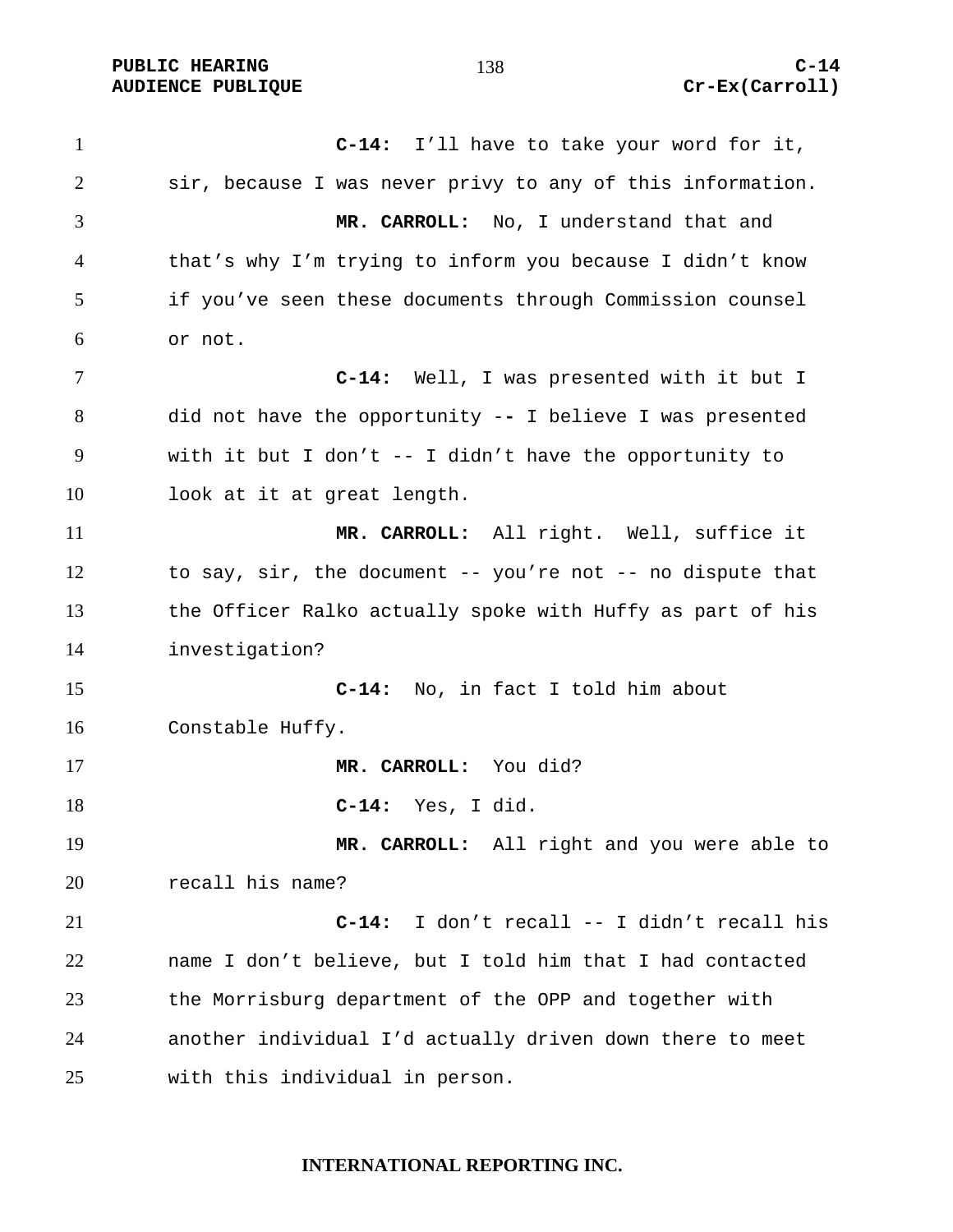| $\mathbf{1}$   | MR. CARROLL: All right. In furtherance of                   |
|----------------|-------------------------------------------------------------|
| $\overline{2}$ | your request to review the CAS file, if you turn to page    |
| 3              | 122, you'll see there -- have you got that, sir?            |
| 4              | $C-14:$<br>Yes, I do.                                       |
| 5              | MR. CARROLL: And under "Monday, January                     |
| 6              | $29^{\text{th}}$ " about halfway down the page?             |
| 7              | $C-14:$<br>Yes.                                             |
| 8              | MR. CARROLL: Just have a look at that entry                 |
| 9              | there, sir.                                                 |
| 10             | (SHORT PAUSE/COURTE PAUSE)                                  |
| 11             | C-14: I'm sorry, I'm just having difficulty                 |
| 12             | reading this. Some of the words are difficult to make out.  |
| 13             | I apologize.                                                |
| 14             | MR. CARROLL: Sure, maybe I can assist. It                   |
| 15             | simply indicates, sir, that he went to the CAS in Cornwall, |
| 16             | he reviewed your file. And it says at the entry opposite    |
| 17             | at around 10:01, there, received edited copies from Mrs.    |
| 18             | Garrahan?                                                   |
| 19             | $C-14:$ Yes.                                                |
| 20             | MR. CARROLL: And then there's a further                     |
| 21             | mention of the sexual assault by Sypes?                     |
| 22             | $C-14:$<br>Yes.                                             |
| 23             | MR. CARROLL: And there's further document                   |
| 24             | reference to documentation about physical abuse?            |
| 25             | $C-14:$<br>Yes.                                             |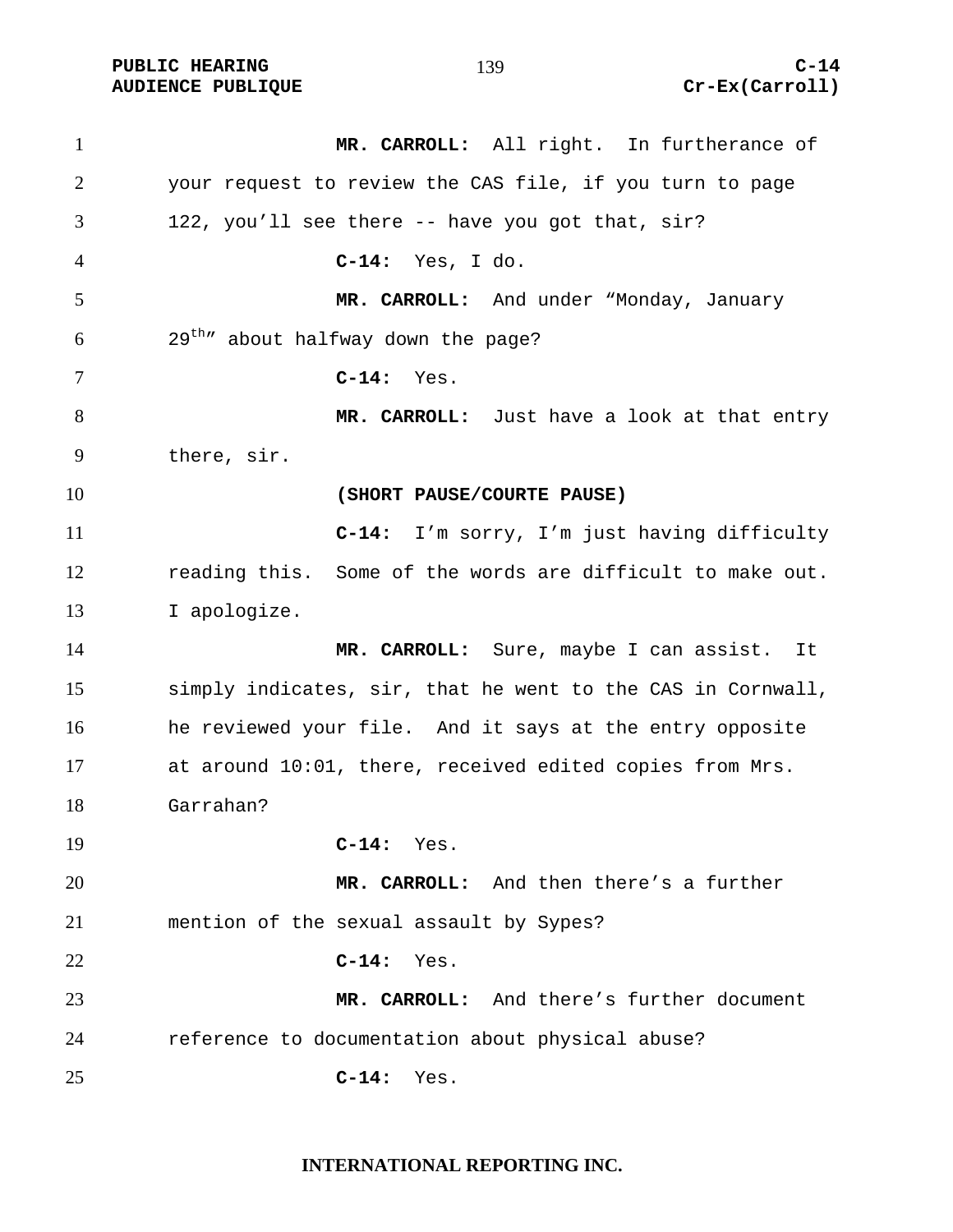PUBLIC HEARING  $140$   $C-14$ **AUDIENCE PUBLIQUE Cr-Ex(Carroll)** 

**MR. CARROLL:** And the entry by the officer, and I think you made reference to this earlier, that the officer says: "Review of CAS files indicate no criminal wrongdoing on their part." Now this goes back to one of the suggestions or complaints you had about CAS; that you felt that CAS had somehow acted in a criminal manner. Correct? **C-14:** Yes. **MR. CARROLL:** And you can see -- I'm not asking you to agree with it, but the officer did direct his mind to that issue and came to the conclusion -- his conclusion at least, that CAS has engaged in no criminal wrongdoing? **C-14:** I see that here but I disagree with this conclusion. **MR. CARROLL:** I'm not -- you have the perfect right to disagree with it, but the point is he did direct his mind to it and he came to a conclusion different than yours? **C-14:** Well again, I wasn't there to know this but I'll take your word for it. **MR. CARROLL:** In the interview that you had with the officer, you provided him with a number of persons that you thought would be of assistance to him in examining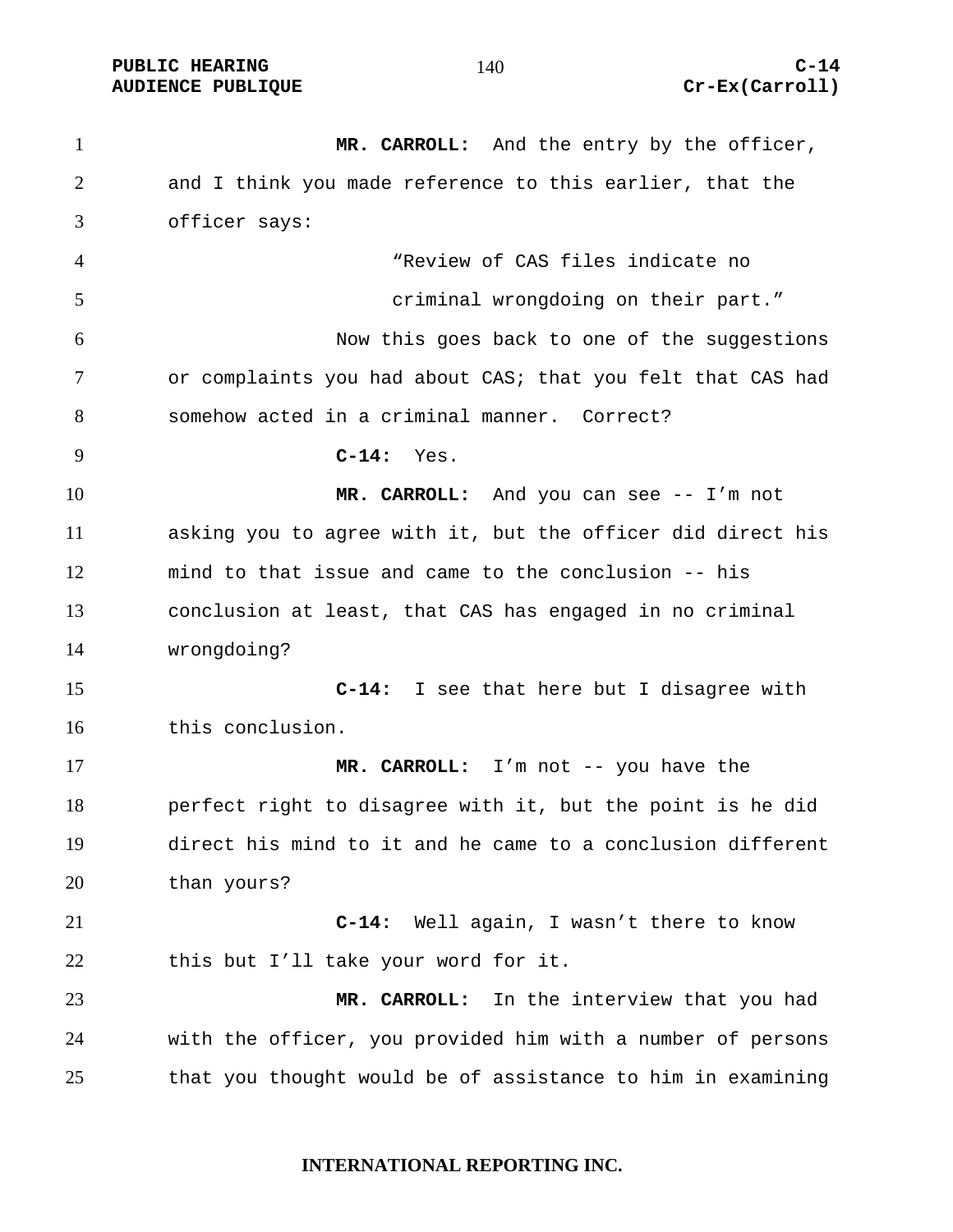PUBLIC HEARING C-14

**AUDIENCE PUBLIQUE Cr-Ex(Carroll)** 

1 the allegations you were making; correct? **C-14:** That's correct. **MR. CARROLL:** And one of the persons that you asked the officer, or suggested the officer might have -- might benefit from interviewing, was a Hubert Boselaw? **C-14:** That's possible. **MR. CARROLL:** All right, if you could -- is that not a name that comes to mind? **C-14:** I think it's Boselaw Hubert and we were talking about the Hubert resident previously. I believe that was his first name. **MR. CARROLL:** I see. I see, Boselaw Hubert? **C-14:** Boselaw, yes. **MR. CARROLL:** Okay, all right. He lived in Morrisburg? **C-14:** Riverside Heights, I believe, yes. **MR. CARROLL:** All right. And if you turn to page 129 of the officer's notes -- do you have that located? **C-14:** Yes, I do, yes. **MR. CARROLL:** All right. And, again, I'm just pointing out to you that this was a person that the officer interviewed with respect to your allegations and he takes a statement from him. Okay? There's a reference there to something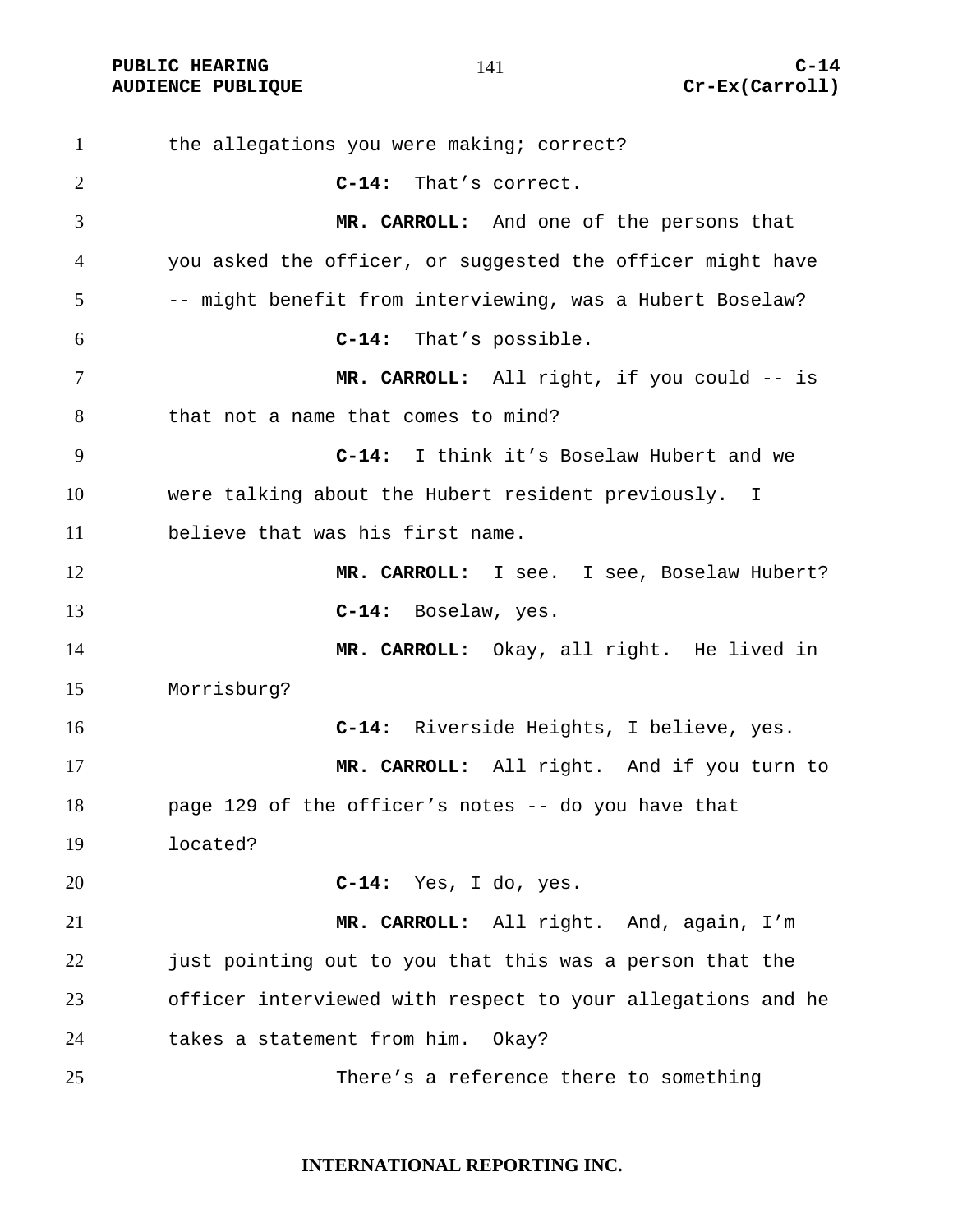PUBLIC HEARING C-14

1 that's not to do with your investigation. Okay? **C-14:** I'm sorry, I don't follow this. Again, the handwriting is atrocious. **MR. CARROLL:** All it does, sir, is it simply says that he interviewed and took a statement from him, that's the only point ---**C-14:** Yes, I'll take your word for it, yes. **THE COMMISSIONER:** Number one, I find that if you look at the screen sometimes the handwriting is a little clearer. Number two, all he wants to do is show to you that the notes show at least that this officer would have spoken to Mr. Hubert. **C-14:** Yes, I agree with that. **MR. CARROLL:** Okay. **C-14:** I'm just having -- as I explained before, a little difficulty, I wear bifocals and the screen is hard to -- hard to view. **THE COMMISSIONER:** It's halfway, I know. **MR. CARROLL:** I can understand that, so perhaps if you don't mind, I'll read the relevant portion of the note to you? **C-14:** I would actually appreciate that, yes. **MR. CARROLL:** Okay, fine, and I don't wear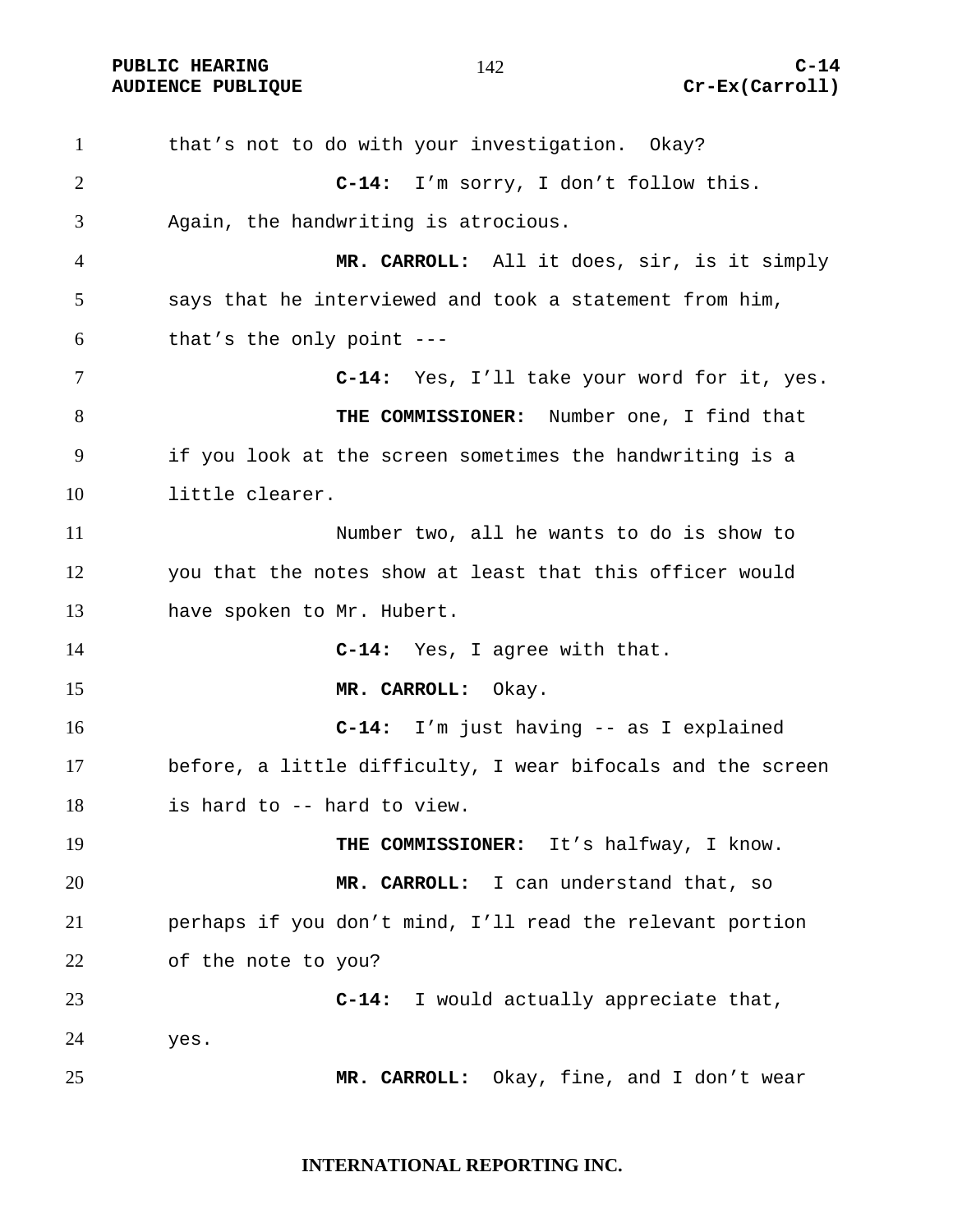**PUBLIC HEARING C-14 C-14** 

bifocals but the next thing to it. Sir, you talked earlier about the updates the officer was giving you and I'd like to now turn to page 4 152, which is an entry on February the  $12<sup>th</sup>$ , '01 in the officer's notes. Let me know when you've located that or are you going to wait for the screen? **C-14:** I'm waiting for the screen, actually. **MR. CARROLL:** Okay, well all right. **THE COMMISSIONER:** Right at the bottom, Madam Clerk. **MR. CARROLL:** At the bottom, please. **THE COMMISSIONER:** There you go. **MR. CARROLL:** And you can see there, sir, an entry at 15h36 where it says, "contacted C-14, update him 16 re status of investigation". **C-14:** Yes, I see that. **MR. CARROLL:** This would have been, I take it, one of the updates you were talking about, the periodic updates that the officer was giving you? **C-14:** Yes, that's sounds reasonable. **MR. CARROLL:** All right. And on the same -- if you could turn the page please, to 155 of the officer's notes. You can see there that there's an interview with a Wilson Waters, is it? Is that a name familiar to you, sir?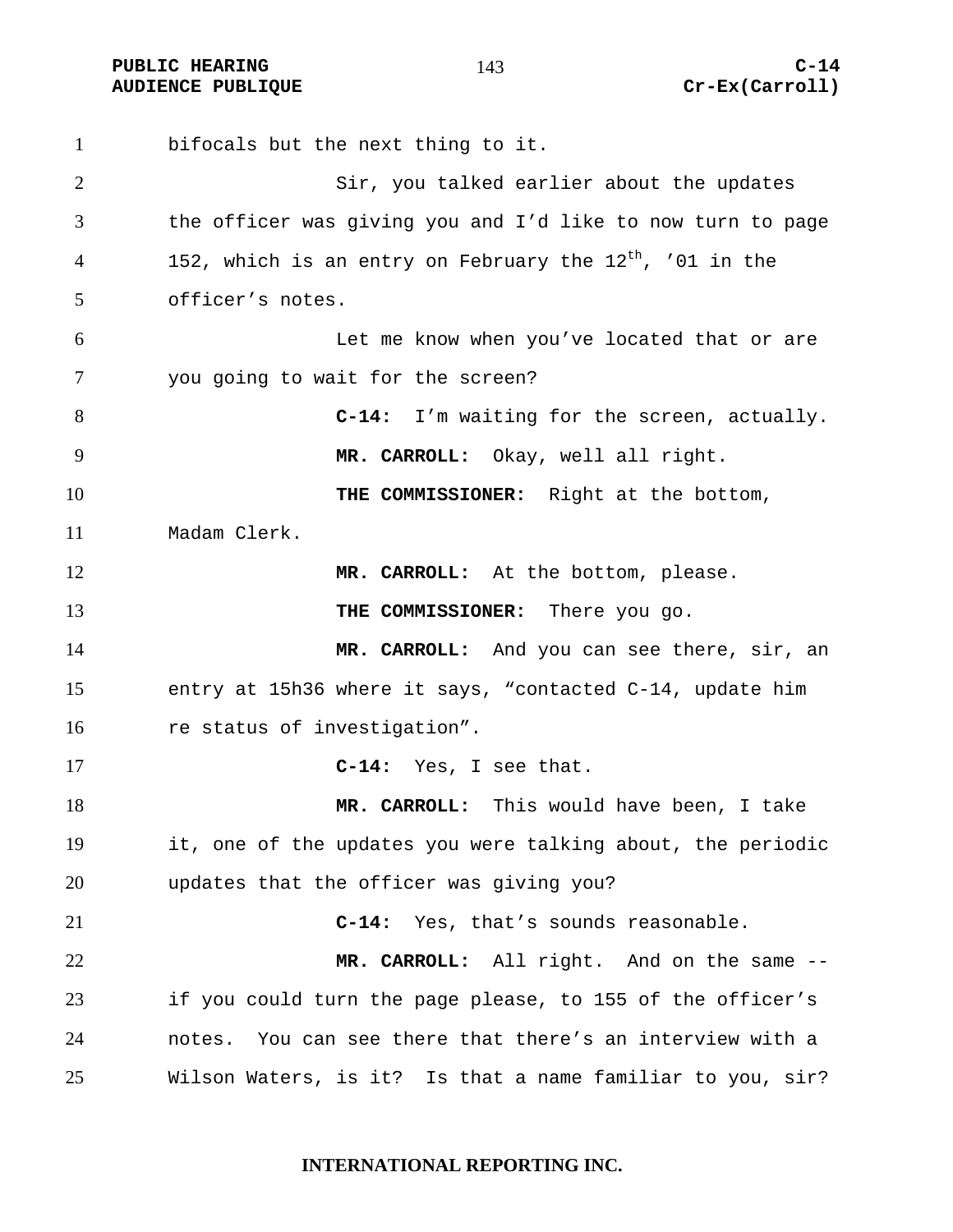| $\mathbf{1}$ | $C-14:$ Yes, it is.                                         |
|--------------|-------------------------------------------------------------|
| 2            | MR. CARROLL: All right, and this is a                       |
| 3            | person that you asked to be interviewed in connection with  |
| 4            | your allegations?                                           |
| 5            | C-14: Yes. He was one of the foster                         |
| 6            | children that resided, or was supposed to have resided, in  |
| 7            | the Barber residence.                                       |
| 8            | MR. CARROLL: I'm sorry, resided or what?                    |
| 9            | C-14: Was supposed to have resided.                         |
| 10           | MR. CARROLL: Oh.                                            |
| 11           | There were times when he wasn't<br>$C-14:$                  |
| 12           | present; he was absent from the residence.                  |
| 13           | THE COMMISSIONER: That's because he's                       |
| 14           | working on the other farm?                                  |
| 15           | C-14: Yes, that's correct.                                  |
| 16           | MR. CARROLL: And one of the -- another                      |
| 17           | person of interest, if you will, that you wanted the police |
| 18           | to investigate and to interview was Bryan Keough?           |
| 19           | $C-14:$<br>That's correct.                                  |
| 20           | MR. CARROLL: And if you could turn to page                  |
| 21           | -- wait till it comes up on the screen, it's page 163 of    |
| 22           | the officer's notes; 163, that's it.                        |
| 23           | And you can see there, sir, that there is a                 |
| 24           | recording of an interview with Mr. Keough by the officer    |
| 25           | and it's an interview by telephone. You can see that?       |

# **INTERNATIONAL REPORTING INC.**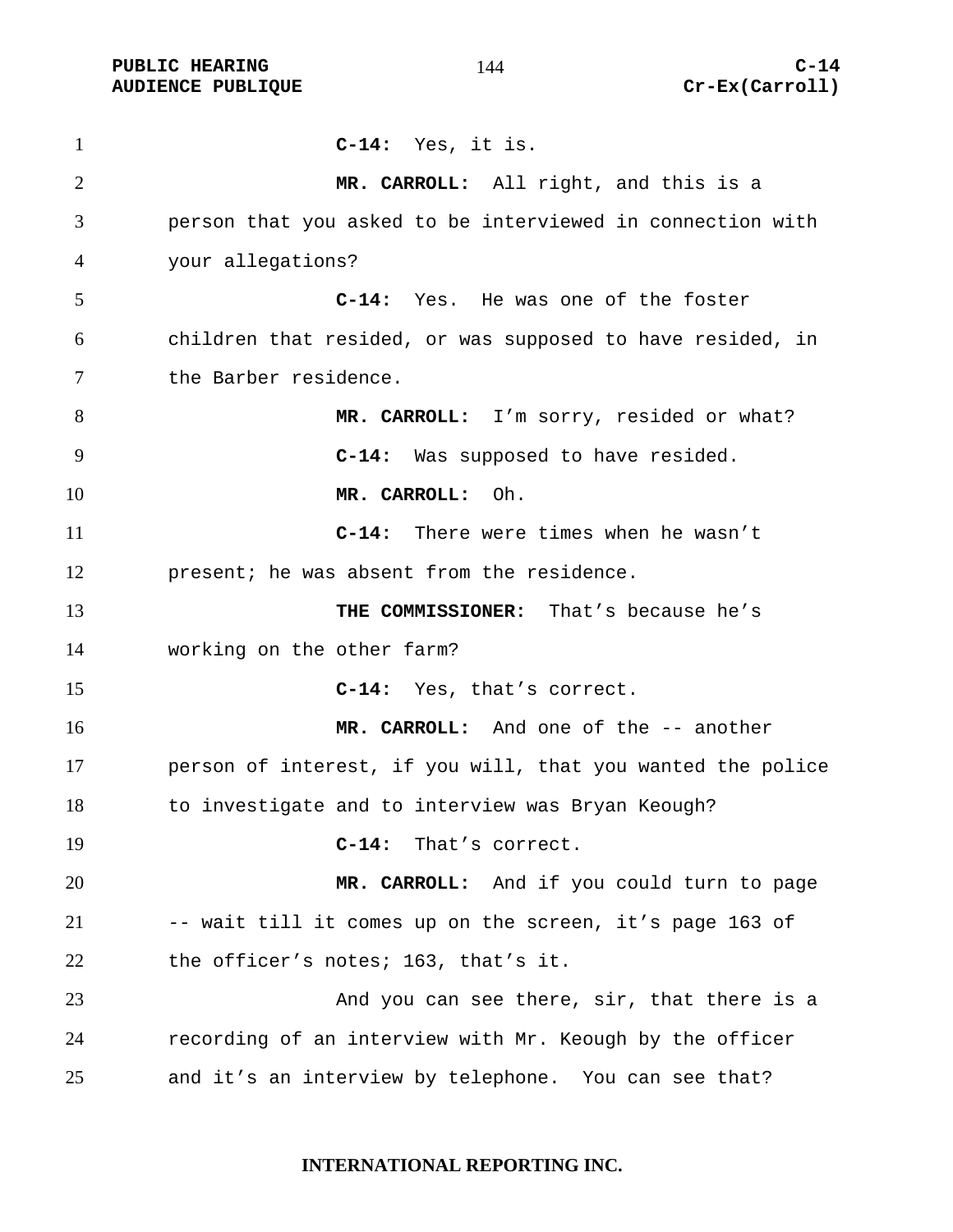PUBLIC HEARING and  $145$  c-14

Opposite 16h36, phone interview with Bryan Keough? **C-14:** Yes, yes I see that. **MR. CARROLL:** And you can see that -- and he apparently lived -- at the time of the interview in Weyburn, Saskatchewan, according to the officer's note at least. Can you see that? **C-14:** I'll take your word for it. **MR. CARROLL:** Well, no. Can you not see that on the screen? **C-14:** Again, I'm having difficulty here. I apologize. **MR. CARROLL:** All right. Well, my reading of it says Weyburn, Saskatchewan, and there's a phone number. 16 And he goes on to record -- write down, I should say, the substance of the interview that he had with Mr. Keough. Now, this is -- I'm not saying that this is accurate information from Keough, but this is what the officer says he told him. Okay? Do you understand the point? **C-14:** Yes, I understand. **MR. CARROLL:** All right. He advises -- and I'm reading from the document: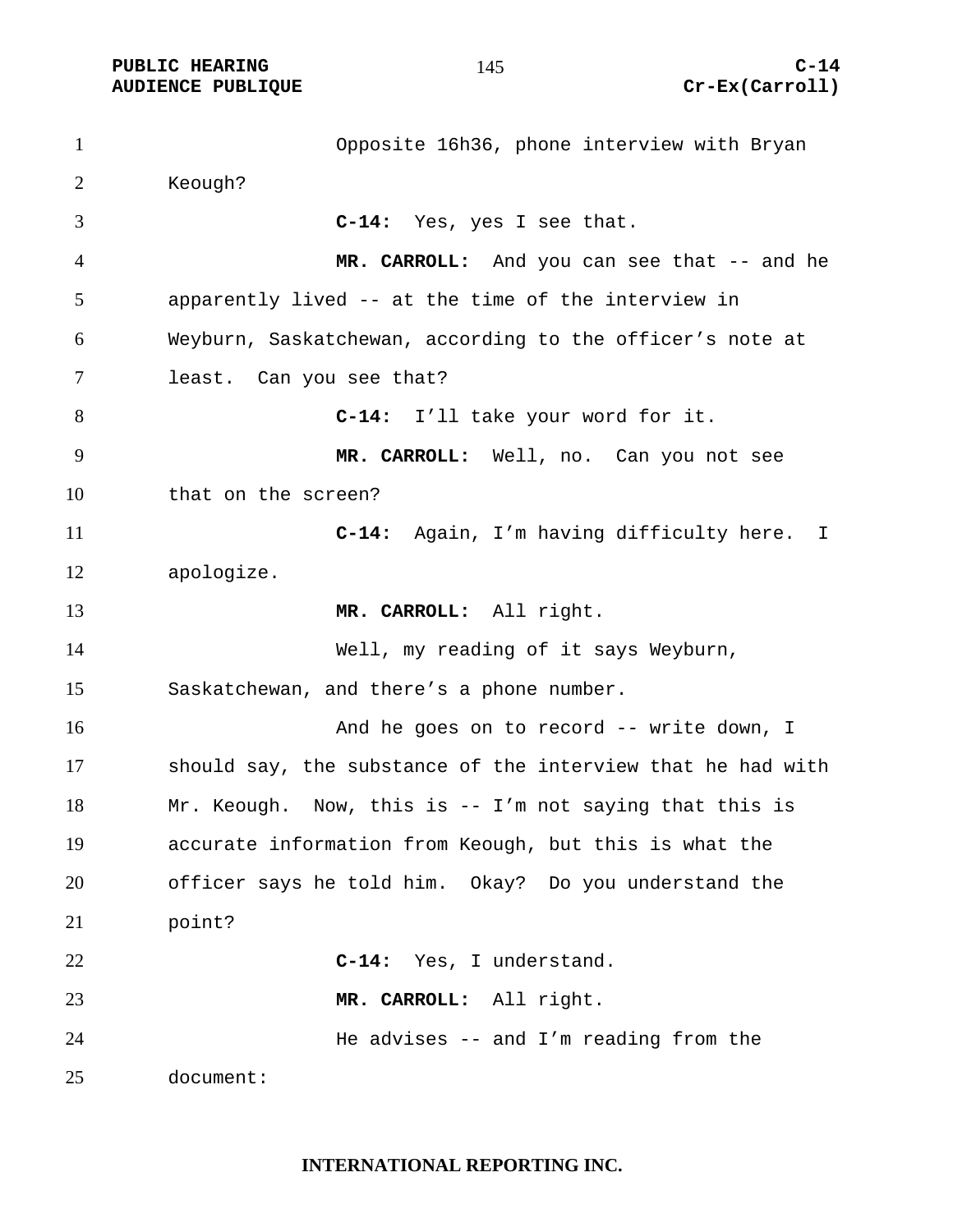PUBLIC HEARING C-14<br>
AUDIENCE PUBLIQUE **COMPUS** (Carroll) **AUDIENCE PUBLIQUE** 

| $\mathbf{1}$   | "He advises the Barber residence                     |
|----------------|------------------------------------------------------|
| $\overline{2}$ | vaguely comes to mind. He doesn't                    |
| 3              | remember C-14 as a client. Reviewed                  |
| $\overline{4}$ | some of file with him, re: C-14's                    |
| 5              | complaints, and his removal from Barber              |
| 6              | home to Boselaw's, and closing of                    |
| $\tau$         | Barber home on consent. Keough states                |
| 8              | he cannot independently recollect case,              |
| 9              | but if he felt that at least to some                 |
| 10             | degree that the home should be closed                |
| 11             | that he must have had some good                      |
| 12             | reasons, as he did not take closing a                |
| 13             | home lightly."                                       |
| 14             | So that's what the officer has recorded as           |
| 15             | the substance of the information he got from Keough. |
| 16             | C-14: Yes, I understand.                             |
| 17             | MR. CARROLL: All right.                              |
| 18             | Now, if you turn to page 177 of the notes,           |
| 19             | please. This, sir, is an interview that the officer  |
| 20             | conducted -- at least notations of an interview he   |
| 21             | conducted ---                                        |
| 22             | THE COMMISSIONER: Lower down, Madam Clerk.           |
| 23             | MR. CARROLL: Do you have it?                         |
| 24             | THE COMMISSIONER: Yes, there it is.                  |
| 25             | MR. CARROLL: Okay. With Ron Billings. And            |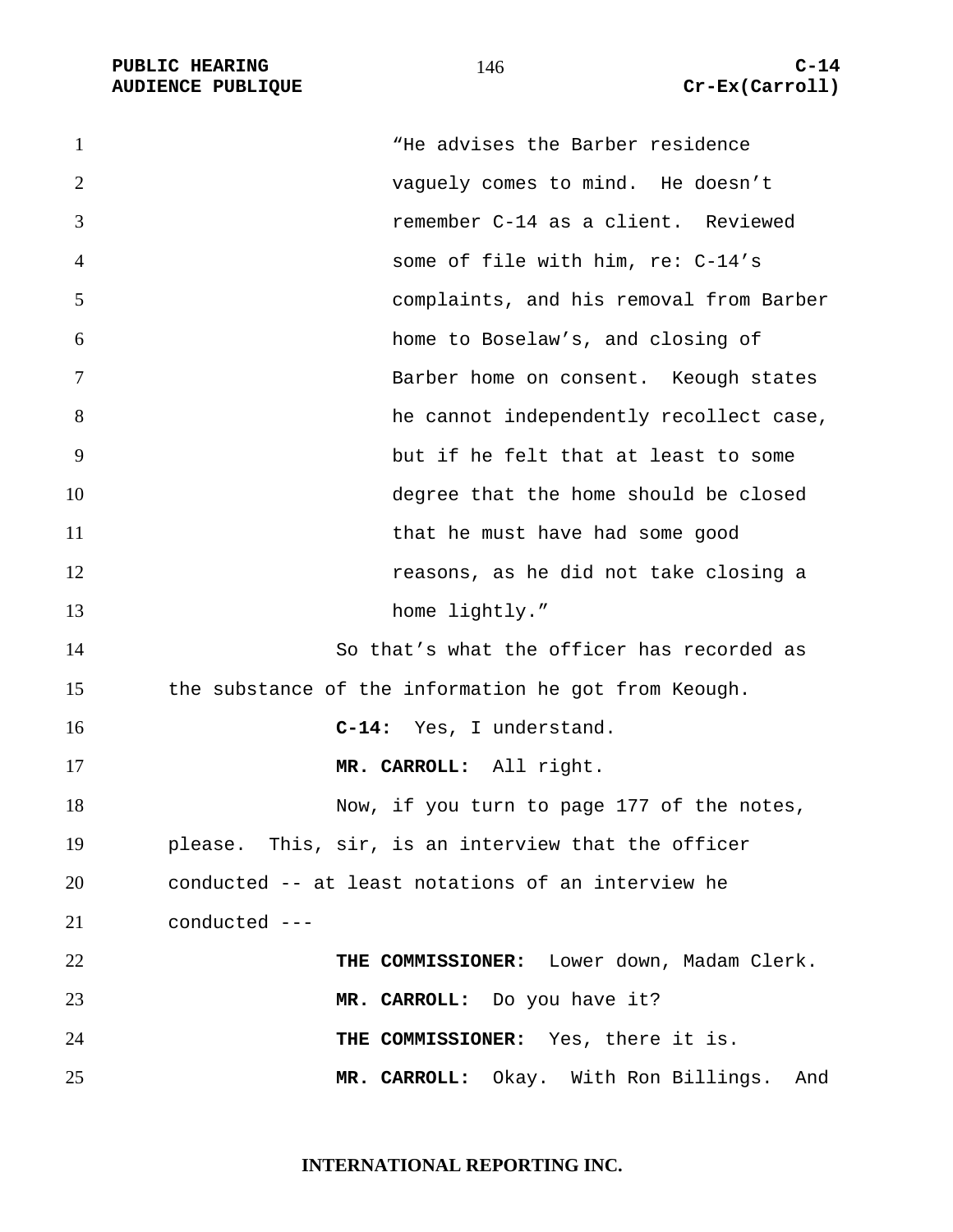PUBLIC HEARING C-14

this is the Ronny you were speaking of before? **C-14:** Yes. Yes, I believe so. **MR. CARROLL:** Looking at the name in brackets, apparently Mr. Billings -- my information is he's changed his name to the other name. **C-14:** Well, I had informed the officer, Constable Ralko, that Ronny Billings had at one point been removed from the home and had been taken, from what the Barbers' had told me, to live with another family where he was to be adopted and where he had agreed to change his name. **MR. CARROLL:** All right. Well, that then gives an explanation I guess for the two names there. **C-14:** Yes. **MR. CARROLL:** Okay. In any event, pursuant to your information, the officer records that he spoke with Mr. Billings. And I'm just going -- because of the difficulty you have reading, I'll read it to you. At the bottom of that page 177: "He advises he was living at the Barbers..." And then flip over to 178: "...when he was around eight or nine years old. He never had any problem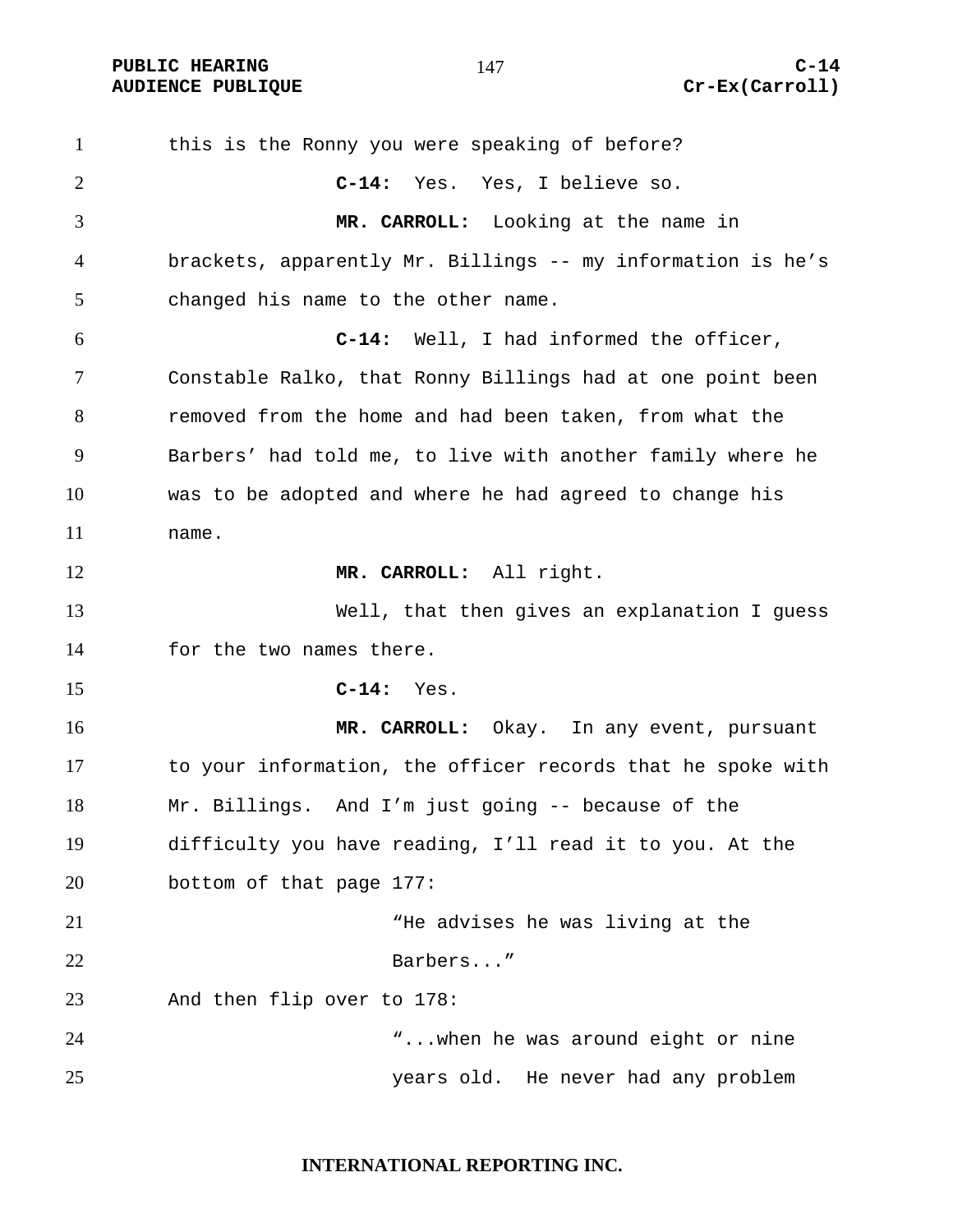| $\mathbf{1}$   | with the Barbers, nor with the other                     |
|----------------|----------------------------------------------------------|
| $\overline{2}$ | foster children living there: Ken and                    |
| 3              | Arthur. States he was never physically                   |
| 4              | or emotionally abused by the Barbers                     |
| 5              | $or'' ---$                                               |
| 6              | $C-14: I'm$ sorry.                                       |
| 7              | MR. CARROLL: Sorry?                                      |
| 8              | C-14: I'm sorry; I'm a little lost.                      |
| 9              | MR. CARROLL: Okay.                                       |
| 10             | $C-14:$ You ---                                          |
| 11             | MR. CARROLL: I'm reading too fast?                       |
| 12             | C-14: Yes. Well, you went from ---                       |
| 13             | MR. CARROLL: Just tell me where you want me              |
| 14             | to start over.                                           |
| 15             | <b>C-14:</b> I'd appreciate it if you'd start that       |
| 16             | over again, please.                                      |
| 17             | THE COMMISSIONER: So just to situate you,                |
| 18             | these are police officers notes.                         |
| 19             | $C-14:$ Yes.                                             |
| 20             | THE COMMISSIONER: He records -- the police               |
| 21             | officer records his activities and some comments. So he  |
| 22             | has phoned Ron Billings.                                 |
| 23             | $C-14:$ Yes.                                             |
| 24             | THE COMMISSIONER: Okay. And now he's --                  |
| 25             | this gentleman is reading to you what the police officer |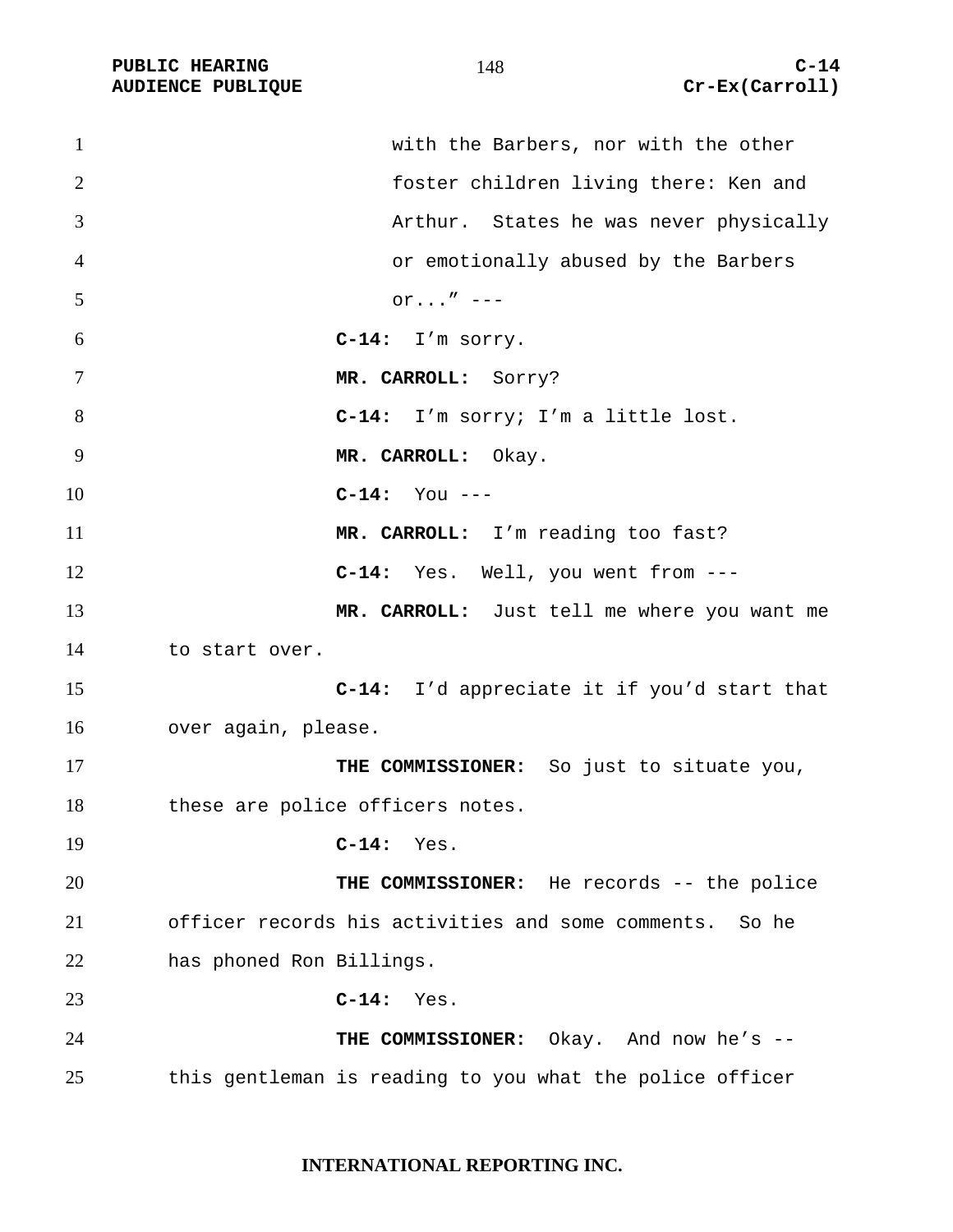**PUBLIC HEARING C-14 AUDIENCE PUBLIQUE Cr-Ex(Carroll)** 

put in his notes. All right? **C-14:** Yes. **THE COMMISSIONER:** So, Mr. Carroll, go ahead. **MR. CARROLL:** Thank you. So shall I just carry on, please? **THE COMMISSIONER:** No; start from the beginning, I think is what he wanted you to do. **MR. CARROLL:** Yes, that's the wrong expression. All right. If we flip back to page 177 there's just one line there, and I'll read it slower. Okay? **C-14:** Yes. **MR. CARROLL:** "He advises..." -- and this is now the officer speaking of what Billings tells him. **C-14:** Yes. **MR. CARROLL:** "He advises he was living at 19 the Barbers..." Page 178: "...when he was around eight or nine years old. He never had any problem with the Barbers, nor with the other foster children living there: Ken and Arthur."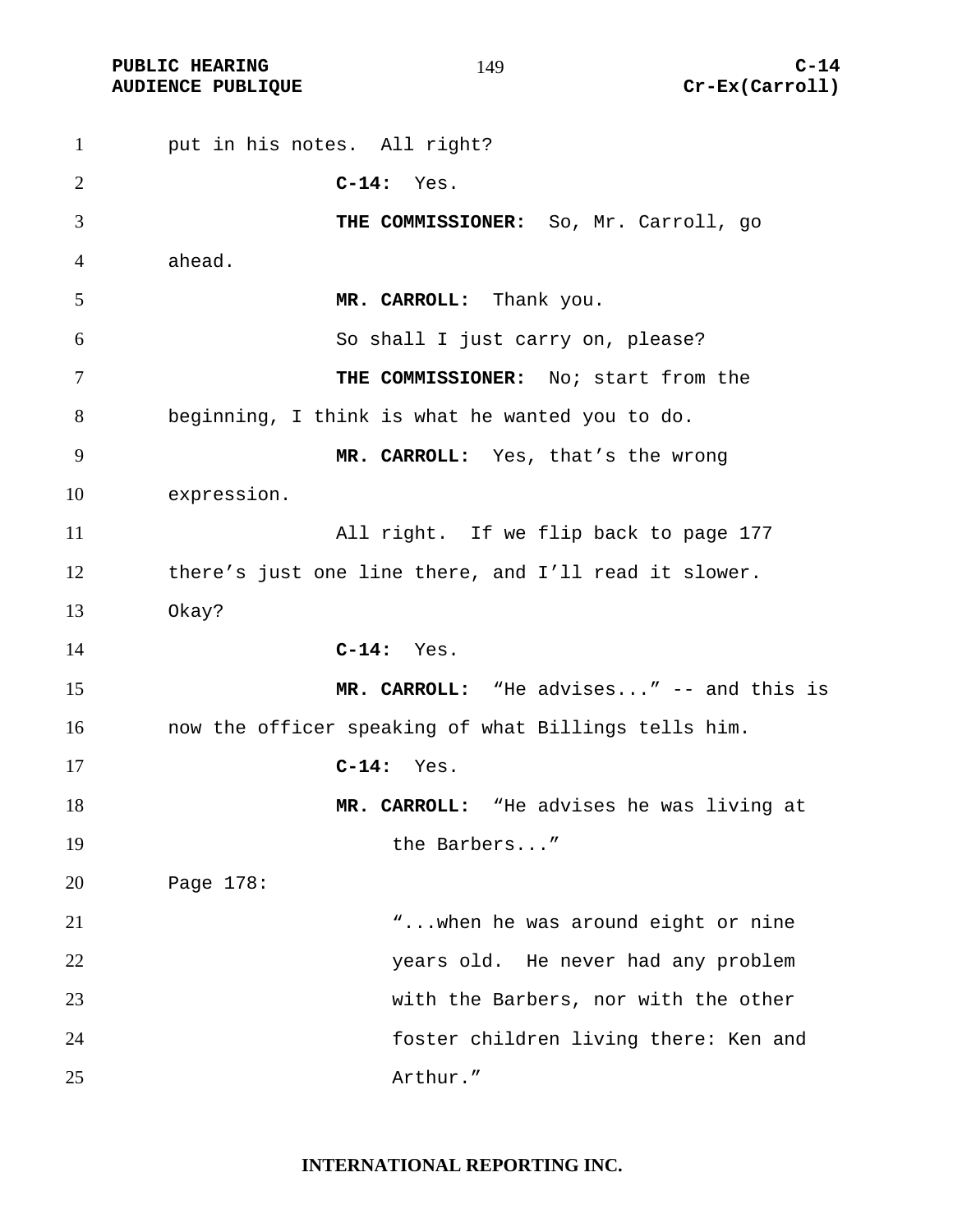**PUBLIC HEARING C-14 AUDIENCE PUBLIQUE Cr-Ex(Carroll)** 

**C-14:** Okay. I see. That's part of the same sentence. All right. **MR. CARROLL:** "States..." -- Sypes first name was Arthur? **C-14:** Yes. **MR. CARROLL:** "States he was never physically or emotionally abused by the 8 Barbers or by the other foster children. He states he used to run away a lot. Went to the Wingfield Group Home, back to Barbers, and back 12 to the group home. Can't remember how long he lived at Barbers. He heard one of the Barbers had died and the other was in a hospital or a home for the 16 aged." So you were able to follow that as I read it to you, sir? **C-14:** Yes. Yes, I was. **MR. CARROLL:** It would seem, at least from the officers recording of the information from Billings, that he was -- did not suffer any abuse himself, nor does he seem to be aware of any that he observed at least. **C-14:** Although I completely disagree with what Mr. Billings had told him in the way of the abuse. It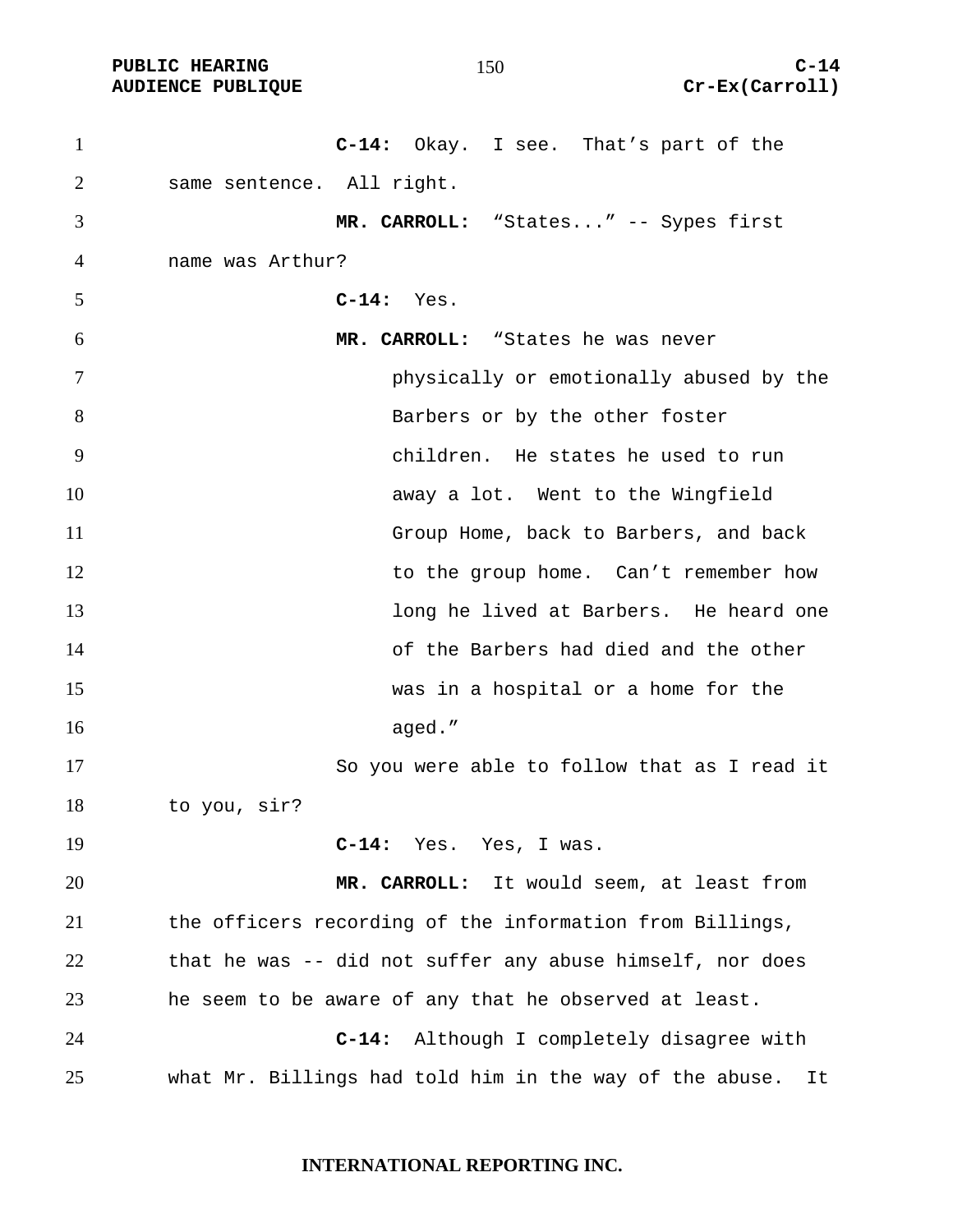appears that the officer did record what Mr. Billings had told him. **MR. CARROLL:** Sure. And I'm not, again, disputing your right to disagree, but that's the information the officer was given, according to the notes. And then after that interview is conducted or completed, if you just turn over the page -- because this was somebody that you had told the officer could provide valuable information, right? **C-14:** That's correct. **MR. CARROLL:** Okay. If you look at page 179 -- is that up on the --- **C-14:** Yes, it is. **MR. CARROLL:** And you can see, according to the notes, within less than an hour, maybe two at the most, 16 he, the officer, is on the phone to you again with a further update and telling you that he has only two witnesses left to interview; being Sypes and Barber. Are you able to read those, or do you want me to ---**C-14:** Yes. **MR. CARROLL:** Okay. And then further he indicates: "Advised him I found no criminal negligence on the part of CAS. I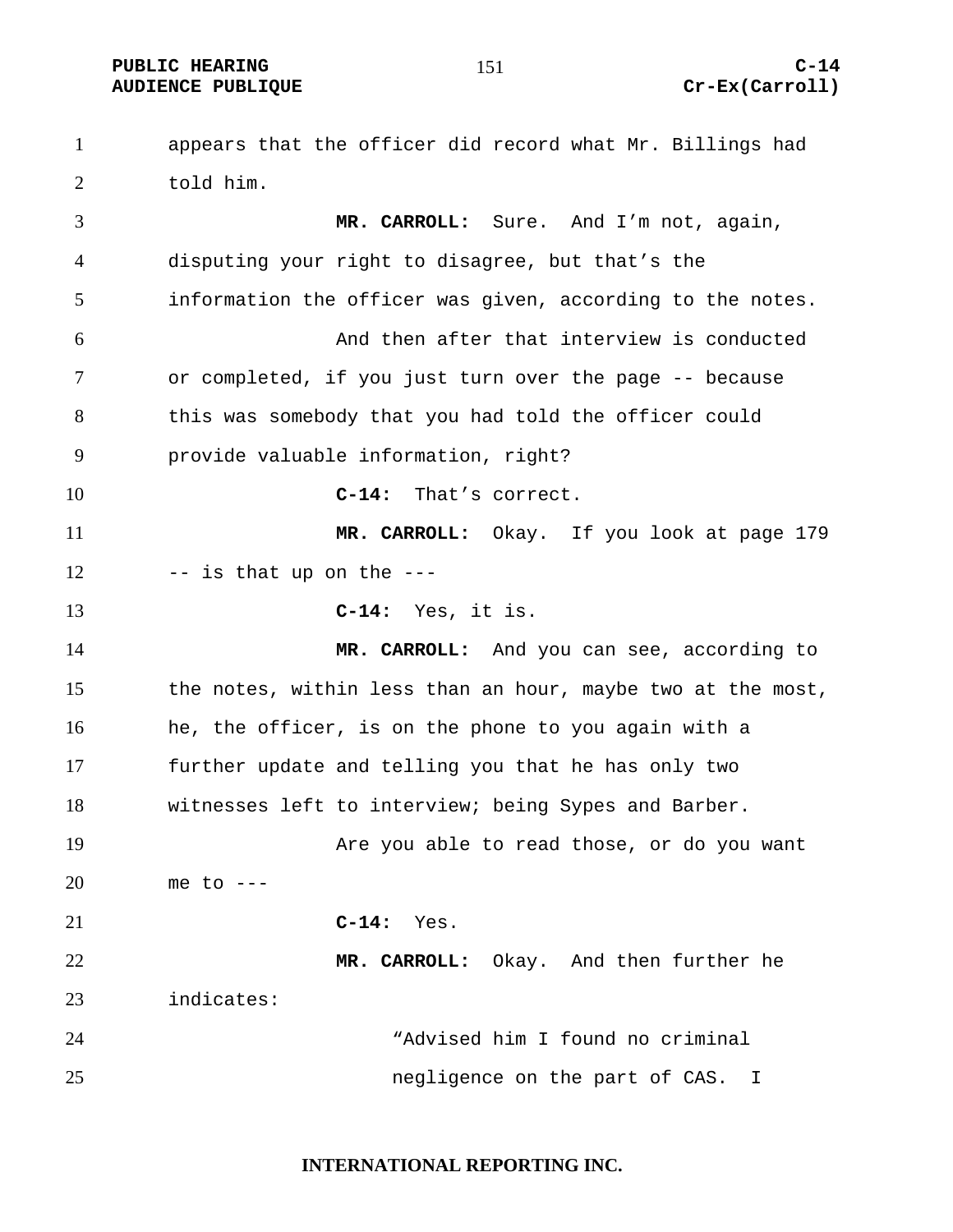| $\mathbf{1}$   | explained to him the threshold for                         |
|----------------|------------------------------------------------------------|
| $\overline{2}$ | criminal negligence. C-14 advises he                       |
| 3              | is trying to obtain closure, re: this                      |
| $\overline{4}$ | part of his life, and hopes that they                      |
| 5              | admit their wrongdoings; that no young                     |
| 6              | child deserves to be put through that;                     |
| 7              | doesn't deserve to be beaten."                             |
| 8              | You can see there, just dealing with the                   |
| 9              | latter part of the entries, I take it, sir, those are      |
| 10             | sentiments that you expressed to the officer?              |
| 11             | Well, I'd like to comment on that. I<br>$C-14:$            |
| 12             | don't recall at all about being told about threshold of    |
| 13             | criminal negligence. I was very adamant that charges be    |
| 14             | laid against Mr. Ken Barber, given the fact that I knew at |
| 15             | the time that there was corroborating evidence from a ward |
| 16             | in the home that had actually witnessed the abuse.<br>That |
| 17             | the Children's Aid Society -- and I brought this to        |
| 18             | Constable Ralko's attention at the time -- had actually    |
| 19             | admitted that I had been beaten, but had more or less      |
| 20             | blamed me for the incidents. I would have thought that it  |
| 21             | warranted further investigation, and that charges would be |
| 22             | laid because of that.                                      |
| 23             | MR. CARROLL: Are you finished?                             |
| 24             | $C-14:$<br>Yes.                                            |
| 25             | MR. CARROLL:<br>Okay. What I wanted -- what I              |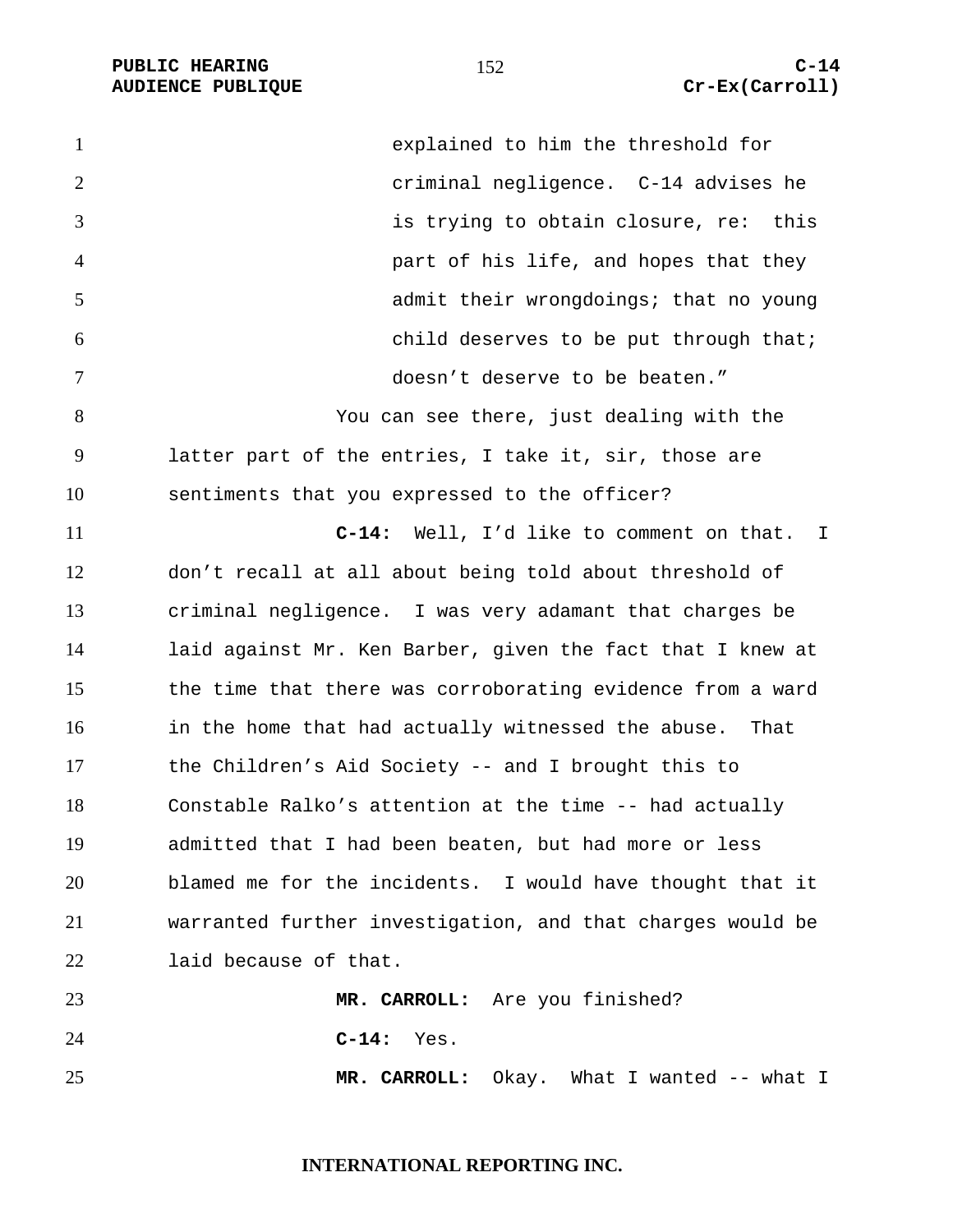**PUBLIC HEARING C-14 AUDIENCE PUBLIQUE Cr-Ex(Carroll)** 

was asking you, sir, was about the last three or four lines there. Is that an accurate reflection of the sentiments that you expressed to the officer saying that you hoped that Barber and/or Sypes would admit their wrongdoing, because young children don't deserve this kind of treatment? **C-14:** Yes. I believe he had also made mention of speaking with Mr. Ronny Billings. And my take on that situation was that Mr. Billings was in a state of denial or that he was embarrassed about the whole situation and didn't want to come forward. **MR. CARROLL:** You mean your take on the information that Billings provided to --- **C-14:** That's right. **MR. CARROLL:** Because in this conversation when he talked -- at the top of the note it says "Advised him all witnesses interviewed." In there somewhere he told you "Hey, look, I've just spoken with Billings and he's not backing you up." **C-14:** Yes. **MR. CARROLL:** Words to that effect. **C-14:** Yes. **MR. CARROLL:** And you understand that as an investigator he has to take the information that's given to him and put it in the context of the rest of the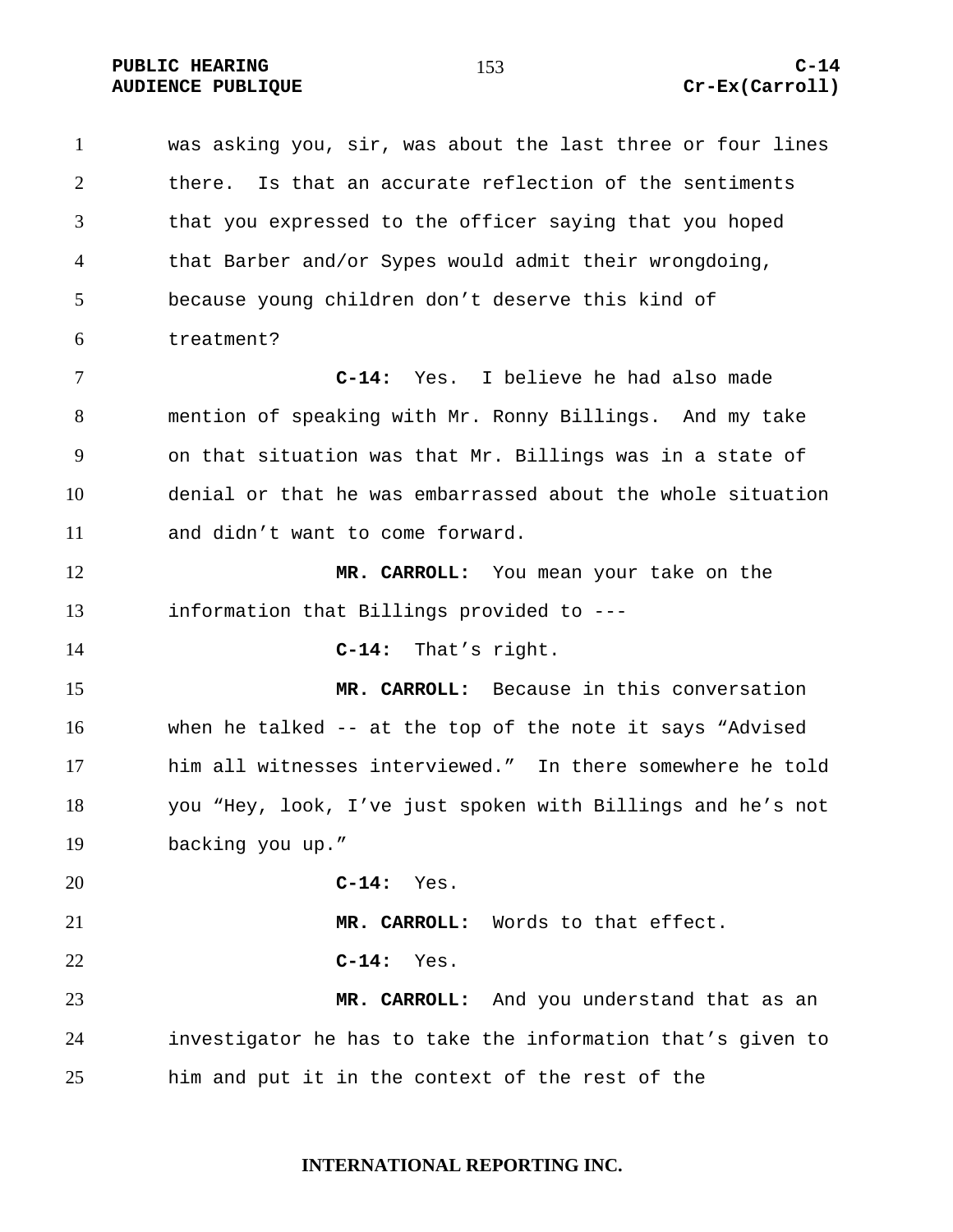information --- **C-14:** Yes. **MR. CARROLL:** --- in the investigation? **C-14:** Yes, I do understand that. **MR. CARROLL:** And the information, although you have just given your reasons why you think Billings was not being truthful, the information from Billings was I didn't see anything of what C-14 is saying. **C-14:** But the point that I was trying to make earlier was that there was evidence within the file itself, and that there was an admission by Mr. Bryan Keough within the file that I thought he should take into account, and that's why I thought that Mr. Barber should be charged. 14 MR. CARROLL: Well, I don't -- I expect -- I was just speaking with my friend, and I am going to do my best to get through this in the next 15 to 20 minutes. It's your call. **THE COMMISSIONER:** Well, we need lunch. 19 MR. CARROLL: I appreciate that, and I am --if the witness needs a break now, that's okay. **THE COMMISSIONER:** Let's come back -- can we leave now sir and --- **C-14:** Sure, I'll stop now. **THE COMMISSIONER:** Okay. Why don't we come back at 2:15? All right?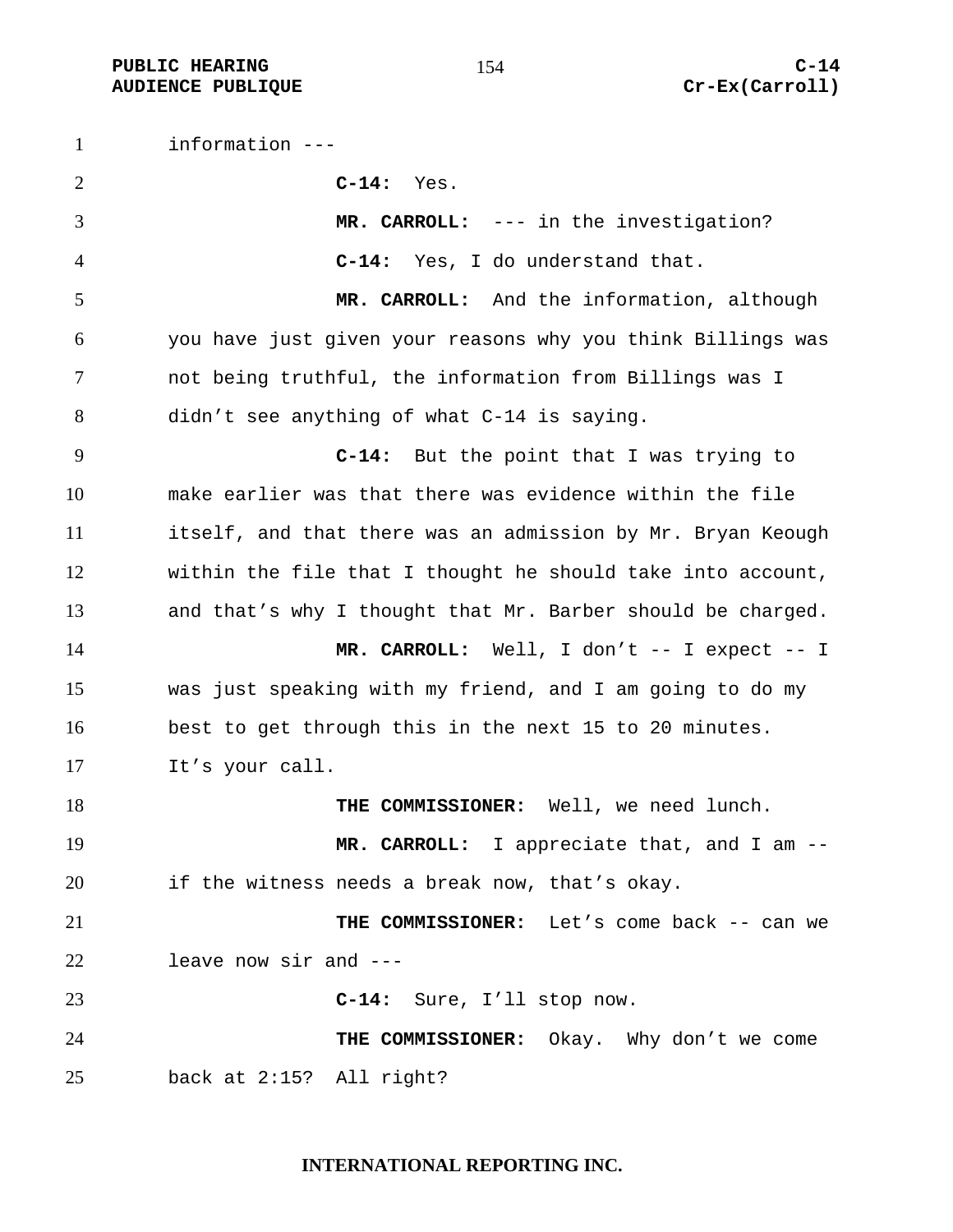| $\mathbf{1}$   | MR. CARROLL: All right.                                    |
|----------------|------------------------------------------------------------|
| $\overline{2}$ | THE COMMISSIONER: So you've got how much                   |
| 3              | time?                                                      |
| 4              | MR. CARROLL: I wouldn't think I've got more                |
| 5              | than 20 minutes.                                           |
| 6              | THE COMMISSIONER: All right.                               |
| 7              | MR. CARROLL: I'm hoping that.                              |
| 8              | THE COMMISSIONER: Okay. Thank you.                         |
| 9              | THE REGISTRAR: Order; all rise. À l'ordre;                 |
| 10             | veuillez vous lever.                                       |
| 11             | --- Upon recessing at 12:56 p.m. /L'audience est suspendue |
| 12             | à 12h56                                                    |
| 13             | THE REGISTRAR: The hearing is now resumed.                 |
| 14             | Please be seated. Veuillez vous asseoir.                   |
| 15             | --- Upon resuming at 2:15 p.m. /L'audience est reprise à   |
| 16             | 14h15                                                      |
| 17             | THE COMMISSIONER: All right.                               |
| 18             | Mr. Carroll.                                               |
| 19             | C-14, Resumed/Sous le même serment:                        |
| 20             | --- CROSS-EXAMINATION BY/CONTRE-INTERROGATOIRE PAR MR.     |
| 21             | CARROLL (Cont'd/suite)                                     |
| 22             | MR. CARROLL: Thank you sir. Close to done.                 |
| 23             | Thank you.<br>$C-14:$                                      |
| 24             | MR. CARROLL: When we left off sir, we were                 |
| 25             | discussing the update that Ralko had given you after       |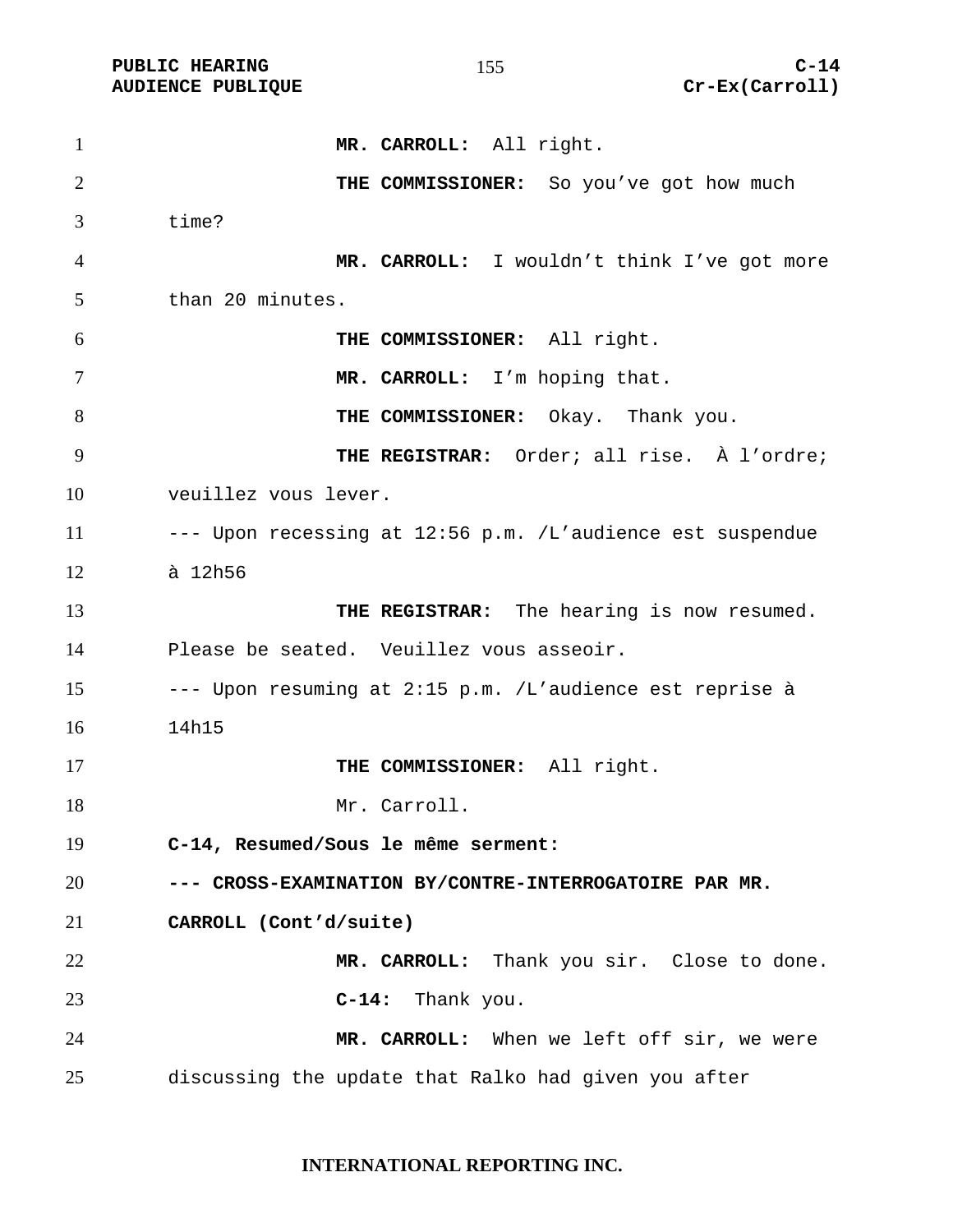# **AUDIENCE PUBLIQUE Cr-Ex(Carroll)**

interviewing Mr. Billings; you remember we were talking about that? **C-14:** Well, actually we were discussing the fact that he had recorded that, yes. **MR. CARROLL:** I'm not sure I see the distinction, but I'll press on. **C-14:** Okay. 8 MR. CARROLL: You agree, looking at -- could you put up page 17D, you may have it, yes 17, on the screen in front of you sir, and I'll just read it to you. All right. It says, four lines down: "Advised him I found no criminal negligence on the part of CAS." It was one of the things you had asked him to investigate; correct? **C-14:** Yes. **MR. CARROLL:** It's clear he disagrees with your opinion; right? **C-14:** I want to make something clear though. Okay? **MR. CARROLL:** Okay. **C-14:** The evidence that you're presenting here is very confusing for me. Okay? In the manner in which it's being presented, and some of what's being presented now actually came in a final conversation with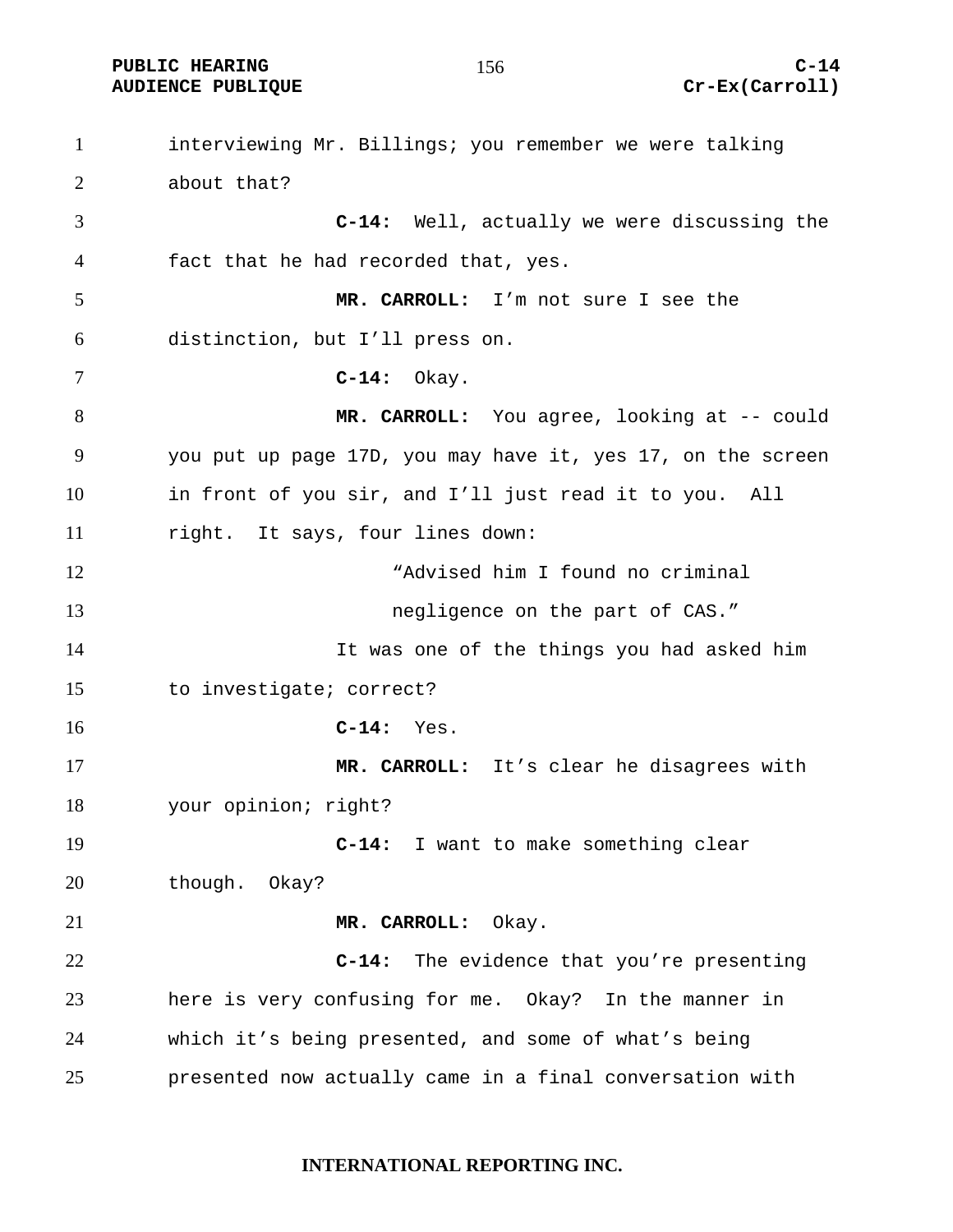# **AUDIENCE PUBLIQUE Cr-Ex(Carroll)**

Mr. Ralko, and I want to make that abundantly clear. **MR. CARROLL:** Well, I want to make it abundantly clear to you, sir, that my information is that these notes are made contemporaneous with the times and dates that are recorded. You disagree with that? **C-14:** I disagree with the fact that he contacted me at these times. **MR. CARROLL:** So, when I suggest to you, and I thought you said that he contacted you from time to time for updates, and you -- we started -- and I'll just go over 11 the contacts I have from the notes. **C-14:** Very well. **MR. CARROLL:** We started with the December 6, 2000 major interview; right? **C-14:** Yes. **MR. CARROLL:** And then on February the 12<sup>th</sup>, the officer has it recorded that he contacted you with an update, and we went over that. **C-14:** Well, my understanding of this is the fact that you wanted to present this -- that Constable Ralko had actually recorded this, and I agree with that. **MR. CARROLL:** Right. He has recorded that he had these contacts with you. **C-14:** I'm sorry. Yes, he did. **MR. CARROLL:** Are you suggesting -- for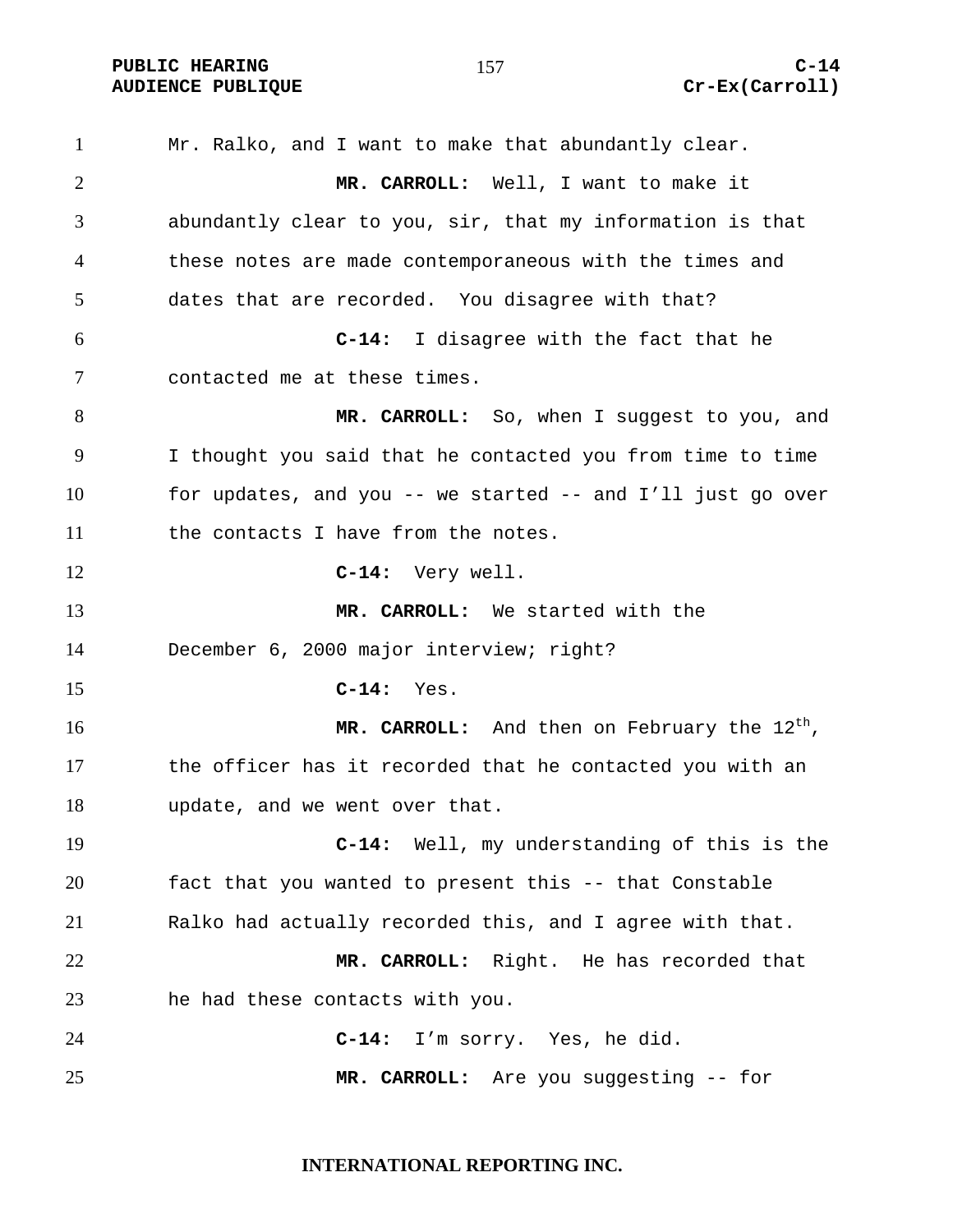1 example, let's go back to December the  $6<sup>th</sup>$ ; you agree that 2 December the  $6<sup>th</sup>$ , 2000, he had an extensive five hour plus interview with you where you were allowed to tell him everything that was on your mind in relation to this matter. **C-14:** That's correct. **MR. CARROLL:** And then the next item in 8 terms of contacts with you, was on February the  $12^{th}$ , ---**C-14:** Well, this is where I think it's getting a bit confusing, because I wouldn't want you to present this evidence as if he actually did contact me. **MR. CARROLL:** Are you suggesting, sir, that he didn't contact you? **C-14:** I don't believe he did, not at that time. **MR. CARROLL:** Well, when do you recollect the next -- were you making notes, sir, of the contacts with the officer? **C-14:** No, I don't believe I was. **MR. CARROLL:** Okay. When do you next 21 recollect then, after December  $6^{th}$  ---**C-14:** I recall -- I believe it was a final conversation with him, and much of what you're talking about now was discussed in that final conversation. And this is why this is extremely confusing for me. Appreciate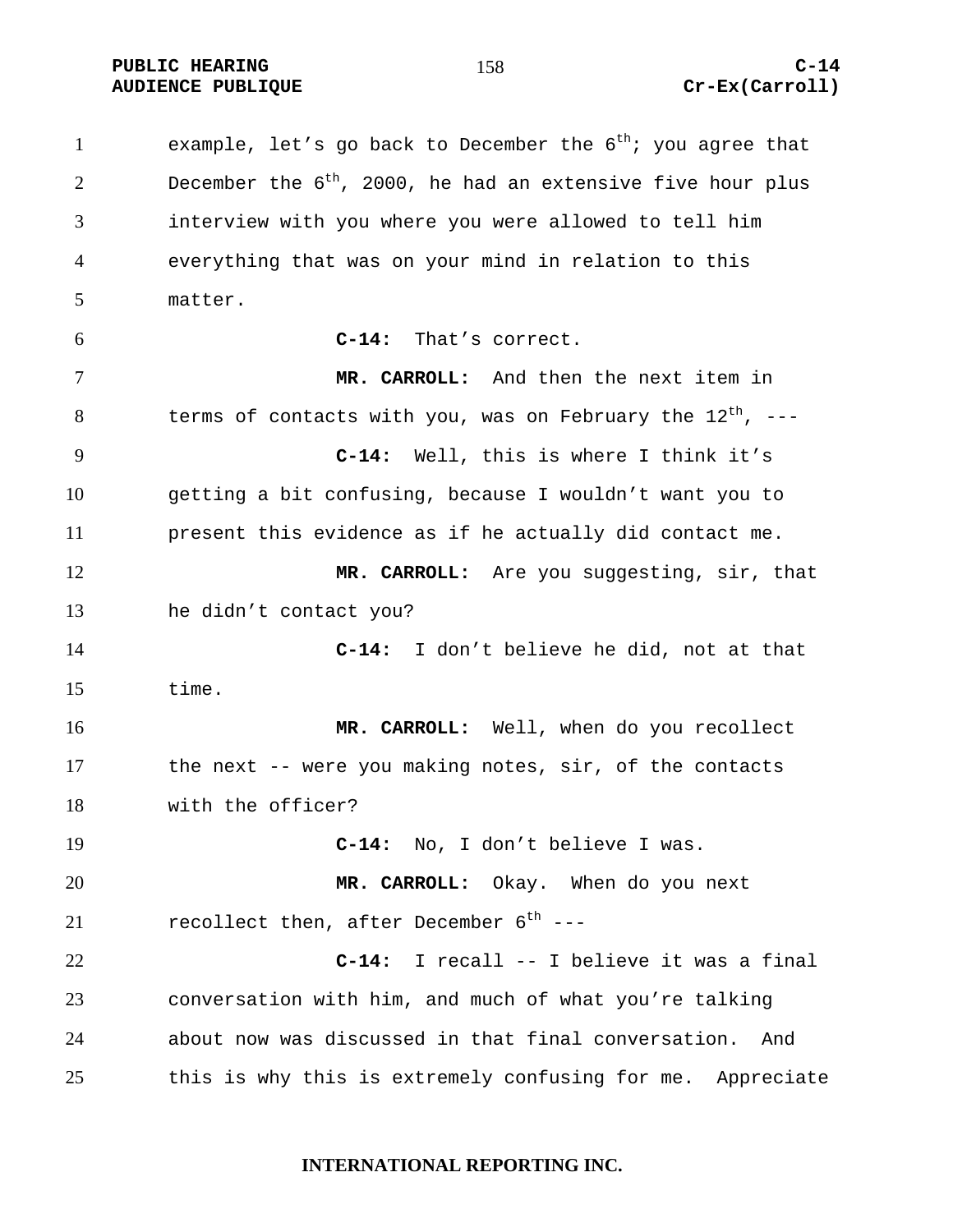# **AUDIENCE PUBLIQUE Cr-Ex(Carroll)**

the fact that I'm looking at these, and I'm only looking at parts of them; that they're kind of out of context here. **MR. CARROLL:** Well, sir, they're being presented to you in chronological order of the contacts that the officer has recorded in his notes. **C-14:** That's correct, sir, but I'm trying to make you understand that all I have in front of my screen are times and not dates. **MR. CARROLL:** Well, that -- sir, that's why I've been reading out the times and dates and you recalled it on one occasion. I asked you to flip back a page, so that you could look at the date and then go ahead a page so you could get the times. **C-14:** Yes, that's correct sir. **MR. CARROLL:** For example, let's just deal with the  $---$ **C-14:** But I may add sir -- okay, I thought your intent was to present this evidence, rather, as that Mr. Ralko did in fact record this. I have no dispute that he may have recorded it. **MR. CARROLL:** And in some -- no small number of instances, you confirmed the information there. That is to say you confirmed that you told the officer these things, and you believe it was --- **C-14:** Yes.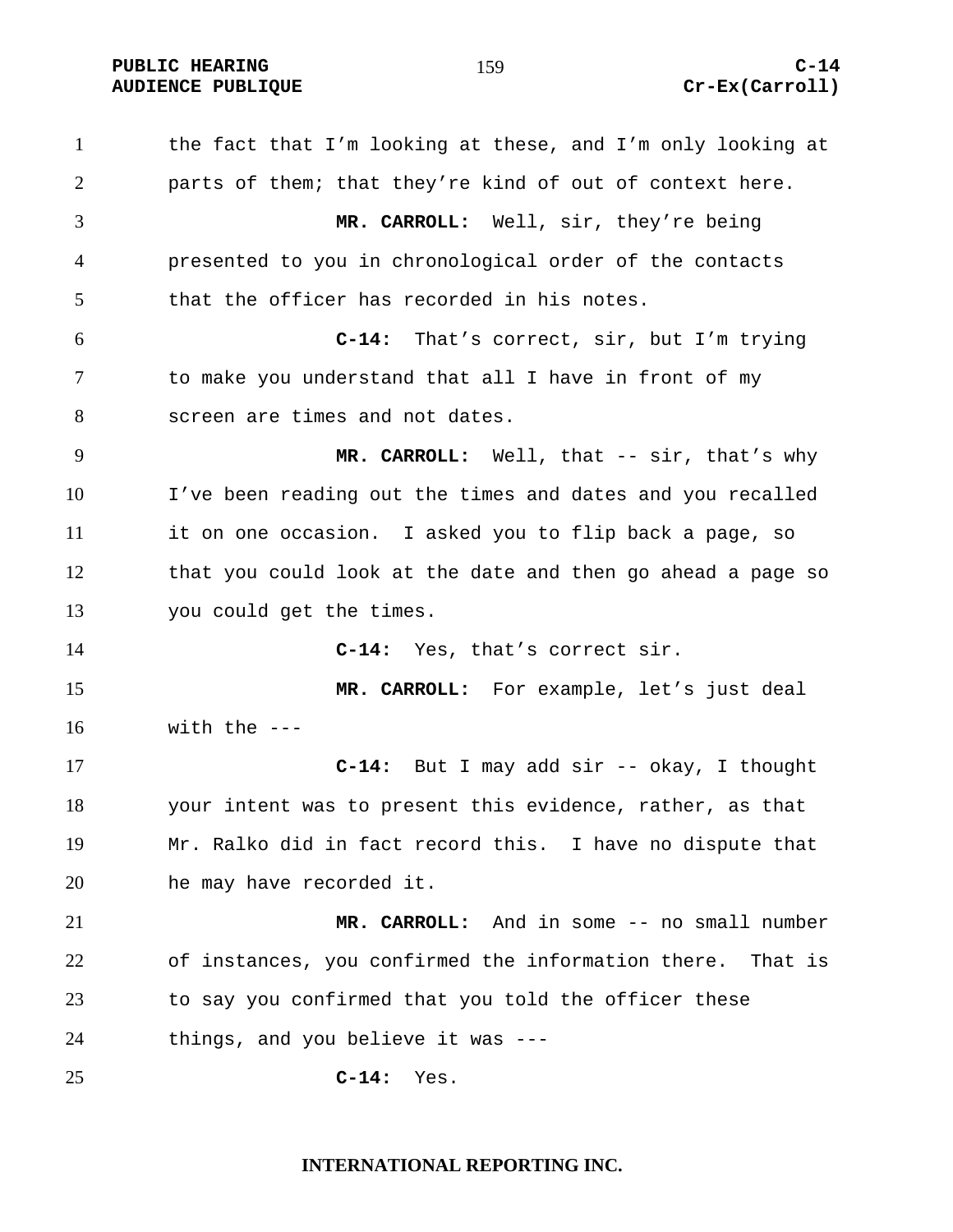1 MR. CARROLL: --- on that date. **C-14:** No. **MR. CARROLL:** What? **C-14:** Not on the date. The fact that I had told the officer these things. Some of the things that you're talking about were discussed in our initial meeting sir. 8 MR. CARROLL: All of them, were they not? **C-14:** Yes, but --- **MR. CARROLL:** All of your concerns --- **C-14:** In particular, you're talking about things like comments about Ronny Billings, okay; and whether or not Ronny would be willing to come forward about abuse that had happened to him. **MR. CARROLL:** What I put to you, sir, was that the officer has it recorded that he interviewed 17 Mr. Billings on February the  $26<sup>th</sup>$ , I believe; and as he recorded in his notebook, what he says Mr. Billings told him. **C-14:** Well, he may have recorded that sir, but my understanding was something quite different. In fact, Constable Ralko, I believe, told me that it was very difficult to contact Ronny Billings, and I had told him that the last known address for Ronny Billings, I believe, was in Belleville.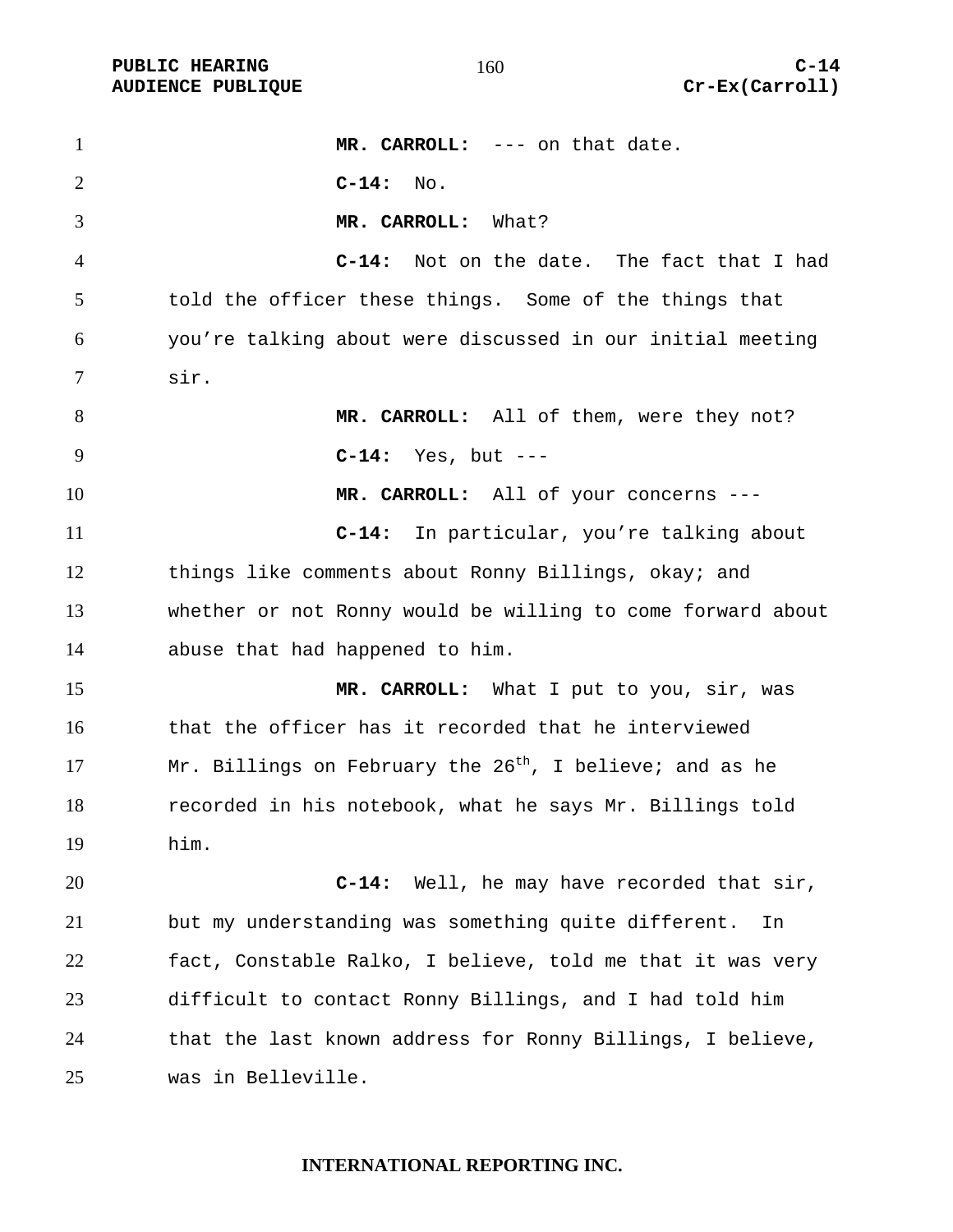1 MR. CARROLL: What has that got to do with 2 the substance of what he had to record? **C-14:** Well, it's the way that the information is being presented here that I -- it's giving me the impression this officer contacted me on this day and said these things, and that I'm agreeing that he contacted me on these days and said these things. **MR. CARROLL:** I believe sir --- **THE COMMISSIONER:** Well, okay; but he is giving you the option. He is saying "Look it. These notes are not here for the truth of them". They're here, and the officer will come to testify perhaps, but we'll see. In any event, it's like an aide-mémoire, it's to help you. He saying "Well, look it, I have this note in here, and it says that on this day, he phoned you". **C-14:** Yes. **THE COMMISSIONER:** And so, he is asking you "Are you able to confirm whether or not he phoned you on that day?" And so, if you say "Yeah, I remember that phone call". Okay. And if you say no, you don't remember that phone call, well, then it's a different matter. **C-14:** Well the thing being is that I have two distinct memories of conversations with Detective Constable Ralko, and that was the initial meeting --- **THE COMMISSIONER:** M'hm.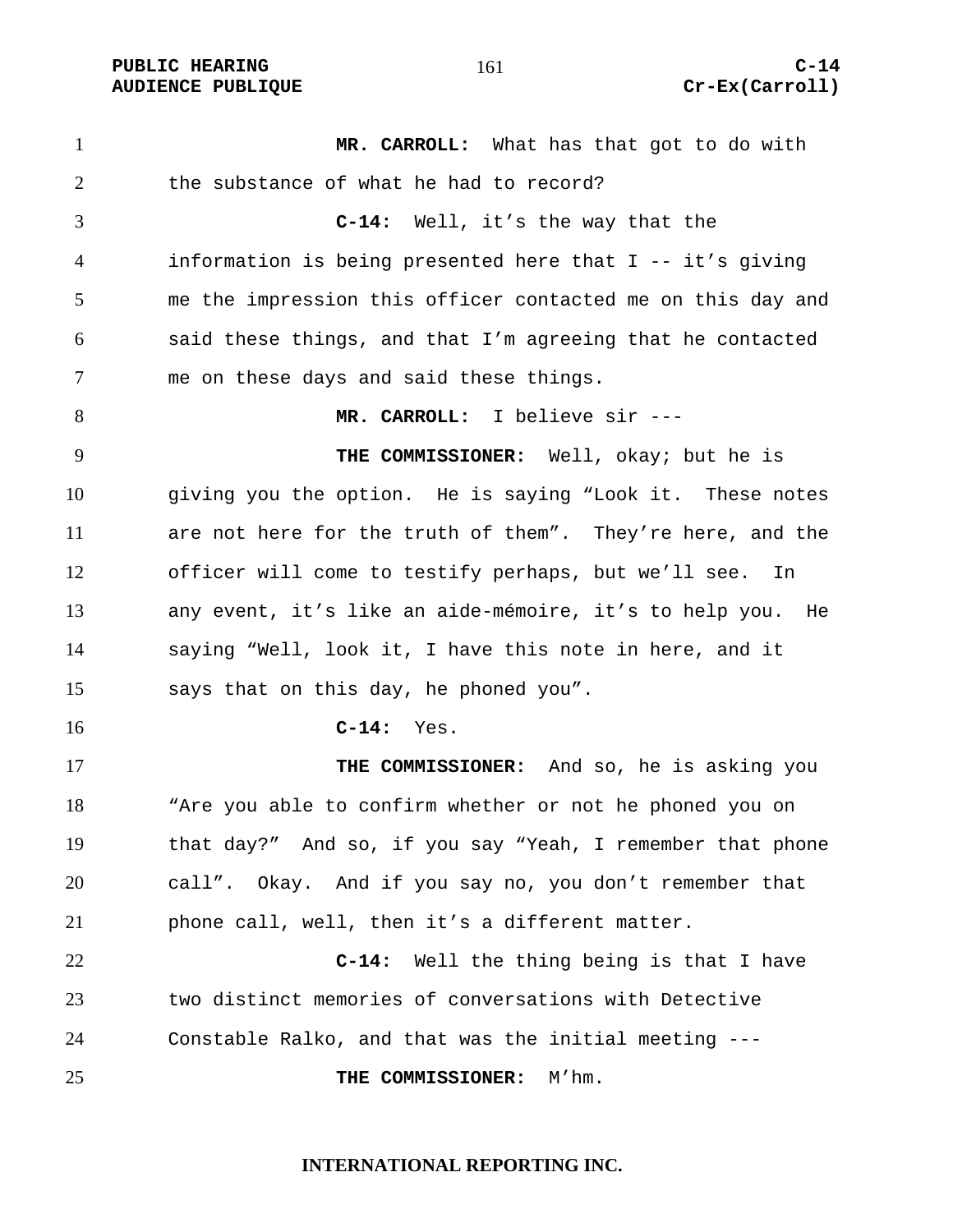**PUBLIC HEARING 162** 162 **C-14 AUDIENCE PUBLIQUE Cr-Ex(Carroll)** 

**C-14:** --- and the final conversation that I had with him over the telephone. And the point that I want to make -- okay -- is many of the things that you're talking about now -- and one of the reasons that I agree with him -- Some of these things were brought up at the final meeting and some of them were brought up at the initial conversations with him.

**MR. CARROLL:** I don't disagree, sir, that there may have been some discussions. In fact, it's logical that there would have been discussions at the outset of a number of things. And then in the final interview with you he would have tied it all together and told you why he was or was not doing certain things. It just makes sense.

**C-14:** Yes.

**MR. CARROLL:** Okay. And if you disagree -- I'm trying to be as fair as I can in asking you if, where appropriate, this accords with your recollection. If it doesn't, just tell me. Okay?

**C-14:** Well, okay. I will say for the record right now that I have no recollection other than the two conversations that I had with Constable Ralko; the final conversation and the initial conversation.

**MR. CARROLL:** Well, that's fine; and it was six years ago, so I have sent written materials made

**INTERNATIONAL REPORTING INC.**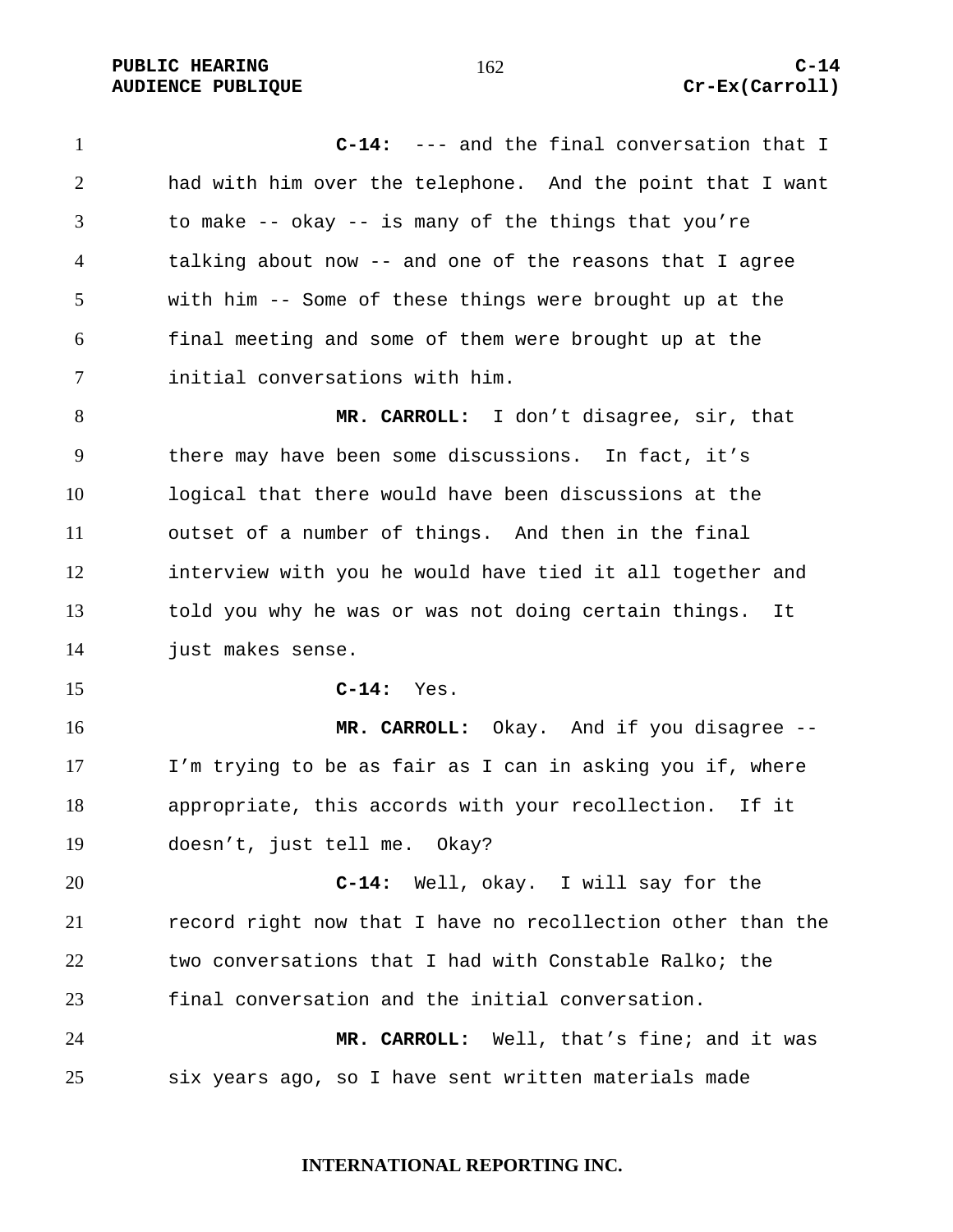# **AUDIENCE PUBLIQUE Cr-Ex(Carroll)**

contemporaneous with the events. It's very difficult to recall. I understand that. And you don't have the benefit of your own generated written materials; do you? **C-14:** Well, the thing being is that these documents were presented to me --- **MR. CARROLL:** Which documents? **C-14:** The documents that you're talking about -- Constable Ralko's notes --- **MR. CARROLL:** His notes, yes. **C-14:** --- perhaps I should have taken more time to peruse them. There was one time when I contacted the OPP in Orillia to acquire these notes from Constable Ralko, himself. 14 And maybe if I had acquired them then I could have reviewed them better. **MR. CARROLL:** Well, sir, our obligation is to advise of documents that we intend to use to examine witnesses and we provided the documentation. **THE COMMISSIONER:** Can we just get on with it? **MR. CARROLL:** Well, I would try --- **C-14:** I understand that, I apologize. It's very difficult for me. **THE COMMISSIONER:** No need to apologize. Question please.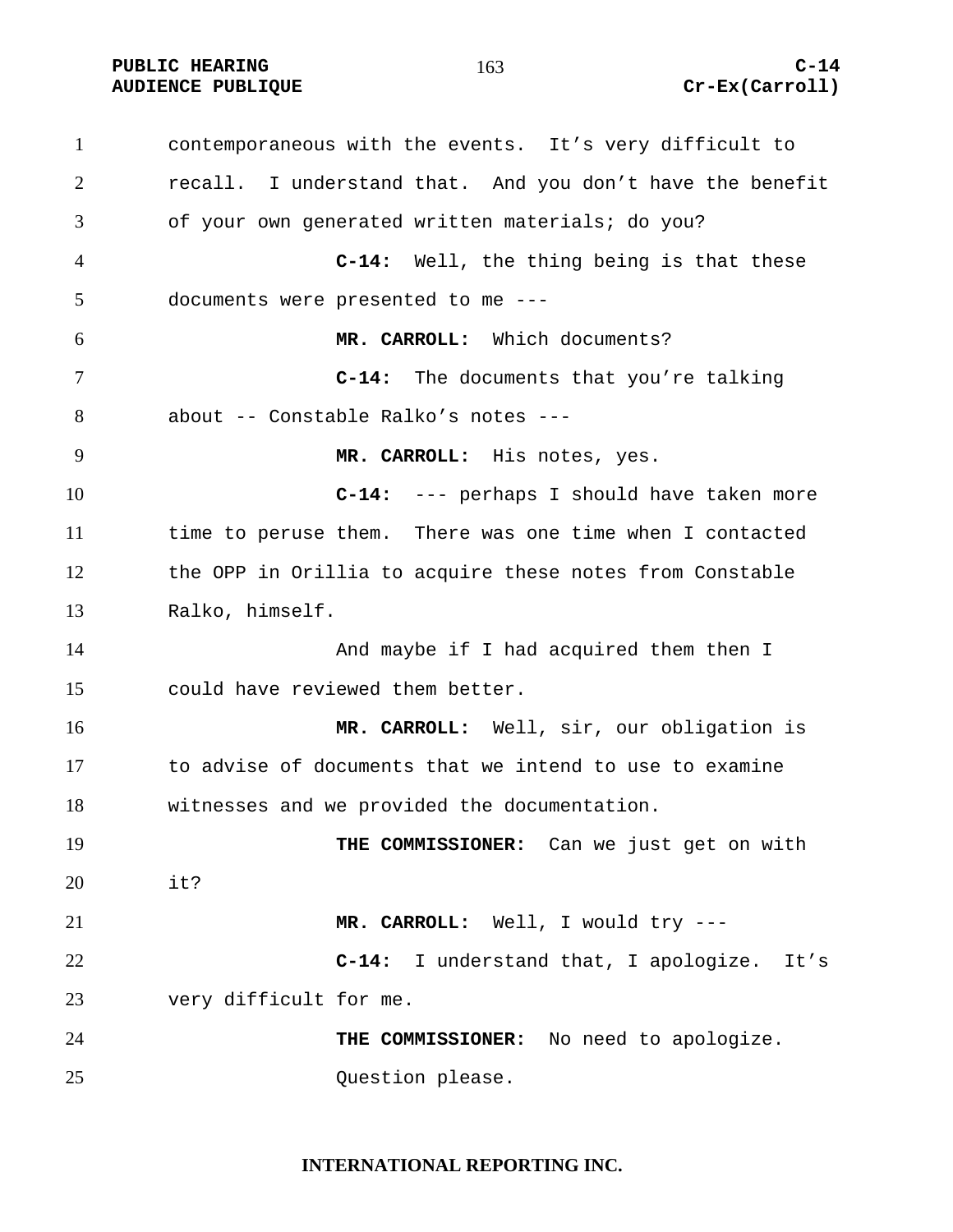| $\mathbf{1}$   | MR. CARROLL: Thank you.                                             |
|----------------|---------------------------------------------------------------------|
| $\overline{2}$ | Are you tell -- you said that you see times                         |
| 3              | and not dates. Could you turn to page 177, please?                  |
| 4              | $C-14:$<br>Yes.                                                     |
| 5              | MR. CARROLL: Do you see that?                                       |
| 6              | $C-14:$ Yes, I do.                                                  |
| 7              | MR. CARROLL: And the date there --                                  |
| 8              | corrected is Monday, February the $26^{th}$ , '01; do you see that? |
| 9              | $C-14:$<br>Yes.                                                     |
| 10             | MR. CARROLL: All right, now, that's 177.                            |
| 11             | Flip to 178, and then 179.                                          |
| 12             | $C-14:$ Yes.                                                        |
| 13             | MR. CARROLL: And you see an entry at 20h33                          |
| 14             | at the top?                                                         |
| 15             | C-14: That's correct.                                               |
| 16             | MR. CARROLL: Can you now agree with me,                             |
| 17             | sir, that that is an entry from February the 26 <sup>th</sup> ?     |
| 18             | I don't know.<br>$C-14:$                                            |
| 19             | MR. CARROLL: You don't know.                                        |
| 20             | Do you disagree that he has it recorded --                          |
| 21             | or no, you know he did record that he told you about the            |
| 22             | criminal negligence issue. Are you saying you were not              |
| 23             | told that $---$                                                     |
| 24             | I'm sorry, could you repeat that<br>$C-14:$                         |
| 25             | please?                                                             |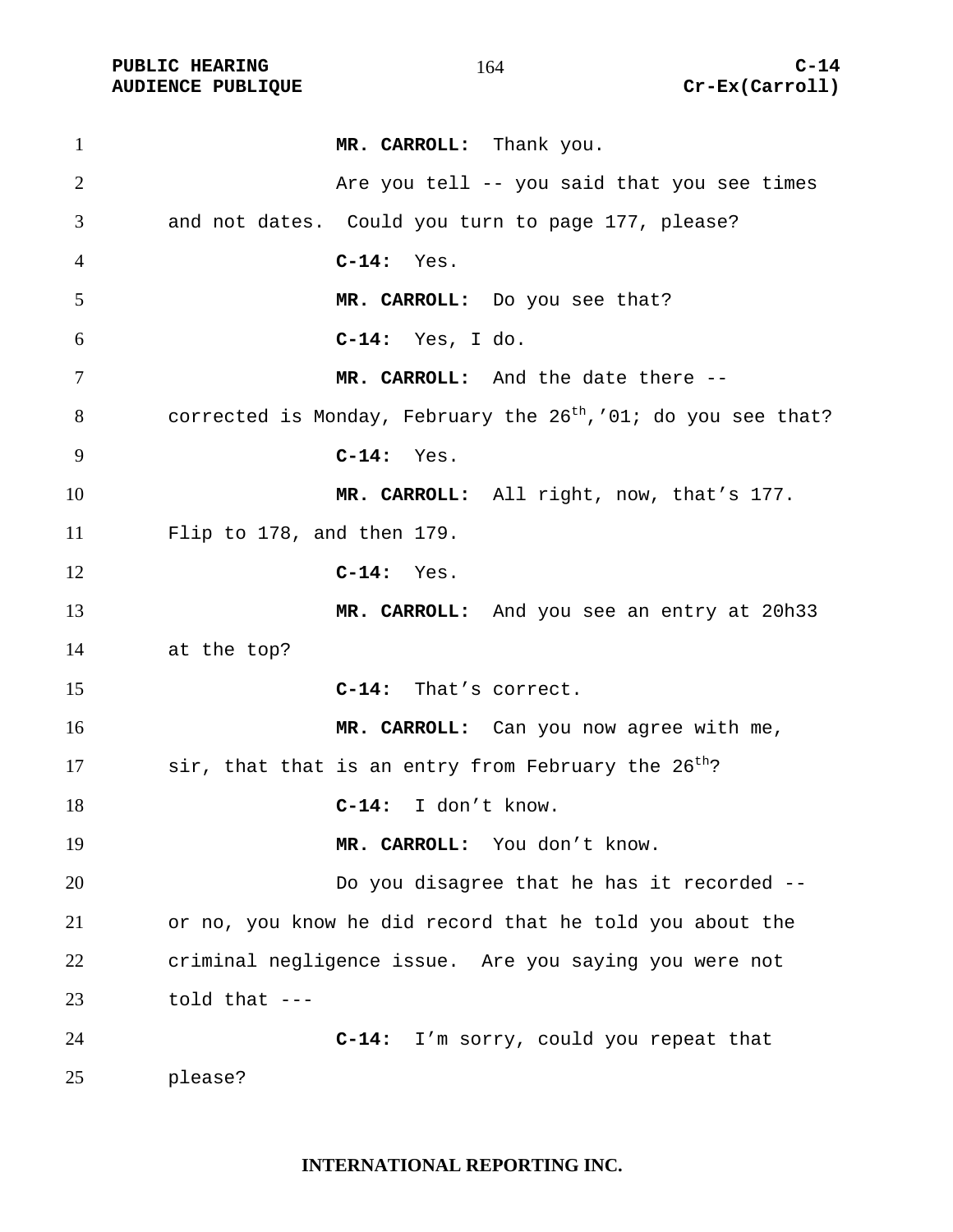**MR. CARROLL:** Yes. It appeared from page 179 that the officer maintains he spoke to you about not finding any criminal negligence on the part of CAS; do you see that? **C-14:** I'm sorry, where is that? **MR. CARROLL:** Fourth line into the notations; "Advised him …" **THE COMMISSIONER:** "I found no criminal negligence on part of …" **C-14:** I'm having difficulty locating this. **MR. CARROLL:** Fourth line. **THE COMMISSIONER:** See it's right there. Advised -- if you look on the screen, see where the cursor is, it says: "Advised him I found no criminal negligence on part of CAS." **C-14:** Yes, that seems to be recorded in the notes; yes. **MR. CARROLL:** It is recorded there, sir. **C-14:** Yes. **MR. CARROLL:** And you had asked him to investigate what you alleged was criminal negligence on the part of CAS; correct? **C-14:** Well the thing about that is -- I'd like to try and comment on that, if I may. **MR. CARROLL:** Well -- all right, well, I'm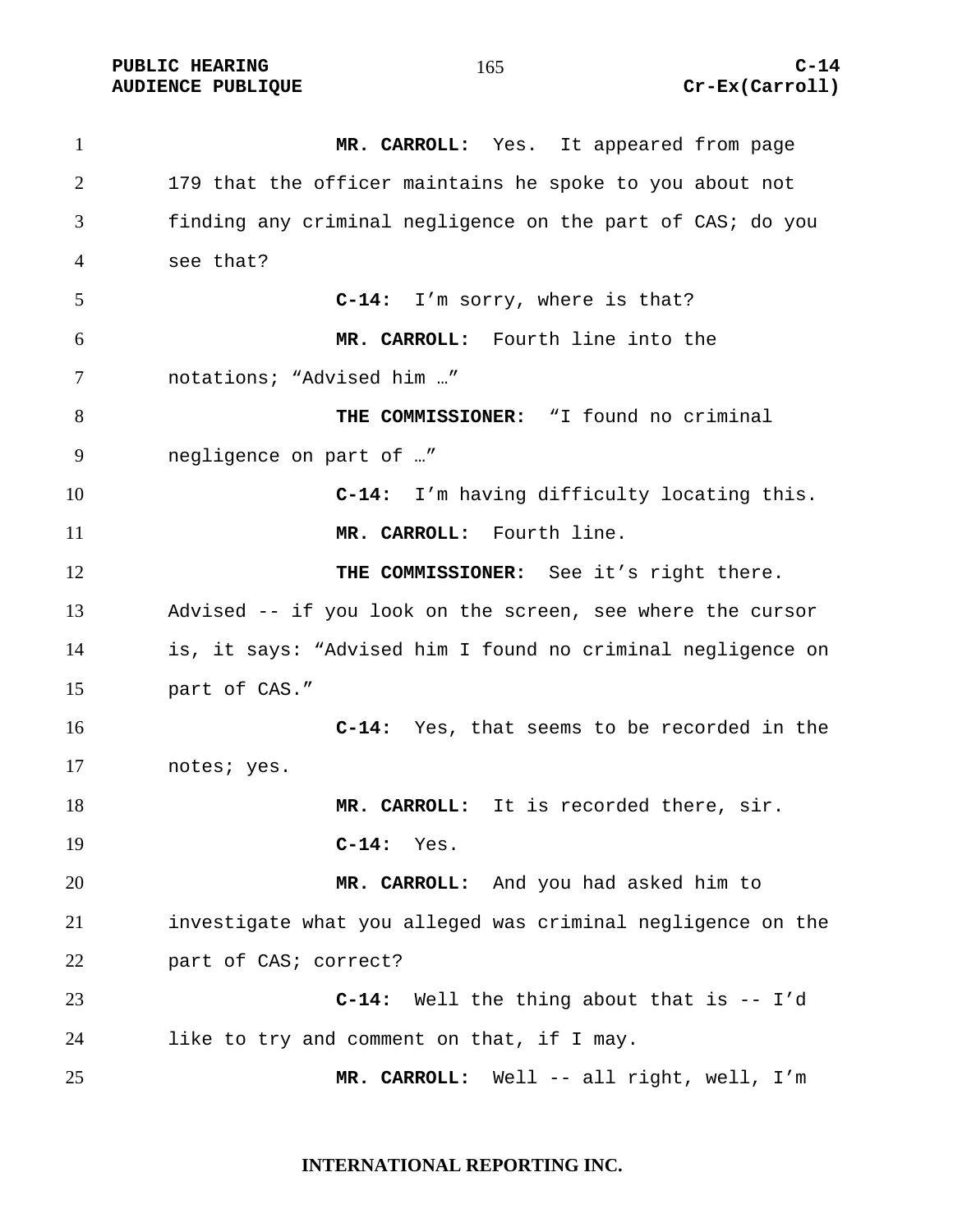# **AUDIENCE PUBLIQUE Cr-Ex(Carroll)**

just asking if it's correct that you'd asked him to investigate. **C-14:** Yes it's correct, but I think that this is germane to the conversation. I had a very lengthy conversation with these two officers, and during our initial conversation I was told not to put too much faith in -- in investigations into Mr. Barber, because it was not within the mandate of Project Truth to press criminal charges against Mr. Barber. 10 10 I was also told that they would not

investigate Mr. Frank Rollands because he was dead, and I was also told that it was not within the mandate of Project Truth to investigate the Cornwall Children's Aid Society.

So by the time that conversation was finished the only thing -- the only avenue that was really left to me, that I put any faith in at all, was them investigating Mr. Arthur Sypes.

**MR. CARROLL:** Well I'm glad you actually raised that matter, sir, about their mandate, because I was remiss in not pointing out to you something at page 58 of the notes, if I may, and that's the very first interview you have with Detective Rolko.

**C-14:** Yes.

**MR. CARROLL:** Page 58, Wednesday, December the  $6^{th}$ , 2000, interview with C-14, and your date

### **INTERNATIONAL REPORTING INC.**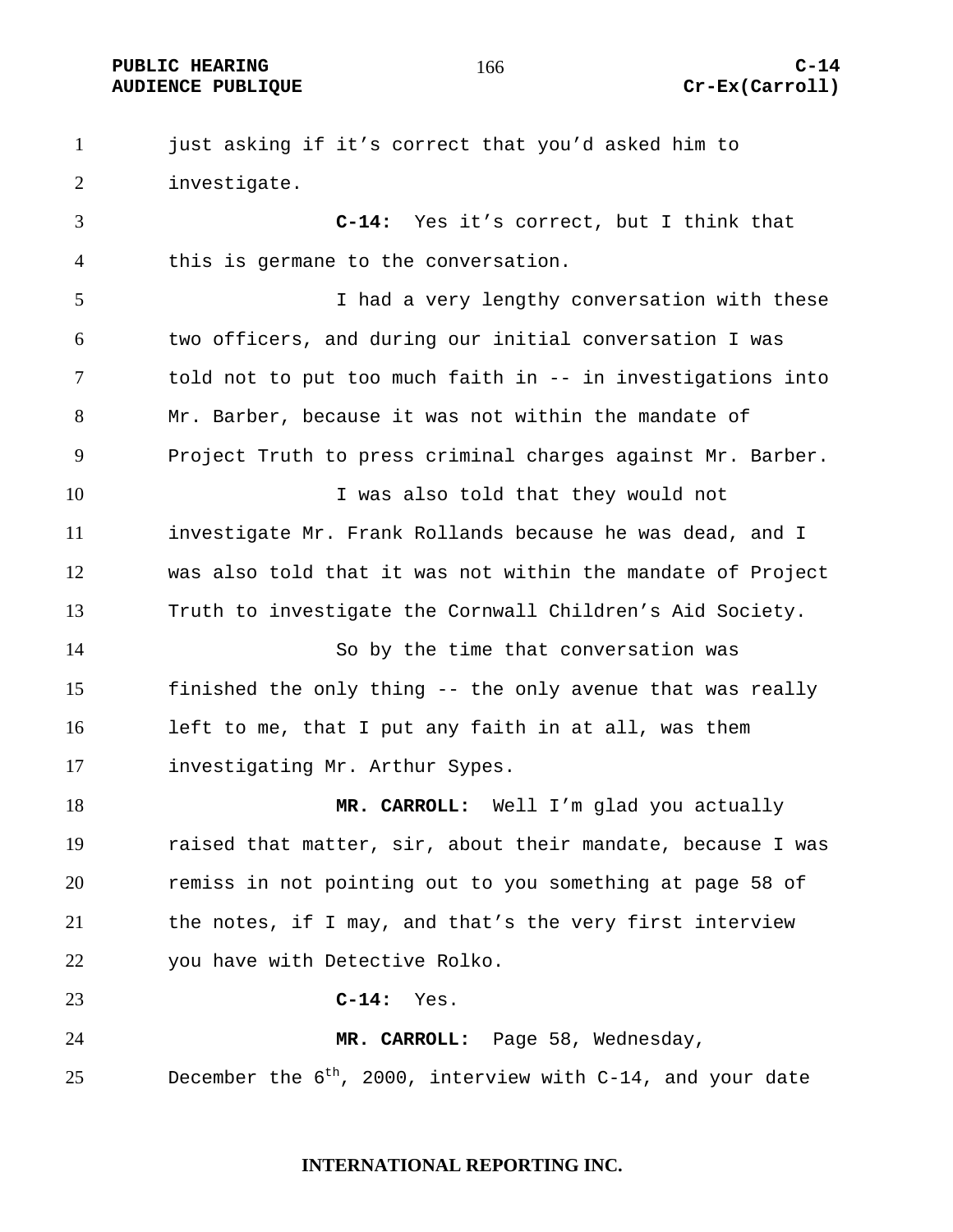PUBLIC HEARING C-14<br>
AUDIENCE PUBLIQUE **COMPUS** (Carroll)

| $\mathbf{1}$   | of birth. And I'll read you the notation at the bottom of |
|----------------|-----------------------------------------------------------|
| $\overline{2}$ | the page.                                                 |
| 3              | $C-14:$ Yes.                                              |
| $\overline{4}$ | MR. CARROLL:                                              |
| 5              | "I explained matter turned over to me                     |
| 6              | not under Project Truth mandate." So                      |
| 7              | the officer, in fact, told you that he                    |
| 8              | was investigating these matters because                   |
| 9              | they did not $---$                                        |
| 10             | I'd like to respond to that please.<br>$C-14:$            |
| 11             | MR. CARROLL: When I'm finished.                           |
| 12             | Okay.<br>$C-14:$                                          |
| 13             | MR. CARROLL: --- because they did not come                |
| 14             | within the mandate of Project Truth.                      |
| 15             | $C-14:$<br>No, what he told me was that the               |
| 16             | matter was turned over to him. I was not told that he was |
| 17             | not with Project Truth.                                   |
| 18             | MR. CARROLL: Well, that's your                            |
| 19             | recollection, and he apparently has ---                   |
| 20             | That's correct.<br>$C-14:$                                |
| 21             | MR. CARROLL: --- a different recollection                 |
| 22             | as reported in his notes.                                 |
| 23             | He gave me no other cause to think<br>$C-14:$             |
| 24             | otherwise. I mean why would someone tell me that it was   |
| 25             | not within the mandate of Project Truth to press criminal |

### **INTERNATIONAL REPORTING INC.**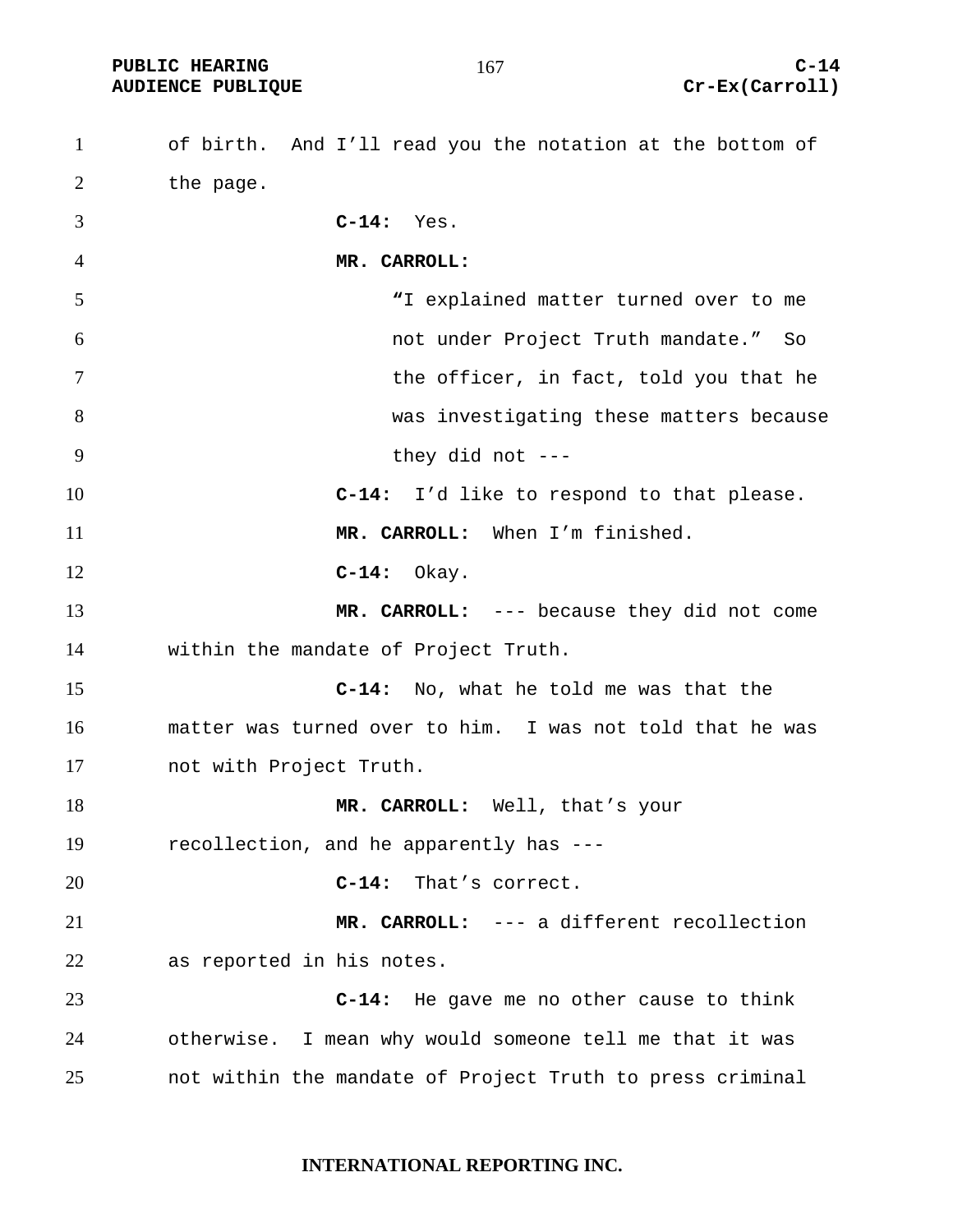charges against Mr. Ken Barber, if in fact this officer had the power to do so. **MR. CARROLL:** He told you, sir, that it was not within the mandate of Truth, and that's why he was doing it. **C-14:** No. **MR. CARROLL:** That's the logic behind it. **C-14:** I'm sorry, sir, I don't recall that. **MR. CARROLL:** Well we can -- as we go through, we've seen that he interviewed Bryan Keough; that was at your request. **C-14:** Yes, it was. **MR. CARROLL:** And that was in relation to his condoning abuse at the house, amongst other things. **C-14:** And I was very upset about that, but again, that conversation came with the last conversation that I had with Mr. Rolko. And -- **MR. CARROLL:** He interviewed Mr. Barber -- we're going to get to the details of the interview in a moment -- that was at your request, since you were alleging abuse against Mr. Barber; correct? **C-14:** Well, I was alleging abuse against everyone, but he was focused on investigating Mr. Arthur Sypes. Mr. Arthur Sypes lives with Mr. Ken Barber. There is no doubt in my mind that as a result of the abuse of Mr.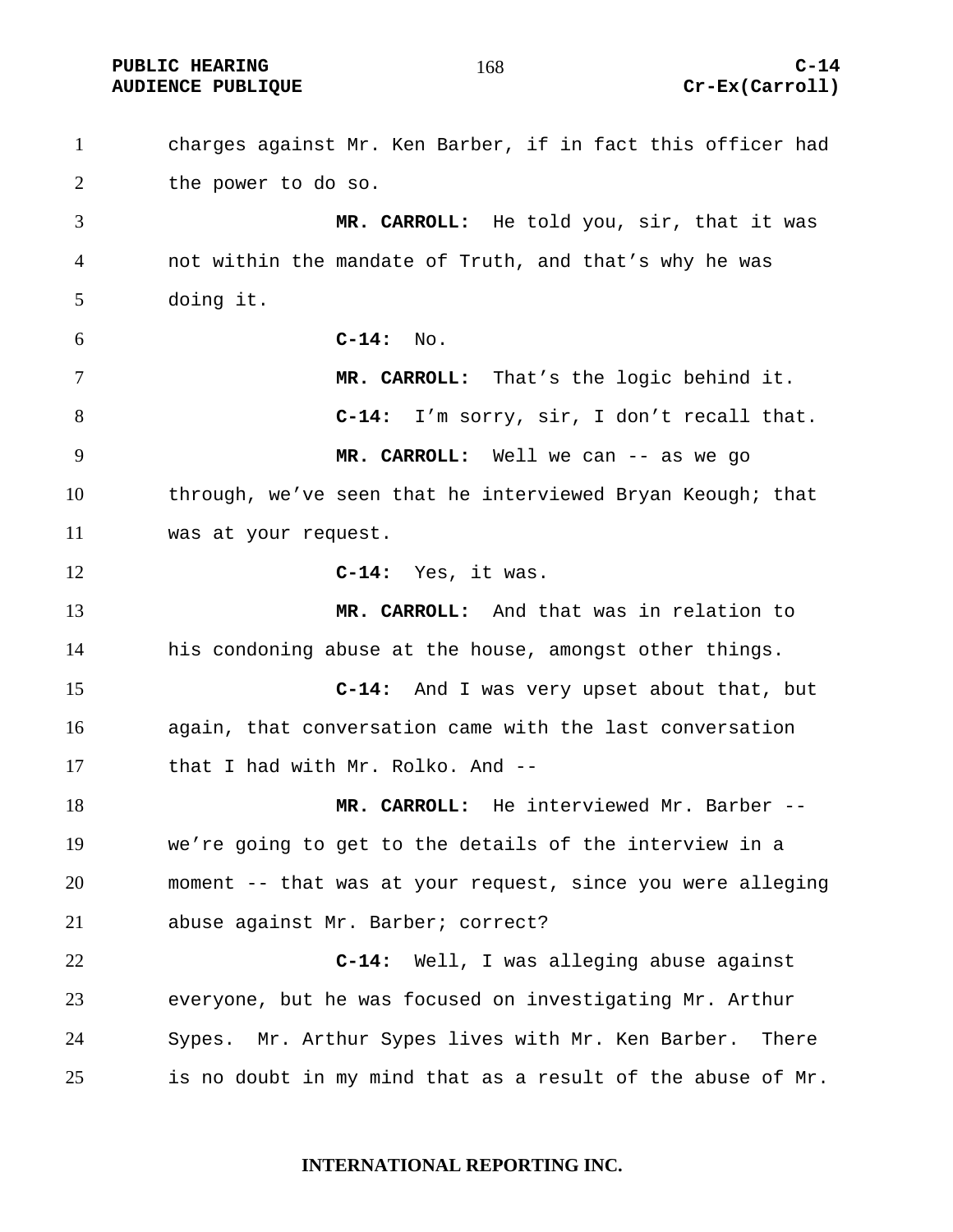Sypes he would have spoken to Mr. Barber as well. **MR. CARROLL:** I'm not -- I'm not going to follow that up, I just -- do you agree with me; and you were aware that Officer Rolko interviewed Mr. Barber? **C-14:** Yes, I agree with that. **MR. CARROLL:** And he interviewed --- **C-14:** But excuse me, sir. I -- I disagree with why Mr. Barber was interviewed. **MR. CARROLL:** You disagree with why he was interviewed? **C-14:** That's correct. **MR. CARROLL:** Why is it that you think he was interviewed, sir? **C-14:** As I explained earlier, Mr. Arthur Sypes lives with Mr. Barber. Mr. Barber may have been interviewed to ascertain whether or not he had seen any wrongdoing on the part of Arthur Sypes. 18 MR. **CARROLL:** May have been. **C-14:** Yes. **MR. CARROLL:** But the officer told you that he was met -- he did interview Barber, and was met with a denial about the abuse you say occurred. **C-14:** No. **MR. CARROLL:** Whether it's true or not --- **C-14:** I don't recall that, sir.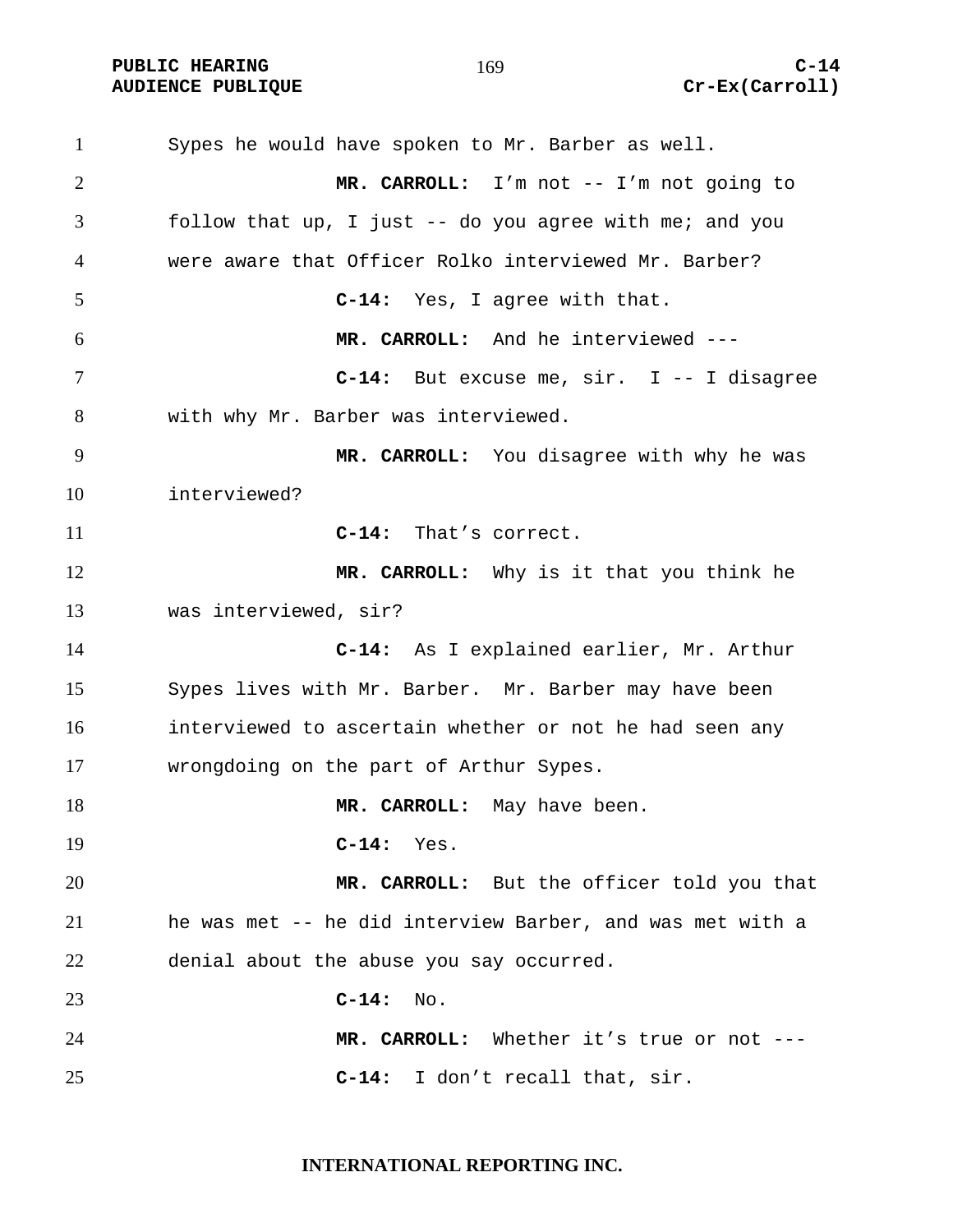| $\mathbf{1}$   | MR. CARROLL: You don't recall that?                         |
|----------------|-------------------------------------------------------------|
| $\overline{2}$ | C-14: I don't recall that.                                  |
| 3              | MR. CARROLL: All right, that's fine; you                    |
| 4              | don't recall it.                                            |
| 5              | You did suggest a polygraph for Mr. -- you                  |
| 6              | agreed that he interviewed Mr. Sypes.                       |
| 7              | $C-14:$<br>Yes.                                             |
| 8              | MR. CARROLL: And that's at your request.                    |
| 9              | $C-14:$ Yes.                                                |
| 10             | MR. CARROLL: And you suggested something                    |
| 11             | about a polygraph?                                          |
| 12             | C-14: Yes, that's correct.                                  |
| 13             | MR. CARROLL: You were -- that you -- what,                  |
| 14             | did you tell the officer to conduct the polygraph or how    |
| 15             | was the contents $---$ ?                                    |
| 16             | C-14: No, we were talking about                             |
| 17             | Mr. Arthur Sypes, and I told the officer that if he didn't  |
| 18             | believe what I was telling him maybe he should suggest that |
| 19             | Mr. Arthur Sypes take a polygraph examination.              |
| 20             | At the time I knew that Mr. Sypes was                       |
| 21             | representing himself. I had learned this through the civil  |
| 22             | matter, in the civil pursuit that I was engaged in, and I   |
| 23             | thought that if Mr. Arthur Sypes had been taken in to the - |
| 24             | - into the police station and interviewed thoroughly about  |
| 25             | this the truth would come out.                              |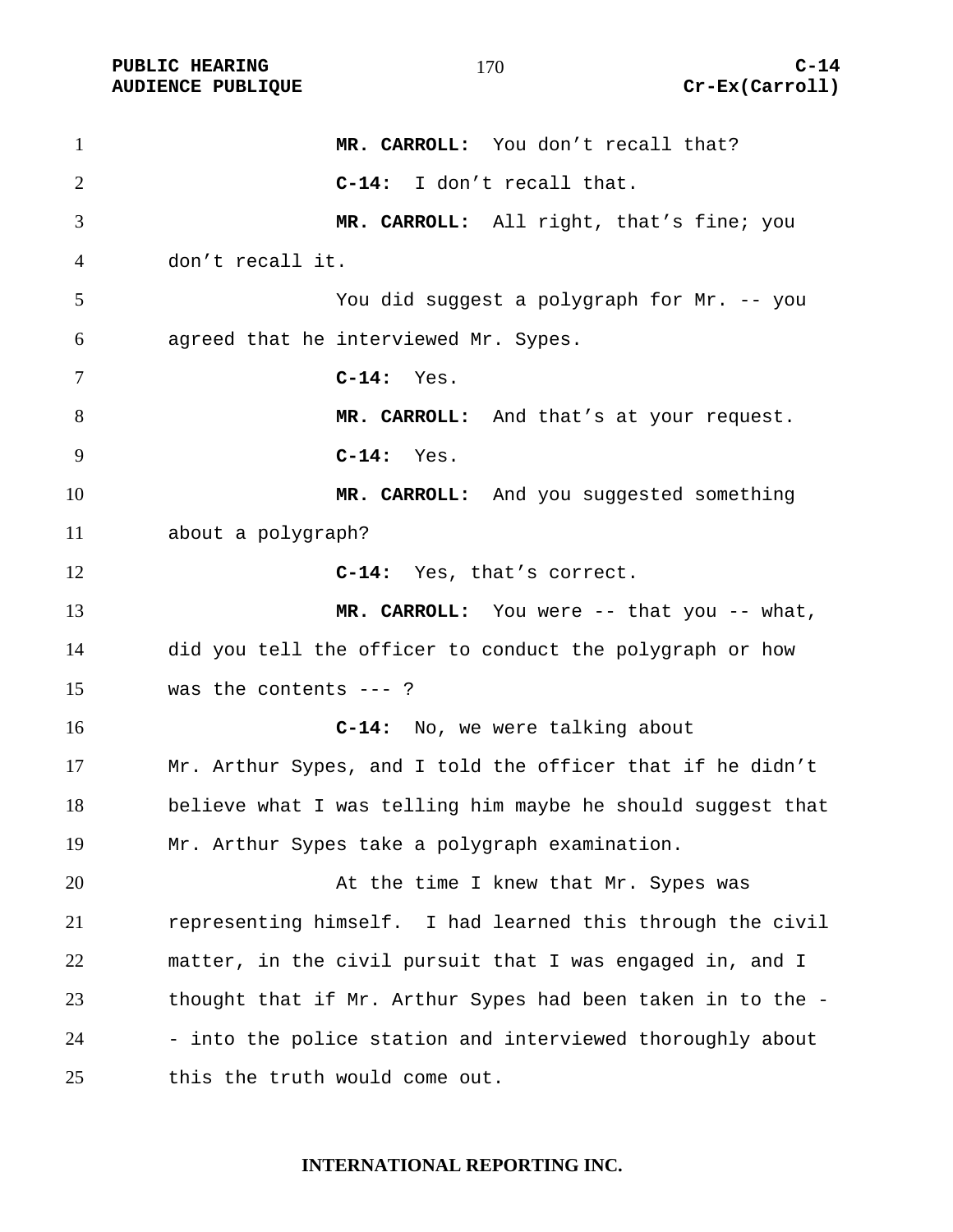PUBLIC HEARING C-14

And I think that there's some comment in these notes about the fact that I thought that, you know, the truth would come out in that manner. **MR. CARROLL:** You hoped that Barber and Sypes would admit the wrongdoing? **C-14:** That's -- I hoped that Mr. Arthur Sypes would. That's why I say I find these confusing, and the way that this is being presented is extremely confusing, as well. You're mixing and matching, and things are being taken out of context. **MR. CARROLL:** Page 179, same page we've been on, and I'll read it to you again. This is Ralko speaking: "I explained to him the threshold for criminal negligence. C-14 advised he is trying to obtain closure, re: this **part of his life and hopes that they** admit to their wrongdoings; that no young child deserves to be put through that -- doesn't deserve to be beaten." **C-14:** Sir, with all due respect, I had that conversation with Mr. Ralko upon our first meeting. **MR. CARROLL:** But you also had it and made that comment --- **C-14:** No, I don't recall that. **MR. CARROLL:** Well you may not recall it.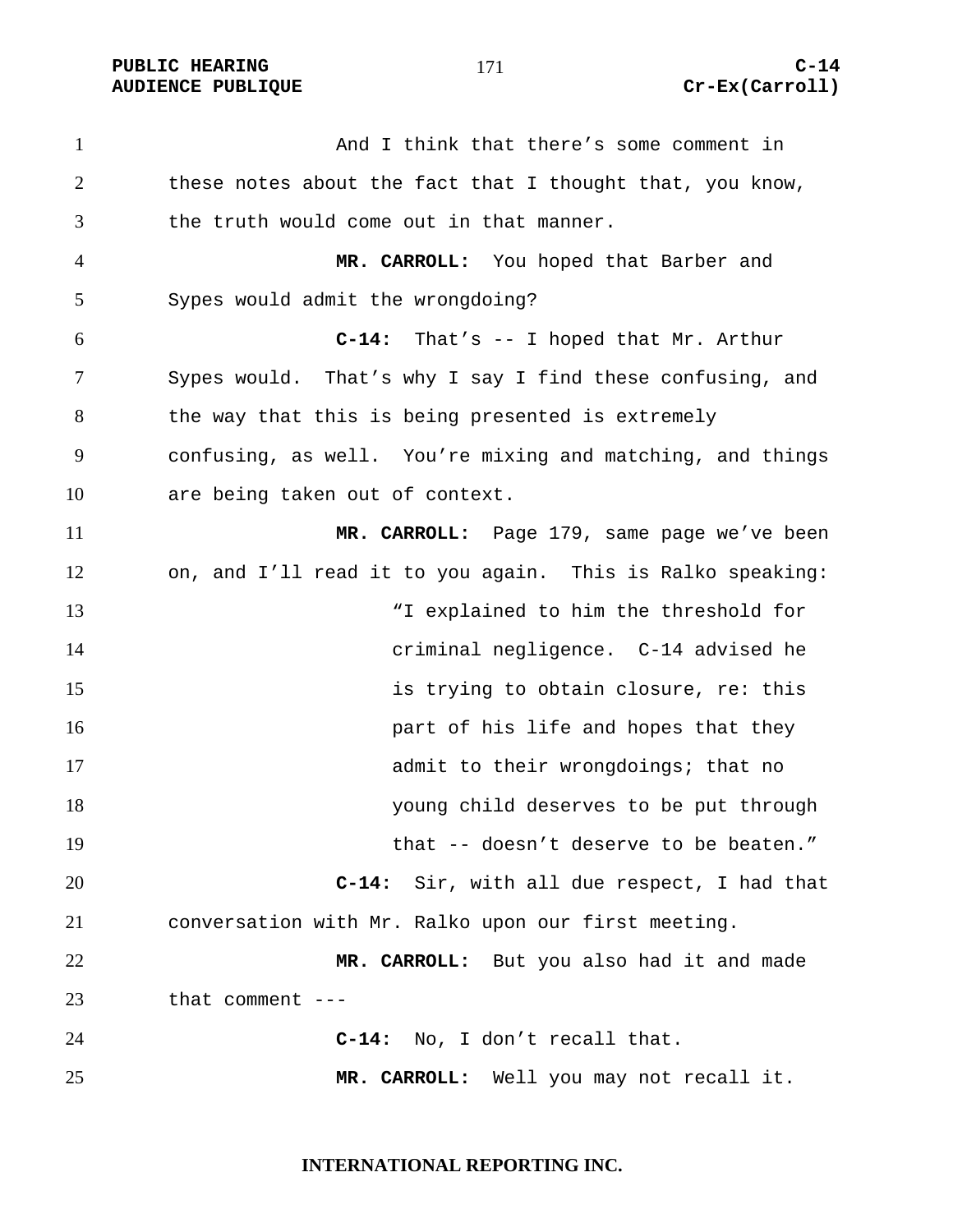PUBLIC HEARING and  $172$  c-14

Are you saying, I didn't make it or I don't remember making it on that date? **C-14:** I don't ever remember being contacted about that, at all. **MR. CARROLL:** Do these words express your sentiment with respect to Mr. Sypes and Mr. Barber, as it's recorded, that you hope they will come through and tell the truth? **C-14:** No, this was explained during this four hour or five hour meeting that we had. This went on for a great -- a great length of time, sir. I covered many things. And many of the things, again, that you're talking about were spoken about in that initial meeting. **MR. CARROLL:** All right, well I think we've exhausted that point. We'll move to page 184, please. I want to ask you a few things about the notations concerning the 18 interview with Mr. Sypes; 184. 19 19 If you could just move it up a bit please  $-$ on the screen. Sorry, the other way. **THE COMMISSIONER:** Down. **MR. CARROLL:** Down a bit, I guess. **THE COMMISSIONER:** Keep going. Keep going. **MR. CARROLL:** Keep going. Okay. And I'm just going to read to you, sir, and I hope I read it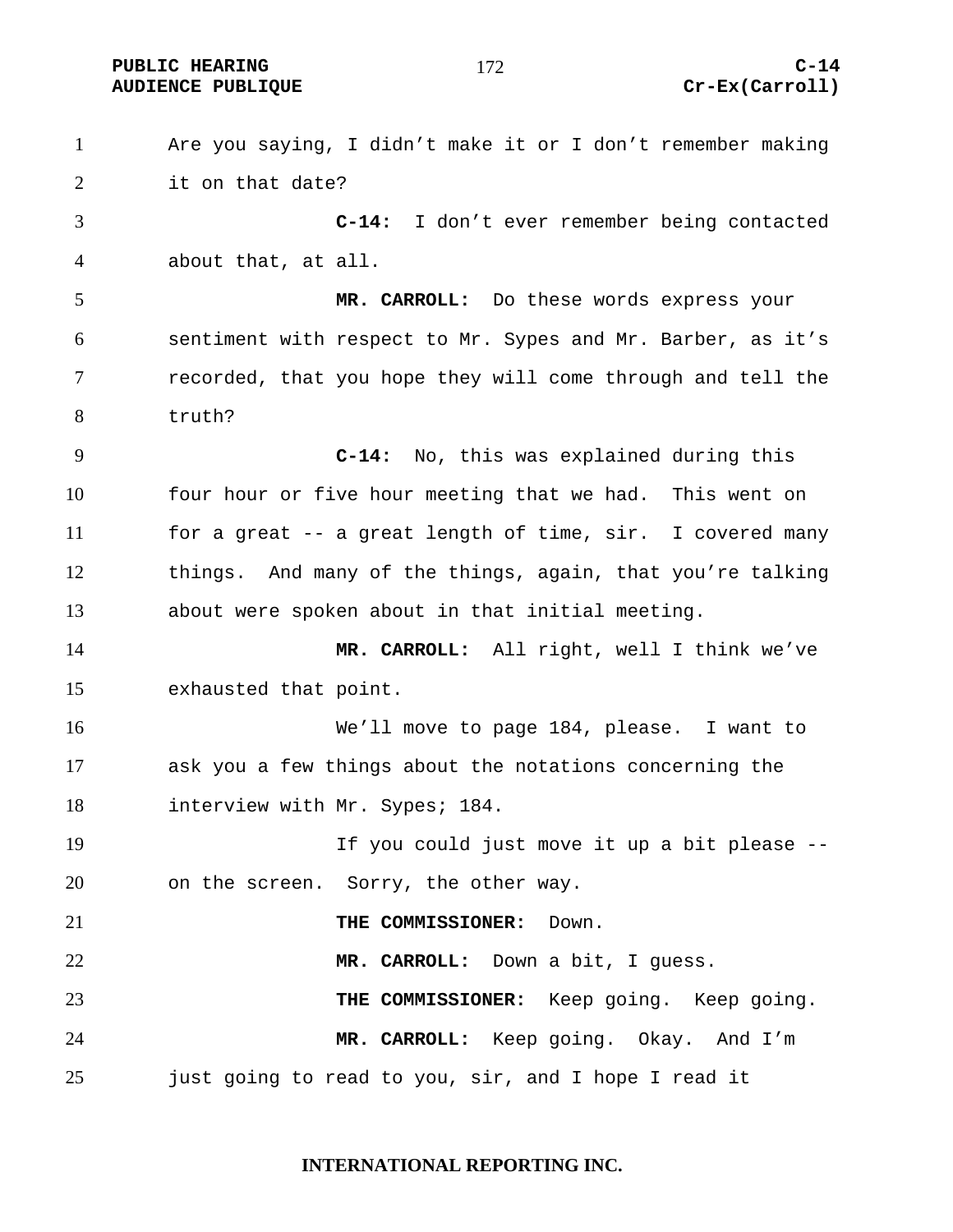accurately. It says: "Notes made on paper. Denies any physical abuse by Barbers or any sexual abuse by him (being Sypes). Advised he was sexually abused…" And goes on to talk about how he was a victim of sexual abuse in Smiths Falls. So he has categorically denied your allegations both as they relate to him and the Barbers? **C-14:** May I comment on that, sir? **MR. CARROLL:** Of course. That's why I put it to you. **C-14:** Okay. I had spoken to Detective Ralko because one of the things that Mr. Arthur Sypes did when I was in that foster home was regale us with stories about what had gone on in this long-term care facility in Smiths Falls. 17 And why Detective Ralko wouldn't have followed up on my suggestion and taken Mr. Arthur Sypes into custody and proposed that a polygraph be done, I don't know. **MR. CARROLL:** Well, let me just suggest to you this, sir. Do you understand that before somebody can be arrested and taken into custody, an officer has to have reasonable and probable grounds to believe they have committed an offence? Do you understand that?

#### **INTERNATIONAL REPORTING INC.**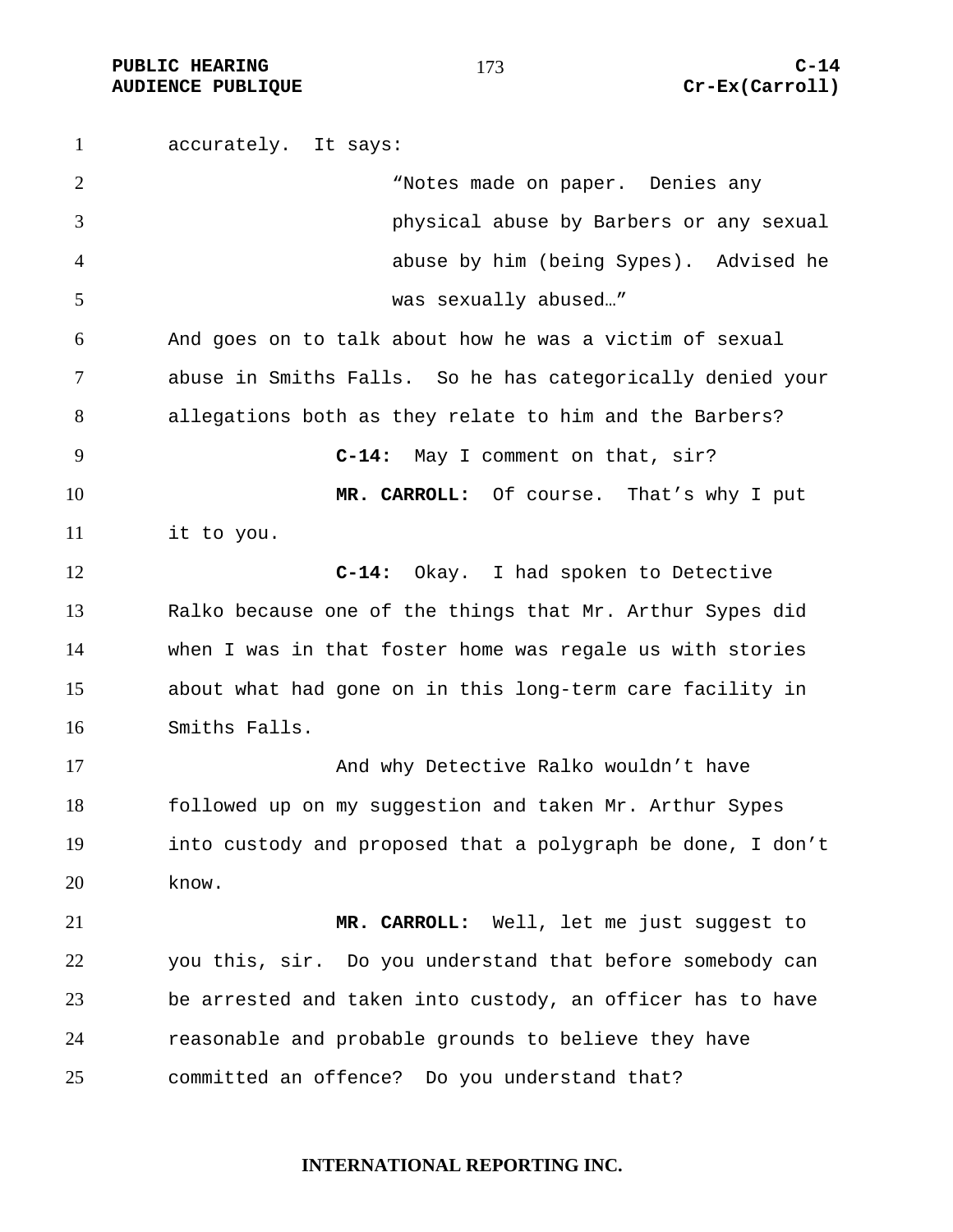| $\mathbf{1}$   | $C-14:$<br>Yes.                                             |
|----------------|-------------------------------------------------------------|
| $\overline{2}$ | MR. CARROLL: Do you understand that taking                  |
| 3              | a polygraph is strictly voluntary and that if a person      |
| 4              | says, "I'm not interested in doing it" that is their right? |
| 5              | I do.<br>$C-14:$                                            |
| 6              | MR. CARROLL: Thank you.                                     |
| 7              | C-14: May I comment further?                                |
| 8              | MR. CARROLL: If it's of assistance to you,                  |
| 9              | sir, go right ahead.                                        |
| 10             | C-14: Yes. You have an instance where an                    |
| 11             | individual tells Constable Ralko that they were engaged     |
| 12             | themselves in sexual abuse previously ---                   |
| 13             | MR. CARROLL: Victim of.                                     |
| 14             | C-14: Victim of. Still, why didn't                          |
| 15             | Detective or Constable Ralko take him up on that and        |
| 16             | further investigate that matter as well?                    |
| 17             | MR. CARROLL: I can't stand here and say                     |
| 18             | that he didn't. I don't know. I can tell you this though;   |
| 19             | that in reading the notes, the officer provided him with    |
| 20             | information on counselling and victim assistance.           |
| 21             | $C-14:$<br>The impression that I got from                   |
| 22             | Detective Ralko -- and again, I go back to the original     |
| 23             | meeting that we had -- I was told not to put too much stake |
| 24             | in any of this, that people would probably be following     |
| 25             | their own agendas. I got the impression, when I finally     |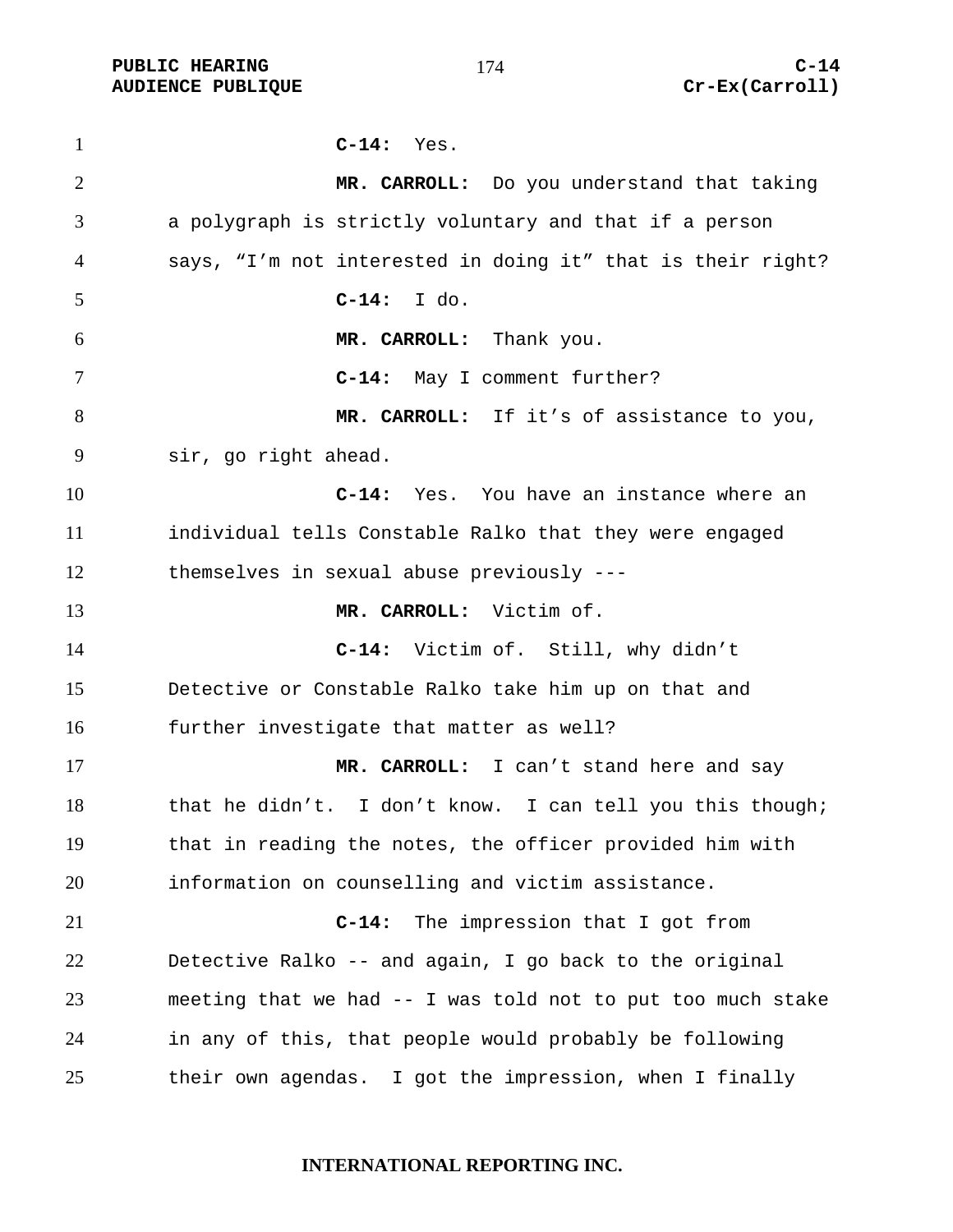**PUBLIC HEARING C-14** 

talked to Detective Ralko the final time, that this was 2 just being passed over and this was being dealt with extremely superficially. **MR. CARROLL:** You mean it wasn't dealt with to your satisfaction? **C-14:** Absolutely not. **MR. CARROLL:** But the persons that were suggested that he interview, you would agree the names that I've given you so far are persons you said, "Go and interview them"? **C-14:** Absolutely. **MR. CARROLL:** Mr. Billings being one of the primary ones? **C-14:** Absolutely. **MR. CARROLL:** And contrary to what you expected Mr. Billings to say, he says, "I didn't see anything". **C-14:** Well, that's what it says in the notes. **MR. CARROLL:** Right. **C-14:** I can't say that Mr. Billings actually said that. I wasn't there. **MR. CARROLL:** No, you weren't there. That's true. Who is Rusty Link?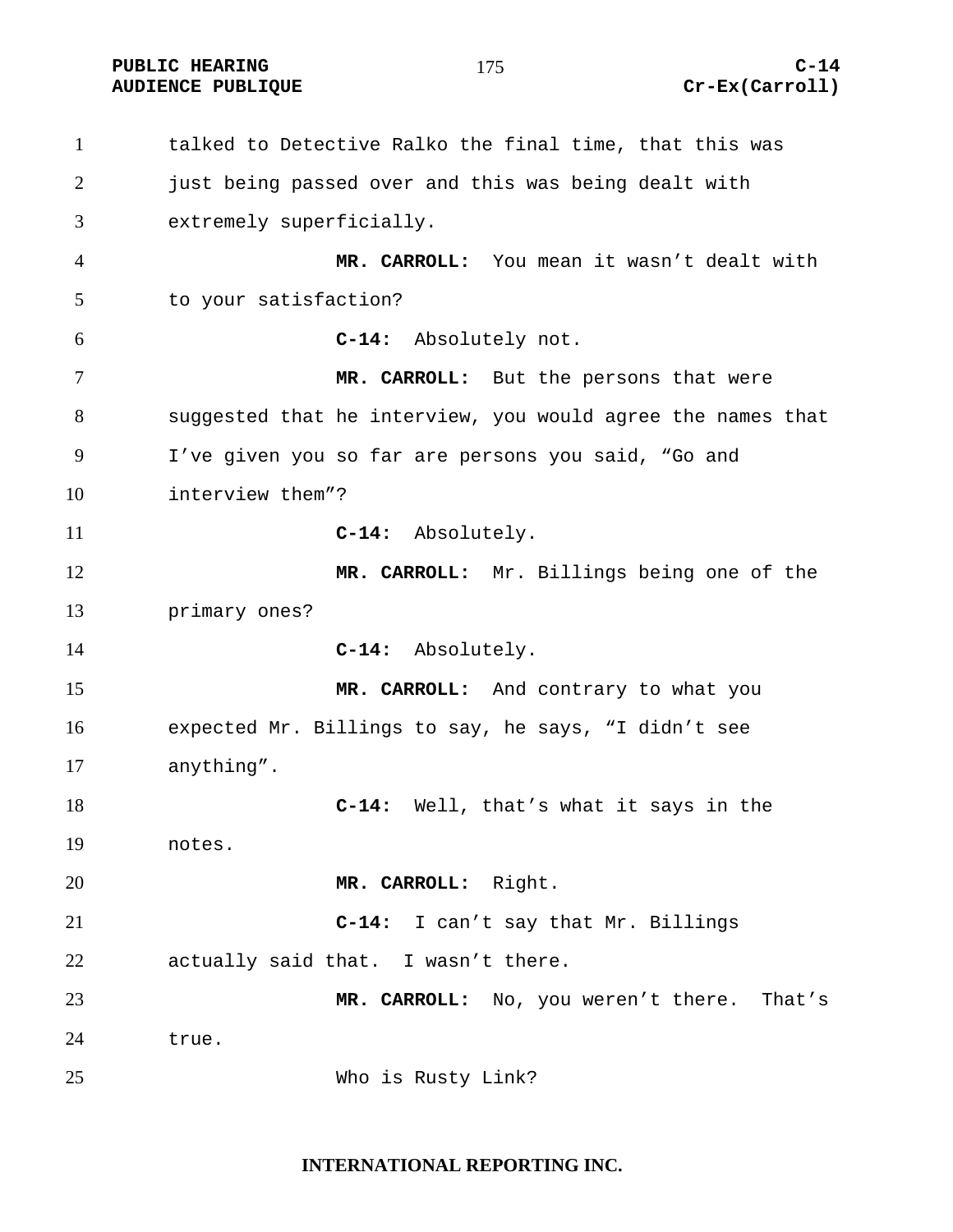**PUBLIC HEARING C-14** 

**C-14:** Rusty Link? There was an incident. I had told Constable Ralko -- Constable Ralko asked me if I've ever ran away from the home while I was in the Barber residence. I did, in fact, do so and I ran to a home that was about -- oh, I would say half a mile down the road. There was a young boy who was attending the same school that I was by the name of Rusty Link. His father owned and operated a heavy equipment firm, I guess you would say, and Rusty had been in the barn finishing up the chores before dinner. Rusty allowed me to stay in the barn while he went inside for dinner. I told Rusty that I had run away. So that was germane to the investigation. That's one of the reasons that I gave Rusty Link's name to Constable Ralko. **MR. CARROLL:** Did you suggest that Link was aware of or had firsthand knowledge of abuse of you? **C-14:** No, no, it wasn't the case at all. **MR. CARROLL:** All right. **C:14:** I told them that I had ran away, and this was an investigation for that. **MR. CARROLL:** Right. And again, at page 185 onto 186, just to confirm, the officer did interview Mr. Link as you requested, 185? **C-14:** Well, your papers do say so. **THE COMMISSIONER:** It's not proof, Mr.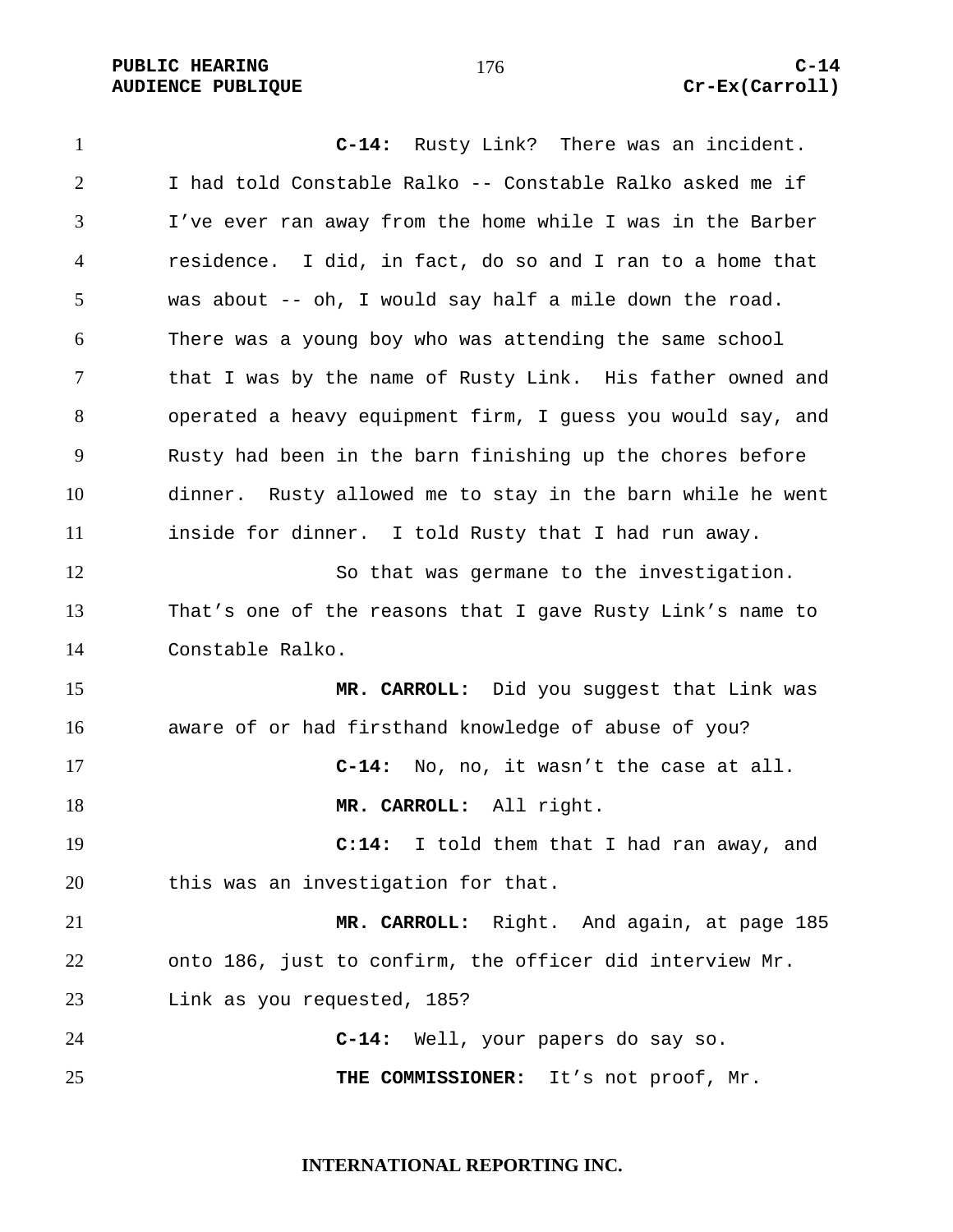Carroll.

**MR. CARROLL:** I'm not suggesting it is, sir. **C-14:** Sir, please appreciate --- **MR. CARROLL:** I'm saying the officer is stating that this is what he did pursuant -- the name had to come from somewhere. The name had to come from somewhere. I suppose one could conjure up that he put the name in and then made up the interview, but the fact is the name came from you, did it not? **C-14:** Yes, I gave Constable Ralko a list of names, and of all the incidences that had gone on in that foster home, of all those atrocities, there were so many things that he probably took note of many of the names. 14 MR. CARROLL: He probably -- I'm sorry? **C-14:** Took note of many of the names. **MR. CARROLL:** And it would seem he had interviews with him? **C-14:** I'm sorry? **MR. CARROLL:** At least on the face of the notes, it would seem he interviewed these people. **C-14:** It says that he interviewed these people. **MR. CARROLL:** Okay. And you don't have any reason or proof to suggest that he didn't, do you? **C-14:** I don't have any reason or proof to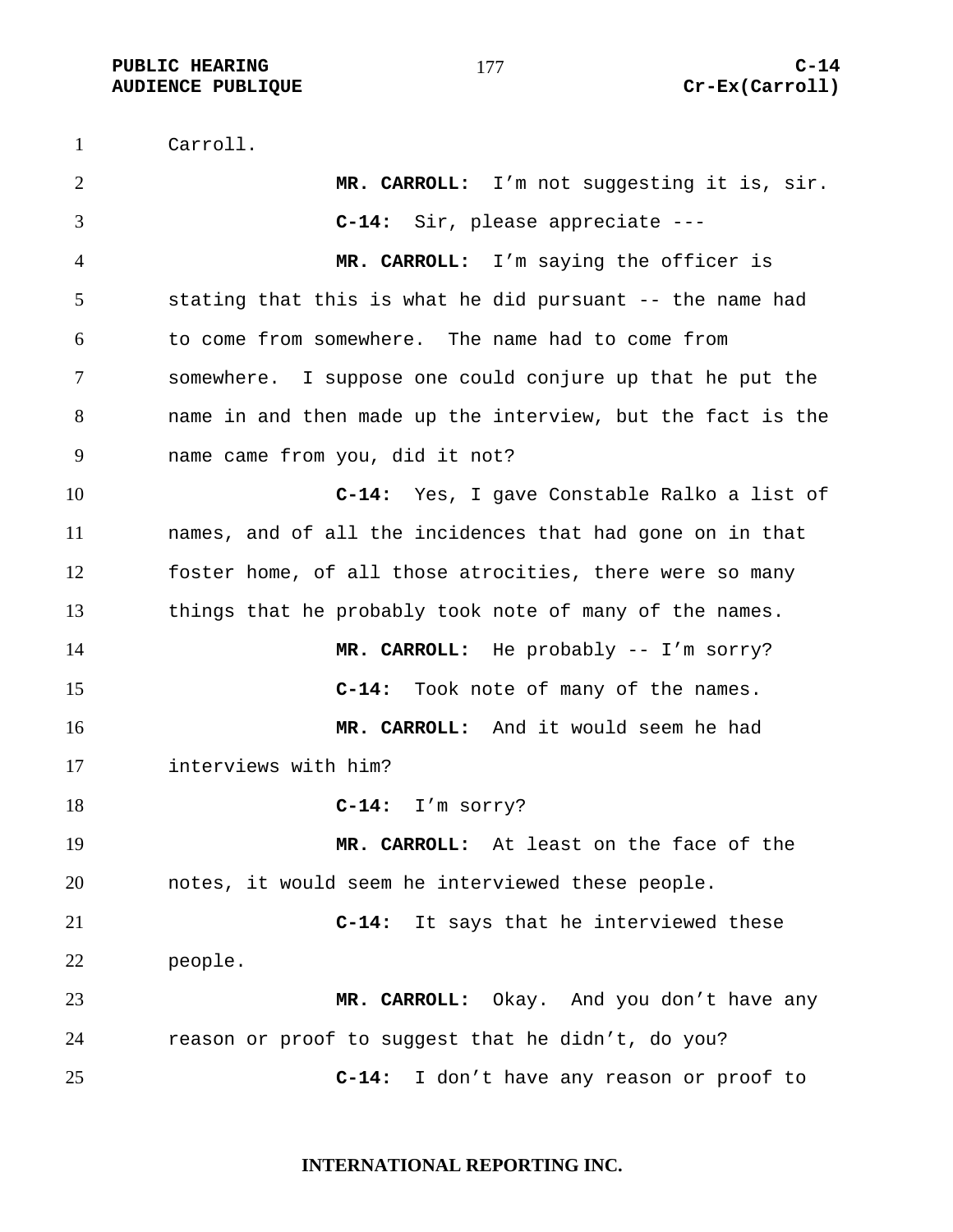**PUBLIC HEARING C-14** 

## **AUDIENCE PUBLIQUE Cr-Ex(Carroll)**

suggest he did either. **MR. CARROLL:** At the conclusion of the investigation, sir, do you recall there was a final interview with you? **C-14:** Yes. **MR. CARROLL:** And that was an interview that was conducted in person or on the telephone? **C-14:** It was conducted on the telephone. **MR. CARROLL:** And that would have been in May of '01? **C-14:** I believe so. It was -- I believe it was in May, but I'm not sure of the date. **MR. CARROLL:** Okay. I'm going to give you the Bates page number, Madam Clerk. It's 1148935, towards the bottom of the page. **Do you have that in front of you, sir? C-14:** Yes, I do. **MR. CARROLL:** And just, again, to assist you, I'm going to read it for you. It says: "Contact C-14 regarding seeing him to explain the results of my investigation. He states he is on new meds, is sleeping 22 hours a day and would prefer to do it…" **THE COMMISSIONER:** "Now".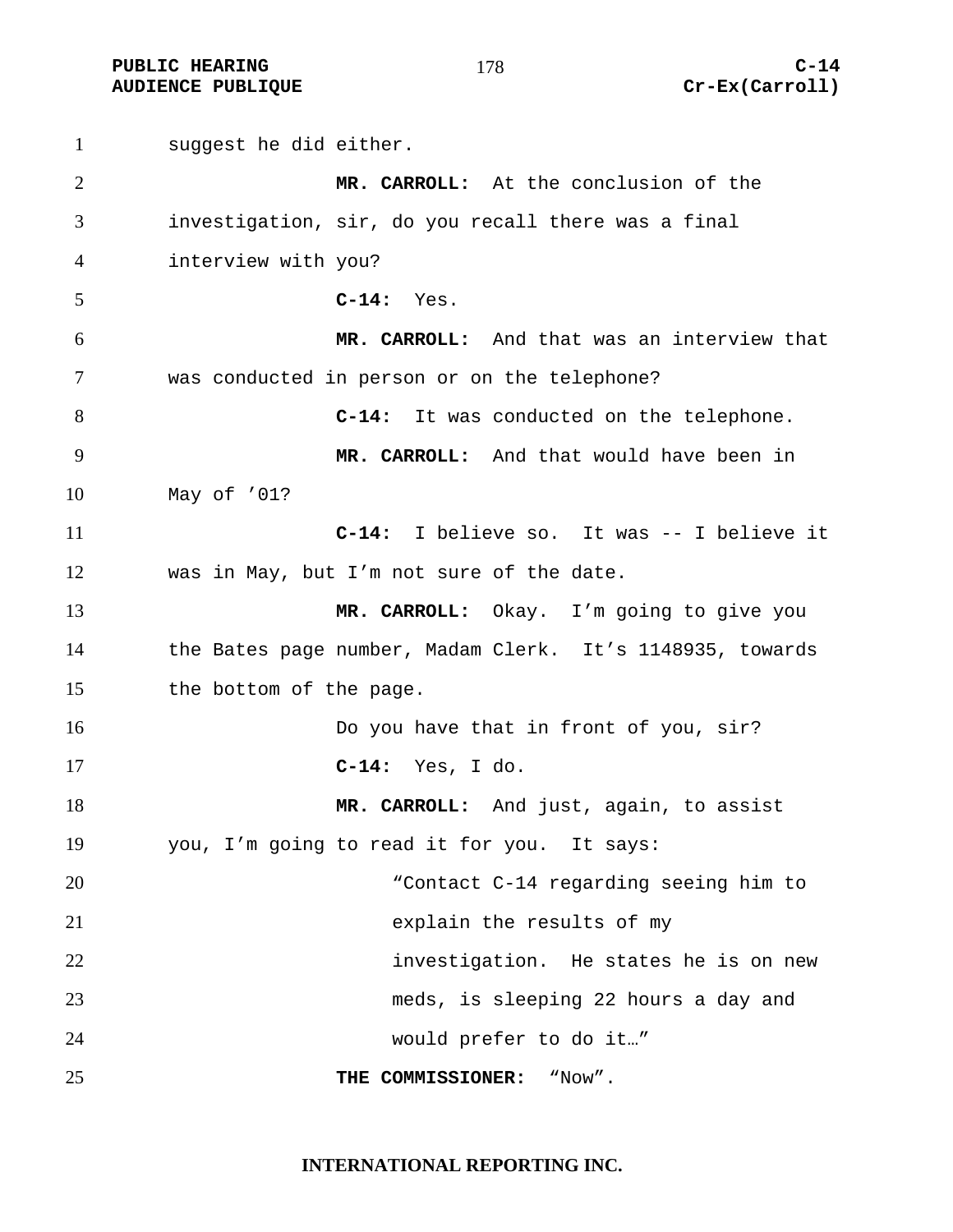**PUBLIC HEARING C-14** 

**MR. CARROLL:** "…now over the phone." Was that in fact true, sir, that you were on new meds back then? **C-14:** Well, no, they actually have that a bit wrong. As I had explained to Constable Ralko at the time, and as I should probably explain to the Inquiry, along with post-traumatic stress disorder, I also suffer from Crohn's Disease, and at the time it hadn't been thoroughly diagnosed and I had been bleeding internally, and I was anaemic. So I was sleeping constantly. This 11 gives the impression that I was on some sort of sedation, and that wasn't the case at all. **MR. CARROLL:** Well, that's not what I took from it, but I'm glad you clarified it in any event. **THE COMMISSIONER:** Okay. So do you recall 16 that telephone conversation? **C-14:** Yes, I recall a similar telephone conversation, yes. **MR. CARROLL:** All right. 20 And the officer goes on to say: 21 The extent of my Tadvised him of the extent of my **investigation**, the people interviewed, and despite the opportunity for some of them, no one could provide any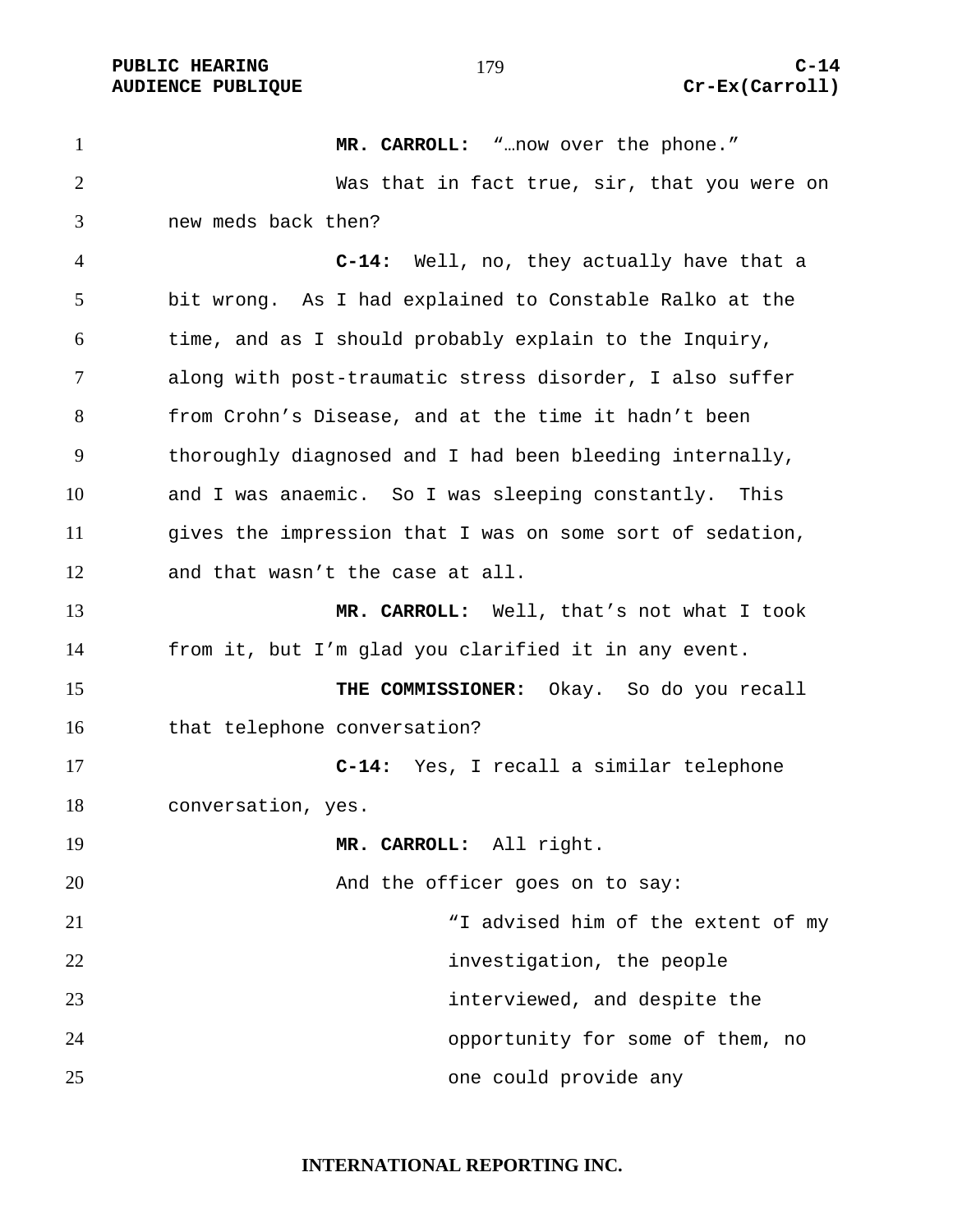PUBLIC HEARING C-14<br>
AUDIENCE PUBLIQUE **COMPUS** (Carroll) **AUDIENCE PUBLIQUE** 

| $\mathbf{1}$   | corroboration or witnesses"                                    |
|----------------|----------------------------------------------------------------|
| $\overline{2}$ | THE COMMISSIONER: " or witnessed abuse                         |
| 3              | themselves."                                                   |
| 4              | MR. CARROLL: Thank you.                                        |
| 5              | " or witnessed abuse themselves.                               |
| 6              | Under the circumstances, I did not feel                        |
| 7              | I did not have"                                                |
| 8              | It's a double negative.                                        |
| 9              | " reasonable and probable grounds to                           |
| 10             | lay a criminal charge."                                        |
| 11             | C-14: Well, this is something that was                         |
| 12             | raised, yes.                                                   |
| 13             | MR. CARROLL: Okay. So he explained to you                      |
| 14             | -- what I just read to you is the substance of the             |
| 15             | conversation?                                                  |
| 16             | However, I protest it terribly<br>$C-14:$                      |
| 17             | because he had also told me that he had thoroughly read my     |
| 18             | file and thoroughly reviewed my file, and again, in my file    |
| 19             | there are instances -- within the CAS file, I should say $-$ - |
| 20             | of corroborating testimony from this other ward of physical    |
| 21             | abuse, and it seems to me that something should have been      |
| 22             | done, that if Project Truth didn't want to do this, at         |
| 23             | least he should have passed the file onto another officer      |
| 24             | to take care of this.                                          |
|                |                                                                |

Again, I was still under the impression that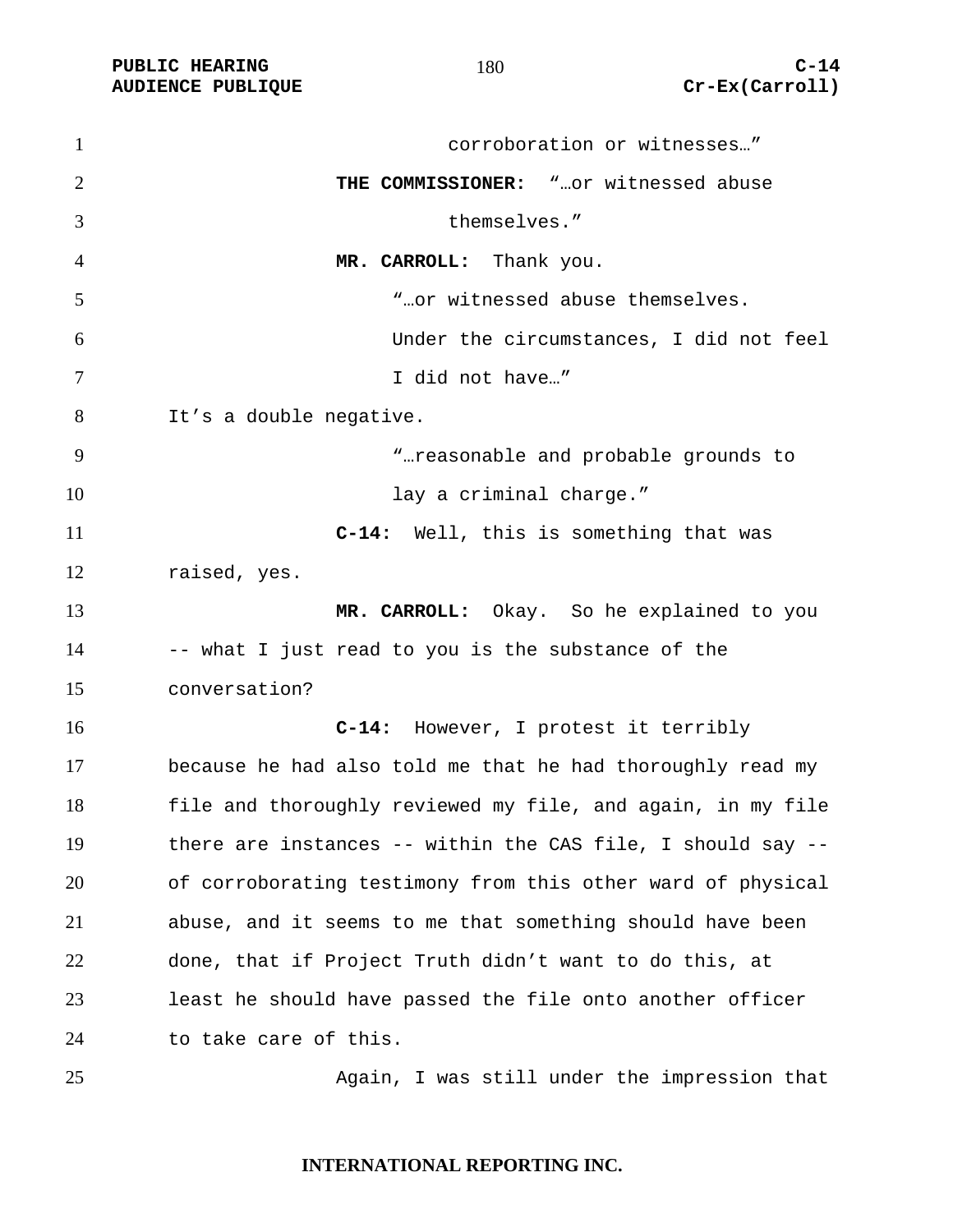**AUDIENCE PUBLIQUE** 

| $\mathbf{1}$   | he was operating for Project Truth.                        |
|----------------|------------------------------------------------------------|
| $\overline{2}$ | MR. CARROLL: Well, there may well have been                |
| 3              | a misunderstanding in your mind about that, sir?           |
| $\overline{4}$ | $C-14:$<br>Yes.                                            |
| 5              | MR. CARROLL: That's quite possible?                        |
| 6              | $C-14:$<br>Yes.                                            |
| $\tau$         | MR. CARROLL: At the end ---                                |
| 8              | C-14: I don't recall any cause to make me                  |
| 9              | think otherwise.                                           |
| 10             | THE COMMISSIONER: We've gone around the                    |
| 11             | tree on that one.                                          |
| 12             | MR. CARROLL: Yes. And you made mention of                  |
| 13             | people having their own agendas. These would be people the |
| 14             | officer interviewed?                                       |
| 15             | $C-14:$ Yes.                                               |
| 16             | MR. CARROLL: Okay. And you would agree                     |
| 17             | with me, at least on the basis of what has been recorded   |
| 18             | here, that the people that you asked to be interviewed did |
| 19             | not appear, according to the officer's notes, to           |
| 20             | corroborate your version of events?                        |
| 21             | Well, this is something that was<br>$C-14:$                |
| 22             | discussed initially by Constable Ralko, that I shouldn't   |
| 23             | expect too much from people because they would probably be |
| 24             | pursuing their own interests.                              |
| 25             | MR. CARROLL: Okay. And what we end up with                 |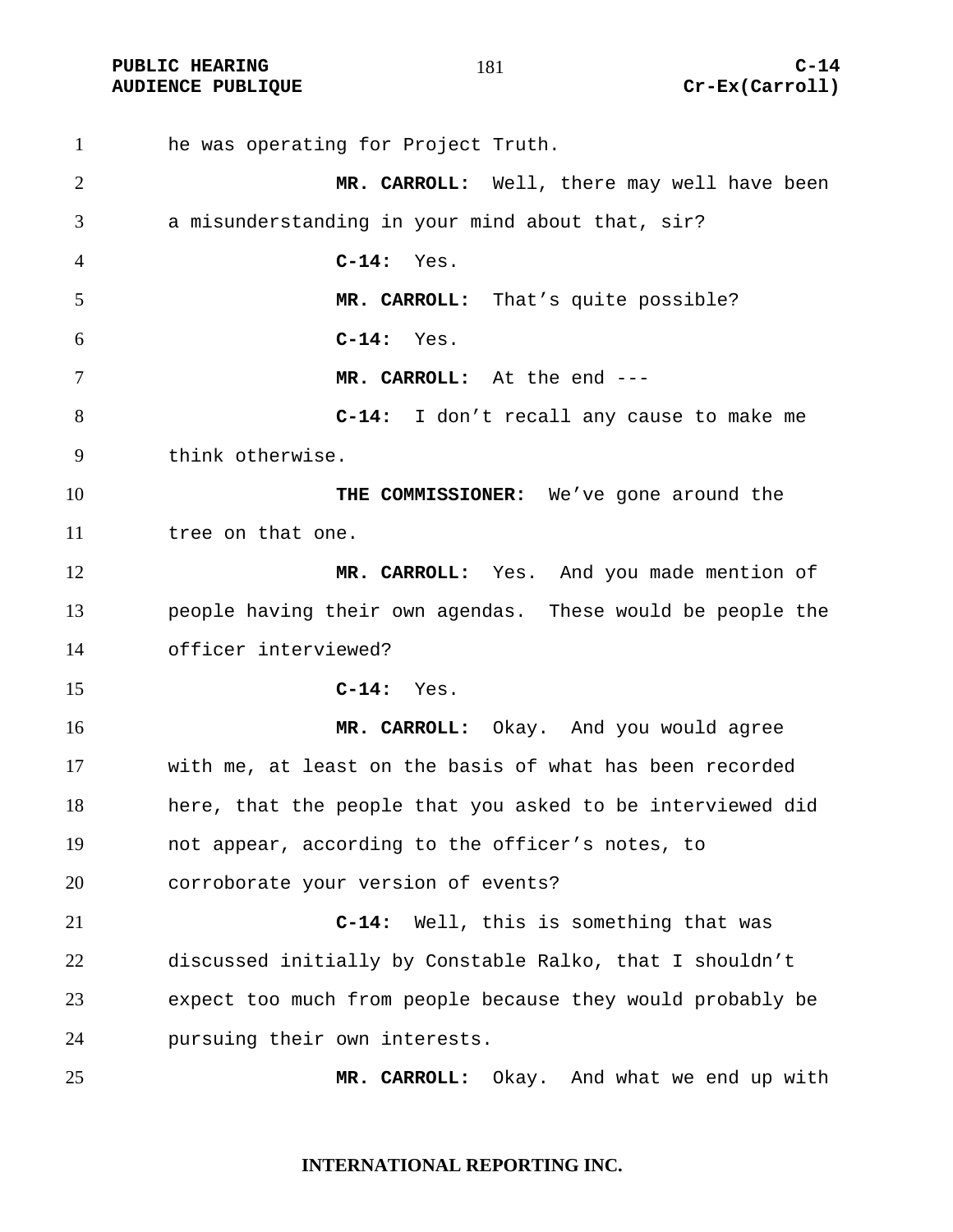**PUBLIC HEARING C-14** 

is a series of interviews where people are either contradicting you or have no information to offer; correct? **C-14:** I'm afraid I don't understand your question, sir. **MR. CARROLL:** Okay. The interviews that I've reviewed with you --- **C-14:** Yes. **MR. CARROLL:** --- of the people that you asked to be interviewed, it would appear, as recorded by the officer, they do not support your allegations, the person's interview. That's a fair statement? **C-14:** I don't know. **MR. CARROLL:** According to the notes. **C-14:** Well, according to what he's written ---**MR. CARROLL:** Right. **C-14:** --- that's the way that it appears. But I don't know who he interviewed so --- **MR. CARROLL:** Right. And it would also appear that Ralko concluded, just as Constable Huffy did, that there were no reasonable and probable grounds to 22 proceed with charges; right? **C-14:** Well, again, he reaffirmed in our final conversation -- some of the last things that Constable Ralko said to me was that he had contacted Mr.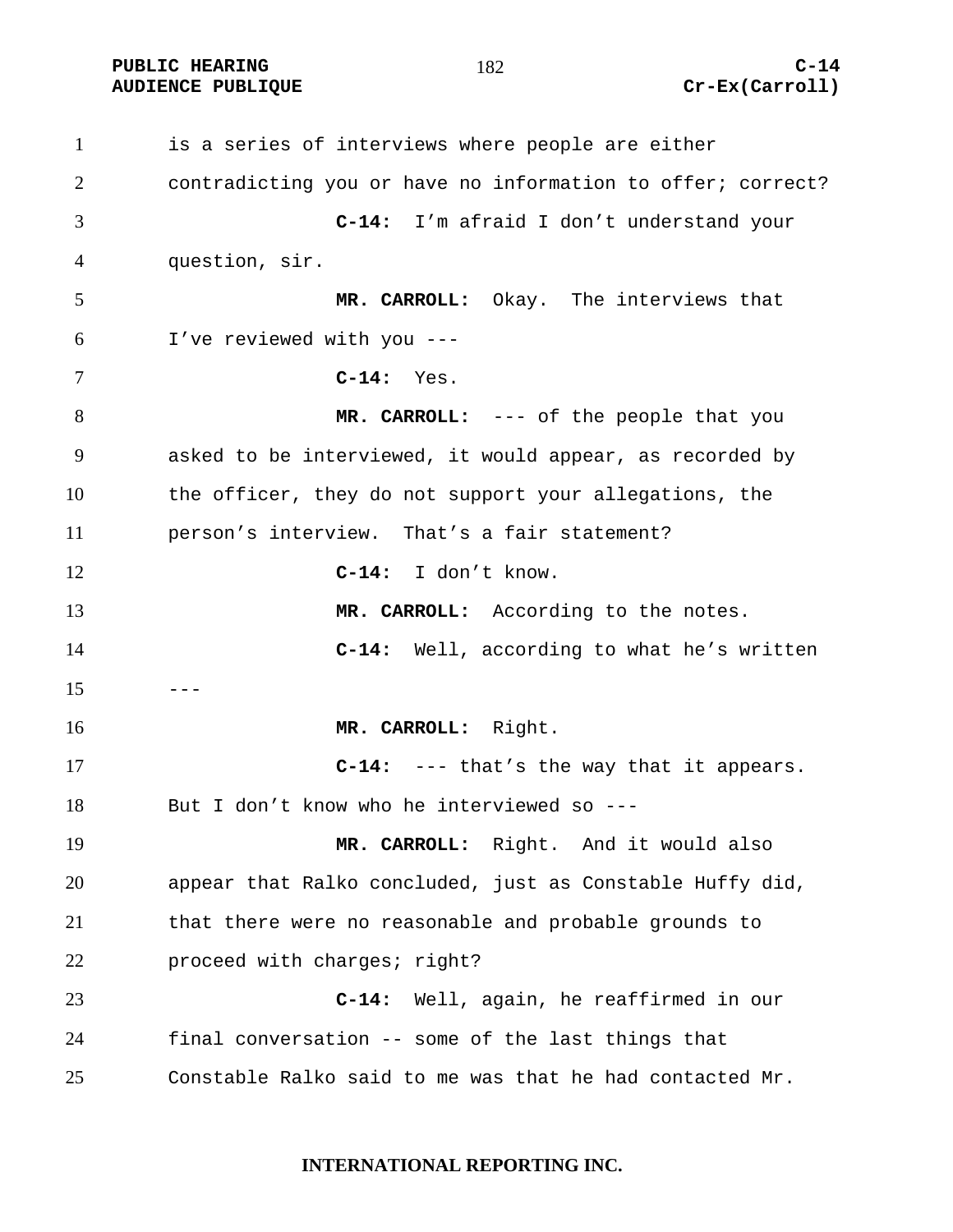**PUBLIC HEARING C-14** 

### **AUDIENCE PUBLIQUE Cr-Ex(Carroll)**

Bryan Keough and Mr. Bryan Keough, in Constable Ralko's words, had absolutely no knowledge of me whatsoever. **MR. CARROLL:** He didn't --- **C-14:** So at that point, I more or less gave up on Constable Ralko. Anybody that had supposedly thoroughly reviewed my file -- and I had pointed Constable Ralko to the report that had been written by Mr. Keough regarding the physical abuse, regarding the other things, and maybe he didn't want to investigate the physical abuse, but this would corroborate the fact that indeed I was telling the truth and that in fact things had been going on in that home. **MR. CARROLL:** You were advised, sir -- since you've raised the matter of physical abuse -- that Mr. Barber, in fact, was asked to take a polygraph, weren't you? **C-14:** I don't recall that. **MR. CARROLL:** You don't recall being advised? **C-14:** No. No. This is kind of strange. Because when I had the conversation with Constable Ralko, I had asked him to ask Mr. Sypes to take the polygraph, and I had told Constable Ralko that Mr. Barber did not engage in any of the sexual abuse -- excuse me. May I finish, please?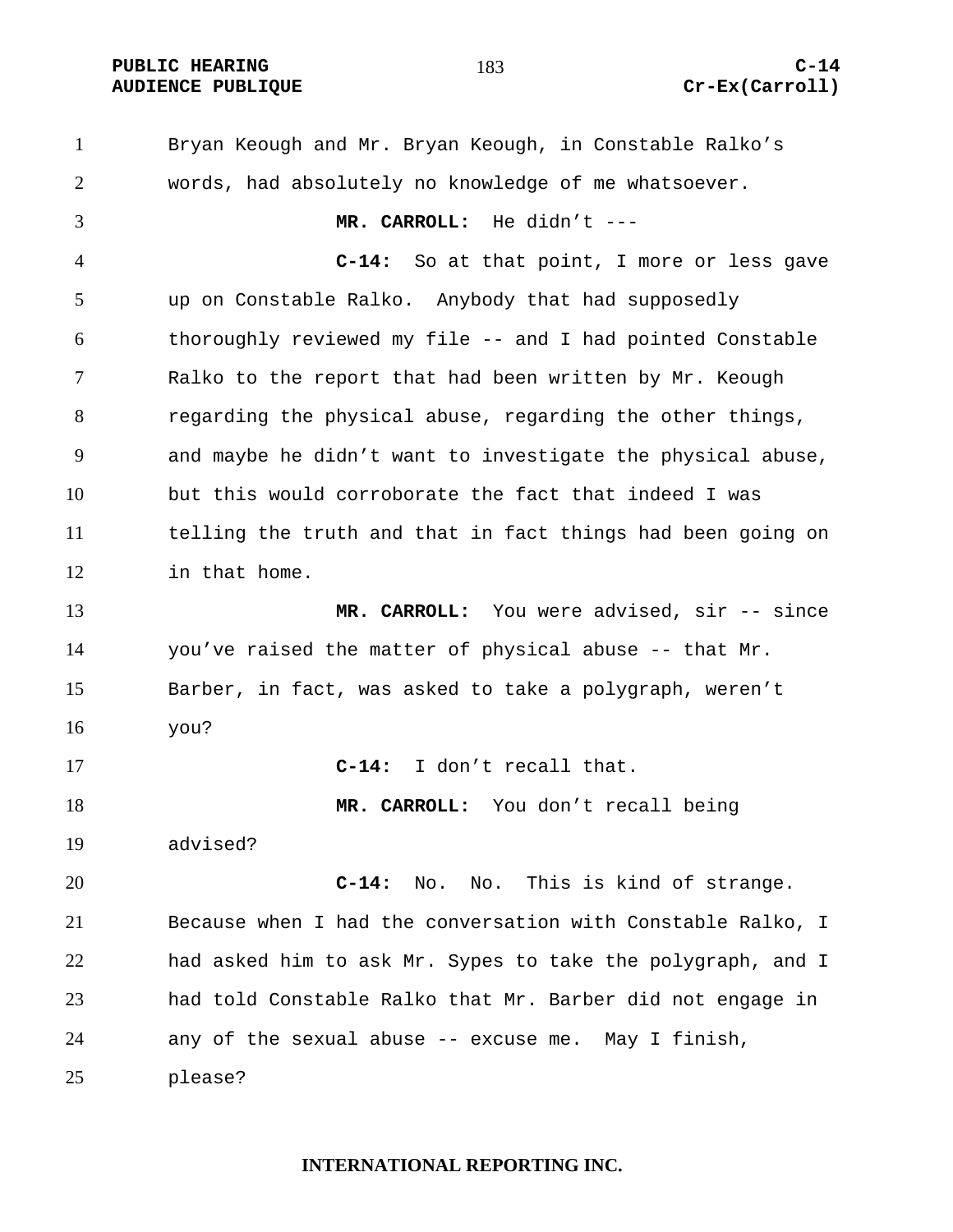PUBLIC HEARING and  $184$  c-14 **AUDIENCE PUBLIQUE Cr-Ex(Carroll)** 

**THE COMMISSIONER:** Certainly. **MR. CARROLL:** I'm just --- **C-14:** Okay. As I was saying, Mr. Barber was not even in the home, and this was made very clear to Constable Ralko that it was Arthur Sypes that was to be asked about the polygraph. Why Constable Ralko went to ask Mr. Barber about a polygraph test, when in fact he had nothing to do with the sexual abuse, is beyond me. **MR. CARROLL:** But he did have something to do with your allegations of physical abuse and the officer was offering him an opportunity to take a polygraph in relation to that? **C-14:** I don't know. **MR. CARROLL:** No, you don't? **C-14:** No. **MR. CARROLL:** Thank you, sir. **THE COMMISSIONER:** Thank you. 18 Ms. Lahaie. **MS. LAHAIE:** Good afternoon, sir. My name is Diane Lahaie and I am counsel for the Ontario Provincial Police, the commissioned officers of 22 that police force. I have no questions for you this afternoon. **THE COMMISSIONER:** Thank you. 25 Mr. Lee.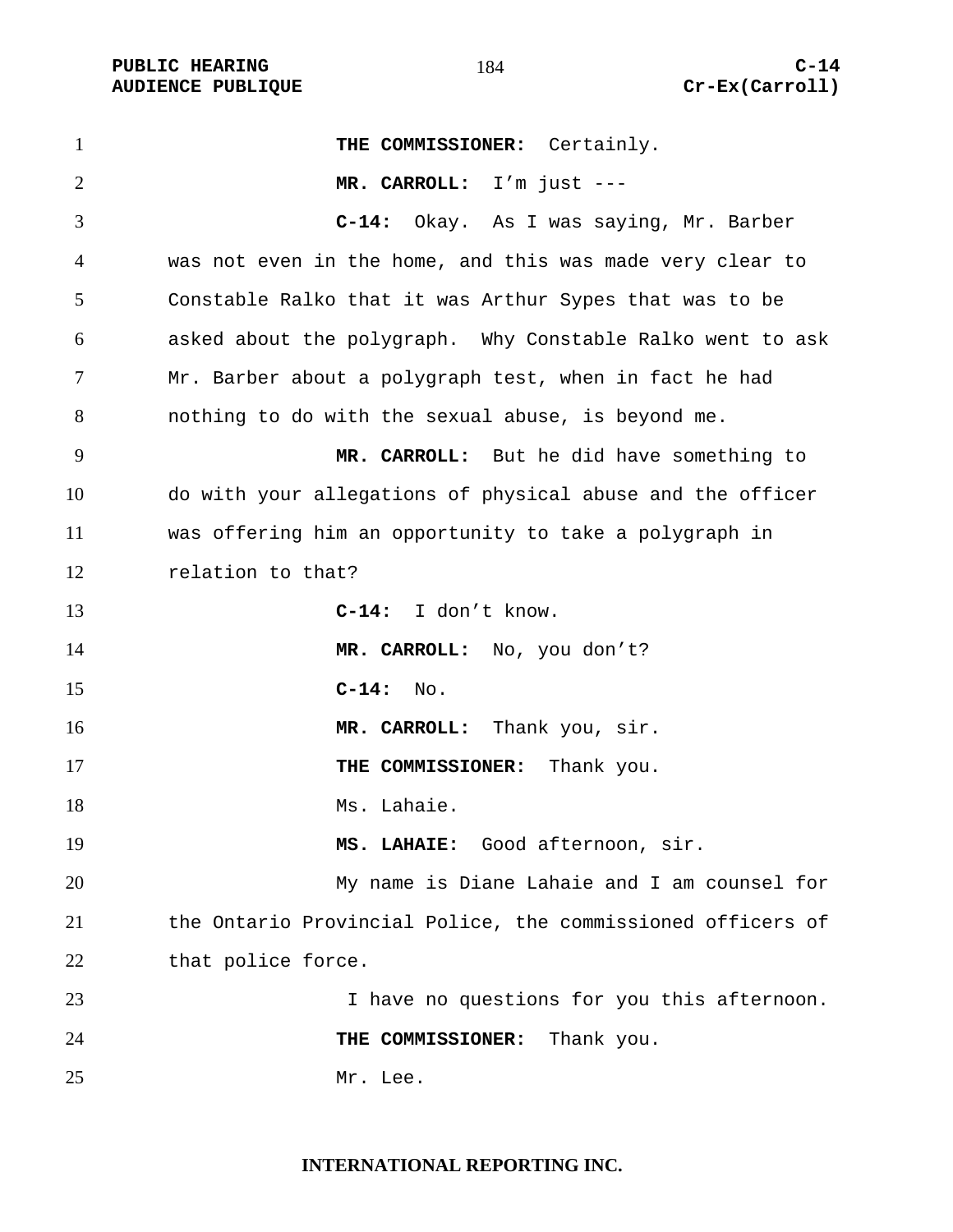**--- CROSS-EXAMINATION BY/CONTRE-INTERROGATOIRE PAR MR. DALLAS LEE: MR. LEE:** Just a few questions, sir. **C-14:** Certainly. **MR. LEE:** I just want to show you one document, sir. It's Exhibit 529. Do you have that in front of you, sir? **C-14:** Yes, I do. **MR. LEE:** This is a termination report created by the Children's Aid Society. It appears to be an internal document that they use. You reviewed this briefly with Mr. Engelmann in-chief. There is one part of the file that you weren't brought to, however. On the first page, about three-quarters of the way down, under the heading "Plans from last family/case service" there are a number of points there. 17 And number 3 reads -- again, for context, this is a report generated by Lorenzo Murphy, who you've told us was a CAS worker you were dealing with at the time trying to get access to your CAS file. Is that correct? **C-14:** That's correct. **MR. LEE:** Number 3 reads: "I spoke with C-14 over the phone and invited him to the office to meet with me. He did not come in. See comments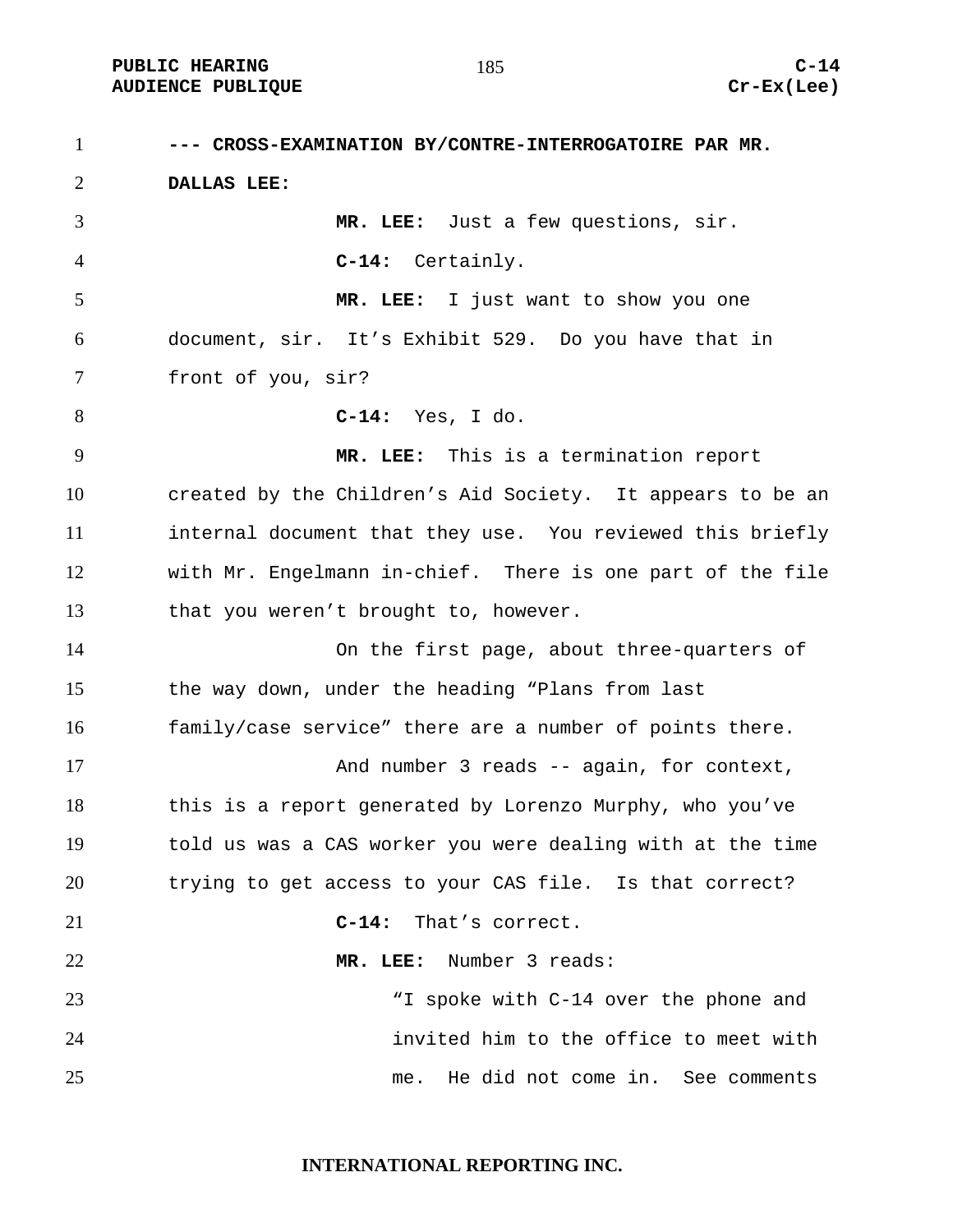1 below." 2 And number 4 reads: "Client did not come to review file." Do you have any comment on that, sir? **C-14:** Well, yes, I do. It appears that this individual is asking me to come in and review my file. This is erroneous. I mean, I enlisted the assistance of two separate lawyers. I sat with Mr. Richard Abell in his office, the head of the Cornwall Children's Aid Society, after continuous correspondence, after telephone calls with Mr. Abell, after seeing with him in person, it was like pulling teeth to get what we did. 13 Now, if I had that much problem getting my file from Mr. Richard Abell, who was in charge of the Children's Aid Society and who openly admitted to me that he was responsible for the policy and the enactment of the policy in the Children's Aid Society, there is no way that I was ever going to get it from one of his subordinates. 19 This is erroneous, sir. **MR. LEE:** You spoke, both with Mr. Engelmann and with Mr. Chisholm about two meetings you had with Dianne Latreille. She was a psychometrist. Is that correct? **C-14:** That's correct. **MR. LEE:** Did you understand at the time why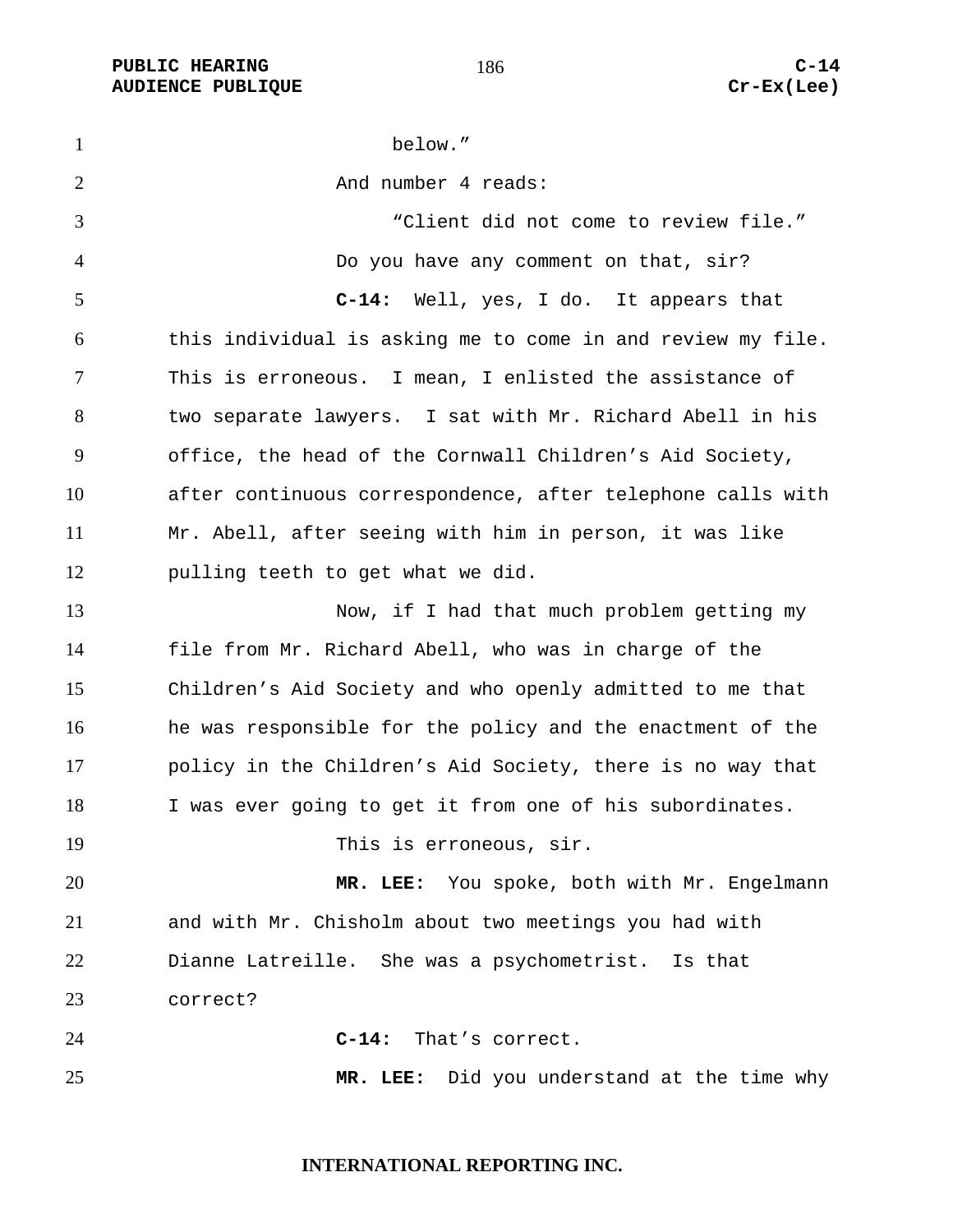you were being sent to see her? **C-14:** Not really. **MR. LEE:** Did you understand what her role was, what her job was, what her training was, anything? **C-14:** Well, when I first met her she said she was affiliated with the Children's Aid Society and that she was there to speak with me. **MR. LEE:** Did you understand she was some kind of healthcare professional? **C-14:** Yes. **MR. LEE:** Can you just briefly explain to us the nature -- you told us you had very brief meetings with her but you didn't get into detail of what those meetings were about. Can you explain that to us? **C-14:** I'm sorry; could you ask the question again? **MR. LEE:** You told us earlier today that you 18 had two very brief meetings with Ms. Latreille? **C-14:** That's right. **MR. LEE:** But you haven't told us what the nature of those meetings were. What did you discuss? Do you recall that at all? **C-14:** Barely anything, if that, at all. I was very guarded against Ms. or Miss Dianne Latreille. I had been in a group home prior to that and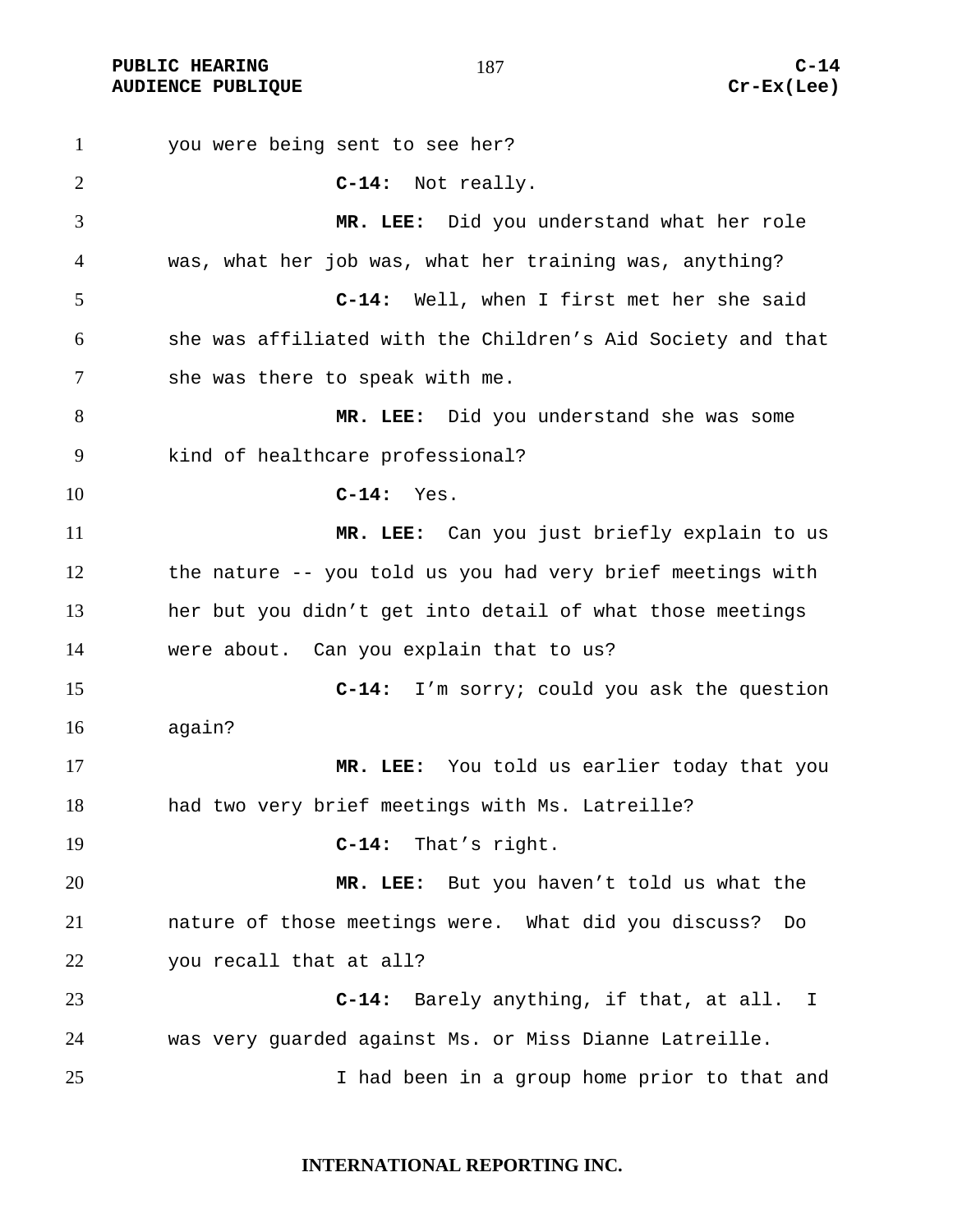1 I don't know if I've raised this issue but I was very troubled and I had been sleepwalking, and I suppose that Mr. Ian MacLean, who was the social worker in charge of that group home at the time, had contacted her in regards to that and wanted her to speak to me. **MR. LEE:** I think you've been over that. What I want to get to, when you're in the room with Ms. Latreille --- **C-14:** Yes. **MR. LEE:** --- what is the conversation like? **C-14:** Not much of anything. **MR. LEE:** And why is that? **C-14:** Well, I didn't trust her. **MR. LEE:** And why didn't you trust her? **C-14:** Because she introduced herself as being affiliated with the Children's Aid Society and the Children's Aid Society didn't listen to anything I said, and I knew that Mrs. Latreille was being fed information from the CAS. **MR. LEE:** Did you open up to this woman at all? **C-14:** Absolutely not. **MR. LEE:** A moment ago with Mr. Carroll, the last lawyer to ask you questions, he was talking to you about Constable Ralko, and there's just one small point of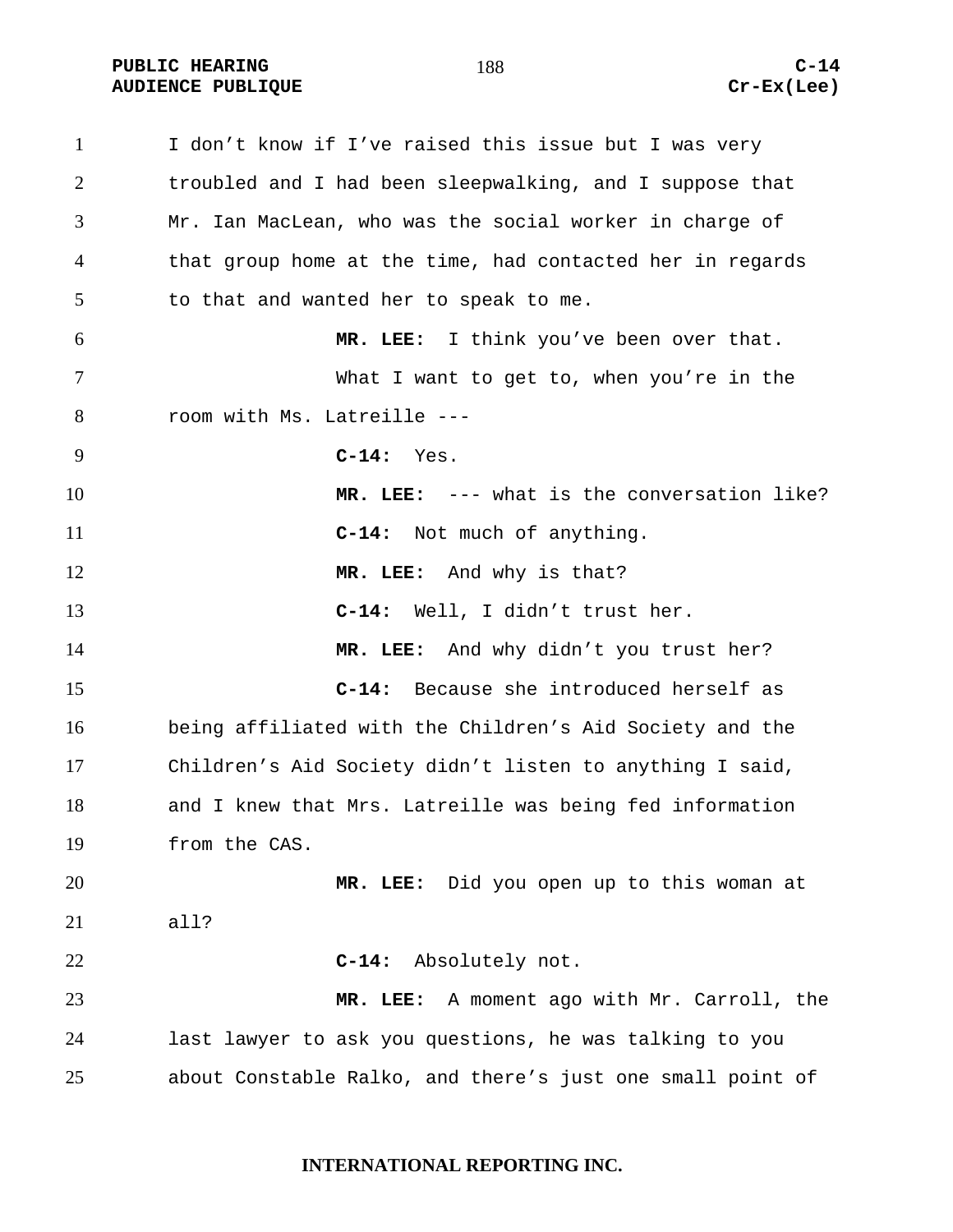PUBLIC HEARING C-14<br>
AUDIENCE PUBLIQUE **CONSTRUSS (EXECUTED AUDIENCE PUBLIQUE AUDIENCE PUBLIQUE** 

| $\mathbf{1}$   | clarification that I'd like you to help me with.<br>You     |
|----------------|-------------------------------------------------------------|
| $\overline{2}$ | explained to Mr. Carroll that Constable Ralko had told you  |
| 3              | that he thoroughly reviewed your CAS file?                  |
| 4              | $C-14:$<br>Yes.                                             |
| 5              | MR. LEE: And you made a comment about, as I                 |
| 6              | took it, you didn't think that was true?                    |
| 7              | Well, it was kind of hard to believe<br>$C-14:$             |
| 8              | because, as I was saying, the final conversation that I had |
| 9              | with Constable Ralko he had mentioned that he had spoken to |
| 10             | Mr. Bryan Keough and that Mr. Keough disavowed even knowing |
| 11             | me.                                                         |
| 12             | Now, if he would have reviewed my file he                   |
| 13             | would have known full well that Mr. Keough was well         |
| 14             | involved in an abuse -- an earlier instance of abuse.<br>To |
| 15             | me that was rather strange.                                 |
| 16             | MR. LEE: So, sir, do you disagree that                      |
| 17             | Constable Ralko thoroughly reviewed your file, or do you    |
| 18             | disagree with what Mr. Ralko took out of your file and how  |
| 19             | he interpreted it? Did you have any other conversation      |
| 20             | with Constable Ralko that led you to believe he hadn't      |
| 21             | reviewed it at all?                                         |
| 22             | $C-14:$<br>Well, I just got the impression from             |
| 23             | Constable Ralko that this was being treated very            |
| 24             | superficially; that he really hadn't looked into the matter |
| 25             | at all.                                                     |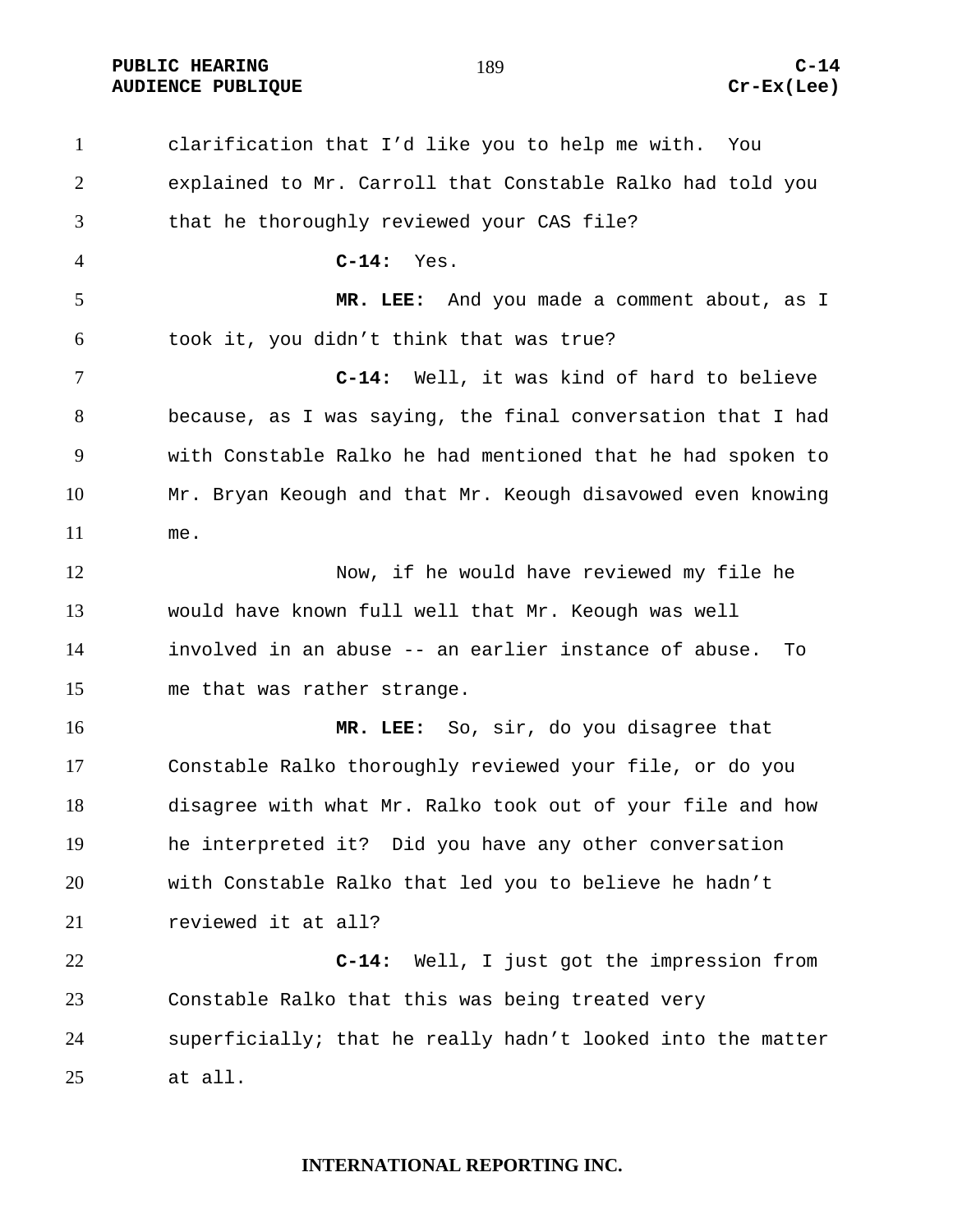PUBLIC HEARING C-14<br>
AUDIENCE PUBLIQUE **COMPUS** (C-14 **COMPUS) AUDIENCE PUBLIQUE** 

| $\mathbf{1}$ | MR. LEE: The final issue I want to deal                                  |
|--------------|--------------------------------------------------------------------------|
| 2            | with is your probation order.                                            |
| 3            | $C-14:$ Yes.                                                             |
| 4            | MR. LEE: As I understand it, you committed                               |
| 5            | an offence in December of 1979. Is that correct?                         |
| 6            | $C-14:$<br>Yes.                                                          |
| $\tau$       | MR. LEE: And the probation order was made                                |
| 8            | on March 25 <sup>th</sup> , 1980. Is that correct?                       |
| 9            | C-14: I believe so.                                                      |
| 10           | MR. LEE: About three months later. So                                    |
| 11           | March 25 <sup>th</sup> , 1980, how old would you have been at that time? |
| 12           | C-14: I believe about 18 years of age.                                   |
| 13           | MR. LEE: My understanding, you were born                                 |
| 14           | July 20, '62?                                                            |
| 15           | $C-14:$ Yes.                                                             |
| 16           | MR. LEE: So you would have been a few                                    |
| 17           | months shy of your 18 <sup>th</sup> birthday?                            |
| 18           | That would be correct.<br>$C-14:$                                        |
| 19           | MR. LEE: Were you a ward of the CAS at that                              |
| 20           | time?                                                                    |
| 21           | $C-14$ : When I was ---                                                  |
| 22           | MR. LEE: When the probation order was made.                              |
| 23           | $C-14:$ Yes, I was.                                                      |
| 24           | MR. LEE: And for a few months there you                                  |
| 25           | were a ward of the CAS?                                                  |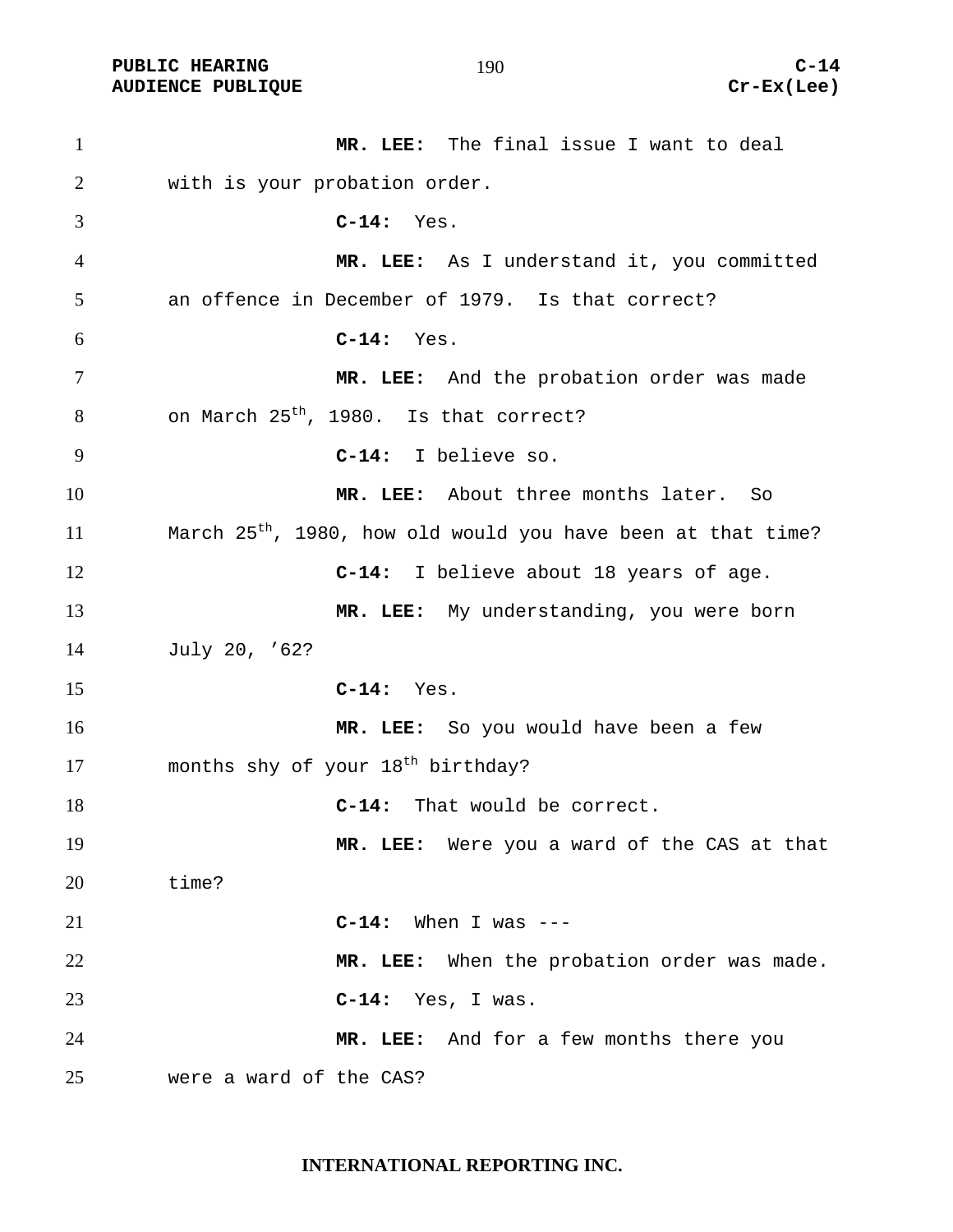**C-14:** Yes. **MR. LEE:** Sir, those are my questions. Thank you very much. **THE COMMISSIONER:** Thank you. Mr. Engelmann, do you have any questions? **MR. ENGELMANN:** I do not. **THE COMMISSIONER:** Thank you. **MR. ENGELMANN:** Thank you very much for coming, Mr. C-14. 10 Thank you, sir. **C-14:** Thank you. **THE COMMISSIONER:** Sir, I also want to thank you. It's not easy to come forward like this and to discuss these matters, but they will be a great assistance to me, so I thank you again. **C-14:** Thank you. **THE COMMISSIONER:** There you go. **MR. ENGELMANN:** Mr. Commissioner, it is now ten to three. We have a witness who's waiting to testify - --**THE COMMISSIONER:** M'hm. **MR. ENGELMANN:** --- Mr. Renshaw. I spoke briefly with one counsel before lunch just to ask if -- I had some correspondence last week, and I wasn't sure there were going to be any submissions today or not about this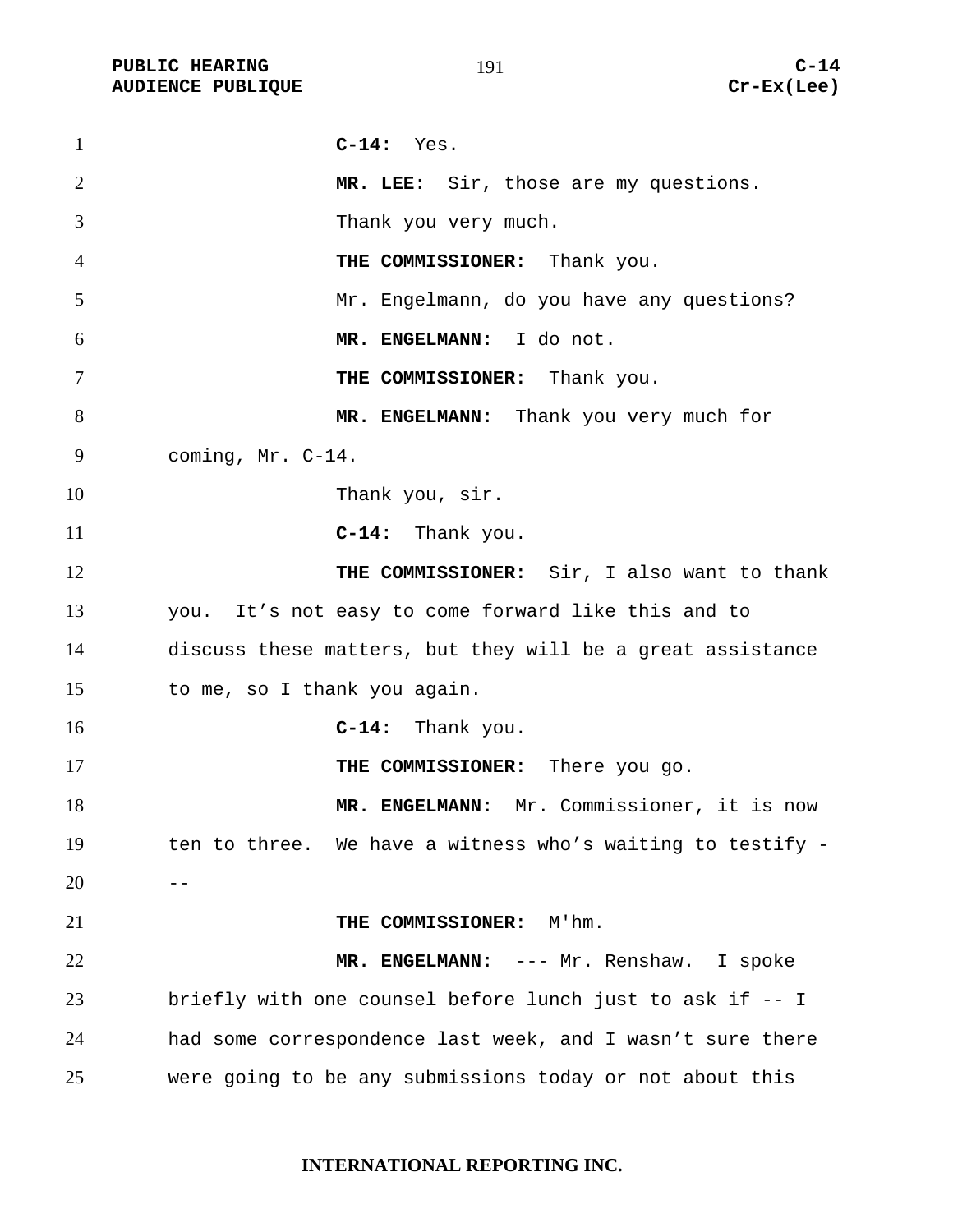witness before he testifies. Mr. Rose indicated to me that he would like to make some brief submissions. So perhaps that would be appropriate now. **THE COMMISSIONER:** M'hm. **--- SUBMISSIONS BY/REPRÉSENTATIONS PAR MR. DAVID ROSE MR. ROSE:** Good afternoon, Mr. Commissioner. **THE COMMISSIONER:** Good afternoon, sir. **MR. ROSE:** As Mr. Engelmann said, the anticipated next witness is Mr. Gerald Renshaw. **THE COMMISSIONER:** M'hm. **MR. ROSE:** And Mr. Engelmann puts it fairly to you that there is a disclosure issue with respect to -- or, there is a disclosure issue with respect to Mr. Renshaw, and what I'm asking you to do is to intervene, I suppose, because Mr. Engelmann and I -- I think I'm putting it fairly by saying don't agree about the import of the disclosure issues. **THE COMMISSIONER:** M'hm **MR. ROSE:** It's my position that the outstanding disclosure issue is highly relevant for the next witness, and it would be unfair to my client and perhaps to other parties, to have the witness testify without this disclosure. So, if I can just briefly -- I don't want to go on at length, I want to briefly give your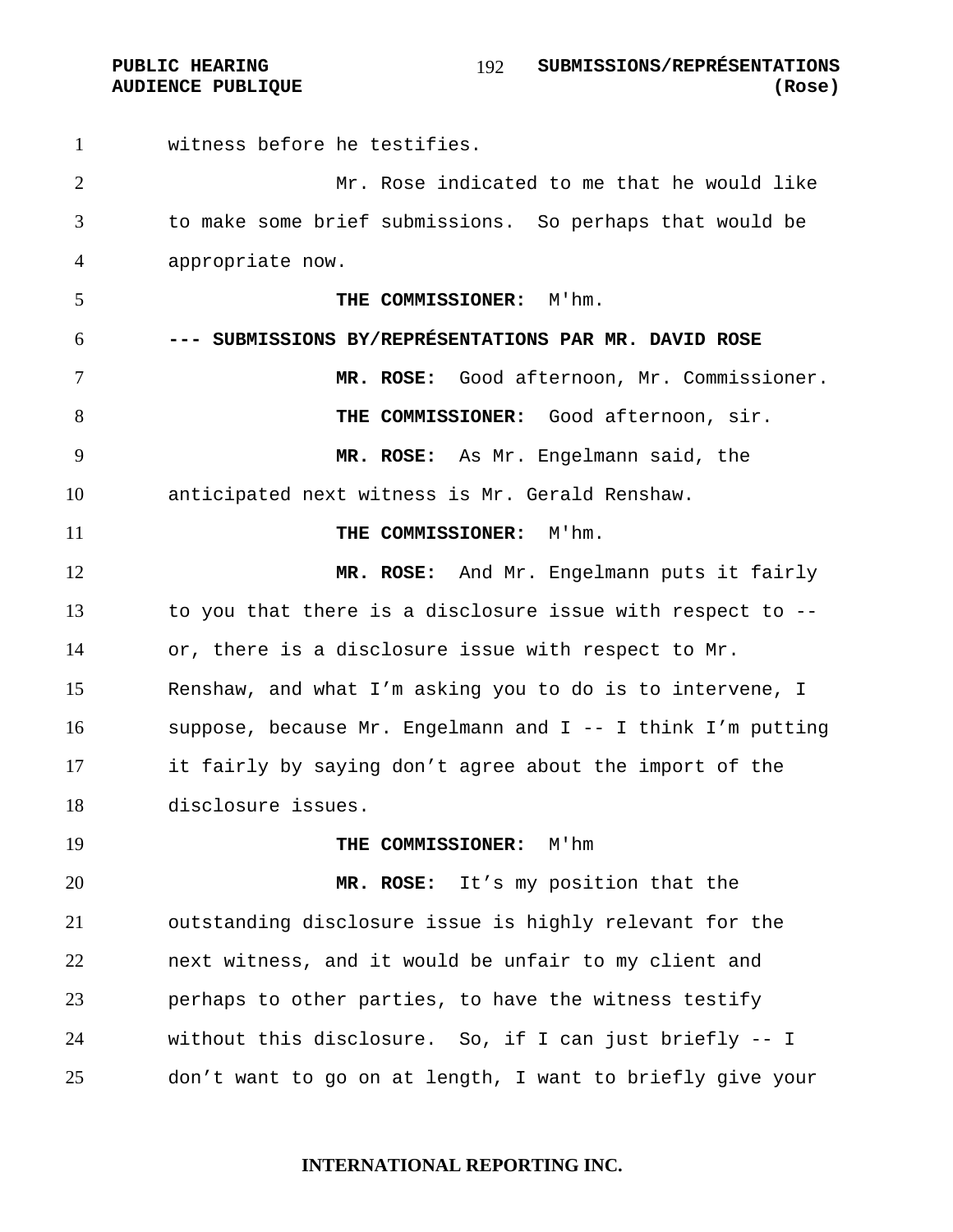#### **PUBLIC HEARING SUBMISSIONS/REPRÉSENTATIONS AUDIENCE PUBLIQUE (Rose)**

1 -- Mr. Commissioner, you a sense as to why I'm making this submission. You may have heard through the course of these proceedings the name Charles Bourgeois --- **THE COMMISSIONER:** M'hm. **MR. ROSE:** --- who was the lawyer for Mr. Perry Dunlop at the time Mr. Dunlop had outstanding legal issues. Mr. Bourgeois interviewed many witnesses, including Gerald Renshaw. **THE COMMISSIONER:** M'hm. **MR. ROSE:** And I think I'm putting it fairly by saying in the next series of witnesses that you're going to be hearing from, Mr. Bourgeois' statements factor into their evidence and the narrative. **THE COMMISSIONER:** His statements? **MR. ROSE:** The statements of the witnesses. Mr. Bourgeois takes statements. **THE COMMISSIONER:** Right, okay. **MR. ROSE:** And in the course of -- it would seem -- and I don't want to place too much weight on that, but it seems during the course of the Perry Dunlop litigation --- **THE COMMISSIONER:** M'hm. **MR. ROSE:** In other words, affidavits are taken, statements are taken at the same time the statements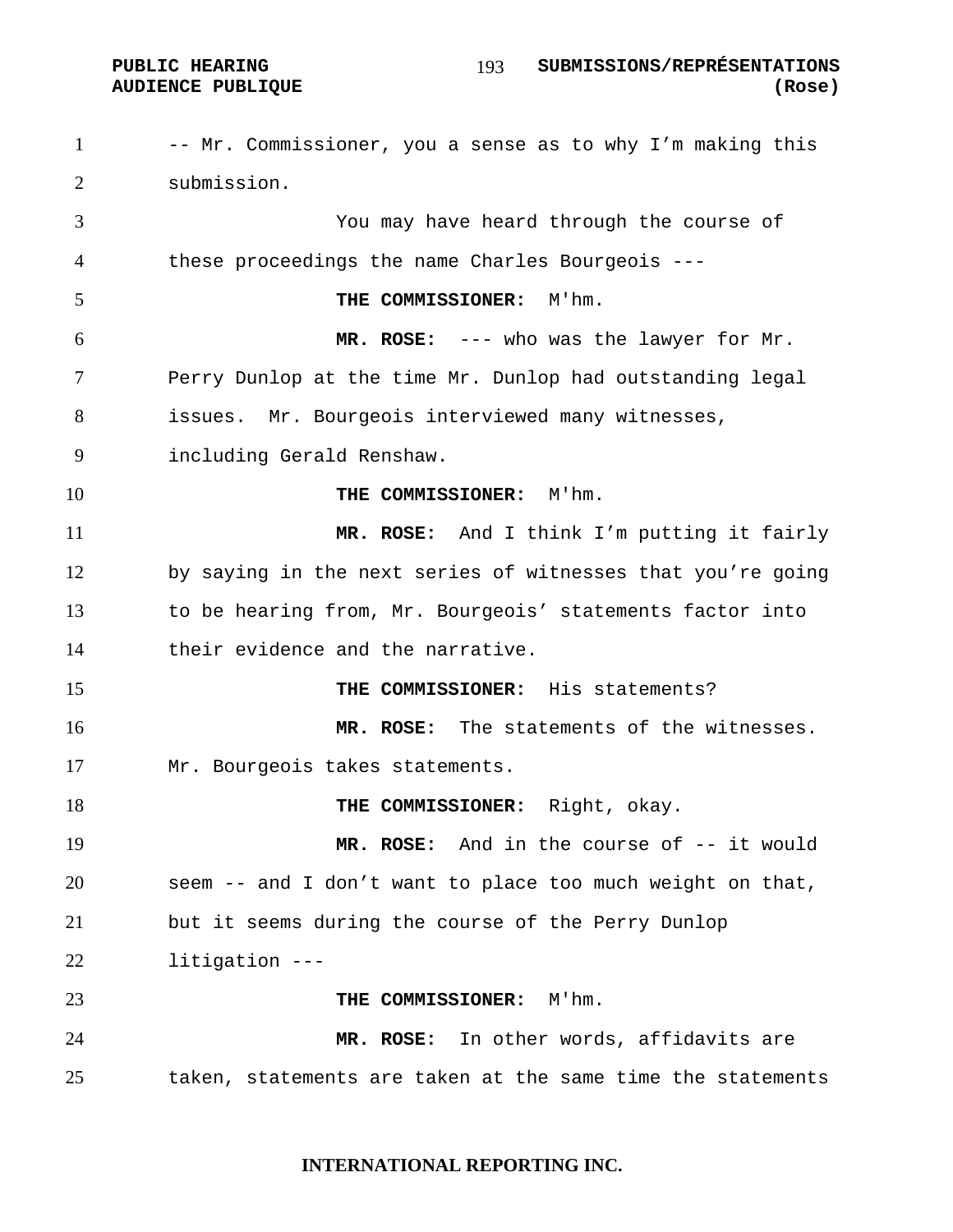PUBLIC HEARING **SUBMISSIONS/REPRÉSENTATIONS AUDIENCE PUBLIQUE (Rose)**  

are being taken relatively by police forces. **THE COMMISSIONER:** M'hm. **MR. ROSE:** Now, these statements that Mr. Bourgeois takes are at times at variance with the police statements in a material way as it would affect my client, perhaps others. **THE COMMISSIONER:** M'hm. **MR. ROSE:** And --- **THE COMMISSIONER:** Yeah, okay. **MR. ROSE:** --- Mr. Bourgeois's put it bluntly. Mr. Bourgeois' influence in taking those statements was we believed and now I believe even more strongly, is of, if not central importance, of a high degree of importance for you, Mr. Commissioner. So, for instance, we have -- pardon me, just received an anticipated evidence for the next witness who's going to come up --- **THE COMMISSIONER:** M'hm. **MR. ROSE:** --- who speaks in the anticipated evidence -- this is something that we received yesterday -- about Mr. Bourgeois' role in taking statements and affidavits. **THE COMMISSIONER:** M'hm. **MR. ROSE:** And talks about them in fairly strong terms, in terms of Mr. Bourgeois' influence and the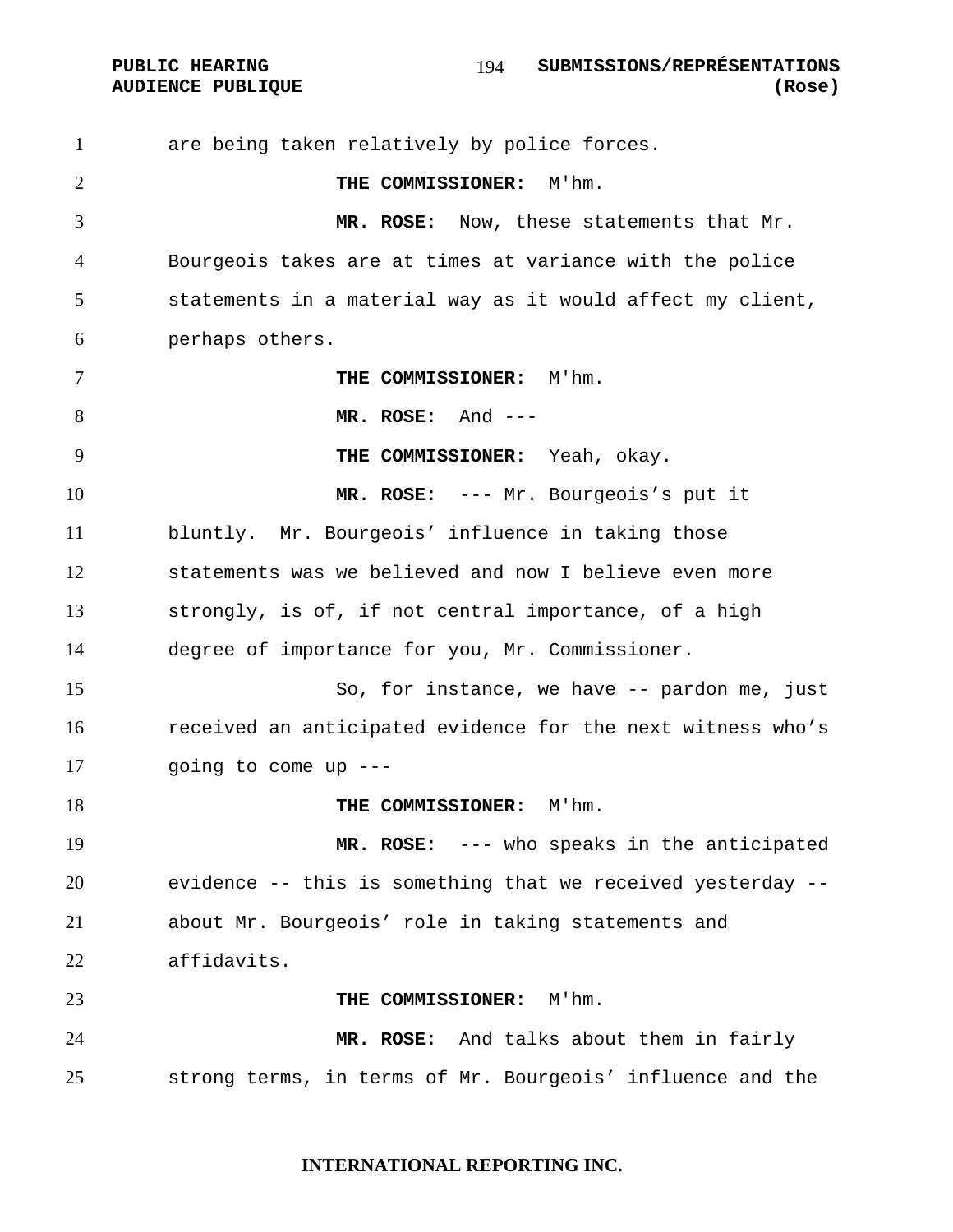resulting erroneous statements. That not only affects the next witness who's going to come up, Mr. Renshaw, but others except that Mr. Renshaw hasn't given any equivalent discussion about Mr. Bourgeois' role. **THE COMMISSIONER:** Right. **MR. ROSE:** We have asked for -- there was an all-counsel meeting in April where counsel raised the issue of Mr. Bourgeois' file. **THE COMMISSIONER:** M'hm. **MR. ROSE:** Mr. Bourgeois, again, was a lawyer for Mr. Dunlop. I understand that litigation is over. **THE COMMISSIONER:** M'hm. **MR. ROSE:** As I think we're all aware, it's unlikely that Mr. Dunlop will be testifying at this Inquiry, I think fairly. However, Mr. Bourgeois' file I would think is still available and his notes for litigation, which has now ended. **THE COMMISSIONER:** M'hm. **MR. ROSE:** And it's my respectful submission that that file is now of heightened importance. We always thought it was important because the role that Mr. Bourgeois played in taking these affidavits and these statements was we were alert to it, but now it's of heightened importance because I'm aware there is another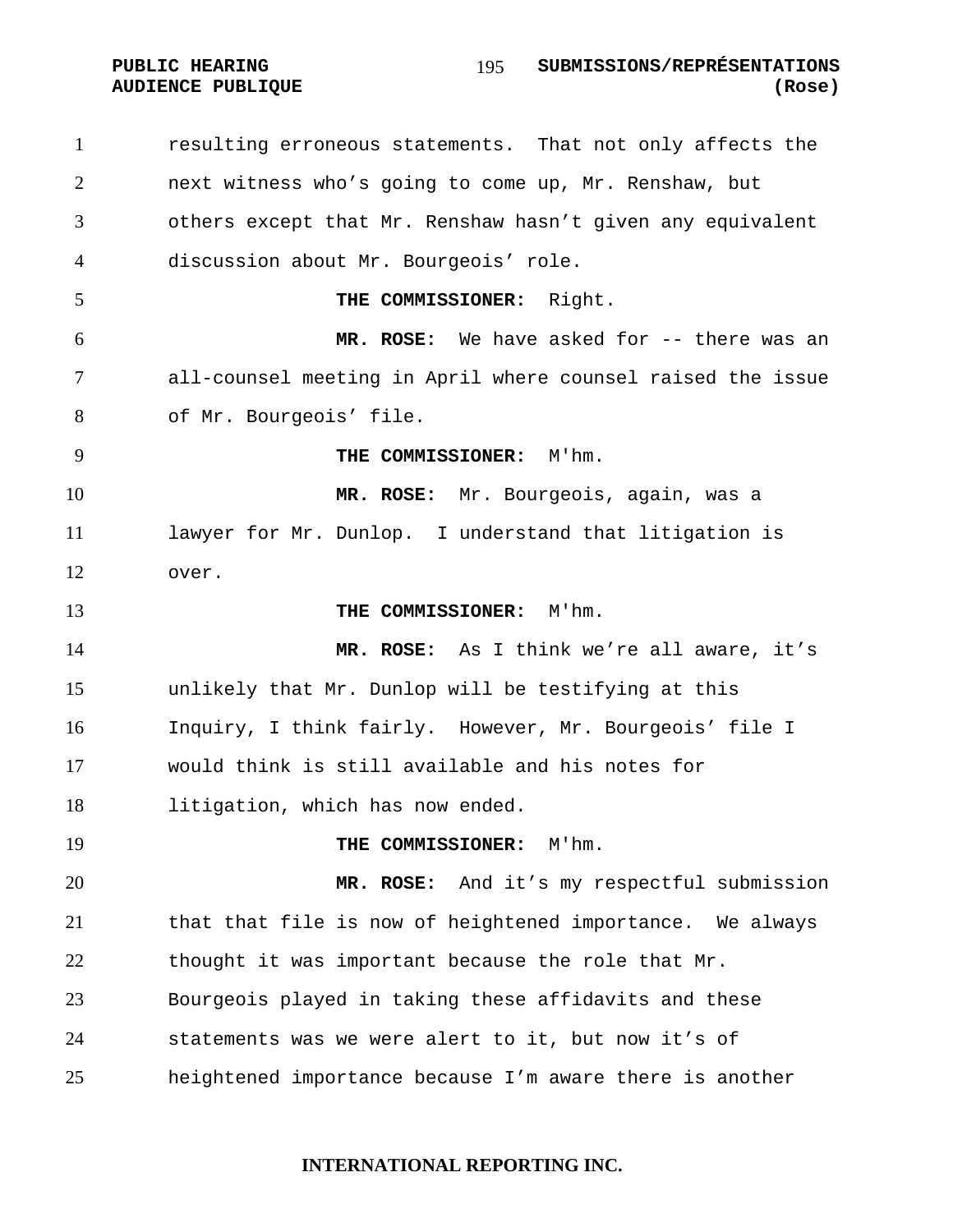#### **PUBLIC HEARING SUBMISSIONS/REPRÉSENTATIONS AUDIENCE PUBLIQUE (Rose)**

upcoming witness who has discussed Mr. Bourgeois' role in unflattering terms.

So, it's my respectful submission that Mr. Bourgeois' file is important for the next witness, Mr. Renshaw, because the reason why this witness will have given sworn statements to Mr. Bourgeois, it's my respectful submission Mr. Bourgeois' role is central. We don't have anything on the other side of the equation, as it were. We don't have Mr. Bourgeois' file which says when they met and his notes and so forth and the things that were said. We simply have the work product in the end.

**THE COMMISSIONER:** M'hm.

**MR. ROSE:** So in my respectful submission, Mr. Bourgeois -- Mr. Bourgeois' file is important for us in an ability to cross-examination this witness and other witnesses.

We've raised it with Mr. Engelmann, and I understand Mr. Engelmann's position from late last week was that he does not believe that this is relevant and he's not prepared to issue summons or ask for summons or ask Mr.

Bourgeois for the file. We disagree.

**THE COMMISSIONER:** M'hm.

**MR. ROSE:** And I'm asking, Mr. Commissioner, for you effectively to intervene and adjourn

Mr. Renshaw either for cross-examination or fully, so that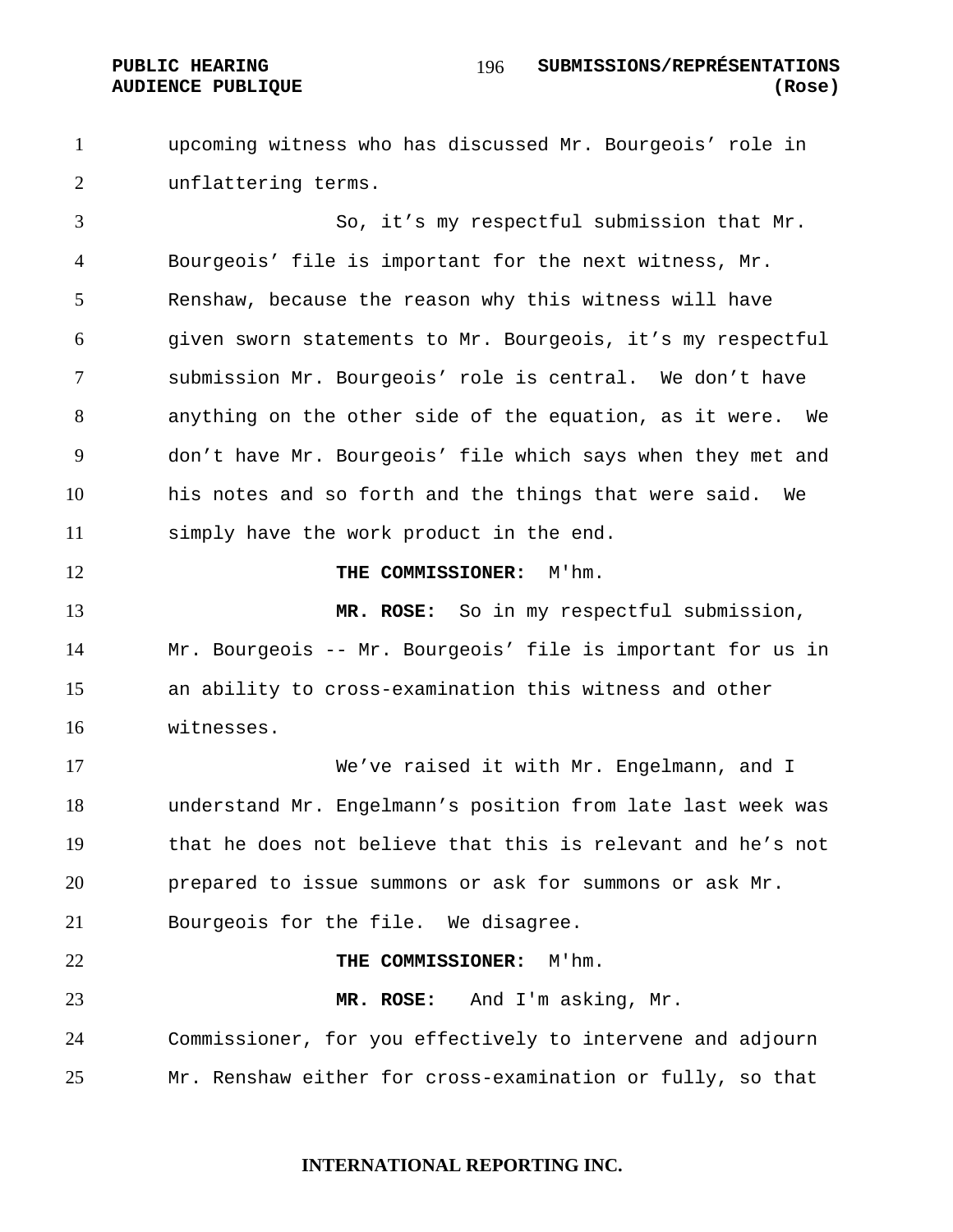we can obtain the Bourgeois file in order to fully cross-examine him. That's my request. **THE COMMISSIONER:** M'hm. Thank you. **MR. ROSE:** So, subject to any other questions -- I don't know whether other people have arguments or can add anything, but that's my --- **THE COMMISSIONER:** I see the Cornwall Police Service is coming up here, so --- **MR. ROSE:** Thank you. **THE COMMISSIONER:** Thank you. **--- SUBMISSIONS BY/REPRÉSENTATIONS PAR MR. PETER MANDERVILLE: MR. MANDERVILLE:** Good afternoon, Mr. Commissioner, sir. I would echo what Mr. Rose has said thus far. In addition to Mr. Bourgeois' file, we requested the 18 transcript of the examination for discovery evidence of Mr. Renshaw in a civil proceeding he initiated against Her Majesty the Queen. 21 As I understand -- and this is a request that was made some months ago. **THE COMMISSIONER:** Right. **MR. MANDERVILLE:** In general along the lines of, we know a number of these witnesses have commenced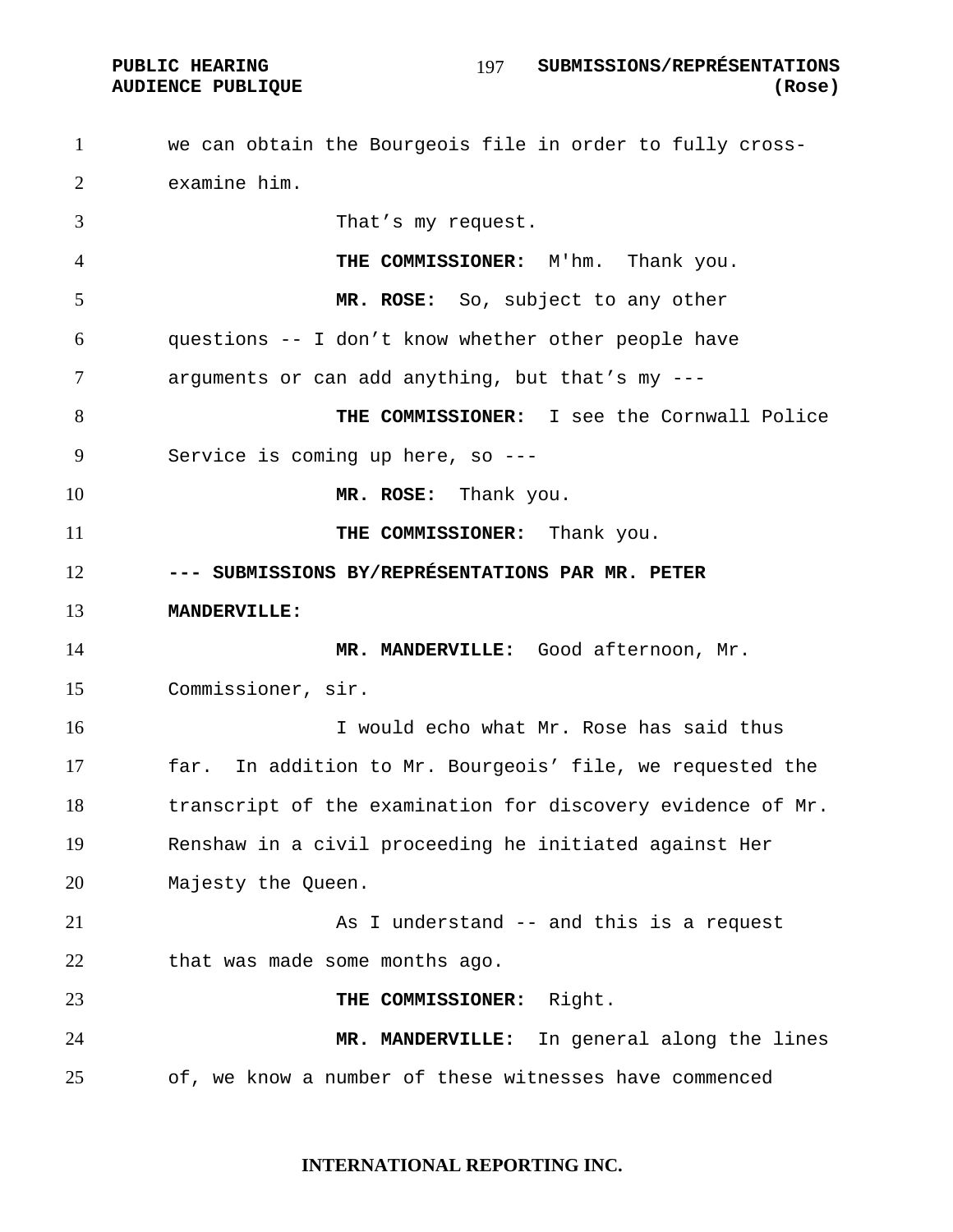# belated civil proceedings against certain of the public institutions, decrying their response or lack thereof, and they've been examined under oath at a discovery and we say the evidence they've given under oath on this issue cannot help but be relevant. **THE COMMISSIONER:** M'hm. So, okay, so you're saying you want transcripts of an examination for discovery? **MR. MANDERVILLE:** Correct. **THE COMMISSIONER:** Of what now? **MR. MANDERVILLE:** Sorry? **THE COMMISSIONER:** Of what? **MR. MANDERVILLE:** The examination transcript of Mr. Renshaw's action against Her Majesty the Queen, alleging failures --- **THE COMMISSIONER:** Her majesty the Queen for Ministry of Corrections? 18 MR. MANDERVILLE: Correct. **THE COMMISSIONER:** Okay, well don't they have the transcript? **MR. MANDERVILLE:** It has not been produced to the Commission --- **THE COMMISSIONER:** Mr. Rose, do you have the transcript? **MR. ROSE:** I don't have it and I think Mr.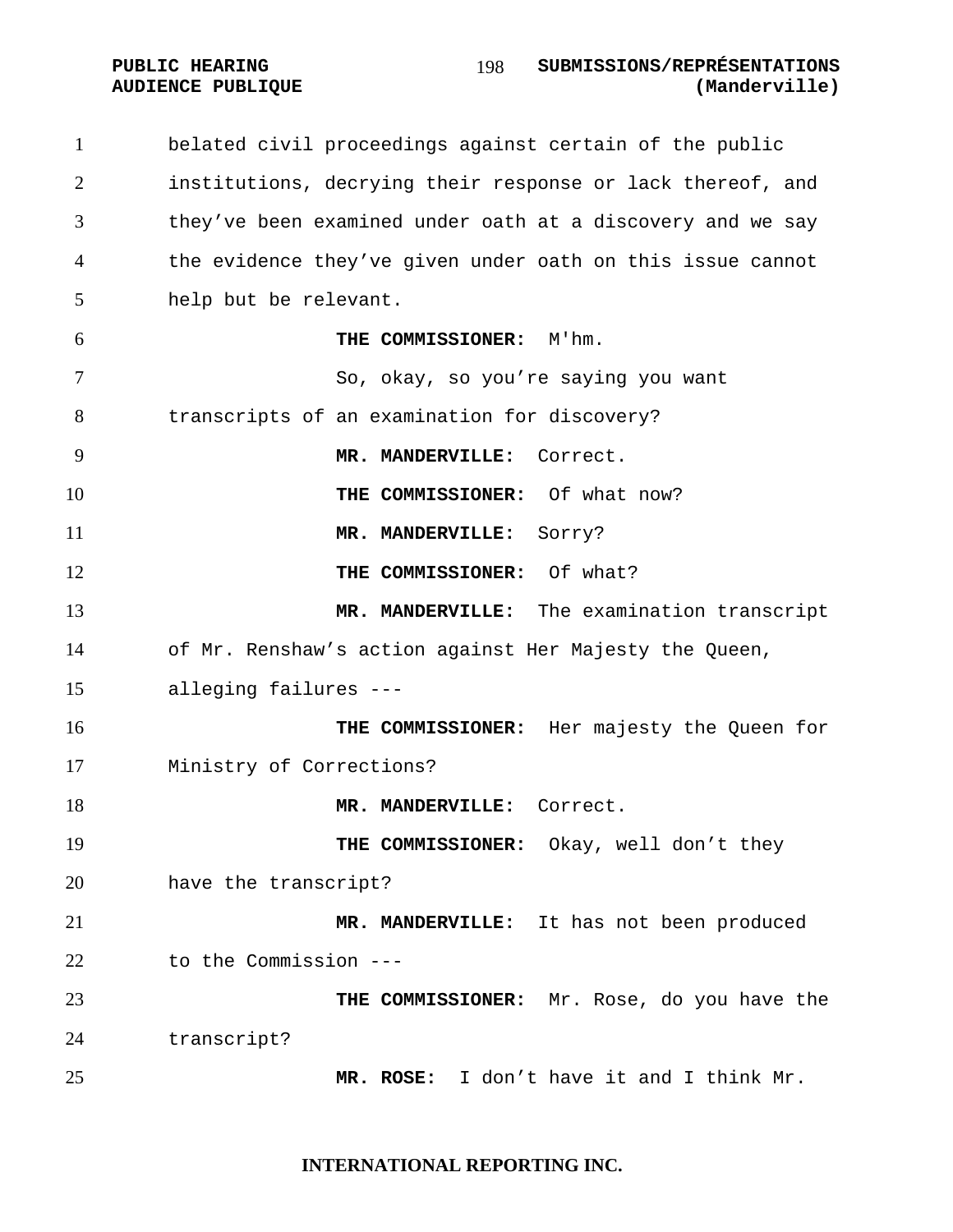Kloeze can probably more properly address that. **MR. KLOEZE:** I can speak to that issue but -  $3 \qquad --$ **THE COMMISSIONER:** Oh, you can continue, go ahead, go ahead. I mean, I guess, does it exist? Does the transcript exist? **MR. MANDERVILLE:** He was examined for discovery. The fact that a transcript is or is not printed is by no means an obstacle, let alone an insurmountable obstacle. **THE COMMISSIONER:** No. Well, what's the obligation to produce? I mean --- **MR. MANDERVILLE:** You mean on the part of the Commission? **THE COMMISSIONER:** No, no, no, no, no. Okay, well, who has this transcript? **MR. MANDERVILLE:** As I understand it, Mr. Renshaw was examined for discovery. 19 THE COMMISSIONER: Right. **MR. MANDERVILLE:** I'm not certain whether a transcript has in fact been generated. **THE COMMISSIONER:** Bon, okay. **MR. MANDERVILLE:** It could -- let's assume for the moment it has not been. Obviously, it could be ordered and generated within you know a certain number of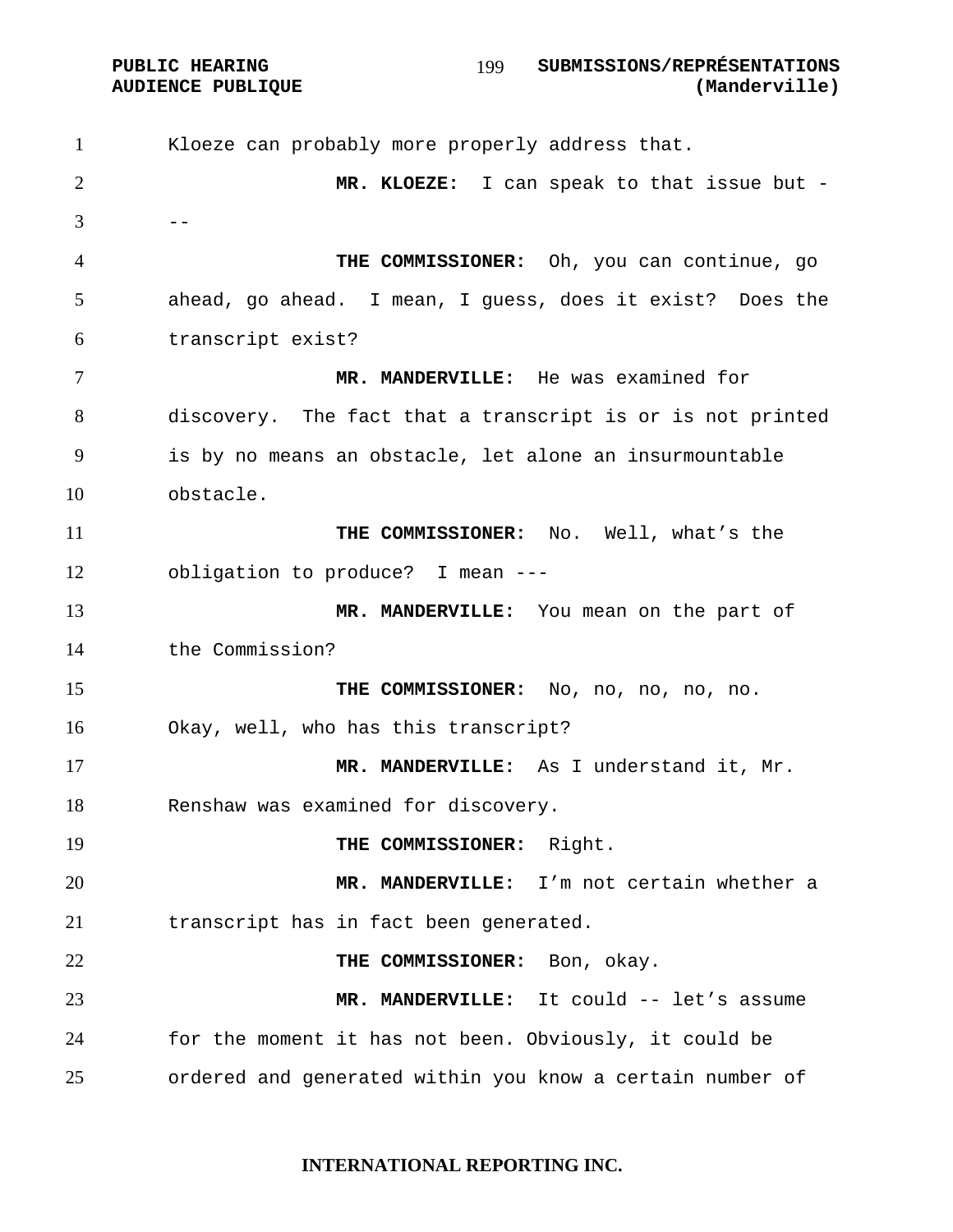business days. **THE COMMISSIONER:** M'hm. **MR. MANDERVILLE:** The claim by Mr. Renshaw and others is against -- Her Majesty the Queen is represented by the Ministry of Corrections. **THE COMMISSIONER:** Right. **MR. MANDERVILLE:** It's my understanding that there was an anonymity order put in place so that the plaintiffs, including the impending witness, go by initials. **THE COMMISSIONER:** M'hm 12 MR. MANDERVILLE: It's also my understanding that -- give me a moment, please, sir, I lost my train of thought. **THE COMMISSIONER:** M'hm. **MR. MANDERVILLE:** The claim is an insured claim. The province or the ministry is represented by counsel chosen by the insurer. That, in my submission, does not in any way shape or form put it beyond the reach of the ministry to obtain it nor for the Commission to obtain it. It is, in my submission, patently obvious it will contain relevant information because it's the very claim that we're concerned with. We've asked for discovery transcripts going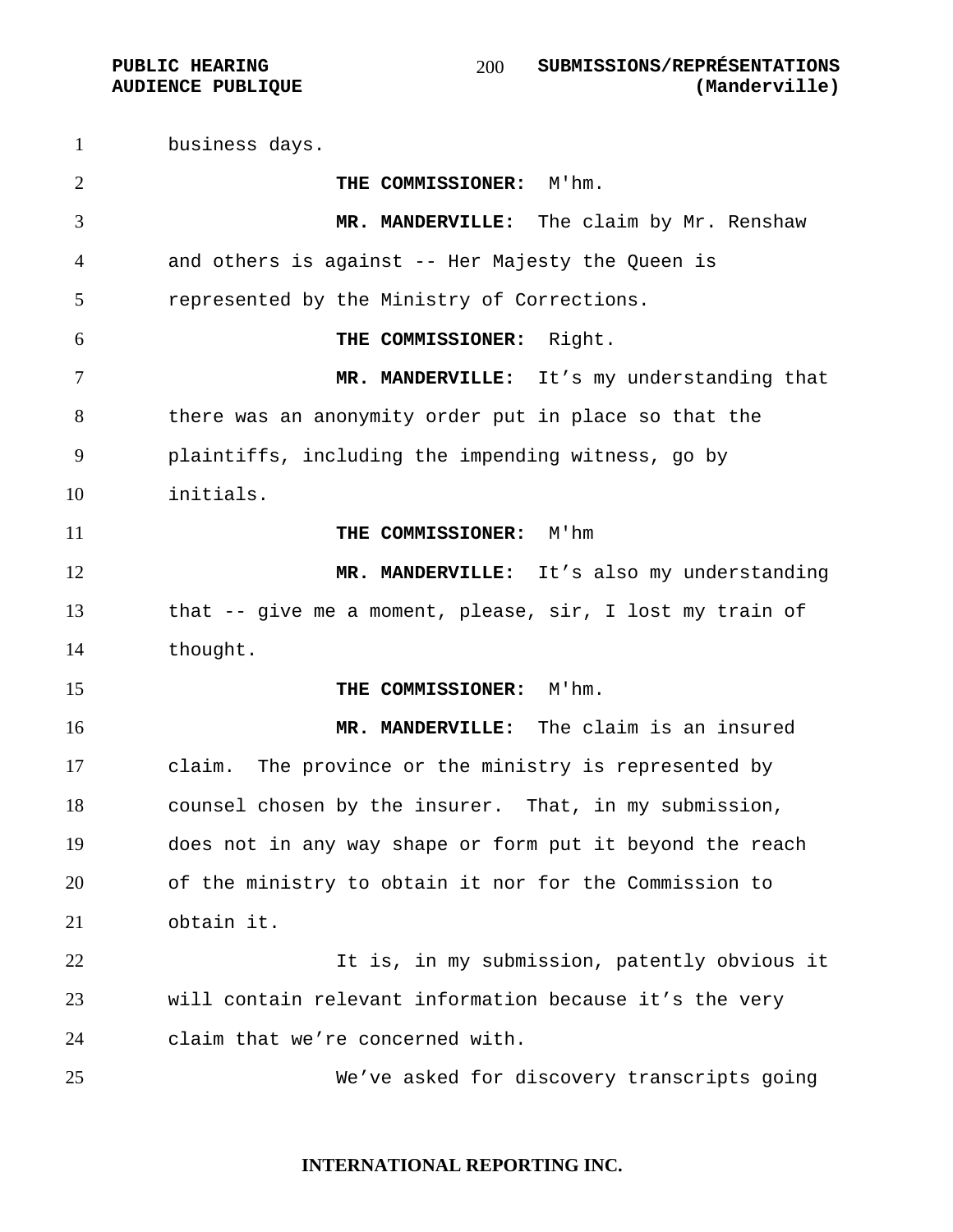back several months now and with the exception of Robert Renshaw, have generally not received them. I'm not casting aspersions. I don't think the Commission has them either; I think they should get them.

5 They have the power to get them, I submit, and similarly with respect to Mr. Bourgeois' file, Section 7 of the *Public Inquiries Act,* as you know, grants the Commission the power to summons any person for him or her to come and testify or to deliver any documents the Commission wishes to obtain from that person.

11 That can certainly be done with Mr. Bourgeois. I submit it should be done, and I submit that Mr. Renshaw should either have his testimony delayed or at least the cross-examination be adjourned until we receive the information from Mr. Bourgeois' file that's relevant.

This issue became rather more significant last night as Mr. Rose alluded to, when we received the Statement of Anticipated Evidence of an upcoming witness who maintains that he was intimidated by Mr. Bourgeois and his client into saying things that weren't true or into making erroneous statements.

Therefore, we submit it's clearly important that at least the Commission see what's in Mr. Bourgeois' file to tell us there is nothing relevant there. That step has not been taken; we submit it should.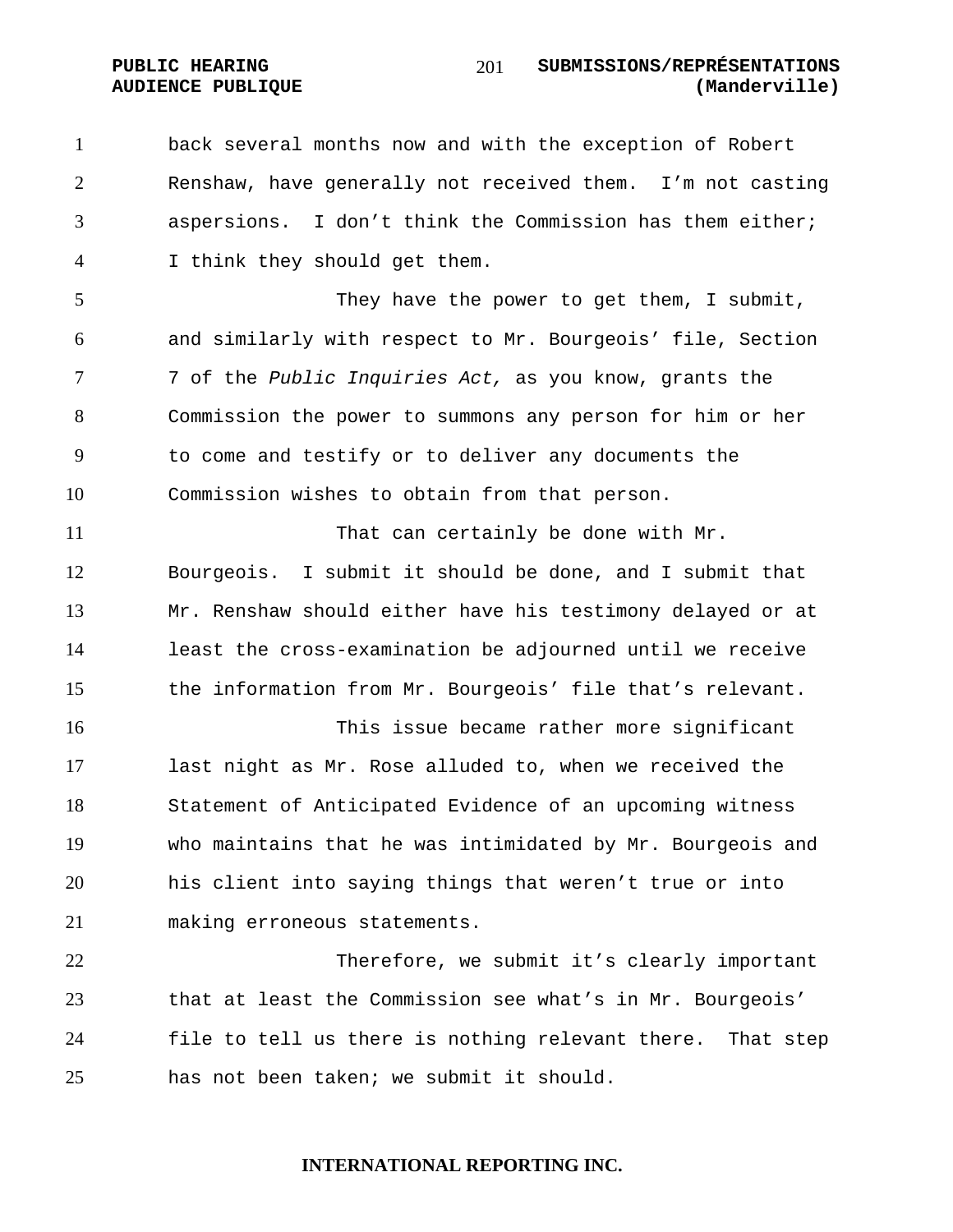**PUBLIC HEARING SUBMISSIONS/REPRÉSENTATIONS AUDIENCE PUBLIQUE (Manderville)**  

1 I know you know the law quite well in this area, in your other role as a criminal court judge. **THE COMMISSIONER:** Don't assume too much now, come on. **MR. MANDERVILLE:** You are no doubt familiar with the *Stinchcombe* case? **THE COMMISSIONER:** Here and there. **MR. MANDERVILLE:** Once in a while it might have come up in your professional activities. *Stinchcombe* has been applied in the administrative context as well as the criminal context, more recently in the Divisional Court of Ontario, in *Ontario Human Rights Commission v. Ontario Board of Inquiry for Northwestern Hospital.* The court applied *Stinchcombe*  directly to say it's a denial of procedural fairness to require parties to go forward with respect to a witness for whom all relevant information has not been produced. **THE COMMISSIONER:** M'hm. **MR. MANDERVILLE:** And what I don't get, frankly, Mr. Commissioner, is why there would be any 21 reluctance to get this information. Why there would be any reluctance on the part of the Commission to obtain all relevant information to assist the Commission in preparing a witness and in my case, of course, to assist parties withstanding to prepare to cross-examine a witness.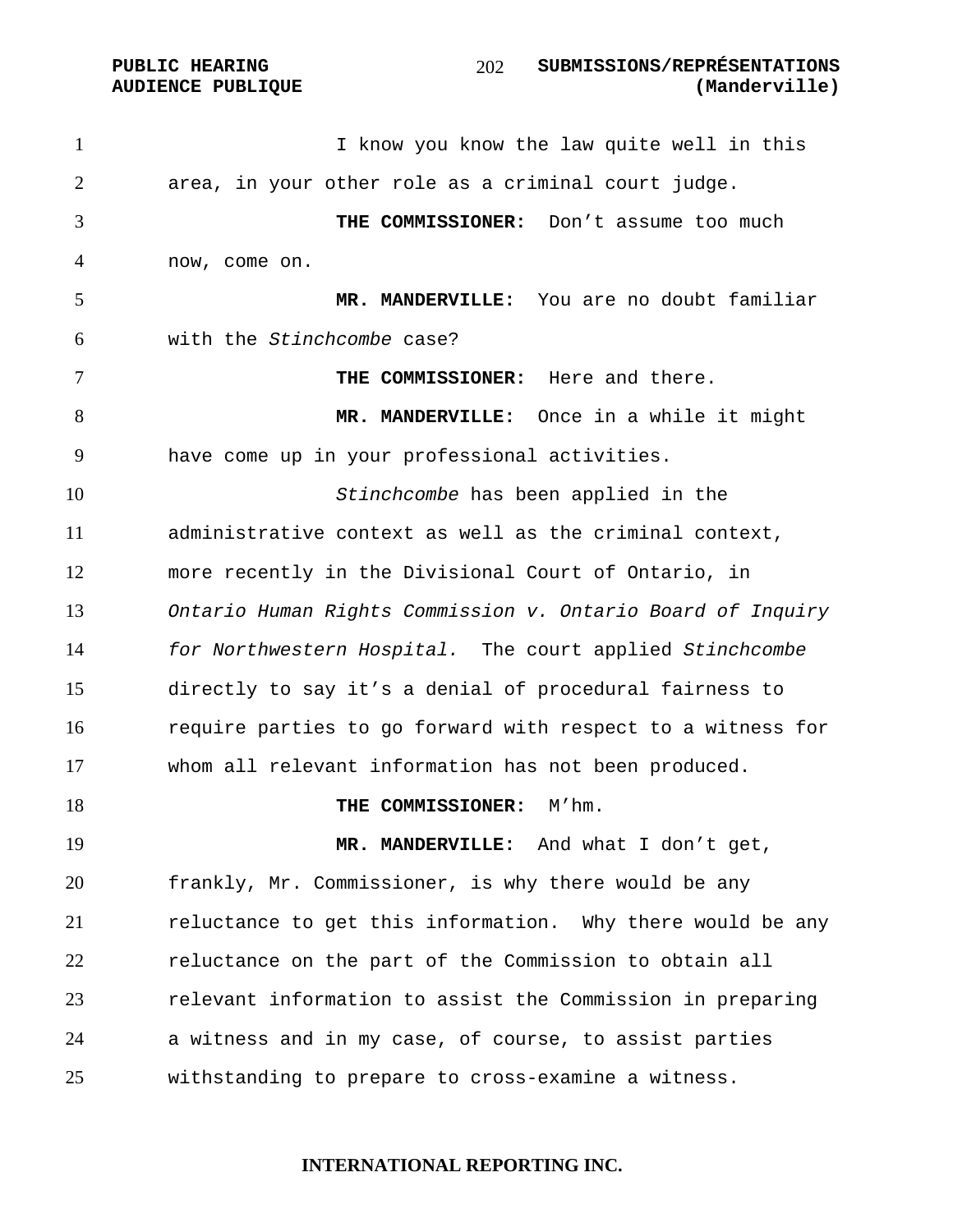Frankly, I don't understand why there would be reluctance in this regard. Thank you. **THE COMMISSIONER:** Thank you. Mr. Kloeze. **---SUBMISSIONS BY/REPRÉSENTATIONS PAR MR. DARRELL KLOEZE: MR. KLOEZE:** Thank you, Mr. Commissioner. **I** want to speak to both aspects but before I lose the part about the civil litigation file, I want to echo Mr. Rose's and Mr. Manderville's request that the Bourgeois file be obtained. And, as they say, because of information that came to our attention last night in the form of a witness statement, of an upcoming witness, indicating that he had felt intimidated by Mr. Bourgeois in the context of Mr. Bourgeois taking statements and drafting  $16 - -$ **THE COMMISSIONER:** Okay --- **MR. KLOEZE:** Taking statements from the witness. **THE COMMISSIONER:** Are you saying that some witness that's coming down and saying he was intimidated by Mr. Bourgeois, or by Mr. Bourgeois and his client or by the client? **MR. KLOEZE:** By both. **THE COMMISSIONER:** By both, okay.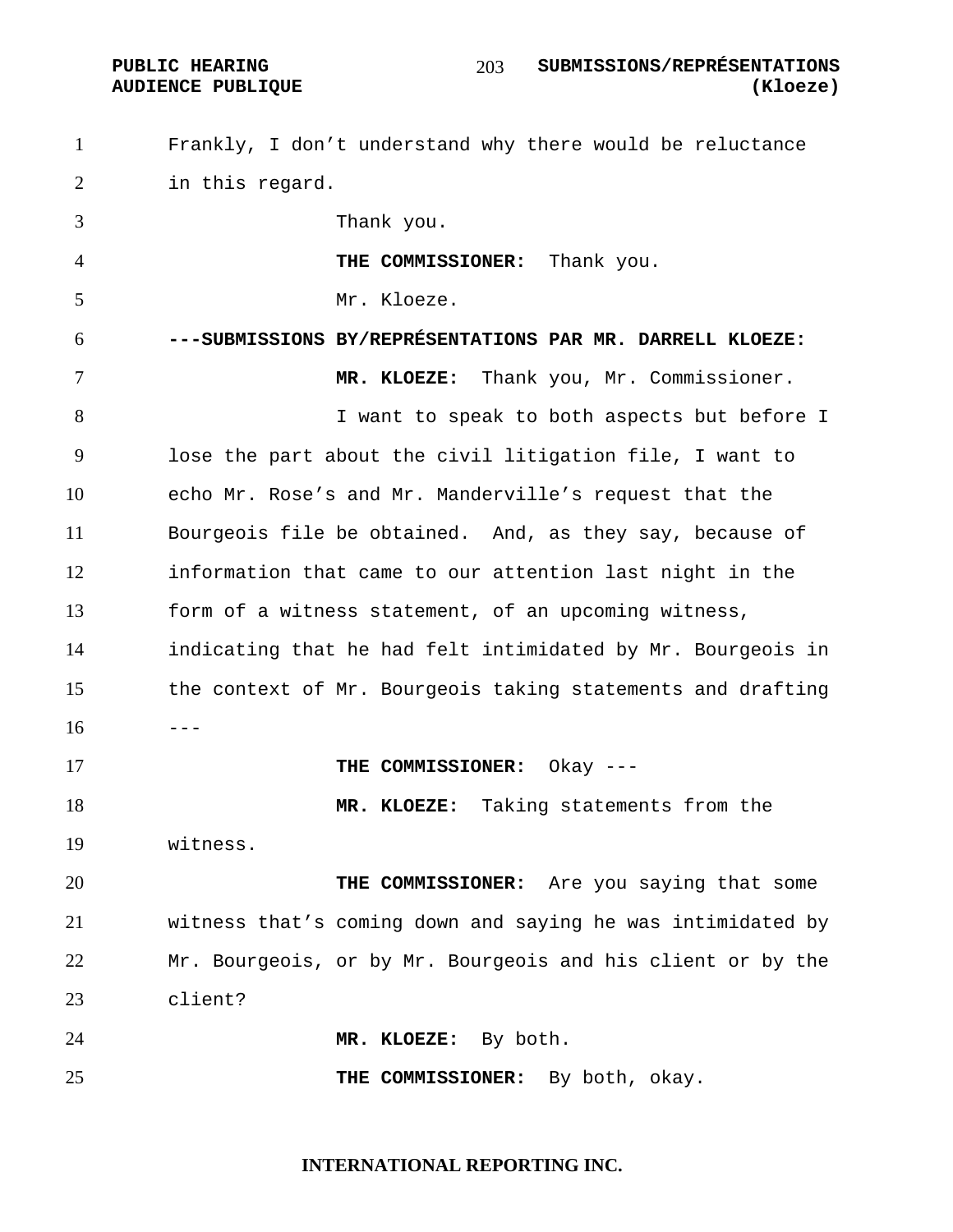**MR. KLOEZE:** And intimidated in the context of Mr. Bourgeois and his client taking statements and also drafting affidavits for that witness. **THE COMMISSIONER:** M'hm. **MR. KLOEZE:** On the matter of the civil litigation, Mr. Manderville has characterized the issue accurately. The transcripts that he is seeking arise out of a civil lawsuit brought against the Crown, Her Majesty the Queen, by several individuals. This actually was commenced in the year 2000, not by the current counsel for the plaintiff who is Mr. Lee's firm, but by former counsel. 13 And at the outset of that litigation, the former counsel obtained an anonymity order requiring that - 15 - in the context of that civil litigation the  $-$ - and in any court documents that the plaintiffs be identified by initials. And also, an order in the nature of a publication ban requiring that -- or preventing the identity of the plaintiffs or any information that could disclose their identity would be banned from publication in any document or on any broadcast, and that was an order obtained by the Superior Court in December 2000, and to my knowledge it has not been lifted with respect to any of the witnesses.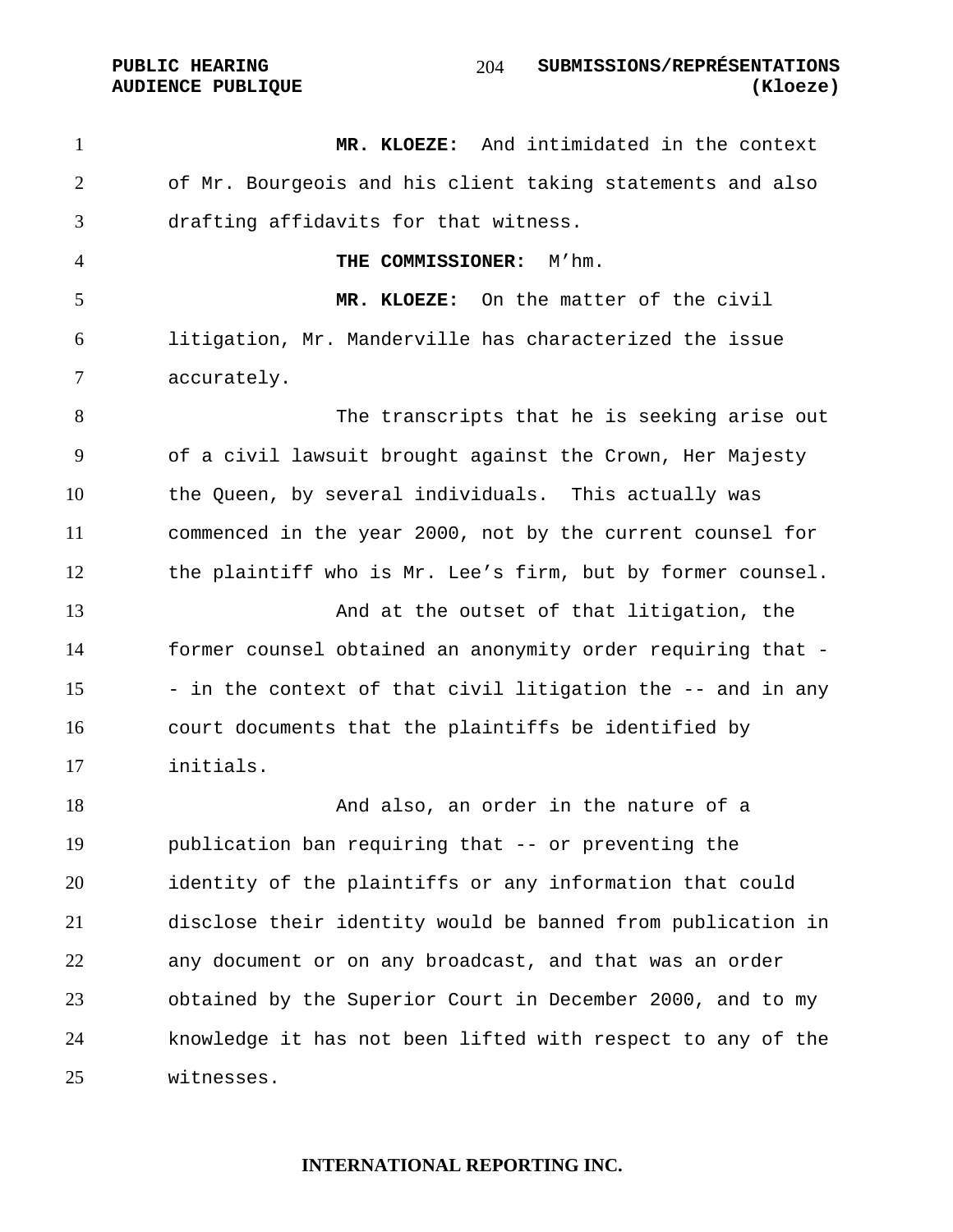**PUBLIC HEARING SUBMISSIONS/REPRÉSENTATIONS AUDIENCE PUBLIQUE (Kloeze)**  

As Mr. Manderville said, this is an insured file and the action -- carriage of the matter has been undertaken by private counsel chosen by the insurers, by Her Majesty's insurers.

Private counsel have taken instructions from Her Majesty's insurers as to the carriage and conduct of this matter but there is counsel in my office at the Attorney General who maintains a watch brief over the file. We do not have care and conduct of the file. We do not have any possession or custody of the documents that arise out of the civil litigation.

Because of this request that came up on Friday -- or on Thursday, we did request insurers counsel and I found that a transcript of the examination for discovery of Mr. Renshaw does exist.

**THE COMMISSIONER:** M'hm.

**MR. KLOEZE:** There was obviously an examination for discovery of the witness in question and a transcript was ordered.

I can say this did arise with respect to Mr. Robert Renshaw as well. A similar request was made and the 22 transcript was produced, not by our office but by Mr. Lee's office, be as it turned out that they had also ordered a copy of the transcript, so it is available.

We have advised that before -- and the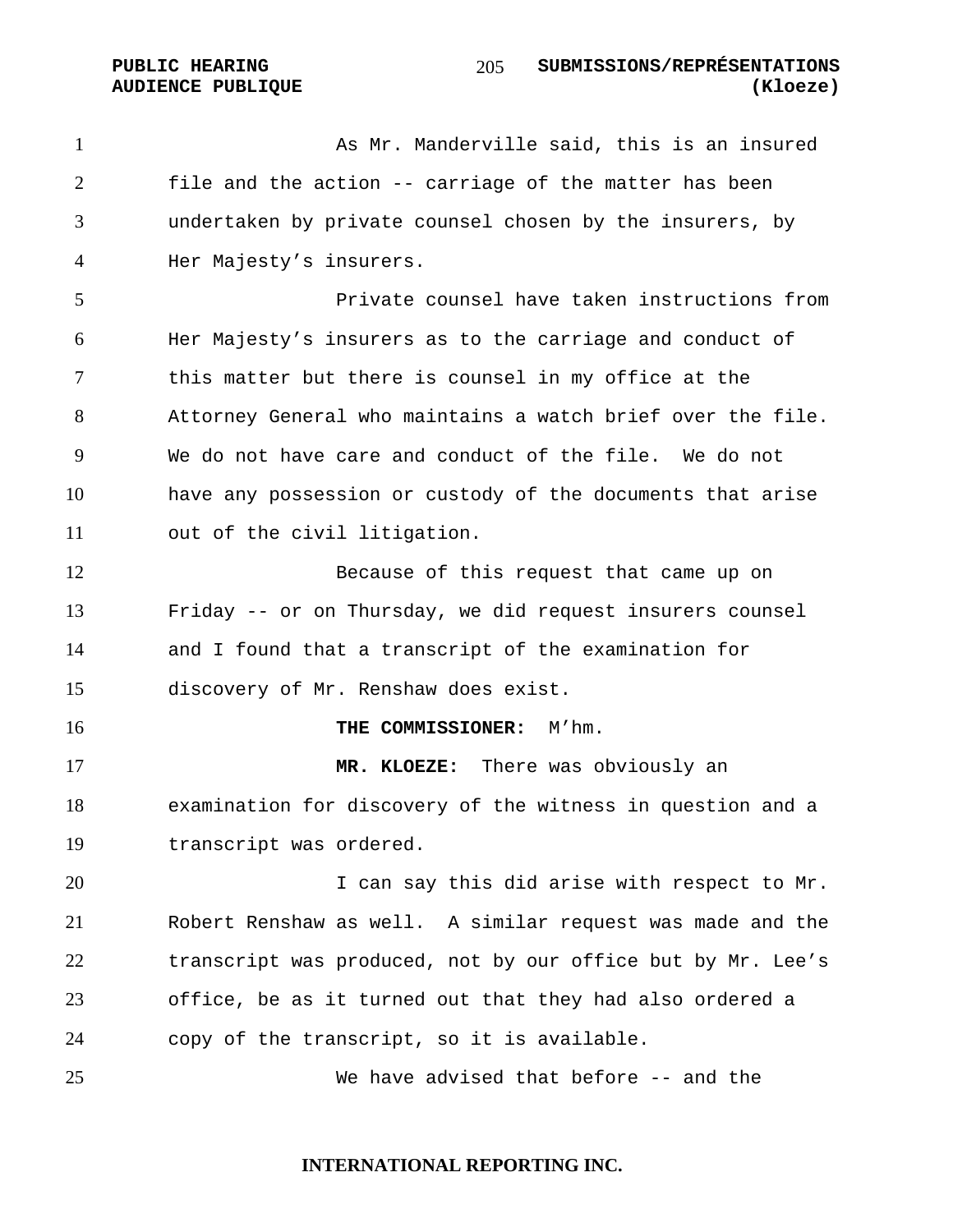insurers have advised as well -- that before the transcript is produced, and we've advised this of Commission counsel and of other parties, that an order should be taken out lifting the anonymity order and lifting the publication ban for the protection of the insurers, and that we will consent to any such order taken out.

And we're making no submissions as to the relevance of the transcript itself but if parties want to see the transcript, then we will consent to an order lifting the anonymity order and I assume that a request for consent would have to be made of Mr. Lee's client as well.

**THE COMMISSIONER:** So why wasn't this done a long time ago then? It seems to me if you know where the transcript is and if they were talking about this months and months ago, why did we wait till today to do all this?

**MR. KLOEZE:** I'm not aware of that. I can say that we have told Commission counsel of the existence - 18 - they certainly were aware of the civil litigation file and we've told them all along and -- I'm not sure of other parties -- if we've expressed this as directly to other parties but -- that we will consent to the lifting of the order, but that an order has to be taken out. And we've given, I believe, also drafts -- draft proceedings, like a notice of motion, that would be necessary.

**THE COMMISSIONER:** To who?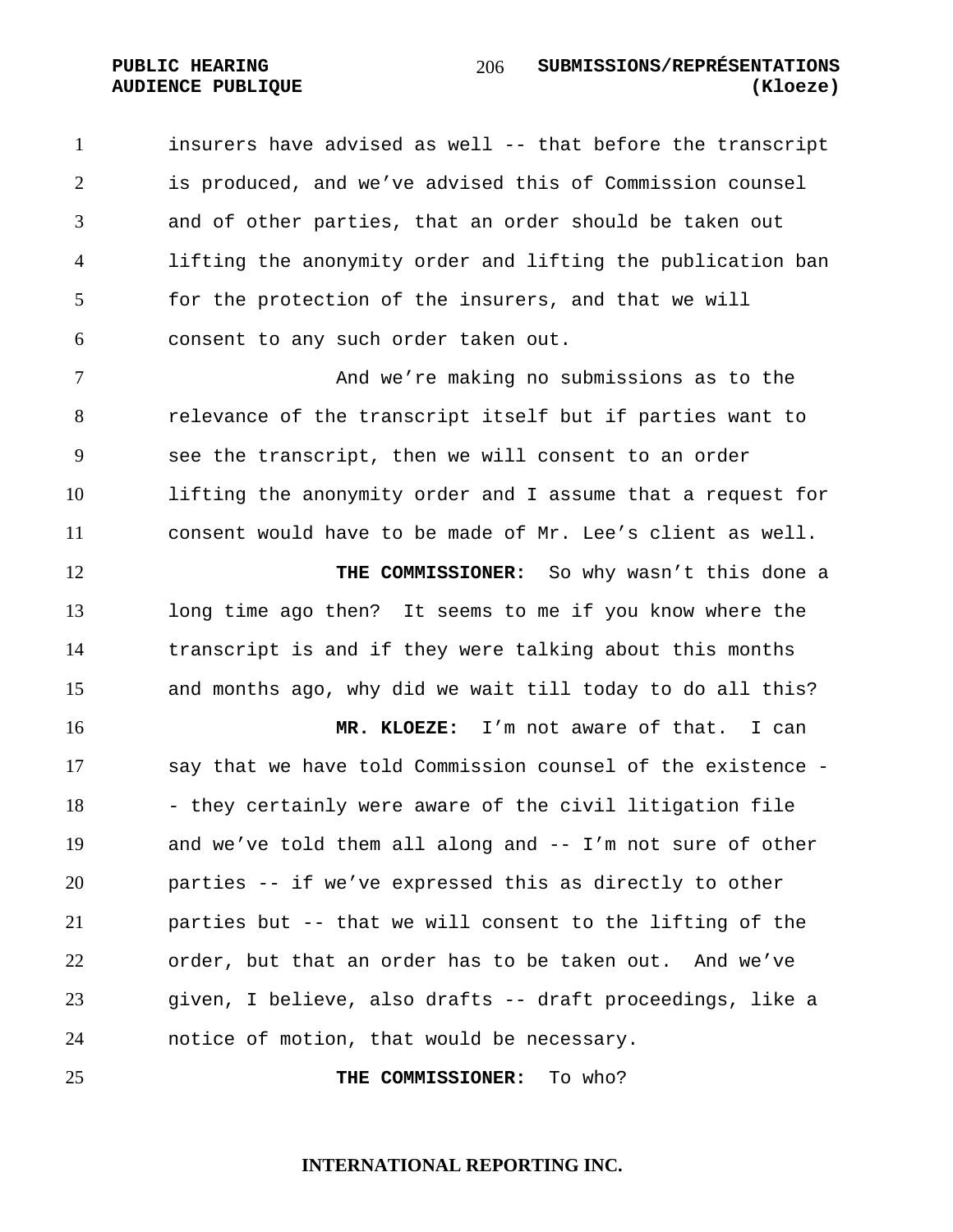PUBLIC HEARING SUBMISSIONS/REPRÉSENTATIONS **AUDIENCE PUBLIQUE (Sherriff-Scott)**  

**MR. KLOEZE:** To Commission counsel; I believe that's been provided. **THE COMMISSIONER:** Mr. Engelmann -- well first of all, Mr. Sheriff-Scott is going to come forward. ---**SUBMISSIONS BY/REPRÉSENTATIONS PAR MR. DAVID SHERRIFF-SCOTT: MR. SHERRIFF-SCOTT:** Good afternoon, sir. **THE COMMISSIONER:** Good afternoon. **MR. SHERRIFF-SCOTT:** With respect to the transcript, the Attorney General will be represented by private counsel who would act in a collaborative and joint retainer for the insurer and the insured. 13 13 I do insurance law and have for many years and that's what you do. So there's no impediment there. I submit there's no need for motions. You have anonymity provisions, publication bans; we can all work within that. Let's get the thing produced. It's apparently sitting somewhere and we can get access to it. The fact that these broadcast restrictions are there doesn't impede our work because we have the same remedies through you. If that's warranted it can be waived, it cannot be waived. It doesn't matter, you have the same techniques available to you to either uphold, remain -- it's no impediment to the immediate production under the covenant and promises made by counsel.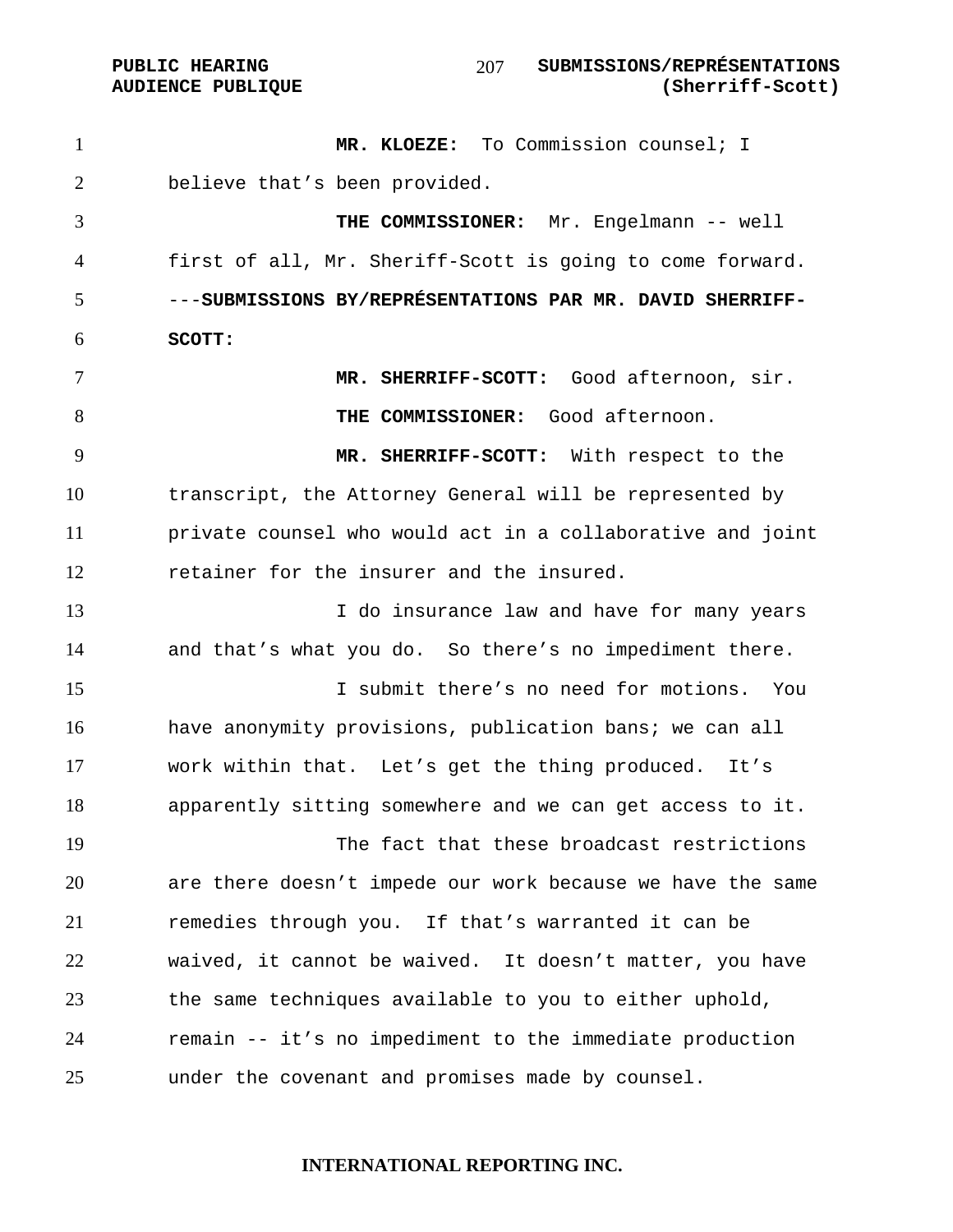**PUBLIC HEARING SUBMISSIONS/REPRÉSENTATIONS AUDIENCE PUBLIQUE (Sherriff-Scott)**  

1 So I submit that that should be produced. I'm aware and privy to some of the information in that because I was counsel in a parallel action which ended up moving at the same pace and sharing some of the same proceedings and we did request this information in April at counsel meetings. With respect to the Bourgeois file, the

intermediate ground, I suppose, just to come back to this issue of what happens. I don't see any impediment to the witness testifying and then let's get our cross done when we get this paper, as I submit, as the intermediate solution.

**THE COMMISSIONER:** What paper? **MR. SHERRIFF-SCOTT:** The transcript and the Bourgeois file, as I'll describe it. So my sort-of divide the baby solution is, let's do the cross-examination when we get the documents. But pertaining to the Bourgeois file, I'd just try and synthesize for you why this is germane to the

proceeding. You'll recall -- and just bear with me, I 22 just want to make sure that I don't run afoul of our monikers. Thank you.

You'll recall Robert Renshaw was the brother of the witness who will testify this afternoon, testified a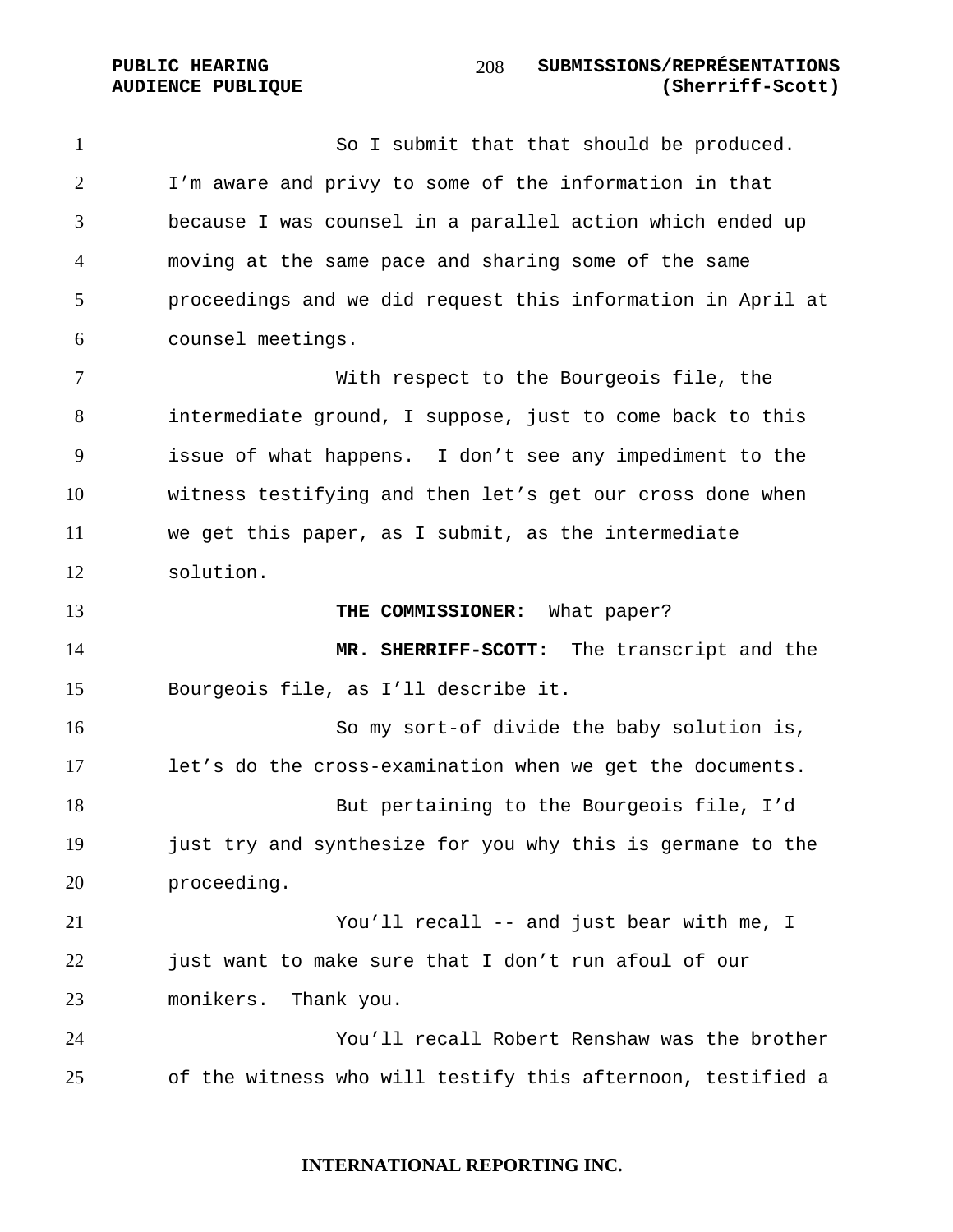# who is the intended witness had a number of meetings in contacts with both Mr. Dunlop and his lawyer, Bourgeois. That resulted in information and statements being taken from this witness, as well as his brother laterally. It was at the urging, in fact, of Mr. Dunlop/Bourgeois, if I can use that expression, that Gerald Renshaw got in touch with Robert Renshaw and stimulated those meetings which is the testimony of Mr. Renshaw. **THE COMMISSIONER:** M'hm. **MR. SHERRIFF-SCOTT:** Third, both Gerald Renshaw and Robert Renshaw met with Mr. Bourgeois and Mr. Dunlop, and Mr. Bourgeois prepared statements in his office, commissioned affidavits, and the -- I submit Mr. Bourgeois' role, and the documents in his file are germane to the testimony of the witness. Some of these affidavits are proposed to be filed by your counsel. **THE COMMISSIONER:** M'hm. **MR. SHERRIFF-SCOTT:** Next week, we are going to hear about a witness -- pardon me for the diagram -- named Ron Leroux, and in his anticipated evidence, we now know that he had extensive contacts with both Mr. Bourgeois and Mr. Dunlop. We anticipate from the statements given to

number of weeks ago and stated that his younger brother,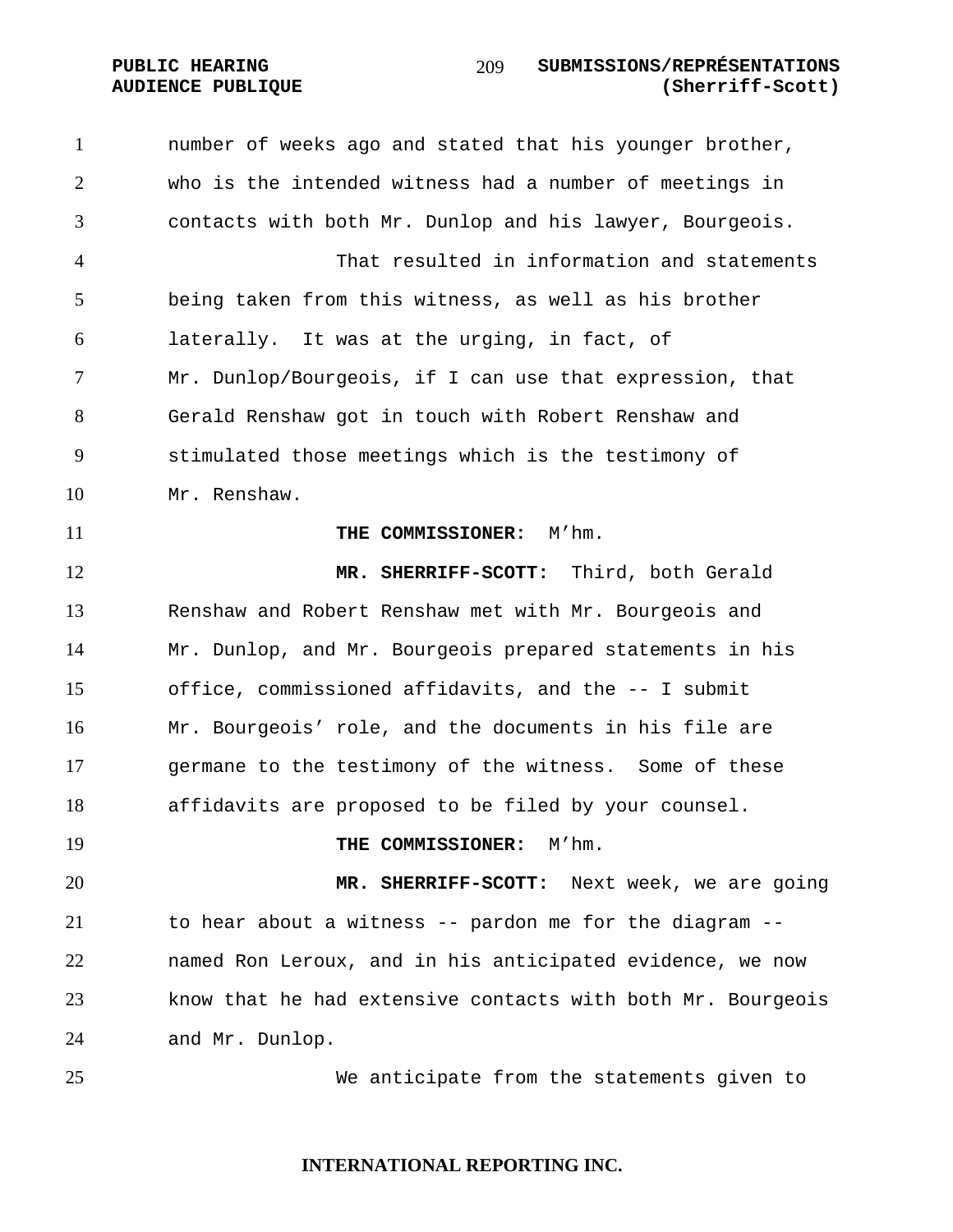us in disclosure that he will say not only that he was intimidated by both Mr. Bourgeois and the other, but that his statements may have even been manipulated. We understand that he'll go so far as to say that his statements were prepared and he expressed concerns about their content, but that the concerns were either brushed aside, ignored or minimized by these individuals driving for their theory.

**THE COMMISSIONER:** M'hm.

**MR. SHERRIFF-SCOTT:** Mr. Bourgeois, as you know Commissioner, probably from ancillary and previous proceedings, as a fifth point was Mr. Dunlop's lawyer and, therefore, Mr. Dunlop's role and all of the information pertaining to Mr. Bourgeois is obviously important as the thing unfolds.

Next, there will be a witness down the line and he will testify in August either by overview or *viva voce*; that's up in the air. We've asked that he testify *viva voce*. We're not sure if this witness is going to request confidentialities, so I won't identify his name, but he is a person that was intimately connected with Mr. Leroux and Mr. Seguin. Mr. Leroux is the witness next week that I described. This individual is actually represented by Mr. Bourgeois.

Mr. Bourgeois took extensive statements and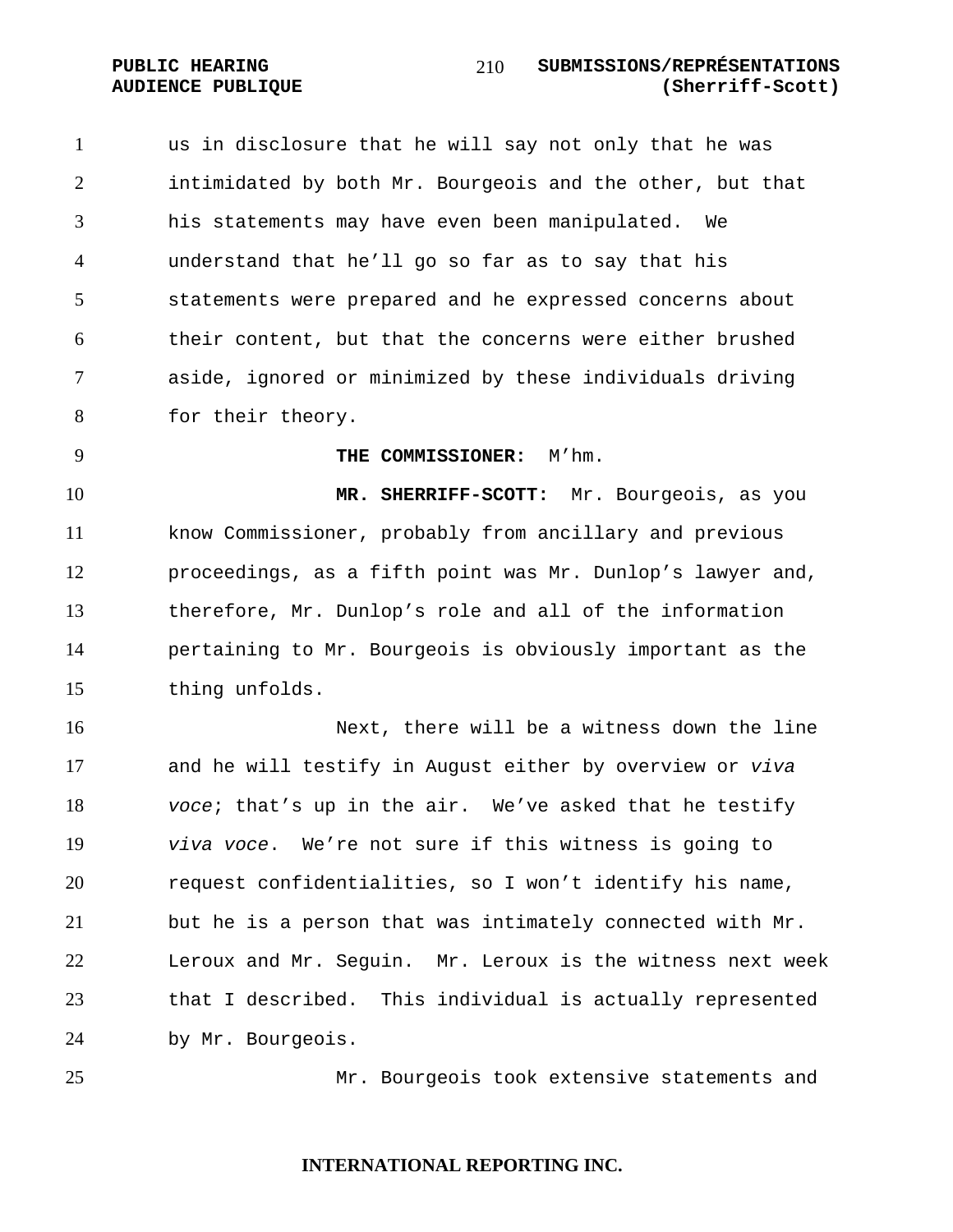acted on his behalf. Not only with respect to all of the issues you'll hear about, but with respect to an individual proceeding that this individual who's unnamed will talk about. Yes, thank you. He, too, has stated in his anticipated evidence that his statements were at least influenced and/or manipulated by these two individuals, including Mr. Bourgeois.

8 And so I submit for those reasons that this information is germane to what is going on with respect to the next witness, Mr. Gerald Renshaw, the witness Mr. Leroux and the witness who may have a moniker testifying in August by way of overview or either viva voce.

This is not criticism but background. There were a number of all counsel meetings. I submit that it would be an understatement to describe insistence to be the 16 tone of the request for this information, and then letters were sent a week or so ago reiterating a request.

Mr. Engelmann has taken a position and I am not criticizing his position. He has decided in his wisdom he has taken the position that he has taken. I submit I disagree with it and support the request of my friend. And those are my submissions in support of at least an intermediate solution which CSIS is pressing

on. Thank you.

**THE COMMISSIONER:** Thank you. Anyone else?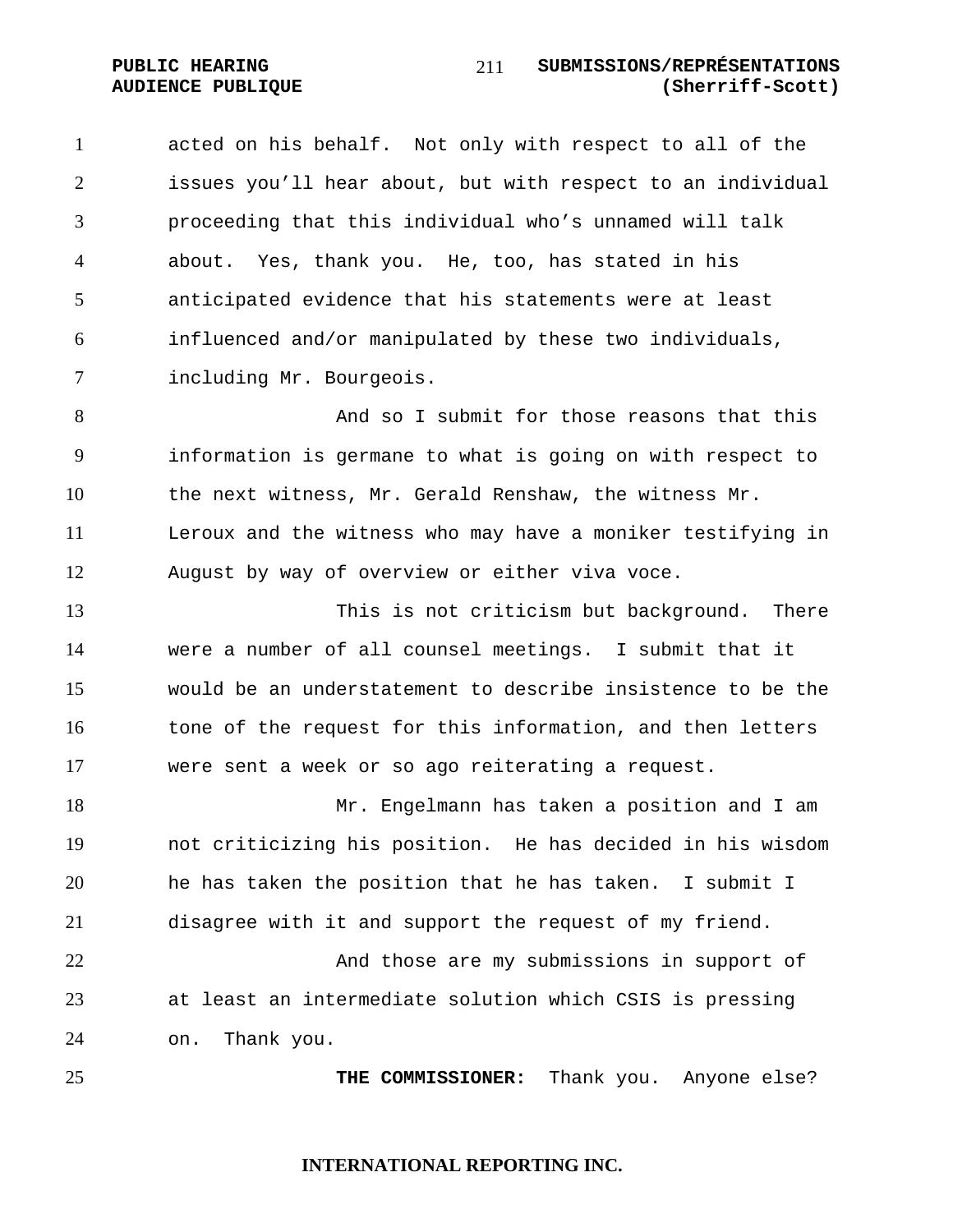1 Mr. Lee? Oh, I'm sorry. I take it -- let's hear from one side first. I take it, Mr. Lee, you're not totally in favour of what's being said. **MR. LEE:** That's a very wise guess. **THE COMMISSIONER:** Mr. Carroll? **--- SUBMISSIONS BY/REPRÉSENTATIONS PAR MR. WILLIAM CARROLL MR. CARROLL:** I address you only to support Mr. Rose in his application. It occurs to me that if we have information from a witness coming next week that persons that he materially interacted with potentially intimated him or manipulated his evidence and those very same persons dealt with the witness we're about to hear, it only makes sense and in our abundance of caution to have all material that is in existence and available before cross-examination of this witness proceeds. If Mr. Engelmann is prepared to do an examination-in-chief without that material, I would be quite content to defer cross-examination until such time as we have the documents. Thank you. **THE COMMISSIONER:** Thank you. Anyone else? Yes. **--- SUBMISSIONS BY/REPRÉSENTATIONS PAR MS. SUZANNE COSTOM MS. COSTOM:** Good afternoon Mr. Commissioner. I am not going to repeat what my friends have all said. I think that they've all made the point,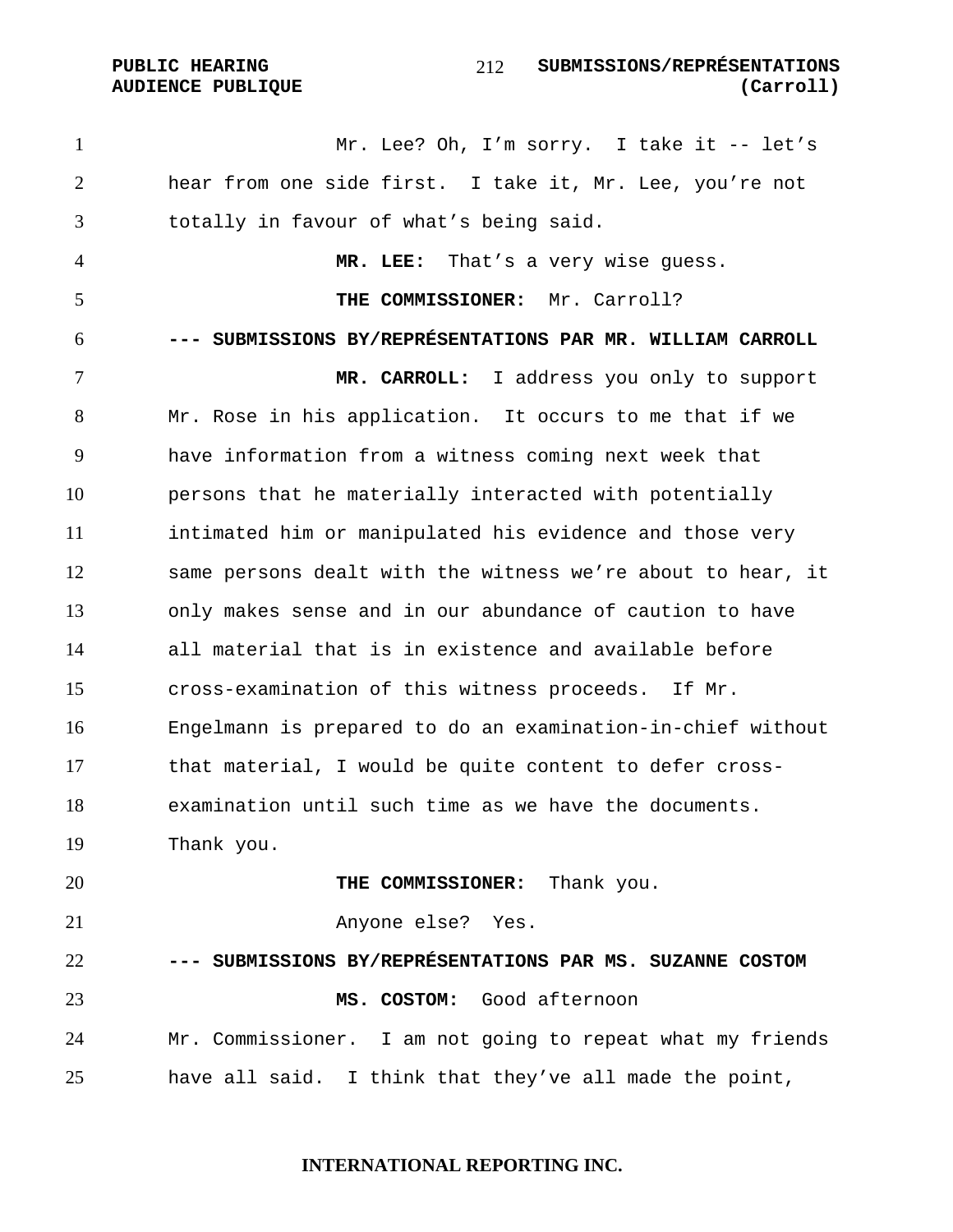very clearly, as to the relevance of both sets of documents that we're talking about, namely the Bourgeois file and the examination on discovery of Mr. Renshaw. The OPP certainly believes that disclosure of all relevant documents should be made certainly at the very least before cross-examination of this witness. **THE COMMISSIONER:** Thank you. Anyone else? Mr. Lee? **--- SUBMISSIONS BY/REPRÉSENTATIONS PAR MR.DALLAS LEE MR. LEE:** As was pointed out, I am on for Mr. Renshaw, the next witness. I'd like to address a few issues. The first one I think I need to address is the timeliness of this request, and specifically how that impacts on my client. To give you some idea of dates, the applications for standing and funding at this Inquiry were made in October of 2005, at which time Mr. Renshaw swore an affidavit indicating he was part of the Victims Group. Shortly thereafter, we were granted standing and funding to the Inquiry, so all parties here have known since at least then that Mr. Renshaw was a member of the Victims Group. I would submit to you that they've known since long before then that he would very likely be a witness at this Inquiry based on his status and where he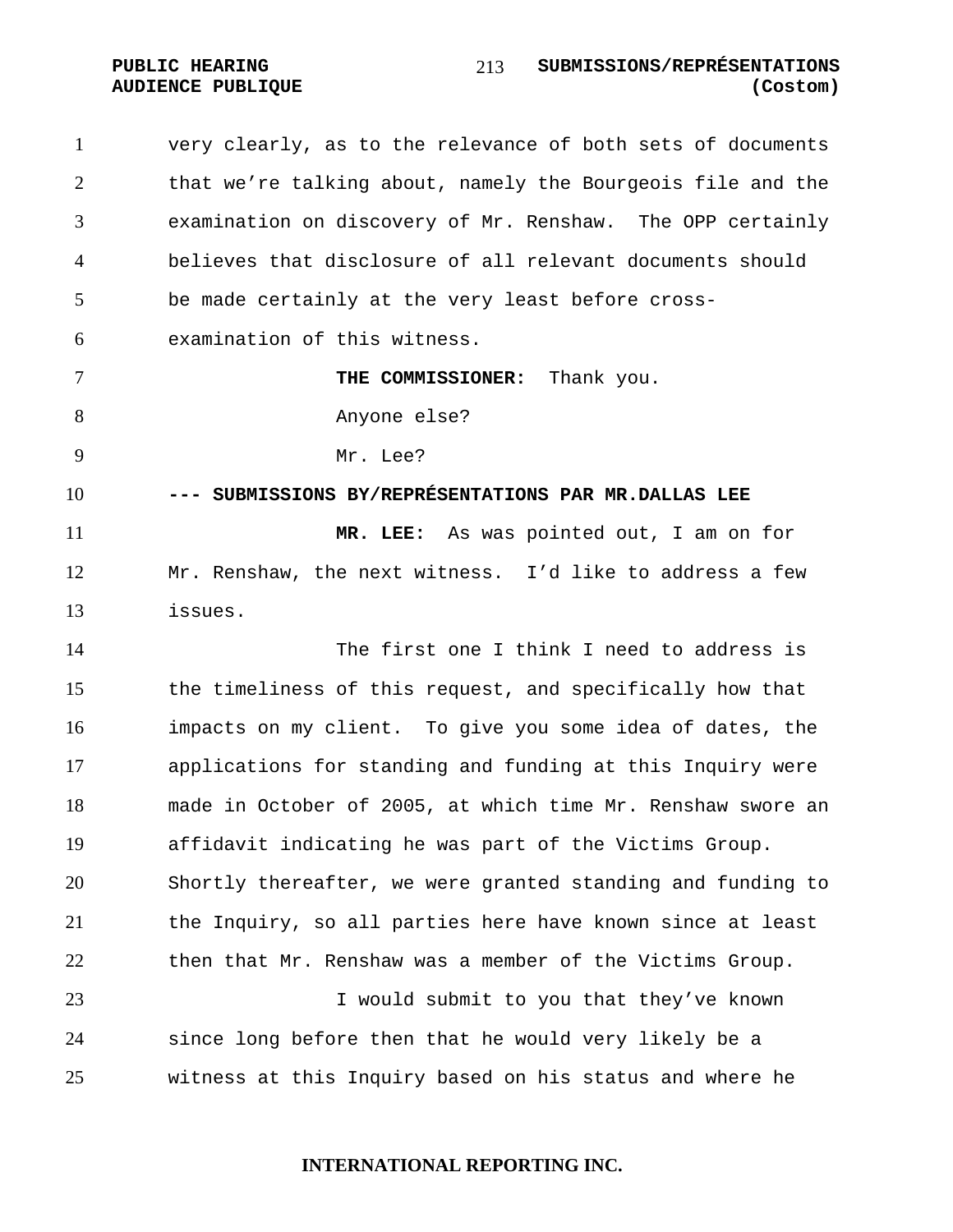fits in to the story. And I don't think any of my friends would disagree with that, and that they are quite interested in hearing from Mr. Renshaw; it's a matter of when they're going to hear from him, I suppose.

It's been known for many years that Mr. Renshaw met both with Perry Dunlop and with Charles Bourgeois. The examination for discovery we're talking about began -- was conducted over two days, and began in December of '03. It was completed on a different day in January of '04.

And the action we're speaking of, as you worked out was with -- as a result of abuse by the hands of Ken Seguin, and therefore the actions against the Ministry of Corrections. The main defendant in that is Her Majesty the Queen in the Right of Ontario, represented by the Attorney General. Corrections and the Attorney General obviously are both parties here and have known of the lawsuit since its inception.

The litigation that we're talking about that concerns -- well, let me explain -- the affidavits and the statements as they've been called that you're hearing about that Mr. Bourgeois was involved with relate to Mr. Dunlop's personal action against a large number of defendants, and 24 the affidavits were essentially sworn in support of those. You heard evidence on that from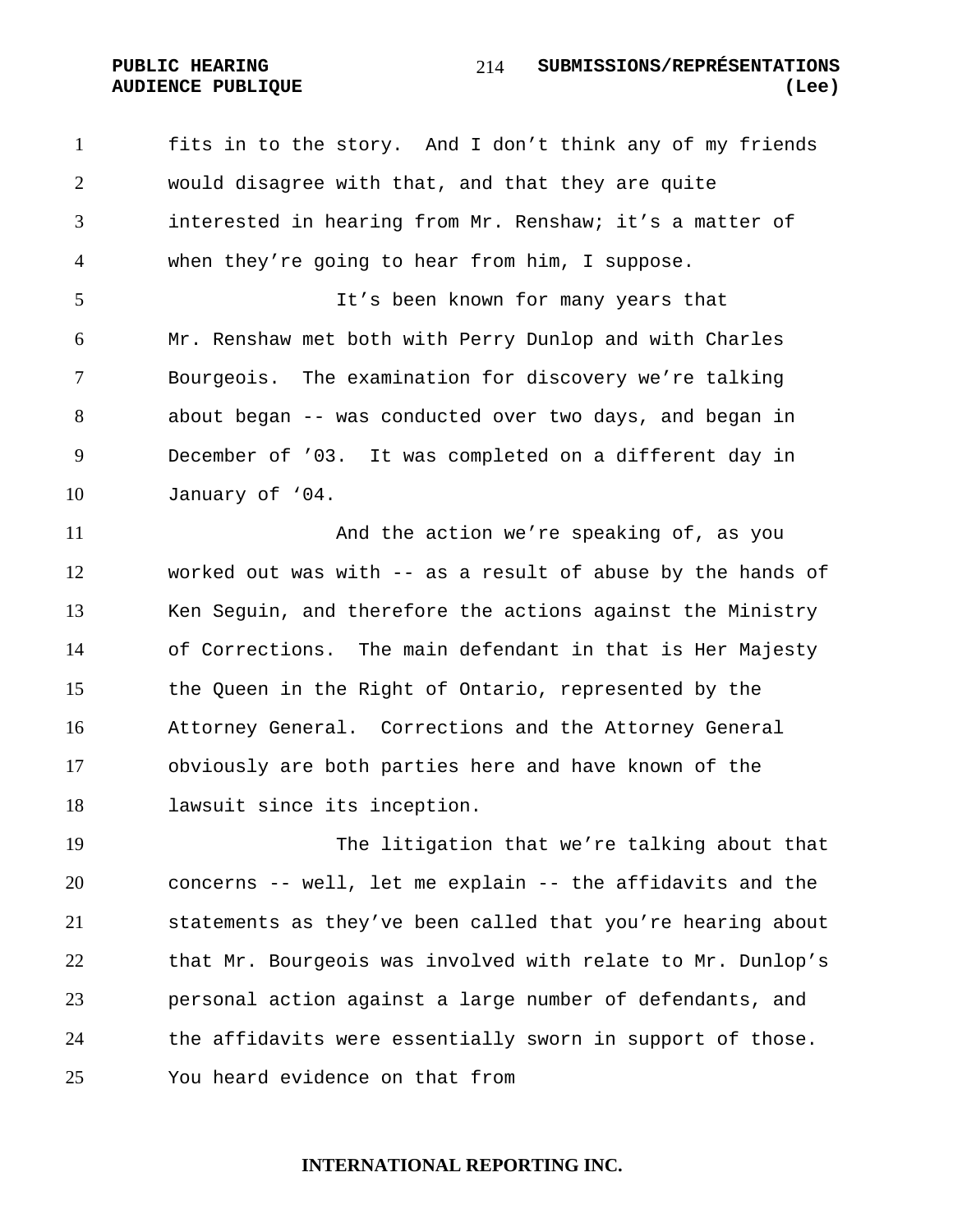Mr. Bob Renshaw, whether he knew that's why he was swearing in or not, that was the purpose it was determined.

Named defendants in that action were various members of the Cornwall Police Services, the Cornwall Police Services Board, and the Service itself, as well as the Diocese of Alexandria-Cornwall, formally -- I think -- the Episcopal Corporation of the Diocese of Alexandria-Cornwall. All of those then obviously knew not only about the litigation, but about Gerry Renshaw's involvement in it, and then the fact that he had sworn an affidavit.

And all this occurred long before the Inquiry started. Mr. Renshaw's statements, many of them have been on the Internet for years; they continue to be posted on the Internet, and obviously well outside of the context of the Inquiry. They're not on the Inquiry website, they're just on the web -- the Internet generally.

My concern obviously, then, with timeliness is that days ago, we're hearing formally that -- well, days ago, but first time we're hearing that

Mr. Renshaw shouldn't be called until more documents can be produced. And now I suppose this is our formal notice that 22 requests for those documents have been made. There have been discussions, there have been comments made of the fact that document A or document B should be produced. I, off the top of my head, admittedly don't recall a formal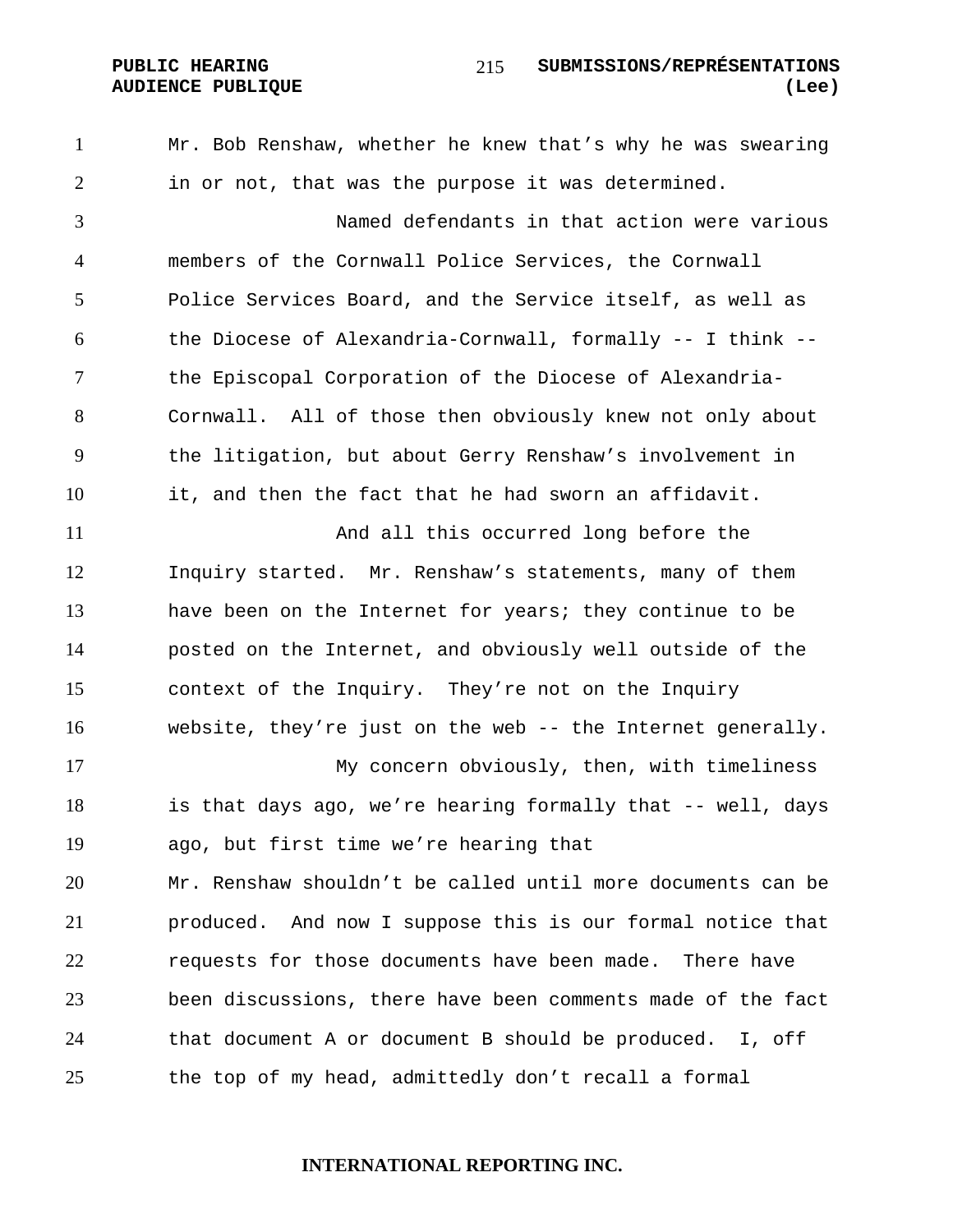request; obviously it hasn't been addressed before you, before now.

My concern obviously for my client is the effect it would have on him. Mr. Renshaw has been told for some time now he would testify at the end of June. We thought maybe this week, maybe next week. He has prepared himself. He has taken time off work to meet with me. He has taken time off work to meet with Commission counsel. He lives outside of Cornwall. He has travelled several times, he has travelled today and he is waiting in the wings somewhere. He has arranged for a support person to be with him. He has arranged for day care for that support person's children. He has reviewed documents. He has had multiple meetings; he has prepared himself, and is ready to go now. Mr. Renshaw is here to help this Inquiry. Mr. Renshaw is here to tell his story. Mr. Renshaw is here to answer questions.

18 And in return, Mr. Renshaw has asked that he gets in and he gets out and this phase of his life is over. That's Mr. Renshaw's interest here. It's a new beginning for him. He's told me when this is done, much like his brother told us -- this is it.

It's not fair at this point to have him strung along or to have him come back or anything along those ideas. In my opinion, let's get it done.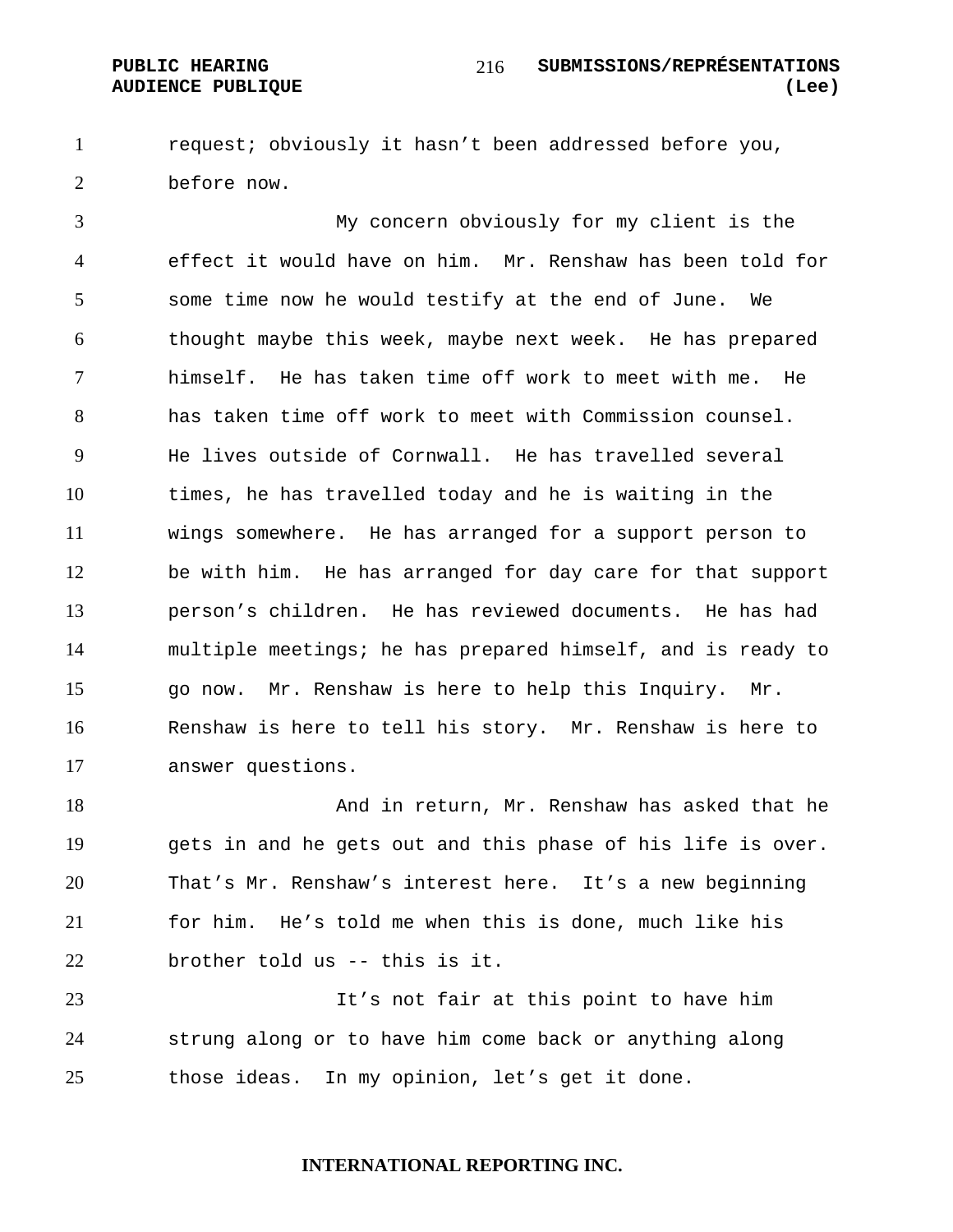There's been a suggestion that I'd like to briefly address that we can do the examination-in-chief now and the cross-examination later. It's my position that that's much too much to ask of any witness probably, but in particular of a victim of abuse who's here to testify. I think a professional witness would have difficulty giving his examination-in-chief and coming back

in weeks or months or whatever it might be to give his cross-examination. He is here to testify about emotional issues obviously.

It makes it harder, and I think we need to focus at least a little bit on the effect of something like that, that long break in between the two could have, not only on Mr. Renshaw, psychologically or emotionally or whatever you want to call it, but also on his ability to give meaningful answers in cross-examination when he mostly likely won't be able to recall what he testified to in-chief specifically. Because as cross-examination goes, it typically says, "You'll recall when you were here talking to Mr. Engelmann". It's a lot easier when it's the day before and not months before.

Turning to the documents themselves, as was noted, Mr. Renshaw began the claim that led to the discovery with other counsel. The examination for discovery was undertaken while represented by that other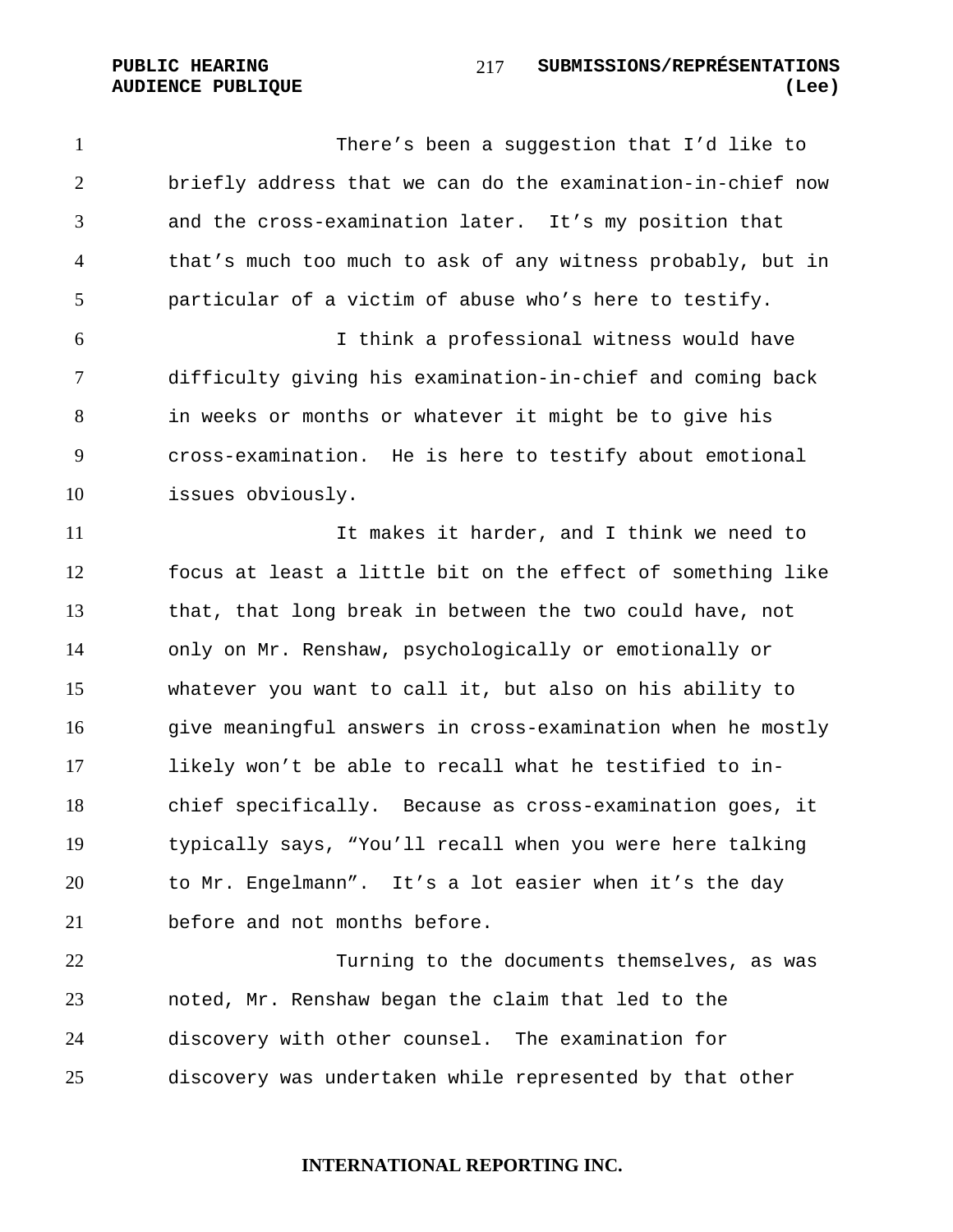counsel. My firm took over in 2004. The action was settled this year while with my firm and Mr. Renshaw obviously remains to be my client here.

This is the first I've heard that a transcript exists. Prior counsel for the plaintiff didn't order it, and we didn't order it, and this is the first confirmation I've heard moments ago that Corrections or the Attorney General or an insurer -- whoever it was, that the defendant has it.

This is the first I've heard that there are transcripts that exist that haven't been produced. There was an issue, you'll recall, with Mr. Renshaw's brother, Robert Renshaw; I was asked to produce the document. I hadn't done it before then I produced it. There may well be an argument then, or there may have been and there may be in the future whether or not what use we can make of it here. But in terms of production, it was produced.

So one thing that, aside from Mr. Renshaw, I think we need to figure out what other transcripts are out there from any of these parties and what we can do about getting them.

So, that's obviously one issue that now we learn it exists, and I have no problem with it being disclosed here, and I'll get to that in a moment.

There's been a lot made about a statement of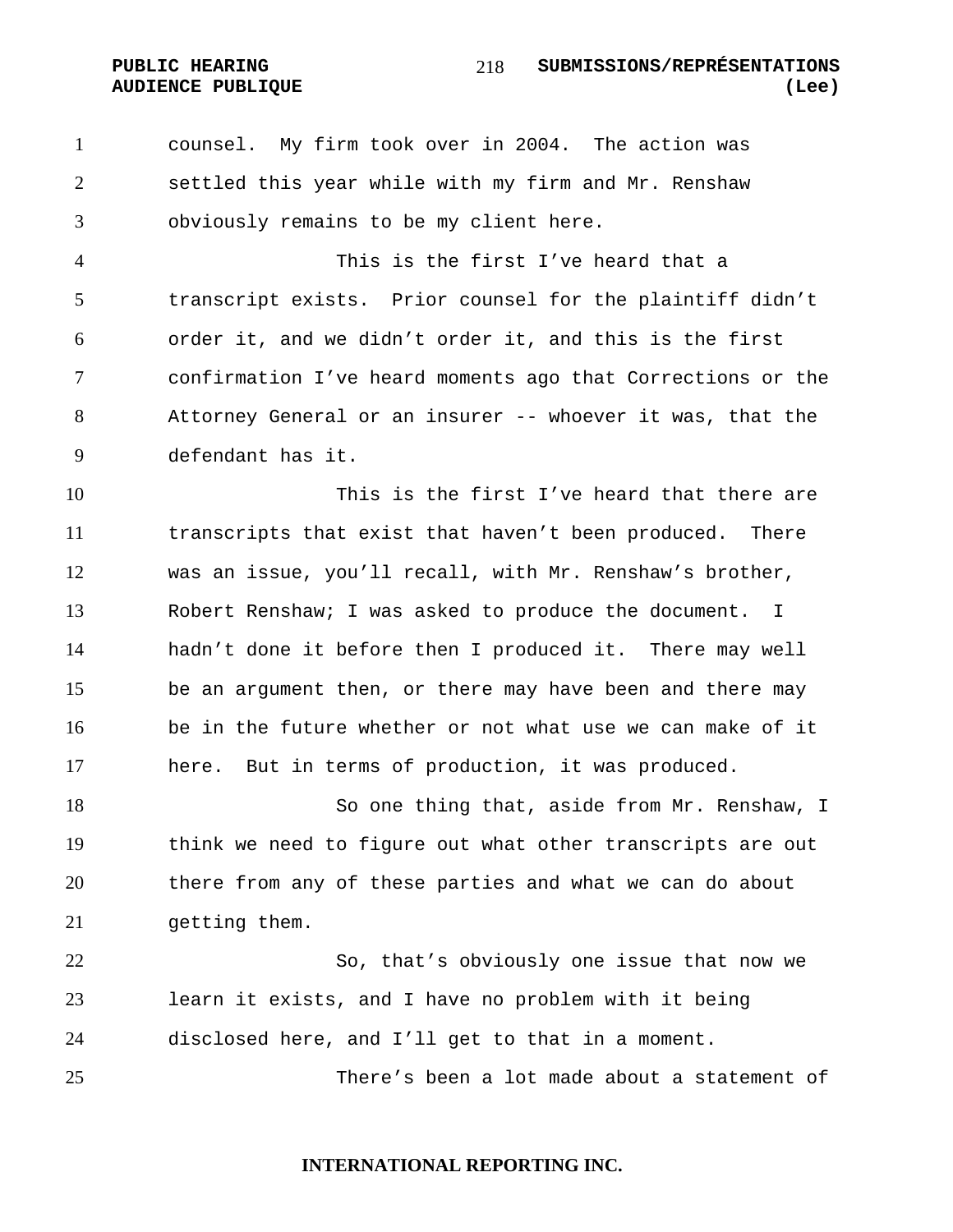anticipated evidence that was released last night. I was actually meeting with your counsel and Mr. Renshaw last night and hadn't reviewed that, and I'm just learning for the first time that apparently there are statements in there about Charles Bourgeois' enhanced role in intimidation and these other things.

We shouldn't lose track of the fact that this is not Mr. Renshaw that has anything to say about anything like that. When Mr. Rose came up today, what immediately struck me is that he kept on talking about Mr. Bourgeois taking statements from people, and I jotted down the note. He didn't take statements, he took affidavits because that's my understanding of his contact with Gerry Renshaw. He commissioned an affidavit for him.

If Mr. Leroux is going to allege that there was more than that, that's for Mr. Leroux. Perhaps Mr. Leroux's testimony will have to be considered in that regard, but it doesn't justify in my opinion holding Mr. Renshaw off to wait for that file.

And, in terms of Mr. Bourgeois' file as relates to Mr. Renshaw, I would suggest it's much more of a Perry Dunlop issue than it is a Gerry Renshaw issue. If Mr. Dunlop is going to be called, I think we probably want the Bourgeois file. If there's going to be an ode that goes in instead for Mr. Dunlop, we probably want the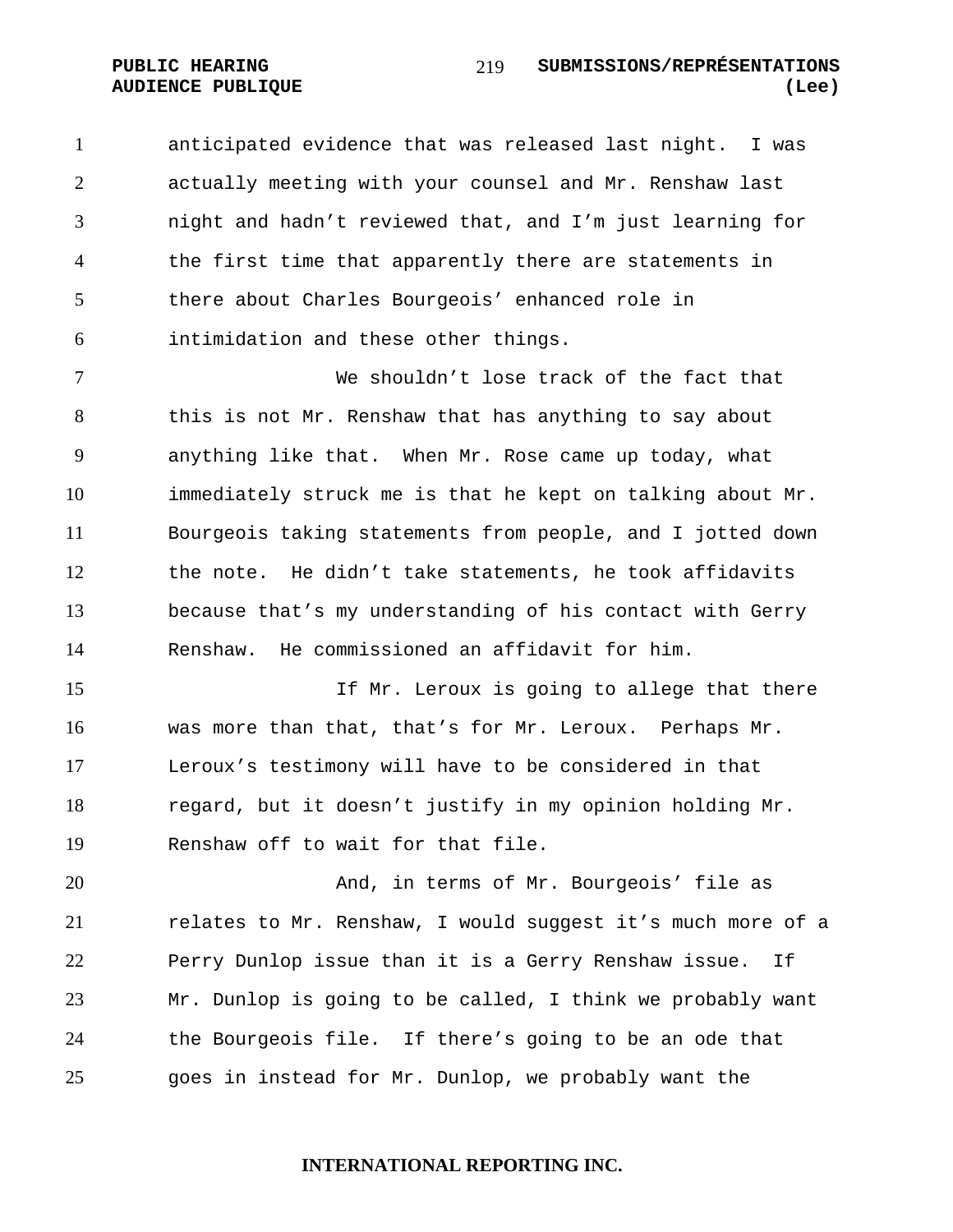Bourgeois file.

I'm perfectly fine with getting the Bourgeois file. I don't want to hold up Gerry Renshaw while we wait for it when I don't have any particular reason to believe there's going to be anything of relevance in there, if there's anything of relevance in the entire file. We're speculating, at this point.

The other point I wanted to make was that we've had other witnesses, and Robert Renshaw is the most obvious example of somebody who met with Perry Dunlop and somebody who met with Charles Bourgeois and somebody who had an affidavit commissioned by Charles Bourgeois, and who testified here without the Bourgeois file. It's happened before. I don't understand the difference, necessarily. I don't get the distinction between the two and I don't know why it's critical that this happen now and why we can't wait to see the Bourgeois file when it comes, and deal with that at the time if it's -- if there's anything relevant in there.

My point, obviously -- and the big point is -- I think it's important to Mr. Renshaw and it's important to me, therefore, that his evidence be allowed to proceed. I don't in any way favour a system that would have him testify in-chief and come back at an unknown date to complete his cross-examination. I really do believe that's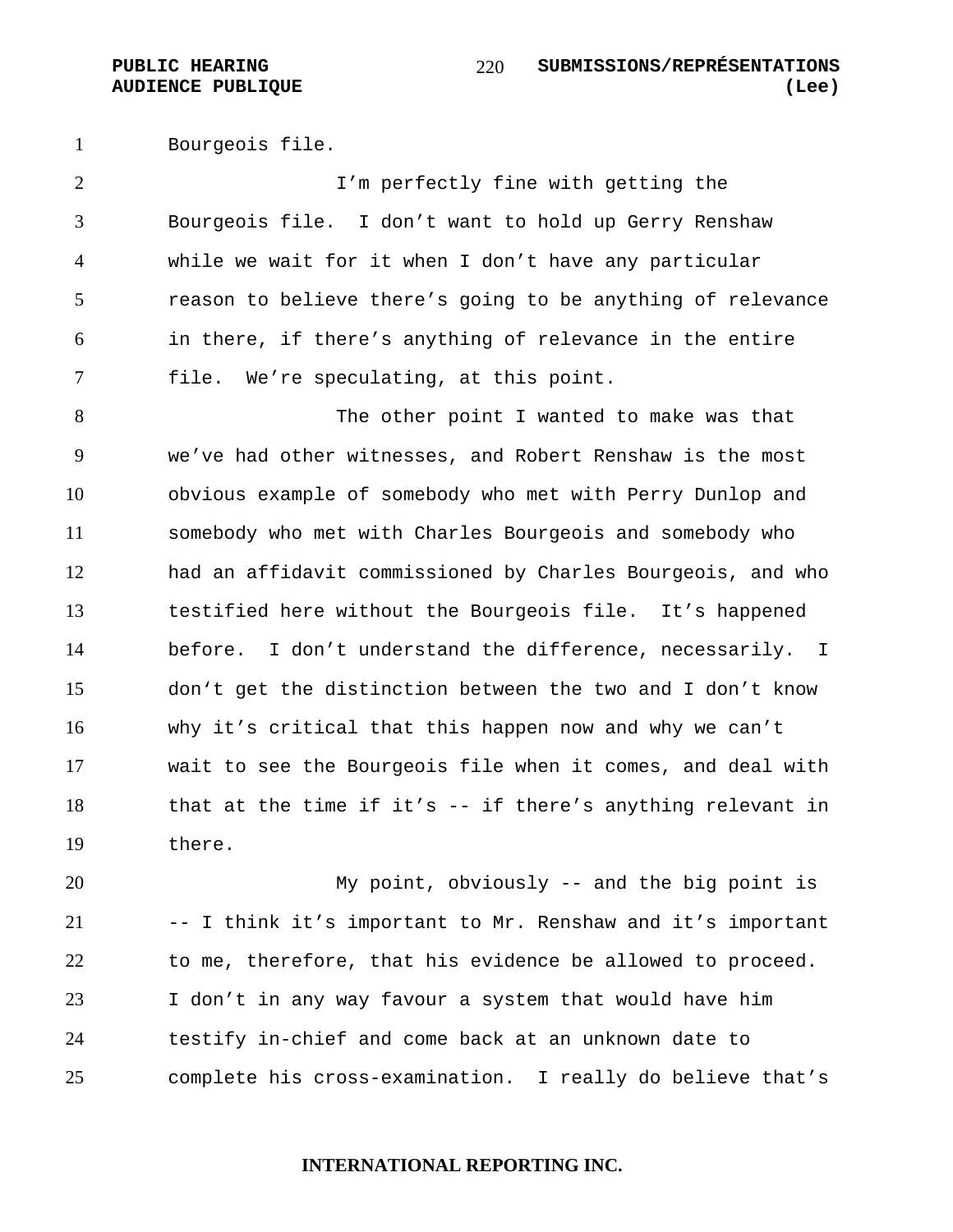unfair to the witness. 2 But I think for now, that's probably all I have to say, subject to questions. **THE COMMISSIONER:** It's enough. **MR. LEE:** Thank you. **THE COMMISSIONER:** Thank you. **MS. DALEY:** May I make some comments? **THE COMMISSIONER:** Certainly, sure. **--- SUBMISSIONS BY/REPRÉSENTATIONS PAR MS. HELEN DALEY MS. DALEY:** Mr. Commissioner, my clients certainly want to see this Inquiry proceed if it can do so in a fair way, obviously. 13 13 I have two thoughts to offer on the situation we find ourselves in. Learning that the transcript does exist, and that's obviously a sworn statement about matters which Mr. Renshaw will testify about here, clearly it's relevant. I would want it if I were going to cross-examine him, but knowing that it does exist, I would have thought all that needs to be done is someone who has that document can put it in the hands of Mr. Renshaw. He's the litigant, he's the deponent, he has every right to then turn it around and hand it to my friend, Commission counsel, and it can thereby be produced in that fashion. So I would have thought that's a fairly simplistic solution on the transcript that wouldn't require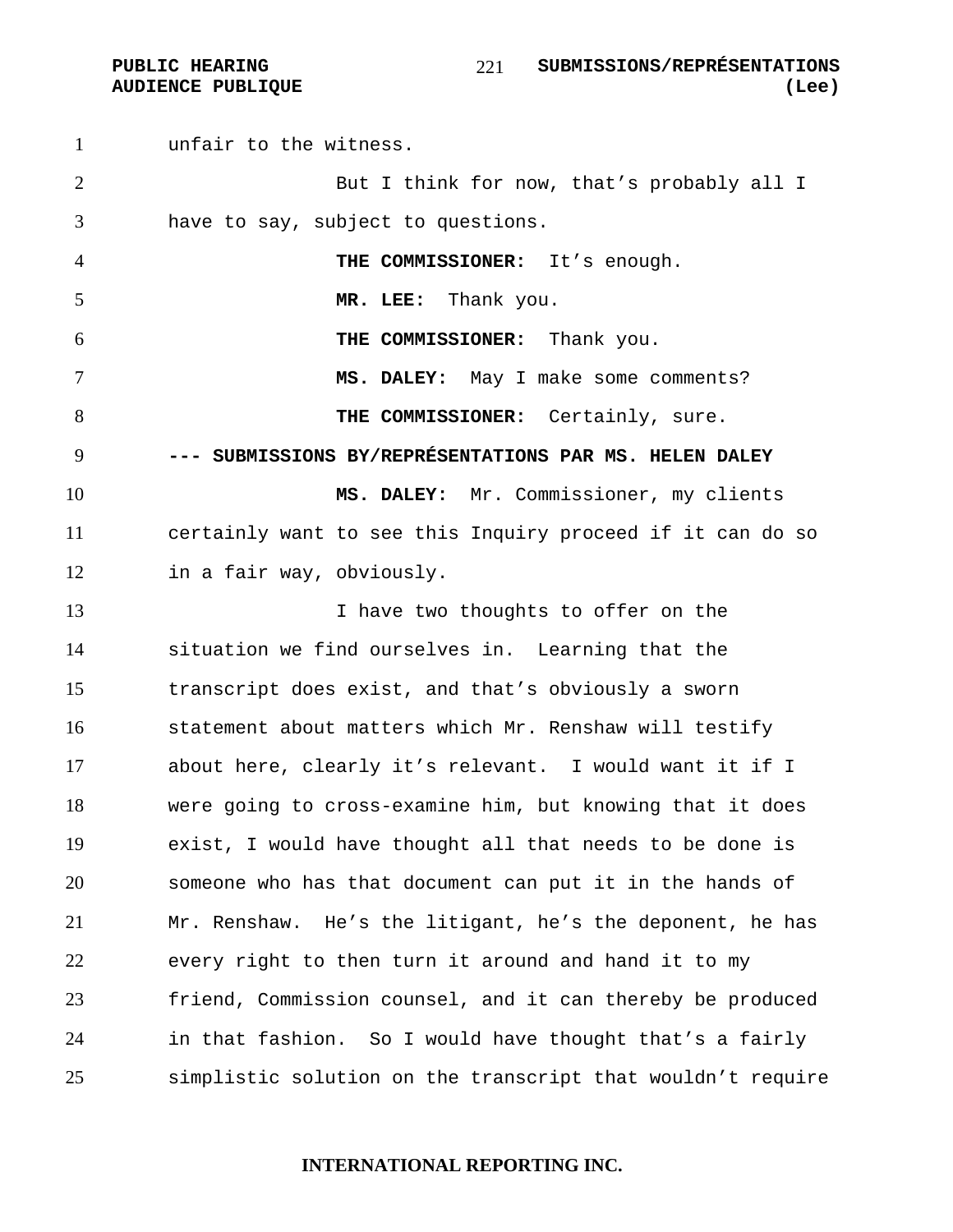any sort of lengthy adjournment.

Now, if there are other issues that I'm not cognizant of that, you know, that require rulings or modifications of an order that already exists, I would have thought you had the capacity to do that. But since it's Mr. Renshaw's right as that litigant to do with that transcript as he wishes, once he has possession of it he can make it available to us, I would have thought.

**THE COMMISSIONER:** Okay, that's fine. **MS. DALEY:** In terms of the involvement of Mr. Bourgeois, my comments on that are there seems to be a little bit of bootstrapping. We have a witness down the road who's alleging that maybe Mr. Bourgeois played an inappropriate role. Mr. Bourgeois' file may or may not contain evidence that supports that assertion but the witness to be called now, Mr. Renshaw, as far as we know is not making that assertion.

Now, if there is a genuine concern that Bourgeois played a role, then what I would suggest is that when Renshaw's evidence is led by my friend, he tables that evidence or reduces that evidence for you to hear. In other words, he can ask Mr. Renshaw about the role played by Bourgeois and whether Bourgeois in any manner intimidated or put words in his mouth. And I think that puts you in a much better position to evaluate whether the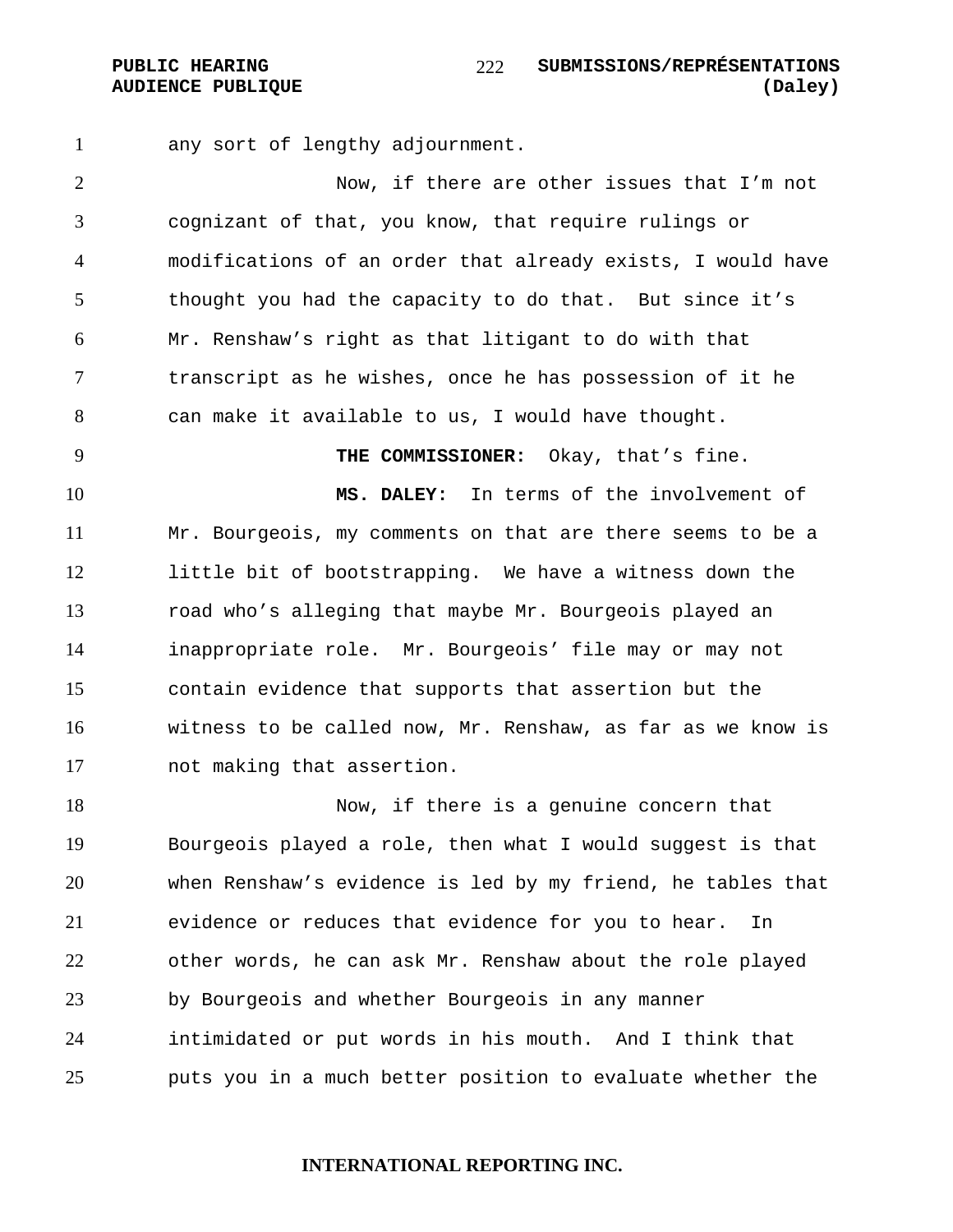Bourgeois file is at all potentially relevant to Mr. Renshaw's testimony. 3 So those are my comments. **THE COMMISSIONER:** Thank you. 5 Mr. Engelmann? **--- SUBMISSIONS BY/REPRÉSENTATIONS PAR MR. PETER ENGELMANN MR. ENGELMANN:** I must say, it's unfortunate to find out about things for the first time in the hearing room and just before you're calling a witness. We have attempted to do things as much as possible in advance, be as fair as we can, so I'm happy to hear that a transcript of Mr. Renshaw's evidence exists. I found out about that minutes ago. I want to just put a couple of things into perspective. There have been discussions at all-counsel meetings. In fact, I recall a discussion at an all-counsel meeting in April where a counsel for the Cornwall Police Service -- and they were the people who brought up the issue about possibly talking to Mr. Bourgeois and we said we'd take it under consideration. They have also brought up the issue about transcripts from Corrections and informally at an all-counsel meeting by Cornwall Police Service and they've said it's inconsistent; other people are providing transcripts; Corrections should provide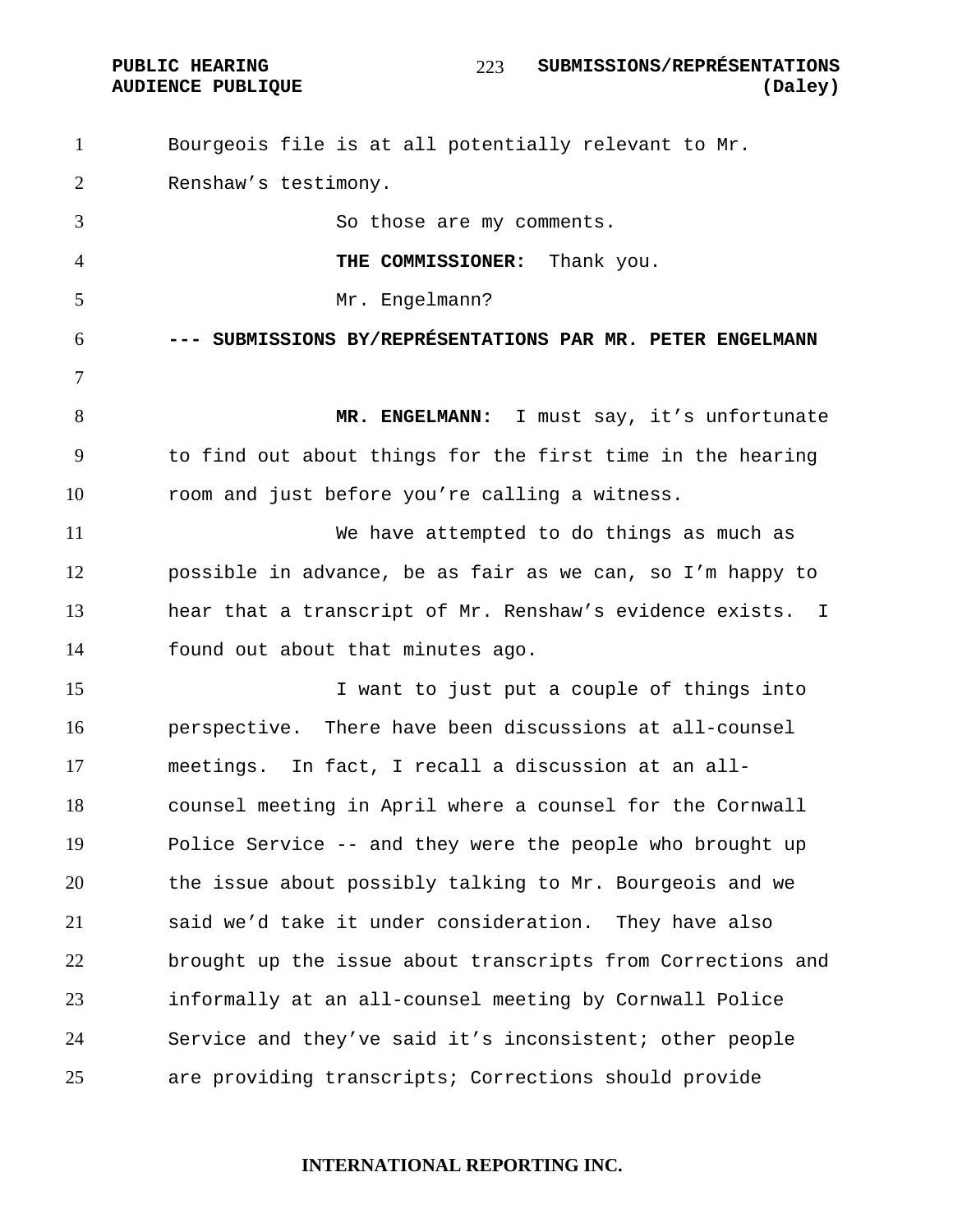transcripts.

The whole thing that's very unfortunate here is we have certainly many lawyers, many parties, and certainly when parties want to contact me or my colleagues, they pick up the phone and they do this often. They write letters and they let us know what they want and they're not shy about that and that's fine. They're representing their clients.

Parties have known since October of last year that Gerry Renshaw was on our witness list. This has been confirmed two or three times since. There was some difficulty in us locating Mr. Renshaw, we weren't certain whether we'd have him for a witness, but we've indicated he was to be a witness. And now we've known for some time that he was going to be a witness in June.

16 16 16 16 16 16 16 17 16 14<sup>th</sup>, that's Thursday of last week, for the first time, Commission counsel received a formal request for "The Bourgeois file". Mr. Rose's letter. It was followed by a letter from Mr. Sherriff-Scott and followed by a letter from Mr. Manderville. I may have got the order wrong, but these letters were all received on Thursday of last week.

On Friday of last week, we get a "Me too" letter from Neil Kozloff. So, I'm not ---

**THE COMMISSIONER:** A what letter?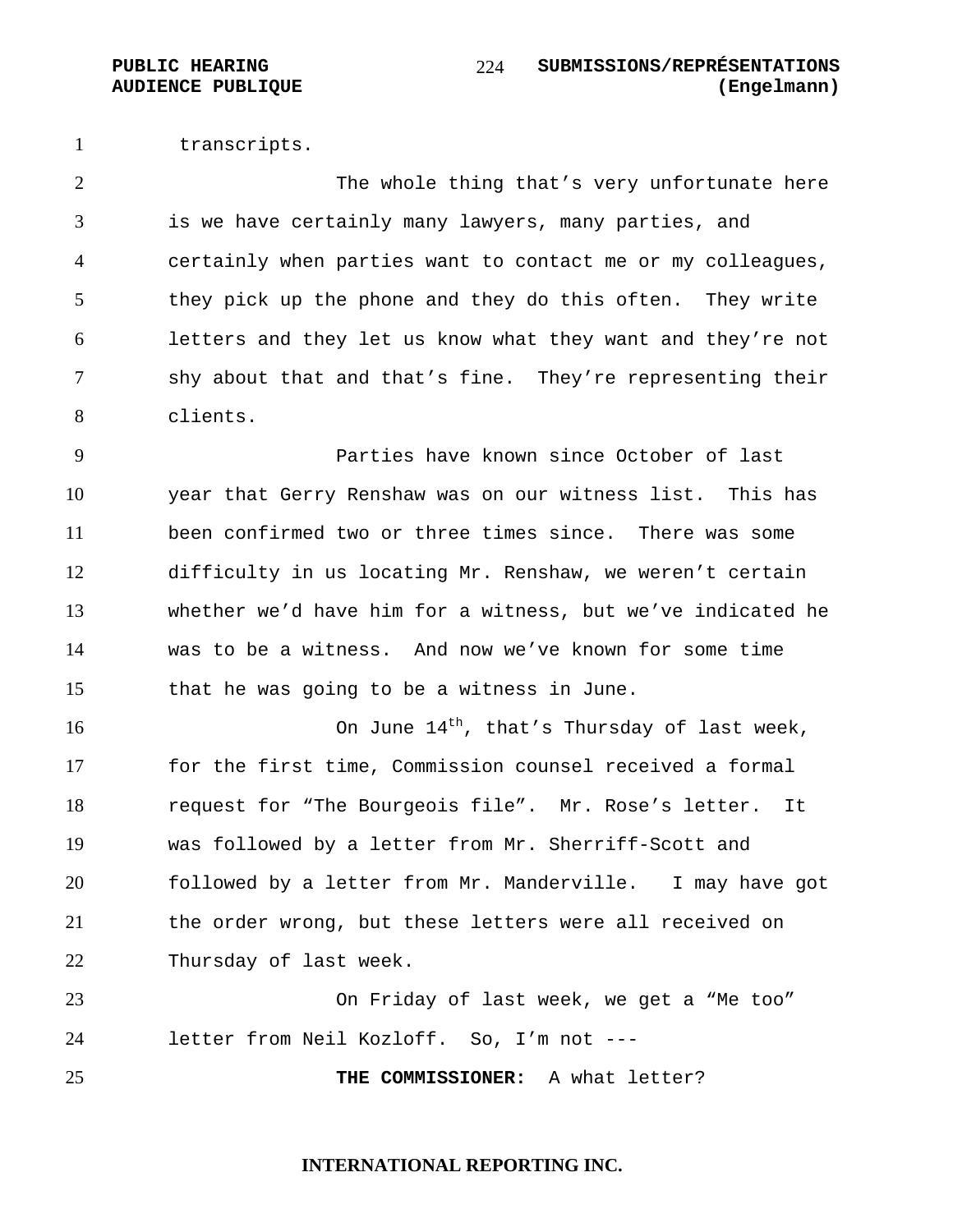**AUDIENCE PUBLIQUE** 

| $\mathbf{1}$   | MR. ENGELMANN: I'm sorry?                                   |
|----------------|-------------------------------------------------------------|
| $\overline{2}$ | THE COMMISSIONER: A what letter?                            |
| 3              | MR. ENGELMANN: A "Me too."                                  |
| $\overline{4}$ | THE COMMISSIONER: Yes. A "Me too."                          |
| 5              | MR. ENGELMANN: So, I'm not suggesting for a                 |
| 6              | minute that Mr. Bourgeois is not a person of interest to    |
| 7              | this Inquiry. And I'm not suggesting for a minute that      |
| 8              | we're not prepared to take some action if and when it's     |
| 9              | appropriate to deal with Mr. Bourgeois.                     |
| 10             | What I was concerned about and the reason I                 |
| 11             | responded on Friday with a letter to say, "No, not now,     |
| 12             | we've got this witness, the witness has been ready for some |
| 13             | time", is the impact on the witness and the fact that all   |
| 14             | of these counsel have known for a long time that this       |
| 15             | witness was coming.                                         |
| 16             | So, with respect to the Bourgeois file if I                 |
| 17             | can comment on it for a minute, I think a couple of counsel |
| 18             | said, "Well, Mr. Bourgeois took statements, and Mr.         |
| 19             | Bourgeois did this, Mr. Bourgeois did that". With respect   |
| 20             | to Gerry Renshaw, Mr. Bourgeois commissioned an affidavit.  |
| 21             | I'm not saying that the witness didn't have                 |
| 22             | a meeting or meetings with Mr. Bourgeois in the presence of |
| 23             | Mr. Dunlop; and we'll hear from several witnesses about Mr. |
| 24             | Dunlop having meetings with witnesses. And we have heard    |
| 25             | from several -- and we'll hear from more witnesses.<br>And  |
|                |                                                             |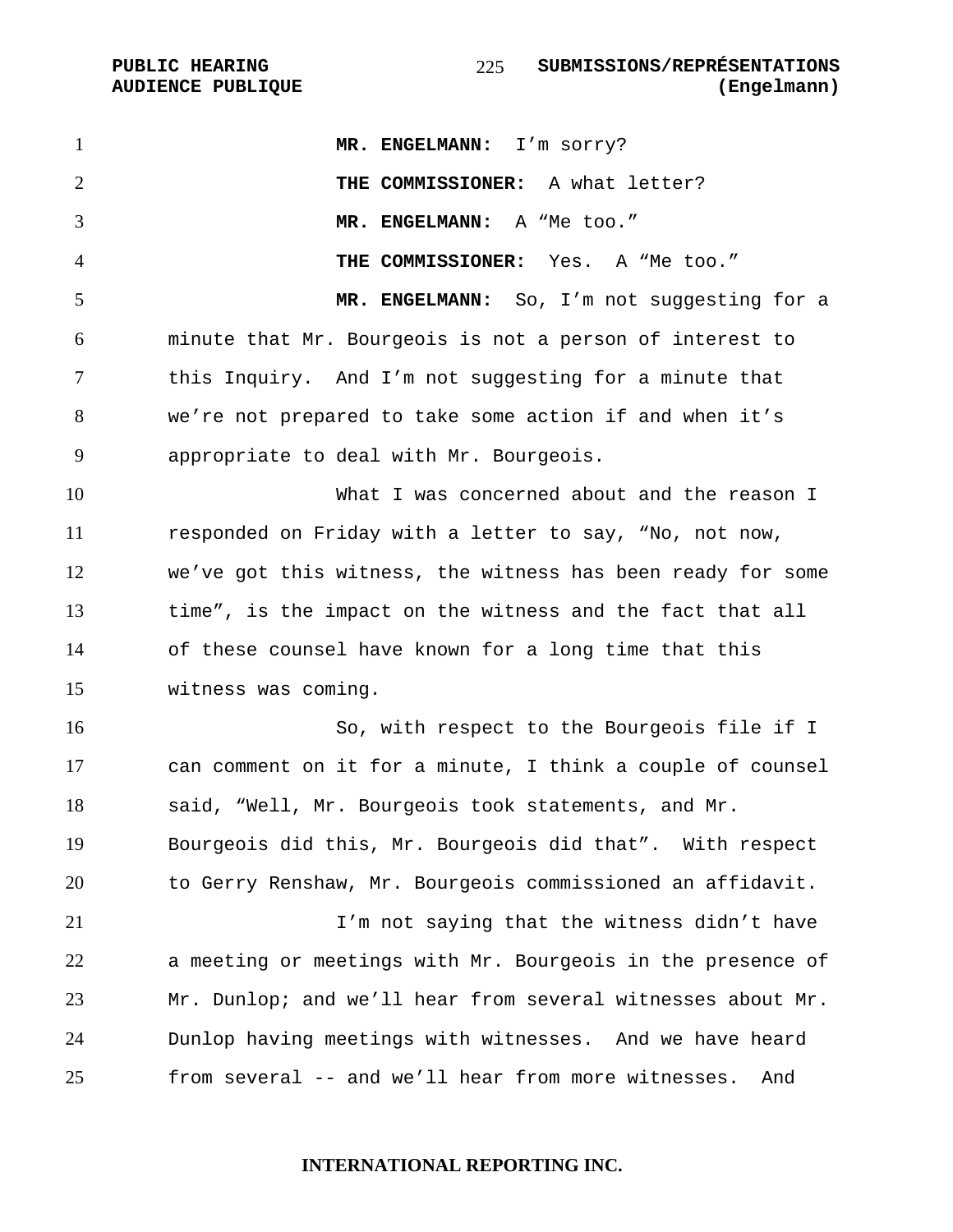Mr. Dunlop had meetings with victims or alleged victims in the company of either Mr. Bourgeois, Mr. Carson Chisholm, his wife -- I'm not sure if there were others.

But in any event, I believe we will hear from Mr. Renshaw that he had only one meeting alone with Mr. Bourgeois, and I believe that was the meeting when he commissioned the affidavit. And Mr. Dunlop was just outside of the room that this was done in. So, with respect to this witness, if a file exists, and if notes exist from Mr. Bourgeois dealing with this witness, I don't really think they're going to be all that helpful. There is an argument to be made with respect to the next witness, that in fact there may be more information that would be useful.

With respect to the transcript -- Commission counsel served summons on all the public institutions. We were advised by the Ministry of Corrections early on in this process that the transcripts in question -- we had asked for transcripts from all of the alleged victims of Ken Seguin and Nelson Barque. All of those people who sued -- and we know there are an awful lot that have sued. We were told that those transcripts were beyond the scope of our summons. That those transcripts were with a private insurer, with that insurer's counsel.

We had subsequent discussions with the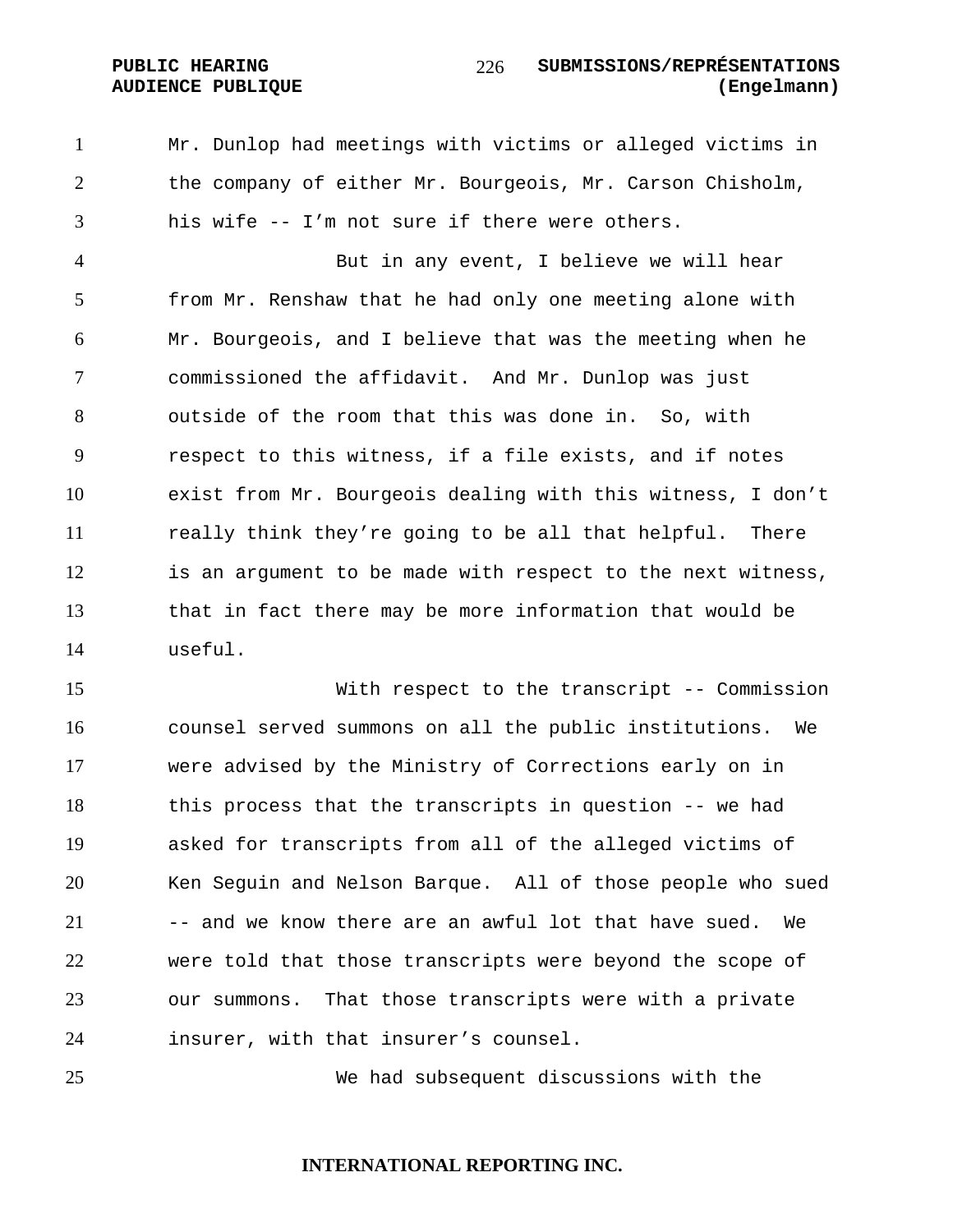Ministry of the Attorney General, we had issues raised with us about relevance and, as you know, sir, we've had issues about relevance and people are to produce relevant

documents in accordance with the summons. And we haven't been going beyond that. If, to some extent, been relying on counsel to determine relevance.

7 And what's interesting about this issue is we're in the process of discussing -- or having interviews with the Ministry of correction officials as we speak; and you know this issue has arisen again about -- well, maybe we should revisit that. Shouldn't we have these transcripts? And we were met with a, "Well, you know, we've decided this already, transcript's not available."

This is not going to be a piecemeal situation for the Commission. Either we're going to get the transcripts and we're going to get them all, and we're going to look at them; and then we're going to determine whether or not there are issues on relevance and they should be put in through witnesses or not. We're not going to do this piecemeal.

**I** mean, isn't it interesting that today, we're notified that a transcript exists? After we were provided with notice on Thursday and I wrote on Friday saying, "No, this witness is ready to go. We want to go." I'm meeting inquiries of counsel for the plaintiff in this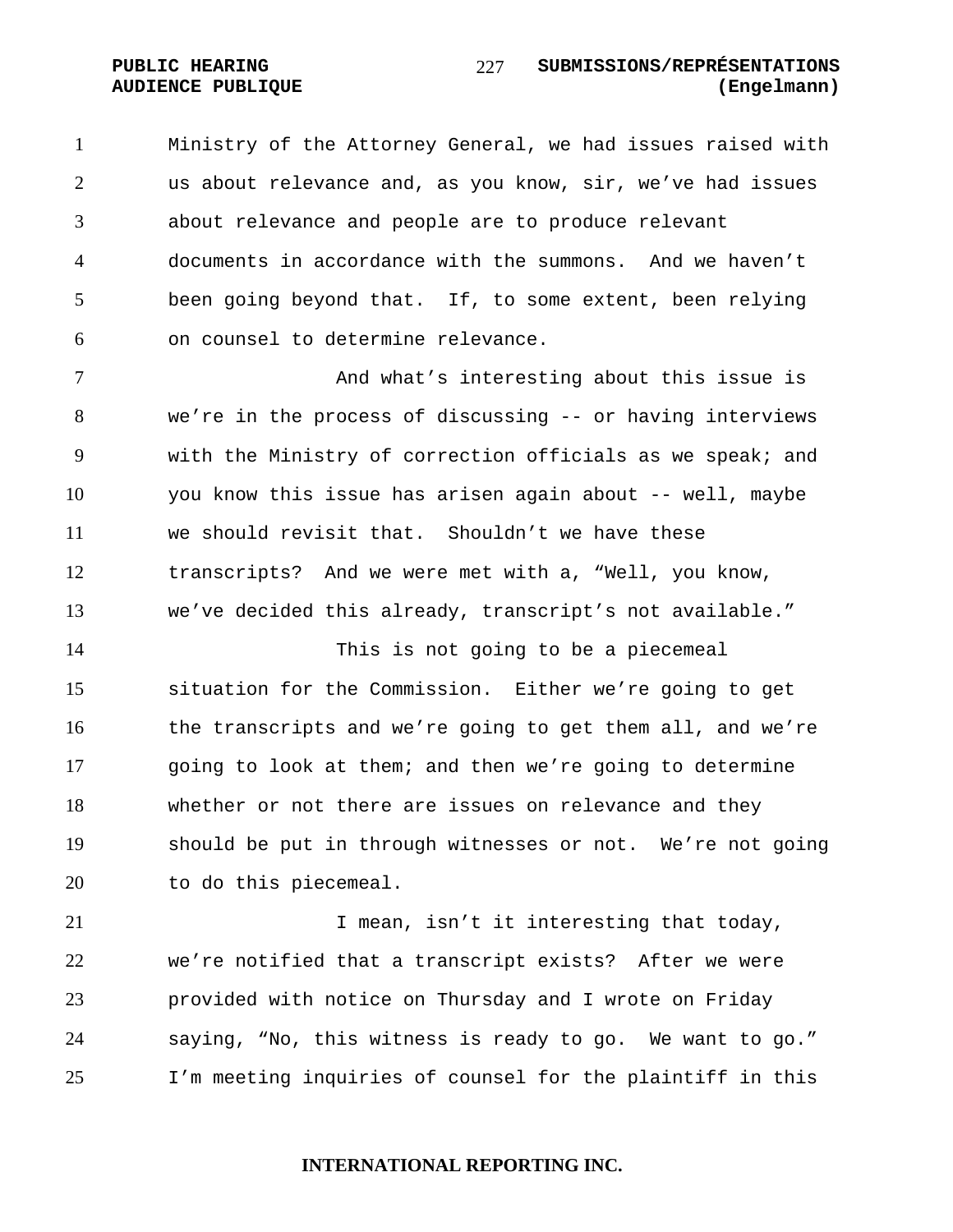particular case, to see if a transcript existed. I know Mr. Lee made efforts to find out, and he advised me that no transcript had ever been ordered. And, you know, given our last correspondence with the Ministry of Corrections and those officials -- even though it was informal, we've had a situation where a summons that was issued some time ago -- we were told was not full and broad enough to cover the delivery or production of transcripts.

All that to say we've had several witnesses that have come forward. Several witnesses have come forward without the benefit of those transcripts. All of a sudden, this is an issue for counsel. And I just -- I'm extremely disappointed that this issue was raised on June  $14<sup>th</sup>$ , on Thursday. As I said, we have this witness; the witness is ready to go.

I certainly agree with Mr. Lee that it would be unfair to Mr. Renshaw to hear his evidence and then have him come back some time in the month of August or whenever -- you know, after -- the parties know how long it takes us to turn around documents. We've got to take the documents in, we've got to scan them, we've got to get them to our service provider. We've got to get them out again to the parties.

So it isn't a one-day turnaround, given the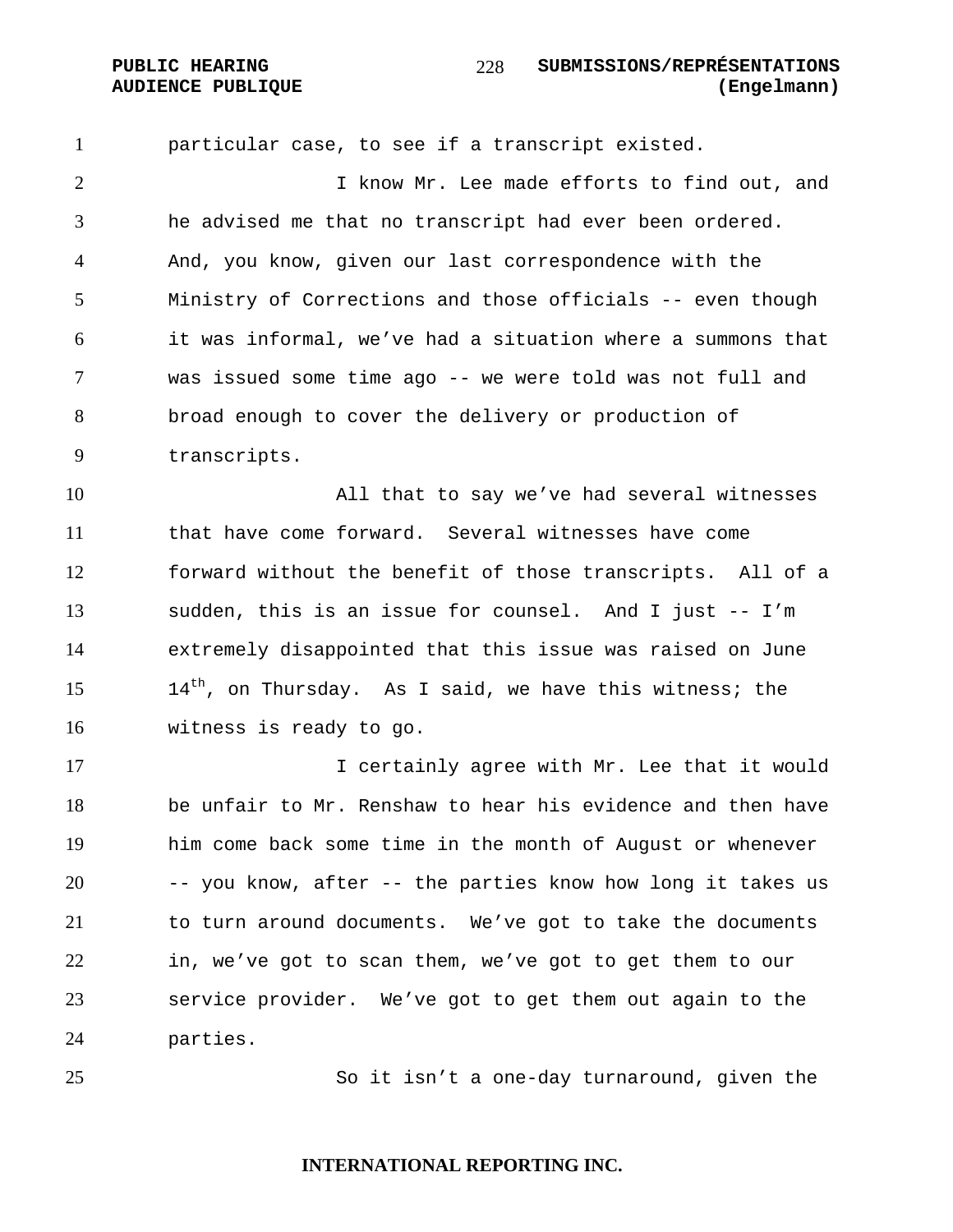type of operation we're running here with our electronic database. So, I mean, asking for something, you know, two business days or three business days before a witness is going to come on disclosure, when you've known about the existence of a particular document is just in my respectful submission, not on. And it is extremely unfortunate that if these documents are of such concern to counsel, for this inquiry, that that type of request is made at the last minute.  $10 \quad S$ o ---**THE COMMISSIONER:** So Mr. Kloeze says he's got the transcript, so we'll get him to fax it to everybody tonight; they can read it over the midnight -- burning midnight oil, and then we'll have a copy for the witness. How would that work? **MR. ENGELMANN:** And proceed in that fashion? **THE COMMISSIONER:** Absolutely. **MR. ENGELMANN:** Well -- prepared to do that. **THE COMMISSIONER:** There we go. So that's one out of the way -- **MR. ENGELMANN:** But I must say, sir, if we're doing that with this witness, we want full production. And we will be asking for full production. I'm going to put the parties on notice right now; we're not going to accept piecemeal transcripts. We want them all.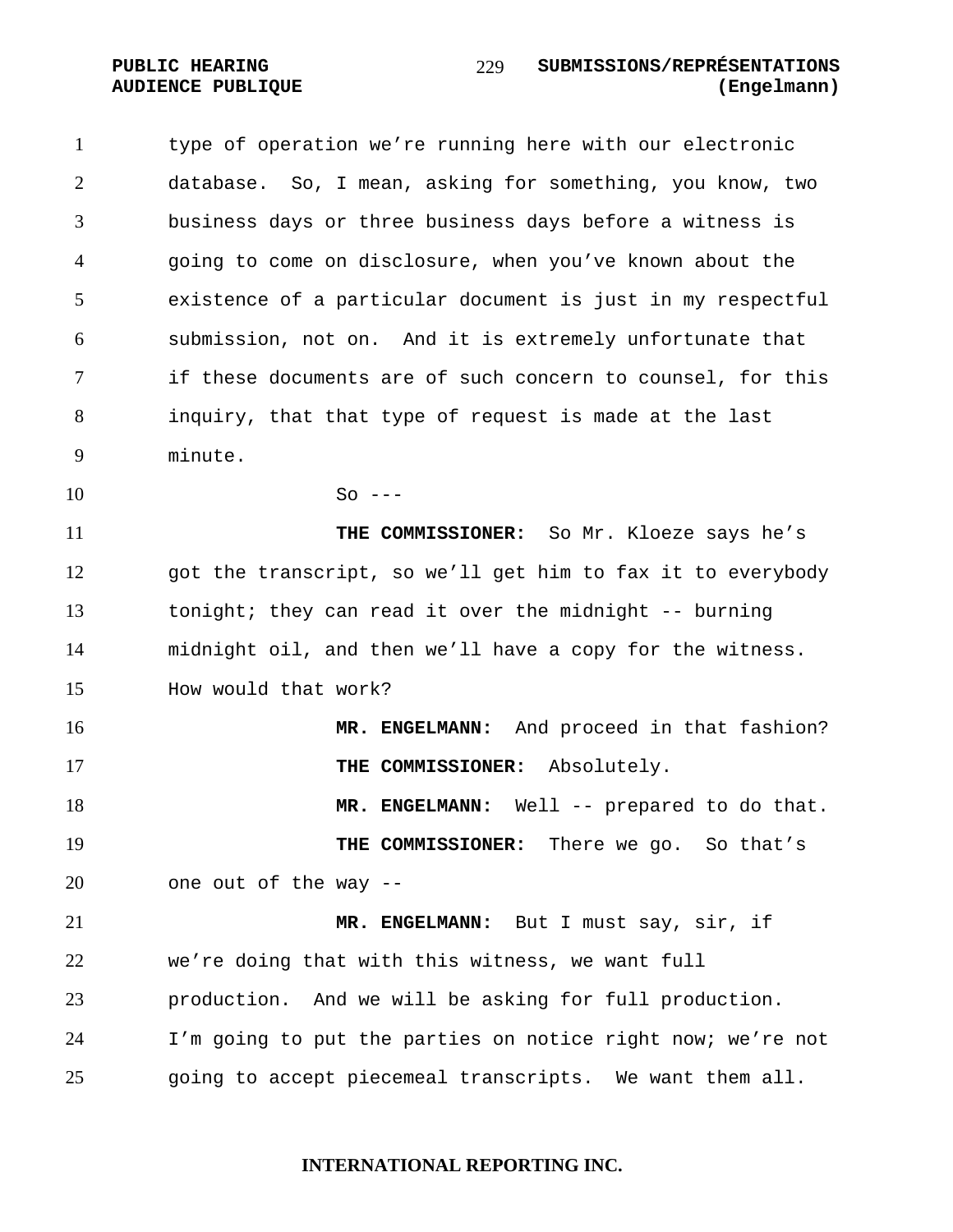**PUBLIC HEARING SUBMISSIONS/REPRÉSENTATIONS AUDIENCE PUBLIQUE (Engelmann)**  

**THE COMMISSIONER:** There you go. **MR. ENGELMANN:** If some of them are irrelevant, all of them are irrelevant. We will look at it, and we will determine what we're doing. **THE COMMISSIONER:** There you go. All right, ladies and gentleman. Mr. Kloeze wants to address us. ---**SUBMISSIONS BY/REPRÉSENTATIONS PAR MR. DARRELL KLOEZE: MR. KLOEZE:** I just want to make one further comment in response to something that Commission counsel has said. Throughout the course of the inquiry, he's correct that the Attorney General's taken the position that any information from the civil litigation that's in the hands of the insurers, was beyond the scope of this inquiry and not relevant to the terms of reference of this inquiry. And to my knowledge, Commission counsel had not disputed that position. **THE COMMISSIONER:** But now you're changing -  $19 - -$ **MR. KLOEZE:** I understand now, he's --- **THE COMMISSIONER:** No, no. But you're changing as well. You're willing to produce the transcript. **MR. KLOEZE:** I said -- as I said, we're willing to consent to an order lifting the publication ban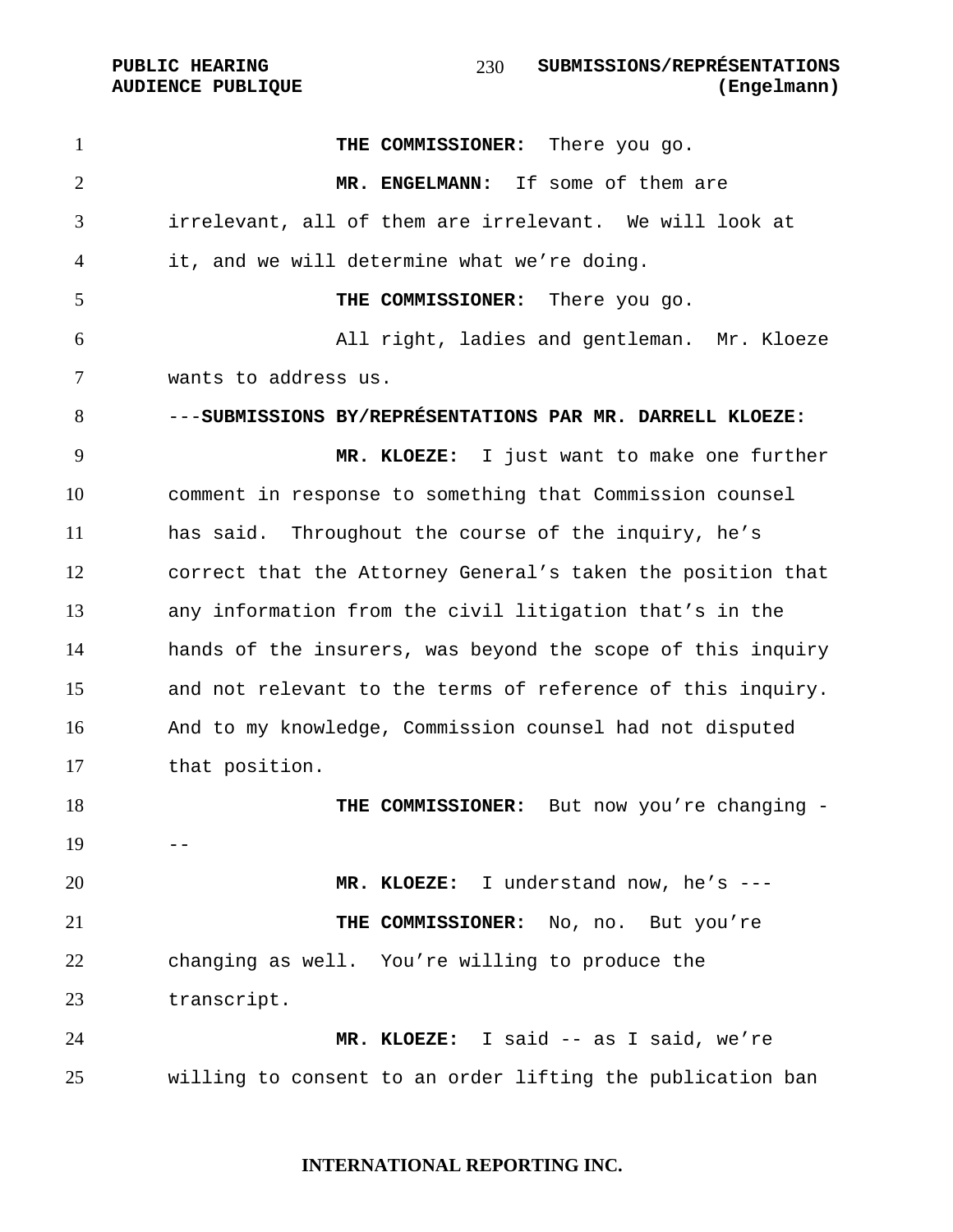PUBLIC HEARING SUBMISSIONS/REPRÉSENTATIONS **AUDIENCE PUBLIQUE (Kloeze)**  

1 in the civil litigation matter. **THE COMMISSIONER:** Okay but -- okay, sure, that's fine. But you know that there's a transcript; how do you know that? **MR. KLOEZE:** I found out yesterday. **THE COMMISSIONER:** From whom? **MR. KLOEZE:** From the insurer's counsel. We contacted them directly and asked them whether a transcript existed. Everybody's known that an examination for discovery had taken place. **THE COMMISSIONER:** Sure. But how many times do discovery transcripts get ordered? I mean -- MR. KLOEZE:Well, in this case we requested yesterday. We asked for that information yesterday and found out that a transcript had been ordered. **THE COMMISSIONER:** Well, what's your position? Are you saying that you don't want to produce that? **MR. KLOEZE:** No, I'm saying that we're happy to produce it. **THE COMMISSIONER:** But at the beginning, you just told me that you took the position that litigation documents were not relevant to this inquiry. Now are you saying it is? **MR. KLOEZE:** I'm saying, if somebody wants a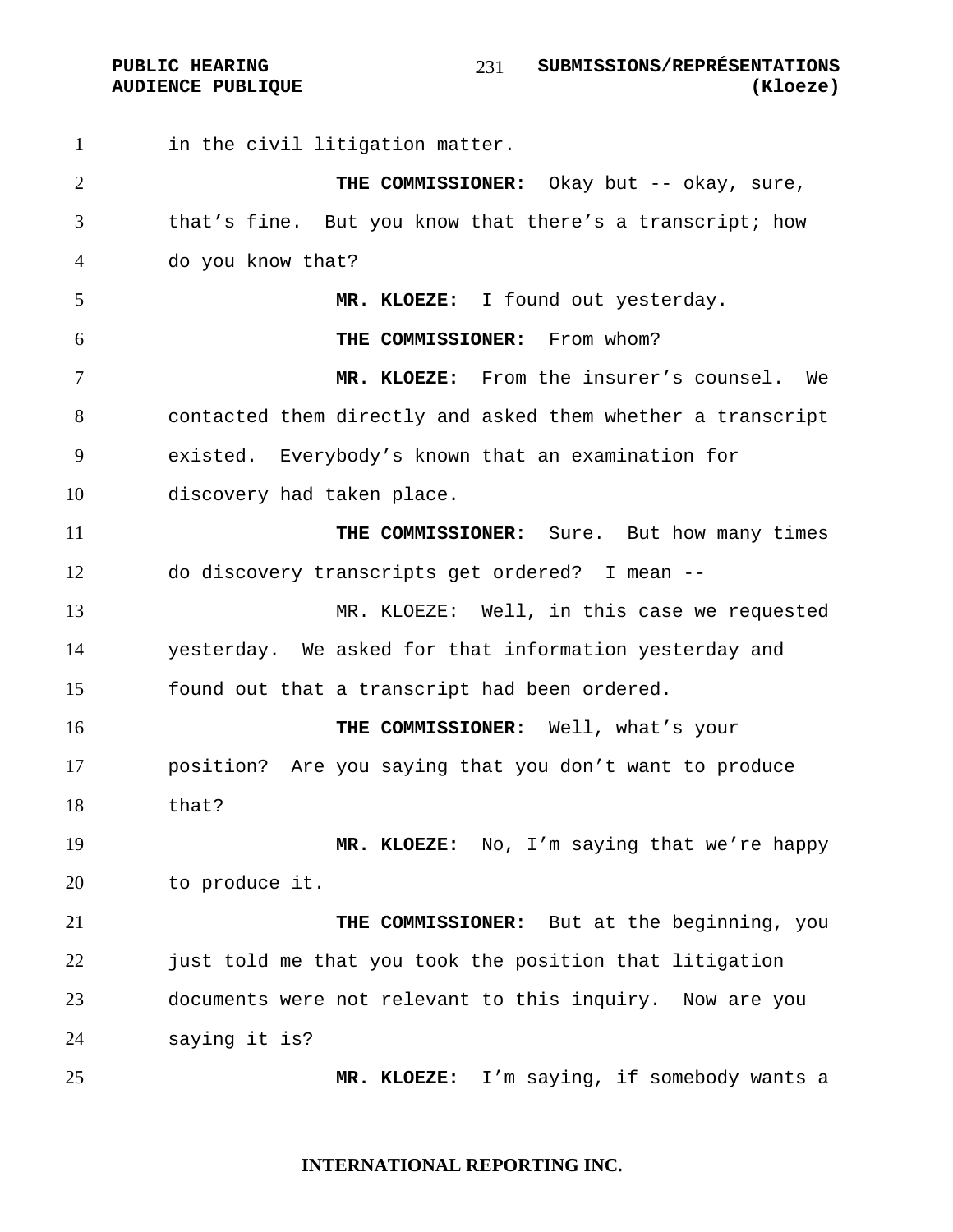#### PUBLIC HEARING  $\frac{232}{1000}$  submissions/représentations **AUDIENCE PUBLIQUE (Kloeze)**

copy of the transcript and believes it's relevant -- we had taken the position it's not relevant. **THE COMMISSIONER:** Right. Now you've -- now you're changing as well. You're saying, "Well, if you want it, we'll give it to you." **MR. KLOEZE:** I said I'm not taking a position on the relevance of it. Nobody's ever specifically, as Mr. Engelmann may have said, requested it from him, I believe, or requested it from us. **THE COMMISSIONER:** No, but you, the Attorney General and the other ministries have taken the position, "No, you can't have it." **MR. KLOEZE:** We're taking -- we took the position at the time that civil litigation files involving allegations -- civil litigation files and information and materials from those civil litigation files were not relevant. **THE COMMISSIONER:** Right. **MR. KLOEZE:** That's the position we took at the time. The transcript which contained statements made by a witness that were never put to the institution, would never have informed an institutional response; and if they're relevant for the -- you know, for purposes of establishing or acquiring consistent statement, you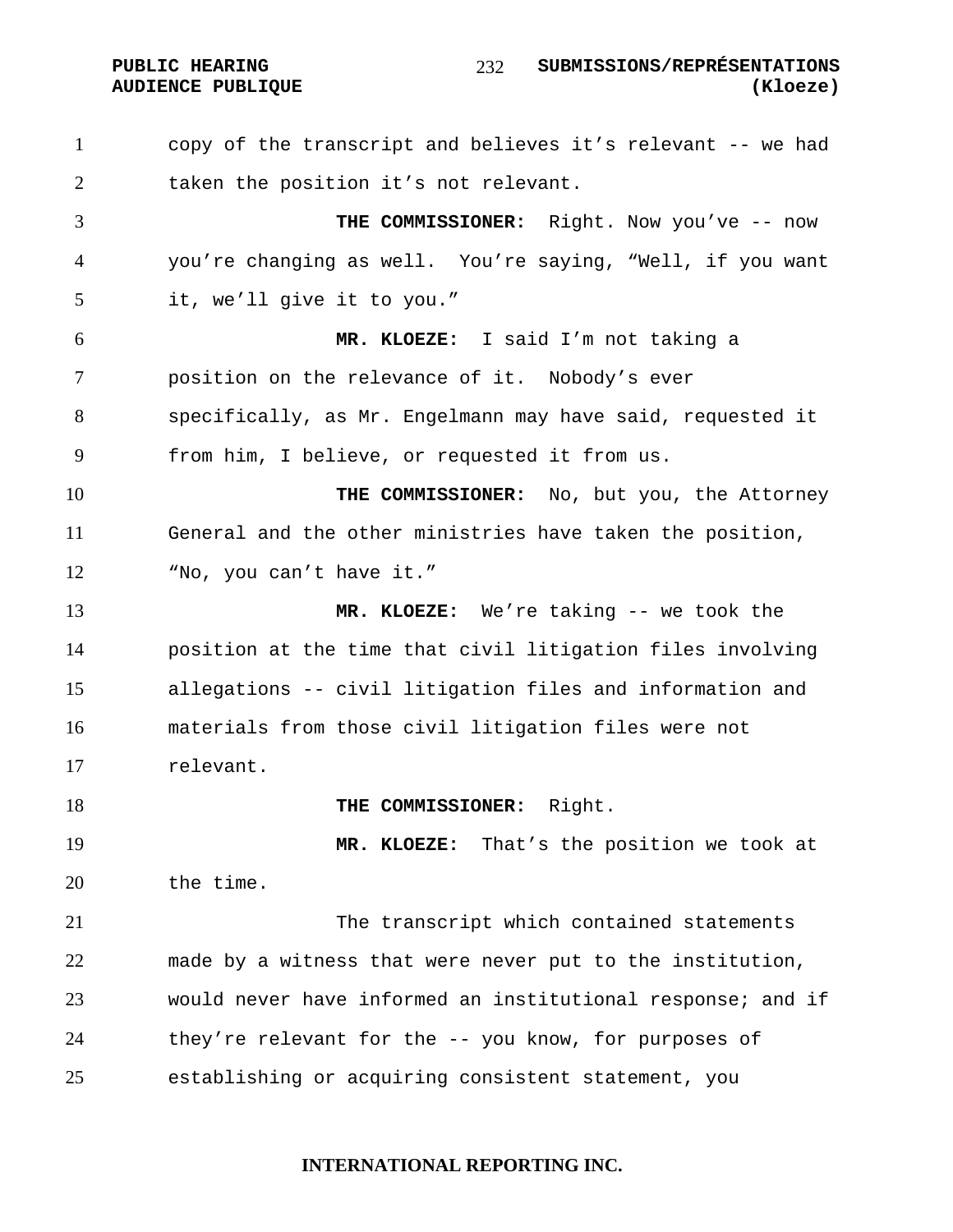the allegation. And so, for those reasons, we had taken the position that they weren't relevant. But, as I said, if somebody wants to see a copy of the transcript, we had said, well over a year ago, that all we would require is an order lifting the publication ban. 8 As defendants in that matter, I felt that the insurers and Her Majesty would require that to protect itself. And when this issue arose with a prior witness, Robert Renshaw, it again arose the day before -- the witness was to be called; and at that time Mr. Lee and his firm located the copy of the transcript because it had been ordered by them. **THE COMMISSIONER:** So you have -- you've located a copy? **MR. KLOEZE:** A copy does exist. **THE COMMISSIONER:** All right. **MR. KLOEZE:** And it's in the hands of the **private counsel for the insurer. THE COMMISSIONER:** And if you call them and say "Fax me a copy", they will. **MR. KLOEZE:** Yes, they will. **THE COMMISSIONER:** Then you'll send us all a copy overnight?

yourself have said that we're not examining the truth of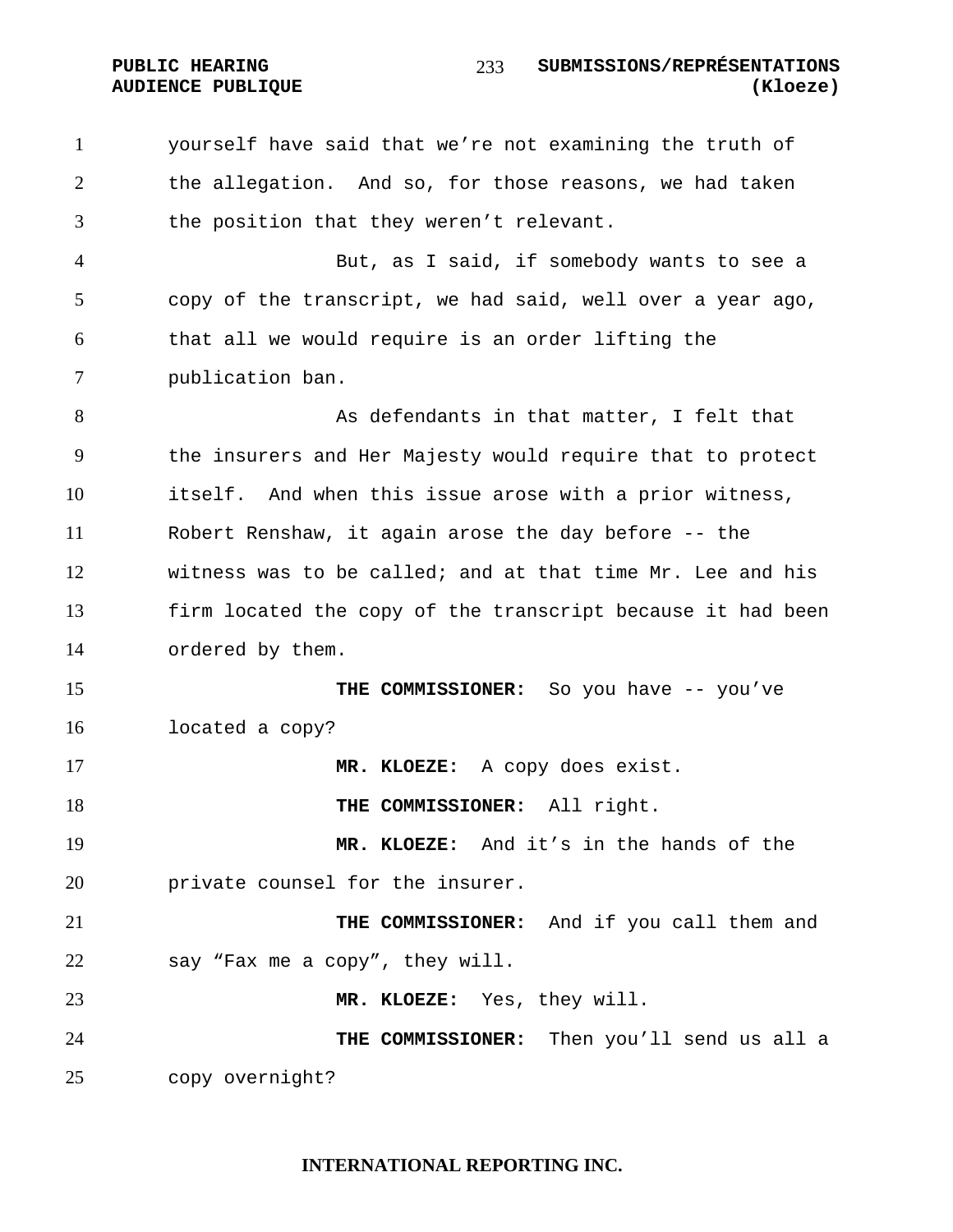1 MR. KLOEZE: I think that to protect again the insurer, I would require an order from yourself, Mr. Commissioner, requiring us to do that. **THE COMMISSIONER:** Okay. It's ordered. **MR. KLOEZE:** Thank you, sir. **THE COMMISSIONER:** Let's see -- now what are you doing Mr. Engelmann? **MR. ENGELMANN:** I'm sorry? **THE COMMISSIONER:** You're responding to his ------**SUBMISSIONS BY/REPRÉSENTATIONS PAR MR. PETER ENGELMANN: MR. ENGELMANN:** I just want to point out, I mean, this is one of the problems we had where we had information and we had submissions from MAG that the documents weren't relevant. And as I said, we place a lot of weight on the parties --- **THE COMMISSIONER:** Of course. **MR. ENGELMANN:** --- view on relevance, given that the parties are interpreting our summons. Therefore in the course of informal discussions, we expected parties that were actually seeking transcripts to put forward arguments as to why they were relevant so that we could convince the ministries that in fact they were. So that's the situation we find ourselves in. But as I said, whether MAG's now taking a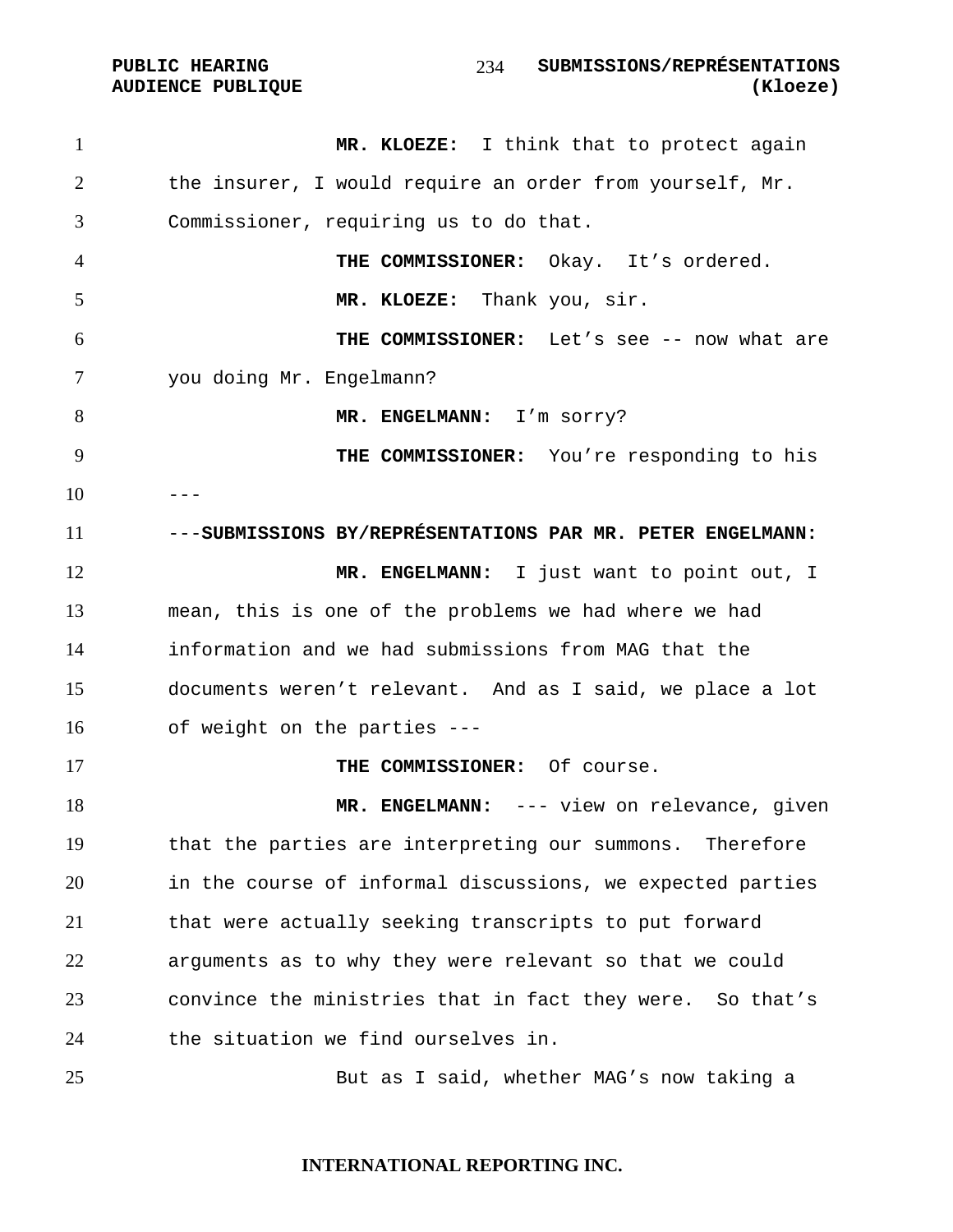position on relevance or not, many of the other institutions are arguing that these transcripts are relevant, you know. I guess we'll have to determine that when we see them. **THE COMMISSIONER:** M'hm. **MR. ENGELMANN:** The problem is I really don't want this done in a piecemeal fashion. **THE COMMISSIONER:** It's not going to be done in a piecemeal fashion. **Are we -- second round, Mr. Manderville? --- SUBMISSIONS BY/REPRÉSENTATIONS PAR MR. PETER MANDERVILLE: MR. MANDERVILLE:** A brief reply Mr. Commissioner. Your order, if you will, that all transcripts be produced forthwith and, in this case, ideally one that everyone receives tonight, the only observation I'd make, and I'm pleased with that, is that it may actually be of assistance to Mr. Renshaw to see --- **THE COMMISSIONER:** May well be. **MR. MANDERVILLE:** --- it and hypothetically speaking, "Mr. Renshaw, do you see what you're saying at page 85 to 88? Does that change your anticipated evidence?" **THE COMMISSIONER:** M'hm.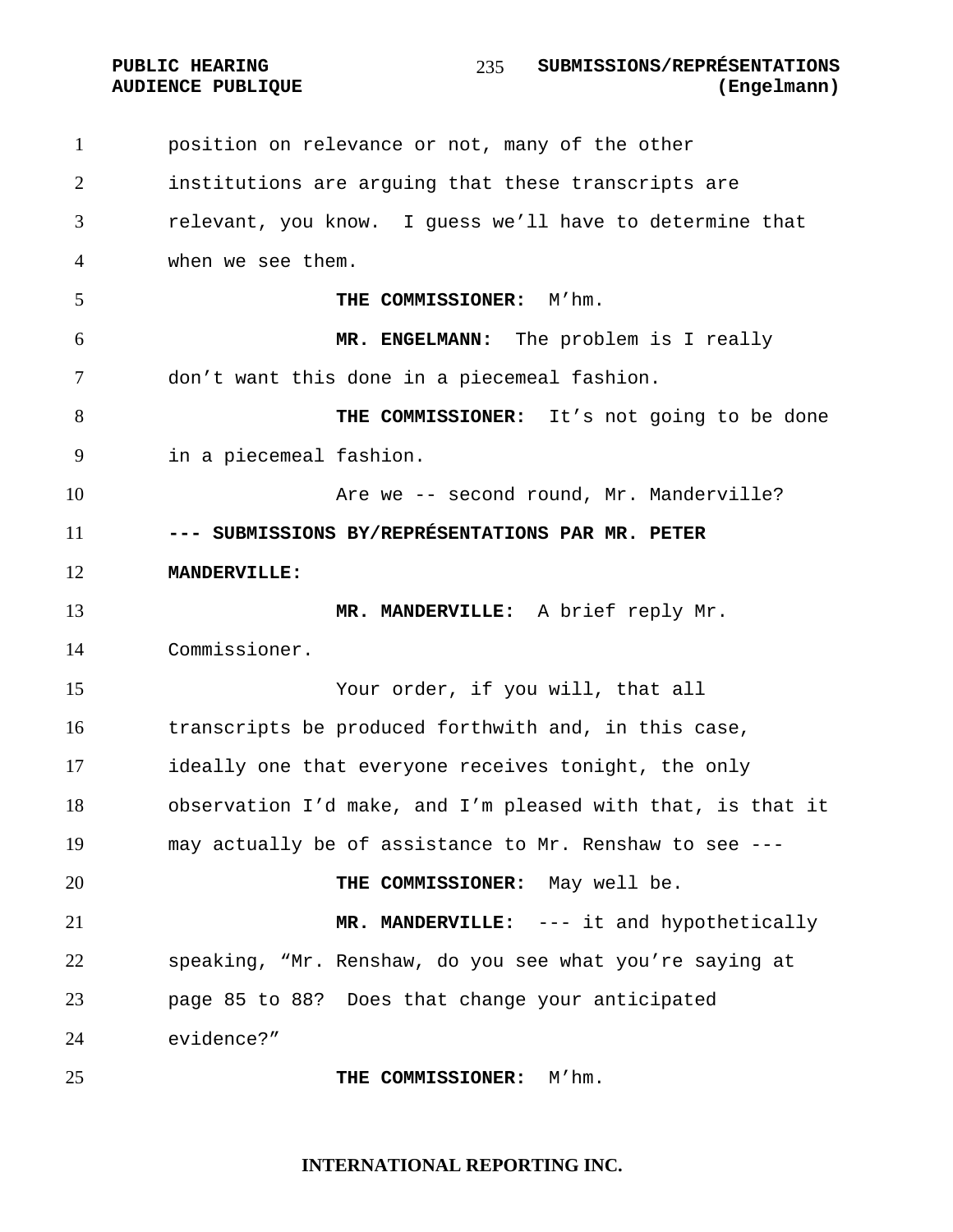**MR. MANDERVILLE:** "Well, yes it does." **THE COMMISSIONER:** M'hm. **MR. MANDERVILLE:** That is something that could happen. Turning to the Bourgeois file in a similar vein as we understand it, and we don't know yet really, there has been some speculation about what Mr. Renshaw's evidence might be on this issue. 9 As we understand it, at the very least Mr. Bourgeois sat in on interviews with Mr. Renshaw; he may have conducted them. The information that could be very useful to all from Mr. Bourgeois may not just pertain to whether Mr. Bourgeois was intimidating but whether he made notes to, for example, "Perry putting words in this witness' mouth and I cautioned Perry about that". **THE COMMISSIONER:** M'hm. **MR. MANDERVILLE:** Things like that which could be very germane to us certainly, also to this witness in terms of, "M'hm, maybe my AE should be a little different because I now recall that". Those are the points I wish to make. **THE COMMISSIONER:** Thank you. **--- SUBMISSIONS BY/REPRÉSENTATIONS PAR MR. SHERRIFF-SCOTT: MR. SHERRIFF-SCOTT:** Thank you, sir. I don't want to try your patience; I sense some exasperation.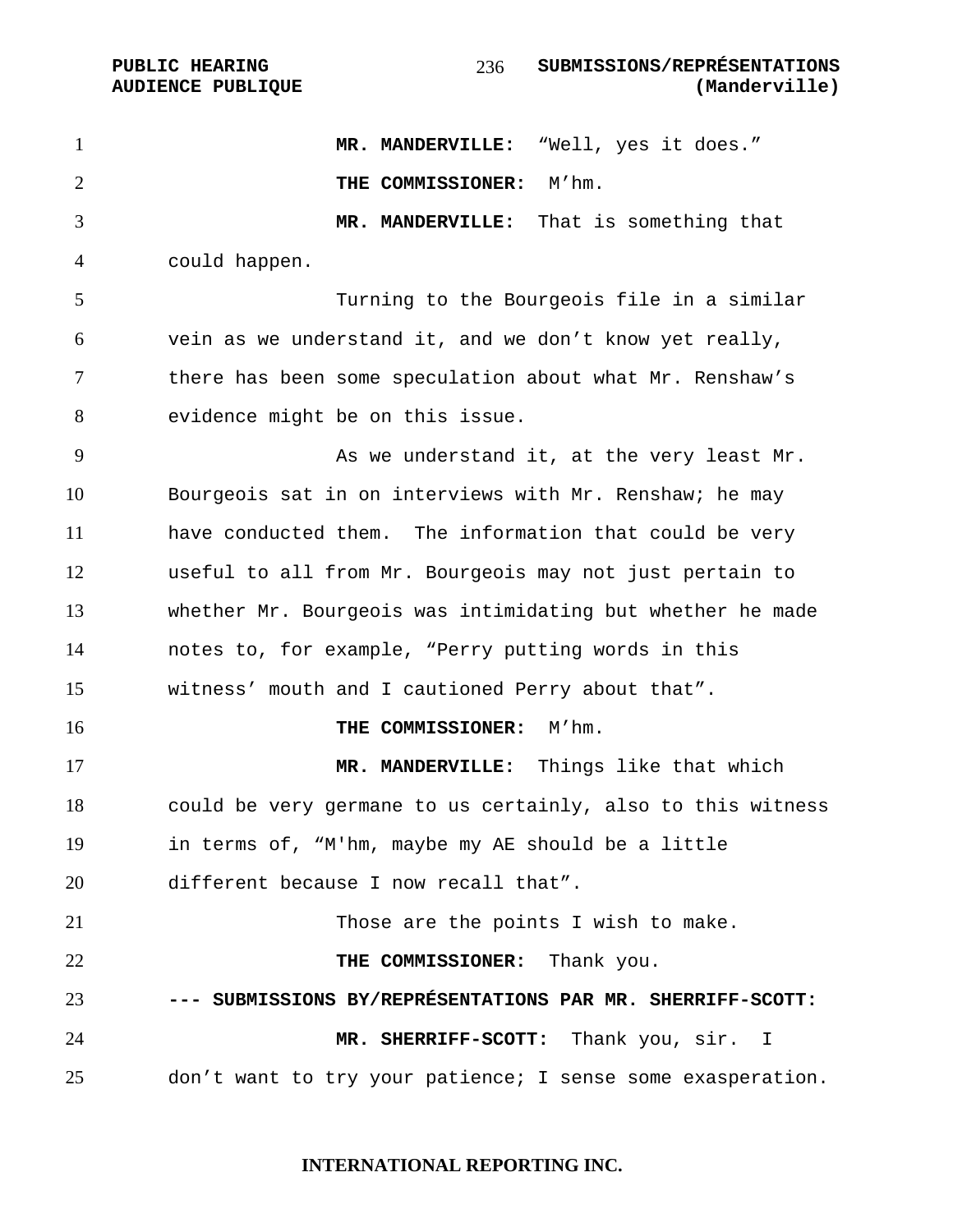**THE COMMISSIONER:** Not at all. It's all pensionable time. **(LAUGHTER/RIRES) MR. SHERRIFF-SCOTT:** My observations are as follows and I'll try and make them succinct. First, I would suggest that the all- counsel meetings we've designed and have been following, are designed to deal informally with production and other issues and counsel are free to speak, and I submit we spoke on this issue and requests. With respect to the witness, we were advised until a very short time ago that the witness couldn't be located. In fact, I exchanged emails with my friend sitting opposite here on the right asking, "Is he coming?" because he couldn't be located. **THE COMMISSIONER:** M'hm. **MR. SHERRIFF-SCOTT:** This brought us up. My submission is very close in time and I appreciate my friend's frustrations but I was not getting confirmation this witness was coming here other than Mr. Engelmann putting him on a list, but last we heard from the Commission is that he could not be located. There is a large, large list of people, some of whom aren't going to come, some are. And I would submit that counsel acted in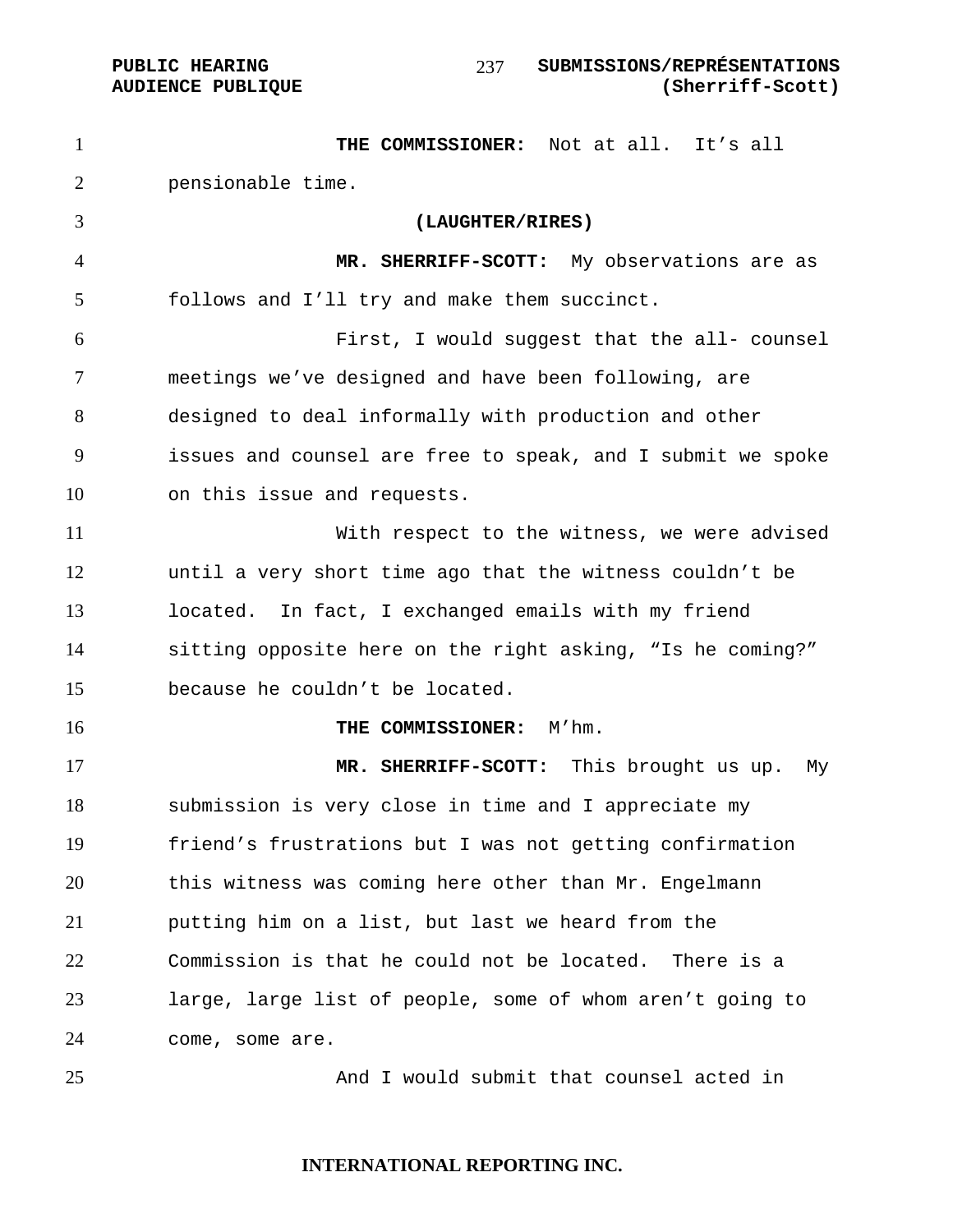accordance with their duties and responsibilities to articulate their need for this information, including Mr. Bourgeois' files at some time ago. And that deals with that.

Just one point though about this issue is as the evidence unfolds, Mr. Bourgeois' file, he acted for some of these people. He interfaced with them and Mr. Dunlop and his file may well contain information bearing on the cross-examination of this witness, not just out of the mouth of the witness. There may be a lot of other material on the file given what he did and who he acted for and what went on. And just so you know, this witness lived with Ken Seguin who's anticipated to testify for almost two years. They live next door to Mr. Leroux who will testify next week.

#### **THE COMMISSIONER:** M'hm.

**MR. SHERRIFF-SCOTT:** Mr. Leroux lived with the witness who may have a moniker that I discussed with my friend, who will testify in August. These three individuals and their evidence all interlinks and overlaps; extensively overlaps.

#### **THE COMMISSIONER:** M'hm.

**MR. SHERRIFF-SCOTT:** They all interfaced with this individual and I submit his file is germane and should be produced.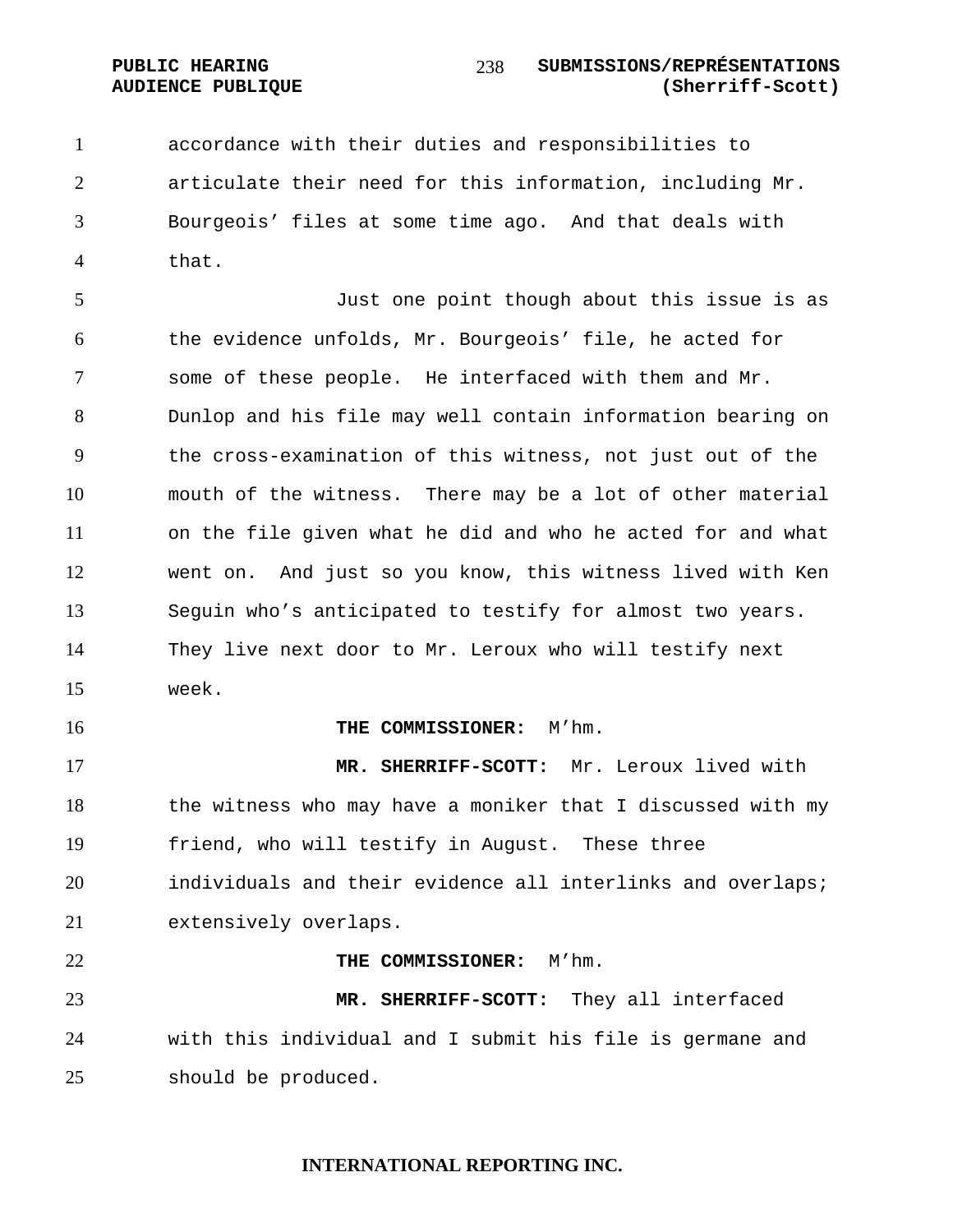1 Thank you, sir. **THE COMMISSIONER:** Thank you. **--- SUBMISSIONS BY/REPRÉSENTATIONS PAR MR. DALLAS LEE: MR. LEE:** Extremely briefly, the only point I want to make is that if the transcript is going to roll in and I am going to burn the midnight oil, my client needs time to review it. My only concern is when is that going to happen? If this is, of course --- **THE COMMISSIONER:** No, no. No, no. **MR. LEE:** That's my only comment. **MR. ENGELMANN:** I'm just expecting some information and I don't know if I'll have it. I'm just wondering if we could have a short break? **THE COMMISSIONER:** What for? **MR. ENGELMANN:** I'm just asking for five or ten minutes. **THE COMMISSIONER:** All right. Five or ten minutes. **THE REGISTRAR:** Order; all rise. À l'ordre; veuillez vous lever. --- Upon recessing at 3:49 p.m./L'audience est suspendue à 15h49 --- Upon resuming at 4:06 p.m./L'audience est reprise à 16h06 **THE REGISTRAR:** The hearing is now resumed.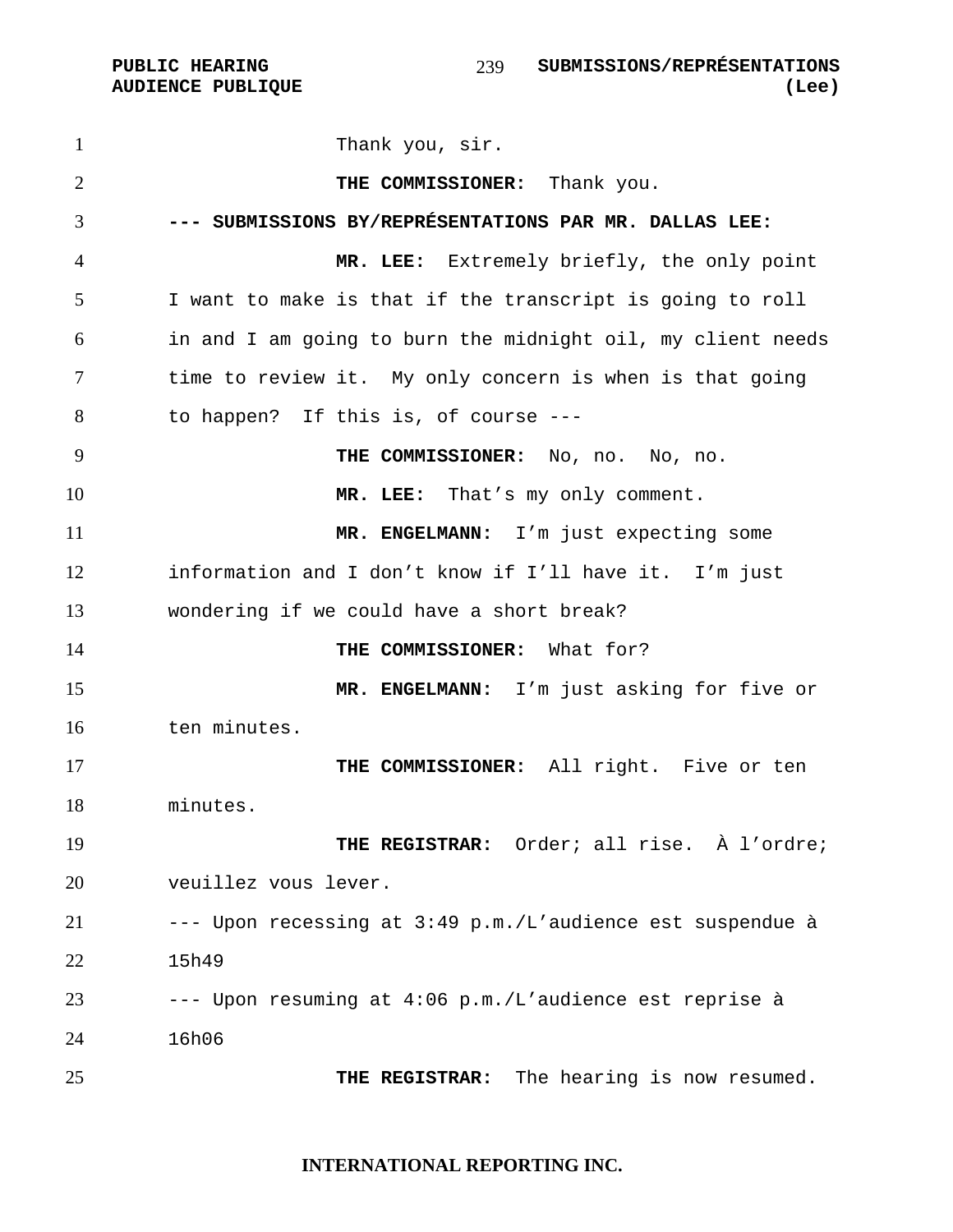Please be seated. Veuillez vous asseoir. **---RULING BY THE COMMISSIONER /DÉCISION PAR LE COMMISSAIRE THE COMMISSIONER:** Thank you. We are about to hear the evidence of Mr. Renshaw, and there has been an application brought orally for the production of certain transcripts of an examination for discovery in the file of a lawyer, Charles Bourgeois, who may or may not have the file and that may or may not affect the testimony of this witness and other witnesses to be produced. As I will be stating before summer break discussion with the public about how the Inquiry is progressing, it's important that we get on with matters in an orderly and expeditious fashion. 14 In this regard, I am loath to interfere with the presentation of evidence of victims, or alleged victims, that have come forward without very good reason. In this case, with respect to the issue of 18 the transcript of the examination for discovery, I must say that I'm not overly -- let's put it this way, I am a little saddened and disappointed that everybody's throwing up the ball and pointing fingers at each other and in the end, this matter could have been dealt with a long time ago and a lot easier. In any event, I am not going to delay the Inquiry because of an examination for discovery, that

# **INTERNATIONAL REPORTING INC.**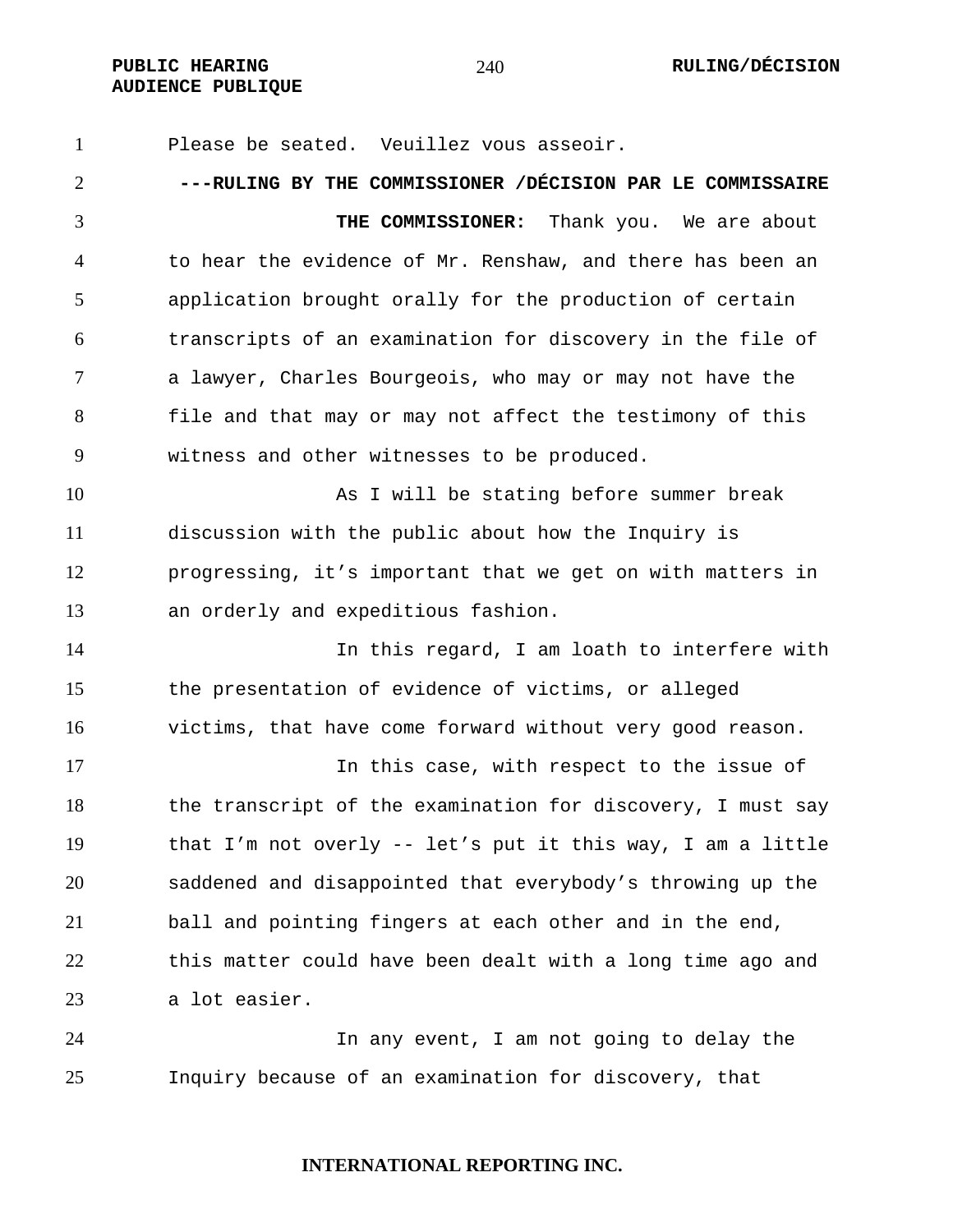**AUDIENCE PUBLIQUE** 

document that was out there for that long. I am going to indicate that if people want to have it, then it be faxed or electronically delivered to everyone including Commission counsel forthwith.

And I see Mr. Kloeze's gone but he is probably on the phone now, but in any event, I want that and I want it done now.

Getting things done is an expression that we are going to have to implement a lot more now. And I say that because, yes, it's going to mean that we might not have it on the screens for tomorrow if it is at all relevant. But what I want to do is I'm instructing Commission counsel that when it comes in that lawyers in the Inquiry be assigned so they can read through it and then at the lunch time, Mr. Lee, they can speak with the witness and address any sections of that discovery document that might deal with this apparent relevant topic.

With respect to the Bourgeois file, I think that the parties know, through the anticipated evidence I think it's called, what this witness will generally state. And I think it will be open for them to explore all of the relevant discussions that we've had today with respect to any input any other persons may have had with respect to his affidavits or transcripts.

25 15, if, on the odd chance that there is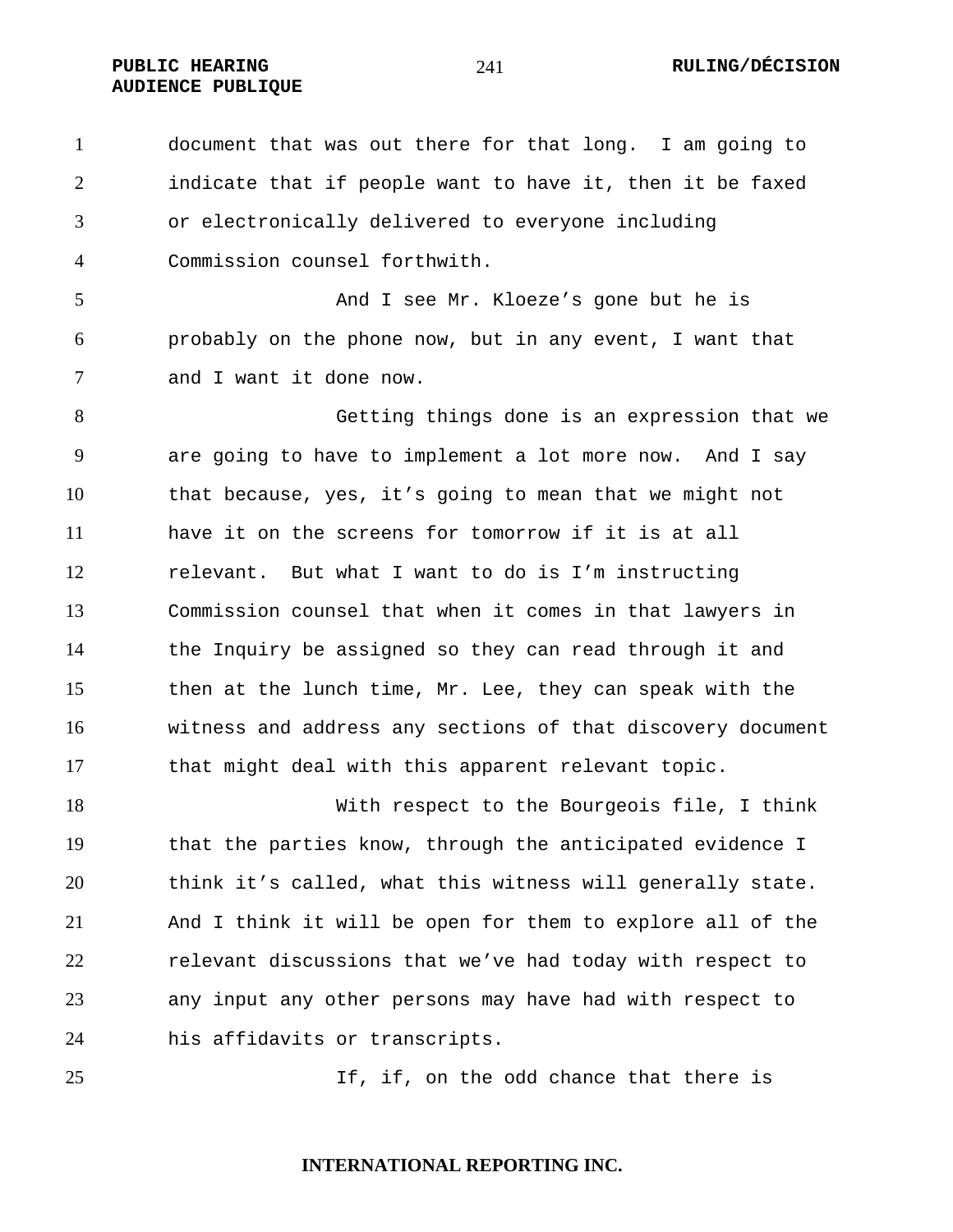**AUDIENCE PUBLIQUE** 

something that is relevant that might be put to this witness, I will hear applications to have the gentleman in question come back if there is a very relevant reason for so doing.

5 12 In that way, I guess I am compromising and balancing all of the interests. And so, I've also -- from what I can understand from Commission counsel, Mr. Bourgeois' input in this, that he remains a person of interest, that there will be inquiries made of him with respect to a file, and that discussions will be held very quickly as to ascertain the status of that file; and Commission counsel will be advising parties as to the status of that matter.

So I understand that this witness will begin testifying now and that -- I suppose he will be in-chief for the better part of the morning?

**MR. ENGELMANN:** That is correct, sir. I am wondering how late you might be willing to sit.

**THE COMMISSIONER:** We'll sit till 5:30 tonight. I can tell you that as my end of spring speech will be, that it is my intent to have the alleged victims and victims finish testifying this summer and, accordingly, I am loath to grant any adjournments, unless there's a very great reason for so doing.

As well, before the July break I intend on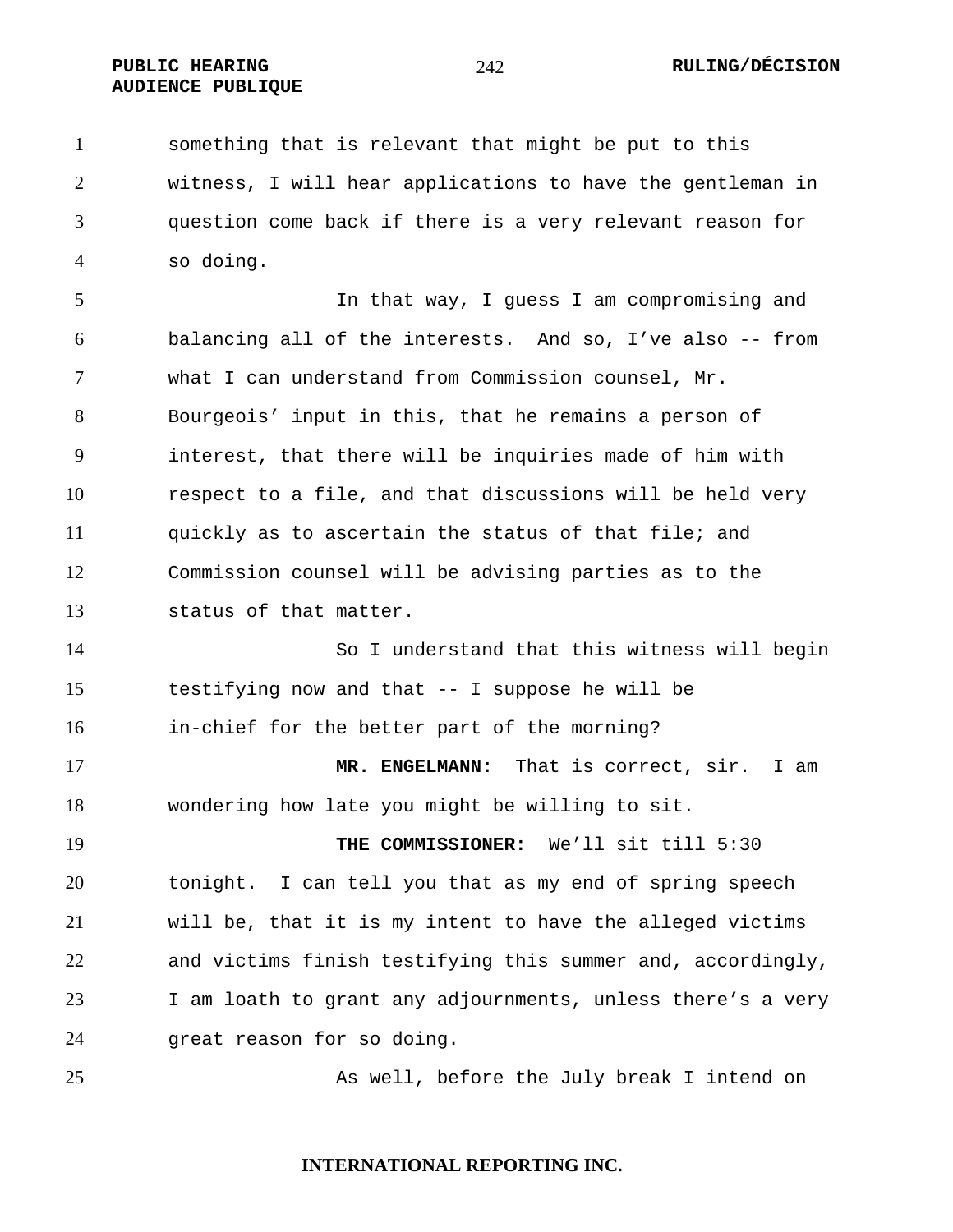PUBLIC HEARING  $243$  RULING/DÉCISION

**AUDIENCE PUBLIQUE** 

having the witnesses finished completely -- those who are scheduled to testify next week, and accordingly you may want to keep your Friday open in the event that we're not completed with the -- finished with the last witness. 5 MR. ENGELMANN: That's next Friday? **THE COMMISSIONER:** Next Friday, yes. **MR. ENGELMANN:** Mr. Commissioner, I did want to tell you when you made the comment about keeping counsel informed, a colleague of mine is attempting to reach -- has been attempting to reach Mr. Bourgeois now for some time, and I will keep the parties apprised. **THE COMMISSIONER:** Thank you. **MR. ENGELMANN:** As it certainly relates to the next witness. **THE COMMISSIONER:** Thank you. **MR. ENGELMANN:** Is Mr. Renshaw --- **THE COMMISSIONER:** Yes he is. Mr. Renshaw, could you come forward please. **MR. ENGELMANN:** The next witness for the Commission is Mr. Gerald Renshaw. **THE COMMISSIONER:** Good afternoon, sir. Hang on a second. **MR. ENGELMANN:** Affirm. **THE COMMISSIONER:** Are we going to swear in the witness?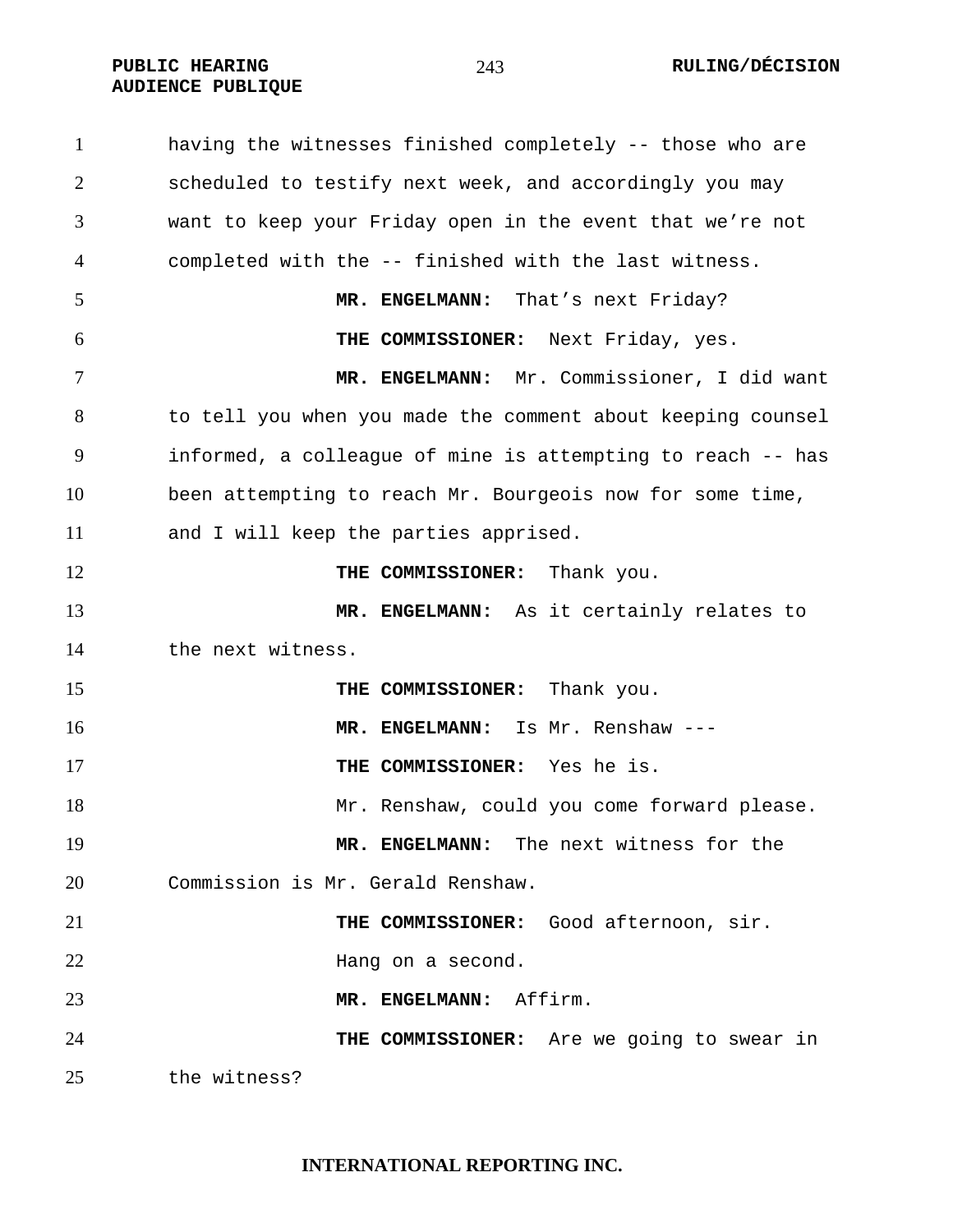**PUBLIC HEARING RENSHAW AUDIENCE PUBLIQUE** 

**GERALD RENSHAW: Affirmed/Sous affirmation solennelle THE COMMISSIONER:** Mr. Renshaw, have a seat. Could you pull up the chair because we're going to want you to speak right into the microphone; all right? Now Mr. Renshaw, I want to start off by thanking you for being very patient with us and accepting to come here today. Mr. Engelmann is going to ask you some questions. I'd ask you to wait until he's finished asking the question and give me your best answer in a loud clear voice, if you can, because I've noticed you're pretty soft spoken. If there's anything at any time that bothers you, if you're not sure about something, just turn over and speak with me; I'm open to that type of thing. If you don't understand the question ask him to repeat it. If you don't know the answer to something, and we don't know everything, although some people might think so -- just say you don't know the answer to the question. **Is that fair enough? MR. RENSHAW:** Yes. **THE COMMISSIONER:** All right, so what we're planning on doing today is hopefully sitting until 5:30 and get some of your testimony in, and then we'll ask you to

**INTERNATIONAL REPORTING INC.**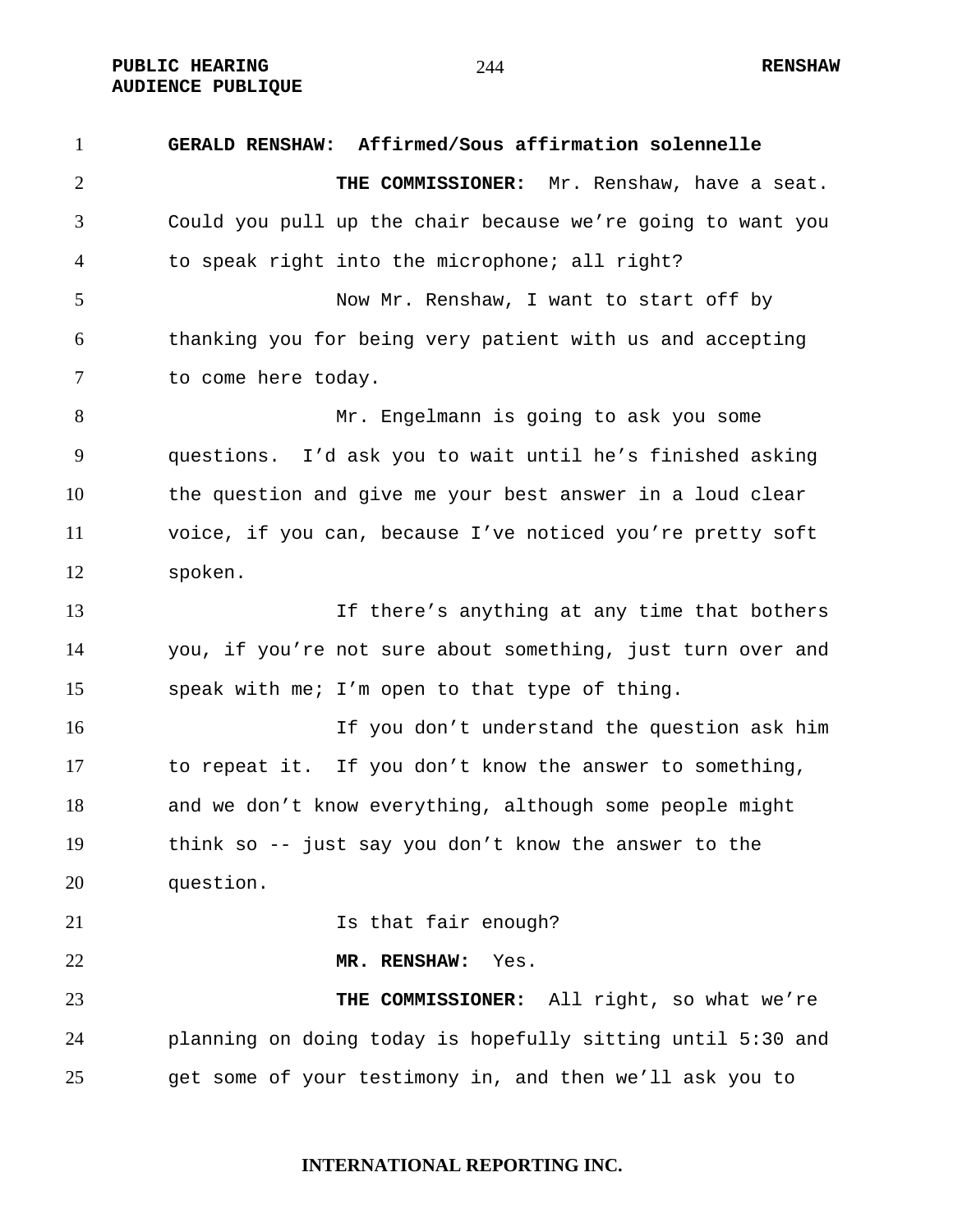**PUBLIC HEARING 245** 245 RENSHAW

**AUDIENCE PUBLIQUE International Contract Contract Contract Contract Contract Contract Contract Contract Contract Contract Contract Contract Contract Contract Contract Contract Contract Contract Contract Contract Contract** 

come back tomorrow to finish it off; all right? Thank you very much. Mr. Engelmann. **--- EXAMINATION IN-CHIEF BY/INTERROGATOIRE EN-CHEF PAR MR. PETER ENGELMANN MR. ENGELMANN:** Good afternoon, Mr. Renshaw. Thank you for coming. I know you're very busy with your work and I appreciate you being here. Sir, you have -- just so you're clear, you have a speaker just next to your computer screen so if you can't hear me --- **MR. RENSHAW:** Yeah, that's the little box right there? **MR. ENGELMANN:** Yes. **MR. RENSHAW:** Yes, I can hear you. **MR. ENGELMANN:** Okay, all right. Just make sure you're comfortable with the microphone; and there's water there for you. Sir, I understand that you're a member of the Victims' Group and as such represented by Mr. Lee; is that correct? **MR. RENSHAW:** Yes. **MR. ENGELMANN:** And, sir, I think we've spoken a little bit about the mandate of this Inquiry. You know what we're doing here, we're examining the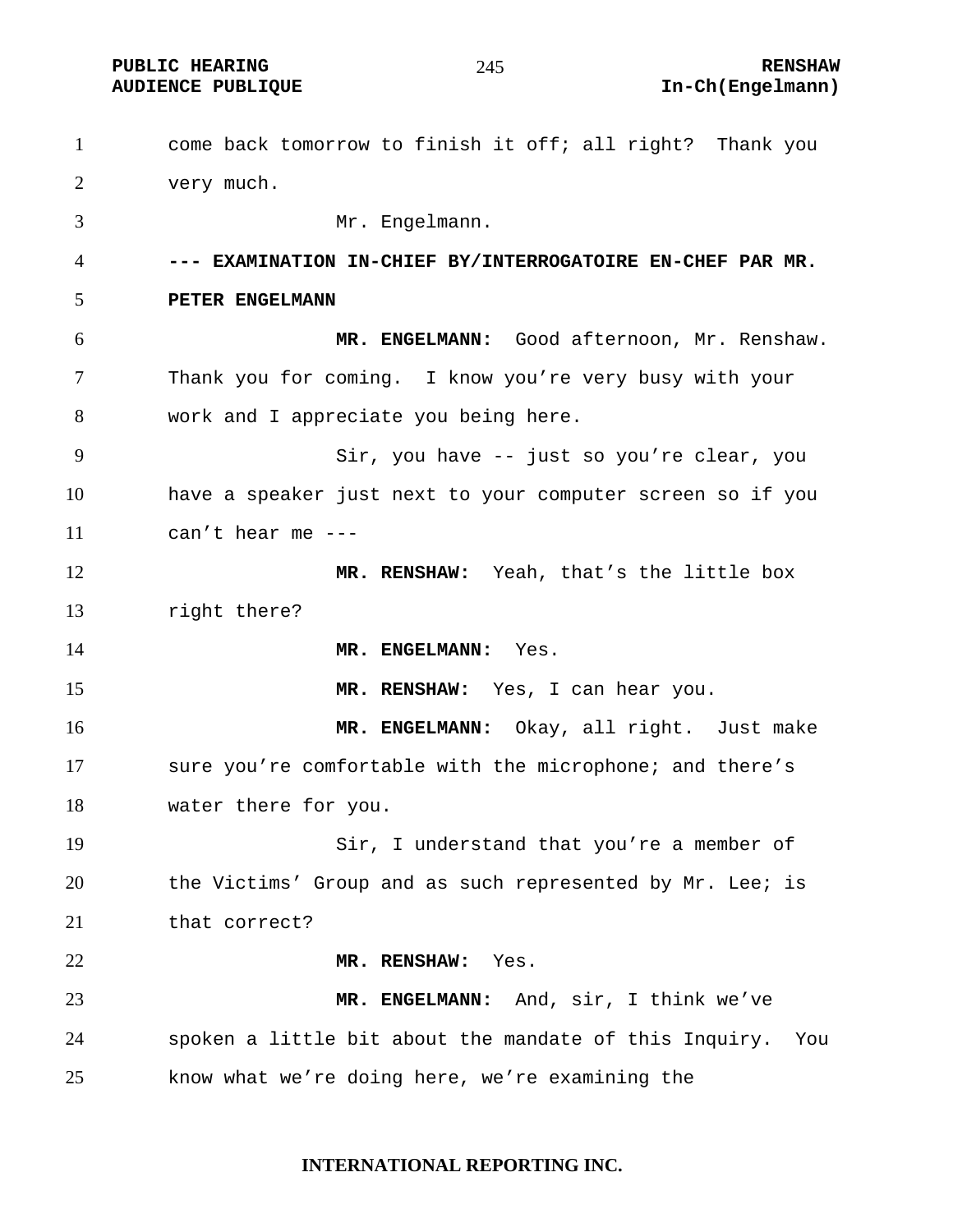**PUBLIC HEARING 246** 246 RENSHAW

# **AUDIENCE PUBLIQUE International Contract Contract Contract Contract Contract Contract Contract Contract Contract Contract Contract Contract Contract Contract Contract Contract Contract Contract Contract Contract Contract**

institutional response to allegations of historical abuse against young people here in the Cornwall area? **MR. RENSHAW:** Yes. **MR. ENGELMANN:** In addition to that we're looking at some allegations in the community of collusion or conspiracy or cover-up as they relate to public institutions and how, if at all that might have affected 8 the institutional response. **MR. RENSHAW:** Yes. **MR. ENGELMANN:** Are you aware of that as well? **MR. RENSHAW:** Yes. **MR. ENGELMANN:** So, Mr. Renshaw, I'd like to start by just asking you a few background questions. Could you just give us your date of birth please? **MR. RENSHAW:** December 6, '65. **MR. ENGELMANN:** So you're presently 41 years of age? **MR. RENSHAW:** Yes. **MR. ENGELMANN:** And where were you born? **MR. RENSHAW:** Winchester, Ontario. **MR. ENGELMANN:** And for my benefit, Winchester is not too far from here? **MR. RENSHAW:** Forty minutes. **MR. ENGELMANN:** Okay. Sir, I understand you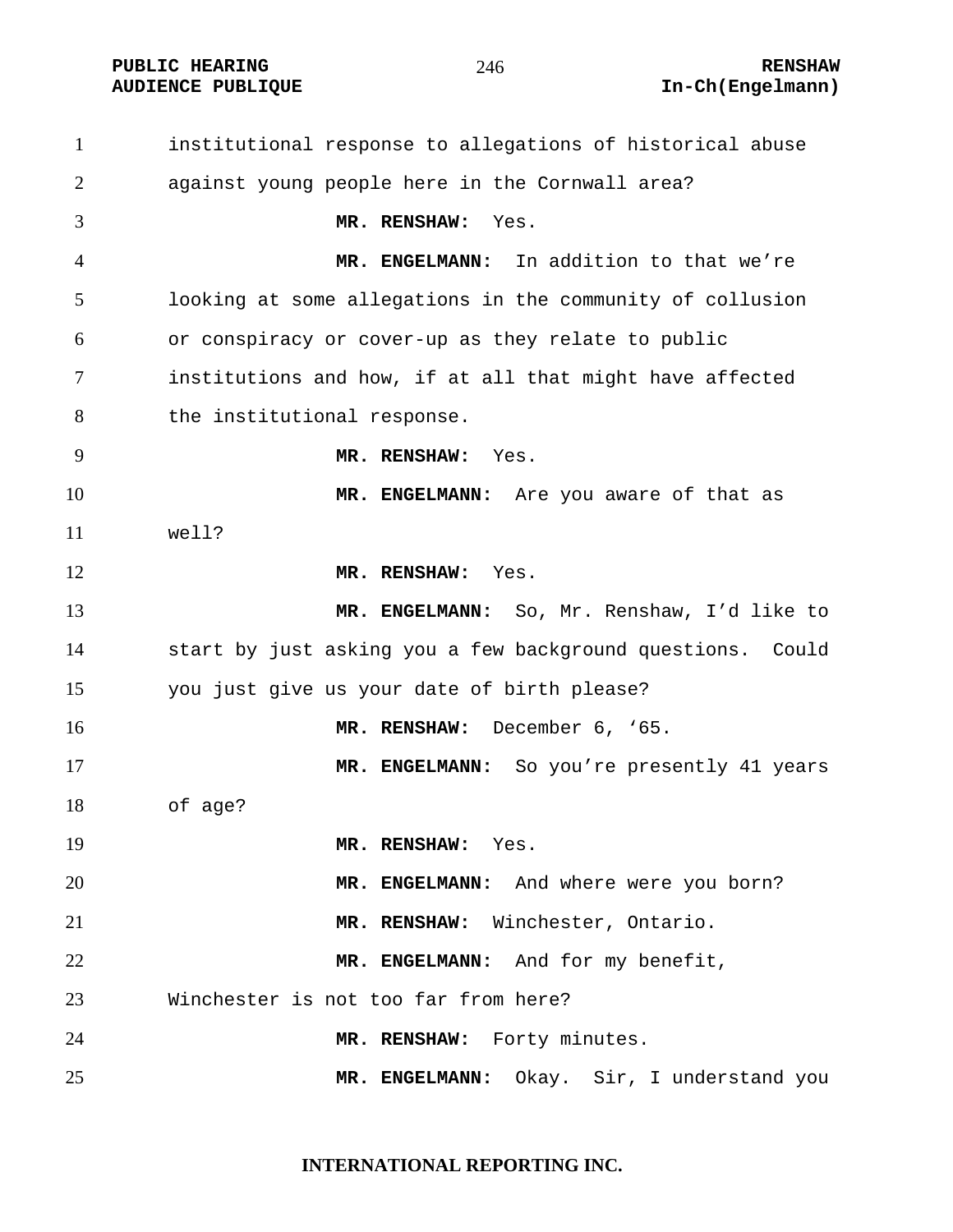have a number of siblings? **MR. RENSHAW:** Yes. **MR. ENGELMANN:** And, in fact, there were nine children in the family? **MR. RENSHAW:** Yes. **MR. ENGELMANN:** And as I understand it, sir, it was essentially two families; you were the youngest of six from the first family? **MR. RENSHAW:** Yes. **MR. ENGELMANN:** And then there are three other siblings; one who is now deceased? **MR. RENSHAW:** Yes. **MR. ENGELMANN:** And, sir, you have a brother, Robert Renshaw; is that correct? **MR. RENSHAW:** Yes. **MR. ENGELMANN:** And are you aware of the fact that he's come to this Inquiry to give evidence? 18 MR. RENSHAW: Yes. **MR. ENGELMANN:** And, sir, did you either listen to or watch him when he gave his evidence? **MR. RENSHAW:** No. **MR. ENGELMANN:** Have you spoken to him about the evidence he gave at this Inquiry? **MR. RENSHAW:** No. **MR. ENGELMANN:** Have you spoken to him at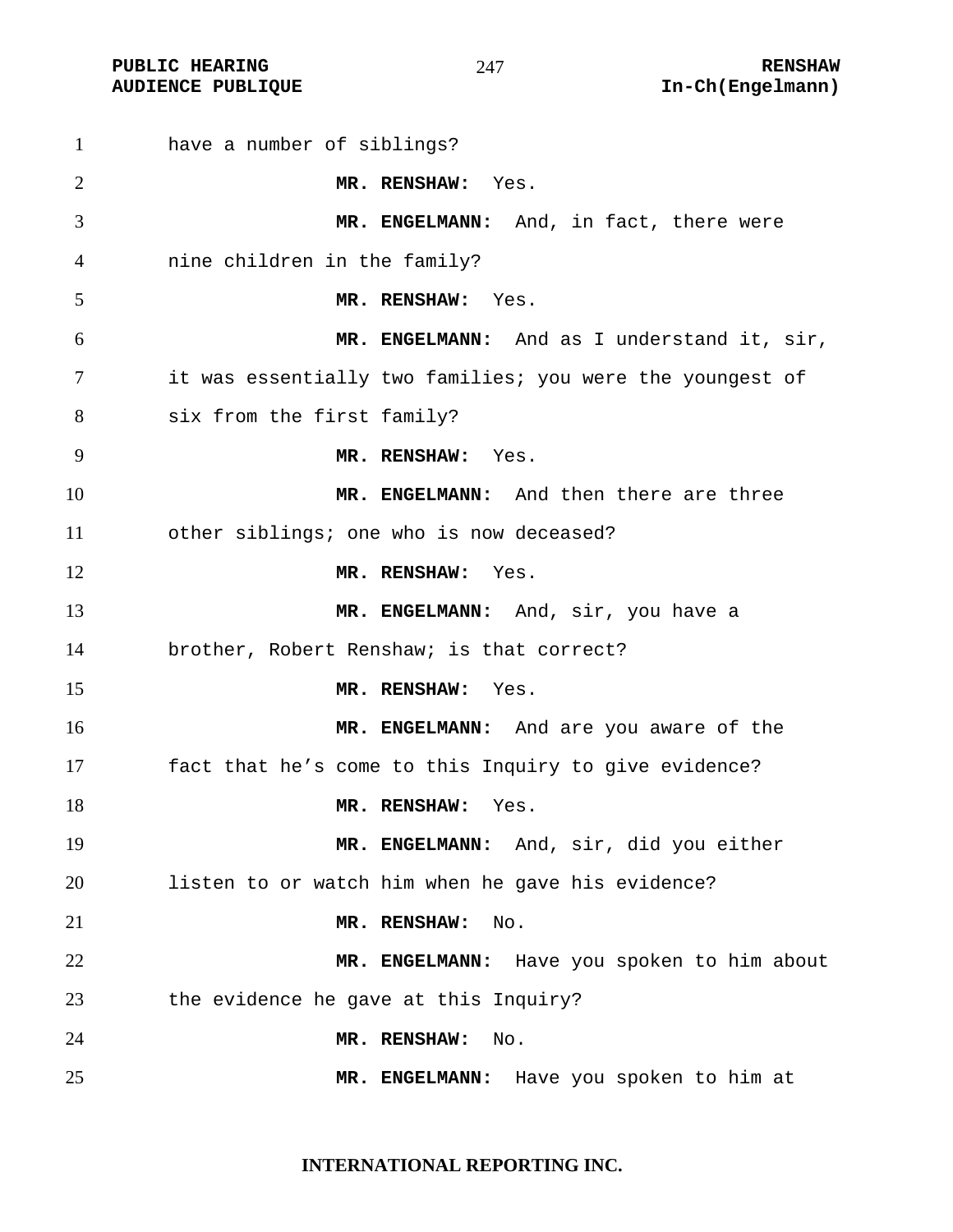all about actually coming here, in any way? **MR. RENSHAW:** Yes. **MR. ENGELMANN:** And what did that discussion entail; what was involved? **MR. RENSHAW:** Basically what to expect when I got here. 7 MR. ENGELMANN: And how the experience was for him? **MR. RENSHAW:** Yes. **MR. ENGELMANN:** But did he get into any of the evidence that he gave when he was here? 12 MR. RENSHAW: No. **MR. ENGELMANN:** And any of the questions that he received from lawyers? **MR. RENSHAW:** No. **MR. ENGELMANN:** Sir, I understand in your family background that your parents separated when you were quite young? **MR. RENSHAW:** Yes. **MR. ENGELMANN:** And that your father raised you until he passed away in 1981? **MR. RENSHAW:** Yes. **MR. ENGELMANN:** And you would have been about 15 years of age when he died? **MR. RENSHAW:** Yes.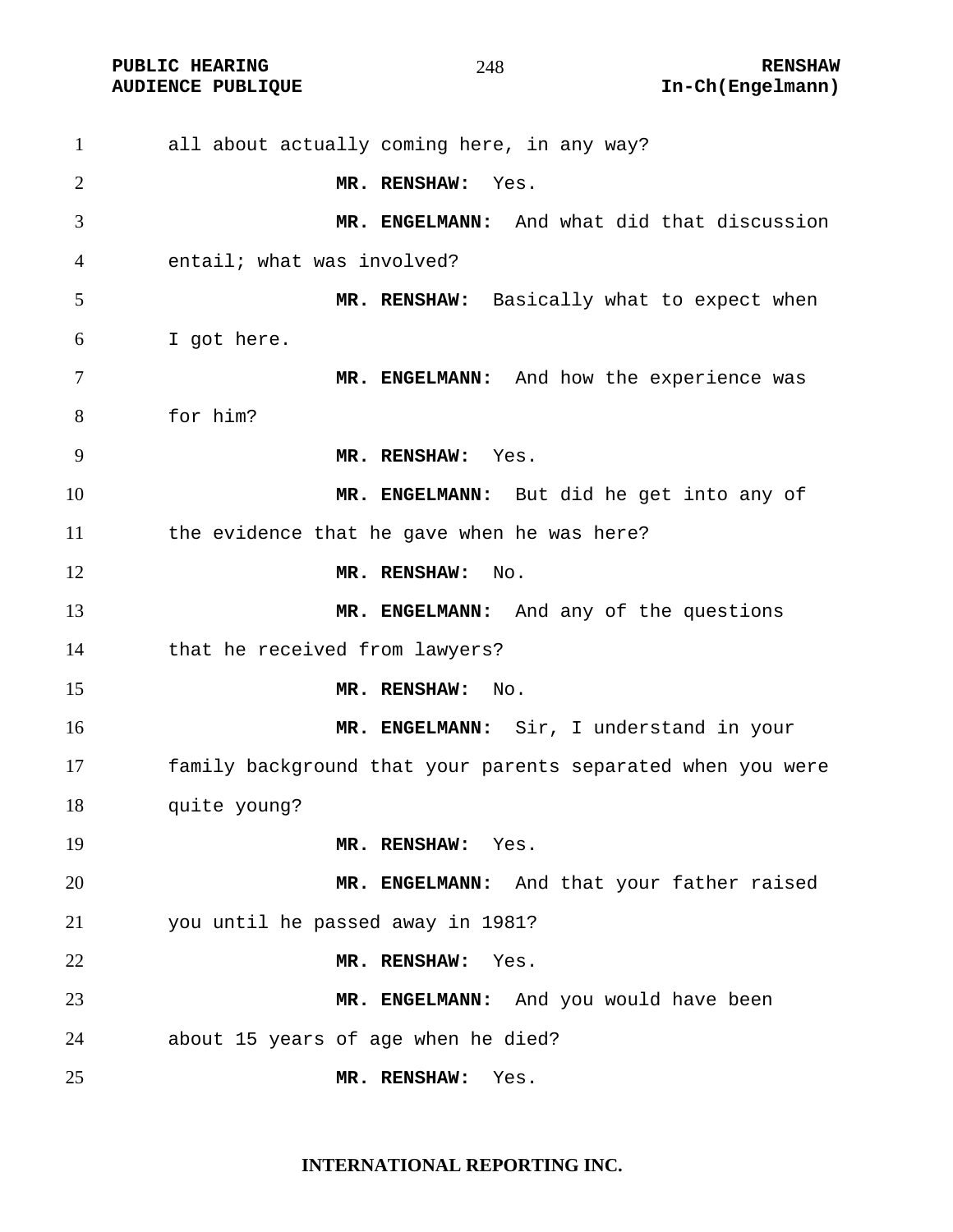## 

PUBLIC HEARING **RENSHAW** 249 **RENSHAW** RENSHAW **RENSHAW RENSHAW RENSHAW RENSHAW RENSHAW** 

| $\mathbf{1}$ | MR. ENGELMANN: And were you placed in                      |
|--------------|------------------------------------------------------------|
| 2            | foster care at that time?                                  |
| 3            | MR. RENSHAW: Yes.                                          |
| 4            | MR. ENGELMANN: And can you tell us for how                 |
| 5            | long?                                                      |
| 6            | MR. RENSHAW: From September '81, I believe,                |
| 7            | till December of '81.                                      |
| 8            | MR. ENGELMANN: So about two or three                       |
| 9            | months?                                                    |
| 10           | MR. RENSHAW: Yes.                                          |
| 11           | MR. ENGELMANN: And you would have then                     |
| 12           | turned 16?                                                 |
| 13           | MR. RENSHAW: Yes.                                          |
| 14           | MR. ENGELMANN: Where did you live after                    |
| 15           | that, sir?                                                 |
| 16           | MR. RENSHAW: With my brother, Bob.                         |
| 17           | MR. ENGELMANN: Was that here in Cornwall or                |
| 18           | in the Cornwall area?                                      |
| 19           | In Cornwall.<br>MR. RENSHAW:                               |
| 20           | MR. ENGELMANN: Sir, can you tell us a                      |
| 21           | little bit about your schooling? For example, I understand |
| 22           | that until you were about age 7 your family lived in       |
| 23           | Ingleside; is that correct?                                |
| 24           | MR. RENSHAW:<br>Yes.                                       |
| 25           | Where did you start school<br>MR. ENGELMANN:               |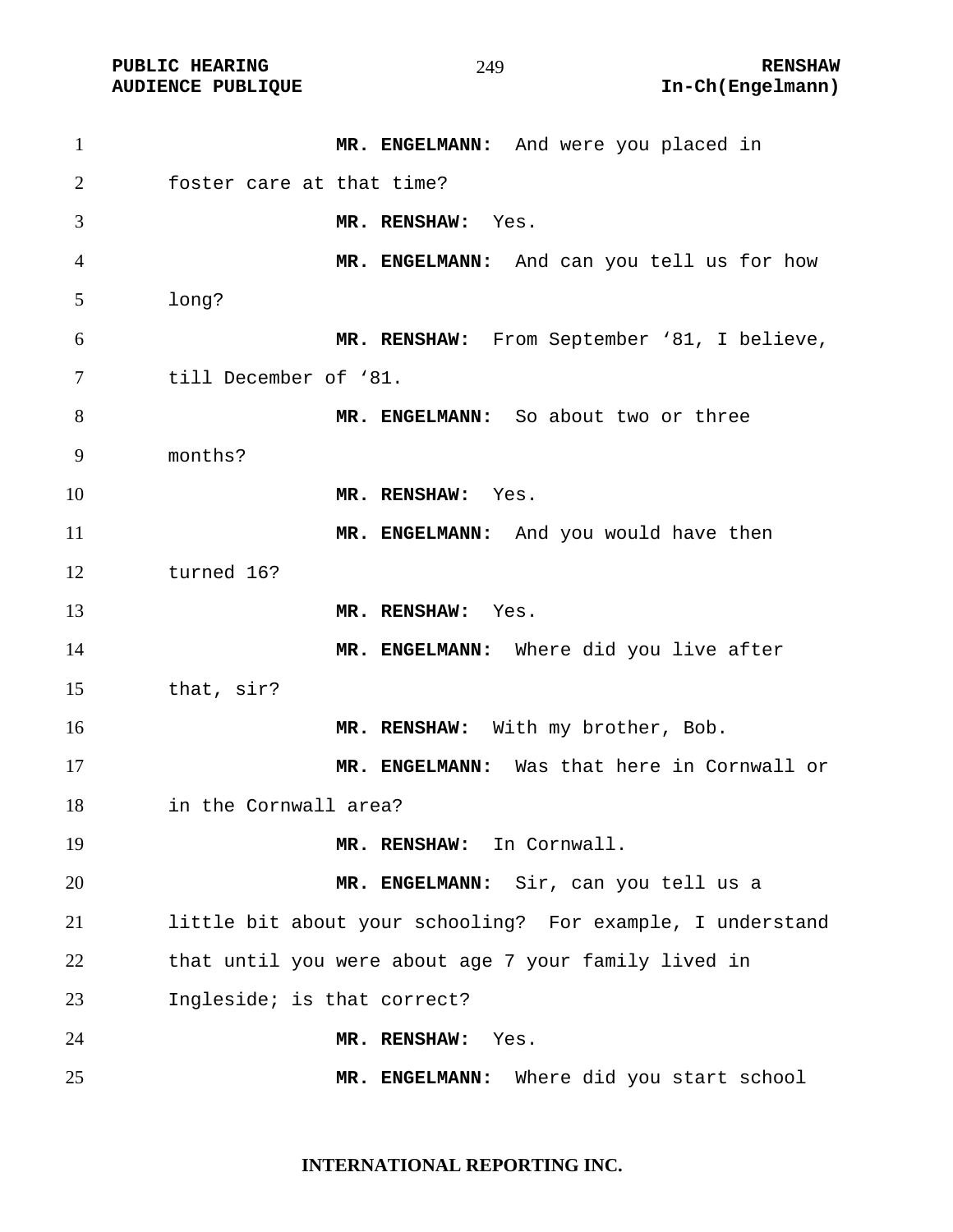| $\mathbf{1}$   | then?                                                       |
|----------------|-------------------------------------------------------------|
| $\overline{2}$ | MR. RENSHAW: Osnabruck District.                            |
| 3              | MR. ENGELMANN: I'm sorry?                                   |
| $\overline{4}$ | MR. RENSHAW: Osnabruck District.                            |
| 5              | MR. ENGELMANN: Is that a public school?                     |
| 6              | MR. RENSHAW: Yes.                                           |
| 7              | MR. ENGELMANN: And then were you -- when                    |
| 8              | you were in grade 2 did you move into the City of Cornwall? |
| 9              | MR. RENSHAW:<br>Yes.                                        |
| 10             | MR. ENGELMANN: And which school did you                     |
| 11             | attend?                                                     |
| 12             | MR. RENSHAW: Sidney Street Public.                          |
| 13             | MR. ENGELMANN: Is that an elementary                        |
| 14             | school?                                                     |
| 15             | MR. RENSHAW:<br>Was.                                        |
| 16             | MR. ENGELMANN: All right; and what about                    |
| 17             | for junior high or middle school?                           |
| 18             | MR. RENSHAW: Central Public.                                |
| 19             | MR. ENGELMANN: And that would have been                     |
| 20             | grade 7 and 8?                                              |
| 21             | MR. RENSHAW:<br>Yes.                                        |
| 22             | MR. ENGELMANN: And what did you do after                    |
| 23             | grade 8?                                                    |
| 24             | CCVS.<br>MR. RENSHAW:                                       |
| 25             | MR. ENGELMANN: And, sir, did you complete                   |

**INTERNATIONAL REPORTING INC.**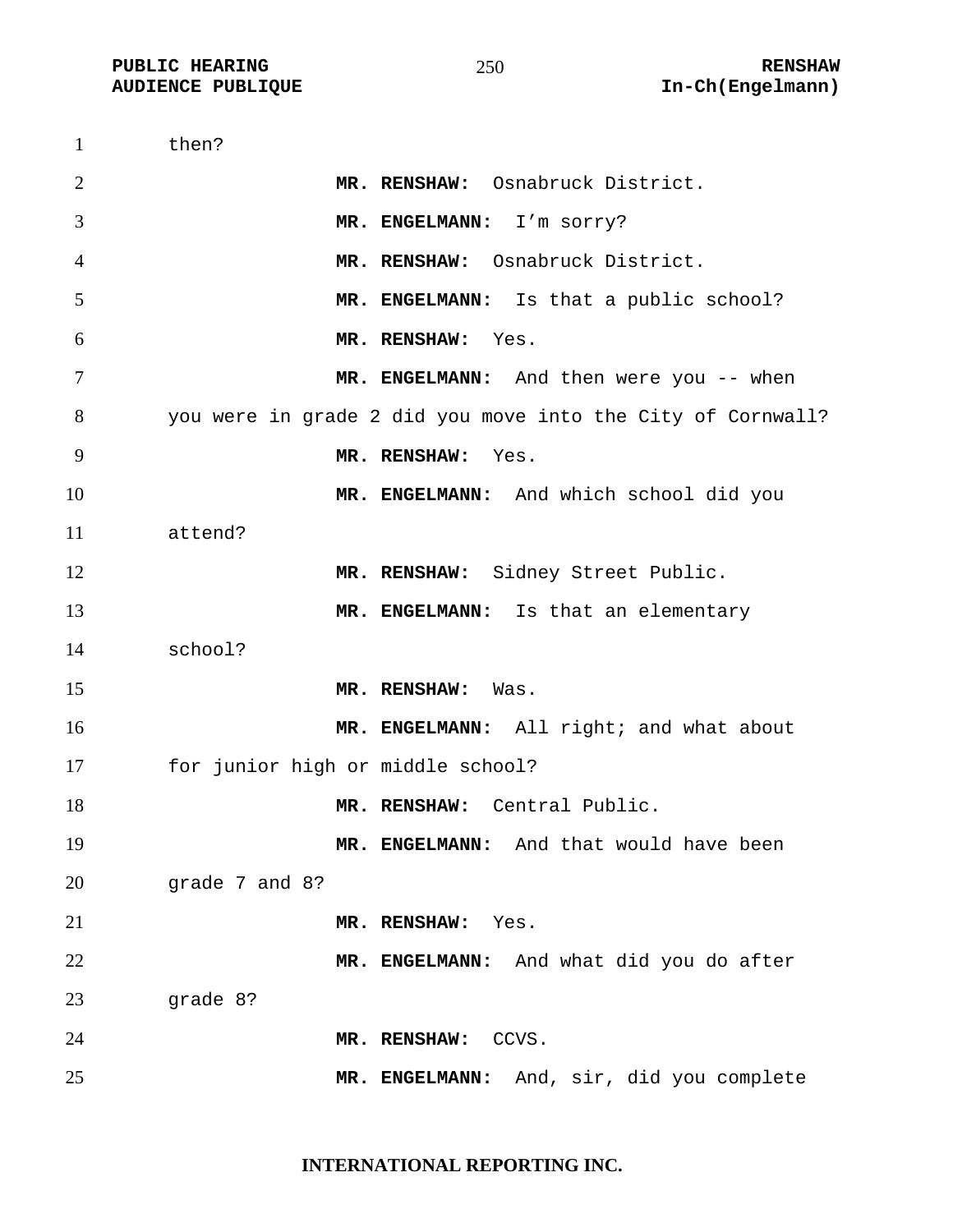**PUBLIC HEARING**  $\begin{array}{ccc} 251 & 251 \end{array}$  **RENSHAW** 

high school at CCVS? **MR. RENSHAW:** No. **MR. ENGELMANN:** How far did you get? **MR. RENSHAW:** Grade 11. **MR. ENGELMANN:** Did you do part of grade 12? **MR. RENSHAW:** Yes. **MR. ENGELMANN:** And Mr. Renshaw, did you go back to school after that, later in life? **MR. RENSHAW:** College. **MR. ENGELMANN:** Where did you go to college? **MR. RENSHAW:** Loyalist, Belleville. **MR. ENGELMANN:** And what did you study there? 14 MR. RENSHAW: Architecture. **MR. ENGELMANN:** And did you finish that program sir? **MR. RENSHAW:** No. **MR. ENGELMANN:** Can tell us how far into it you got? **MR. RENSHAW:** One -- one year of the three years. **MR. ENGELMANN:** And sir, you haven't just lived in the Cornwall area all your life? **MR. RENSHAW:** No. **MR. ENGELMANN:** Can you give us a sense as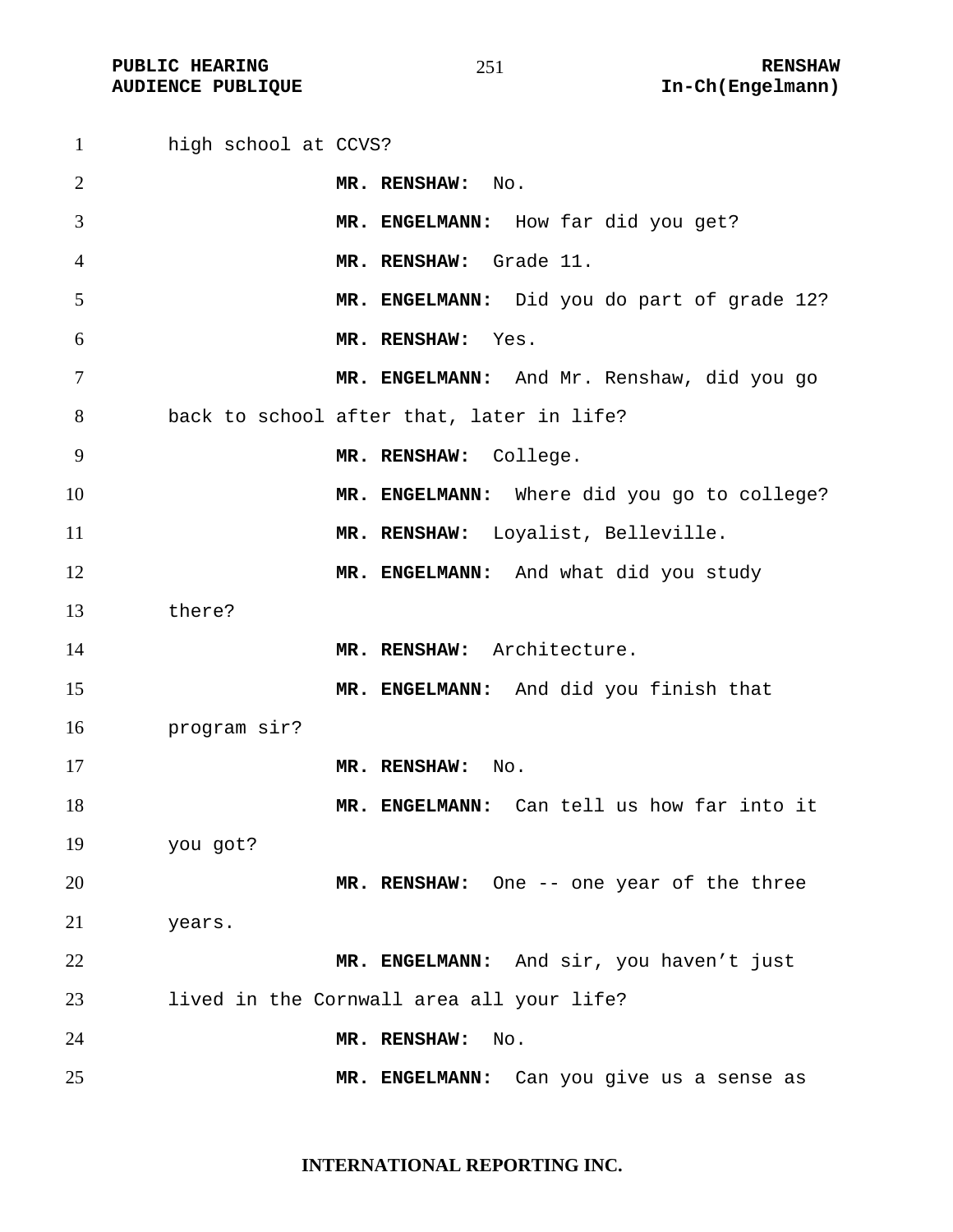PUBLIC HEARING **RENSHAW** 252 **RENSHAW** RENSHAW **RENSHAW** 252

| $\mathbf{1}$ | to where else you've lived and when -- approximately? |
|--------------|-------------------------------------------------------|
| 2            | MR. RENSHAW: Vancouver Island, Walkerton              |
| 3            | area, Toronto.                                        |
| 4            | MR. ENGELMANN: When were you living in                |
| 5            | Vancouver Island approximately?                       |
| 6            | MR. RENSHAW: Mid to late-nineties.                    |
| 7            | MR. ENGELMANN: Did you move to Walkerton              |
| 8            | after you were out west?                              |
| 9            | MR. RENSHAW: Yes.                                     |
| 10           | MR. ENGELMANN: Walkerton was still late               |
| 11           | nineties. Is that fair?                               |
| 12           | MR. RENSHAW: Yes.                                     |
| 13           | MR. ENGELMANN: What about since then?                 |
| 14           | MR. RENSHAW: I moved to Trenton to go to              |
| 15           | college ---                                           |
| 16           | MR. ENGELMANN: That was when you were going           |
| 17           | to college in Bellville.                              |
| 18           | MR. RENSHAW:<br>Yes.                                  |
| 19           | MR. ENGELMANN: And since then?                        |
| 20           | MR. RENSHAW: Cardinal, Ontario.                       |
| 21           | MR. ENGELMANN: Are you living there today?            |
| 22           | MR. RENSHAW:<br>Yes.                                  |
| 23           | MR. ENGELMANN: I understand Cardinal is               |
| 24           | about half way from here to Brockville.               |
| 25           | MR. RENSHAW: More or less, yeah.                      |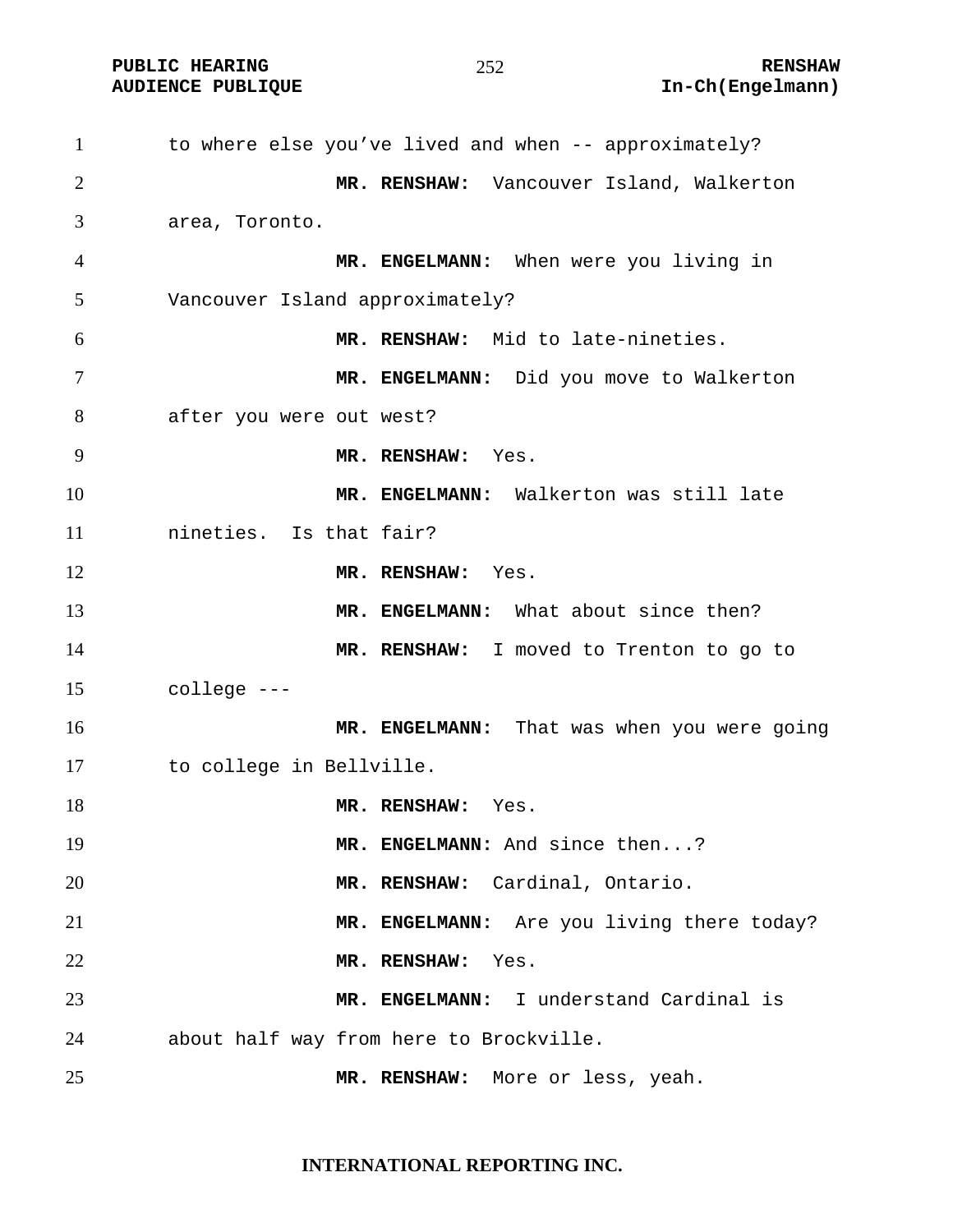1 MR. ENGELMANN: Mr. Renshaw, can you give us 2 just a short summary of the type of work you have done and are doing? **MR. RENSHAW:** I work construction. I don't know, anything residential, some commercial. **MR. ENGELMANN:** How long have you been doing that, sir? **MR. RENSHAW:** On and off most of my life. **MR. ENGELMANN:** I understand you are still doing that today. **MR. RENSHAW:** Yes. 12 MR. ENGELMANN: Up on a roof this morning. **MR. RENSHAW:** I had someone else go up. 14 MR. ENGELMANN: Okay. **MR. RENSHAW:** Smart move. **MR. ENGELMANN:** Sir, what about children? Do you have children of your own? **MR. RENSHAW:** One son. 19 MR. ENGELMANN: How old is your son? **MR. RENSHAW:** Twenty. **MR. ENGELMANN:** You were previously in a 22 relationship with his mother. **MR. RENSHAW:** Yes. **MR. ENGELMANN:** When did that end? **MR. RENSHAW:** Mid-nineties.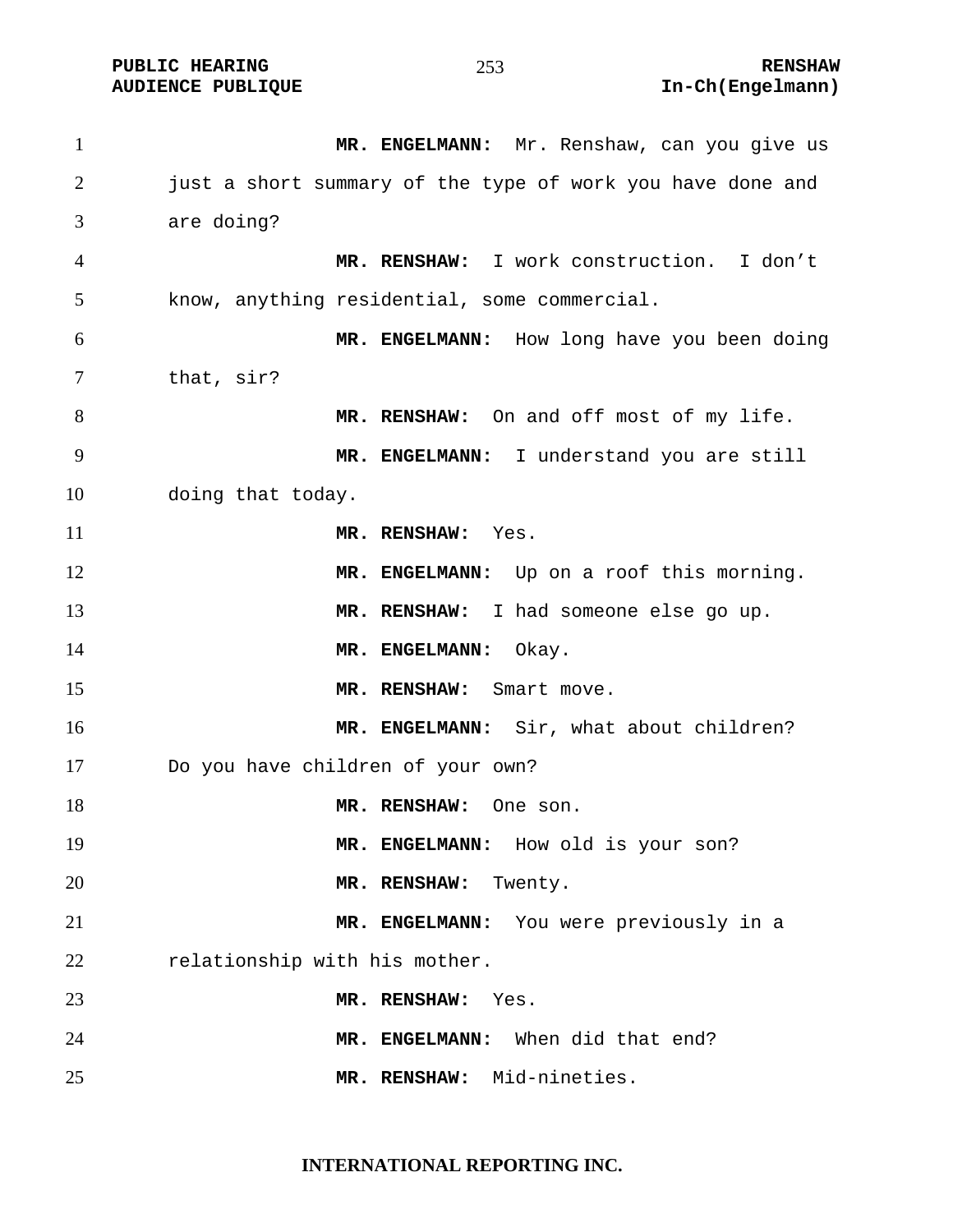| $\mathbf{1}$   | MR. ENGELMANN: Who would have raised your              |
|----------------|--------------------------------------------------------|
| 2              | son after that?                                        |
| 3              | MR. RENSHAW:<br>Me.                                    |
| $\overline{4}$ | MR. ENGELMANN: Were there any other                    |
| 5              | children from that relationship that she had?          |
| 6              | MR. RENSHAW: She had two children of her               |
| 7              | own before.                                            |
| 8              | MR. ENGELMANN: What if any responsibility              |
| 9              | did you take on for those children after the break-up? |
| 10             | MR. RENSHAW: Right now I have one living               |
| 11             | with me.                                               |
| 12             | MR. ENGELMANN: Still today.                            |
| 13             | Sir, are you currently in a relationship?              |
| 14             | MR. RENSHAW:<br>Yes.                                   |
| 15             | MR. ENGELMANN: And your partner is with you            |
| 16             | today for support.                                     |
| 17             | MR. RENSHAW:<br>Yes.                                   |
| 18             | MR. ENGELMANN: Mr. Renshaw, I understand               |
| 19             | that when you were about 12 or 13 you would have been  |
| 20             | living here in the city of Cornwall.                   |
| 21             | MR. RENSHAW:<br>Yes.                                   |
| 22             | MR. ENGELMANN: At or about that time, did              |
| 23             | you have any trouble with the law?                     |
| 24             | Minor, yes.<br>MR. RENSHAW:                            |
| 25             | Can you give us a sense of<br>MR. ENGELMANN:           |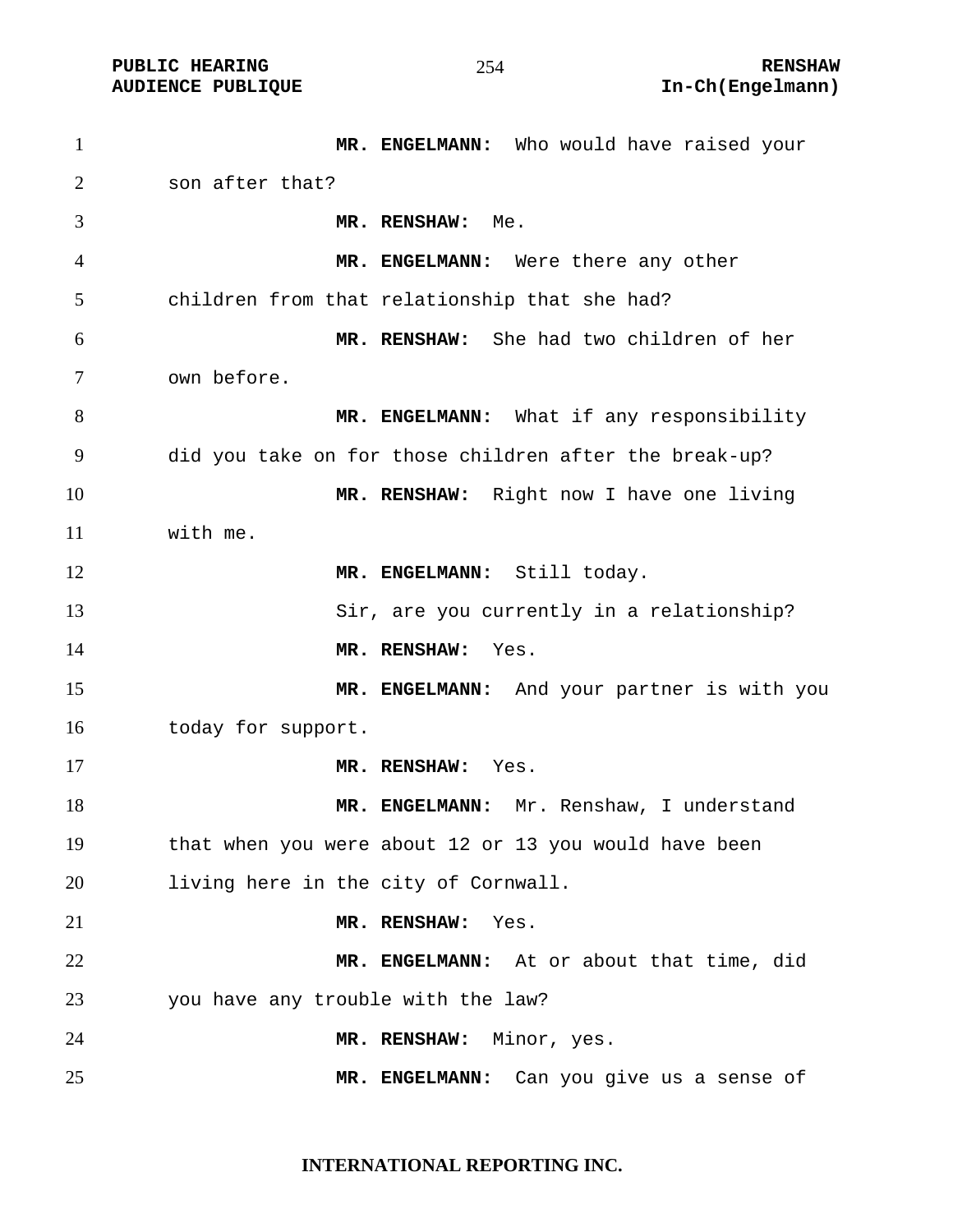**PUBLIC HEARING 255** 255 RENSHAW **AUDIENCE PUBLIQUE International Contract Contract Contract Contract Contract Contract Contract Contract Contract Contract Contract Contract Contract Contract Contract Contract Contract Contract Contract Contract Contract** 

what you mean by minor? **MR. RENSHAW:** Busting locks on the railway track, switching tracks. **MR. ENGELMANN:** Did you have some kind of  $5 \t a \t - -$ **MR. RENSHAW:** I had to pay restitution and I believe I got six months probation or something like that. **MR. ENGELMANN:** That would have been when you were around 12 or 13? **MR. RENSHAW:** Yes. **MR. ENGELMANN:** You have three older brothers. **MR. RENSHAW:** Four. 14 MR. ENGELMANN: Four older brothers, I'm sorry. Did any of them have any trouble with the law? **MR. RENSHAW:** Three of them. **MR. ENGELMANN:** Do you know if any or all of those three were placed on probation as a result of that? **MR. RENSHAW:** Yes, all three. **MR. ENGELMANN:** Do you know who their probation officer was? **MR. RENSHAW:** Ken Seguin. **MR. ENGELMANN:** How did you know that Ken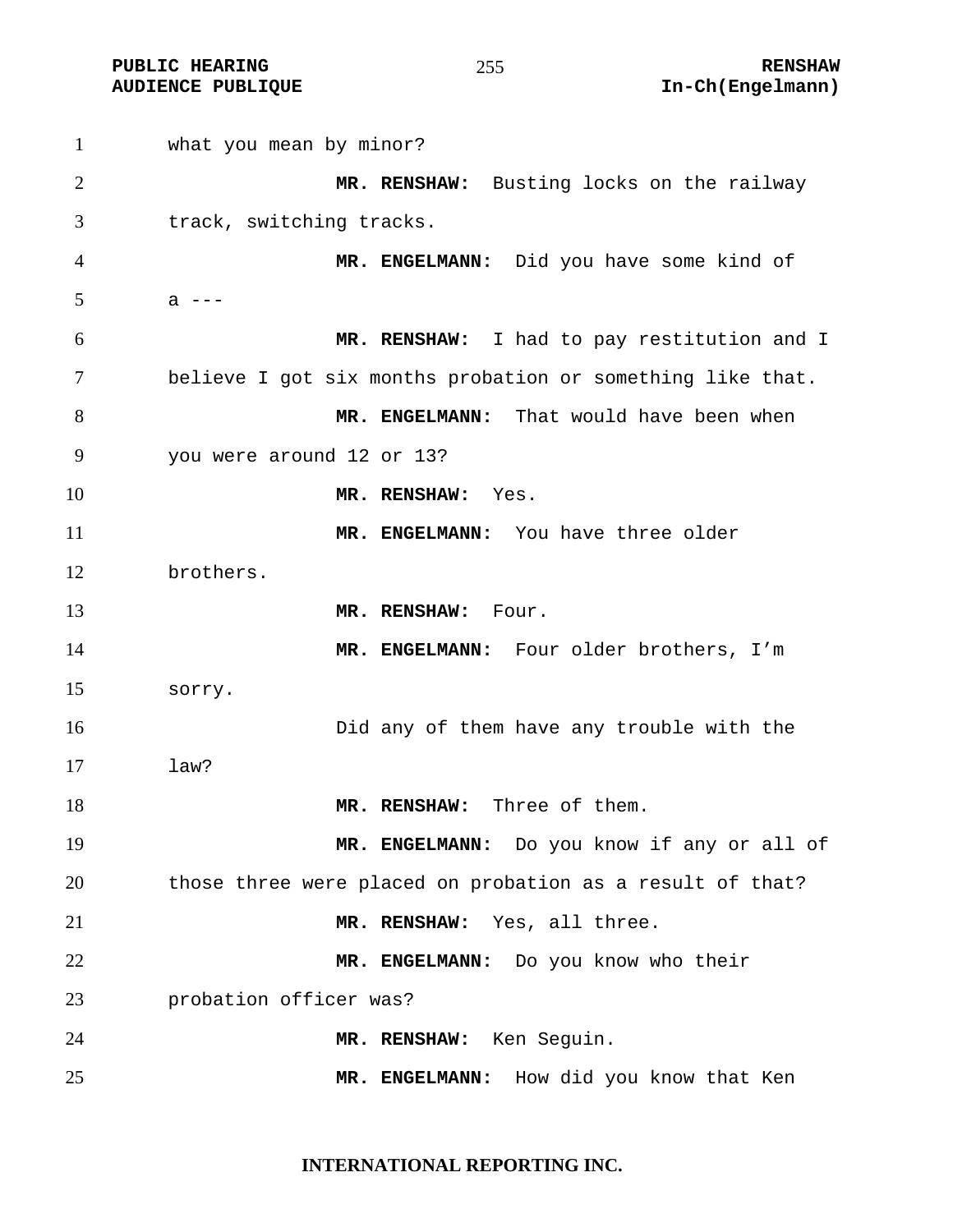Seguin was the probation officer for your three older brothers? **MR. RENSHAW:** He had been to my home when I was a kid. **MR. ENGELMANN:** Did he know your parents or your father? **MR. RENSHAW:** Yes. 8 MR. ENGELMANN: Your father. **MR. RENSHAW:** Yes. **MR. ENGELMANN:** He would come over to visit one of your brothers who was on probation. **MR. RENSHAW:** One or the other, yeah. **MR. ENGELMANN:** So how old would you have been when you first met him? **MR. RENSHAW:** About 12, I imagine. **MR. ENGELMANN:** I'm sorry...? **MR. RENSHAW:** About 12, I imagine. 18 MR. ENGELMANN: Did you have any contact with him at that time outside of your home or would it have 20 just been at the house? **MR. RENSHAW:** Just at the house. **MR. ENGELMANN:** In approximately March of 1983 were you convicted of possession of stolen property? **MR. RENSHAW:** I believe so, yes. **MR. ENGELMANN:** Was that here in the city of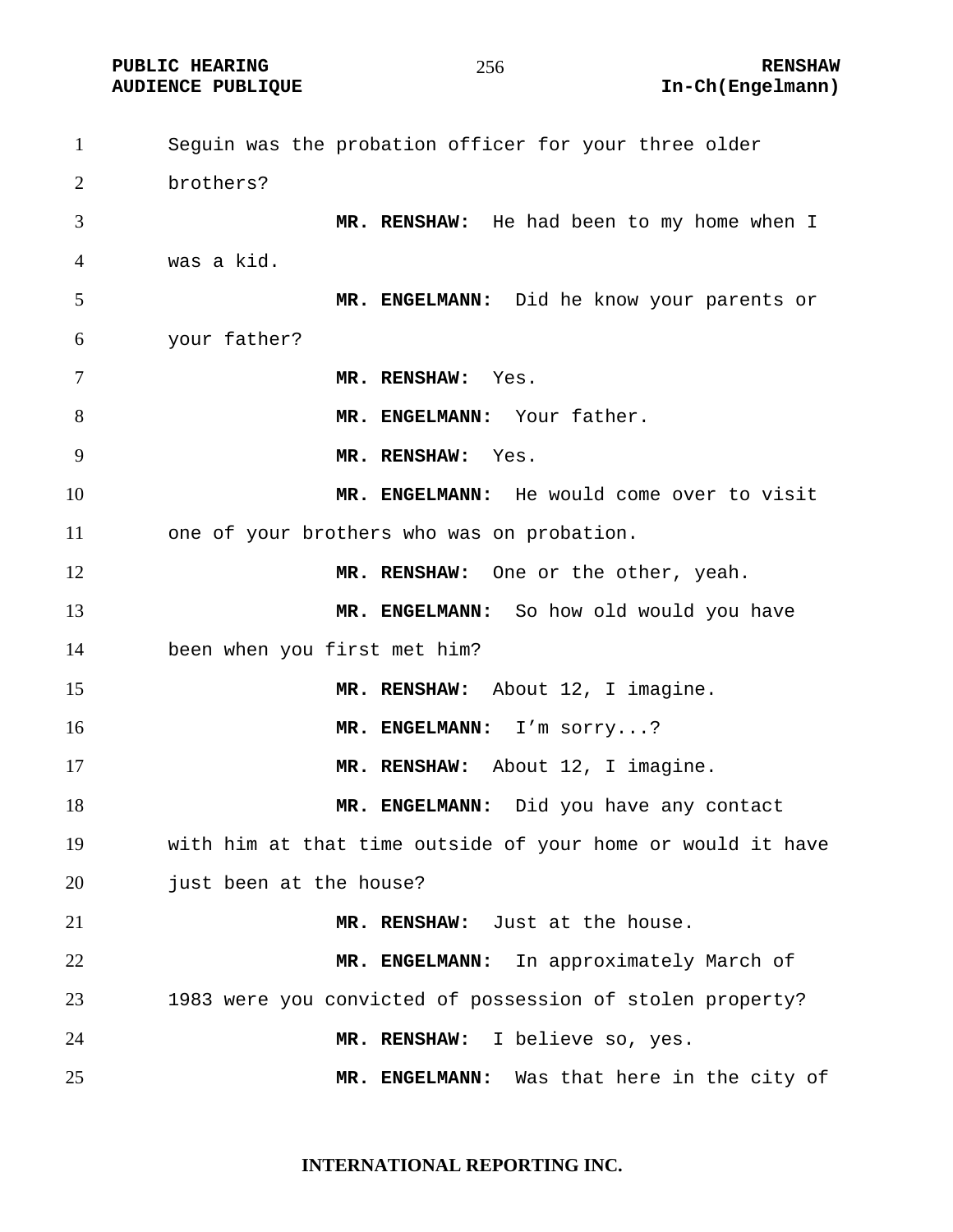| $\mathbf{1}$   | Cornwall?                                   |
|----------------|---------------------------------------------|
| 2              | MR. RENSHAW: Yes.                           |
| 3              | MR. ENGELMANN: It involved some speakers or |
| $\overline{4}$ | something like that.                        |
| 5              | MR. RENSHAW: Yes. Yes.                      |
| 6              | MR. ENGELMANN: Were you convicted of that   |
| 7              | offence? I'm sorry.                         |
| 8              | MR. RENSHAW: Yes.                           |
| 9              | MR. ENGELMANN: You would have been 17 at    |
| 10             | the time.                                   |
| 11             | MR. RENSHAW: I believe so, yes.             |
| 12             | MR. ENGELMANN: Sir, did you have a lawyer   |
| 13             | represent you for that particular charge?   |
| 14             | MR. RENSHAW:<br>Yes.                        |
| 15             | MR. ENGELMANN: Who was that?                |
| 16             | MR. RENSHAW: Malcolm MacDonald.             |
| 17             | MR. ENGELMANN: Was he familiar to you?      |
| 18             | MR. RENSHAW: Through friends of mine, yes.  |
| 19             | MR. ENGELMANN: Do you know if he had acted  |
| 20             | for your brothers?                          |
| 21             | MR. RENSHAW: I don't believe so.            |
| 22             | MR. ENGELMANN: Do you remember what your    |
| 23             | sentence was, sir, at the time?             |
| 24             | MR. RENSHAW: I think it was six months      |
| $\sim$ $\sim$  |                                             |

probation.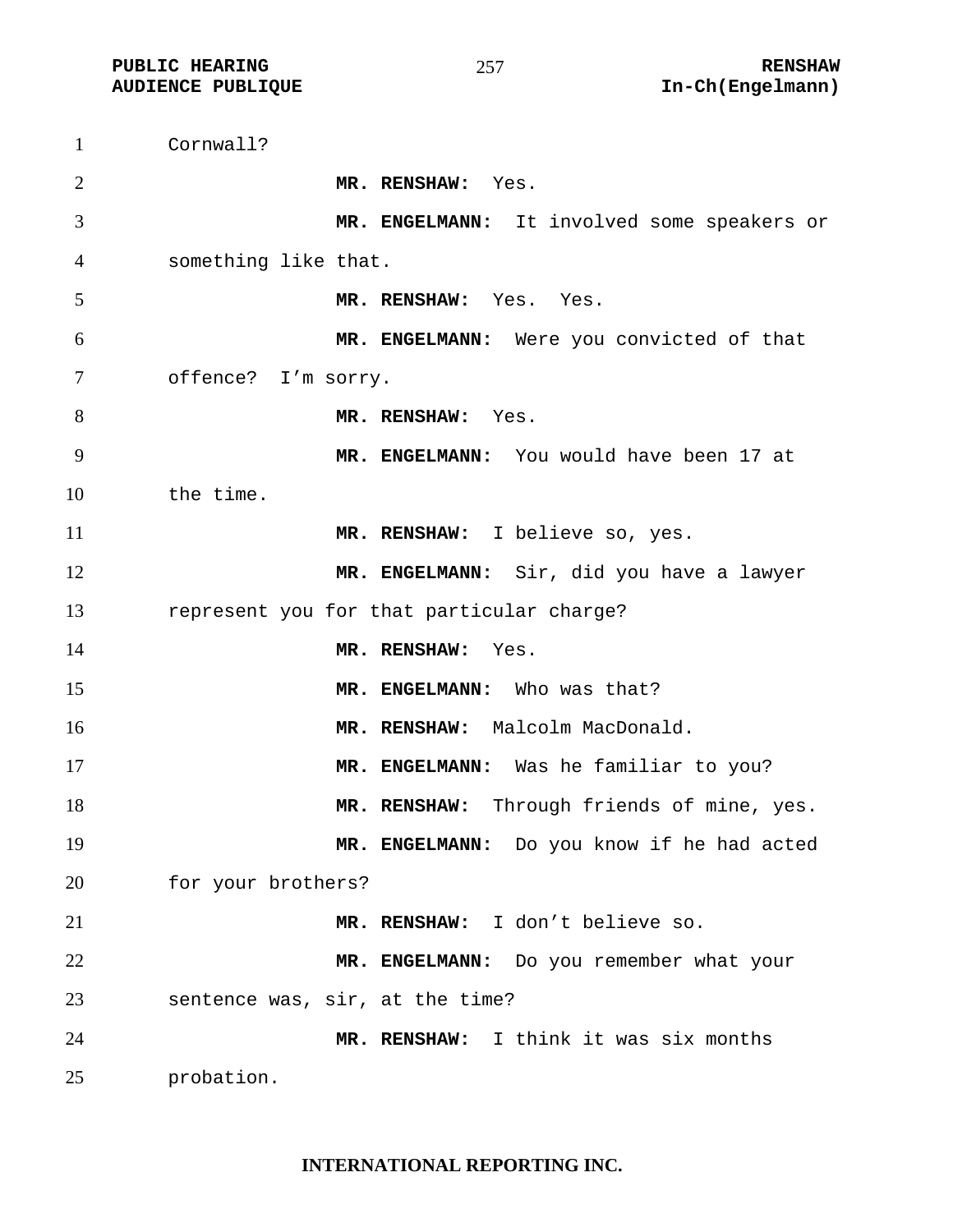PUBLIC HEARING **RENSHAW** 258 **RENSHAW** 258 **RENSHAW RENSHAW AUDIENCE PUBLIQUE AUDIENCE PUBLIQUE** 

| $\mathbf{1}$   | MR. ENGELMANN: A suspended sentence and six                |
|----------------|------------------------------------------------------------|
| 2              | months probation.                                          |
| 3              | MR. RENSHAW:<br>Yes.                                       |
| $\overline{4}$ | MR. ENGELMANN: Sound about right.                          |
| 5              | MR. RENSHAW:<br>Yes.                                       |
| 6              | MR. ENGELMANN: Do you know who was assigned                |
| 7              | to be your probation officer?                              |
| 8              | MR. RENSHAW: Ken Seguin.                                   |
| 9              | MR. ENGELMANN: Do you know why he was                      |
| 10             | assigned to be your probation officer?                     |
| 11             | MR. RENSHAW: I assume it's because my                      |
| 12             | brothers were assigned to him before me so he knew the     |
| 13             | family.                                                    |
| 14             | MR. ENGELMANN: Sir, did you at some point                  |
| 15             | ever do work for Ken Seguin?                               |
| 16             | MR. RENSHAW:<br>Yes.                                       |
| 17             | MR. ENGELMANN: Can you tell us what kind of                |
| 18             | work you would have done?                                  |
| 19             | MR. RENSHAW: Minor renovations, gardening,                 |
| 20             | stuff of that nature.                                      |
| 21             | MR. ENGELMANN: All right.                                  |
| 22             | Where would you have done that work?<br>We                 |
| 23             | have heard that he had at least two residences here in the |
| 24             | area.                                                      |
| 25             | MR. RENSHAW: At both residences.                           |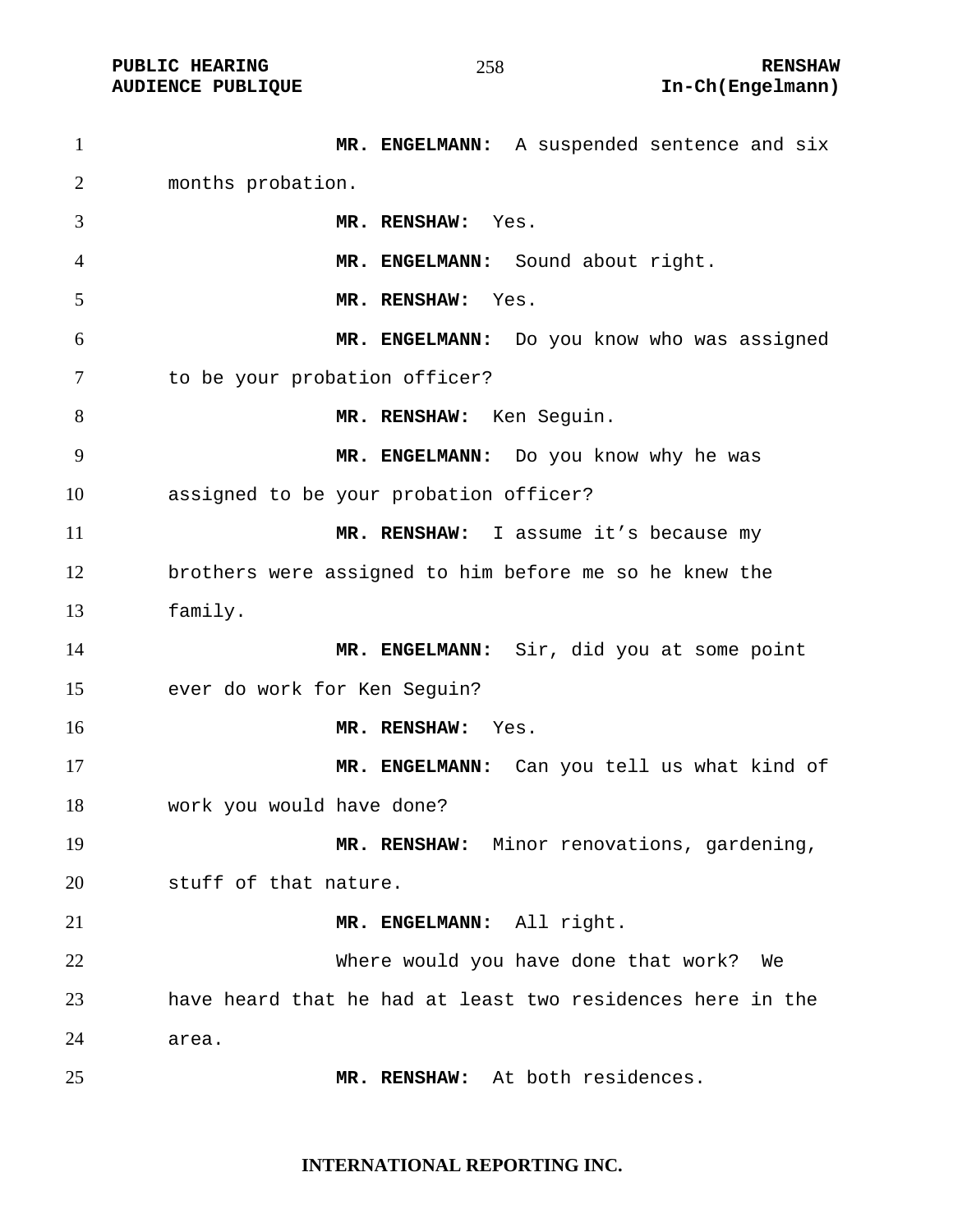**PUBLIC HEARING**  $\frac{1}{259}$  **259** RENSHAW

**MR. ENGELMANN:** So his residence on Alguire Street in the city of Cornwall. **MR. RENSHAW:** Yes. **MR. ENGELMANN:** Did you also do some work for him at his home in Summerstown? **MR. RENSHAW:** Yes. **MR. ENGELMANN:** Do you recall, sir, you say gardening, some renovation or minor renovation work, did you start working for Mr. Seguin before he was your probation officer or during the time you were on probation or was it after? Do you remember? **MR. RENSHAW:** I couldn't be positive. It was about the same time. 14 MR. ENGELMANN: Okay. So you are convicted of a property offence, March of '83. You would be about 17 years and three months at the time. **MR. RENSHAW:** Yes. **MR. ENGELMANN:** You have six months probation with Mr. Seguin. **MR. RENSHAW:** Yes. **MR. ENGELMANN:** How often were you supposed to see him? **MR. RENSHAW:** Once a month, I believe. **MR. ENGELMANN:** How often did you see him?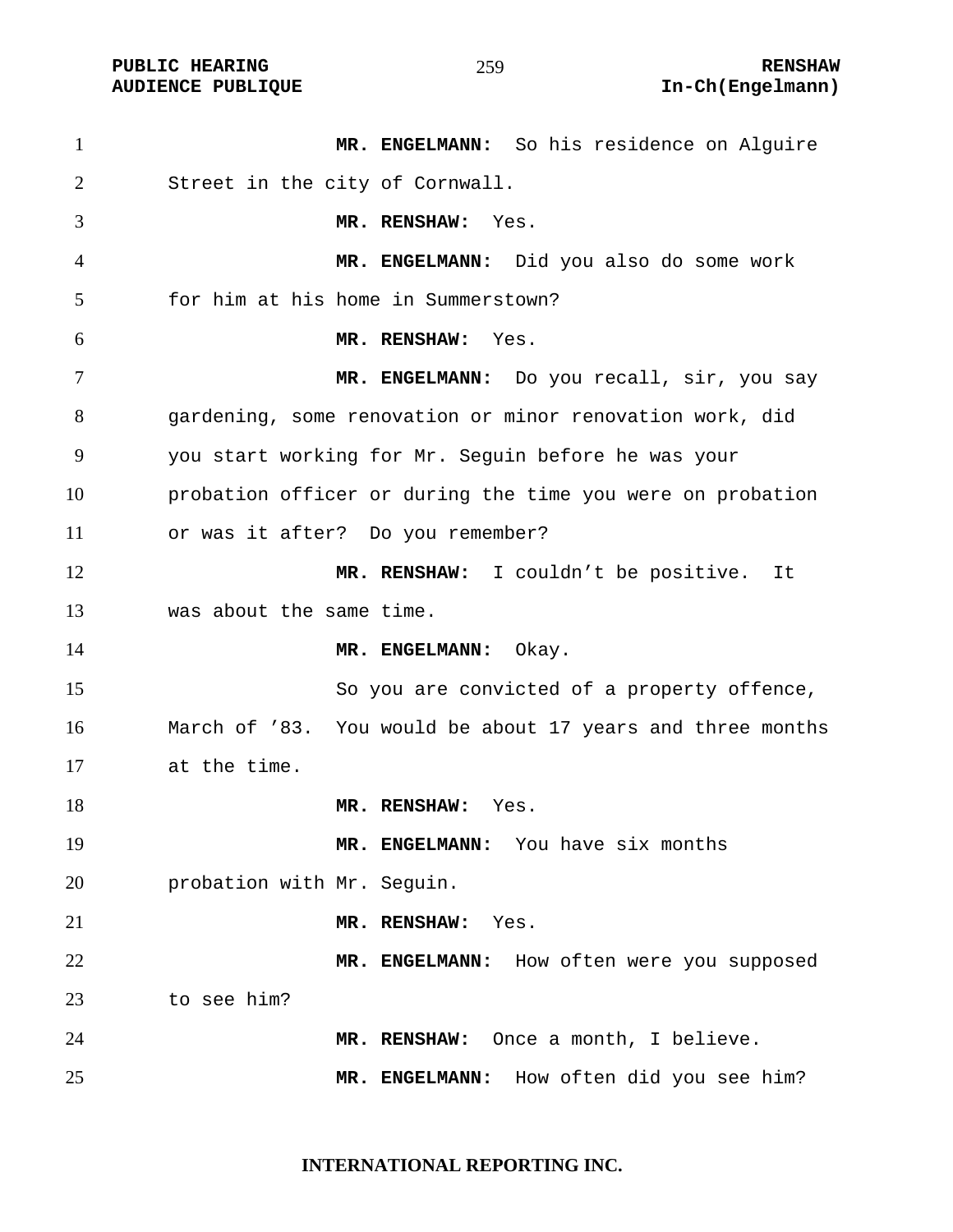PUBLIC HEARING **RENSHAW** 260 **RENSHAW** RENSHAW **RENSHAW** 260 **RENSHAW** 260 **RENSHAW** 260 **RENSHAW** 

| $\mathbf{1}$   | MR. RENSHAW: Once every other month.                   |
|----------------|--------------------------------------------------------|
| $\overline{2}$ | MR. ENGELMANN: So you didn't see him every             |
| 3              | month.                                                 |
| 4              | MR. RENSHAW:<br>No.                                    |
| 5              | MR. ENGELMANN: Was that an issue for him?              |
| 6              | MR. RENSHAW:<br>No.                                    |
| 7              | MR. ENGELMANN: Did he ever say that he was             |
| 8              | going to breach your probation because you missed some |
| 9              | appointments?                                          |
| 10             | MR. RENSHAW:<br>No.                                    |
| 11             | MR. ENGELMANN: Where did you see him for               |
| 12             | the probation appointments?                            |
| 13             | MR. RENSHAW: His office, Cornwall.                     |
| 14             | MR. ENGELMANN: Where was that office                   |
| 15             | located?                                               |
| 16             | MR. RENSHAW: First and Pitt.                           |
| 17             | MR. ENGELMANN: Were there other offices in             |
| 18             | that building?                                         |
| 19             | MR. RENSHAW:<br>Yes.                                   |
| 20             | Do you know some of them,<br>MR. ENGELMANN:            |
| 21             | sir?                                                   |
| 22             | MR. RENSHAW: Malcolm MacDonald was there               |
| 23             | and I believe the RCMP were also there at the time.    |
| 24             | MR. ENGELMANN: So all of those official                |
| 25             | appointments were at his office at probation.          |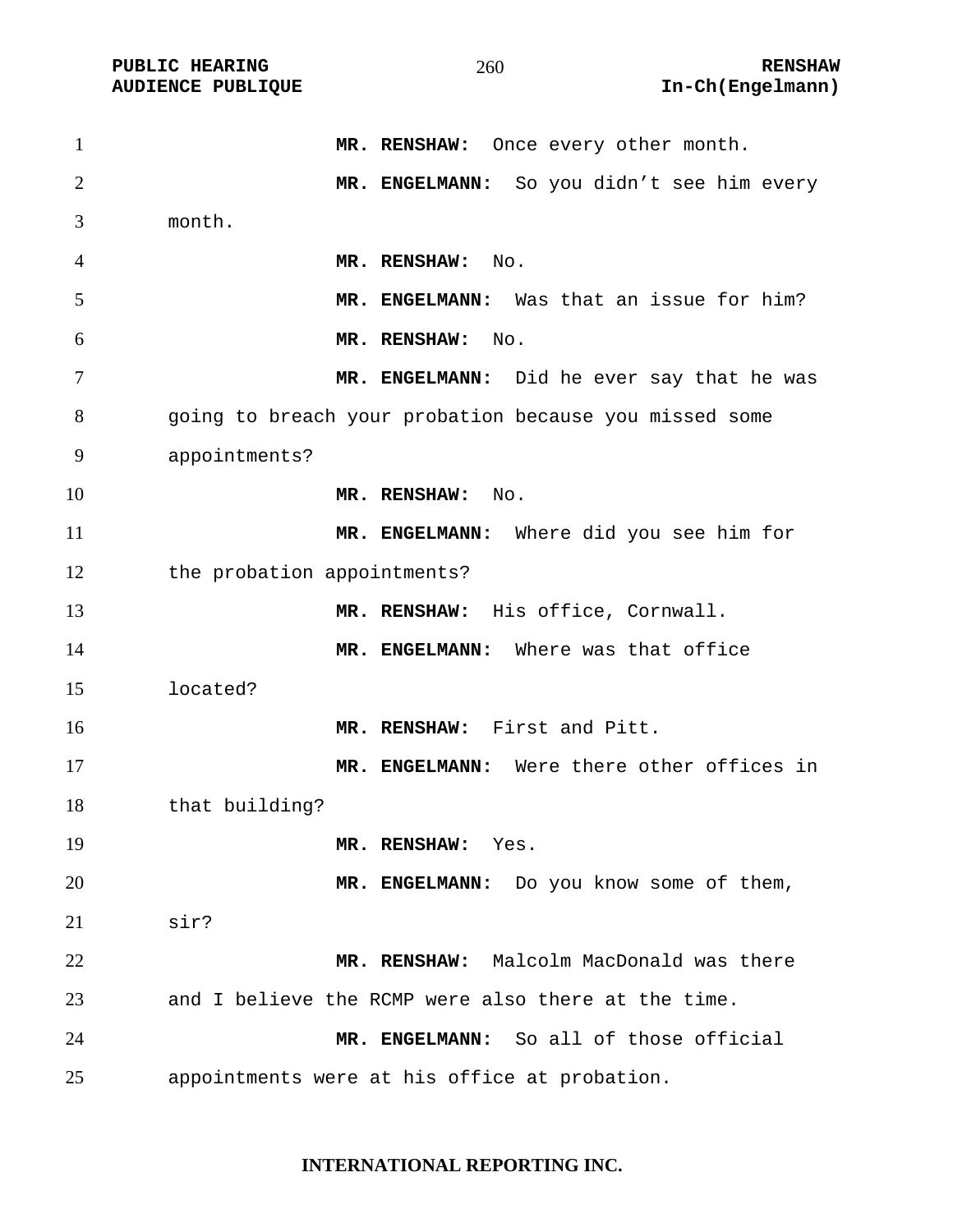| $\mathbf{1}$   | MR. RENSHAW: Yes.                                        |
|----------------|----------------------------------------------------------|
| $\overline{2}$ | MR. ENGELMANN: During the time you were on               |
| 3              | that first six months of probation, did you ever see Ken |
| 4              | Seguin elsewhere?                                        |
| 5              | MR. RENSHAW: Yes.                                        |
| 6              | MR. ENGELMANN: Where would you see him?                  |
| 7              | MR. RENSHAW: At his home, whichever one he               |
| 8              | was at at the time?                                      |
| 9              | THE COMMISSIONER: Excuse me. Is this when                |
| 10             | you are 12 years old or 17?                              |
| 11             | MR. ENGELMANN: No. Seventeen.                            |
| 12             | MR. RENSHAW: Seventeen.                                  |
| 13             | MR. ENGELMANN: When you were 12, sir,                    |
| 14             | Mr. Seguin wasn't your probation officer, was he?        |
| 15             | MR. RENSHAW:<br>No.                                      |
| 16             | THE COMMISSIONER: Okay.                                  |
| 17             | MR. ENGELMANN: So would you see -- you                   |
| 18             | would see Mr. Sequin at his home?                        |
| 19             | MR. RANSHAW:<br>Yes.                                     |
| 20             | That wasn't for probation,<br><b>MR. ENGELMANN:</b>      |
| 21             | is it?                                                   |
| 22             | MR. RENSHAW:<br>No.                                      |
| 23             | MR. ENGELMANN: Why did you see him there?                |
| 24             | What did you do there?                                   |
| 25             | Renovations, like I said, or<br>MR. RENSHAW:             |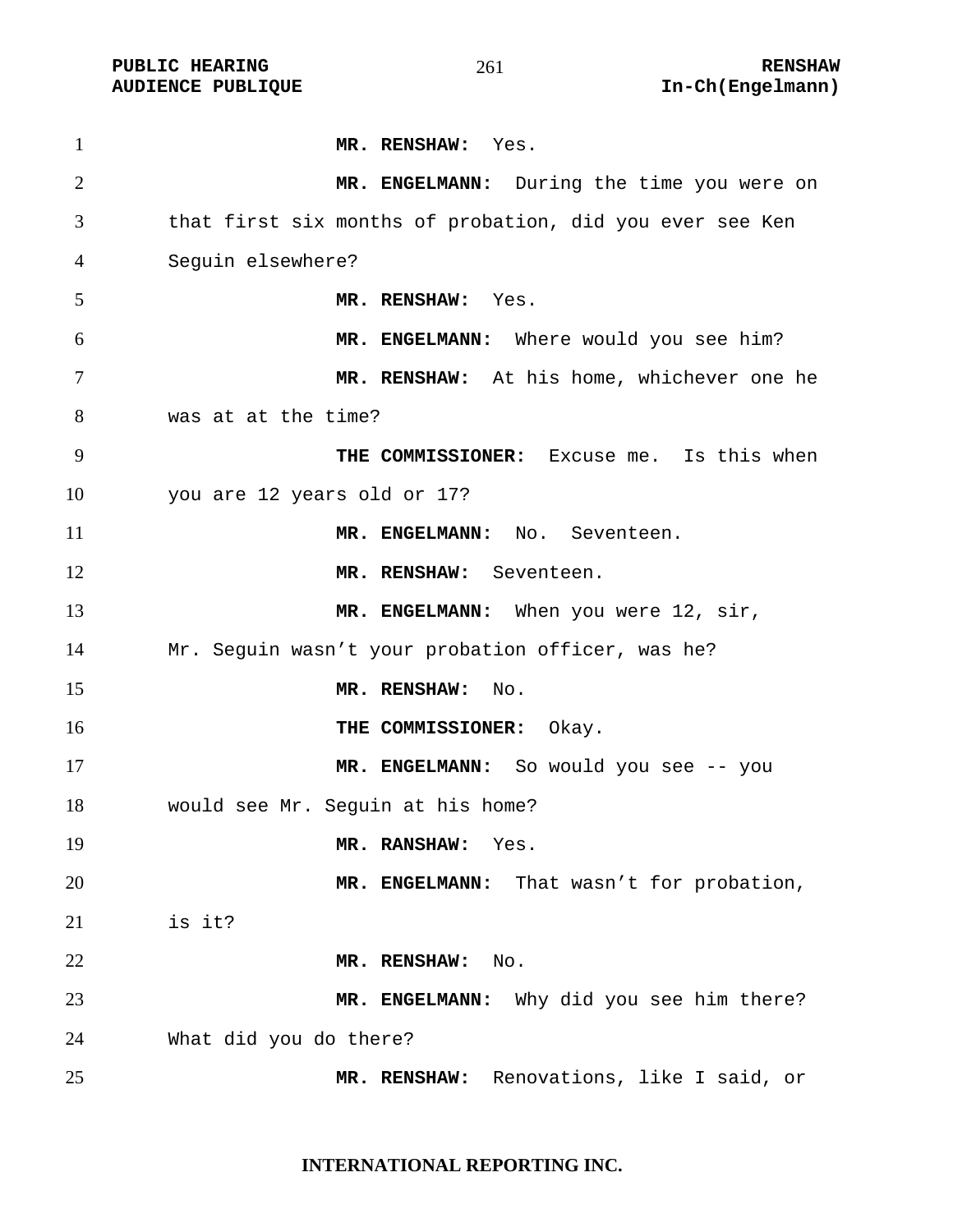**PUBLIC HEARING**  $\frac{262}{100}$  **262** 

gardening work or … **MR. ENGELMANN:** Did you ever go there during that first period of probation for social reasons? **MR. RENSHAW:** Yes. **MR. ENGELMANN:** And what would you do? **MR. RENSHAW:** Drink beer. **THE COMMISSIONER:** I'm sorry? **MR. RENSHAW:** Drink beer. **THE COMMISSIONER:** Drink beer, okay. **MR. ENGELMANN:** And where would you drink beer? **MR. RENSHAW:** On his patio. **MR. ENGELMANN:** Okay. Did you ever do it elsewhere with him? **MR. RENSHAW:** Different bars. **MR. ENGELMANN:** And whose beer were you drinking? **MR. RENSHAW:** It was his at his home. 19 MR. ENGELMANN: Okay, and when you went out to a bar who paid for the beer? **MR. RENSHAW:** Him mostly. **MR. ENGELMANN:** Okay, and he knew your age? **MR. RENSHAW:** Yes. **MR. ENGELMANN:** You would have been 17 at the time?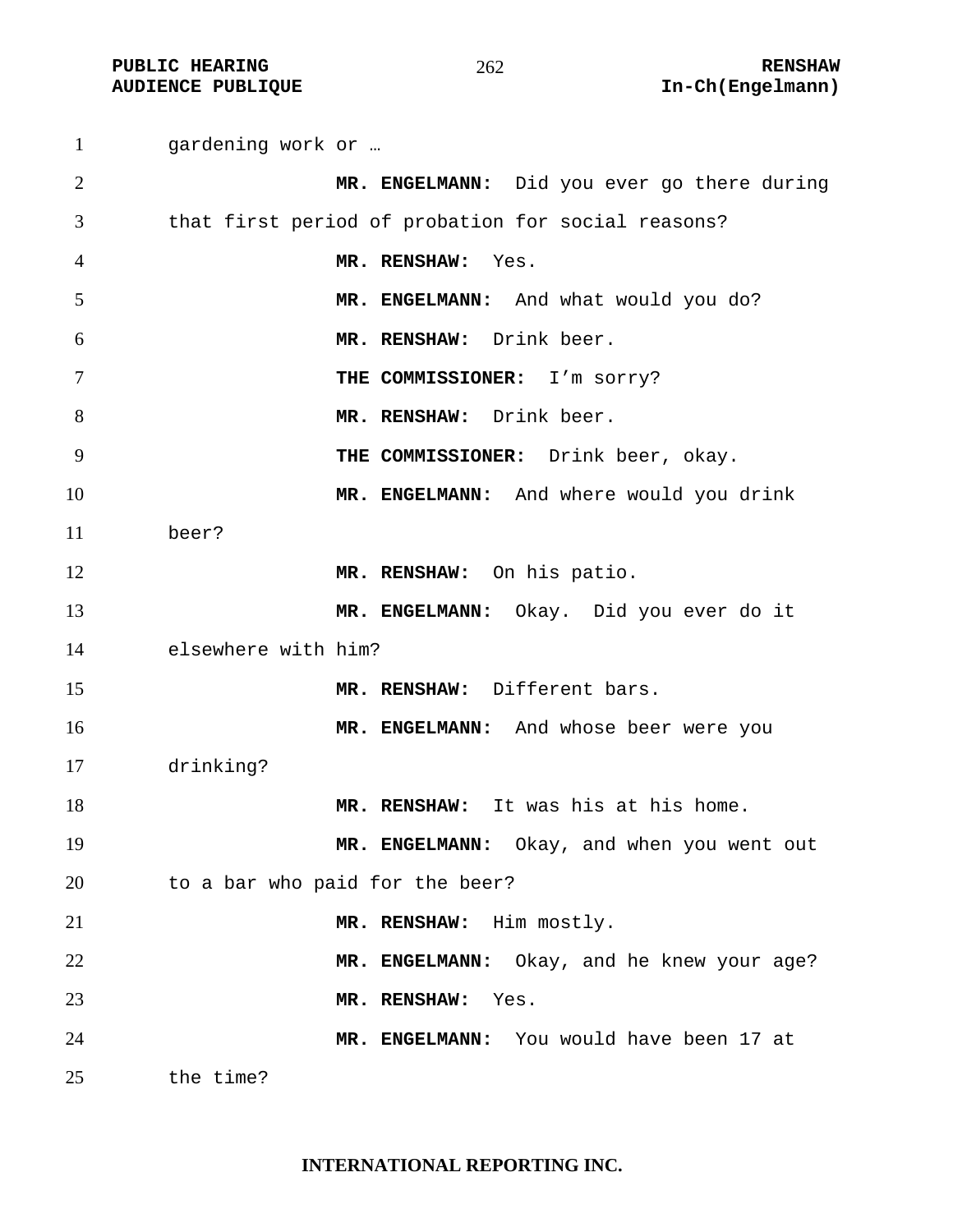**PUBLIC HEARING**  $\frac{263}{1000}$  **RENSHAW** 

**MR. RENSHAW:** Yes. **MR. ENGELMANN:** So you would have been in some public places with him and you would have been in his home. In 1983 he was living where sir? **MR. RENSHAW:** Alguire Street, Cornwall. **MR. ENGELMANN:** Sir, were you convicted of another offence in August of 1984? **MR. RENSHAW:** I believe so, yes. **MR. ENGELMANN:** Do you remember what that was for? **MR. RENSHAW:** Break and enter. **MR. ENGELMANN:** And did you also get a suspended sentence with probation, or did you have to serve 14 -- you had to serve some jail time? **MR. RENSHAW:** Yes, 89 days. **MR. ENGELMANN:** Did you also have a term of probation? 18 MR. RENSHAW: Yes. **MR. ENGELMANN:** Sir, it's my understanding it was 18 months. **MR. RENSHAW:** Yes. **MR. ENGELMANN:** Do you recall that? Would you have been finished your first probation at that time, or was it still going? **MR. RENSHAW:** Finished.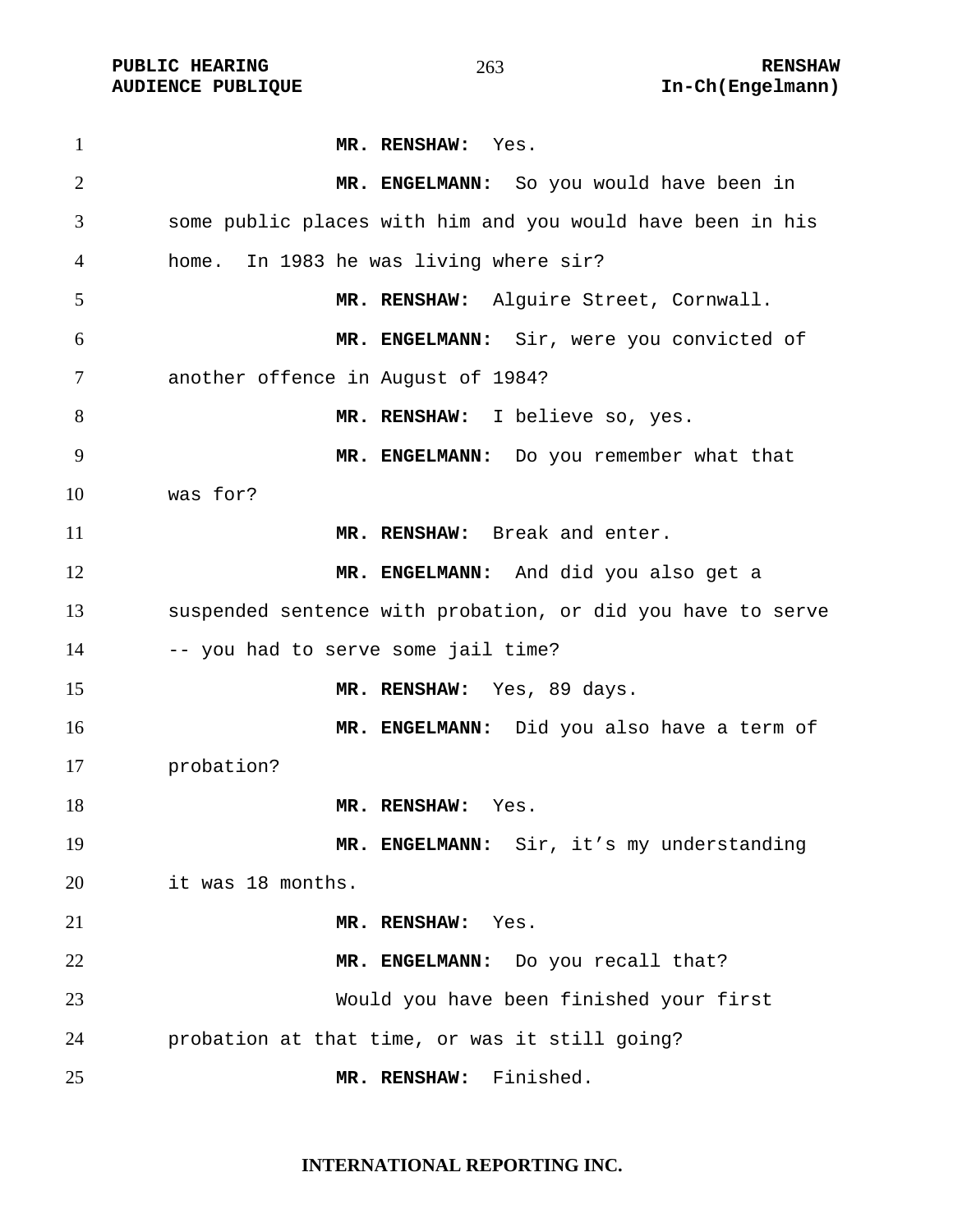**PUBLIC HEARING**  $264$  264 RENSHAW **AUDIENCE PUBLIQUE International Contract Contract Contract Contract Contract Contract Contract Contract Contract Contract Contract Contract Contract Contract Contract Contract Contract Contract Contract Contract Contract** 

1 MR. ENGELMANN: And do you recall who was assigned to be your probation officer for your second period of probation? **MR. RENSHAW:** Ken Seguin, again. **MR. ENGELMANN:** Sir, between the first probation and the start of the second one we have several months. Would you have seen Ken Seguin between the first probation and the start of the second probation? **MR. RENSHAW:** Yes. **MR. ENGELMANN:** Socially? **MR. RENSHAW:** Yes. **MR. ENGELMANN:** Would you have also done some work for him? **MR. RENSHAW:** Yes. **MR. ENGELMANN:** And the second time you were being supervised for him on probation did you have official probation visits with him? 18 MR. RENSHAW: Yes. **MR. ENGELMANN:** And where would those visits be? **MR. RENSHAW:** His office. **MR. ENGELMANN:** Were the official visits always in his office, or were they elsewhere? **MR. RENSHAW:** His office. **MR. ENGELMANN:** So you met Mr. Seguin when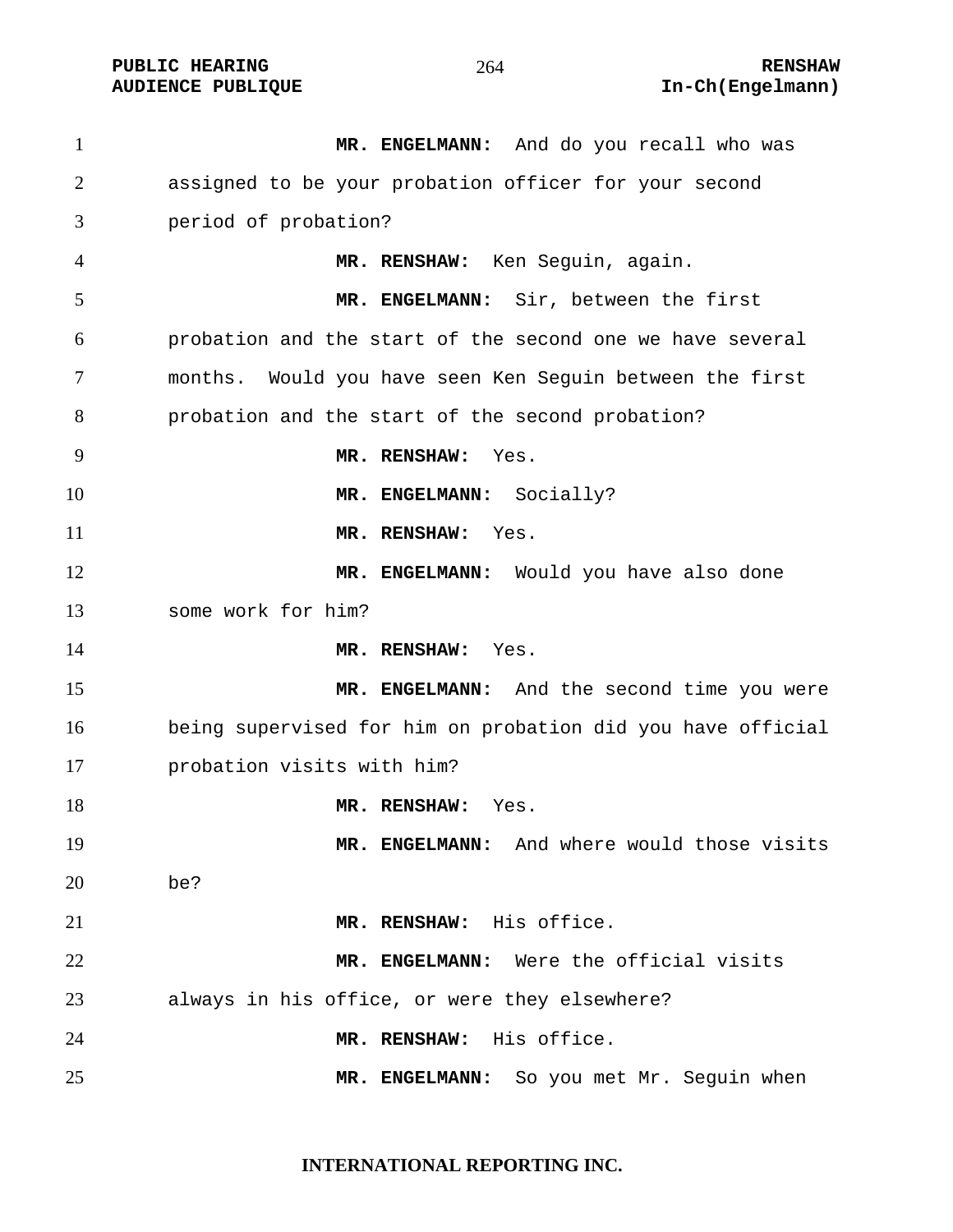PUBLIC HEARING **RENSHAW** 265 **RENSHAW** RENSHAW **RENSHAW RENSHAW RENSHAW RENSHAW RENSHAW RENSHAW RENSHAM** 

| $\mathbf{1}$   | you were around 12?                                      |
|----------------|----------------------------------------------------------|
| $\overline{2}$ | MR. RENSHAW: Yes.                                        |
| 3              | MR. ENGELMANN: You've told us how; through               |
| 4              | your brothers?                                           |
| 5              | MR. RENSHAW: Yes.                                        |
| 6              | MR. ENGELMANN: You've told us about him                  |
| 7              | being your probation officer the first time; he was your |
| 8              | probation officer the second time.                       |
| 9              | MR. RENSHAW:<br>Yes.                                     |
| 10             | MR. ENGELMANN: You did some work at his                  |
| 11             | home.                                                    |
| 12             | MR. RENSHAW: Yes.                                        |
| 13             | MR. ENGELMANN: You socialized with him?                  |
| 14             | MR. RENSHAW:<br>Yes.                                     |
| 15             | MR. ENGELMANN: He served you alcohol?                    |
| 16             | MR. RENSHAW:<br>Yes.                                     |
| 17             | MR. ENGELMANN: Sir, do you allege at some                |
| 18             | point in time that he sexually abused you?               |
| 19             | MR. RENSHAW:<br>Yes.                                     |
| 20             | MR. ENGELMANN: And can you tell us, sir,                 |
| 21             | when that first happened?                                |
| 22             | I believe it was around the<br>MR. RENSHAW:              |
| 23             | beginning of my first time on probation.                 |
| 24             | MR. ENGELMANN: So he would have been living              |
| 25             | on Alguire Street?                                       |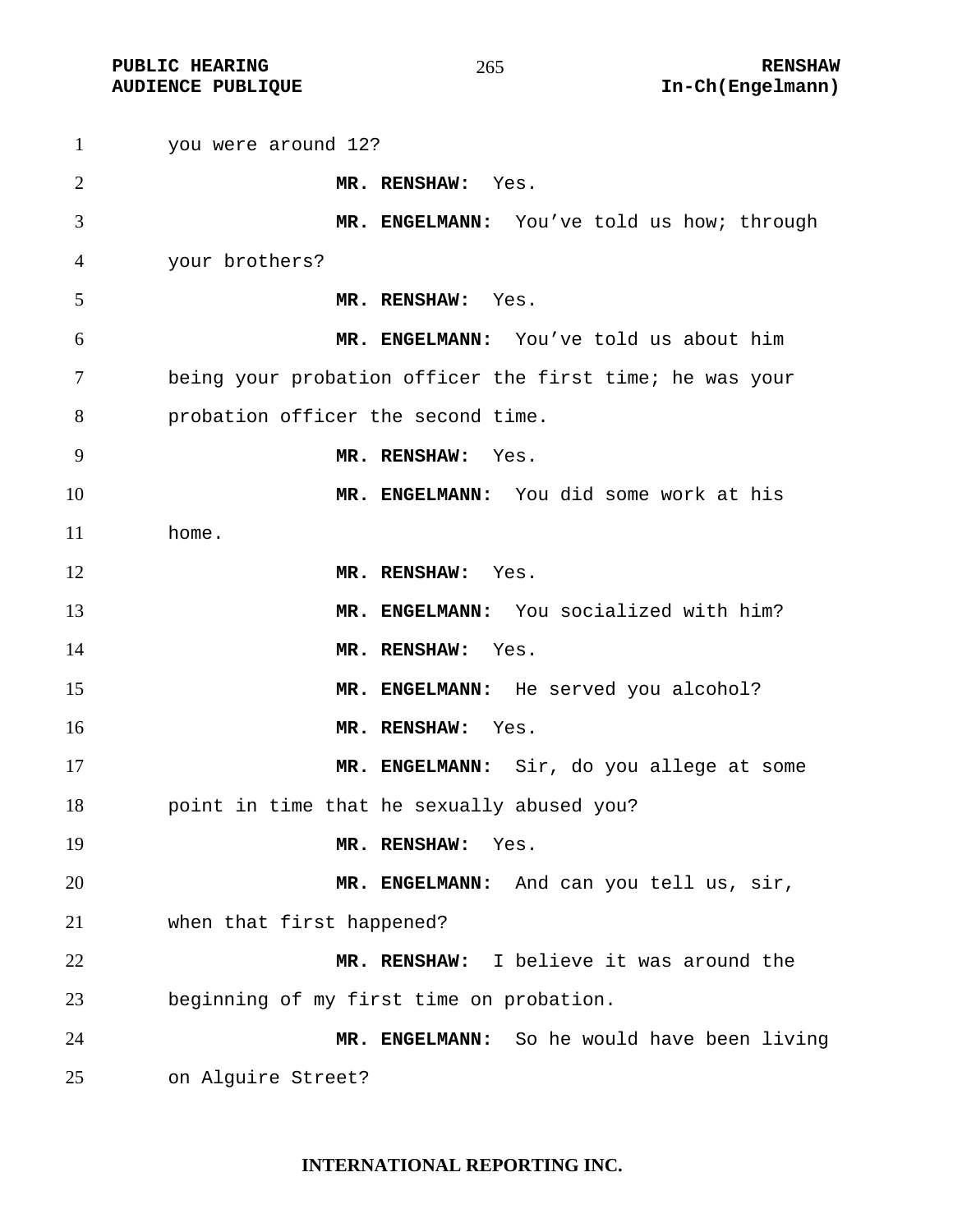**MR. RENSHAW:** Yes. **MR. ENGELMANN:** And you were on the first set of probation? **MR. RENSHAW:** Yes. **MR. ENGELMANN:** Do you know, sir, if you had been to his house -- where did it occur? **MR. RENSHAW:** At his home on Alguire. **MR. ENGELMANN:** Was it the first time you'd been there for a visit, or was it a subsequent time, or do you remember? 11 MR. RENSHAW: Subsequent. 12 MR. ENGELMANN: And were you there for a probation visit, for a social visit, or for work? **MR. RENSHAW:** Social. **MR. ENGELMANN:** Do you remember any of the circumstances leading up to the abuse? **MR. RENSHAW:** Can you explain that better? **MR. ENGELMANN:** I'm sorry? **MR. RENSHAW:** Could you explain that better? **MR. ENGELMANN:** Sure. Do you remember the time of day that this would have happened? **MR. RENSHAW:** Very early in the morning. **MR. ENGELMANN:** Okay; and do you remember if there'd been any alcohol involved? **MR. RENSHAW:** Yes.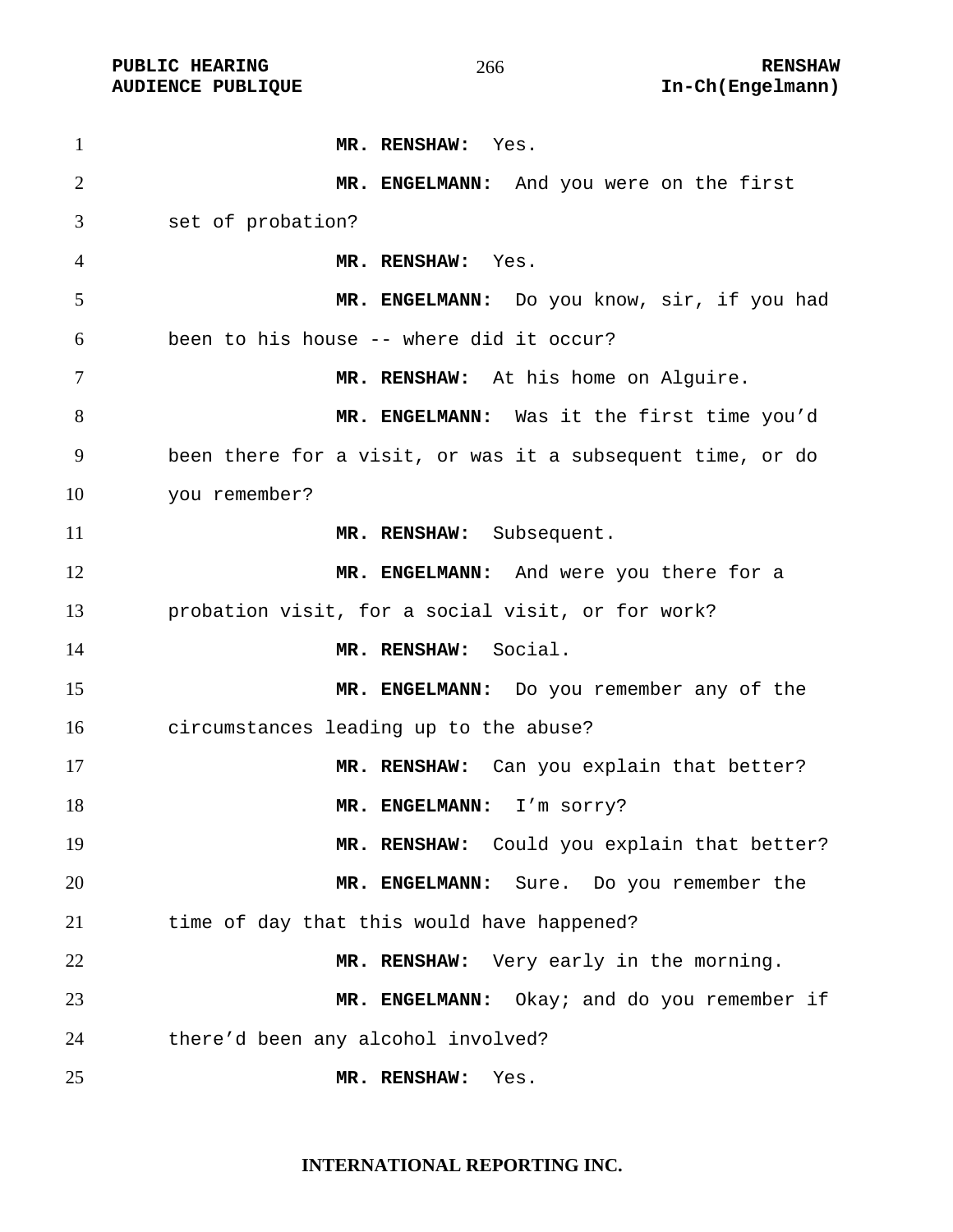| $\mathbf{1}$   | MR. ENGELMANN: You had been drinking?                      |
|----------------|------------------------------------------------------------|
| $\overline{2}$ | MR. RENSHAW: Yes.                                          |
| 3              | MR. ENGELMANN: And do you remember where                   |
| 4              | you were in the house when this happened to you?           |
| 5              | On his couch.<br>MR. RENSHAW:                              |
| 6              | MR. ENGELMANN: What were you doing on his                  |
| 7              | couch?                                                     |
| 8              | MR. RENSHAW: Sleeping.                                     |
| 9              | MR. ENGELMANN: And how did this occur? You                 |
| 10             | don't have to go into the details, but how did this occur? |
| 11             | MR. RENSHAW: I was woken up by it.                         |
| 12             | MR. ENGELMANN: You were woken up by ---                    |
| 13             | MR. RENSHAW: Seguin.                                       |
| 14             | MR. ENGELMANN: Him and what was he doing to                |
| 15             | you? Was he sexually abusing you?                          |
| 16             | MR. RENSHAW:<br>Yes.                                       |
| 17             | MR. ENGELMANN: And it caused you to wake                   |
| 18             | up?                                                        |
| 19             | MR. RENSHAW:<br>Yes.                                       |
| 20             | MR. ENGELMANN: What happened after that,                   |
| 21             | sir? How did you react at the time, do you recall?         |
| 22             | MR. RENSHAW: Not clearly. I know I just                    |
| 23             | wanted out of there.                                       |
| 24             | MR. ENGELMANN: Did you leave shortly                       |
| 25             | thereafter, or do you remember what happened?              |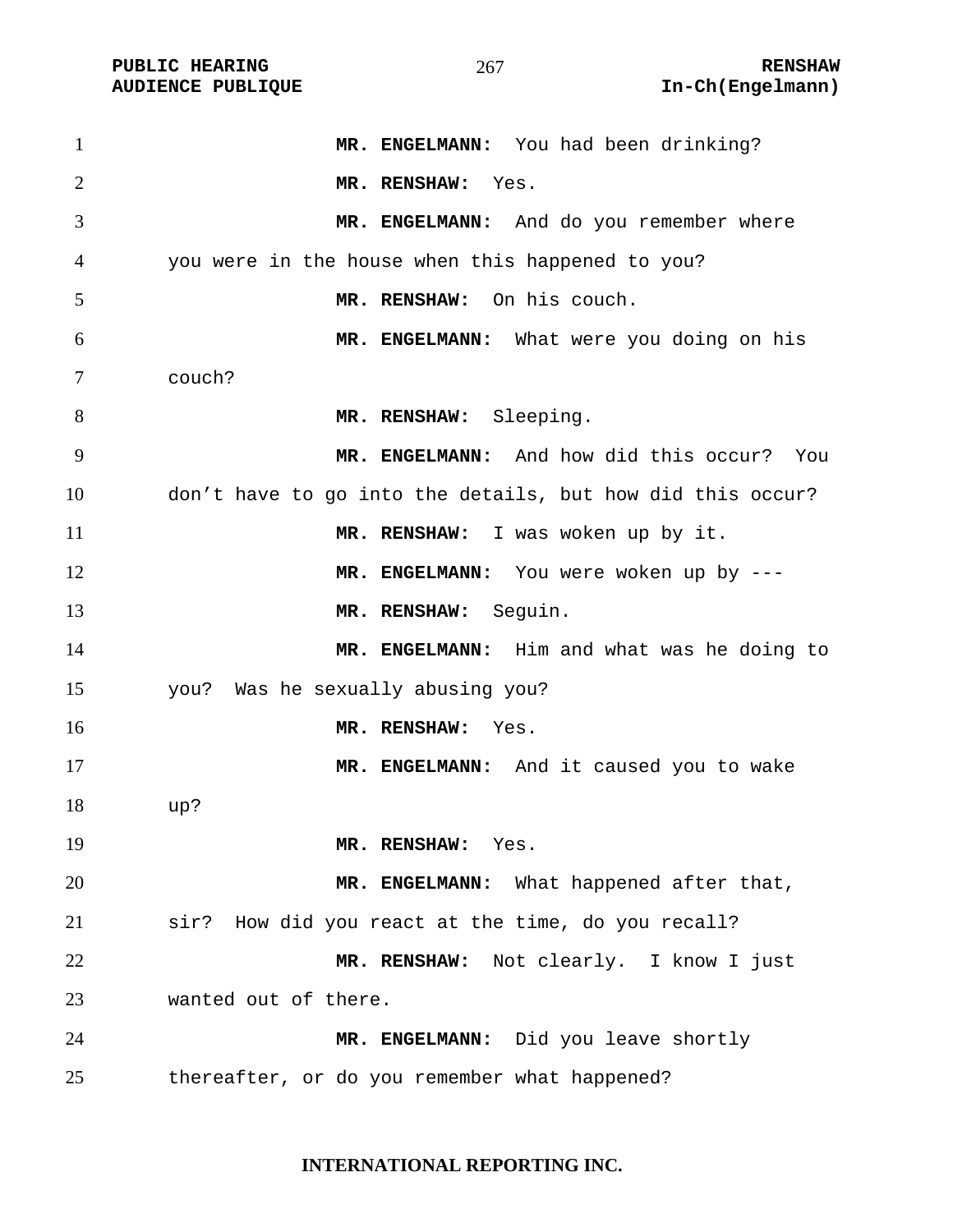| $\mathbf{1}$   | MR. RENSHAW: Yes, I did.                                |
|----------------|---------------------------------------------------------|
| $\overline{2}$ | MR. ENGELMANN: Had anything like that ever              |
| 3              | happened to you before?                                 |
| $\overline{4}$ | MR. RENSHAW: Never.                                     |
| 5              | MR. ENGELMANN: Did he ever do anything                  |
| 6              | similar to that again?                                  |
| 7              | MR. RENSHAW: Yes.                                       |
| 8              | MR. ENGELMANN: Where did it happen                      |
| 9              | subsequently?                                           |
| 10             | MR. RENSHAW: Summerstown; his place.                    |
| 11             | MR. ENGELMANN: Was there again alcohol                  |
| 12             | involved?                                               |
| 13             | MR. RENSHAW: Yes.                                       |
| 14             | MR. ENGELMANN: This happened to you once,               |
| 15             | it happened to you again, did it happen more times?     |
| 16             | MR. RENSHAW:<br>Yes.                                    |
| 17             | MR. ENGELMANN: Do you recall, did it happen             |
| 18             | over months or years?                                   |
| 19             | MR. RENSHAW: Pardon?                                    |
| 20             | MR. ENGELMANN: Did it happen over several               |
| 21             | months; did it happen over several years?               |
| 22             | MR. RENSHAW:<br>Years.                                  |
| 23             | MR. ENGELMANN: Sir, after it happened the               |
| 24             | first time, did you want to go back to his house again? |
| 25             | MR. RENSHAW: I don't remember totally -- my             |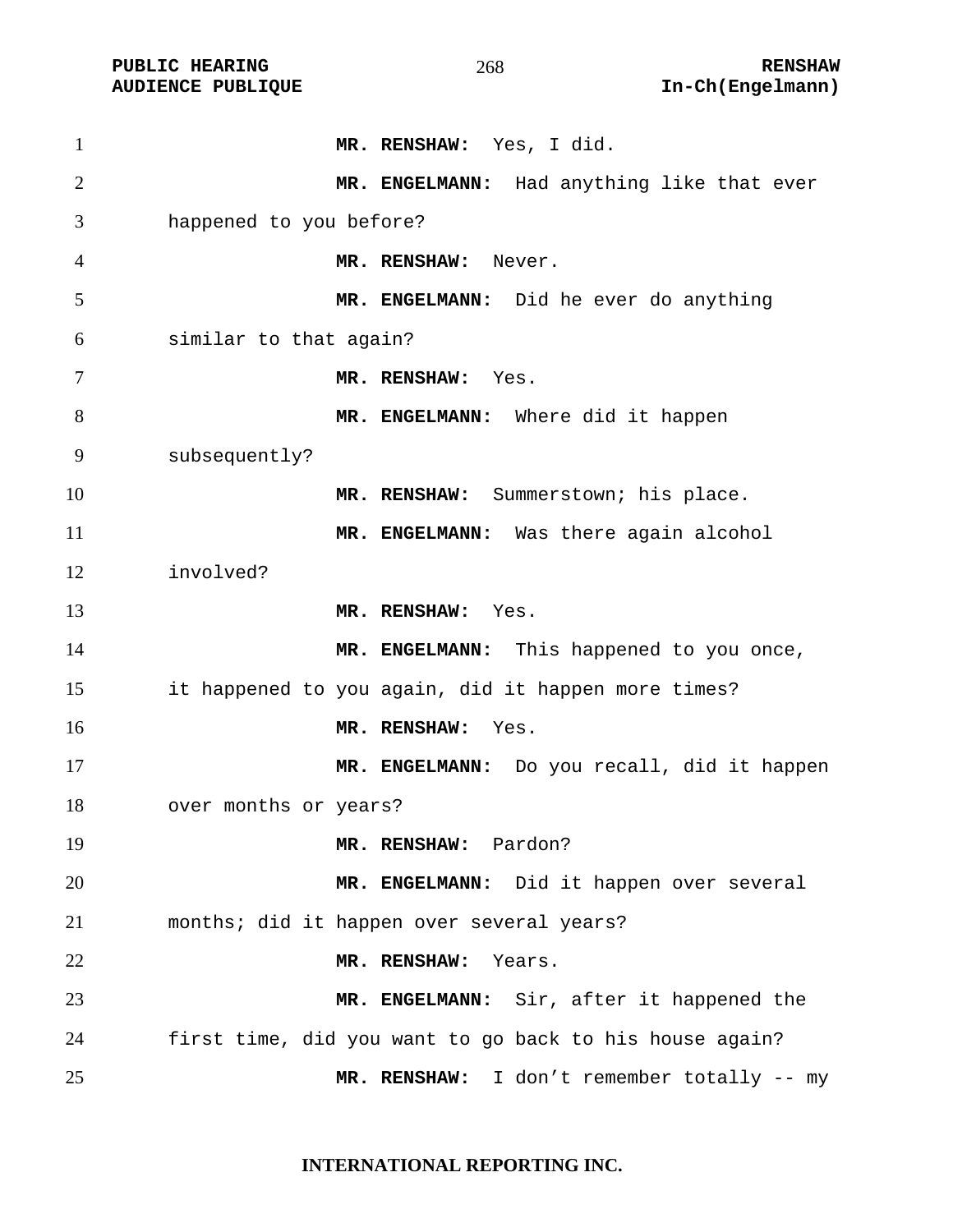**PUBLIC HEARING**  $\frac{269}{ }$  **269** RENSHAW

feelings at the time; it was weird. **MR. ENGELMANN:** Did he ever say anything to you about what he did or what he might do? **MR. RENSHAW:** Yes.It was always that threat of my girlfriend at the time knowing. **MR. ENGELMANN:** I'm sorry? **MR. RENSHAW:** There was always that threat of my girlfriend at the time knowing. **MR. ENGELMANN:** Was this --- **MR. RENSHAW:** And also -**-- MR. ENGELMANN:** SOYY. **MR. RENSHAW:** And also the fact that he could send me back to jail instead of my reduced sentence. **MR. ENGELMANN:** So did he tell you that? **MR. RENSHAW:** Yes. **MR. ENGELMANN:** And when would he tell you that, sir? **MR. RENSHAW:** At different times. **MR. ENGELMANN:** So he told you he could send you to jail? **MR. RENSHAW:** Yes. **MR. ENGELMANN:** What did he tell you about your girlfriend? **MR. RENSHAW:** It was basically that I didn't want her to know, and there was always that threat that he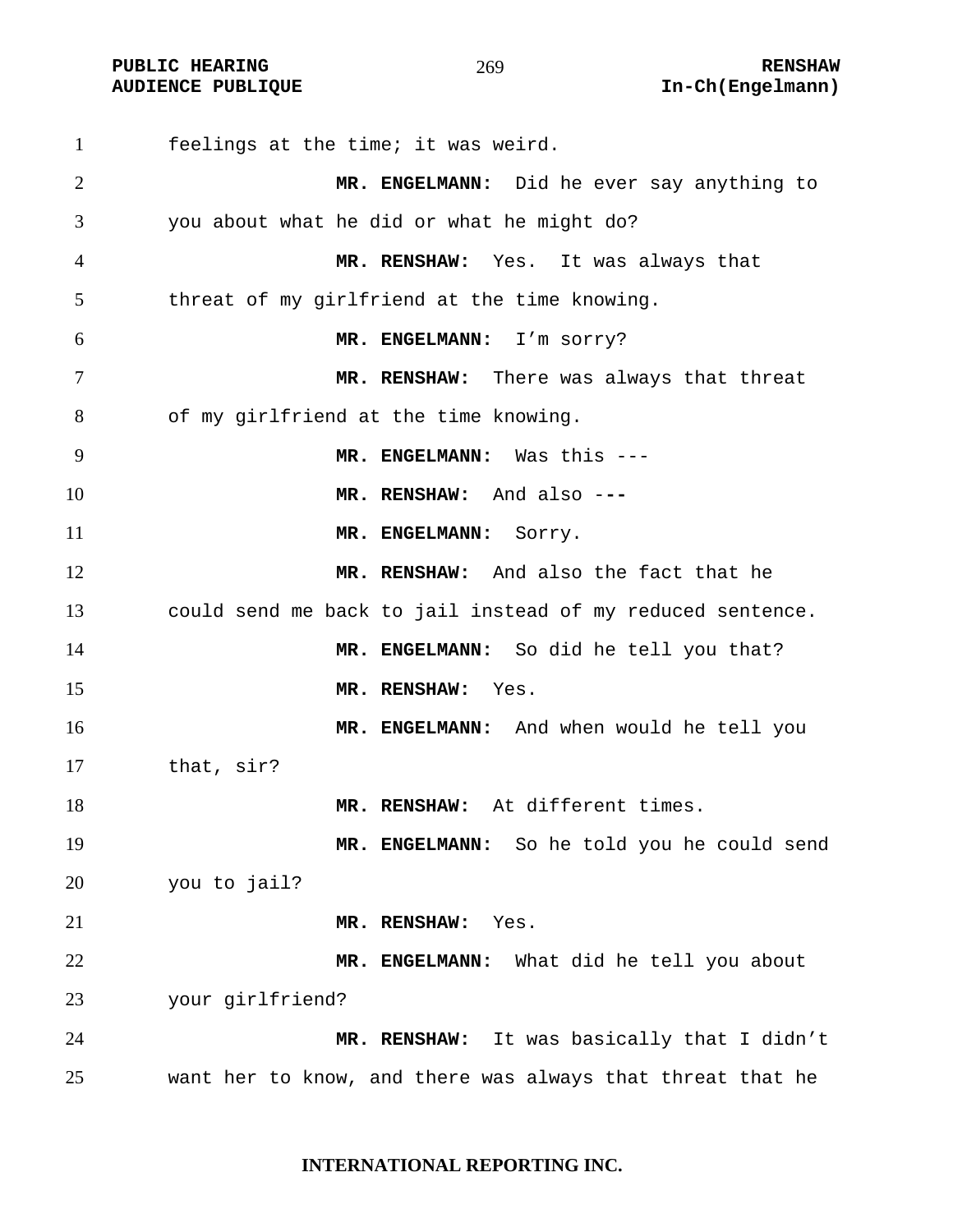would tell her. **MR. ENGELMANN:** Is that like you were afraid that he'd tell her? **MR. RENSHAW:** Yes and there was always that threat that he would tell her. **THE COMMISSIONER:** Is that like you were afraid that he would tell her? **MR. RENSHAW:** Yes. **THE COMMISSIONER:** Did he ever tell you that, "I'll tell your girlfriend"? **MR. RENSHAW:** Yes. 12 THE COMMISSIONER: He did. **MR. ENGELMANN:** Would he say things like that to you before --- 15 MR. RENSHAW: More and more frequently. **MR. ENGELMANN:** Would this happen each and every time he did something to you? **MR. RENSHAW:** Pretty much, yes. **MR. ENGELMANN:** You talked about him supplying you with alcohol. What about drugs? **MR. RENSHAW:** Pot. **MR. ENGELMANN:** I'm sorry...? **MR. RENSHAW:** Pot. **MR. ENGELMANN:** Would you smoke it at his house?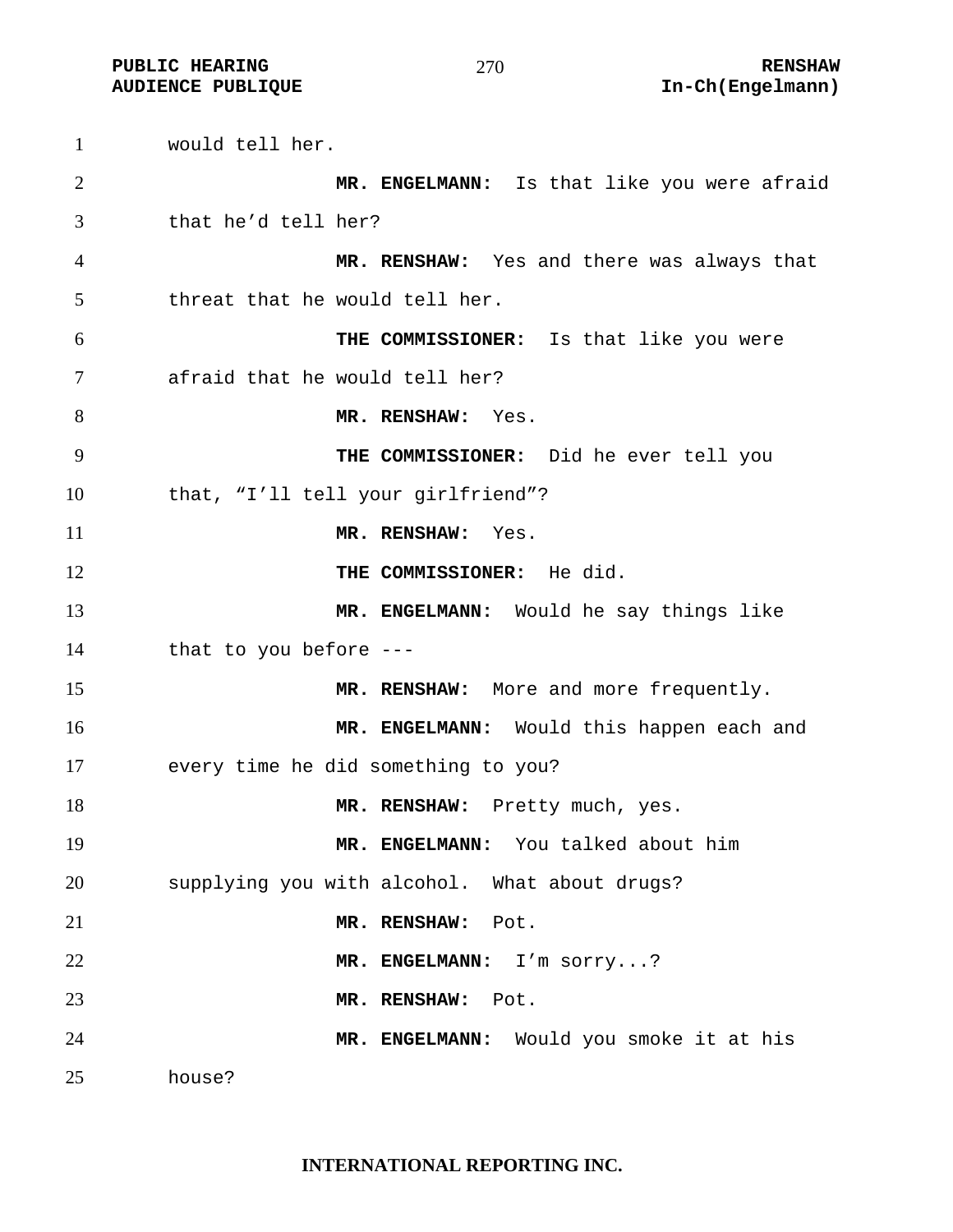| $\mathbf{1}$   | MR. RENSHAW: Yes.                                 |
|----------------|---------------------------------------------------|
| $\overline{2}$ | MR. ENGELMANN: Was it provided to you or          |
| 3              | did you buy it?                                   |
| 4              | MR. RENSHAW: I'd supply my own.                   |
| 5              | MR. ENGELMANN: How would you get the money?       |
| 6              | MR. RENSHAW: From him.                            |
| 7              | MR. ENGELMANN: I'm sorry?                         |
| 8              | MR. RENSHAW: From Ken.                            |
| 9              | MR. ENGELMANN: Just getting back to those         |
| 10             | two periods of time you were on probation.        |
| 11             | When you would have the meetings at his           |
| 12             | office would they be during regular office hours? |
| 13             | MR. RENSHAW:<br>Yes.                              |
| 14             | MR. ENGELMANN: So it was always between           |
| 15             | 8:00 or 8:30 and 4:30, 5:00.                      |
| 16             | MR. RENSHAW:<br>Yes.                              |
| 17             | MR. ENGELMANN: Never any meetings in the          |
| 18             | evening at his office.                            |
| 19             | MR. RENSHAW:<br>No.                               |
| 20             | MR. ENGELMANN: Never anything of a sexual         |
| 21             | nature at his office.                             |
| 22             | MR. RENSHAW:<br>No.                               |
| 23             | MR. ENGELMANN: So this started at his home        |
| 24             | in Alguire and it continued when he was living in |
| 25             | Summerstown.                                      |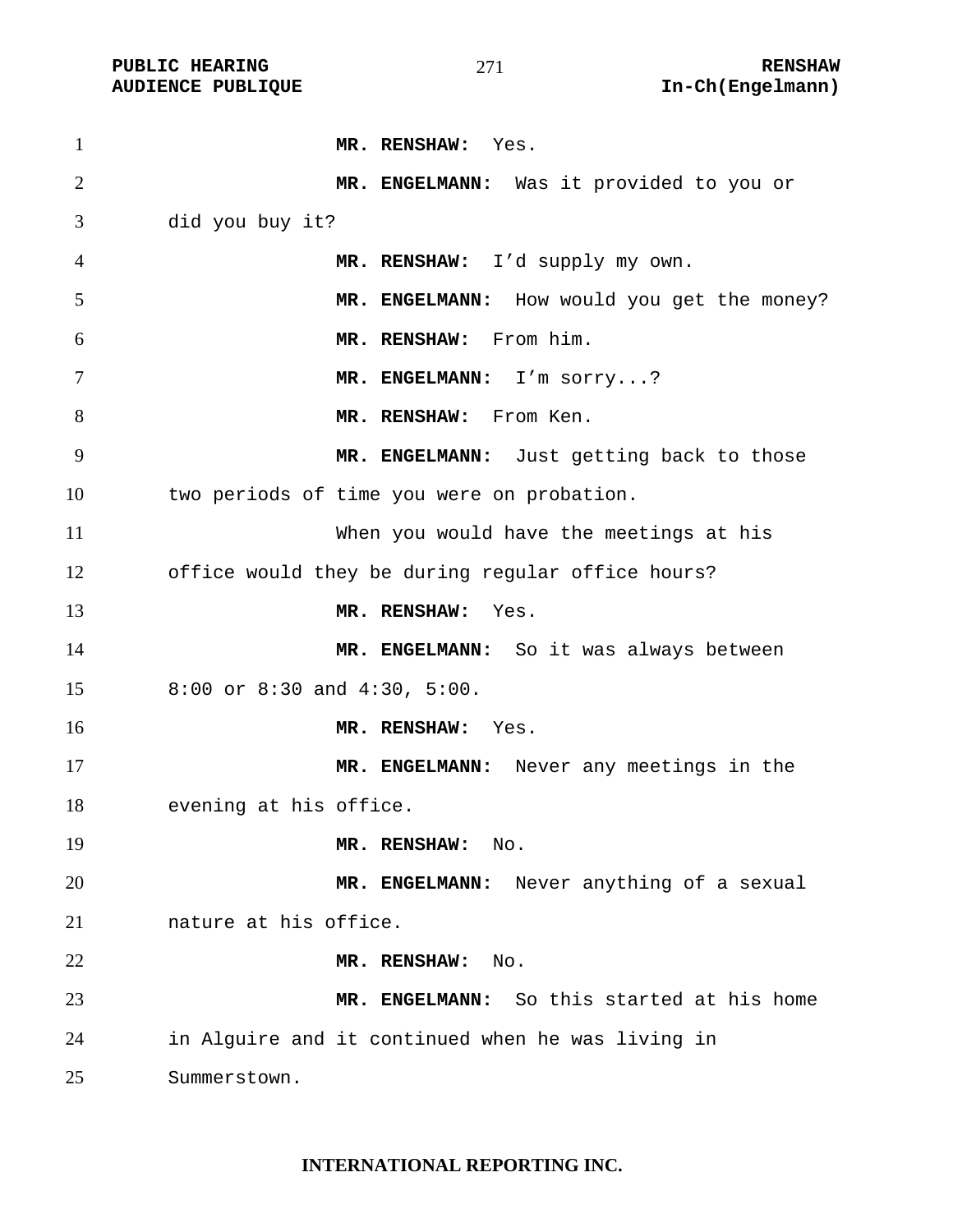| $\mathbf{1}$   | MR. RENSHAW: Yes.                                         |
|----------------|-----------------------------------------------------------|
| $\overline{2}$ | MR. ENGELMANN: Sir, do you recall if - did                |
| 3              | you have a vehicle when you first got to know Mr. Seguin? |
| 4              | MR. RENSHAW: Motorcycle.                                  |
| 5              | MR. ENGELMANN: Did you have a car?                        |
| 6              | MR. RENSHAW: Not at that time.                            |
| 7              | MR. ENGELMANN: Did he have a car?                         |
| 8              | MR. RENSHAW: Yes.                                         |
| 9              | MR. ENGELMANN: Do you know if you and your                |
| 10             | other probationers were allowed the use of his car?       |
| 11             | MR. RENSHAW: Yes.                                         |
| 12             | MR. ENGELMANN: Would that be infrequently                 |
| 13             | or frequently? Do you recall?                             |
| 14             | MR. RENSHAW: Frequently.                                  |
| 15             | MR. ENGELMANN: Do you know if Mr. Seguin                  |
| 16             | would, and I'll just use the word "socialize" for now,    |
| 17             | socialize with other young men who were on probation or   |
| 18             | teenage boys who were on probation?                       |
| 19             | Often.<br>MR. RENSHAW:                                    |
| 20             | MR. ENGELMANN: How did you know that, sir?                |
| 21             | MR. RENSHAW: I knew most of them.                         |
| 22             | MR. ENGELMANN: Would other people know that               |
| 23             | he was doing this as well, to your knowledge?             |
| 24             | MR. RENSHAW:<br>Yes.                                      |
| 25             | How would they know?<br>MR. ENGELMANN:                    |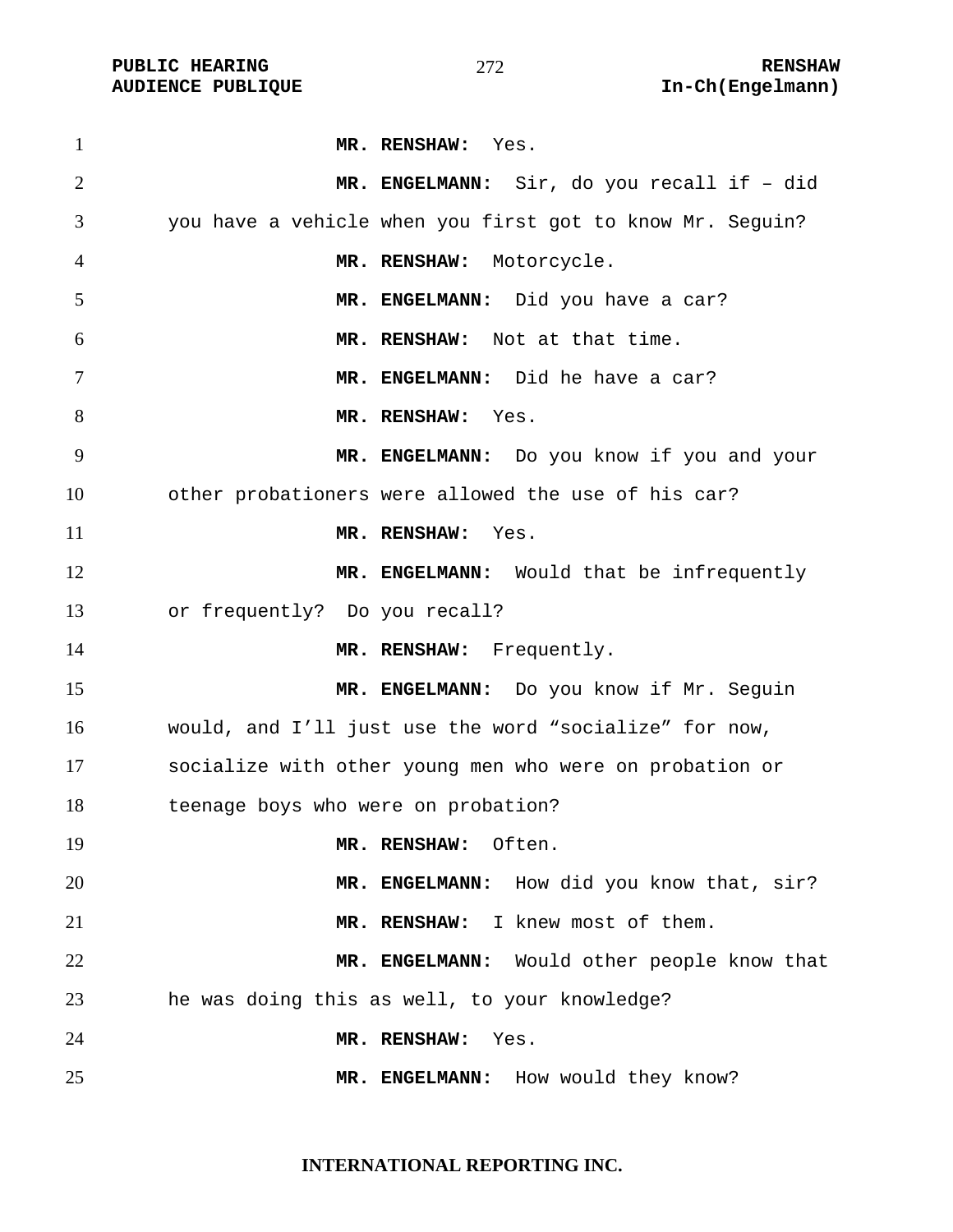**MR. RENSHAW:** By seeing who he's with, where he is with them. **MR. ENGELMANN:** What about people he worked with? **MR. RENSHAW:** I've been to some of their homes with him. **MR. ENGELMANN:** With Ken. **MR. RENSHAW:** Yes. **MR. ENGELMANN:** Some of his colleagues. **MR. RENSHAW:** Yes. **MR. ENGELMANN:** Like...? **MR. RENSHAW:** Ross van Deepen. **MR. ENGELMANN:** Yes. **MR. RENSHAW:** And I believe I was at Carol Cardinal's once. **MR. ENGELMANN:** Do you know if other probationers he would socialize would also be at his colleagues' homes? **MR. RENSHAW:** Not for sure. **MR. ENGELMANN:** What about in their office, when you would be in the probation office, to your knowledge, would people know about Mr. Seguin socializing with probationers? **MR. RENSHAW:** They would know that, yes, in his office.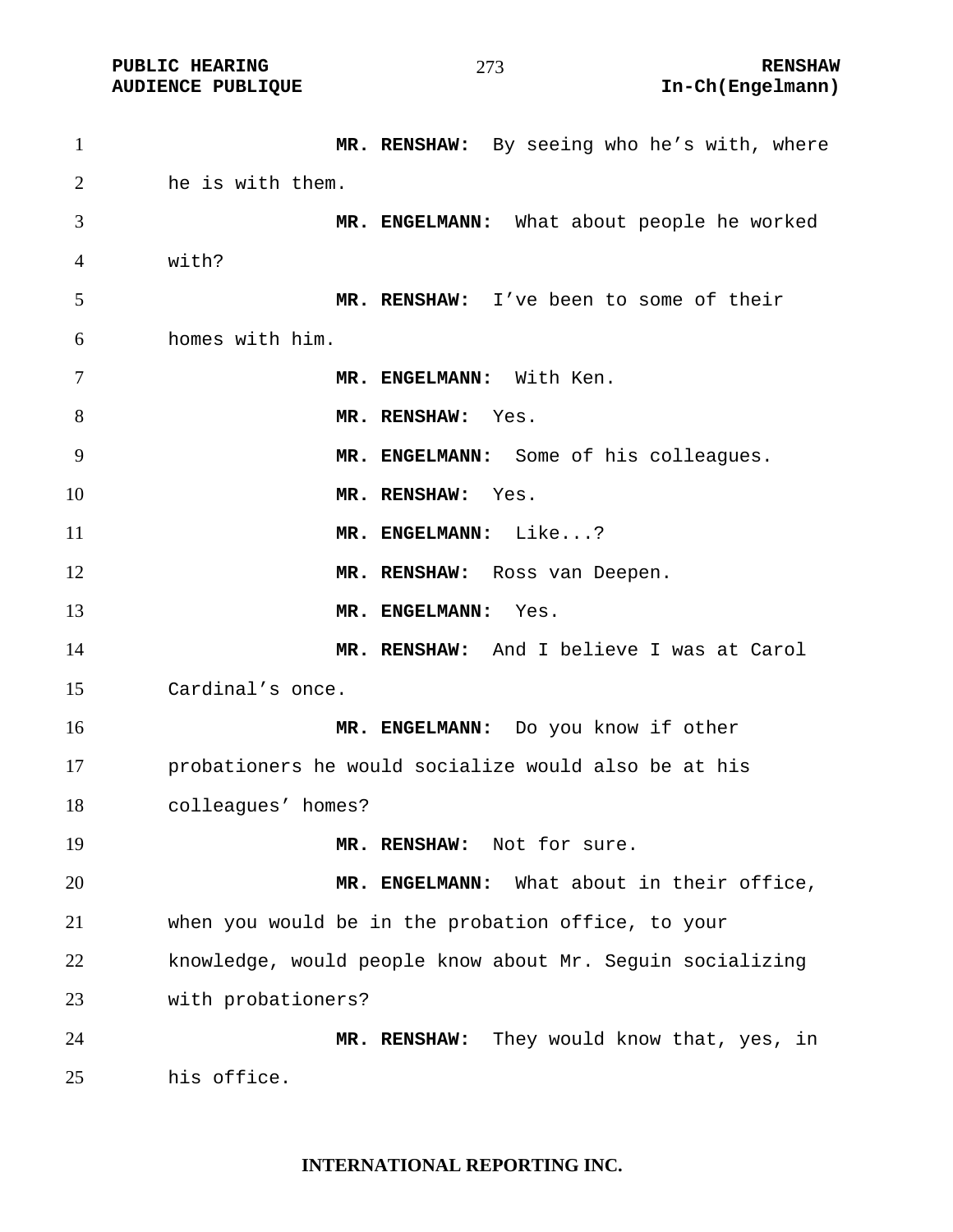1 MR. ENGELMANN: How would they know? **MR. RENSHAW:** Well, for instance, I could be standing in the lobby of his office making plans to meet him somewhere in the evening or on the weekend or something and others would do the same. **MR. ENGELMANN:** So he'd be there at the time and there were staff there when this was happening. **MR. RENSHAW:** Yes. **MR. ENGELMANN:** Did anyone ever say anything about you socializing with him, to your knowledge? **MR. RENSHAW:** Do you know if people knew that you were working for him as well? **MR. ENGELMANN:** Ross van Deepen. **MR. RENSHAW:** Do you know if other probationers were working for him as well? **MR. ENGELMANN:** Yes, several others were periodically. **THE COMMISSIONER:** Help me out a little bit. When you went to let's say Mr. van Deepen's home was it for a party or supper? **MR. RENSHAW:** No. The first time I don't remember why I was there, but I also bricked his home. **THE COMMISSIONER:** You bricked Mr. van Deepen's home. **MR. RENSHAW:** Yes. I worked on -- I was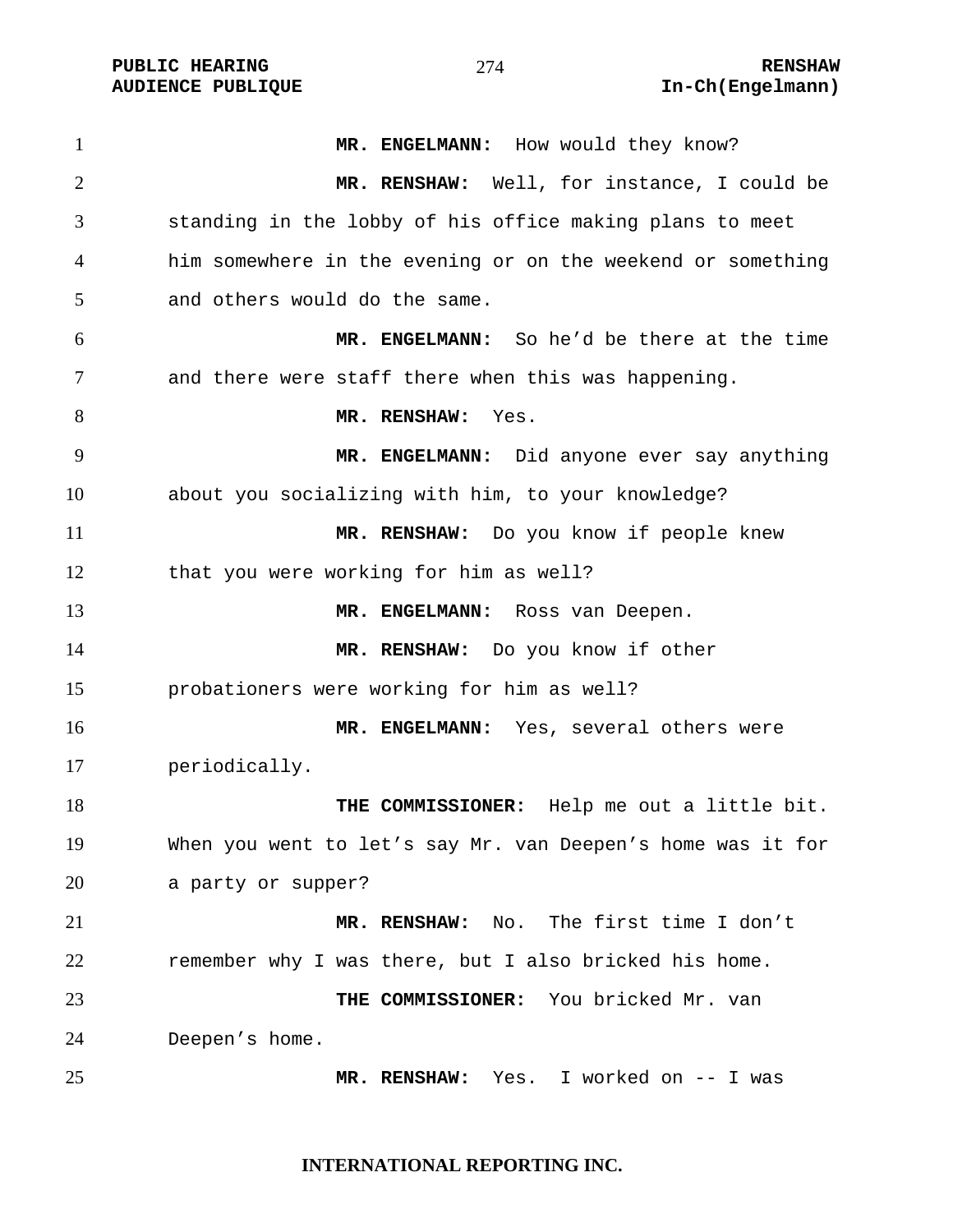with the crew that bricked his house. **THE COMMISSIONER:** Right. But when you went over with Mr. Seguin, was it to have a drink? **MR. RENSHAW:** I think it was to prepare the yard and stuff for the bricklaying. **MR. ENGELMANN:** Were you still on probation then, sir? Do you recall? **MR. RENSHAW:** Not positively, no. **MR. ENGELMANN:** Sir, during the course of the several years that you told us that Ken Seguin is allegedly sexually abusing you, were you involved in relationships with others? **MR. RENSHAW:** My girlfriend, yes. **MR. ENGELMANN:** Okay. Throughout that period of time. **MR. RENSHAW:** Yes. **MR. ENGELMANN:** This was the long-term relationship. Is this the woman that you had a child with? **MR. RENSHAW:** Yes. **MR. ENGELMANN:** Aside from what Mr. Seguin did to you, do you ever have any relationships with men --- **MR. RENSHAW:** No. **MR. ENGELMANN:** --- of a sexual nature? **MR. RENSHAW:** No. **MR. ENGELMANN:** Sir, do you recall when you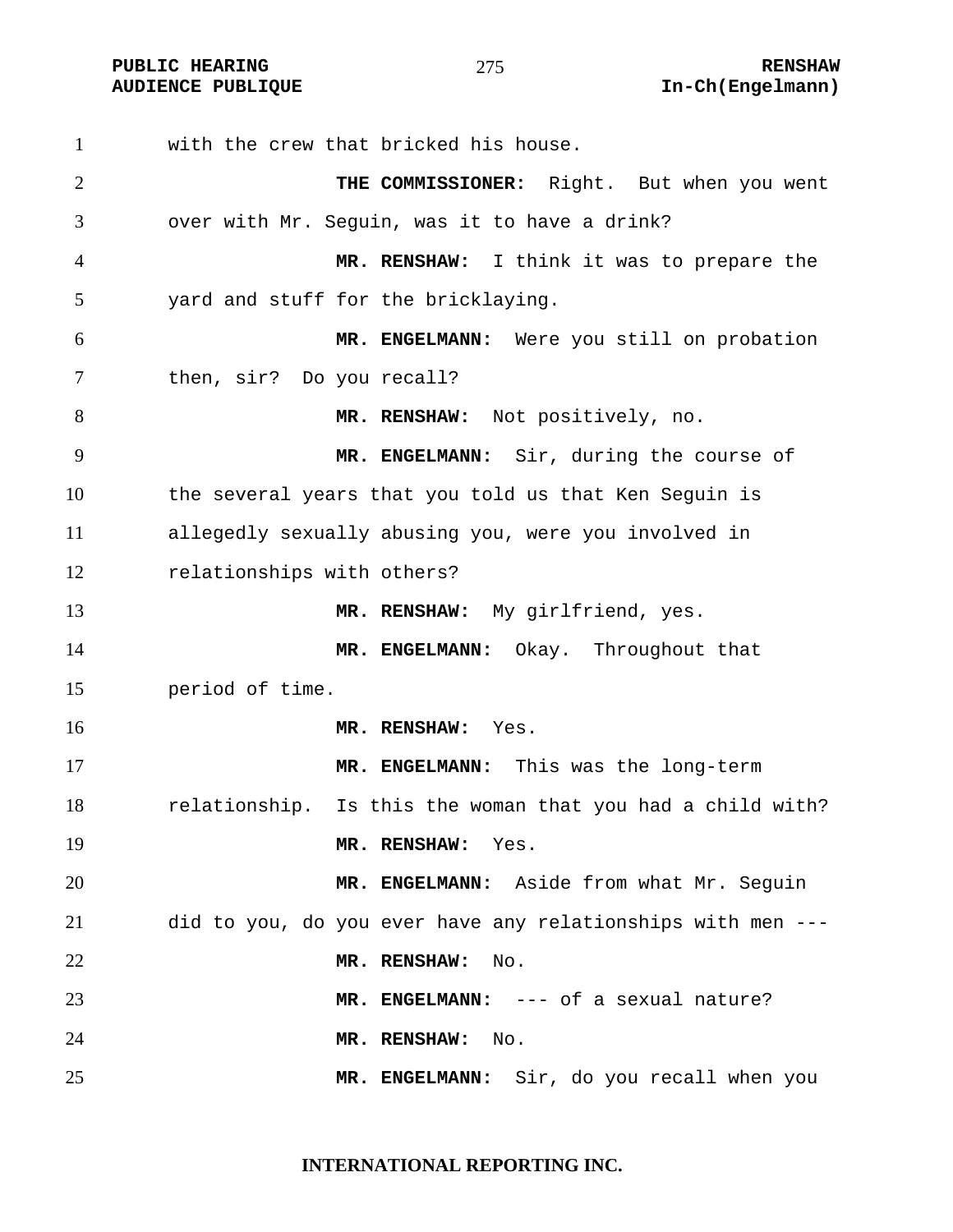**PUBLIC HEARING**  $\frac{276}{5}$  **276** RENSHAW

would have first ever told anybody about the alleged abuse? **MR. RENSHAW:** More or less, yes. **MR. ENGELMANN:** Do you remember who it was that you first told? **MR. RENSHAW:** Perry Dunlop. **MR. ENGELMANN:** We will come to him a bit later, but would it be fair to say that that was -- do you recall the year that was, sir? **MR. RENSHAW:** Ninety-six, I believe. **MR. ENGELMANN:** Would that have been shortly before you gave him a statement? **MR. RENSHAW:** Yes. **MR. ENGELMANN:** Had you known him before then? **MR. RENSHAW:** Just knew of him. **MR. ENGELMANN:** Okay. You never met him. 17 MR. RENSHAW: Informally. **THE COMMISSIONER:** What do you mean by informally? **MR. RENSHAW:** Well, he was a Cornwall cop so, yes, I would have met him. **MR. ENGELMANN:** Had you met some Cornwall police officers informally in your youth? **MR. RENSHAW:** Yeah. **MR. ENGELMANN:** So you were familiar to some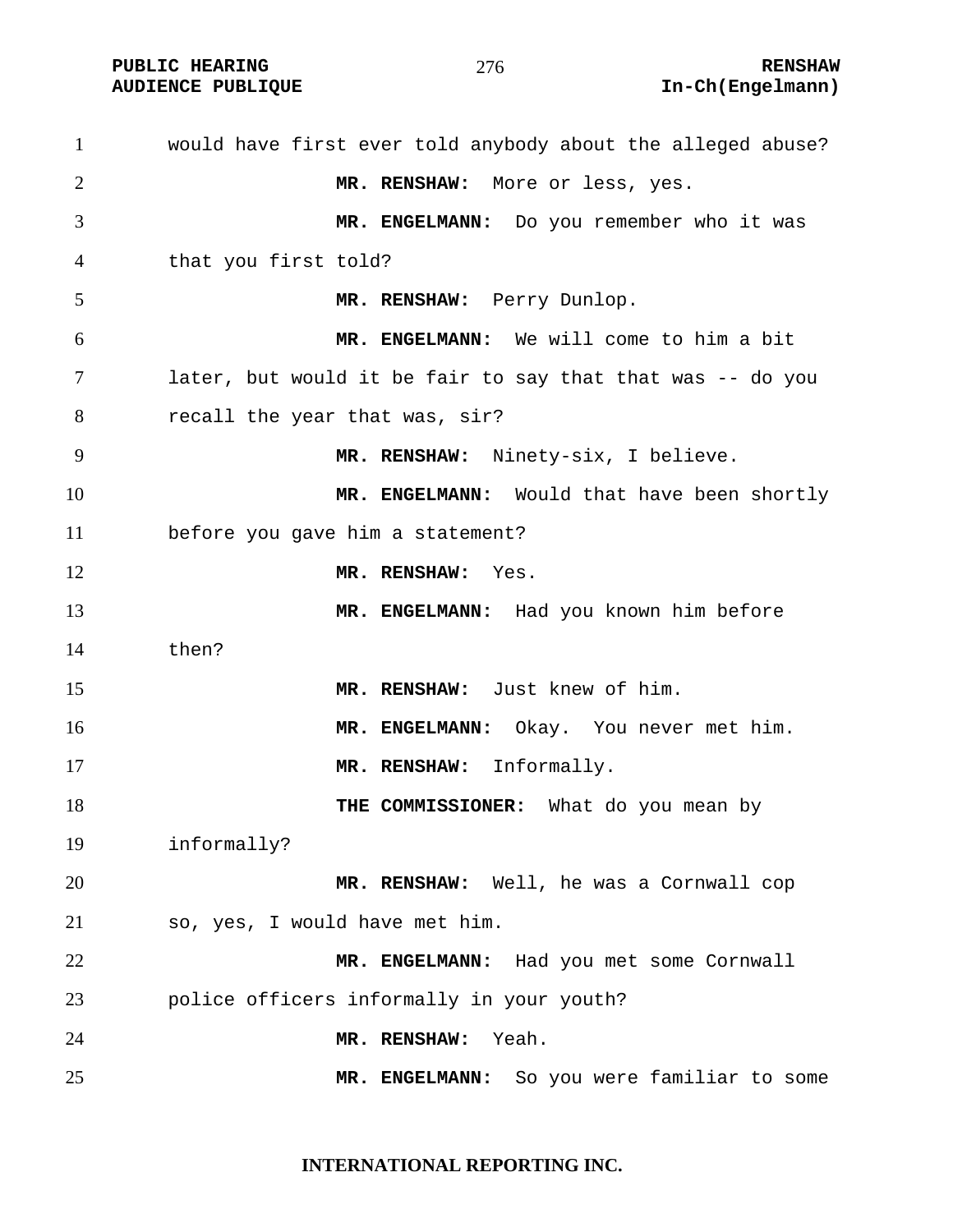of them. **MR. RENSHAW:** Yes. **MR. ENGELMANN:** And some of them were familiar to you. **MR. RENSHAW:** Yes. **MR. ENGELMANN:** But it wasn't any kind of acquaintanceship or friendship. 8 MR. RENSHAW: No. **MR. ENGELMANN:** We talked about alleged sexual abuse starting in about 1983, running for several years. You don't tell Mr. Dunlop until sometime in 1996. **MR. RENSHAW:** Yes. **MR. ENGELMANN:** Can you tell us why it was you didn't tell anybody before then? **MR. RENSHAW:** Fear. Shame. Didn't want anyone to know. **MR. ENGELMANN:** You didn't tell your common-law spouse at the time. **MR. RENSHAW:** No. **MR. ENGELMANN:** Did he ever tell her? **Mr. RENSHAW:** No. **MR. ENGELMANN:** He threatened to but he never did? **MR. RENSHAW:** No. **MR. ENGELMANN:** You told us earlier that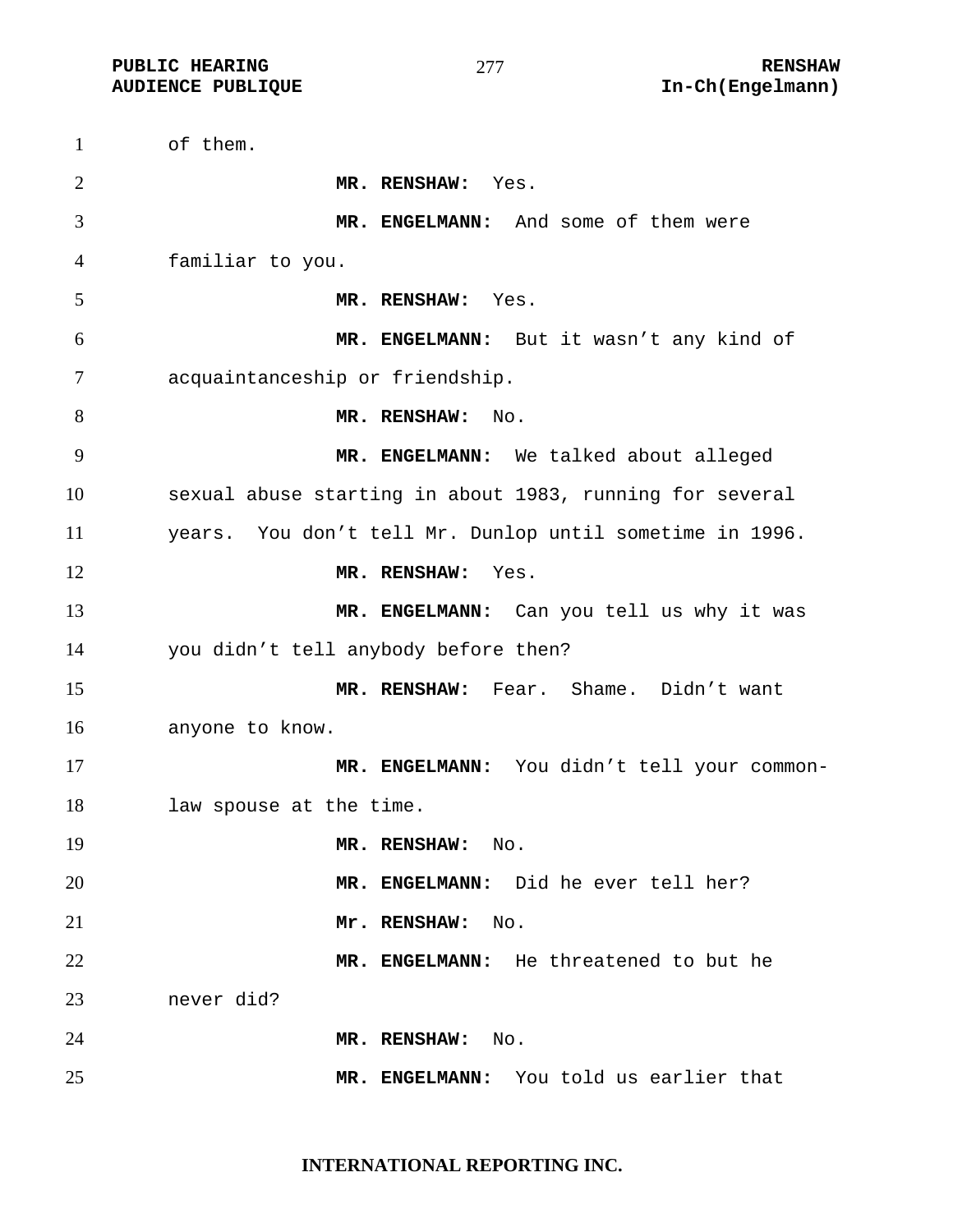**PUBLIC HEARING**  $\frac{278}{278}$  **RENSHAW** 

## **AUDIENCE PUBLIQUE International Contract Contract Contract Contract Contract Contract Contract Contract Contract Contract Contract Contract Contract Contract Contract Contract Contract Contract Contract Contract Contract**

your older brothers -- there were three of them -- had been on probation with Ken Seguin. **MR. RENSHAW:** Three of the four, yes. **MR. ENGELMANN:** Yes. At the time they were on probation --- **MR. RENSHAW:** Actually, I don't believe -- one of those three I don't think was on probation with Seguin. **MR. ENGELMANN:** Two of them were. **MR. RENSHAW:** Yes, that I know for sure. 11 MR. ENGELMANN: Right. 12 Did you know if -- at the time -- they were on probation with him -- whether or not he was sexually abusing them? **MR. RENSHAW:** No, I didn't. **MR. ENGELMANN:** Did you later find that out? **MR. RENSHAW:** Yes. **MR. ENGELMANN:** How did you find that out? And when? **MR. RENSHAW:** Through Perry Dunlop. Same 21 time I met him; about the same time. **MR. ENGELMANN:** So, in 1996 you're 30 years old? **MR. RENSHAW:** Yes. **MR. ENGELMANN:** And you have two older

**INTERNATIONAL REPORTING INC.**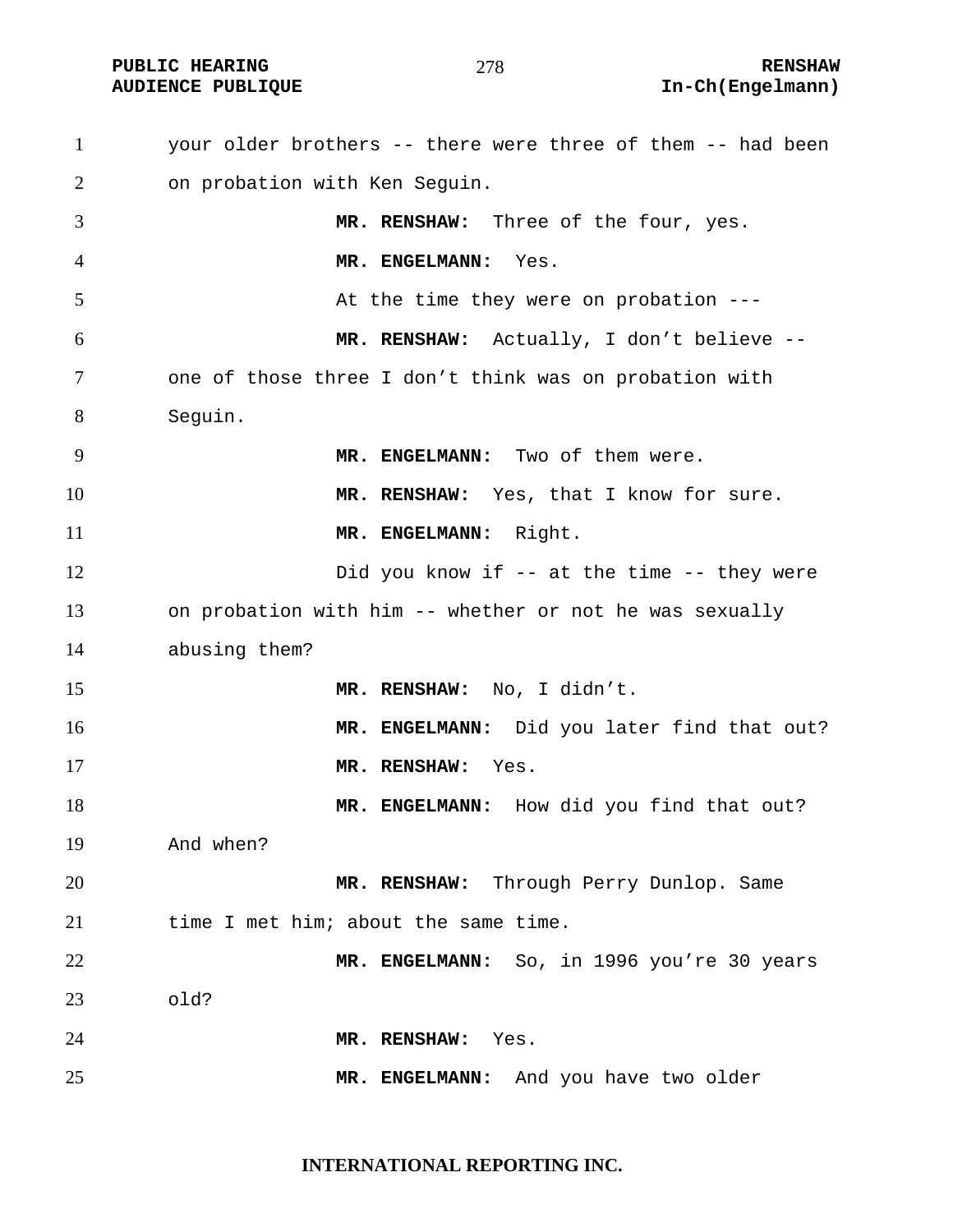**PUBLIC HEARING**  $\frac{279}{ }$  279

brothers, also on probation earlier; also allegedly sexually abused by Ken Seguin? **MR. RENSHAW:** Yes. **MR. ENGELMANN:** And you didn't talk about this between you? **MR. RENSHAW:** Still haven't. **MR. ENGELMANN:** Okay. What do you mean you still haven't? **MR. RENSHAW:** I haven't really talked to my brothers about what's happened to them; they haven't talked to me about what's happened to me. It's just not something we talk about. **MR. ENGELMANN:** So you didn't find out until you're 30 that they'd even been allegedly sexually abused by Ken Seguin? **MR. RENSHAW:** Yes. **MR. ENGELMANN:** Mr. Renshaw, at some point 18 Mr. Seguin moved to Summerstown. **MR. ENGELMANN:** Yes. **MR. RENSHAW:** And do you recall if -- I'm just trying to pin down a time, as far as you know. First time you're on probation he's living on Alguire. What about the second time you're on probation? Do you remember where he's living? **MR. RENSHAW:** Second time I was on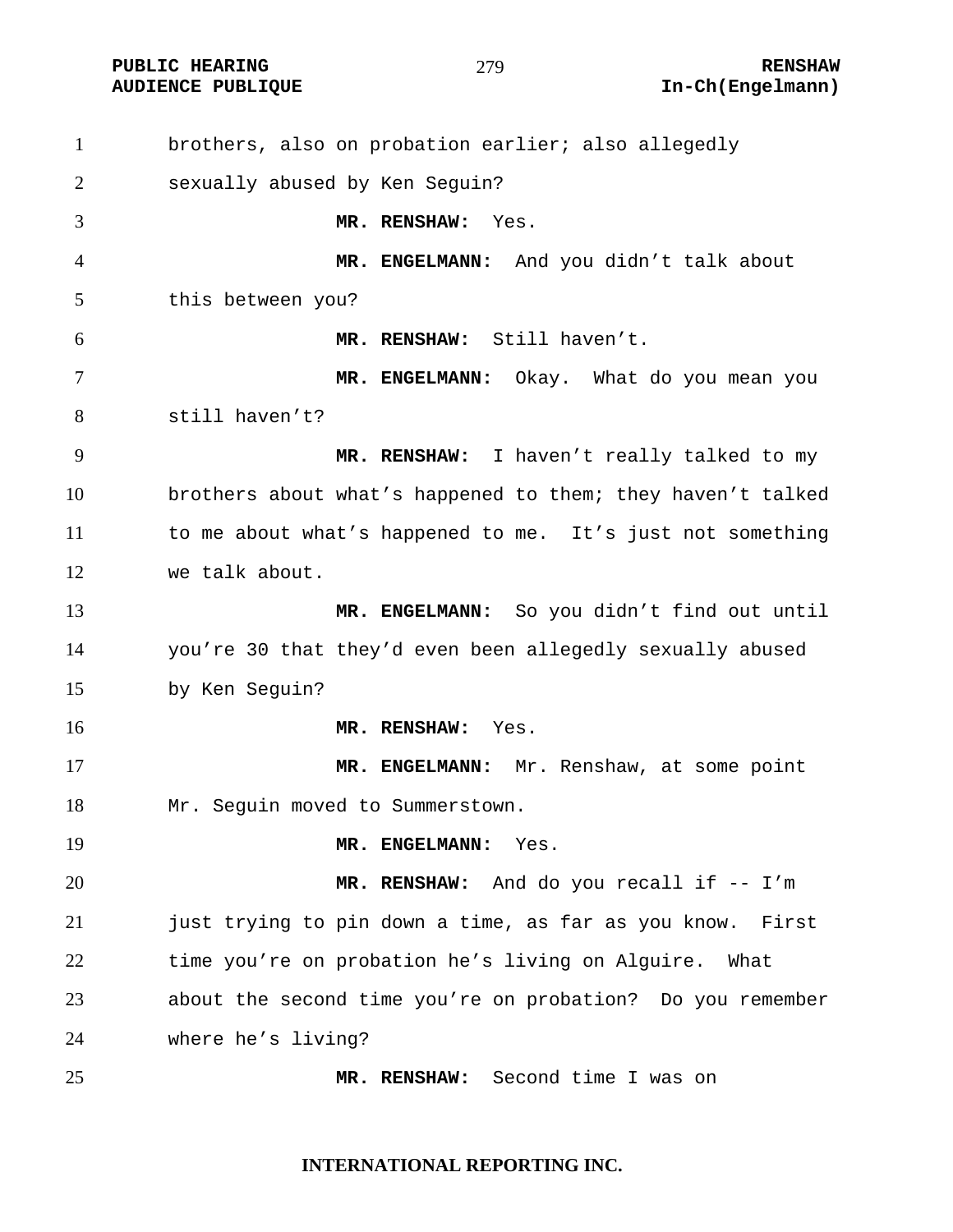probation, what year was it? **MR. ENGELMANN:** '84 (eighty four) to '86. **MR. RENSHAW:** Then I would have been on probation when he moved. **MR. ENGELMANN:** Okay. Maybe it's just to the end of '85, but it certainly started in '84, and I think it ran into early '86. So, during that second probation he moved? **MR. RENSHAW:** I believe so; yes. **MR. ENGELMANN:** I understand at some point you lived in his residence. **MR. RENSHAW:** Yes. **MR. ENGELMANN:** And can you tell us approximately when that was? **MR. RENSHAW:** Late '88 to 1990. **MR. ENGELMANN:** Okay; so in the late 1980s? **MR. RENSHAW:** Yes. **MR. ENGELMANN:** Do you know for approximately how long? **MR. RENSHAW:** A year and a half. **MR. ENGELMANN:** What was going on in your life then that he moved in there? This was after your probation. **MR. RENSHAW:** I wasn't getting along with my girlfriend at the time and he had a place to live. I was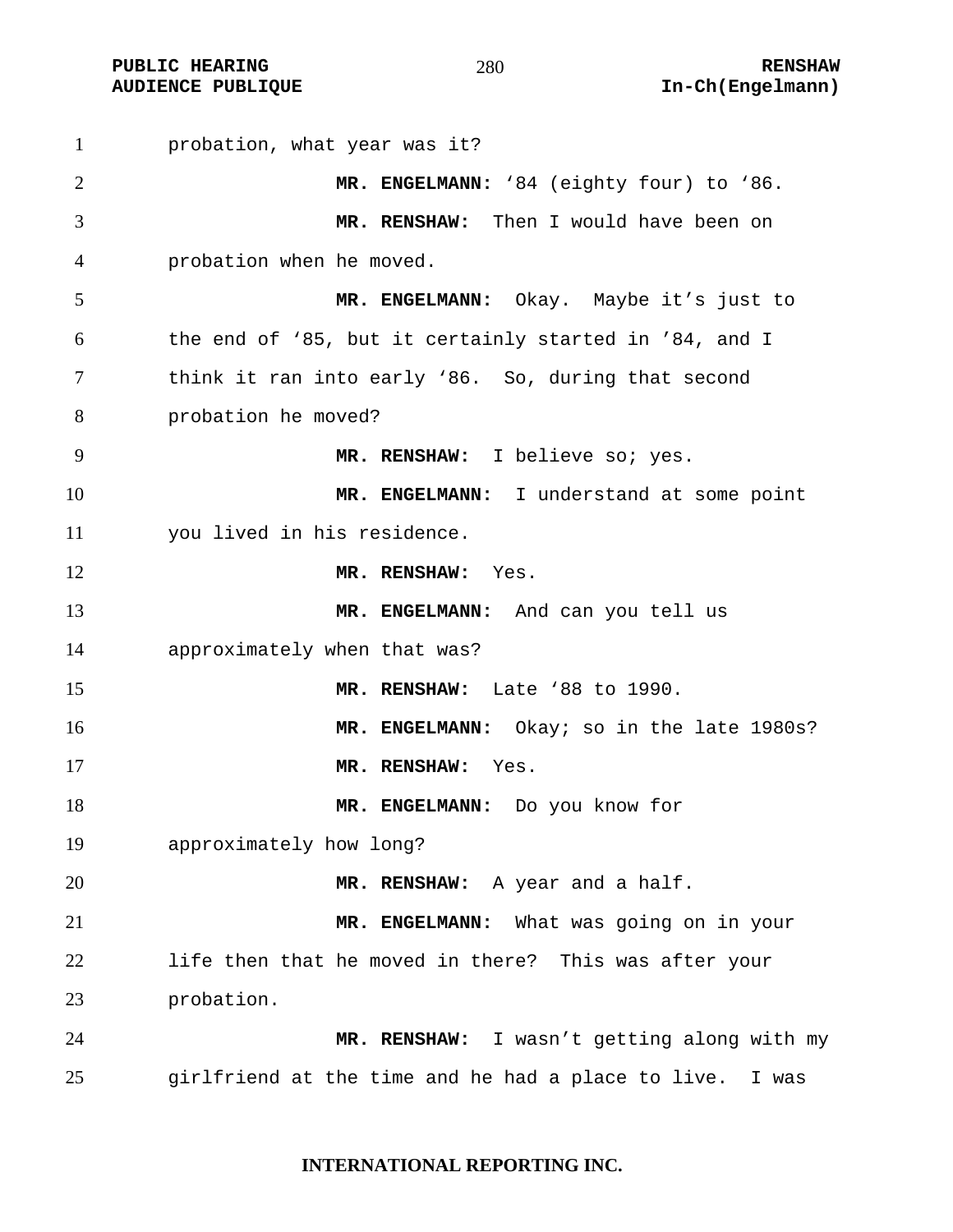| $\mathbf{1}$   | working up the road from his house; not far from there.   |
|----------------|-----------------------------------------------------------|
| $\overline{2}$ | MR. ENGELMANN: Where were you working?                    |
| 3              | MR. RENSHAW: Richmond Dye Cast.                           |
| 4              | MR. ENGELMANN: I'm sorry?                                 |
| 5              | MR. RENSHAW: Richmond Dye Cast.                           |
| 6              | MR. ENGELMANN: That was close to                          |
| 7              | Summerstown?                                              |
| 8              | MR. RENSHAW: In Summerstown.                              |
| 9              | MR. ENGELMANN: This sexual abuse you've                   |
| 10             | talked about -- did that continue when you were there?    |
| 11             | MR. RENSHAW:<br>Yes.                                      |
| 12             | MR. ENGELMANN: Do you know, sir, if                       |
| 13             | Mr. Seguin needed some kind of permission to allow you to |
| 14             | live there?                                               |
| 15             | MR. RENSHAW: He did.                                      |
| 16             | MR. ENGELMANN: And what did you know about                |
| 17             | that?                                                     |
| 18             | MR. RENSHAW: There was a paper I had to                   |
| 19             | sign at his office with him and his boss.                 |
| 20             | MR. ENGELMANN: Do you remember who his boss               |
| 21             | was?                                                      |
| 22             | MR. RENSHAW: Emile something.                             |
| 23             | Emile?<br>MR. ENGELMANN:                                  |
| 24             | MR. RENSHAW:<br>Yes.                                      |
| 25             | MR. ENGELMANN: Could it have been Emile                   |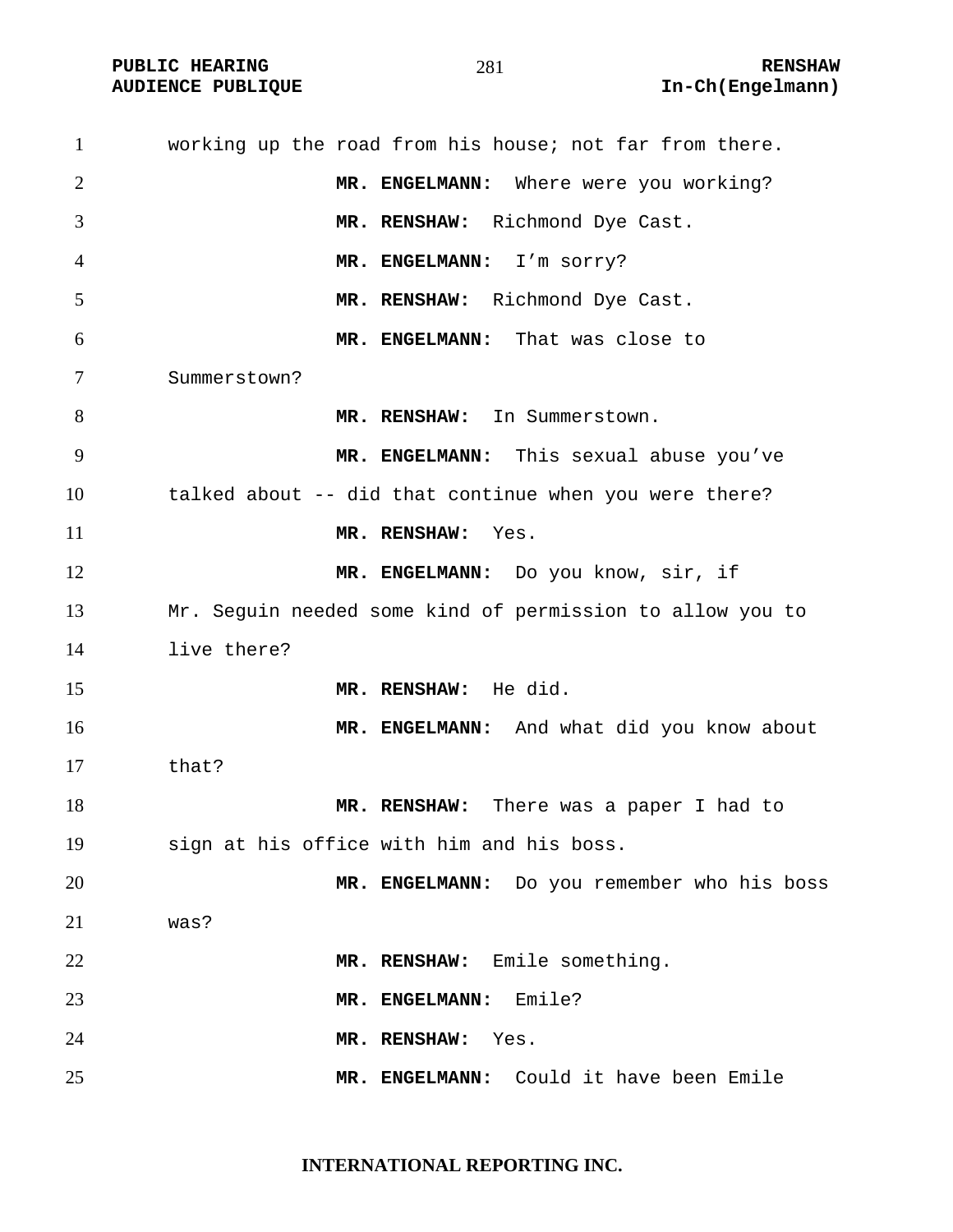Robert? **MR. RENSHAW:** Quite possible; I know he was French. **MR. ENGELMANN:** First name was Emile? **MR. RENSHAW:** Yes. **MR. ENGELMANN:** And you had to go into the probation office and sign a piece of paper, you said? **MR. RENSHAW:** Yes. 9 MR. ENGELMANN: Who else signed it? **MR. RENSHAW:** Seguin and Emile. **MR. ENGELMANN:** Were you already living there when you signed that piece of paper, or did you do that before you moved in? 14 MR. RENSHAW: I was already there. **MR. ENGELMANN:** And this was all after your second period of probation ended? **MR. RENSHAW:** Yes. **MR. ENGELMANN:** Some time in the late '80's? **MR. RENSHAW:** Yes. **MR. ENGELMANN:** You thought it was late '88, perhaps. I just want to show you a document, again to try and situate time, if we can. If the witness could be shown document 721841? **(SHORT PAUSE/COURTE PAUSE)**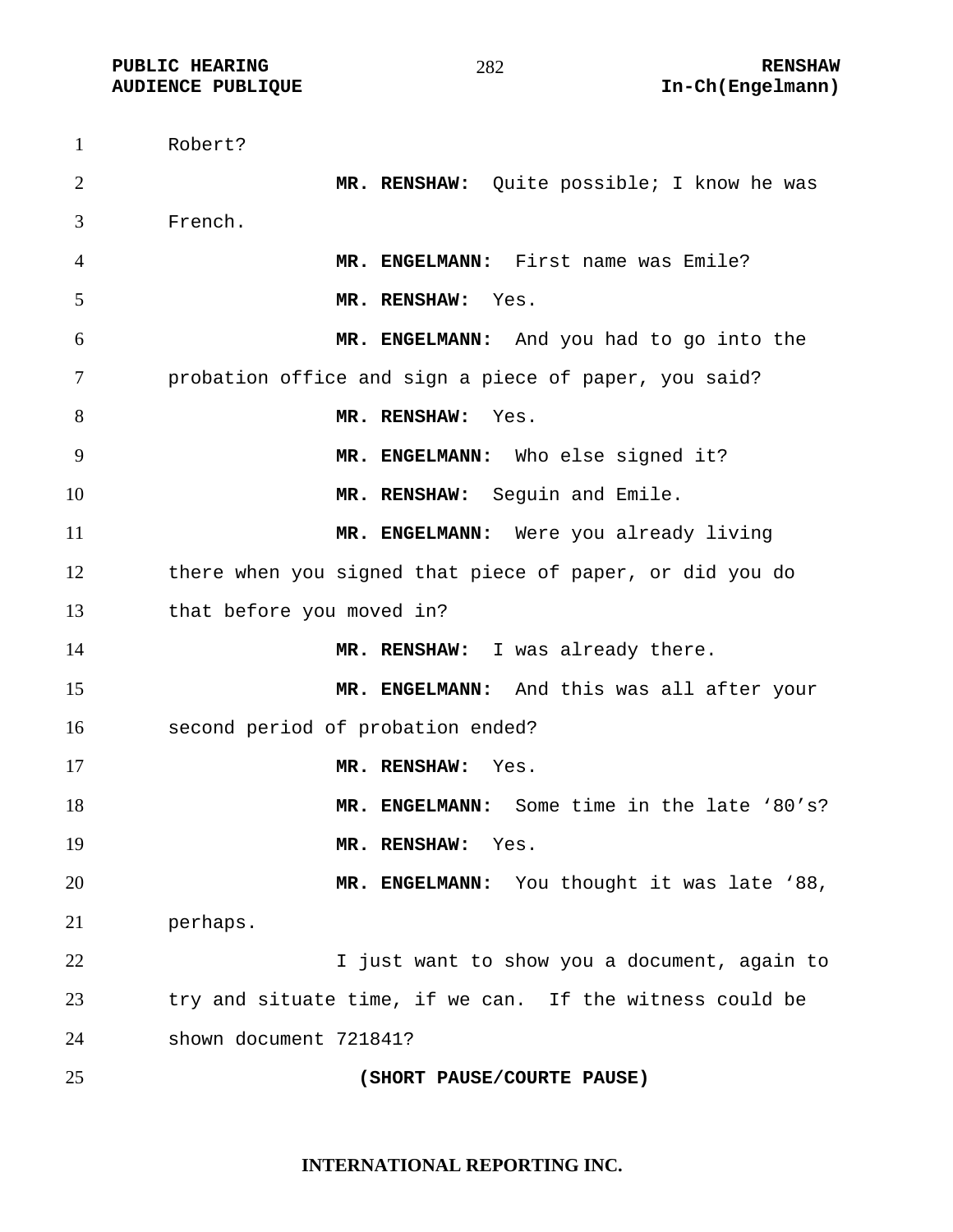PUBLIC HEARING **RENSHAW** 283 RENSHAW RENSHAW RENSHAW **RENSHAW** 283

| $\mathbf{1}$   | THE COMMISSIONER: Yes, thank you.                         |
|----------------|-----------------------------------------------------------|
| $\overline{2}$ | This is Exhibit number 542, which is a                    |
| 3              | personal loan insurance application from Canada Life. All |
| 4              | of that.                                                  |
| 5              | --- EXHIBIT NO./PIÈCE No. P-542:                          |
| 6              | (721841) Gerald Renshaw - Personal Loan                   |
| 7              | Insurance Application - Dated February                    |
| 8              | 27th, 1989                                                |
| 9              | MR. ENGELMANN: Mr. Renshaw, I have -- have                |
| 10             | you see this document before?                             |
| 11             | MR. RENSHAW: I'm sure I have; yeah.                       |
| 12             | MR. ENGELMANN: I know the signatures are a                |
| 13             | bit hard to read, but is that your signature on the first |
| 14             | page? It's very faint.                                    |
| 15             | MR. RENSHAW: Yes.                                         |
| 16             | MR. ENGELMANN: And we also see it on the                  |
| 17             | third page.                                               |
| 18             | MR. RENSHAW: Yes.                                         |
| 19             | MR. ENGELMANN: And who's the co--signer of                |
| 20             | the loan?                                                 |
| 21             | MR. RENSHAW: Ken Seguin.                                  |
| 22             | MR. ENGELMANN: And is that another Seguin                 |
| 23             | that's signing for the bank?                              |
| 24             | Pardon?<br>MR. RENSHAW:                                   |
| 25             | MR. ENGELMANN: There seems to be another                  |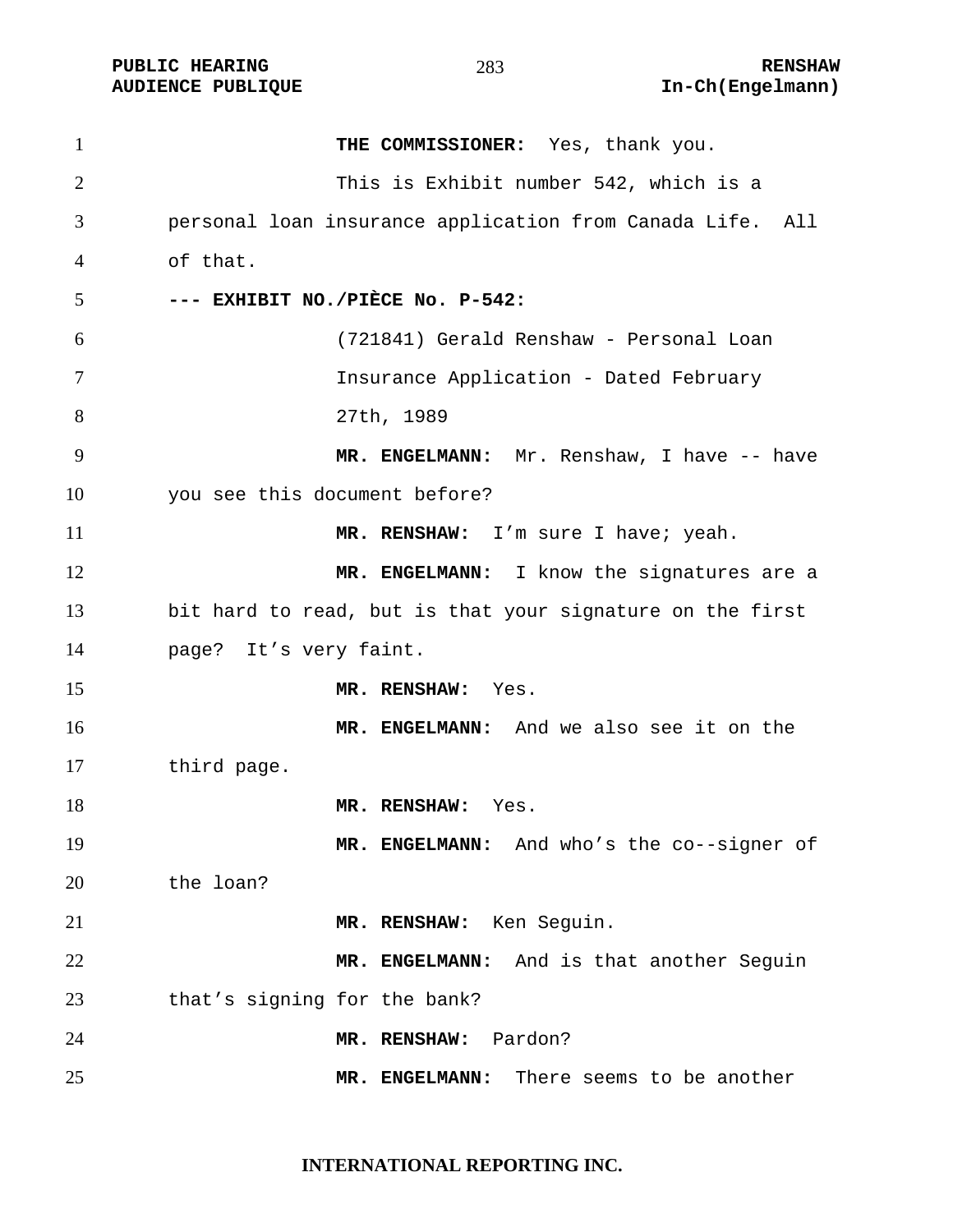| $\mathbf{1}$ | Seguin there, as well. On the third page.                 |
|--------------|-----------------------------------------------------------|
| 2            | THE COMMISSIONER: Who signed for the bank?                |
| 3            | MR. RENSHAW: Wouldn't know.                               |
| 4            | MR. ENGELMANN: Okay.                                      |
| 5            | This appears to $-$ so, Mr. Seguin                        |
| 6            | co-signed a loan for you, at the bank?                    |
| 7            | MR. RENSHAW: Yes.                                         |
| 8            | MR. ENGELMANN: And the date appears to be                 |
| 9            | February $27th$ , 1989.                                   |
| 10           | MR. RENSHAW: Yes.                                         |
| 11           | MR. ENGELMANN: Do you recall what this loan               |
| 12           | was for?                                                  |
| 13           | MR. RENSHAW: A pickup truck.                              |
| 14           | MR. ENGELMANN: Okay. And do you recall                    |
| 15           | whether you were $-$ - if this was after you were already |
| 16           | living with Ken Seguin or before you moved in?            |
| 17           | MR. RENSHAW: After.                                       |
| 18           | MR. ENGELMANN: When did the sexual abuse                  |
| 19           | stop?                                                     |
| 20           | MR. RENSHAW: When I moved out of Seguin's.                |
| 21           | MR. ENGELMANN: So, after 1990?                            |
| 22           | MR. RENSHAW:<br>Yes.                                      |
| 23           | MR. ENGELMANN: He never tried anything                    |
| 24           | after that?                                               |
| 25           | He tried.<br>MR. RENSHAW:                                 |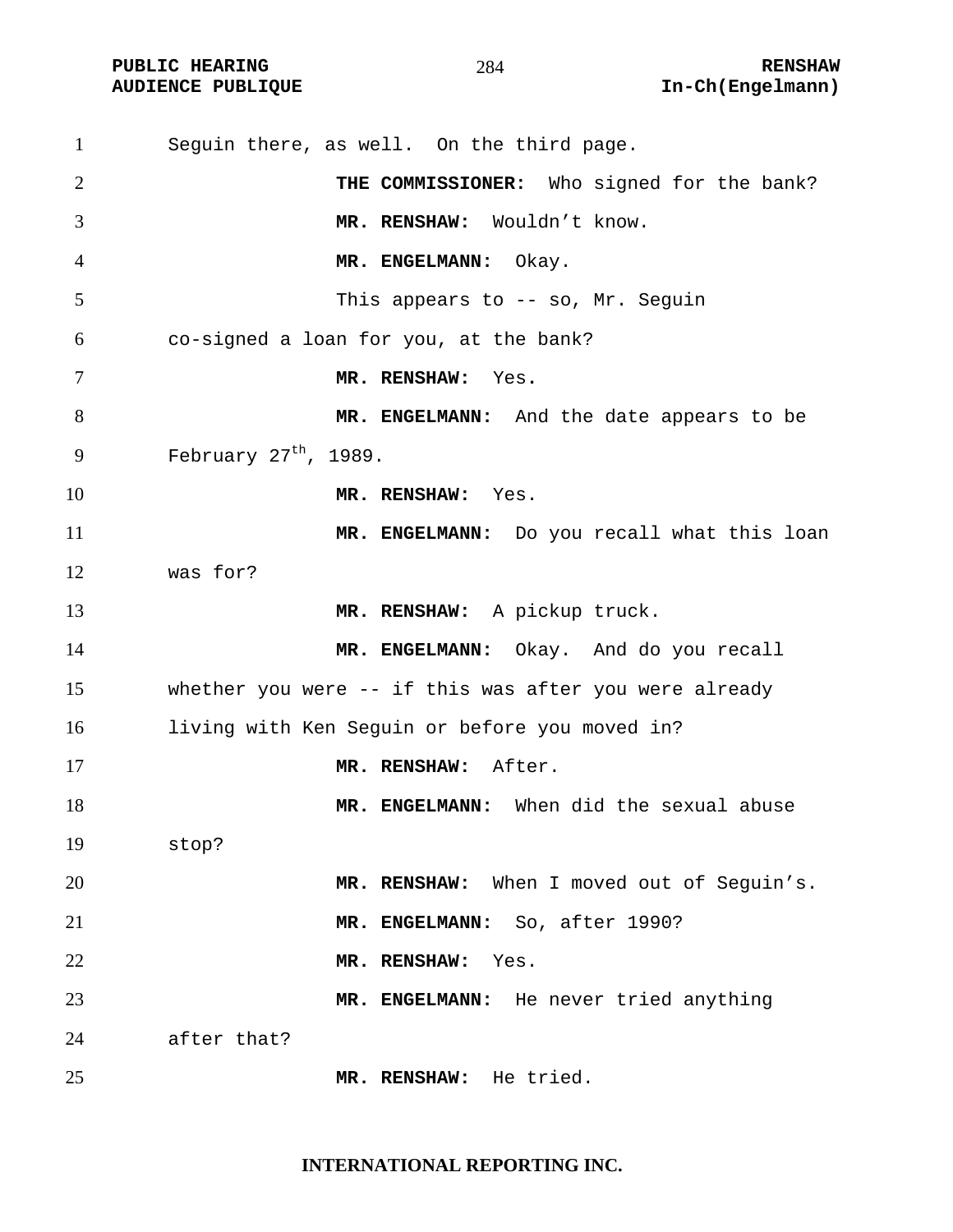PUBLIC HEARING **RENSHAW** 285 **RENSHAW** RENSHAW **RENSHAW RENSHAW RENSHAW RENSHAW RENSHAW RENSHAW RENSHAW** 

| $\mathbf{1}$   | MR. ENGELMANN: It just didn't happen.                     |
|----------------|-----------------------------------------------------------|
| $\overline{2}$ | MR. RENSHAW: Yes.                                         |
| 3              | MR. ENGELMANN: Did you continue to see him                |
| 4              | in some fashion, after that?                              |
| 5              | MR. RENSHAW: Less and less; yes.                          |
| 6              | MR. ENGELMANN: After you moved out from his               |
| 7              | residence, where did you go? Where did you live?          |
| 8              | MR. RENSHAW: Laughlin Street Apartments,                  |
| 9              | Cornwall.                                                 |
| 10             | MR. ENGELMANN: And were you back together                 |
| 11             | with your common law spouse at that point?                |
| 12             | MR. RENSHAW: Not at first; no.                            |
| 13             | MR. ENGELMANN: Mr. Renshaw, I want to ask                 |
| 14             | you about Mr. Seguin's place in Summerstown. Can you      |
| 15             | describe for us -- and you'll have to excuse my ignorance |
| 16             | of the area. Is that close to water?                      |
| 17             | MR. RENSHAW: On the water.                                |
| 18             | MR. ENGELMANN: On the water in Summerstown                |
| 19             | -- Would that be the St. Lawrence River?                  |
| 20             | MR. RENSHAW:<br>Yes.                                      |
| 21             | MR. ENGELMANN: And did Mr. Seguin live                    |
| 22             | right on the river?                                       |
| 23             | MR. RENSHAW:<br>Yes.                                      |
| 24             | MR. ENGELMANN: And were you familiar with                 |
| 25             | some of his neighbours?                                   |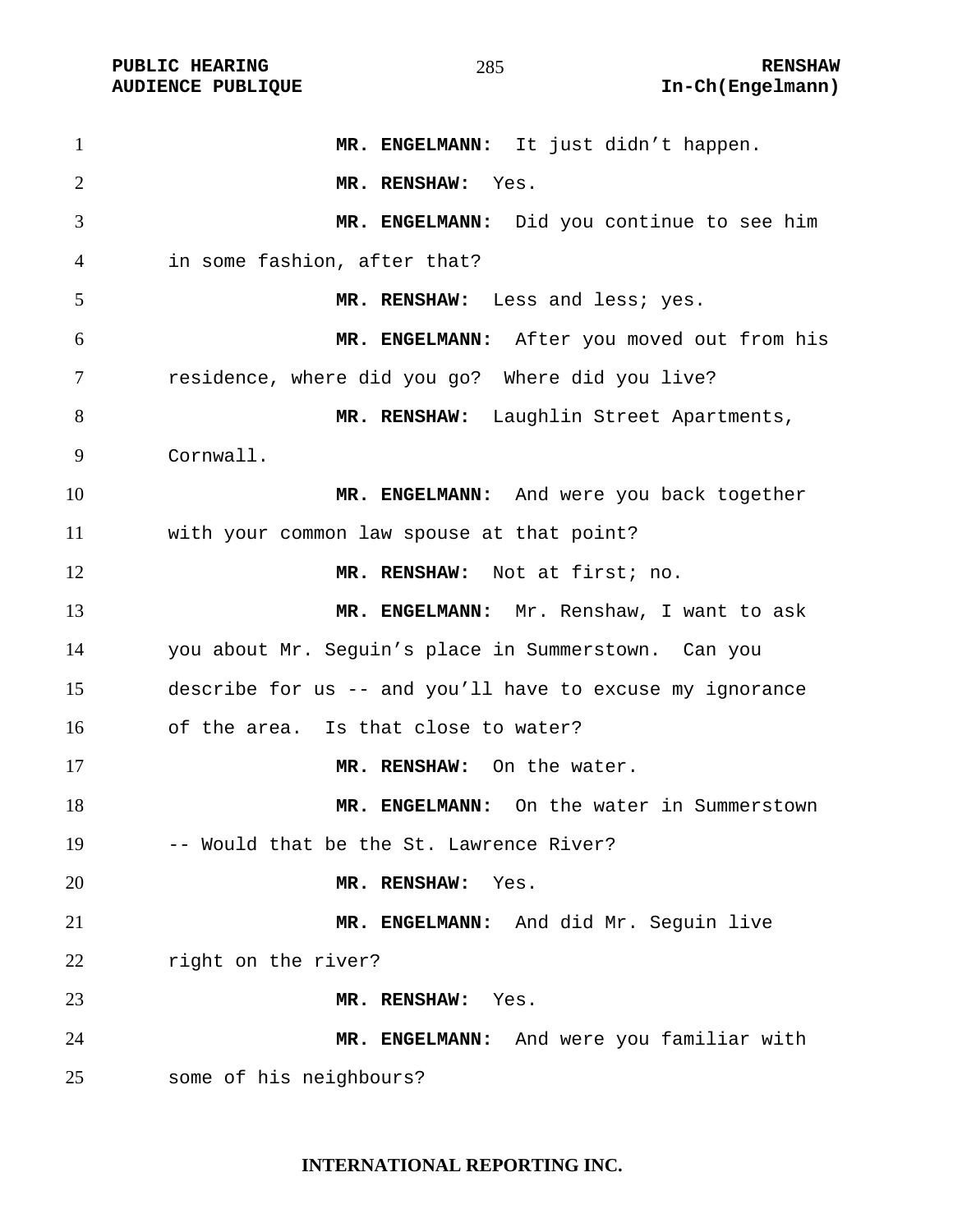**PUBLIC HEARING 286** 286 RENSHAW

**MR. RENSHAW:** Most of them. **MR. ENGELMANN:** And you had been there before you lived there? **MR. RENSHAW:** Yes. **MR. ENGELMANN:** During the time you lived there? **MR. RENSHAW:** Yes. **MR. ENGELMANN:** And perhaps certainly a few times afterwards as well? **MR. RENSHAW:** Yes. **MR. ENGELMANN:** And he lived there, to your knowledge, from about the mid 80s? **MR. RENSHAW:** Yes. **MR. ENGELMANN:** And you know that he died in late November of 1993? **MR. RENSHAW:** Yes. **MR. ENGELMANN:** So in those eight years or so, would you have come to know some of his neighbours? **MR. RENSHAW:** Yes. **MR. ENGELMANN:** So who do you remember living in close proximity to Mr. Seguin in Summerstown? **MR. RENSHAW:** Fern Touchette would have lived to the east of him and Ron Leroux would have lived to the west of him. **MR. ENGELMANN:** And Mr. Touchette, was he on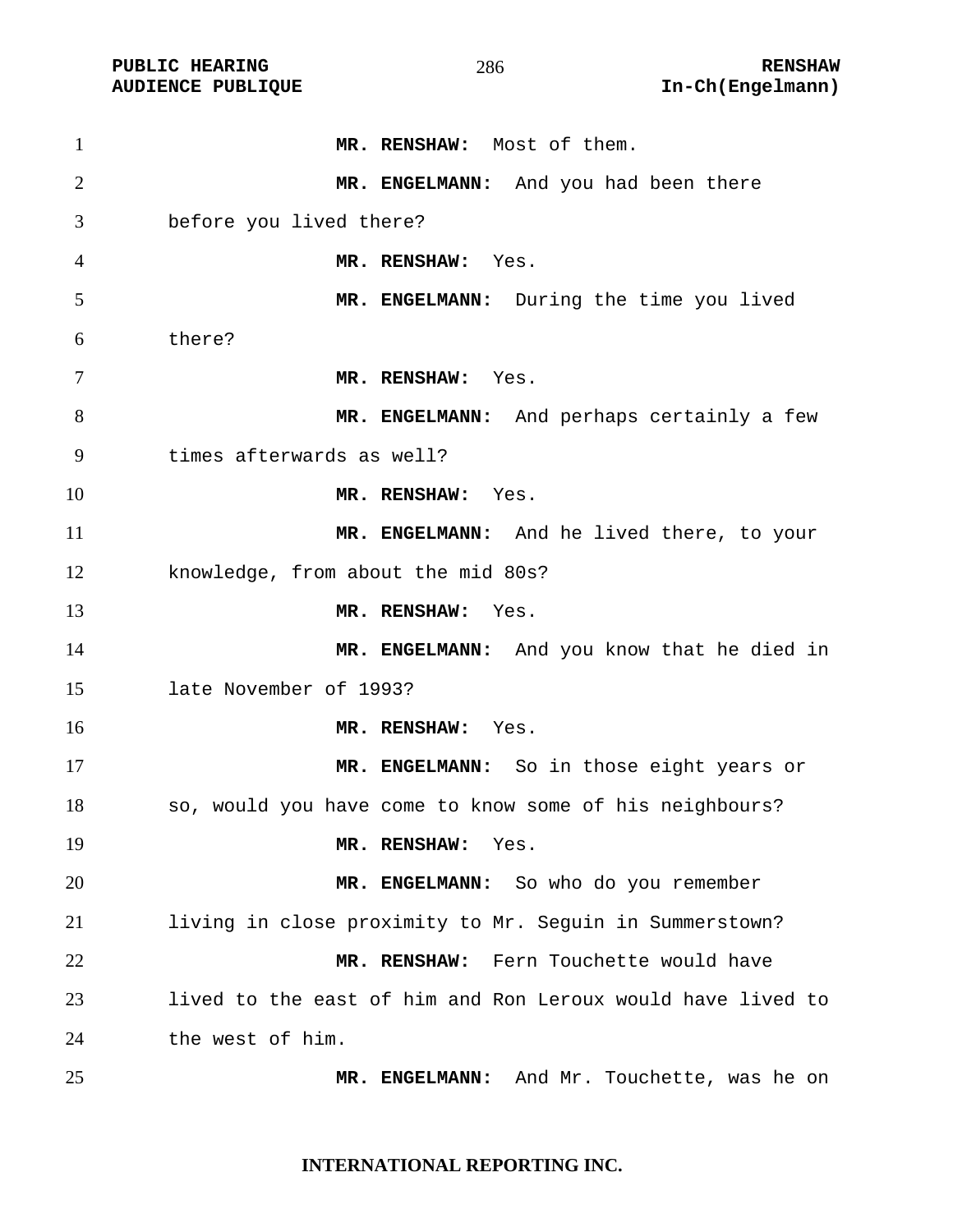his own or was he living with someone? **MR. RENSHAW:** His wife. **MR. ENGELMANN:** And Mr. Leroux, was he living with someone at that time as well? **MR. RENSHAW:** Yes. **MR. ENGELMANN:** And that person that he was living with, was that a man of about your age? 8 MR. RENSHAW: Yes. **MR. ENGELMANN:** I just -- maybe I'll just show Mr. Renshaw a list. This individual has a moniker and I just want to confirm if that's the person, if no one minds, somebody who has been identified with the moniker C-13 8 in these proceedings? **THE COMMISSIONER:** Sure, go ahead. **MR. RENSHAW:** Yes. **THE COMMISSIONER:** So the person's name that you say was living with Mr. Leroux is beside the number that we've indicated C-8. Is that correct? **MR. RENSHAW:** Yes. **THE COMMISSIONER:** Thank you. **MR. RENSHAW:** Could I have 10 minutes for a washroom break? **THE COMMISSIONER:** Sure can. **MR. RENSHAW:** Please? **THE COMMISSIONER:** Yes, let's take 10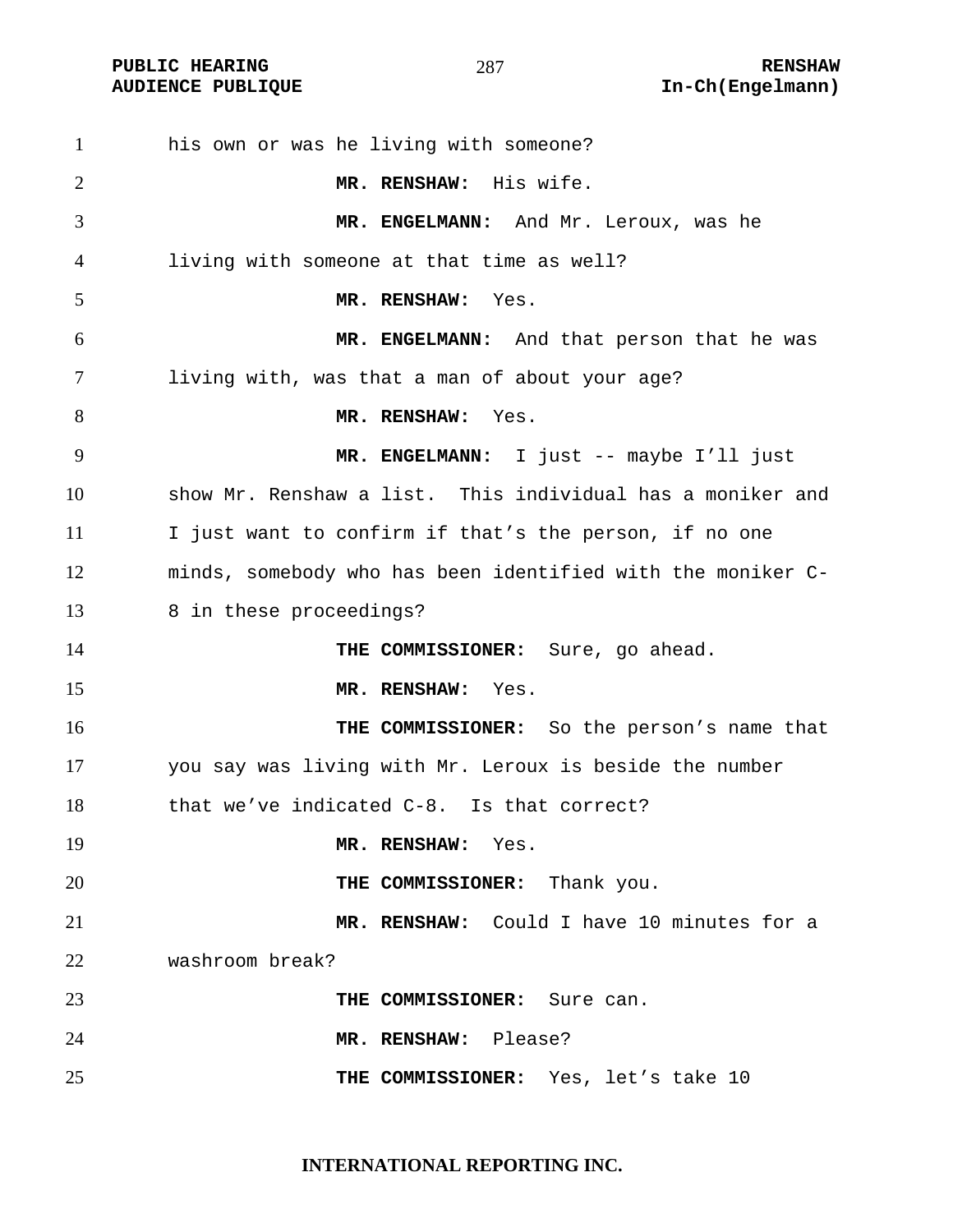**PUBLIC HEARING**  $\begin{array}{ccc} 288 & \multicolumn{1}{c}{} & \multicolumn{1}{c} \\ \end{array}$  **RENSHAW AUDIENCE PUBLIQUE International Contract Contract Contract Contract Contract Contract Contract Contract Contract Contract Contract Contract Contract Contract Contract Contract Contract Contract Contract Contract Contract** 

minutes. Thank you. **THE REGISTRAR:** Order; all rise. À l'ordre; veuillez vous lever. The hearing will resume at 5:10. --- Upon recessing at 5:03 p.m./L'audience est suspendue à 17h03 --- Upon resuming at 5:14 p.m./L'audience est reprise à 17h14 **THE REGISTRAR:** The hearing is now resumed. Please be seated. Veuillez vous asseoir. **THE COMMISSIONER:** We'll just go on for a bit more then we'll call it a day, how's that? Thank you. **MR. RENSHAW:** Good. **GERALD RENSHAW: Resumed/Sous le même serment --- EXAMINATION IN-CHIEF BY/INTERROGATOIRE EN-CHEF PAR MR. ENGELMANN (Continued/Suite): MR. ENGELMANN:** Mr. Renshaw, just before the break we were talking about neighbours --- **MR. RENSHAW:** Yes. **MR. ENGELMANN:** --- of Mr. Seguin in Summerstown? **MR. RENSHAW:** Yes. **MR. ENGELMANN:** And you told us that the neighbours on either side -- and you also told us that presumably these homes were all on the water?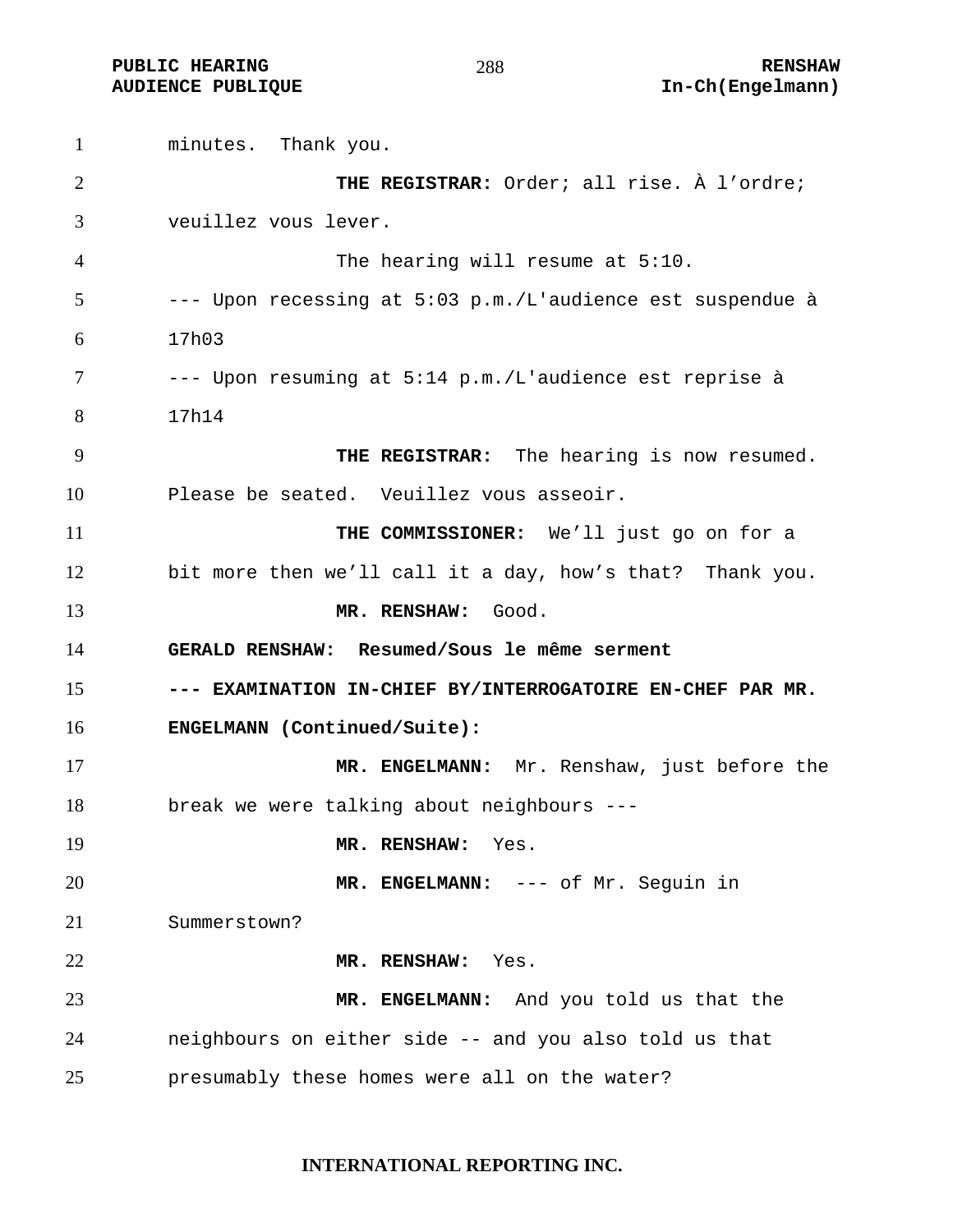**MR. RENSHAW:** Yes. **MR. ENGELMANN:** You had Mr. Touchette to the east, Mr. Leroux to the west? **MR. RENSHAW:** Yes. **MR. ENGELMANN:** And Mr. Seguin in between? **MR. RENSHAW:** Yes. 7 MR. ENGELMANN: Were there other cottages near there as well or other homes? **MR. RENSHAW:** There was a little shacky one between Leroux and Seguin but I forget the people that live there. 12 MR. ENGELMANN: Was there someone actually living there? **MR. RENSHAW:** Yes. **MR. ENGELMANN:** Was there a thin strip of land between --- **MR. RENSHAW:** Yes. 18 MR. ENGELMANN: --- Mr. Seguin's place and Mr. Leroux's? **MR. RENSHAW:** One small cottage. **MR. ENGELMANN:** Sir, were there any islands close to where Mr. Seguin had his home or cottage? **MR. RENSHAW:** Several. **MR. ENGELMANN:** Okay. And how far away would they be?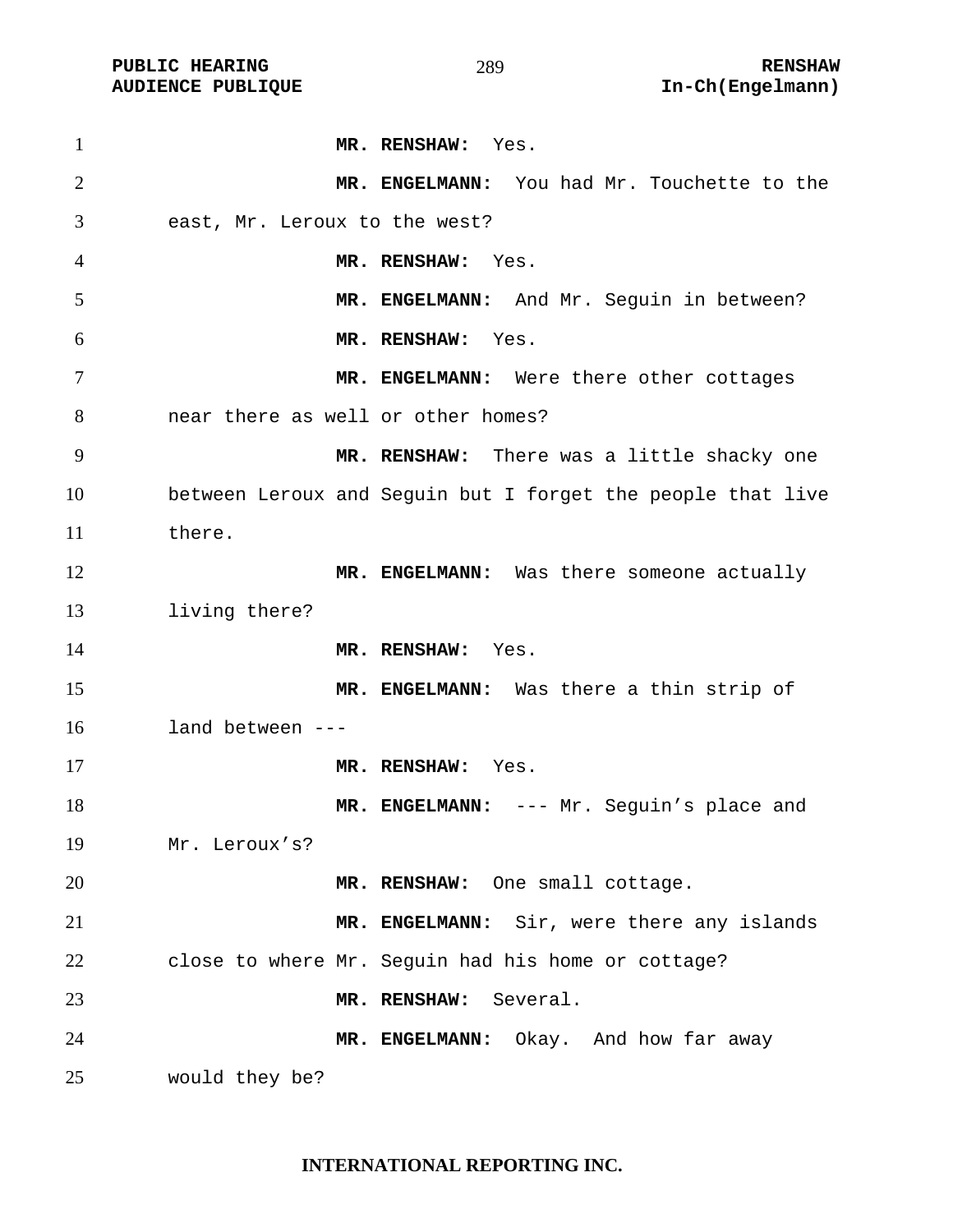**PUBLIC HEARING**  $\begin{array}{ccc} 290 & \text{RENSHAW} \end{array}$ **AUDIENCE PUBLIQUE International Contract Contract Contract Contract Contract Contract Contract Contract Contract Contract Contract Contract Contract Contract Contract Contract Contract Contract Contract Contract Contract** 

**MR. RENSHAW:** Quarter-mile, half-mile; not 2 that far. **MR. ENGELMANN:** Do you remember the name of some of the closer islands? **MR. RENSHAW:** Stanley is the one that comes to my mind. **MR. ENGELMANN:** Okay. Could you see across to Stanley Island? **MR. RENSHAW:** Yes. **MR. ENGELMANN:** When you looked across from Mr. Seguin's house to Stanley Island, could you see a cottage or cottages? **MR. RENSHAW:** Cottages. 14 MR. ENGELMANN: Back then, you know I'm talking about mid 80s to 1993? **MR. RENSHAW:** Yes. **MR. ENGELMANN:** And whose cottage could you see? **MR. ENGELMANN:** Malcolm MacDonald's. **MR. ENGELMANN:** This is Malcolm MacDonald who was a lawyer here in the City of Cornwall? **MR. RENSHAW:** Yes. **MR. ENGELMANN:** Mr. Renshaw, you gave several statements and interviews to both the -- to Perry Dunlop and to the OPP in the months and years following the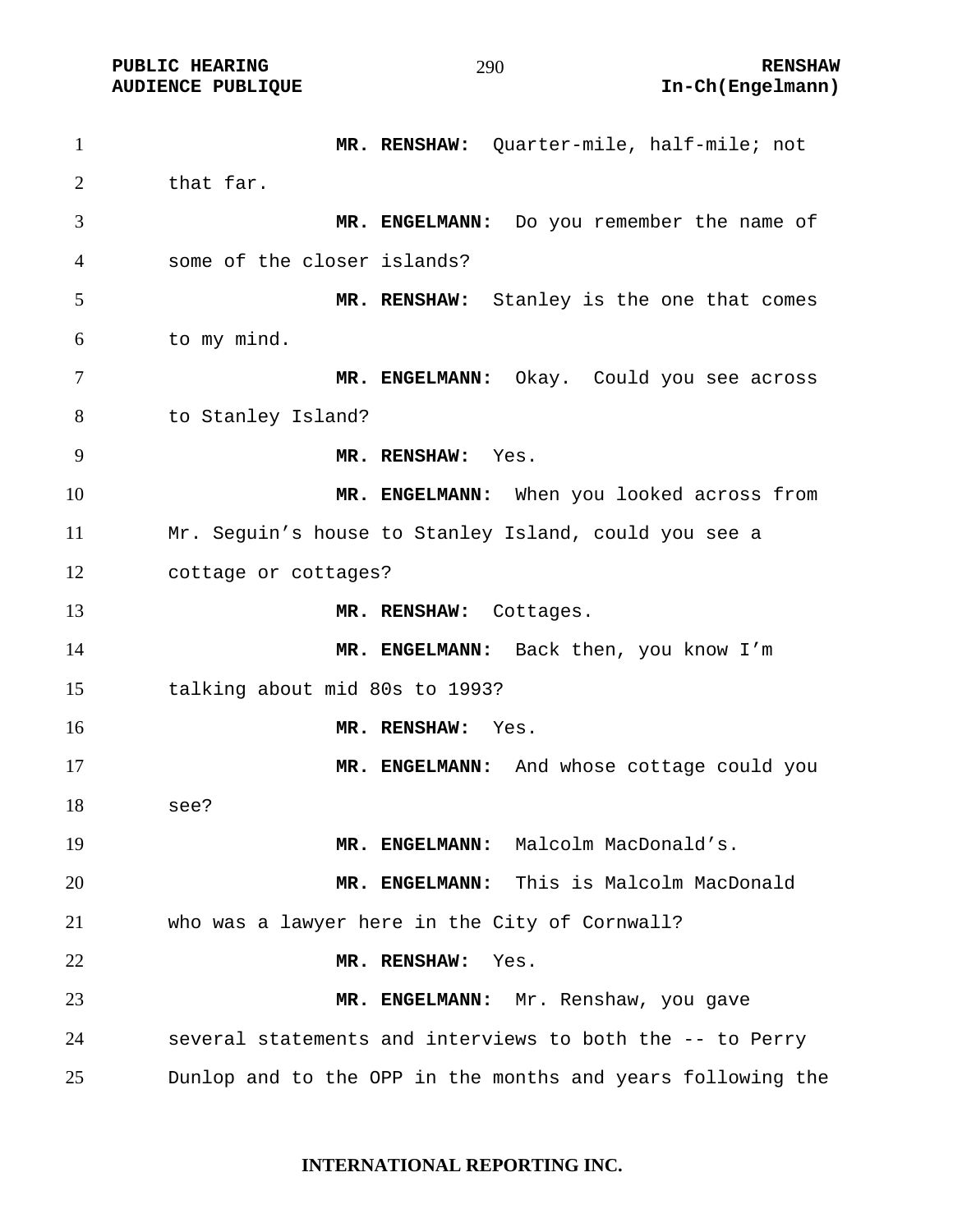**PUBLIC HEARING RENSHAW** 

## 

death of Ken Seguin? **MR. RENSHAW:** Yes. **MR. ENGELMANN:** Is that fair? **MR. RENSHAW:** Yes. **MR. ENGELMANN:** Couple of minutes I'd like to ask you about first one of those interviews, an interview that you would have had with the OPP in early February of 1994? **MR. RENSHAW:** Yes. **MR. ENGELMANN:** I don't know if you remember it but it would have been a couple of months after Mr. Seguin died? **MR. RENSHAW:** I know the one you're speaking about. **MR. ENGELMANN:** Okay. So let's just go back to November of '93 for a minute. Do you remember some of the circumstances surrounding the death of Mr. Seguin? **MR. RENSHAW:** He seemed really nervous leading up to that. **MR. ENGELMANN:** Okay. **THE COMMISSIONER:** So you would have seen him in the days before his demise? **MR. RENSHAW:** I saw him that day. **THE COMMISSIONER:** You saw him that day, all right.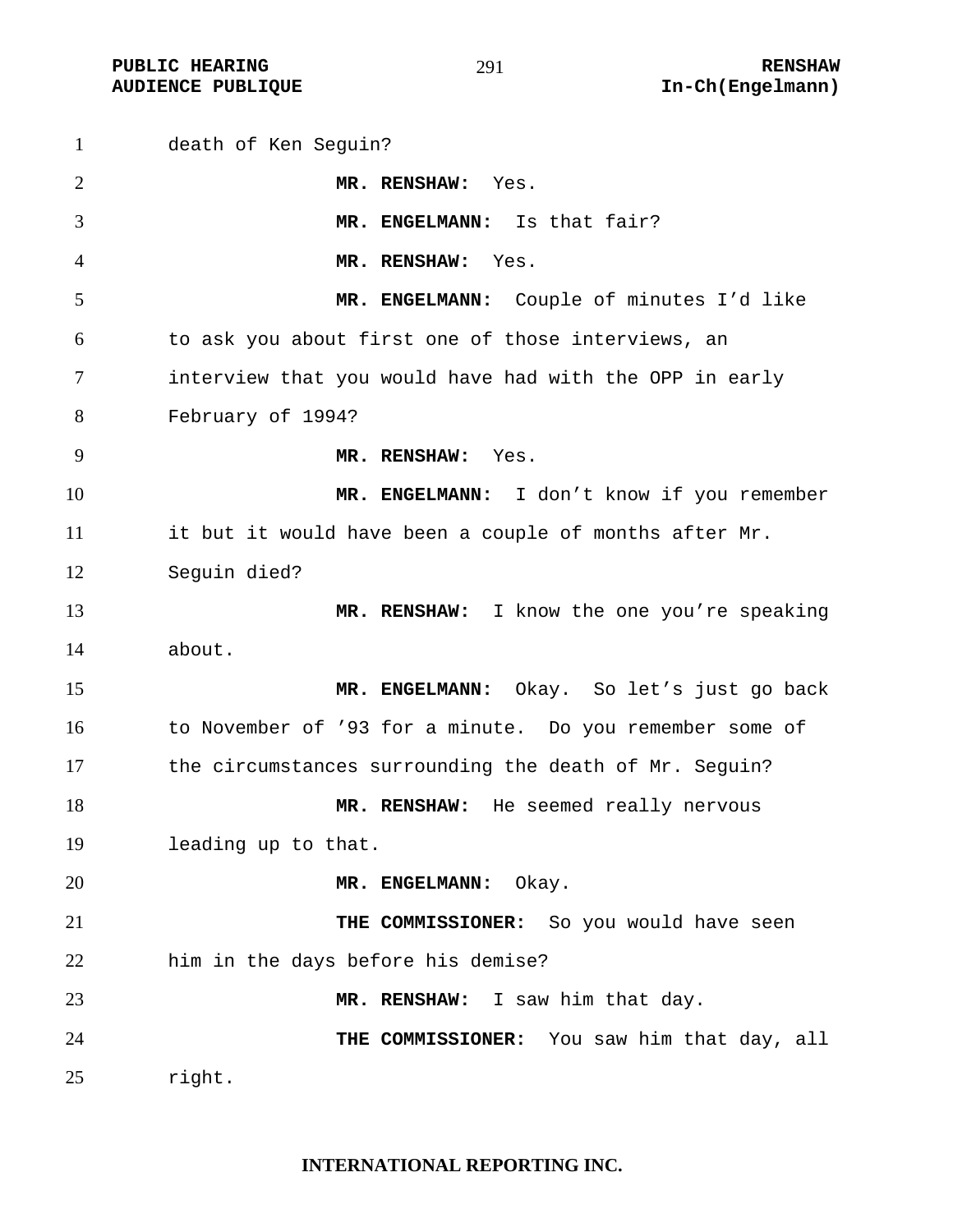| $\mathbf{1}$   |                         |                                             |
|----------------|-------------------------|---------------------------------------------|
|                |                         | MR. ENGELMANN: That day or -- how did you - |
| $\overline{2}$ |                         |                                             |
| 3              |                         | MR. RENSHAW: Sorry, I guess it would be the |
| 4              | day before.             |                                             |
| 5              |                         | MR. ENGELMANN: How did you find out about   |
| 6              | his death?              |                                             |
| 7              |                         | MR. RENSHAW: Ron Leroux.                    |
| 8              |                         | MR. ENGELMANN: Ron Leroux?                  |
|                |                         |                                             |
| 9              |                         | MR. RENSHAW:<br>Yes.                        |
| 10             |                         | MR. ENGELMANN: And did he come over and see |
| 11             | you or did he call you? |                                             |
| 12             |                         | MR. RENSHAW: He called me.                  |
| 13             |                         | MR. ENGELMANN: What did he tell you?        |
| 14             |                         | MR. RENSHAW: That Ken was dead.             |
| 15             |                         | MR. ENGELMANN: And did he ask you to attend |
| 16             | at the scene?           |                                             |
| 17             |                         | MR. RENSHAW:<br>Yes.                        |
| 18             |                         | MR. ENGELMANN: And did you in fact do that? |
| 19             |                         | MR. RENSHAW: Yes.                           |
| 20             |                         | MR. ENGELMANN: And you had seen him the day |
| 21             | before?                 |                                             |
| 22             |                         | MR. RENSHAW:<br>Yes.                        |
| 23             |                         | MR. ENGELMANN: And where was that?          |
| 24             |                         | MR. RENSHAW: In my residence.               |
| 25             |                         | MR. ENGELMANN: And who was living at your   |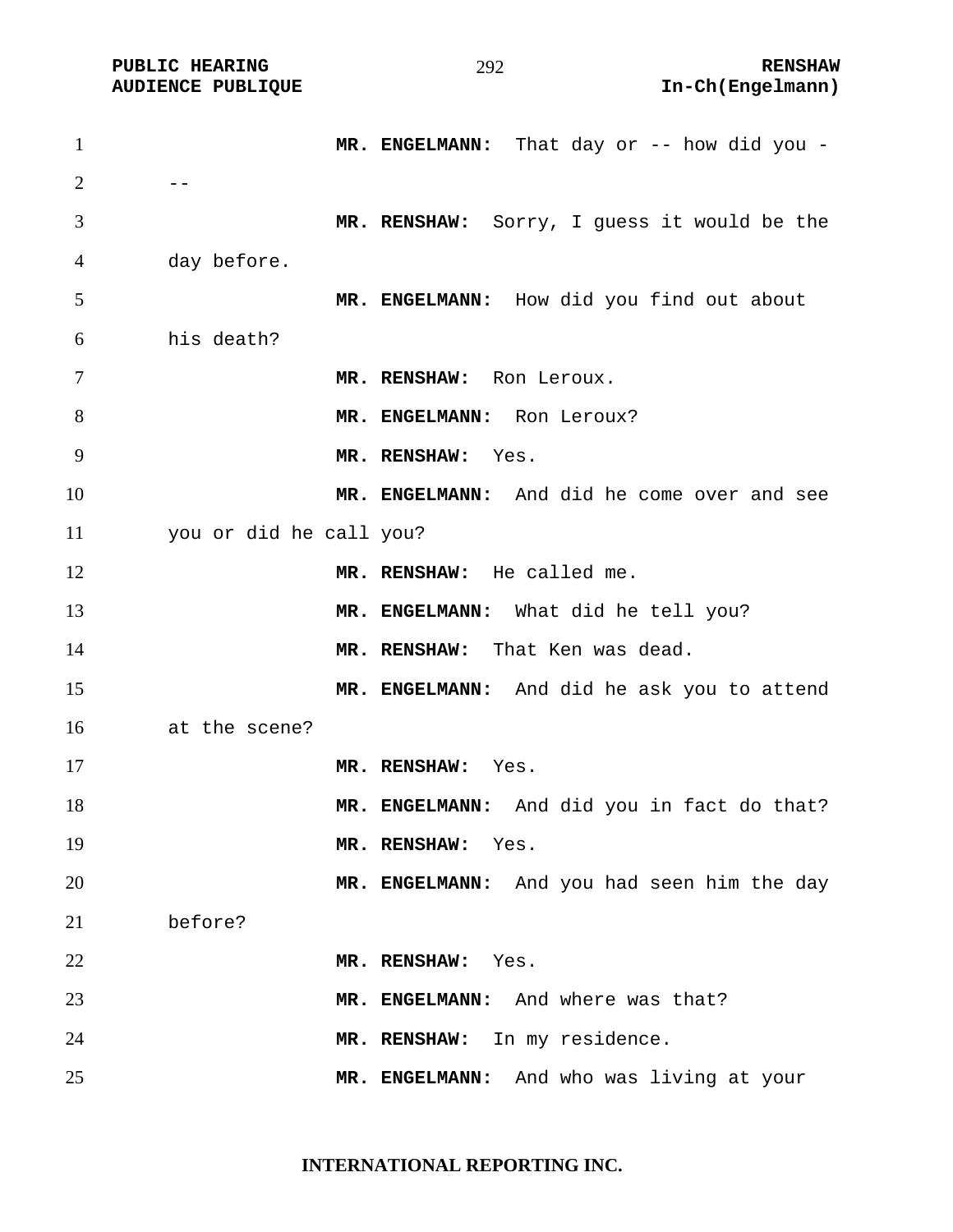PUBLIC HEARING **RENSHAW** 293 **RENSHAW** RENSHAW **RENSHAW RENSHAW RENSHAW RENSHAW RENSHAW** 

| $\mathbf{1}$   | residence at that time?                                    |
|----------------|------------------------------------------------------------|
| $\overline{2}$ | MR. RENSHAW: My girlfriend and three                       |
| 3              | children.                                                  |
| $\overline{4}$ | MR. ENGELMANN: And Mr. Seguin came to                      |
| 5              | visit?                                                     |
| 6              | MR. RENSHAW: With Leroux.                                  |
| 7              | MR. ENGELMANN: Mr. Seguin, Mr. Leroux came                 |
| 8              | to visit?                                                  |
| 9              | MR. RENSHAW: Yes.                                          |
| 10             | MR. ENGELMANN: You said he seemed nervous?                 |
| 11             | MR. RENSHAW:<br>Very.                                      |
| 12             | MR. ENGELMANN: And had he seemed nervous                   |
| 13             | for some time before then or do you remember?              |
| 14             | MR. RENSHAW: Months before.                                |
| 15             | MR. ENGELMANN: Did he ever talk to you then                |
| 16             | about why he was nervous or troubled?                      |
| 17             | MR. RENSHAW: Yes. He had been receiving                    |
| 18             | phone calls. I don't know if I can use that other person's |
| 19             | name or $---$                                              |
| 20             | MR. ENGELMANN: You can use that other                      |
| 21             | person's name.                                             |
| 22             | MR. RENSHAW: I know him as DS usually.                     |
| 23             | MR. ENGELMANN:<br>As DS?                                   |
| 24             | MR. RENSHAW: Because you people all use it?                |
| 25             | (LAUGHTER/RIRES)                                           |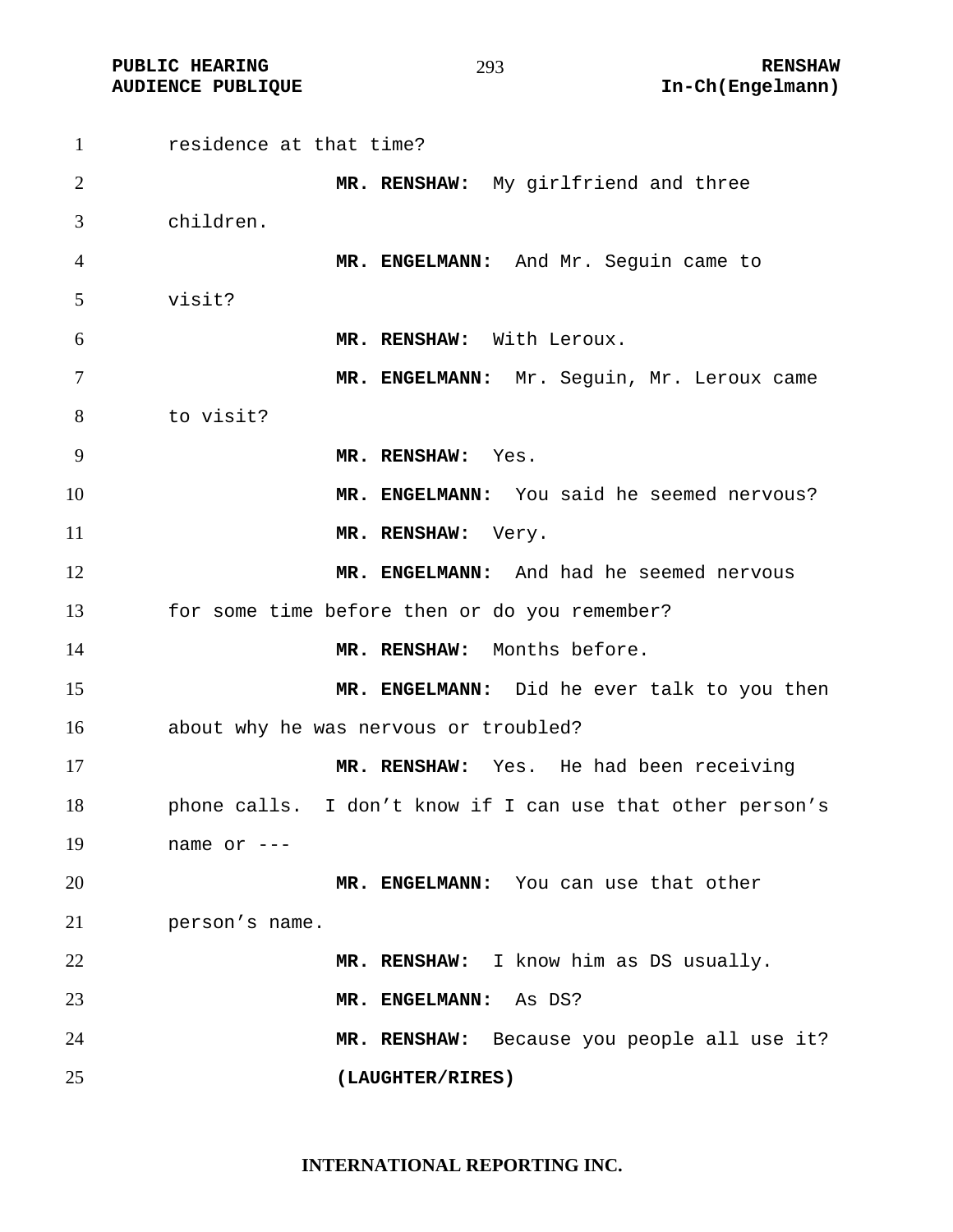PUBLIC HEARING **RENSHAW** 294 **RENSHAW RENSHAW** RENSHAW **RENSHAW** 294 **RENSHAW RENSHAW** 294 **In-Ch(Engelmann)** 

| $\mathbf{1}$   | THE COMMISSIONER: So you mean ---                           |
|----------------|-------------------------------------------------------------|
| $\overline{2}$ | MR. ENGELMANN: By DS you mean David                         |
| 3              | Silmser?                                                    |
| $\overline{4}$ | MR. RENSHAW: Yes. And he had been                           |
| 5              | receiving phone calls from him.                             |
| 6              | MR. ENGELMANN: And who told you that?                       |
| 7              | MR. RENSHAW: Seguin.                                        |
| 8              | MR. ENGELMANN: Okay. Did he tell you what                   |
| 9              | those phone calls were about?                               |
| 10             | MR. RENSHAW: Simlser was trying to get --                   |
| 11             | supposedly trying to get money out of Seguin.               |
| 12             | MR. ENGELMANN: And do you know why or                       |
| 13             | because of what?                                            |
| 14             | MR. RENSHAW: Not at the time, no.                           |
| 15             | MR. ENGELMANN: Mr. Seguin didn't tell you?                  |
| 16             | MR. RENSHAW: No, not in any detail.                         |
| 17             | MR. ENGELMANN: And how did you find out?                    |
| 18             | MR. RENSHAW: Through all this stuff.                        |
| 19             | MR. ENGELMANN: All right. So Mr. Seguin                     |
| 20             | would have told you he'd had several calls from Mr. Simlser |
| 21             | or just a call?                                             |
| 22             | MR. RENSHAW: Yes, several.                                  |
| 23             | Now you say you recall an<br>MR. ENGELMANN:                 |
| 24             | interview that you had with the Ontario Provincial Police - |
| 25             |                                                             |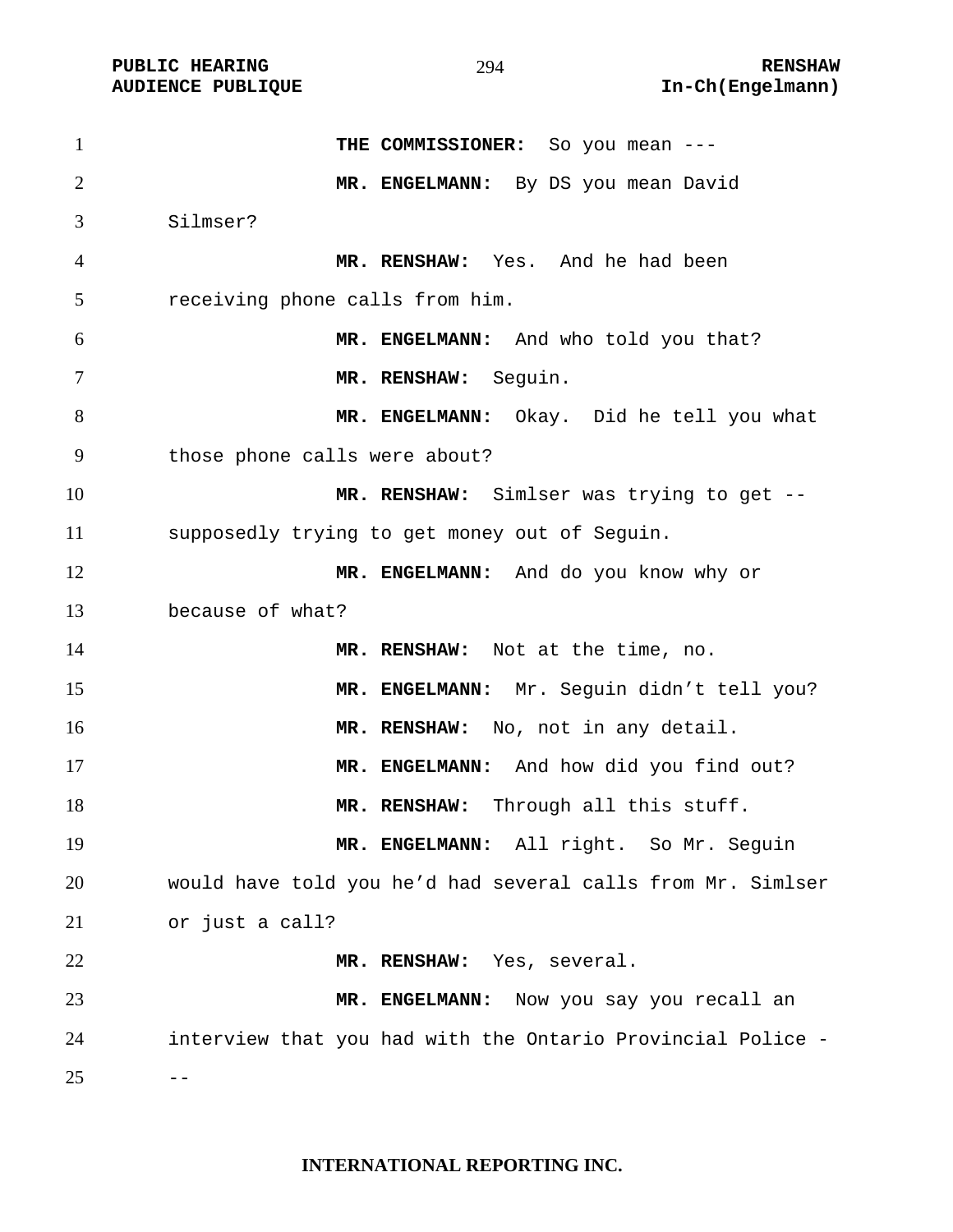**MR.** Yes. **MR. ENGELMANN:** A couple months after he died? **MR. RENSHAW:** Yes. **MR. ENGELMANN:** Do you remember where that interview took place? **MR. RENSHAW:** My kitchen. 8 MR. ENGELMANN: Your kitchen? **MR. RENSHAW:** Yes. **MR. ENGELMANN:** And do you remember how many officers there were? **MR. RENSHAW:** Two. **MR. ENGELMANN:** Do you remember if they were male officers or female officers? 15 MR. RENSHAW: Both male. **MR. ENGELMANN:** And how did they get in touch with you? **MR. RENSHAW:** Banged on my door. 19 MR. ENGELMANN: They didn't call first? **MR. RENSHAW:** No. **MR. ENGELMANN:** Did you have a telephone then? **MR. RENSHAW:** No. **MR. ENGELMANN:** So they knocked on your door. Did they tell you why they wanted to talk to you?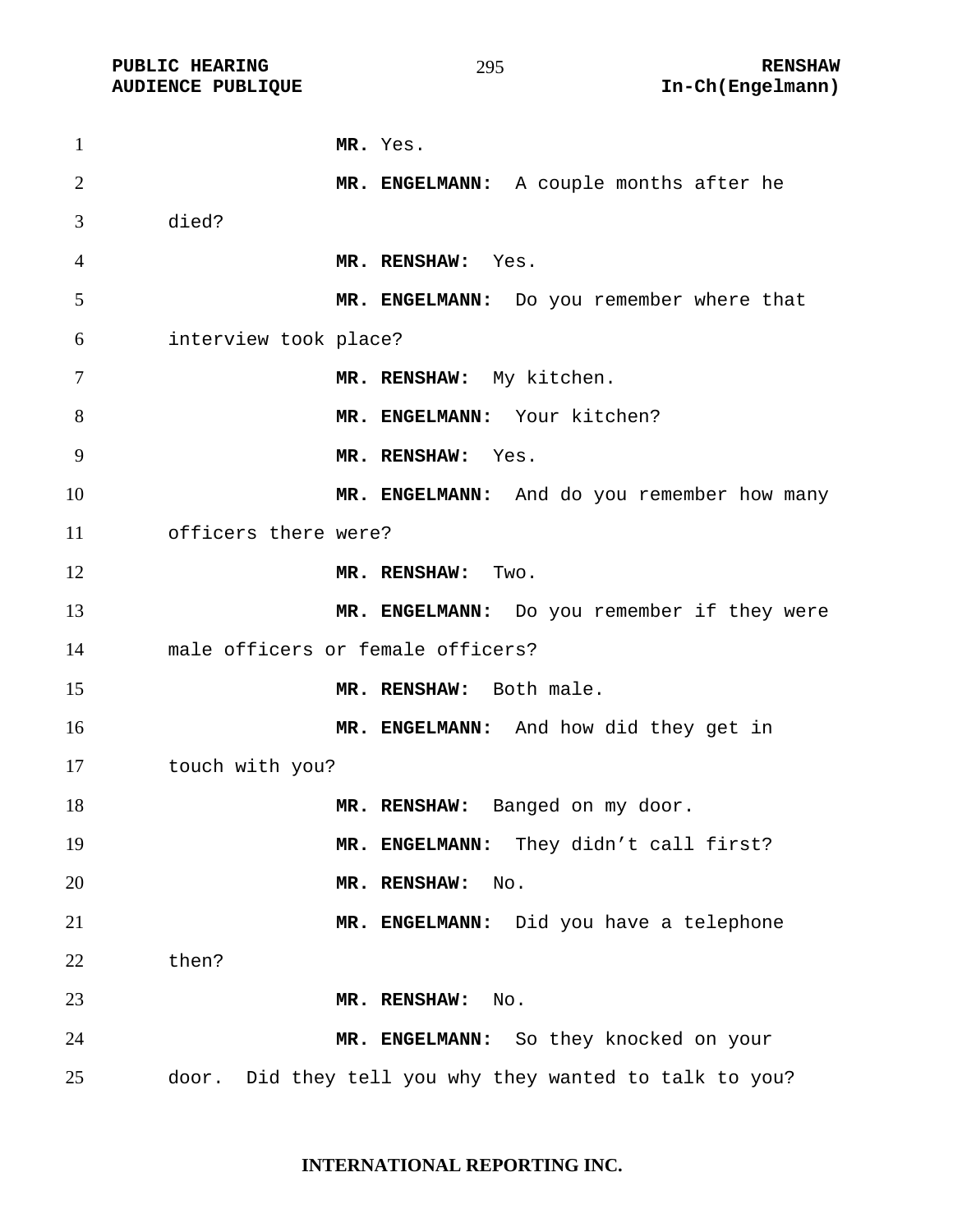**MR. RENSHAW:** Part of the first Project Truth. **MR. ENGELMANN:** Did they tell you what they were investigating at that time. **MR. RENSHAW:** I can only assume now that, yeah, they would have told me why they were there. **MR. ENGELMANN:** All right. I will show you 8 the statement and maybe that will refresh your memory. The document No. 715442; if that could be the next exhibit. **THE COMMISSIONER:** Yes. Exhibit No. 543 is an Interview Report of Gerald Renshaw, dated February 9, 1994. **--- EXHIBIT NO./PIÈCE NO. P-543**: (715442) OPP Interview Report of Gerald Renshaw, February 9, 1994 **MR. ENGELMANN:** To your knowledge, Mr. Renshaw, did this have anything to do with Mr. Seguin's death? **MR. RENSHAW:** I'm sorry? Say that again. **MR. ENGELMANN:** Did this statement, the 22 reason they were visiting you, have anything to do with Mr. Seguin's death? **MR. RENSHAW:** I believe so. **MR. ENGELMANN:** Do you remember if they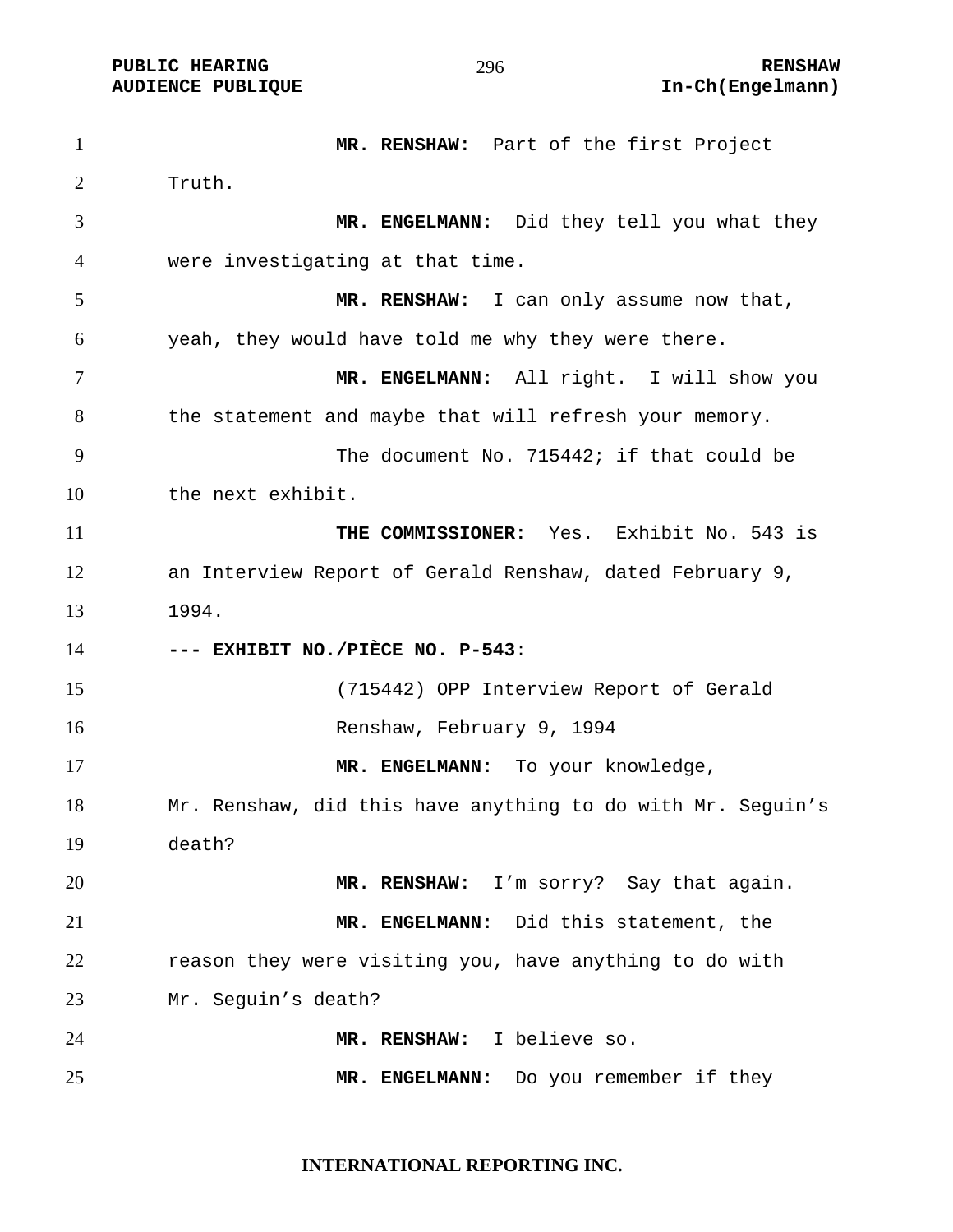PUBLIC HEARING **RENSHAW** 297 **RENSHAW** RENSHAW **RENSHAW RENSHAW RENSHAW RENSHAW RENSHAW** 

| $\mathbf{1}$ | would have told you that?                              |
|--------------|--------------------------------------------------------|
| 2            | MR. RENSHAW: Not for sure.                             |
| 3            | MR. ENGELMANN: It's 13 years ago.                      |
| 4            | There were two officers. Were either of                |
| 5            | them known to you?                                     |
| 6            | MR. RENSHAW:<br>One.                                   |
| 7            | MR. ENGELMANN: Who was that?                           |
| 8            | MR. RENSHAW: Chris MacDonnell.                         |
| 9            | MR. ENGELMANN: All right.                              |
| 10           | The other officer, did you know him,                   |
| 11           | Detective Constable Génier?                            |
| 12           | MR. RENSHAW:<br>$\mathop{\rm No}\nolimits.$            |
| 13           | MR. ENGELMANN: How did you know Chris                  |
| 14           | MacDonnell?                                            |
| 15           | MR. RENSHAW: Through some of my friends and            |
| 16           | being in the district that he policed.                 |
| 17           | MR. ENGELMANN: Was he an acquaintance or a             |
| 18           | friend?                                                |
| 19           | MR. RENSHAW:<br>No.                                    |
| 20           | MR. ENGELMANN: Can you describe the                    |
| 21           | relationship you had with him and when that would have |
| 22           | been?                                                  |
| 23           | MR. RENSHAW: I got in trouble; he chased               |
| 24           | me.                                                    |
| 25           | Okay.<br>MR. ENGELMANN:                                |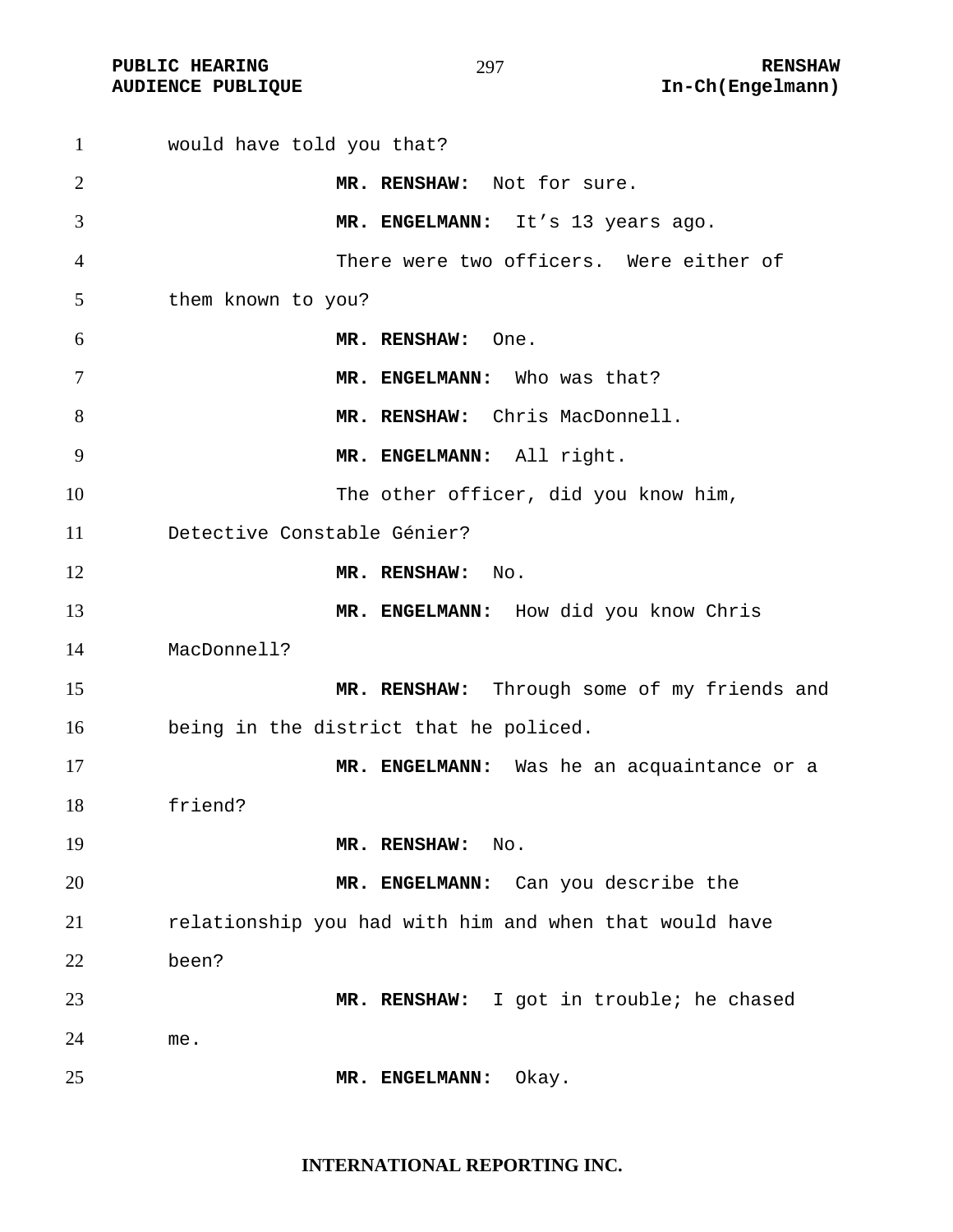PUBLIC HEARING **RENSHAW** 298 **RENSHAW** RENSHAW **RENSHAW RENSHAW RENSHAW RENSHAW RENSHAW** 

| $\mathbf{1}$   | MR. RENSHAW: That was the relationship.              |
|----------------|------------------------------------------------------|
| $\overline{2}$ | MR. ENGELMANN: Did that happen more than             |
| 3              | once?                                                |
| 4              | MR. RENSHAW: Yes.                                    |
| 5              | MR. ENGELMANN: Happen more than twice?               |
| 6              | MR. RENSHAW:<br>Yes.                                 |
| 7              | MR. ENGELMANN: I'm not sure how many to go           |
| 8              | to here, but it happened several times.              |
| 9              | MR. RENSHAW:<br>Yes.                                 |
| 10             | MR. ENGELMANN: He chased you and your                |
| 11             | friends.                                             |
| 12             | MR. RENSHAW: Yes.                                    |
| 13             | MR. ENGELMANN: How would you describe your           |
| 14             | relationship with him?                               |
| 15             | MR. RENSHAW: Not good.                               |
| 16             | MR. ENGELMANN: You knew him. Do you think            |
| 17             | he knew you?                                         |
| 18             | MR. RENSHAW: Not at first because the first          |
| 19             | time I talked to him he thought I was somebody else. |
| 20             | MR. ENGELMANN: He thought you were somebody          |
| 21             | $else ---$                                           |
| 22             | MR. RENSHAW: One of my friends.                      |
| 23             | MR. ENGELMANN: Okay. So he was chasing you           |
| 24             | because he thought you were one of your friends.     |
| 25             | MR. RENSHAW:<br>Yes.                                 |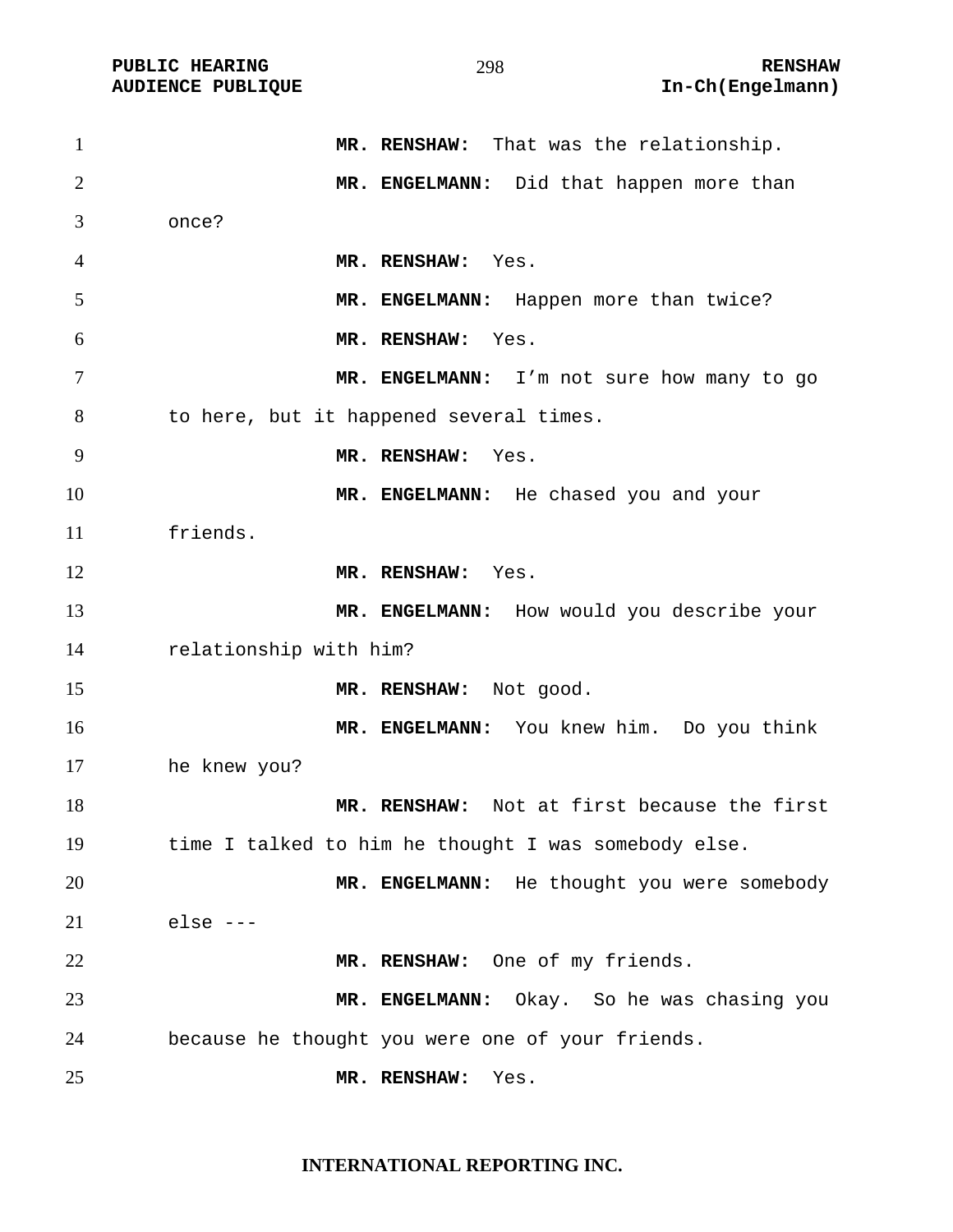| $\mathbf{1}$   | MR. ENGELMANN: All right.                                  |
|----------------|------------------------------------------------------------|
| $\overline{2}$ | But by the time he came and knocked on your                |
| 3              | door $---$                                                 |
| $\overline{4}$ | MR. RENSHAW: He knew who I was.                            |
| 5              | MR. ENGELMANN: On February 9, 1994.                        |
| 6              | MR. RENSHAW:<br>Yes.                                       |
| 7              | MR. ENGELMANN: How many years earlier had                  |
| 8              | it been since he had chased you last?                      |
| 9              | MR. RENSHAW: Chased me last. I don't know.                 |
| 10             | When was I last on probation?                              |
| 11             | MR. ENGELMANN: You were on probation in                    |
| 12             | 1983 and then you were on probation again in 1984 and '85. |
| 13             | MR. RENSHAW: It would have been about '85                  |
| 14             | then.                                                      |
| 15             | MR. ENGELMANN: Okay.                                       |
| 16             | Did he ever arrest you?                                    |
| 17             | MR. RENSHAW:<br>No.                                        |
| 18             | MR. ENGELMANN: Just chased.                                |
| 19             | Hassle.<br>MR. RENSHAW:                                    |
| 20             | MR. ENGELMANN: Hassle. Okay.                               |
| 21             | Do you know how it is these officers came to               |
| 22             | find you?                                                  |
| 23             | MR. RENSHAW: I don't recall. I'm thinking                  |
| 24             | right now that they probably would have talked to Leroux.  |
| 25             | Leroux knew where I lived.                                 |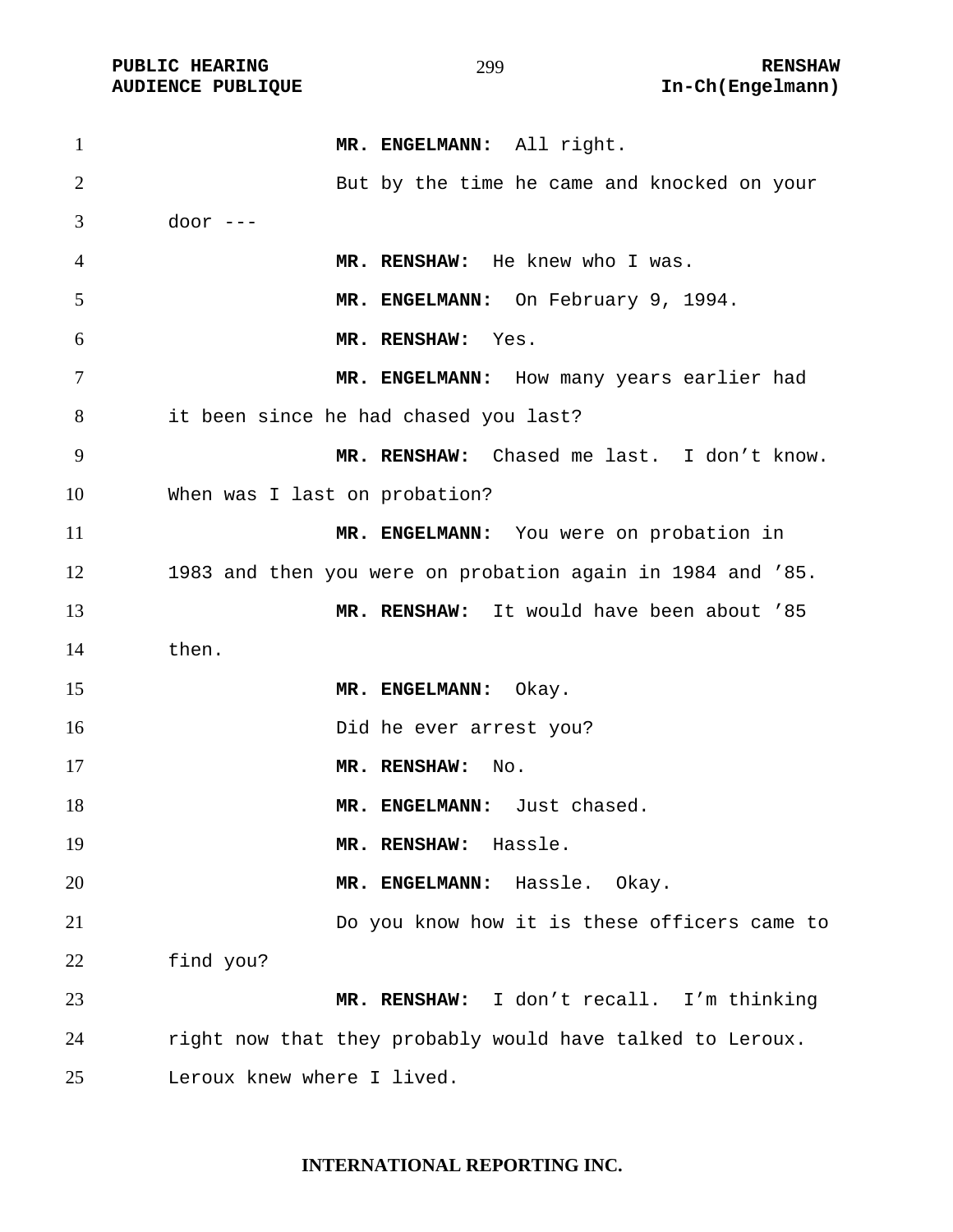| $\mathbf{1}$   | MR. ENGELMANN: At that time, Ken Seguin had                |
|----------------|------------------------------------------------------------|
| 2              | died a couple of months earlier.                           |
| 3              | MR. RENSHAW: Yes.                                          |
| $\overline{4}$ | MR. ENGELMANN: I'm just wondering if you                   |
| 5              | member questions surrounding his death or questions        |
| 6              | surrounding these phone calls he had been getting, whether |
| 7              | the police were looking into that.                         |
| 8              | MR. RENSHAW: I believe they were.                          |
| 9              | MR. ENGELMANN:<br>Okay.                                    |
| 10             | Do you know at that time if they were                      |
| 11             | investigating him at all for alleged child sexual abuse?   |
| 12             | MR. RENSHAW:<br>Yes.                                       |
| 13             | MR. ENGELMANN: He was dead. Do you know if                 |
| 14             |                                                            |
| 15             | MR. RENSHAW: Up to that point they were.                   |
| 16             | MR. ENGELMANN: Before then, before he died?                |
| 17             | MR. RENSHAW:<br>Yes.                                       |
| 18             | MR. ENGELMANN: All right.                                  |
| 19             | How would you have known that?                             |
| 20             | Through him and Malcolm.<br>MR. RENSHAW:                   |
| 21             | MR. ENGELMANN:<br>Okay.                                    |
| 22             | So he would have discussed the fact that he                |
| 23             | was either the subject of a police investigation or he     |
| 24             | might be.                                                  |
|                |                                                            |

**MR. RENSHAW:** Yes.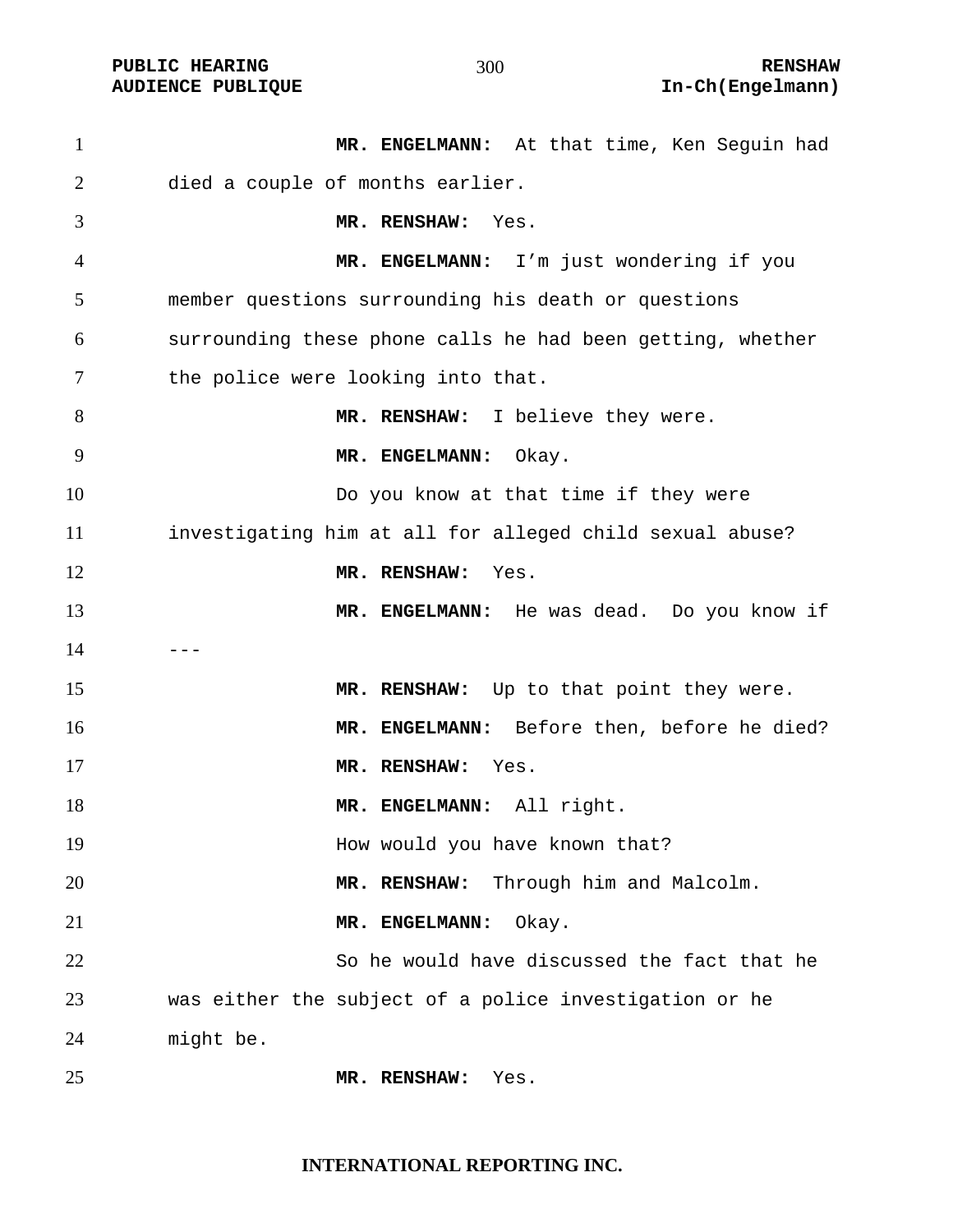**PUBLIC HEARING**  $\frac{1}{201}$  **and**  $\frac{1}{201}$  **renshaw** 

**MR. ENGELMANN:** He would have discussed that with you directly or with Malcolm in your presence. **MR. RENSHAW:** Both. **MR. ENGELMANN:** Incidentally, Mr. Commissioner, I just wanted to make note of the fact that Exhibit 543 has the name of C-8 in it. **THE COMMISSIONER:** All right. So it should be marked with the publication ban just to alert those who will be looking at it that there is a ban. **MR. ENGELMANN:** Sir, you didn't have the best of relationships with Constable MacDonnell. **MR. RENSHAW:** No. **MR. ENGELMANN:** I just want you to think back, this is a long time ago, but did that affect in any way what you told him or didn't tell him on that day? **MR. RENSHAW:** Yes. **MR. ENGELMANN:** How so? **MR. RENSHAW:** I didn't really want to talk to him. **MR. ENGELMANN:** Did you trust him? **MR. RENSHAW:** No. **MR. ENGELMANN:** Why not? **MR. RENSHAW:** Because he had always been hassling me. I felt he was looking for ways to put me in jail.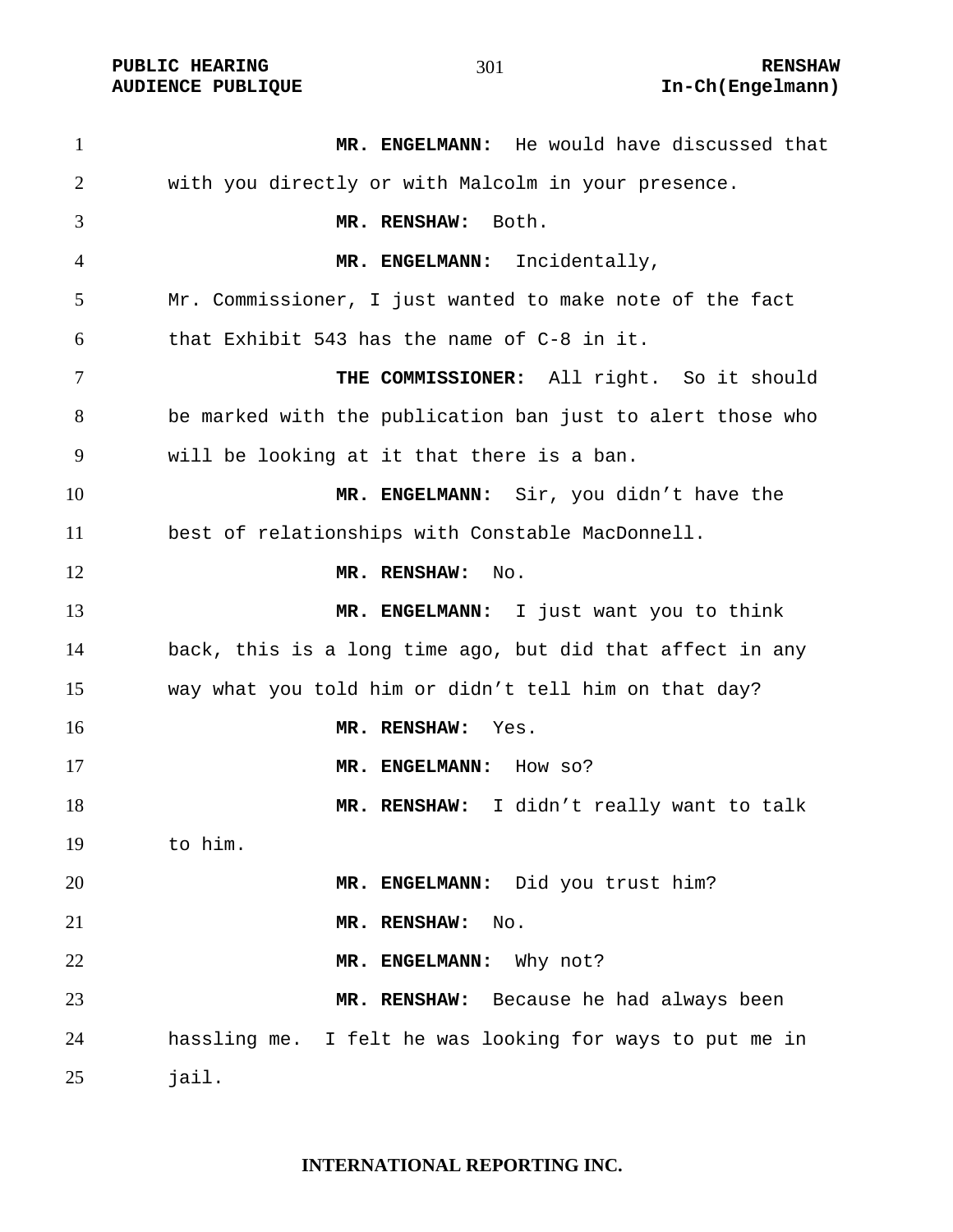| $\mathbf{1}$   | MR. ENGELMANN: We are looking at a                         |
|----------------|------------------------------------------------------------|
| $\overline{2}$ | statement that is handwritten. Did you write it out?       |
| 3              | MR. RENSHAW:<br>No.                                        |
| 4              | MR. ENGELMANN: Do you remember who did?                    |
| 5              | MR. RENSHAW: One of them two. MacDonnell,                  |
| 6              | I think.                                                   |
| $\tau$         | MR. ENGELMANN: All right.                                  |
| 8              | It seems to be primarily answers to                        |
| 9              | questions but the questions aren't there. Do you mind just |
| 10             | taking a look?                                             |
| 11             | MR. RENSHAW: Yes.                                          |
| 12             | MR. ENGELMANN: So they are writing down                    |
| 13             | some of the answers you give them to some of their         |
| 14             | questions.                                                 |
| 15             | MR. RENSHAW: That's what it looks like.                    |
| 16             | MR. ENGELMANN: Was there any formal                        |
| 17             | statement they asked you for at that time? Did they ask    |
| 18             | you to write out a document?                               |
| 19             | MR. RENSHAW: No. I believe this was it.                    |
| 20             | MR. ENGELMANN: Did they ask you if they                    |
| 21             | could audiotape the interview?                             |
| 22             | MR. RENSHAW: Well, I know they didn't.                     |
| 23             | MR. ENGELMANN: All right. So they took                     |
| 24             | some notes of your answers.                                |
| 25             | MR. RENSHAW:<br>Yes.                                       |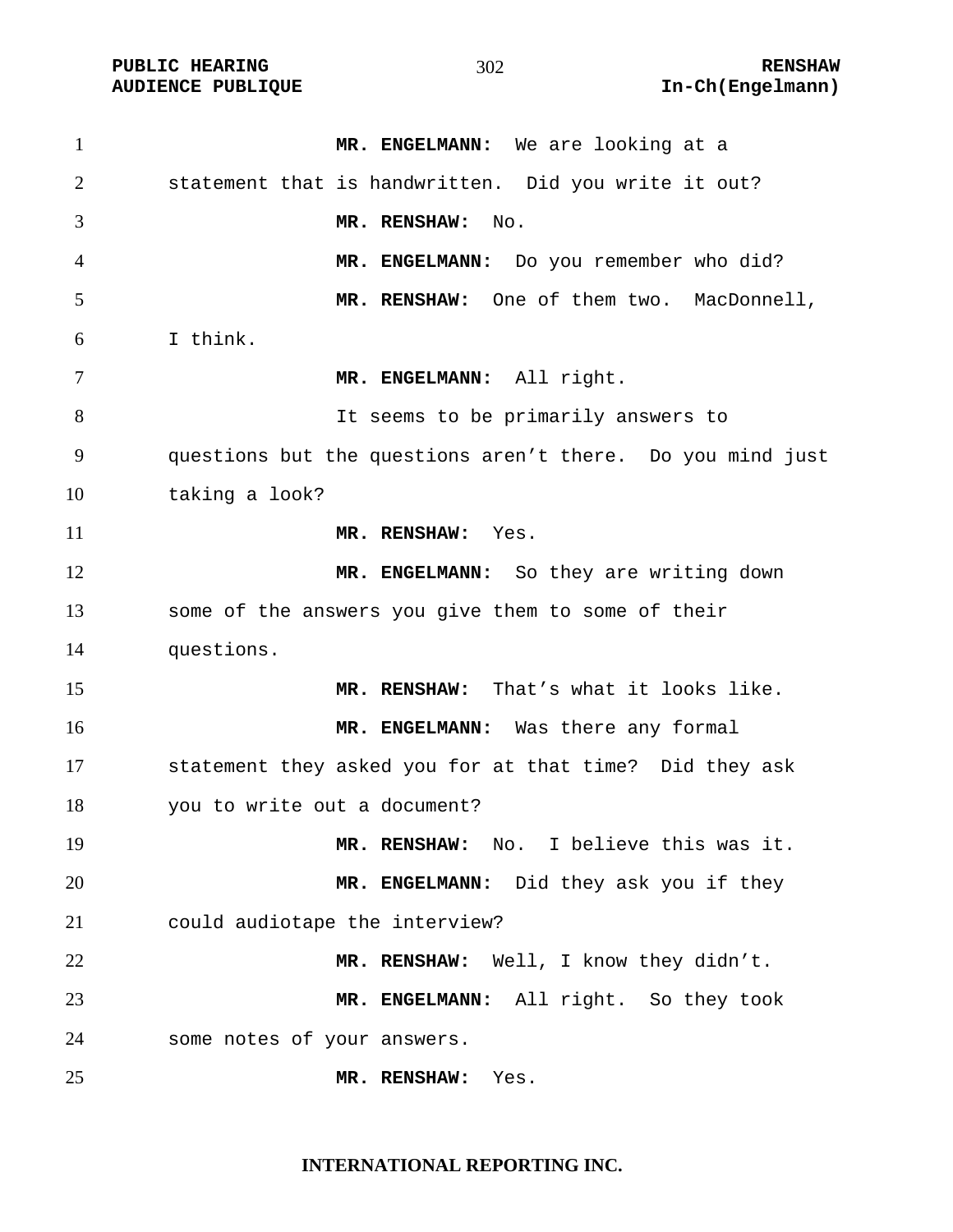**MR. ENGELMANN:** Did they ask you to sign or initial the pages? **MR. RENSHAW:** Looking at this I'd have to say yes. **MR. ENGELMANN:** Did they ask you to sign on the last page? Can you take a look at it? **MR. RENSHAW:** Yes. **MR. ENGELMANN:** There appears to be a D.C. Génier who also signed it. That was the police officer you didn't know. **MR. RENSHAW:** Yes. **THE COMMISSIONER:** Mr. Engelmann, whenever you can wrap up there for the day. **MR. ENGELMANN:** Mr. Renshaw the time of the interview suggests it was about mid morning to just after noon, 10:35 to 12:15. Does that seem about right? **MR. RENSHAW:** It seems longer than I remember. **MR. ENGELMANN:** All right. You don't remember it being that long. **MR. RENSHAW:** Correct. **MR. ENGELMANN:** We can do this in the morning. I was going to go through a few things from the statement but we can do that in the morning. **THE COMMISSIONER:** We can leave it until the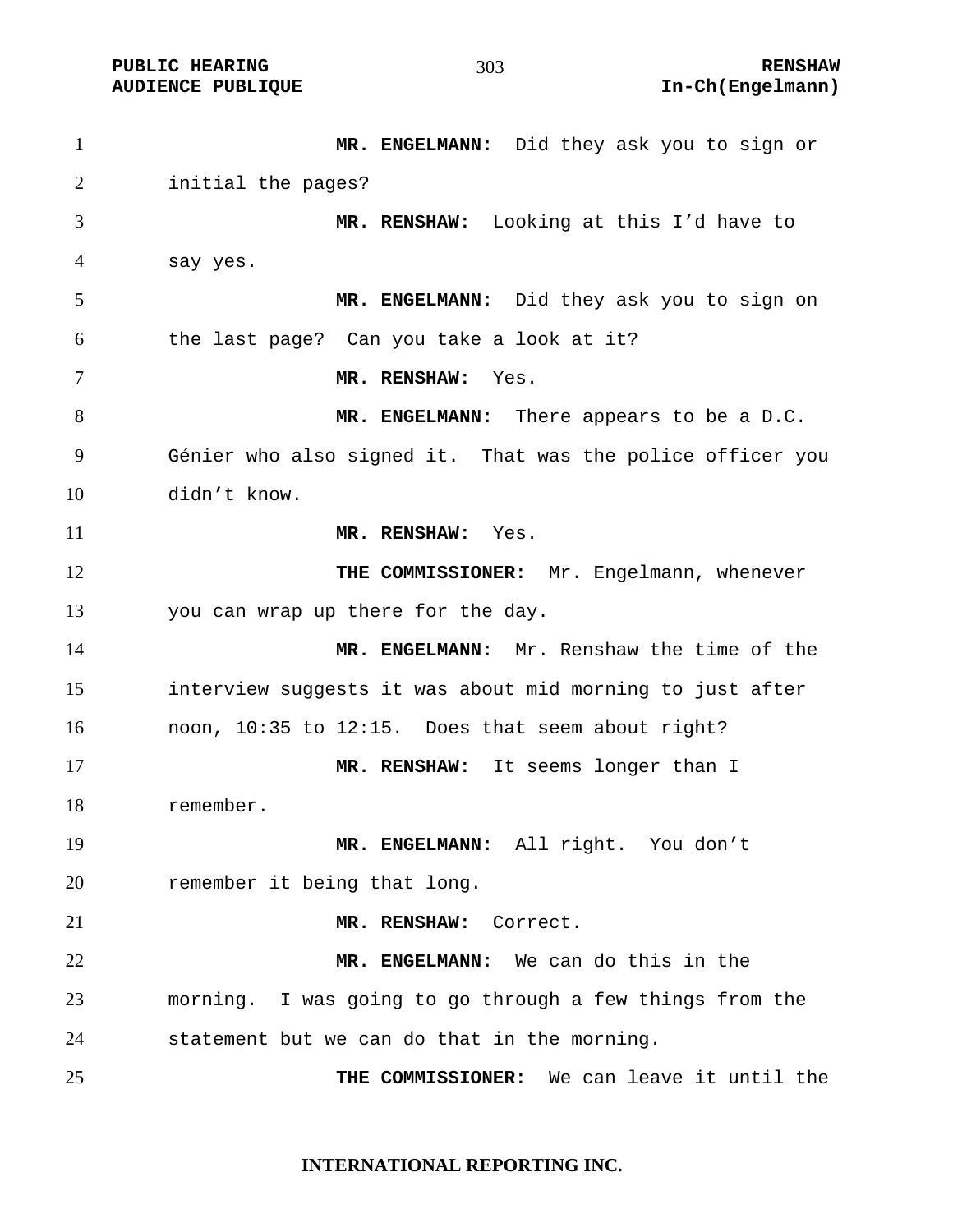morning. **MR. ENGELMANN:** Before we break, I know that Mr. Renshaw and his partner have a child, a young child, and they have to make some arrangements. She is here for support for him. I'm wondering about our hours tomorrow. I also understand from his counsel that he's willing to sit extended hours. **THE COMMISSIONER:**  $M'$ hm. **MR. ENGELMANN:** And to start earlier. I'm available. I have not canvassed counsel. **THE COMMISSIONER:** Would you be willing to start at 9:00, sir? **MR. RENSHAW:** Yes, sir, seven if you want. **THE COMMISSIONER:** Well, maybe not. But nine in the morning would be fine and then we can go on for later. Does anyone have any pressing plans tomorrow? All right. Well, we'll see how it goes. Thank you and we'll see you tomorrow morning at nine. **MR. RENSHAW:** Thank you. **THE COMMISSIONER:** Thank you. **THE REGISTRAR:** Order; all rise. À l'ordre; veuillez vous lever. --- Upon adjourning at 5:32 p.m./L'audience est ajournée à 17h32